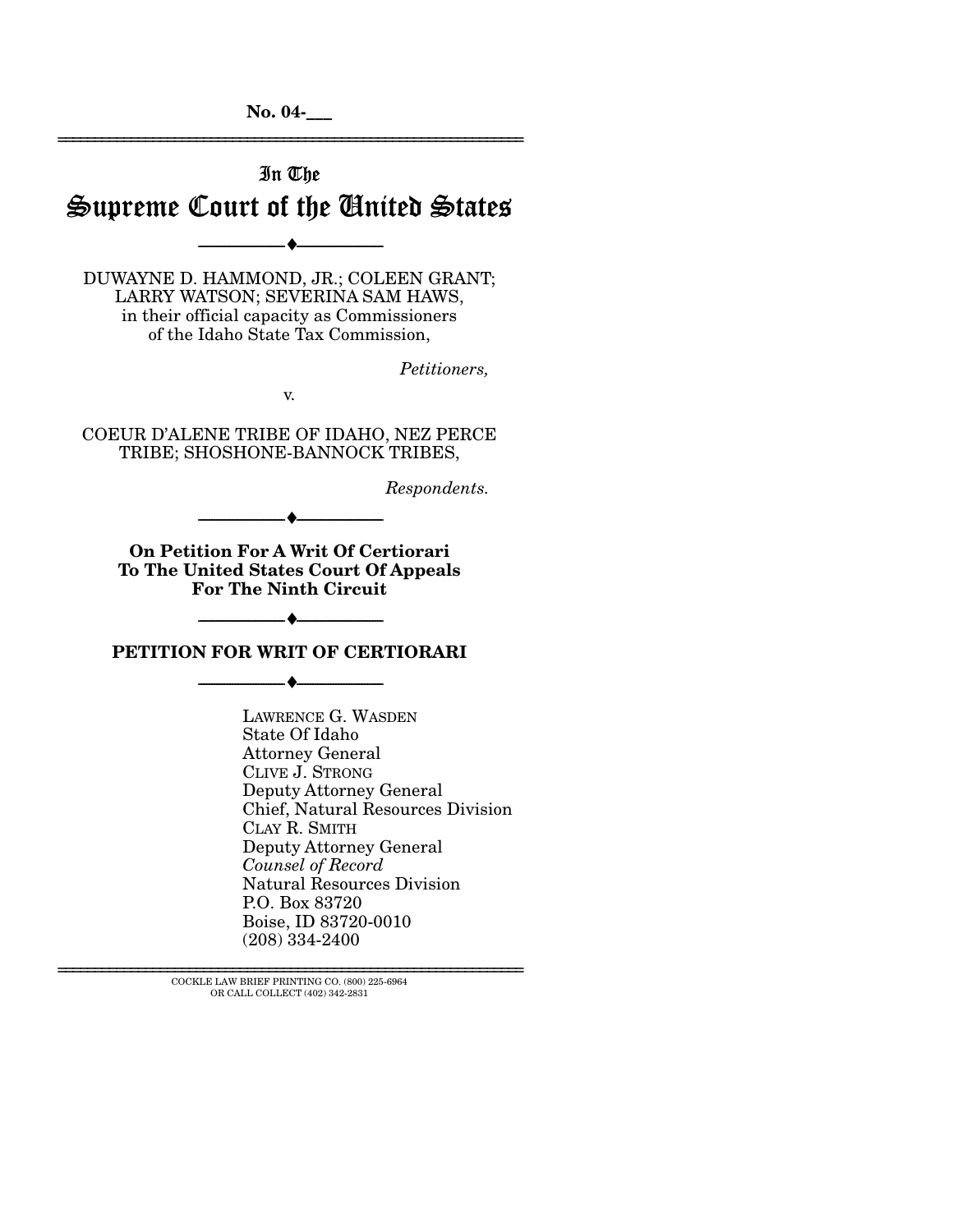#### **QUESTION PRESENTED**

 Idaho statutes impose a motor fuels tax "upon the receipt of motor fuel in this state by any distributor receiving motor fuel upon which the tax imposed by this section has not previously been paid." Idaho Code § 63- 2402 (Michie Supp. 2004). At the time that this provision was enacted, the state legislature expressly declared that the tax's legal incidence falls upon distributors. 2002 Idaho Sess. Laws ch. 174, § 1. Section 10 of the Hayden-Cartwright Act, Act of June 16, 1936, ch. 582, 49 Stat. 1519, 1521 (codified as amended at 4 U.S.C. § 104), provides in part that "[a]ll taxes levied by any State, Territory, or the District of Columbia upon, with respect to, or measured by, sales, purchases, storage, or the use of gasoline or other motor fuels may be levied, in the same manner and to the same extent, with respect to such fuels when sold by or through post exchanges, ship stores, ship service stores, commissaries, filling stations, licensed traders, and other similar agencies, located on United States military or other reservations, when such fuels are not for the exclusive use of the United States." The following questions are presented:

 I. Where a state legislature expressly allocates legal incidence of a motor fuels tax to the distributor of such fuel, may a federal court nonetheless deem such incidence to be borne by retailers?

 II. Does the term "United States military or other reservations" in section 10 of the Hayden-Cartwright Act encompass Indian reservations?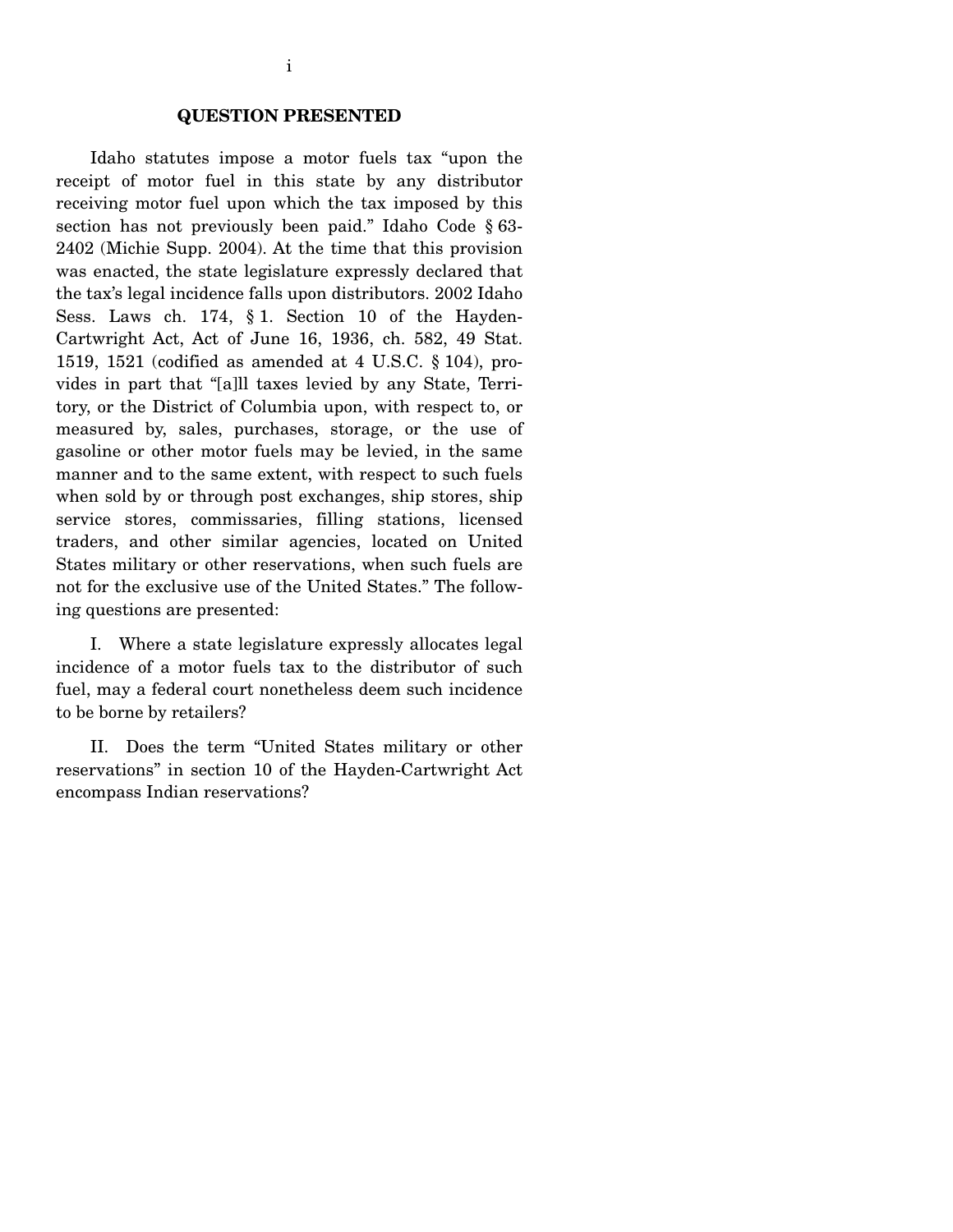## TABLE OF CONTENTS

# Page

|                                                                                                                                                                                                                       | $\mathbf{i}$   |
|-----------------------------------------------------------------------------------------------------------------------------------------------------------------------------------------------------------------------|----------------|
|                                                                                                                                                                                                                       | $\mathbf{ii}$  |
|                                                                                                                                                                                                                       | $\mathbf{1}$   |
|                                                                                                                                                                                                                       | 1              |
| RELEVANT STATUTORY AND REGULATORY                                                                                                                                                                                     | 1              |
|                                                                                                                                                                                                                       | $\overline{2}$ |
| IDAHO MOTOR FUELS TAX<br>L.                                                                                                                                                                                           | 3              |
|                                                                                                                                                                                                                       | $\overline{7}$ |
|                                                                                                                                                                                                                       | 16             |
| THE NINTH CIRCUIT'S DETERMINATION<br>L.                                                                                                                                                                               |                |
| THAT RETAILERS, AND NOT DISTRIBU-<br>TORS, BEAR THE MOTOR FUELS TAX'S LE-<br>GAL INCIDENCE MISAPPLIES CHICKASAW<br>NATION AND CONFLICTS WITH<br>THE<br>SOUTH DAKOTA SUPREME COURT'S DECI-                             | 18             |
| THE NINTH CIRCUIT'S CONSTRUCTION<br>II.<br>OF THE HAYDEN-CARTWRIGHT ACT NOT<br>ONLY IGNORES THE STATUTE'S EX-<br>PLICIT LANGUAGE AND PURPOSE BUT<br>ALSO FUNDAMENTALLY MISPERCEIVES<br>THE REACH OF THE INDIAN CANONS | 22             |
|                                                                                                                                                                                                                       | 29             |
|                                                                                                                                                                                                                       |                |
| OPINION BY THE NINTH CIRCUIT COURT                                                                                                                                                                                    |                |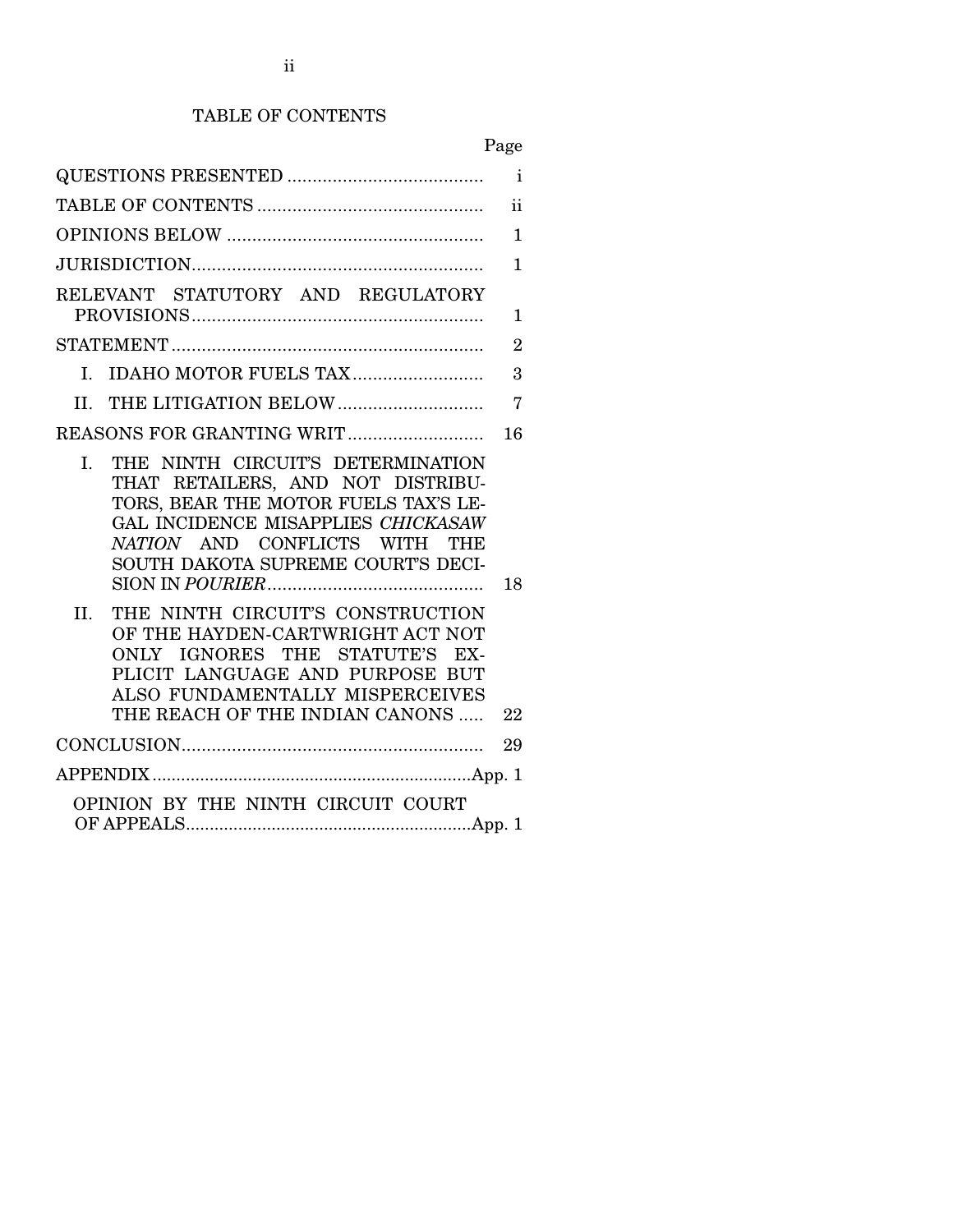iii

### TABLE OF CONTENTS – Continued

Page

 AMENDED *ORDER* GRANTING PLAINTIFFS' MOTIONS FOR SUMMARY JUDGMENT AND A PERMANENT INJUNCTION AND DENYING DEFENDANTS' MOTIONS TO DISMISS AND FOR SUMMARY JUDGMENT BY THE UNITED STATES DISTRICT COURT FOR IDAHO.............App. 47 SECTION 10 OF THE HAYDEN-CARTWRIGHT ACT AS AMENDED AND CODIFIED IN 4 U.S.C. § 104 ............................................................App. 62 IDAHO MOTOR FUEL TAX: EXCERPTS; IDAHO CODE TITLE 63, CHAPTER 24 ............................App. 63 IDAHO MOTOR FUELS TAX ADMINISTRA-TIVE RULES: EXCERPTS; IDAHO ADMINIS-TRATIVE CODE 35, TITLE 01, CHAPTER 06 ....App. 98 HOUSE BILL NO. 732 IN THE IDAHO HOUSE OF REPRESENTATIVES BY THE WAYS AND MEANS COMMITTEE (2002 REGULAR SES-

SION) ....................................................................App. 132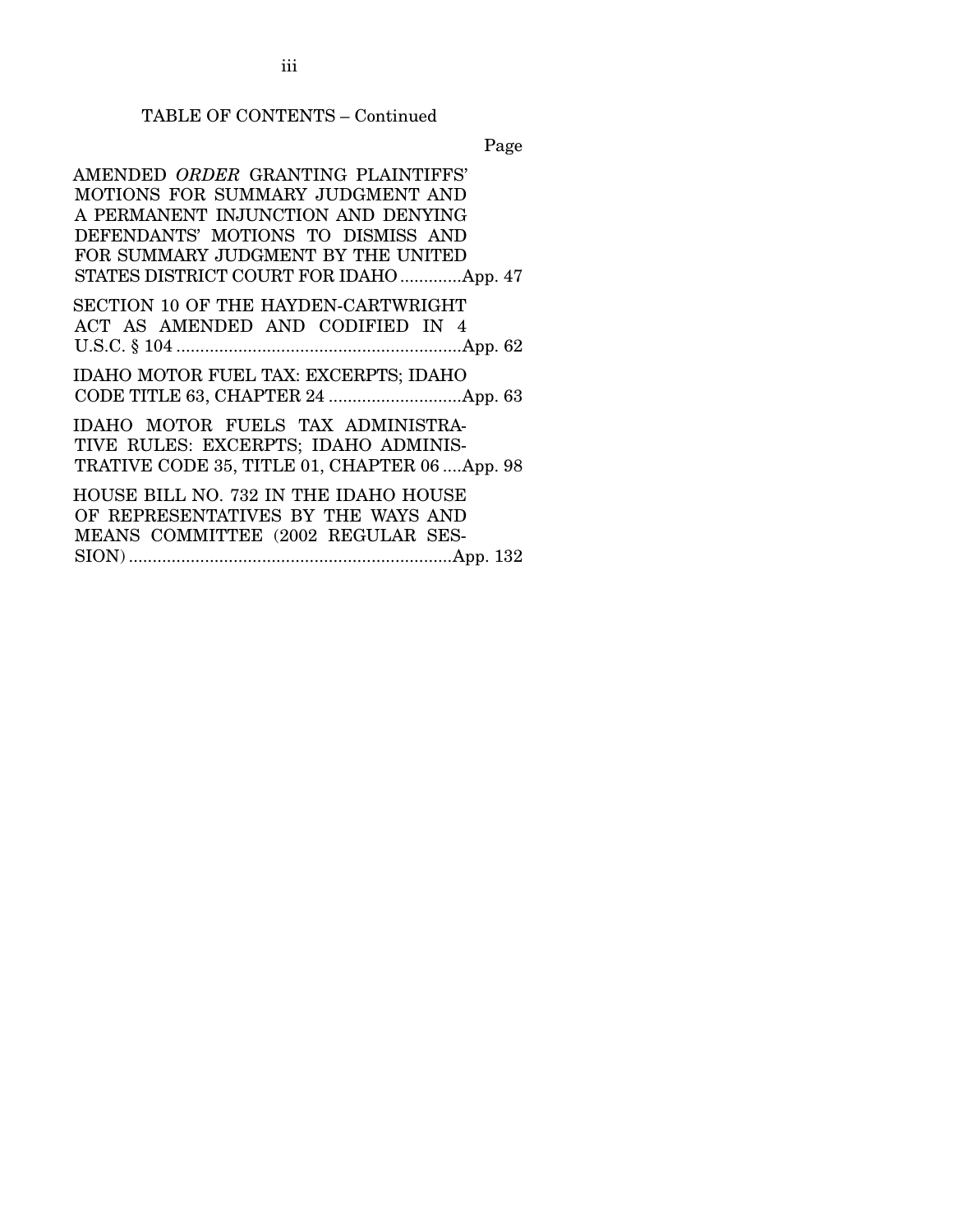# Page

### CASES

| Artichoke Joe's Cal. Grand Casino v. Norton, 353                                                   |  |
|----------------------------------------------------------------------------------------------------|--|
| Bryan v. Itasca County, 426 U.S. 373 (1976)  28                                                    |  |
| Cotton Petroleum Co. v. New Mexico, 490 U.S. 163                                                   |  |
| DOI v. Klamath Water Users Protective Ass'n, 532                                                   |  |
| Eddy v. Lafayette, 49 F. 807 (8th Cir. 1892), aff'd,                                               |  |
| Eddy v. Lafayette, 163 U.S. 456 (1896)  25                                                         |  |
| First Agric. Nat'l Bank v. State Tax Comm'n, 392                                                   |  |
| FPC v. Tuscarora Indian Nation, 362 U.S. 99                                                        |  |
| Gillespie v. Oklahoma, 257 U.S. 501 (1922) 24                                                      |  |
| Goodman Oil Co. v. Idaho State Tax Commission,<br>28 P.3d 996 (Idaho 2001), cert. denied, 534 U.S. |  |
| Green v. Menominee Tribe, 46 Ct. Cl. 68 (1911),                                                    |  |
| Green v. Menominee Tribe, 233 U.S. 558 (1914)  25                                                  |  |
| Helvering v. Mountain Producers Corp., 303 U.S.                                                    |  |
| In re Op. of Supreme Ct., 257 N.W.2d 442 (S.D.                                                     |  |
| Kansas or Kaw Tribe v. United States, 80 Ct. Cl.                                                   |  |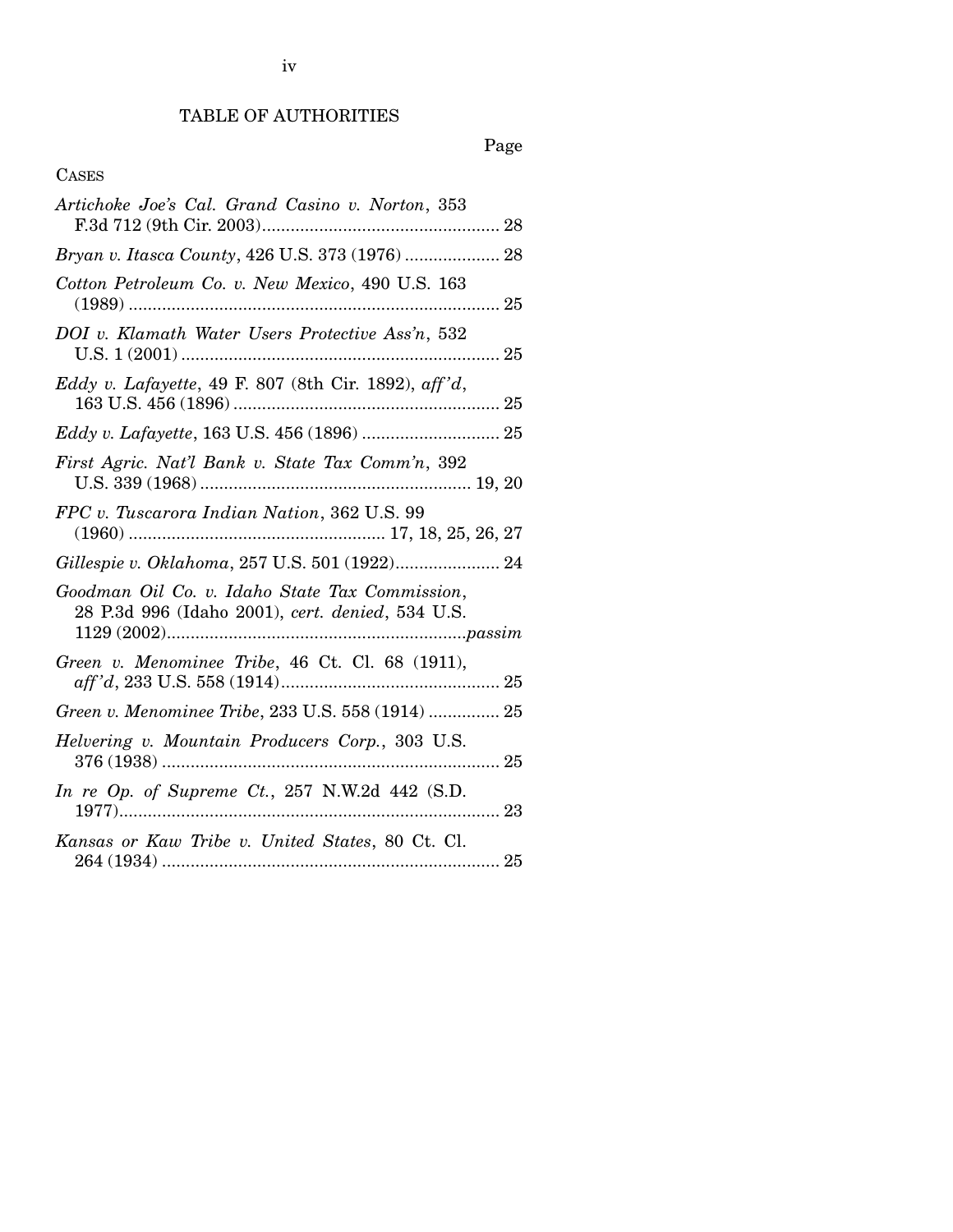## TABLE OF AUTHORITIES – Continued

| Page                                                                                                                                             |
|--------------------------------------------------------------------------------------------------------------------------------------------------|
| Lorillard v. Pons, 434 U.S. 575 (1978)  26                                                                                                       |
| Mason v. Sims, 5 F.2d 255 (W.D. Wash. 1925) 25                                                                                                   |
| Medawakanton and Wahpakoota Bands of Sioux<br>Indians v. United States, 57 Ct. Cl. 357 (1922) 25                                                 |
| NLRB v. Pueblo of San Juan, 276 F.3d 1186 (10th                                                                                                  |
| Oklahoma Tax Commission v. Chickasaw Nation,                                                                                                     |
| Or. Dep't of Fish & Wildlife v. Klamath Tribe, 473                                                                                               |
| Pourier v. South Dakota, 658 N.W.2d 395 (S.D.<br>2003), vacated in part on other grounds, 674<br>N.W.2d 314 (S.D. 2004), cert. denied, 124 S.Ct. |
| Prairie Band Potawatomi Nation v. Richards, 379                                                                                                  |
| South Carolina v. Catawba Indian Tribe, Inc., 476                                                                                                |
| Standard Oil Co. v. California, 291 U.S. 242 (1934)  14, 23                                                                                      |
| Stuart v. United States, 1859 WL 5368 (Ct. Cl.                                                                                                   |
| Thayer v. United States, 20 Ct. Cl. 137 (1885) 25                                                                                                |
| <i>The Kansas Indians, 72 U.S. (5 Wall.) 737 (1866) 24</i>                                                                                       |
| The New York Indians, 72 U.S. (5 Wall.) 761 (1866)  24                                                                                           |
| Tinker v. Midland Valley Mercantile Co., 231 U.S.                                                                                                |
| United States v. Celestine, 215 U.S. 278 (1909) 24                                                                                               |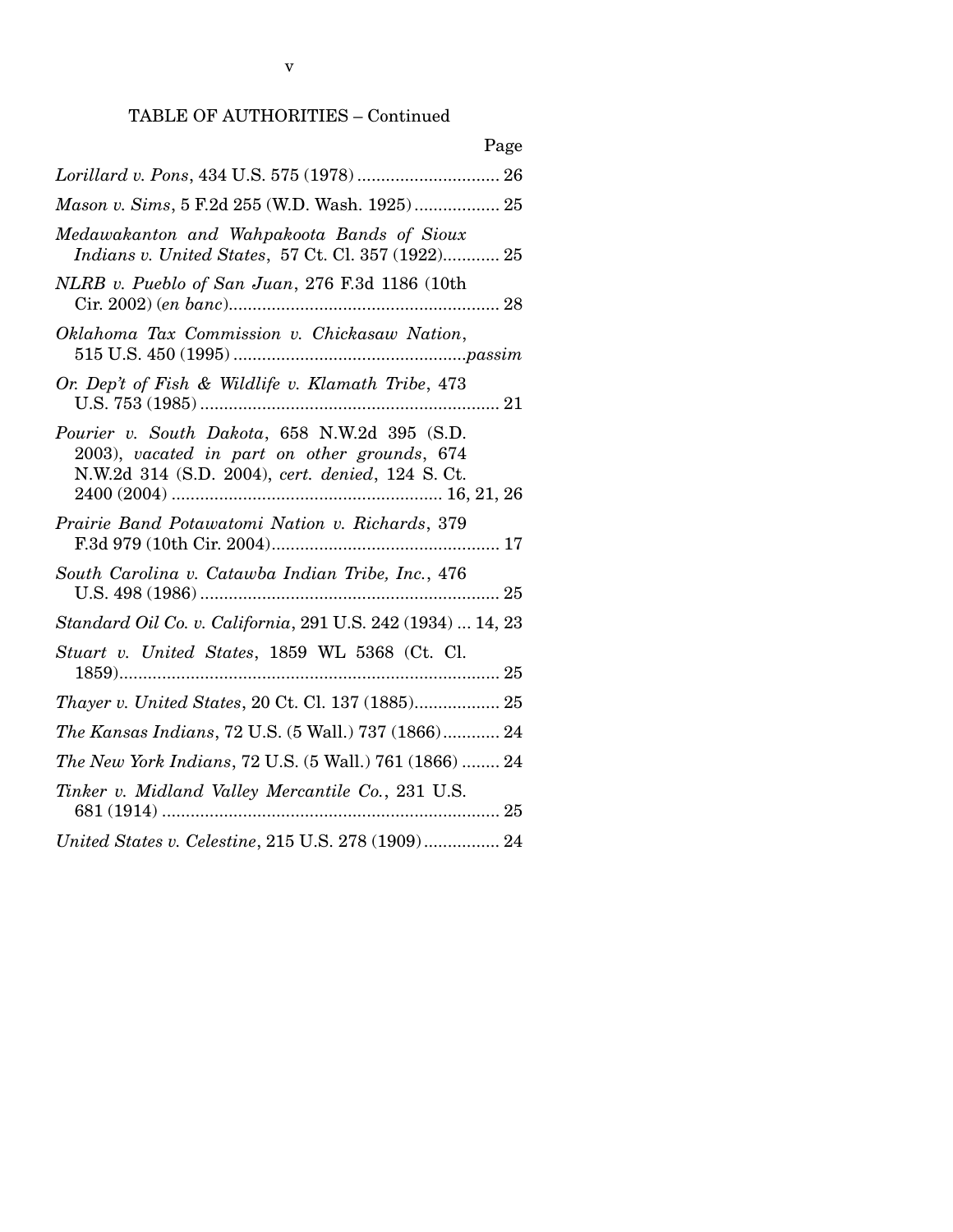### TABLE OF AUTHORITIES – Continued

| Page                                                     |
|----------------------------------------------------------|
| United States v. Douglas, 190 F. 482 (8th Cir. 1911) 25  |
| United States v. Inaba, 291 F. 416 (E.D. Wash. 1923)  25 |
| United States v. Parkhurst-Davis Mercantile Co.,         |
|                                                          |
| United States Express Co. v. Friedman, 191 F. 673        |
| White Mountain Apache Tribe v. Bracker, 448 U.S.         |

# UNITED STATES CODE

## OTHER FEDERAL MATERIALS

| Pub. L. No. 76-819, § 7, 54 Stat. 1059 (1940) 26 |  |
|--------------------------------------------------|--|
|                                                  |  |
|                                                  |  |
|                                                  |  |
|                                                  |  |
|                                                  |  |
|                                                  |  |
|                                                  |  |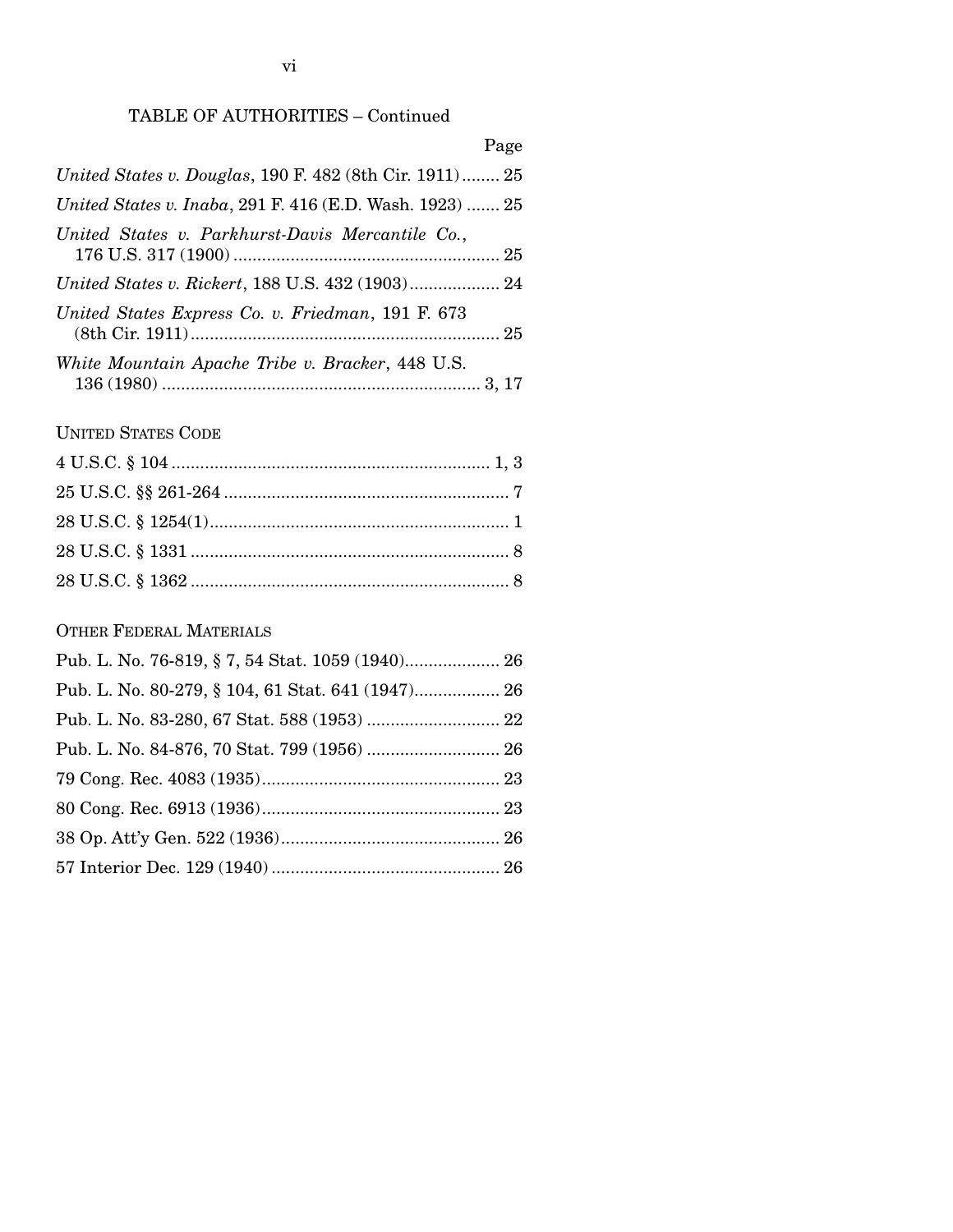# TABLE OF AUTHORITIES – Continued

### Page

### IDAHO STATE CODE

# OTHER IDAHO MATERIALS

### MISCELLANEOUS MATERIALS

| United States Dep't of Transp., America's Highways: |  |
|-----------------------------------------------------|--|
|                                                     |  |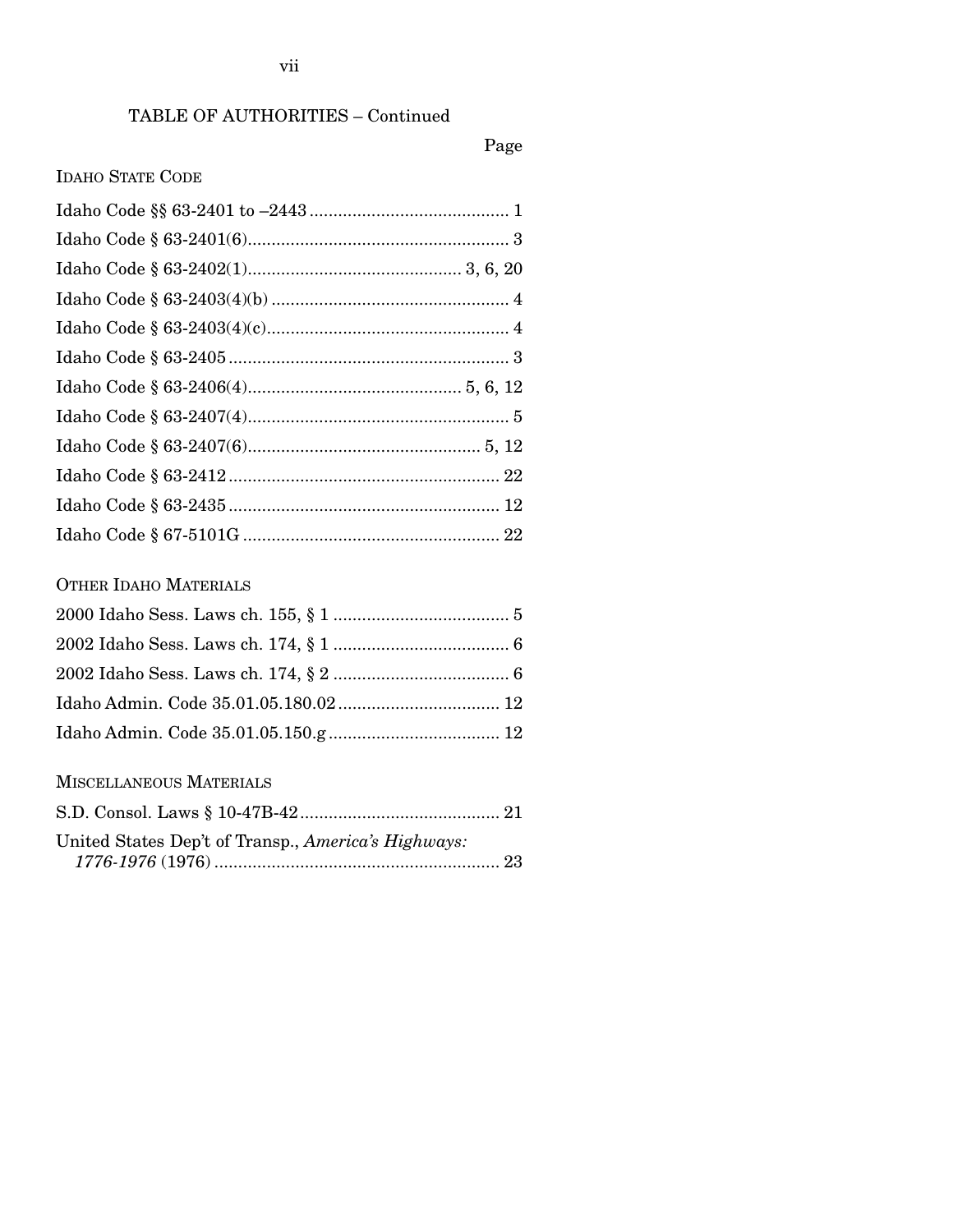#### **PETITION FOR WRIT OF CERTIORARI**

 Petitioners Duwayne D. Hammond, Jr., Coleen Grant, Larry Watson and Severina Sam Haws, in their official capacities as Commissioners of the Idaho State Tax Commission, hereby petition for issuance of a writ of certiorari to review the judgment of the Court of Appeals for the Ninth Circuit.



#### **OPINIONS BELOW**

 The opinion of the Ninth Circuit is reported at 384 F.3d 674 and reproduced at App. 1-46. The opinion of the United States District Court for the District of Idaho, as amended, is reported at 224 F. Supp. 2d 1264 and reproduced at App. 47-61.

#### **JURISDICTION**

--------------------------------- ♦ ---------------------------------

 The opinion and judgment of the court of appeals were entered on August 19, 2004. App. 1. This Court has jurisdiction under 28 U.S.C. § 1254(1).

--------------------------------- ♦ ---------------------------------

**RELEVANT STATUTORY AND REGULATORY PROVISIONS** 

 1. Section 104 of title 4, United States Code, is reproduced at App. 62.

 2. Relevant provisions of the Idaho Motor Fuels Tax, Idaho Code §§ 63-2401 to –2443 (Michie 2000 and Supp. 2004) are reproduced at App. 63-97.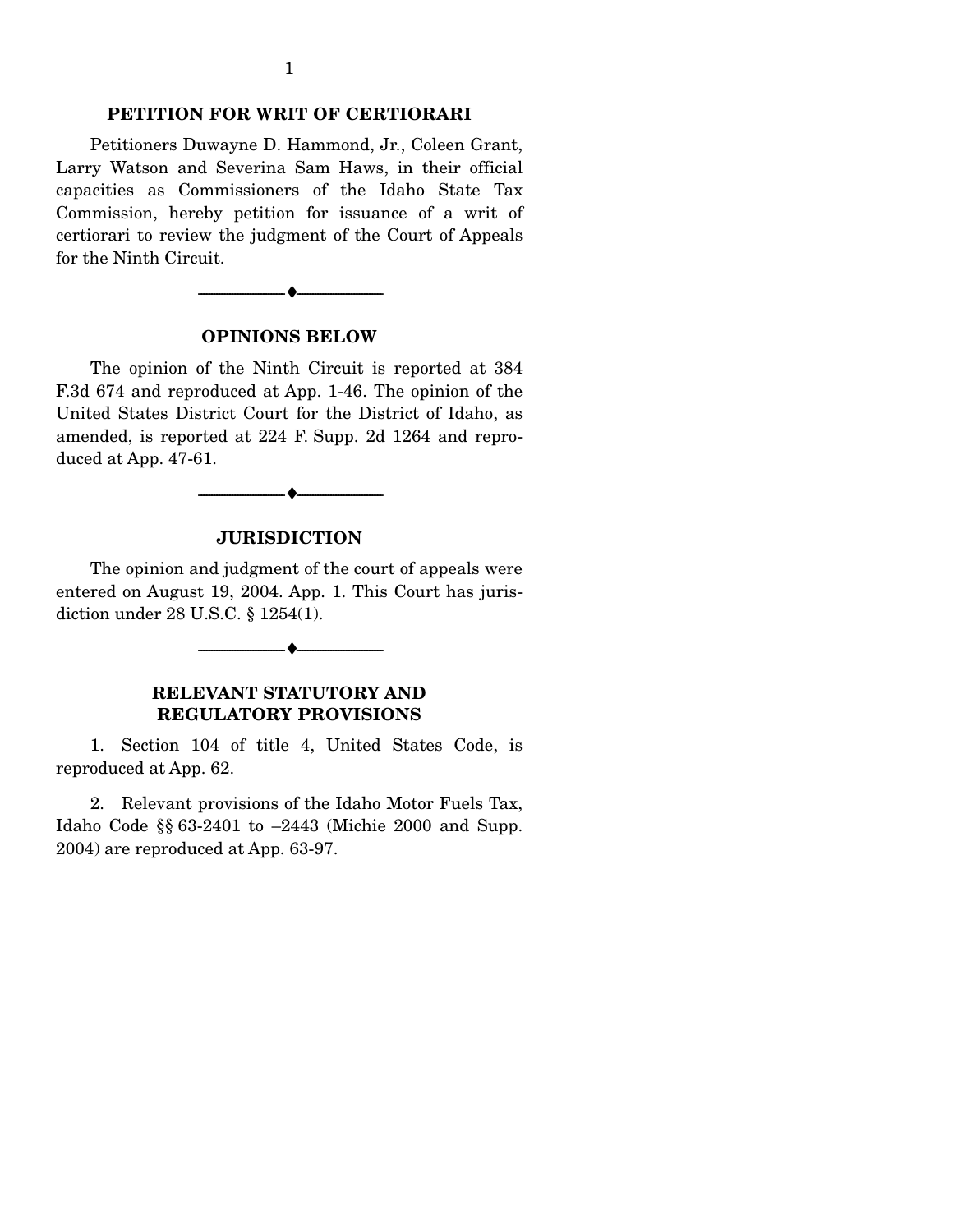3. Relevant rules of the Idaho State Tax Commission are reproduced at App. 98-131.

**STATEMENT** 

--------------------------------- ♦ ---------------------------------

 In Indian law and other tax cases, a threshold issue is whom the legislative branch has designated as the taxpayer. This Court endorsed in *Oklahoma Tax Commission v. Chickasaw Nation*, 515 U.S. 450 (1995), the position taken by 11 *amici curiae* States that, for purposes of resolving the "taxpayer" issue, legal incidence provides " 'a reasonably bright-line standard which, from a tax administration perspective, responds to the need for substantial certainty as to the permissible scope of state taxation authority.'" *Id.* at 459. That position, importantly, was taken in *opposition* to the request by the Oklahoma Tax Commission – in whose support generally the States' *amicus* brief was filed – that the Court replace the legal incidence test with "a more venturesome approach" based on "'economic reality'"  $-$  *i.e.*, divining which person bears the challenged tax's practical burden under ordinary business practices. *Id.* at 460. The first question presented here is whether the Idaho legislature properly invoked the benefit of the "bright-line" standard by expressly and unequivocally imposing the legal incidence of its motor fuels tax on distributors. This question is significant not only in the specific context of a fuel tax but also for the full range of excise and sales taxes whose economic burden typically is passed down through the distribution chain and where the "bright-line" rule espoused by *Chickasaw Nation* has particular relevance for tax administrators.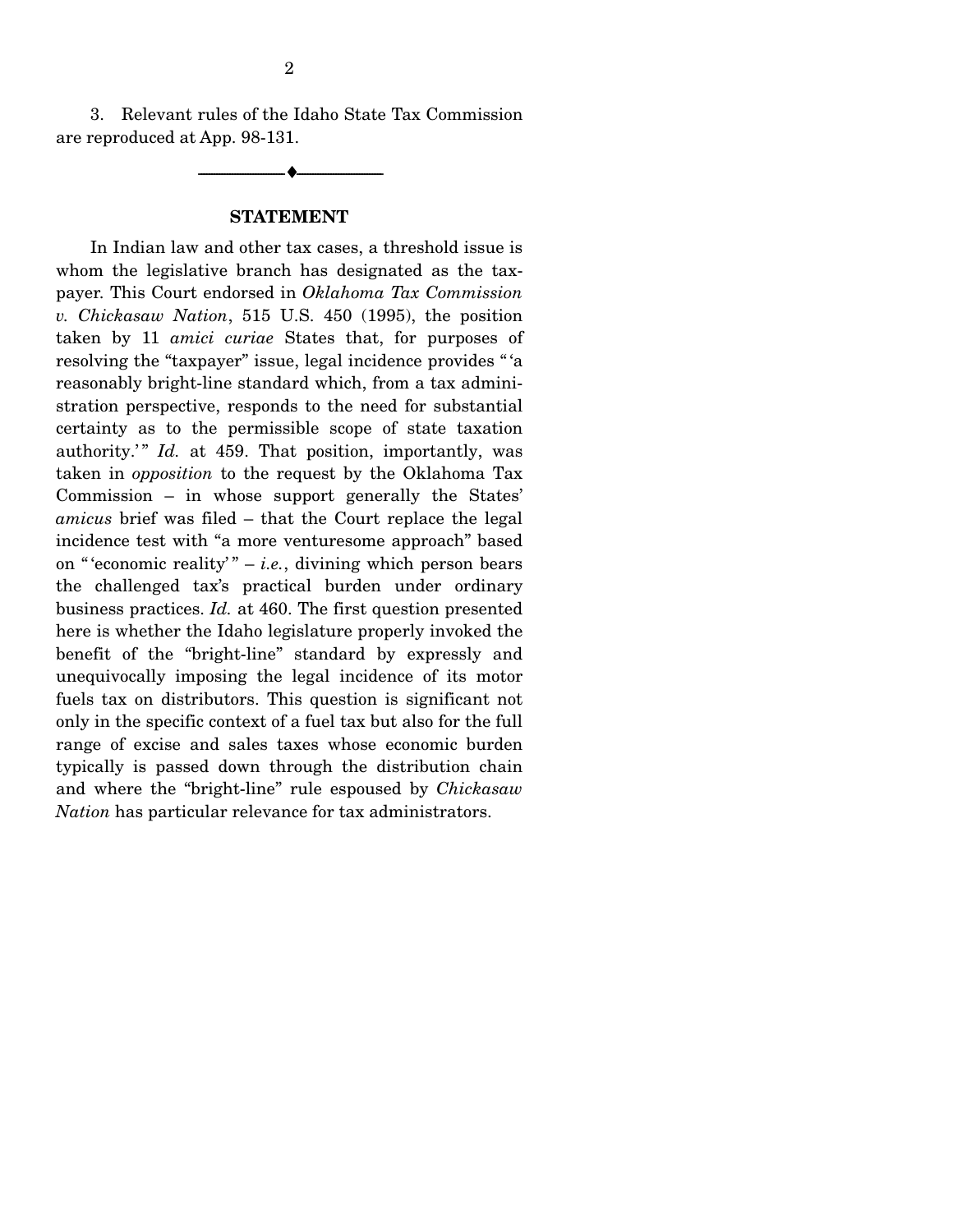While, in petitioners' view, *Chickasaw* answered the first question presented, it explicitly declined to address the second question – whether section 10 of the Hayden-Cartwright Act, Act of June 16, 1936, ch. 582, 49 Stat. 1519, 1521 (codified as amended at 4 U.S.C. § 104) ("Hayden-Cartwright Act"), applies to Indian reservations. *See Chickasaw Nation*, 515 U.S. at 456-57. The Act's applicability has plain importance to States because, at the least, it would obviate the preemptive impact under federal common law of imposing a fuel tax's legal incidence on tribes or their members with respect to on-reservation transactions. If applicable, the statute also would have an impact on the interest-balancing preemption analysis that presently governs the ability of States to tax reservation transactions involving tribes or their members and nonmembers. *E.g.*, *White Mountain Apache Tribe v. Bracker*, 448 U.S. 136, 144-45 (1980).

#### **I. IDAHO MOTOR FUELS TAX**

 Under its motor fuels tax statute as amended in 2002 (2002 Idaho Sess. Laws ch. 174 (56th Leg.) ("Chapter 174") (App. 132)), Idaho imposes a 25 cents per-gallon tax "upon the receipt of motor fuel in this state by any distributor receiving motor fuel upon which the tax imposed by this section has not previously been paid" (Idaho Code § 63-  $2402(1)$  (Michie Supp. 2004) (App. 68)) and requires the distributor to pay the tax (*id.* § 63-2405 (App. 71)). The term "distributor" is defined in material part as any person "who receives motor fuel in this state." *Id.* § 63- 2401(6) (App. 64). A separate section addresses the scope of the term "received" and provides, *inter alia*, that "[m]otor fuel imported into this state by a licensed distributor and delivered directly to a person not a licensed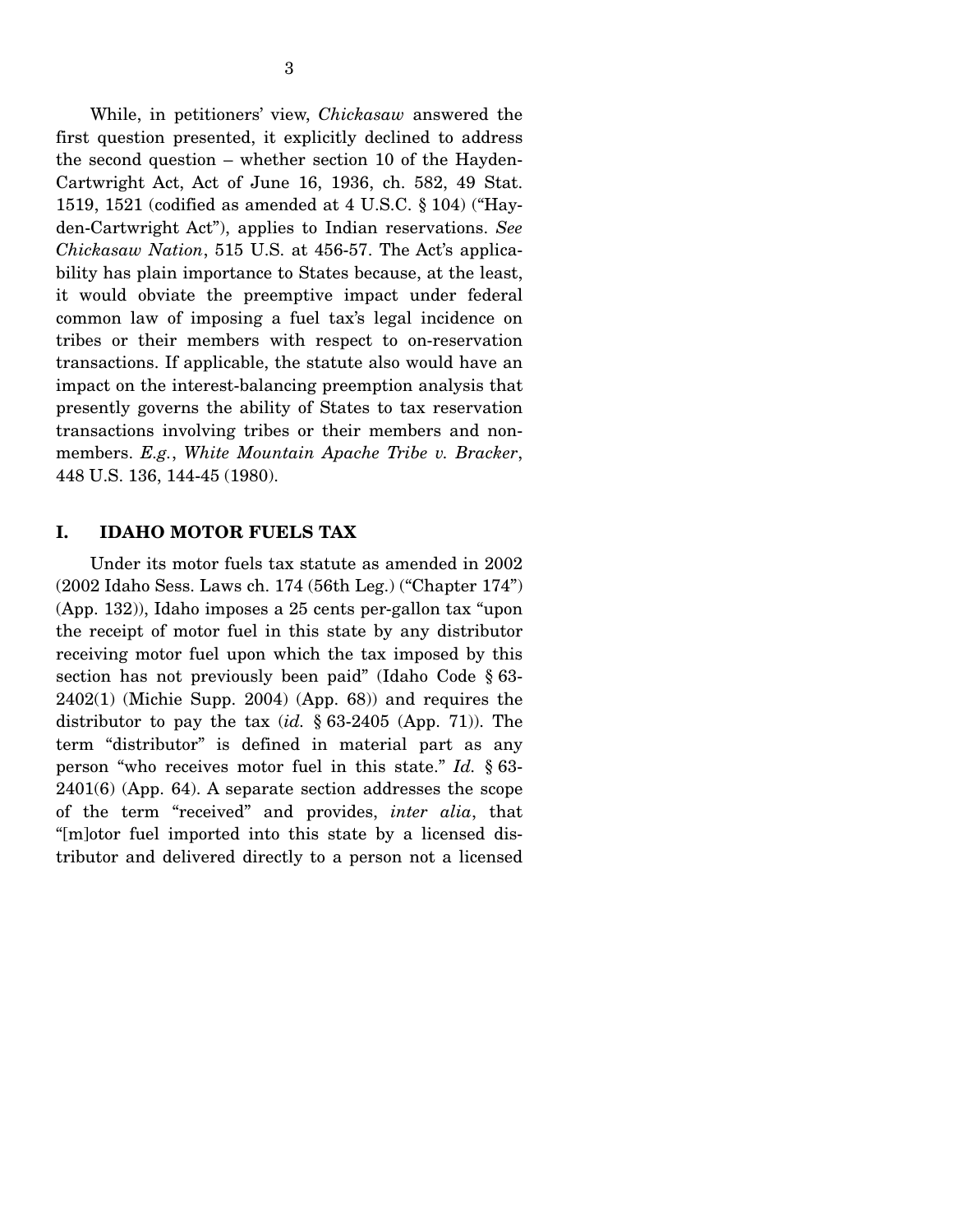$§ 63-2403(4)(c)$  (App. 71).

4

"at the time [the fuel] crosses the border of this state." *Id.*

 Chapter 174's amendments were prompted by the Idaho Supreme Court's decision in *Goodman Oil Co. v. Idaho State Tax Commission*, 28 P.3d 996 (Idaho 2001), *cert. denied*, 534 U.S. 1129 (2002). There, a distributor contested its obligation to pay the state tax on fuel sold to a tribally-owned retailer on the Coeur d'Alene Indian Reservation. The Idaho court found the tax preempted by first construing the Hayden-Cartwright Act as inapplicable to Indian reservations (*id.* at 998-1002), and thus unavailable to negate the ordinary rule that States may not place the legal incidence of their taxes on tribes or tribal members with respect to on-reservation transactions, and then construing the state statute to impose legal incidence on retailers, not distributors (*id.* at 1002- 04). On the latter issue, it quoted this Court's decision in *Chickasaw Nation* for the proposition that "[i]n determining who bears the legal incidence of the tax, absent clear language in the statute, the inquiry is one of 'fair interpretation of the taxing statute as written and applied.'" *Id.* at 1003. The motor fuel tax law lacked such "clear language," and the Idaho court accordingly looked to several provisions in the statute to reject both the State Tax Commission's construction that distributors bore the legal incidence and Goodman Oil's interpretation, which had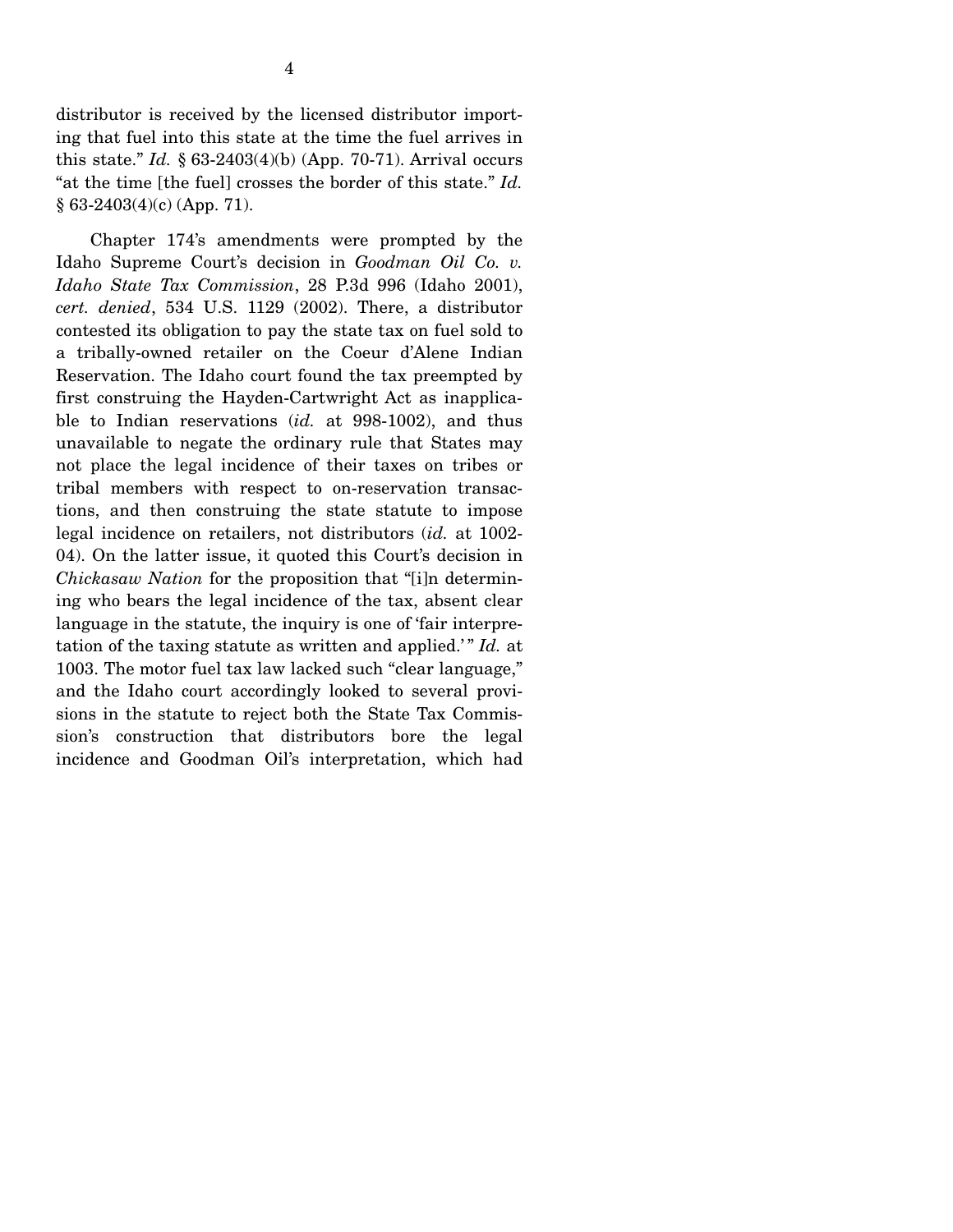been accepted by the trial court, that the ultimate consumer shouldered it. *Id.* at 1002, 1003-04.<sup>1</sup>

<sup>1</sup> The Idaho court also looked to the analysis in *Chickasaw Nation* concerning the Oklahoma fuel tax to support its construction of the motor fuels tax as imposing the legal incidence on retailers. It reasoned:

The format and language of [the Oklahoma] statutes are strikingly similar to those at issue in this case. For example, like I.C. § 63-2406(4) that requires the licensed distributor to collect and remit the fuel tax, Oklahoma's law requires fuel distributors to remit the amount of taxes due to the Tax Commission of that state on behalf of the retailer. . . . Like I.C. § 63-2407(6), which allows the licensed distributor to deduct from future payments those taxes previously paid to the Commission that they are unable to collect from the buyer/retailer, Oklahoma's law allows distributors to deduct the uncollected amount from its future payments to the Tax Commission. . . .Similarly, both states' laws contain "no provision that sets off the retailer's liability when consumers fail to make payments due; neither are retailers compensated for their tax collection efforts. And, the tax imposed when a distributor sells fuel to a reservation applies whether or not the fuel is ever purchased by a consumer." ... In addition, like I.C.  $\S 63-2407(4)$ , which credits the distributor to reimburse him for collecting and remitting the tax on behalf of the state of Idaho, Oklahoma law provides that "for their services as 'agent of the state for [tax] collection,' distributors retain a small portion of the taxes they collect."

*Goodman Oil*, 28 P.3d at 1003 (case citations omitted). The court's reference to  $\S 63-2407(4)$  was actually to  $\S 63-2406(4)$  and to a version of that provision in effect between July 1998 and June 2000 which stated:

Any distributor required to collect the tax imposed by this chapter who fails to collect such tax or any distributor required to remit tax pursuant to this section who fails to make such remittance, shall be liable to the commission for the amount of the tax not collected or remitted plus any applicable penalty or interest.

This provision, however, was amended to its present form in 2000 Idaho Session Laws chapter 155, § 1 (55th Leg.). The 2000 amendment (Continued on following page)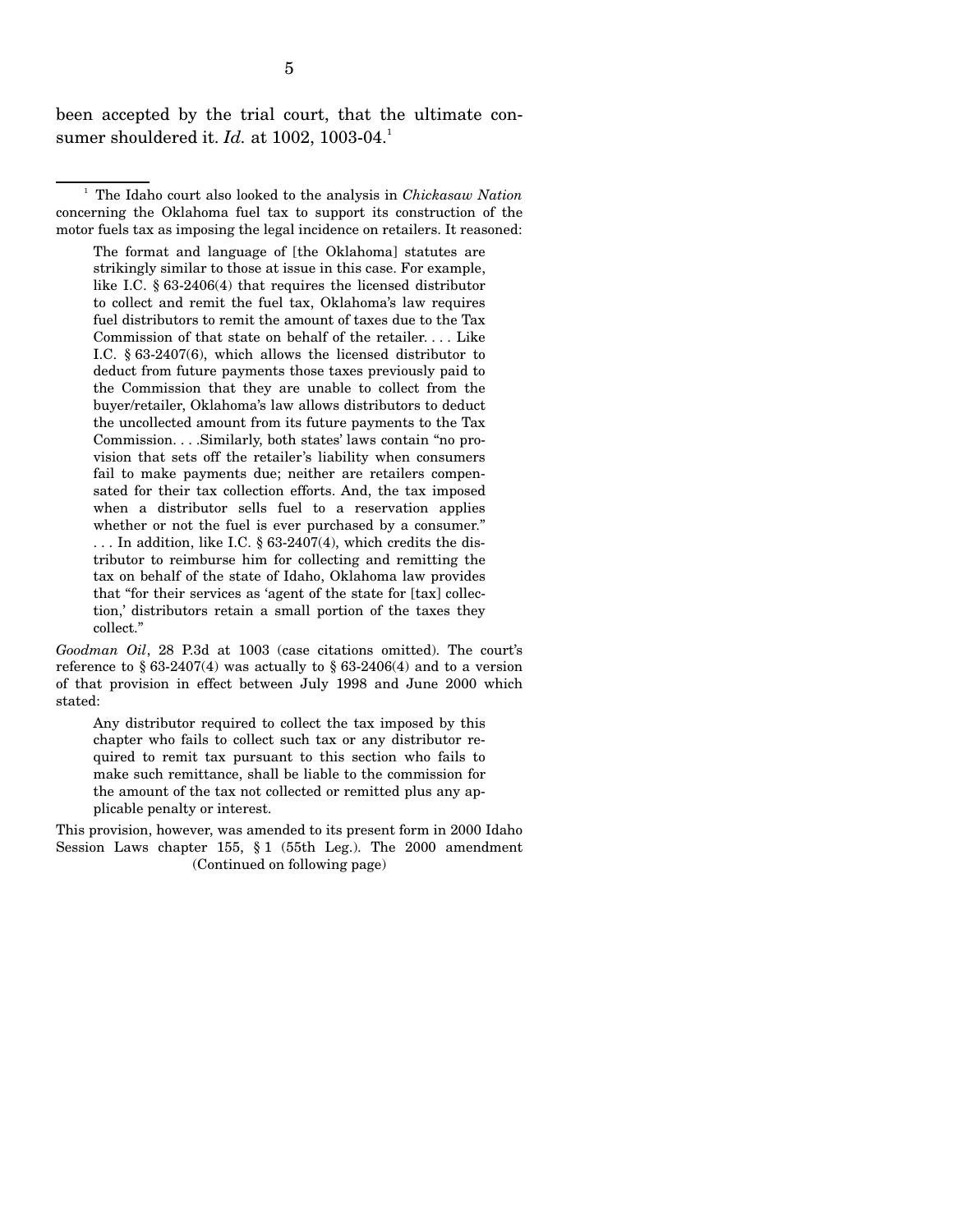Chapter 174 specifically addressed the legal incidence issue in several provisions. Section 1 stated the lawmakers' intent to address the *Goodman Oil* decision by "expressly impos[ing] the legal incidence of motor fuels taxes upon the motor fuel distributor who receives (as 'receipt' is defined in Section 63-2403, Idaho Code) the fuel in this state." App. 133. Section 2 modified § 63-2402(1) to remove any doubt concerning that the taxable event is receipt of fuel by distributors. 2002 Idaho Sess. Laws ch. 174, § 2  $(App. 133).$ <sup>2</sup> Chapter 174 additionally contained a Statement of Purpose that reflected the legislature's intent to respond to *Goodman Oil* and read in part:

This bill establishes laws for the application of motor fuels taxes on Idaho's Indian reservations. It is designed to change the holding of the Idaho Supreme Court in the case of Goodman Oil Company of Lewiston, et al. v. Idaho State Tax Commission,

<sup>2</sup> Section 2 of Chapter 174, as shown with the proposed amendment to the then-existing  $\S 63-2402(1)$ , read in material part:

IMPOSITION OF TAX UPON *USE MOTOR FUEL*. (1) A tax is hereby imposed *for the privilege of using the public highways upon the use or possession for use of gasoline, and upon the receipt of motor fuel in this state by any distributor receiving motor fuel upon which the tax imposed by this section has not previously been paid. Tt*he tax shall be imposed without regard to whether use is on a governmental basis or otherwise*, unless exempted by this chapter*.

App. 133.

substantially re-wrote the provision, removing reference to any requirement that a distributor collect the fuel tax from a purchaser. *See* Idaho Code § 63-2406(4) (Michie 2000) (App. 72) ("[a]ny distributor required to pay the tax imposed by this chapter who fails to pay such tax shall be liable to the commission for the amount of tax not remitted plus any applicable penalty or interest"). Nothing in the revised provision supports the proposition that a distributor has an obligation to collect the tax from retailers and remit it to taxing authorities.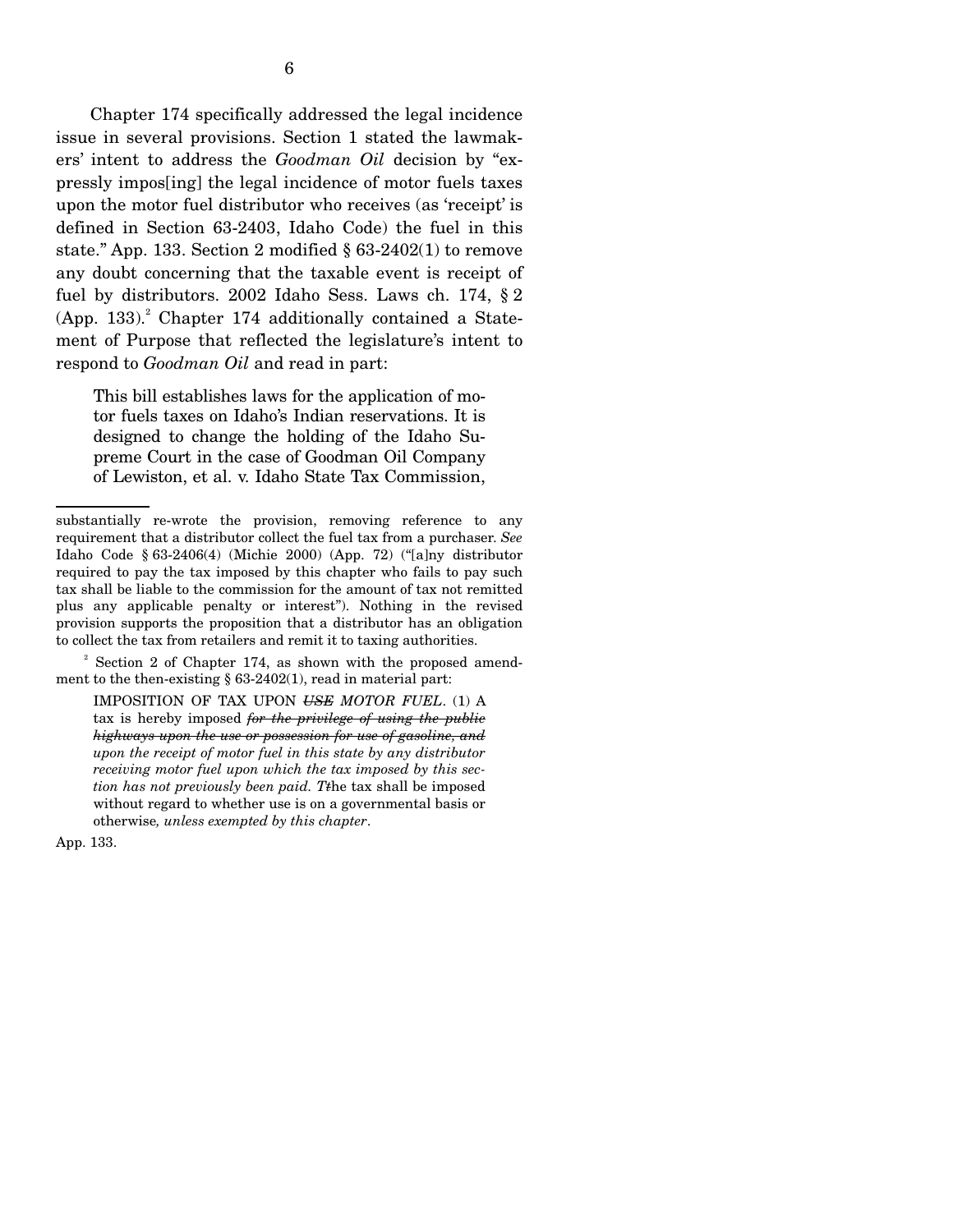by expressly imposing the legal incidence of motor fuels taxes upon the motor fuel distributor who first receives the fuel in Idaho. [¶] Section 1 is a statement of legislative intent. Section 2 imposes both the tax on gasoline and the tax on special fuel directly on the distributor. Sections 3 through 12 make several required conforming changes.

App. 151. The Idaho legislature thus left no doubt that, whatever the merit of *Goodman Oil*'s construction of the prior statute, it intended distributors to bear the motor fuel tax's legal incidence and amended the law to reflect that intent.

### **II. THE LITIGATION BELOW**

 A. Respondent Coeur d'Alene Tribe filed a four-count complaint in the first of three actions challenging the amended statute's validity shortly after Chapter 174 became law. CR 1 (CV-02-185-S-BLW). Count One alleged that the tax is expressly and impliedly preempted by several federal laws, including most importantly the Indian trader statutes, 25 U.S.C. §§ 261-264. Count Two contended that the tax's imposition is inconsistent with the Due Process Clause of the Fourteenth Amendment because an insufficient "nexus" existed between Idaho and the Tribe's fuel distributor.<sup>3</sup> Count Three alleged that

<sup>&</sup>lt;sup>3</sup> The due process claim was premised on the unique geographical location of the Coeur d'Alene Reservation, which borders on the State of Washington and can be entered by highway without crossing offreservation portions of Idaho. CR 1 at ¶ 7 (CV-02-185-S-BLW). The Tribe argued that motor fuel sold to its retail outlets was not "received" in Idaho because "ownership of the fuel transfers at the State of (Continued on following page)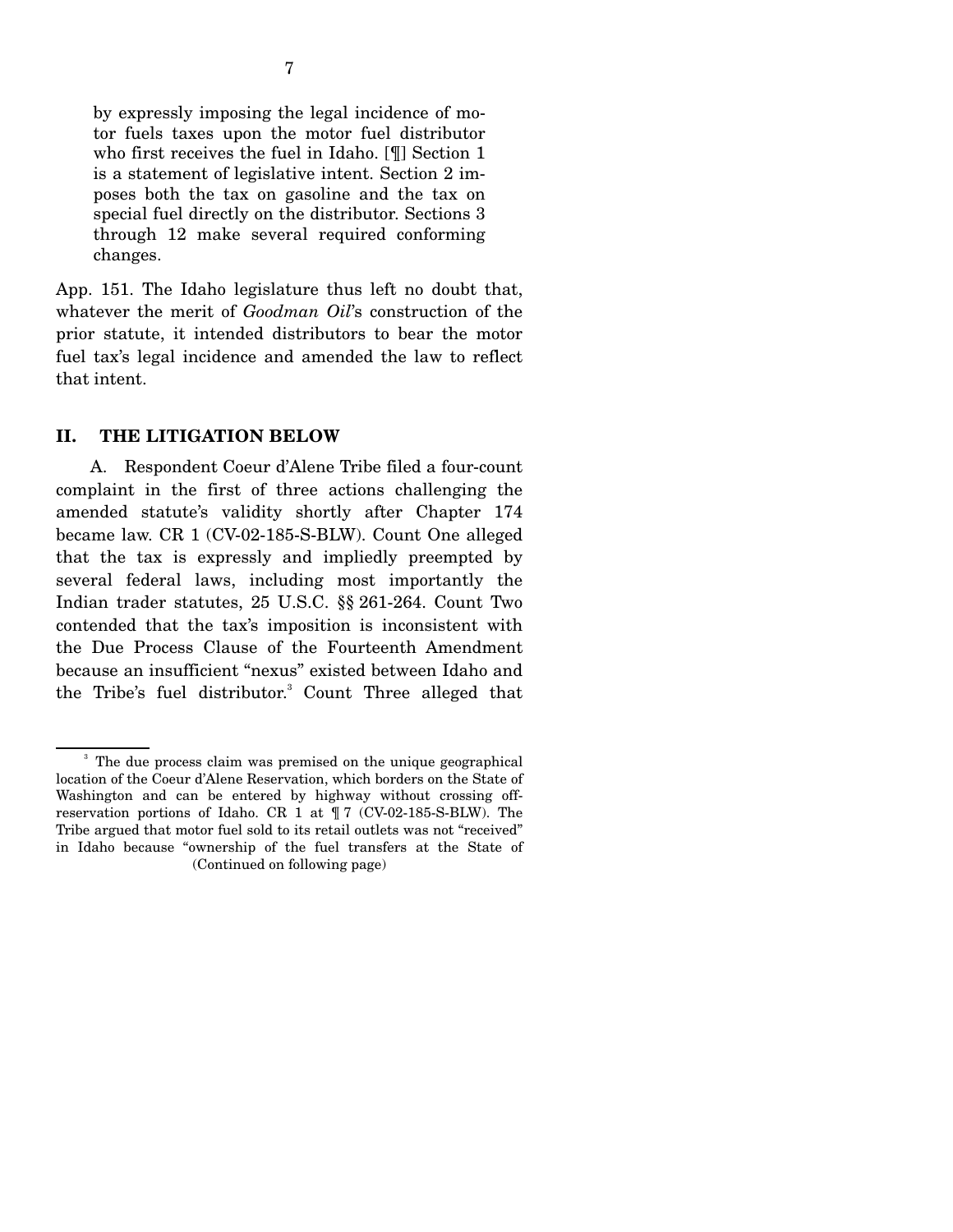Chapter 174 failed to remove the tax's legal incidence from the retailer and therefore remained preempted in the absence of congressional authorization. The last count contended that a provision in Chapter 174 making the amendments retroactive to July 1996 violated the Due Process Clause by eliminating any "predeprivation or postdeprivation state law remedy available . . . to recover state motor fuel taxes deemed unlawful" in *Goodman Oil*. Jurisdiction was based on 28 U.S.C. §§ 1331 and 1362. The district court entered an order temporarily restraining application of Chapter 174. CR 13 (CV-02-185-S-BLW).

 Two days after entry of the temporary restraining order, the Nez Perce Tribe filed the second action. CR 1 (No. CV-02-203-CS-BLW). Its claims were, with minor exceptions, the same as the Coeur d'Alene Tribe's. This action was consolidated with the first (CR 11 (No. CV-02- 203-CS-BLW)), and the temporary restraining order was extended by stipulation to motor fuel sold to the Nez Perce Tribe's retail outlet (CR 22 (No. CV-02-203-CS-BLW)). The Shoshone-Bannock Tribes filed the third action later in May 2002, asserting claims identical to those in the Nez Perce Tribe's amended complaint. CR 1 (No. CV-02-226-S-BLW). The district court consolidated the new proceeding with the earlier actions and extended the temporary restraining order to fuel sold to the Shoshone-Bannock Tribes' retail outlets. CR 56 (CV-02-0185-S-BLW).

 At the time the litigation was commenced, one distributor delivered fuel to two gas stations owned by the Coeur d'Alene Tribe on its reservation and to one tribal

Washington/Coeur d'Alene Reservation border, not on the Coeur d'Alene Reservation." CR 67 at 9 (CV-02-185-S-BLW).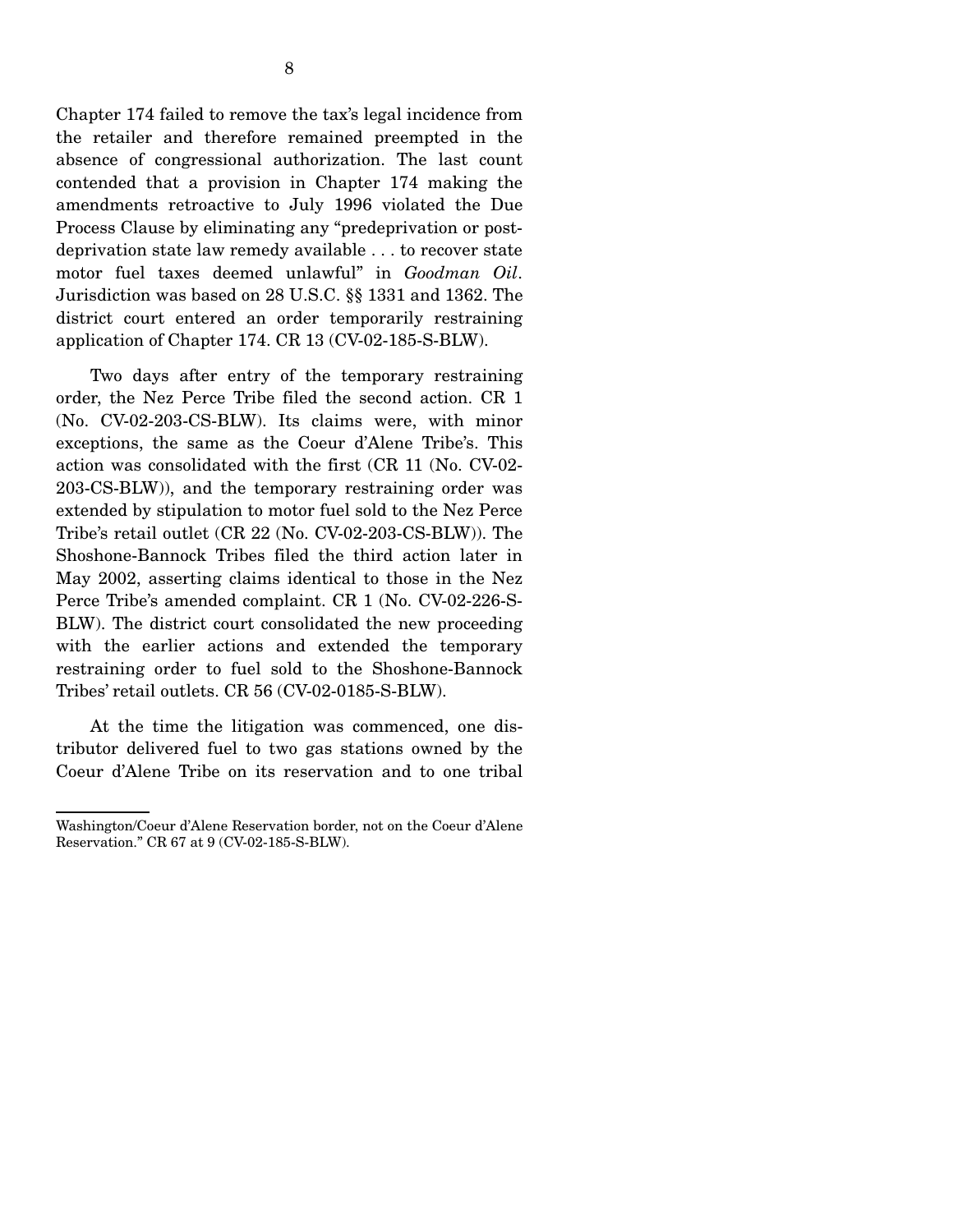gas station owned by the Nez Perce Tribe on claimed reservation lands. CR 32 at ¶¶ 3, 12 (CV-02-185-S-BLW); CR 47 at ¶¶ 1, 5 (CV-02-185-S-BLW); CR 50 at ¶¶ 4, 10 (CV-02-185-S-BLW). A second distributor delivered fuel to two retail stations owned by tribal members on the Coeur d'Alene Reservation. CR 32 at  $\P$  12 (CV-02-185-S-BLW); CR 50 at ¶ 5 (CV-02-185-S-BLW). A third distributor delivered motor fuel to two retail outlets owned by the Shoshone-Bannock Tribes on the Fort Hall Reservation. CR 64 at  $\P$  7 (No. CV-02-226-S-BLW). These distributors were licensed under the motor fuels tax statute and were not tribal entities.

 B. Following submission of motions to dismiss by petitioners and cross-motions for summary judgment by all parties, the district court issued an order granting the Tribes' motions and denying petitioners' in August 2002. App. 47. The court addressed only two questions in detail: Whether the Hayden-Cartwright Act authorized application of the Idaho tax to fuel sold to the involved tribal gas stations, and whether the legal incidence of the tax, as modified by Chapter 174, fell on the distributor rather than the tribal retailer. It answered both questions negatively.<sup>4</sup>

 In concluding that "the Hayden-Cartwright Act is not a congressional authorization to impose a motor fuels tax on Indians" (App. 53), the district court deemed applicable the canon of construction requiring "[s]tatutes affecting Indians . . . to be construed broadly, with any ambiguous

<sup>4</sup> The district court also rejected respondents' reliance on *Goodman Oil* as collaterally estopping petitioners from litigating the Hayden-Cartwright Act issue. App. 53 n.3. The court of appeals followed suit but did so at greater length. App. 22-27.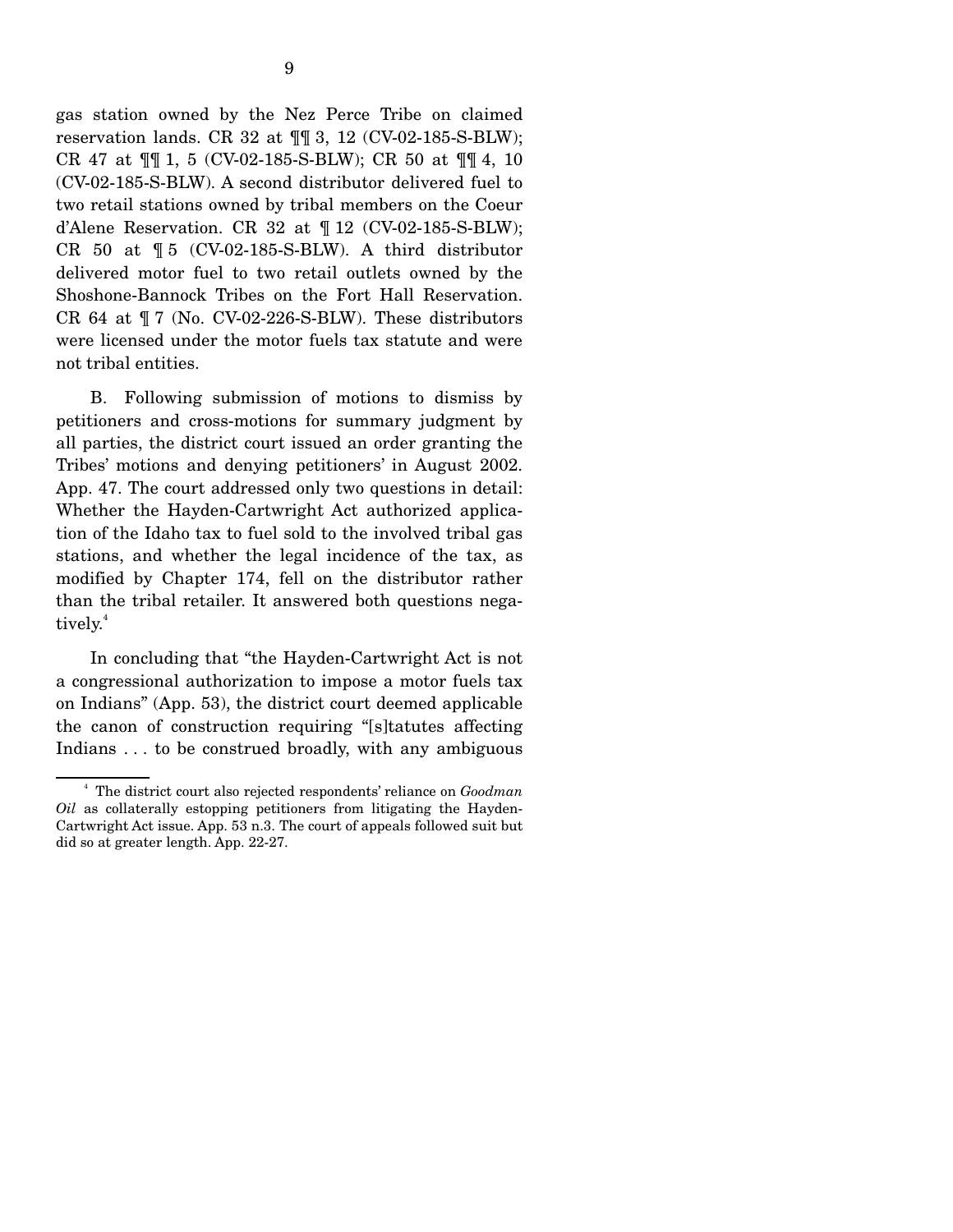provision to be interpreted to their benefit." App. 54. From this premise, it concluded that "[t]he Hayden-Cartwright Act is not specific enough to authorize a motor fuels tax on Indian gas stations located in Indian Country." *Id.* The court recognized that while "Indian Reservations might come to mind when discussing reservations, the term 'reservation' has a much broader meaning." *Id.* "[G]iven the trust relationship that exists between the United States and Indian nations," it reasoned, "Congress must be more explicit if it intends to allow states to tax Indians." App. 54-55.

 The district court's holding concerning the motor fuels tax's legal incidence began from the premise that *Goodman Oil'*s determination concerning legal incidence under the prior statute was "conclusive and binding as to the former statute" because the "the State Supreme Court is the final arbiter of state law." App. 57. It then characterized as "minimal" the amendments effected by Chapter 174. *Id.* The court premised this characterization on the fact that under the amended law, as under the statute at issue in *Goodman Oil*, "the mechanism for the distributor to obtain a refund [exists] if the retailer does not pay the tax." App. 58. Under these circumstances, "the legislature imposed no real burden on the distributor" since "the statute retains the 'pass through' quality of the prior statute." *Id.* The amended law was, in the court's view, "still a 'collect and remit' scheme which places the incidence of the tax on the Indian retailers." *Id.* The court rejected petitioners' reliance on *Chickasaw Nation* for the proposition that an express legislative declaration of which entity bears a tax's legal incidence is dispositive, stating that "the [Supreme] Court could not expect the state to make no changes in the substance of a tax and thereby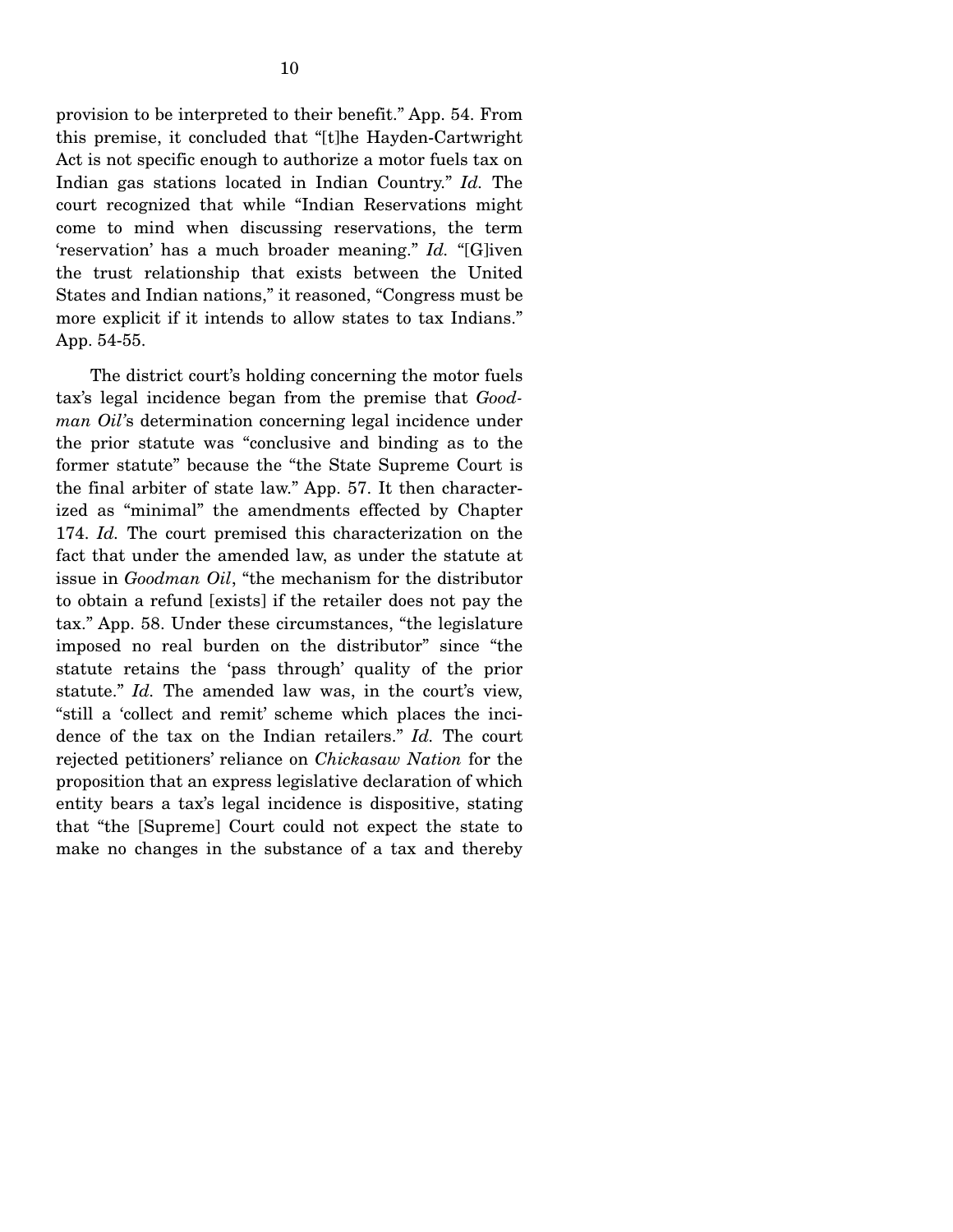allow it to avoid the constitutional prohibition of imposing taxes on Indians." *Id.*

 C. A majority of the Ninth Circuit panel reversed the order of the issues' consideration but affirmed the district court. App. 1. It began by setting forth several rules of construction believed relevant to the legal incidence issue, including that "we are to conduct 'a fair interpretation of the taxing statute as written and applied[,]" that "[t]he person or entity bearing the legal incidence of the tax is not necessarily the one bearing the economic burden[,]" and that "a party does not bear the legal incidence of the tax if it is merely a transmittal agent for the state tax collector." App. 9. The majority then rejected petitioners' position that, under *Chickasaw Nation*, a legislature's express allocation of legal incidence to distributors controls the issue. In its view, "[t]he incidence of a state tax on a sovereign Indian nation is a question of federal law that cannot be conclusively resolved in and of itself by the state legislature's mere statement." App. 11. The court read *Chickasaw Nation* as standing only for the proposition that state legislative allocation is dispositive of its intent but not of "the ultimate federal question of where the tax's legal incidence lies." App. 12.

 The majority turned from rejecting petitioners' reliance on *Chickasaw Nation* to the question of where such incidence lies under the Idaho statute. In concluding that retailers continued to bear the legal incidence even after Chapter 174's amendments, the court construed the statute to have the following features:

• "Idaho law still requires the non-tribal distributor who receives the motor fuel and sells it to the Indian tribes to pass on and to collect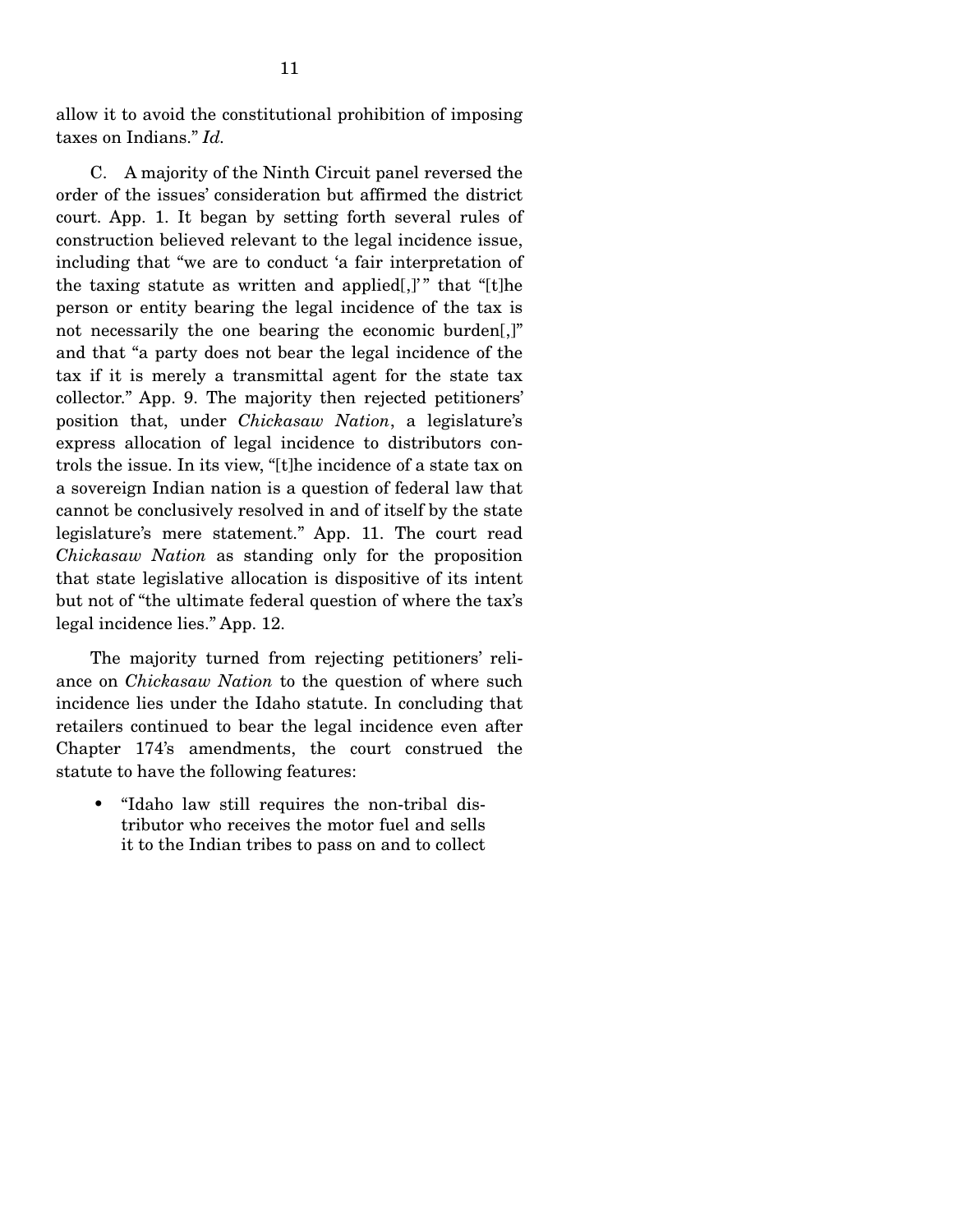the tax from the retailer, and then to remit the taxes to the State." App. 17.

- "[A]s in *Chickasaw Nation*, the state statute in this case provides tax credits to the distributor for 'collecting and remitting' the tax on behalf of the State." App. 19.
- "Idaho gives tax credits to the distributor for fuel taxes that the distributor has paid but cannot then collect from the retailer." App. 20 (citing Idaho Code § 63-2407(6) (Michie Supp. 2004) (App. 76)).
- "Idaho law provides that the retailer has the right to any refund of fuel taxes sought by the distributor that the retailer has paid." App. 21 (citing Idaho Admin. Code 35.01.05.180.02 (App. 116)).

 With respect to the first and most important ground, the court relied on two provisions – one of which imposes on distributors liability to the tax commission "for the amount of tax not remitted plus any applicable penalty or interest" (Idaho Code § 63-2406(4) (App. 72)) and another which states that "a portion of tax required to be paid upon the fuels sold shall, immediately upon receipt by the distributor or special fuels dealer, be state money and shall be held in trust for the state of Idaho and for payment to the commission in the manner and at the times required by this chapter" (*id.* § 63-2435 (App. 95)). It also relied on a tax commission regulation requiring that "all invoices for sales by distributors to retailers must show that the state fuel tax was charged to the retailer" (Idaho Admin. Code 35.01.05.150.01.g (App. 114)) and rejected petitioners' explanation that the rule's purpose was not to require the tax's pass-through but to provide an indication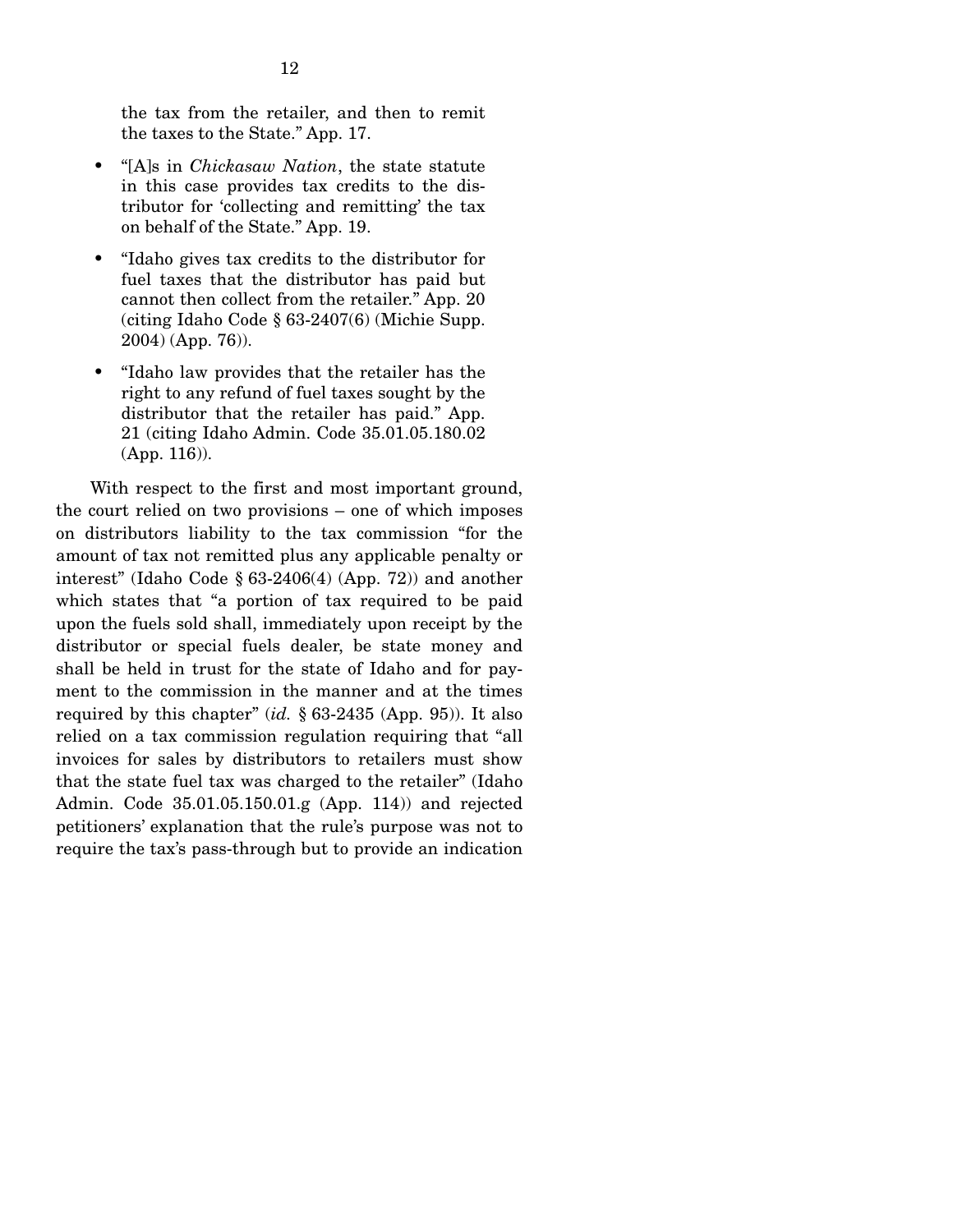of whether the purchaser bore the economic burden for refund entitlement purposes (App. 18 n.10). In sum, the majority concurred in the district court's characterization of the amended statute as a " 'collect and remit' scheme" imposing the legal incidence on retailers.<sup>5</sup>

 The majority began its Hayden-Cartwright Act analysis with the proposition that "we cannot hold that Congress has authorized state taxation of Indians or Indian reservations unless we determine that Congress has 'made its intention to do so unmistakably clear.' " App. 27. In this regard, it summarily rejected petitioners' argument that, given the Act's status as a statute of general applicability, the Indian canons did not apply to resolving whether the law applied to Indian reservations. In the court's view, the argument "misse[d] the preliminary point of statutory construction." App. 31. That "point" was "whether Section 10 of the Hayden-Cartwright Act gives a general command permitting state taxation of motor fuel sold to filling stations on Indian reservations" – *i.e.*, whether the Act *is* a statute of general applicability. *Id.*

 The majority then proceeded to find an absence of the requisite unmistakable clarity based upon the language in

<sup>&</sup>lt;sup>5</sup> As to the second and third grounds, the majority was unpersuaded by petitioners' contention that the relied-upon provisions merely reflected "the commercial reality that the tax will be passed through the distribution chain" and constituted nothing more than a legislative determination to reduce the overall impact of the tax burden by allowing distributors to recover a portion of their administrative charges and to write off taxes paid on bad-debt fuel. App. 19. The final ground was raised *sua sponte* by the majority, and the court failed to consider whether, as a practical matter, the incidence of consumer nonpayment is sufficiently substantial to warrant establishing a bureaucratic mechanism for recovering amounts equal to the taxes paid on such bad debts.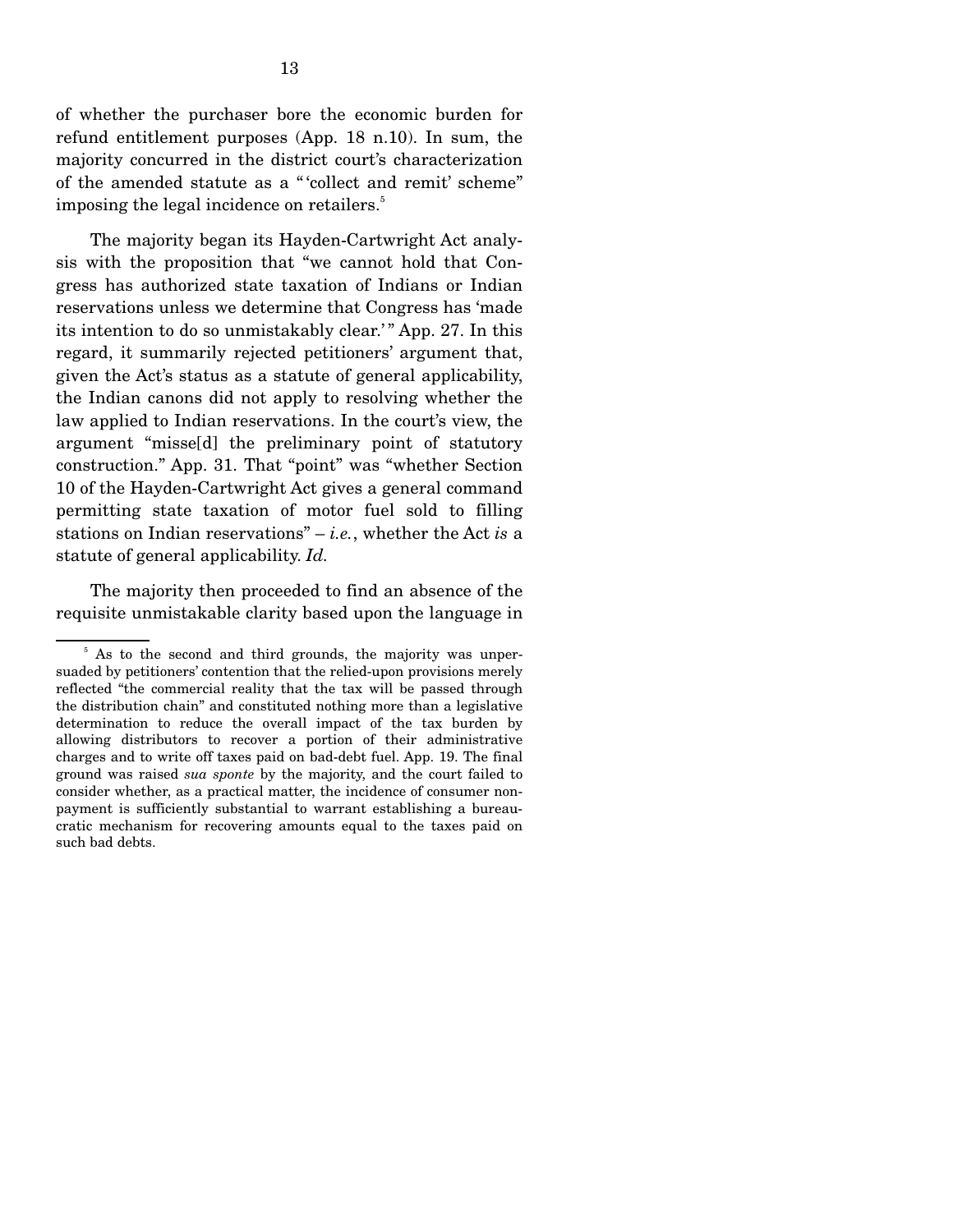section 10, other sections in the 1936 legislation, and legislative history. With respect to "United States military or other reservations," it reasoned that "[a]lthough the term 'reservation' is commonly used when referring to Indian reservations, the word has a broader reach" and that "[t]he intent of Congress in authorizing taxes on fuel delivered to United States 'reservations, in a statutory section that does not refer at all to Indians, Indian tribes, or Indian reservations,' cannot be said to mean that states have been unmistakably authorized to impose taxes on deliveries to tribal gas stations within Indian reservations." App. 32-33. The court further held that the reference to "licensed traders" in section 10 did not counsel a different conclusion, since "the phrase 'licensed trader' does not make unmistakably clear a congressional intent to authorize states to tax deliveries to tribal entities on Indian reservations." App. 33-34. It buttressed this conclusion by reference to other sections of the Hayden-Cartwright Act that mentioned "reservations," including one provision specifically applying to "Indian reservation roads," and reasoned that "[h]ad Congress intended in § 10 that 'United States military or other reservations' include Indian reservations, it could have made it clear." App. 34- 35.

 The court next considered the Act's legislative history indicating that the statute was passed in response to *Standard Oil Co. v. California*, 291 U.S. 242 (1934), which found imposition of a California fuel tax at a military installation preempted. "Nowhere in the legislative history is it made clear that Congress intended the Act to apply to Indians or that Congress made manifest its unmistakably clear intent to abrogate Indian sovereign immunity." App. 36. The majority rejected in a footnote petitioners' reliance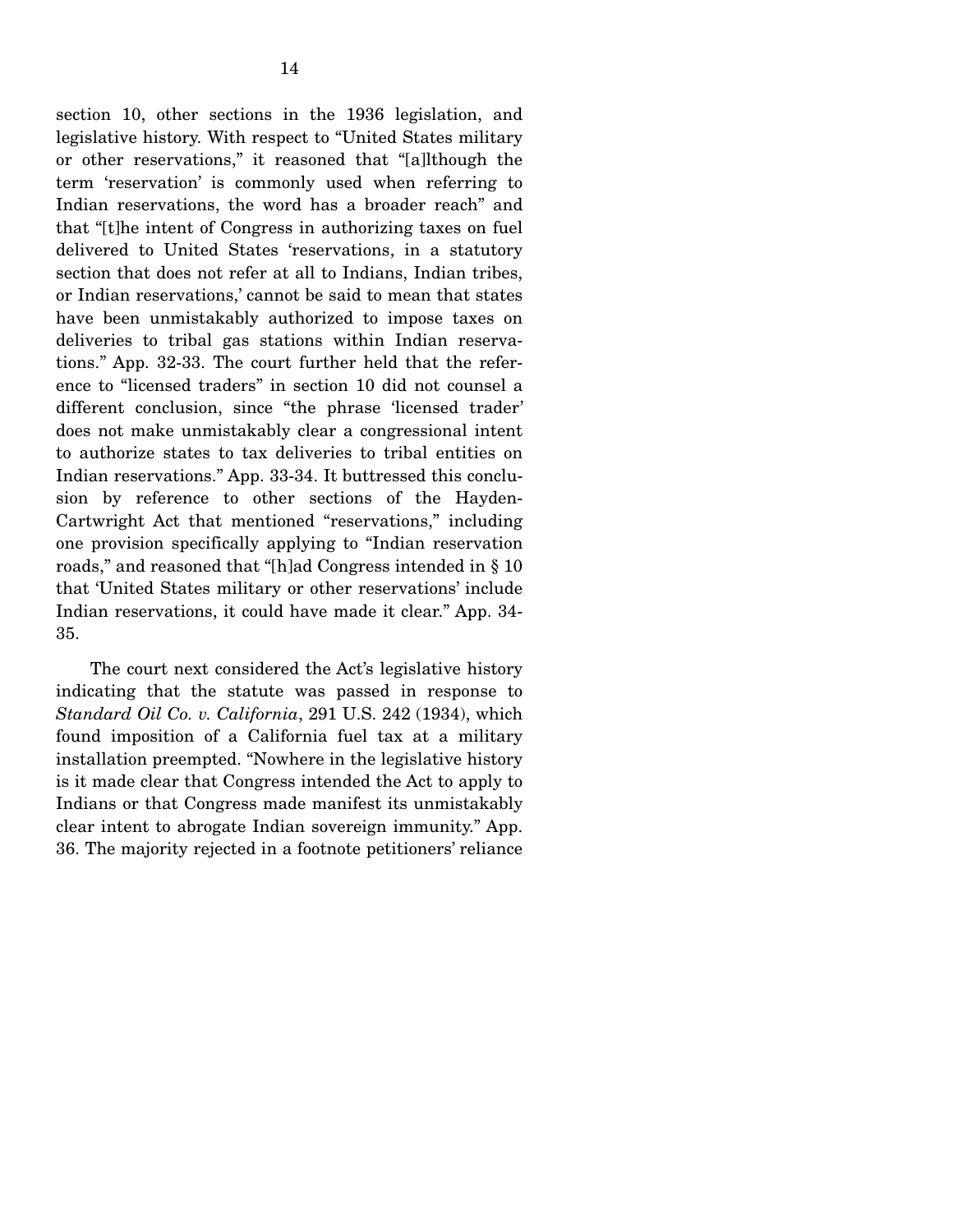on administrative determinations issued shortly after the statute's adoption indicating the statute's applicability to Indian reservations with the observation that "the agency interpretations underscore the ambiguity, not the clarity, of the executive branch's statements insofar as they speak to the applicability of the Act to Indian reservations" and that, citing to an amicus brief filed by the Federal Government in *Chickasaw Nation*, "the United States today no longer holds the position that the Commissioners contend the United States held in the 1930s and '40s." App. 36 n.28.

 Judge Kleinfeld dissented from judgment, stating that "the Hayden-Cartwright Act expressly authorizes the tax at issue because it permits the state to impose the tax regardless of its incidence" and that he found it unnecessary to address "the majority's highly indeterminate analysis of where the legal incidence of the tax falls." App. 38. With respect to the "reservation" issue, Judge Kleinfeld stated that "Indian reservations are 'reservations' for purposes of the statute" because the Act "explicitly covers 'reservations' and does not limit its coverage to military reservations" and because any ambiguity on that score "would be answered by [the Act's] express coverage of 'licensed traders.'" App. 39-40. He amplified both grounds, pointing out that "[t]he term 'reservation' ordinarily means and is most often used to mean Indian reservations" and that "[t]he term 'licensed trader' in federal statutes means one and only one thing: a person with a federal license to trade on an Indian reservation." App. 40. Judge Kleinfeld left open whether "sales of gasoline to Indian tribes can be taxed under the statute" – which he saw as "a different question, one not raised by the parties in this case." *Id.* 

--------------------------------- ♦ ---------------------------------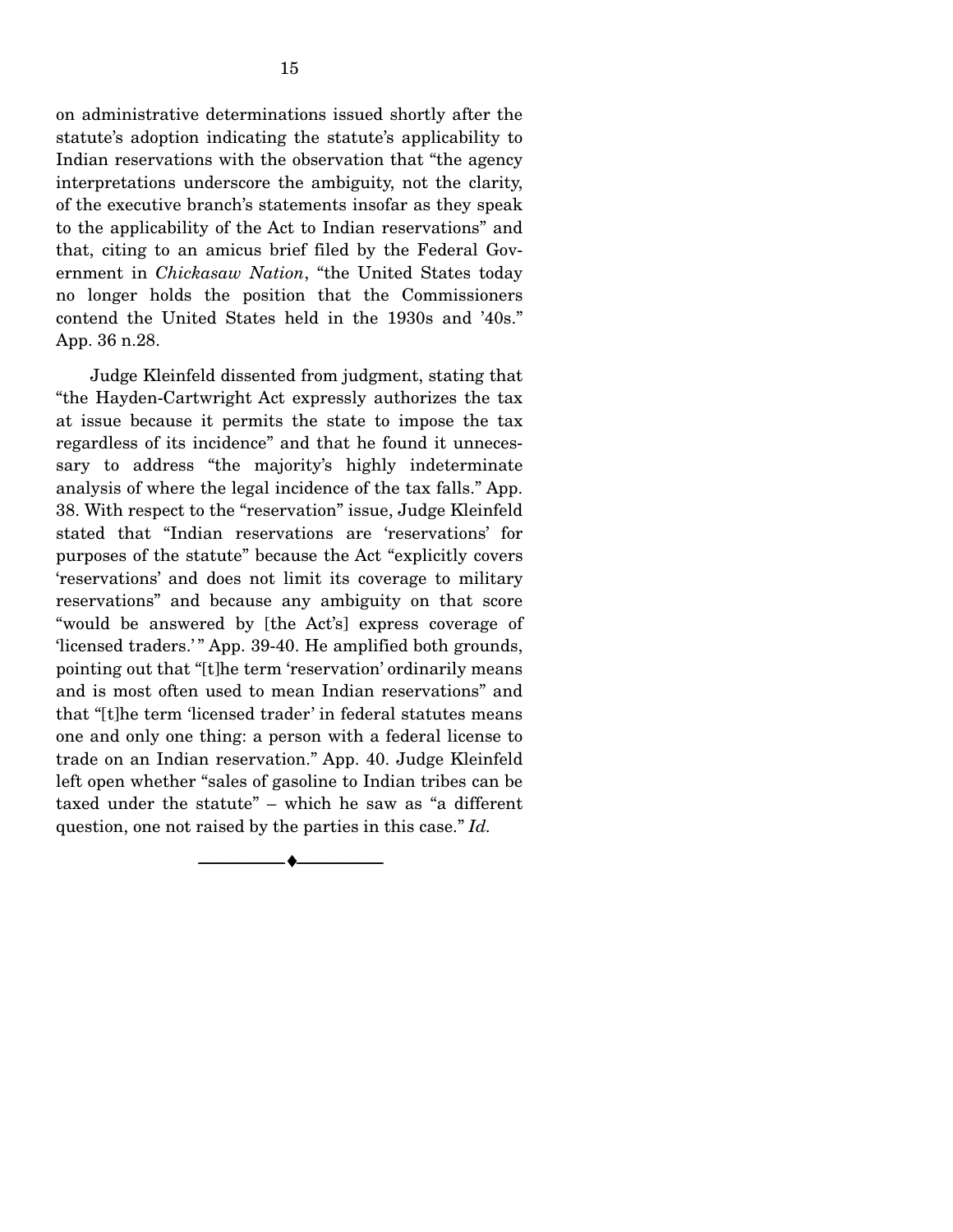#### **REASONS FOR GRANTING WRIT**

 The Ninth Circuit's conclusion that the legal incidence of the Idaho motor fuels tax is borne by retailers, and not distributors, departs from this Court's decision in *Chickasaw Nation* and conflicts with the South Dakota Supreme Court's determination in *Pourier v. South Dakota*, 658 N.W.2d 395 (S.D. 2003), *vacated in part on other grounds*, 674 N.W.2d 314 (S.D. 2004), *cert. denied*, 124 S. Ct. 2400 (2004). The court of appeals' holding, moreover, has a seriously disruptive effect across the broad swath of Indian law taxation matters because, as this Court emphasized in *Chickasaw Nation*, "[t]he initial and frequently dispositive question in Indian tax cases . . . is who bears the legal incidence of a tax" because of the "categorical bar" against state taxation of tribes or their members with respect to reservation transactions absent congressional authorization. 515 U.S. 458-59. The ruling below effectively obscures the " 'bright-line standard' " that the *amici curiae* States in *Chickasaw Nation* urged upon the Court as the *quid pro quo* for rejecting the Oklahoma Tax Commission's call to adopt "'economic reality'" as the guiding principle in determining whether a state tax impermissibly burdens a tribe. *Id.* at 460. This Court should remove any doubt that it meant what it wrote in *Chickasaw Nation* concerning the critical importance of legal incidence and the authority of state legislatures to decide where such incidence lies.<sup>6</sup>

<sup>&</sup>lt;sup>6</sup> As discussed above, Judge Kleinfeld declined to address in his dissent the legal incidence issue because he believed interpreting the Hayden-Cartwright Act as applicable to Indian reservations made it "unnecessary" to go further. App. 38. Petitioners respectfully disagree. Even if the Act applies, there will be further litigation over whether federal regulatory schemes placed into effect subsequent to the Act's (Continued on following page)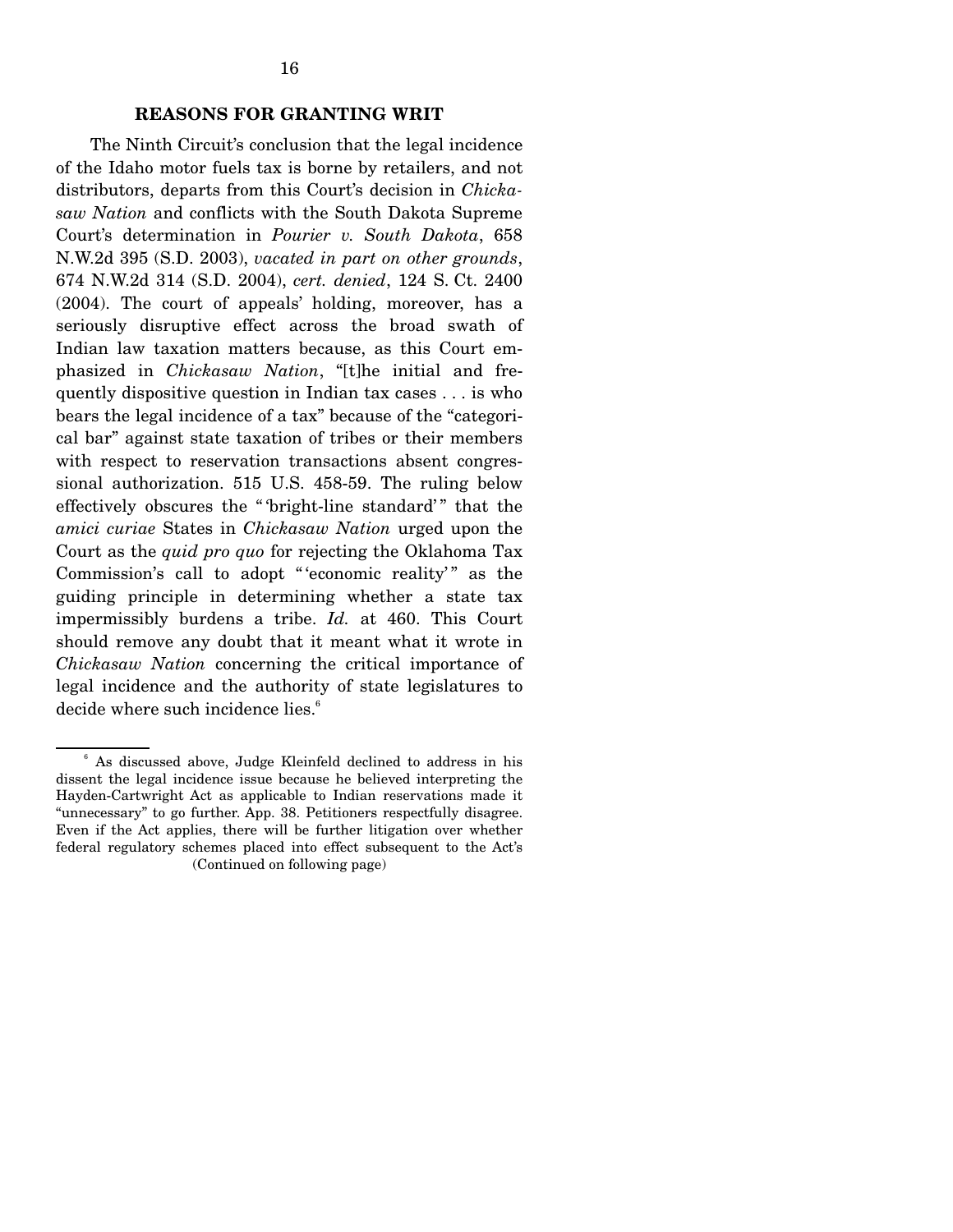Whether the Hayden-Cartwright Act extends to Indian reservations presents an important Indian law question for both tax and broader purposes. *First*, the Act is significant to state taxing authorities because, if applicable to such reservations, it constitutes the express congressional authorization that this Court requires as a condition precedent to direct imposition of a state tax on tribes or their members under the common-law "categorical" rule. By parity of reasoning, it also sanctions taxes imposed upon nonmembers who do on-reservation business with tribes or their members. Congress can alter the effect of the Hayden-Cartwright Act through adoption of a regulatory scheme that independently preempts a particular state tax, but that issue, as Judge Kleinfeld argued below, need not be resolved presently. *Second*, this question has significant ramifications with regard to the applicability of the Indian canons of construction. The Ninth Circuit majority held that *whether* a statute should be deemed as one of general applicability – in this case whether the Hayden-Cartwright Act encompasses all federal reservations – must be resolved by reference to those canons. Its approach is at odds with this Court's determination in *FPC v. Tuscarora Indian Nation*, 362

passage preempt the motor fuels tax. *See White Mountain Apache Tribe*, 448 U.S. at 151 n.16. Should distributors, and not retailers, bear legal incidence, the tax will have been imposed off reservation at least as to the distributors doing business with the Nez Perce and Shoshone-Bannock Tribes, since those distributors take "receipt" of fuel off reservation. Whether the *White Mountain Apache* interest-balancing test applies under these circumstances is presented by the petition for writ of certiorari filed in *Richards v. Prairie Band Potawatomi Nation*, No. 04-\_\_\_, with respect to the judgment in *Prairie Band Potawatomi Nation v. Richards*, 379 F.3d 979 (10th Cir. 2004). The Coeur d'Alene Tribe claims a different situation exists because its reservation borders on the State of Washington. *See* n.3, *supra*.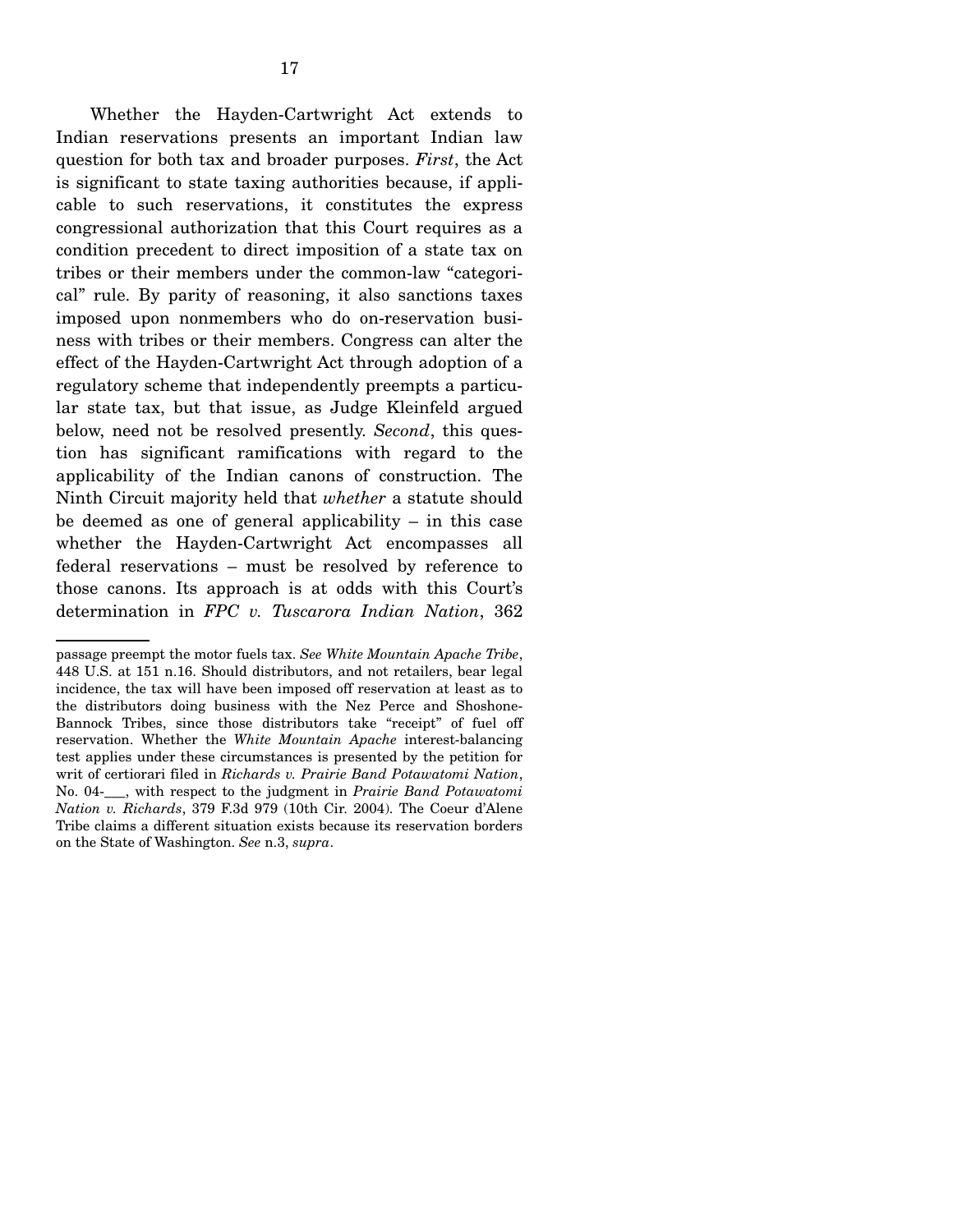U.S. 99 (1960), that "general Acts of Congress apply to Indians as well as to all others" because the Hayden-Cartwright Act is plainly a "general Act." *Id.* at 120. This matter presents an opportunity for the Court to reaffirm the *Tuscarora* rule by reiterating that the Indian canons have no place in construing federal statutes which have not been enacted to further the special relationship between the United States and tribes.

### **I. THE NINTH CIRCUIT'S DETERMINATION THAT RETAILERS, AND NOT DISTRIBU-TORS, BEAR THE MOTOR FUELS TAX'S LE-GAL INCIDENCE MISAPPLIES** *CHICKASAW NATION* **AND CONFLICTS WITH THE SOUTH DAKOTA SUPREME COURT'S DECISION IN**  *POURIER***.**

 The court of appeals concluded that *Chickasaw Nation* stands for the proposition that an express allocation of legal incidence by a state legislature "is 'dispositive' as to what the legislature *intended*, removing the need to predict the legislative aim from reports and legislative statements, [but] it cannot be viewed as entirely 'dispositive' of the legal issue that the federal courts are charged with determining as to the incidence of the tax." App. 14. This re-conceptualization of *Chickasaw Nation* means that the metes and bounds of "legal incidence" are set by the judiciary, not by the state legislature, and that the object of reviewing tax legislation is not to decide which economic actor the legislature intended to bear legal incidence but which actor should be deemed to bear such incidence under independent federal common law standards. The panel majority's reasoning thus strikes at the very heart of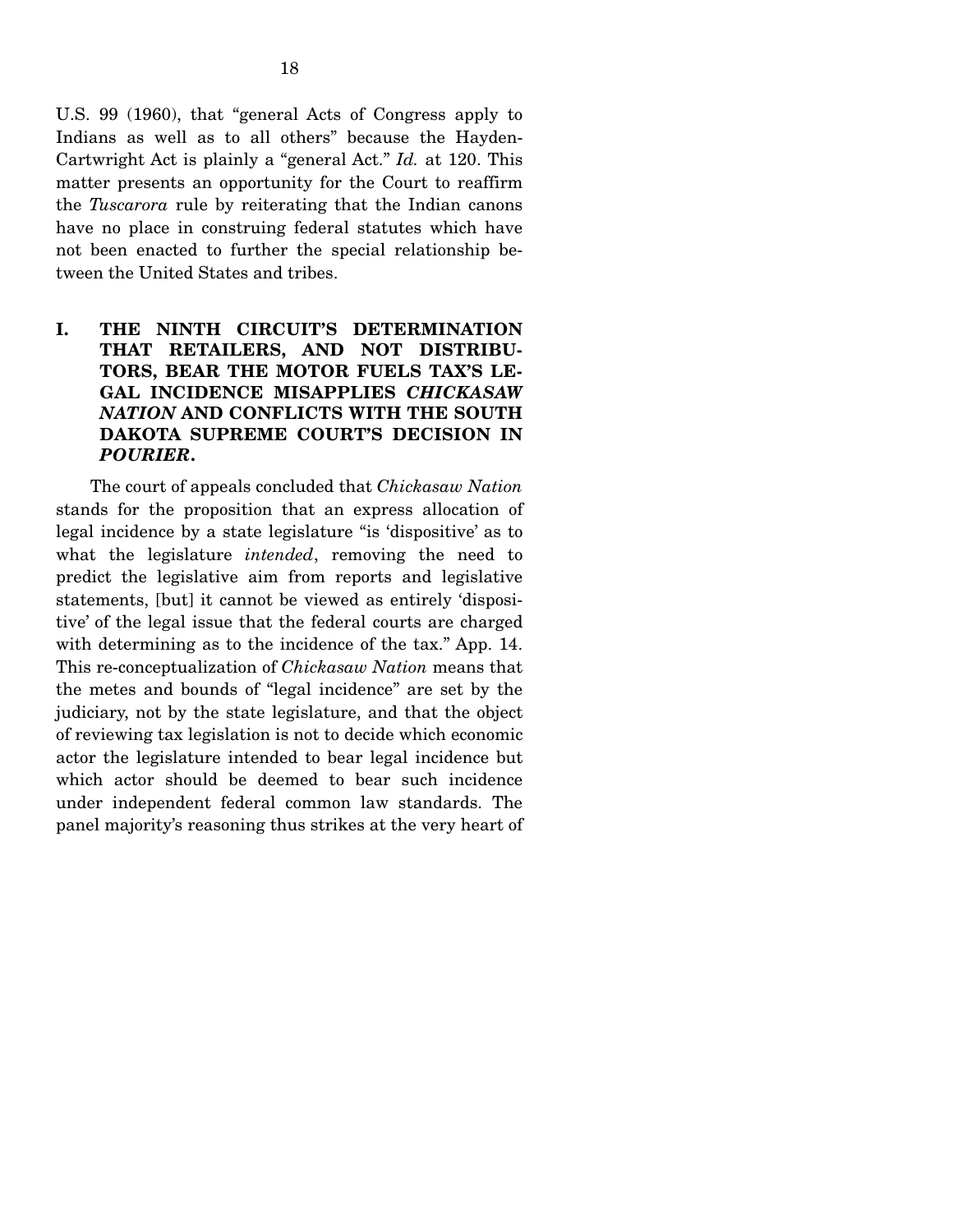the compromise struck in *Chickasaw Nation* and warrants review.

 This Court reiterated in *Chickasaw Nation* the distinction between the interest-balancing preemption standard applicable when a state tax is imposed on a nonmember doing on-reservation business with a tribe and the categorical preemption standard applicable "when a State attempts to levy a tax directly on an Indian tribe or its members inside Indian country[.]" 515 U.S. at 458. Whether the tax is levied on a tribe or its members, as opposed to a nonmember, is determined by which economic actor bears the legal incidence  $-$  *i.e.*, whom the state legislature intends the taxpayer to be. *E.g.*, *First Agric. Nat'l Bank v. State Tax Comm'n*, 392 U.S. 339, 347-48 (1968). The Court quoted with approval the position of 11 *amici curiae* States that the legal incidence standard – in contrast to the "more venturesome approach" proffered by the Oklahoma Tax Commission that would "make 'economic reality' our guide" – " 'provide[s] a reasonably bright-line standard which, from a tax administration perspective, responds to the need for substantial certainty as to the permissible scope of state taxation authority.'" 515 U.S. at 460. An added virtue of the legal incidence approach, the Court stressed, was the ordinary ability of a State "to amend its law to shift the tax's legal incidence" to a non-tribal actor by, for example, " '*declaring* the tax to fall on the consumer and directing the Tribe to collect and remit the levy.'" *Id.* (emphasis supplied). The Oklahoma motor fuels tax statute, however, did "not expressly identify who bears the tax's legal incidence – distributors, retailers, or consumers" or "contain a 'pass through' provision, requiring distributors and retailers to pass on the tax's cost to consumers." 515 U.S. at 461. Only because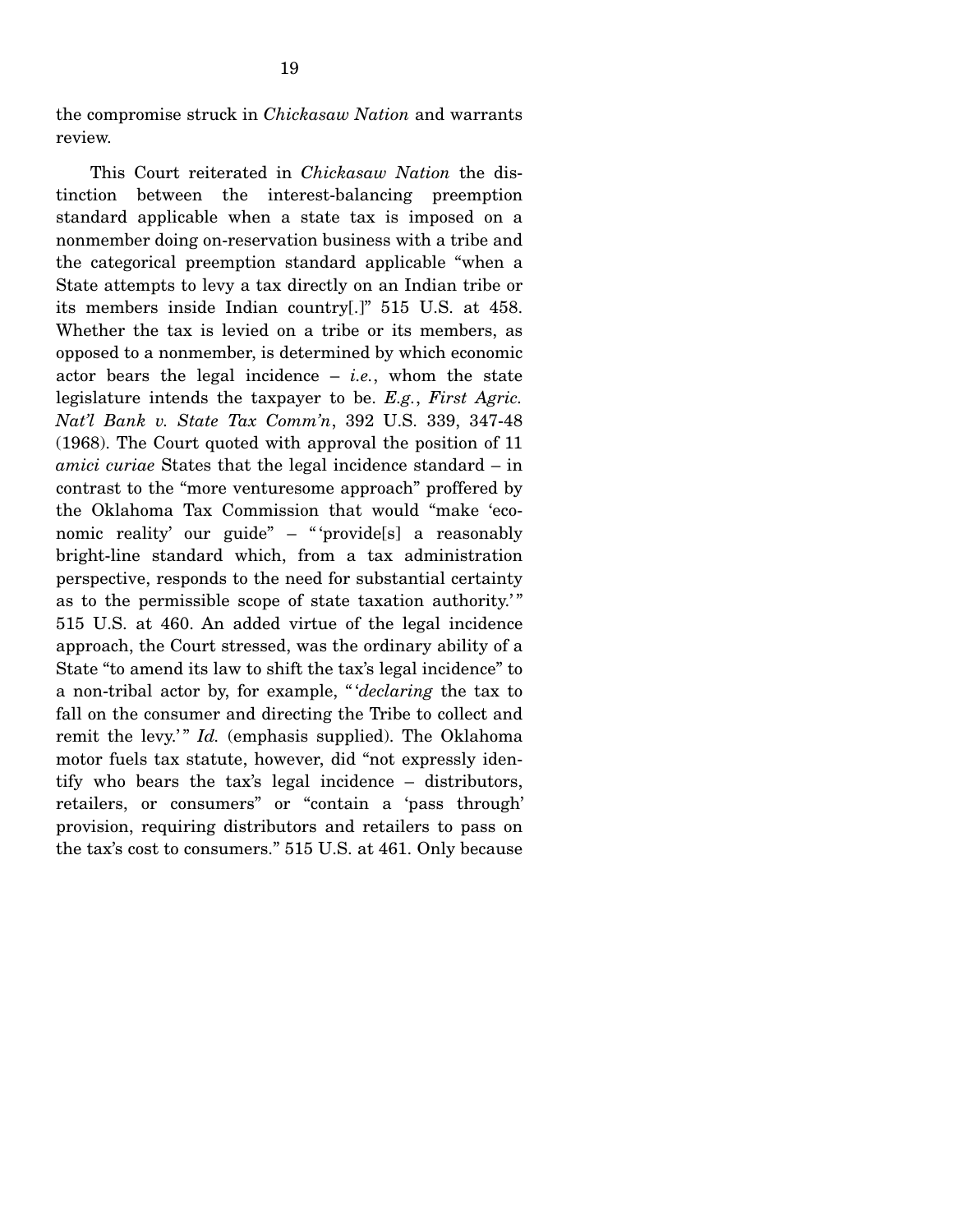"such dispositive language" was absent did the question become "one of 'fair interpretation of the taxing statute as written and applied.'" *Id.* 

 Here, the Idaho legislature included the requisitely "dispositive language" in section 2 of Chapter 174 – which expressly stated its intent to address the holding in *Goodman Oil* and to impose the legal incidence on distributors (App. 133, 151) – and in effecting its intent through the amendment to Idaho Code § 63-2402(1) that eliminated any question that the taxable event is the receipt of fuel by distributors. The Ninth Circuit majority, however, read *Chickasaw Nation* as permitting it to place that "dispositive language" aside and to infer from bits and pieces of other provisions a mandatory pass-through of the tax from the distributor to the retailer. While petitioners vigorously argued the contrary and assigned significance to those provisions consistent with the absence of a mandated pass-through, the court of appeals did not identify, or even suggest the existence of, an *explicit* pass-through requirement. The Idaho law is instead similar to the Oklahoma statute examined in *Chickasaw Nation* insofar as the legislative intent to impose a pass-through requirement could be determined only by making an interpretative assessment of various provisions. However, there can be no doubt that, had the Oklahoma law contained "dispositive language" comparable to that in Chapter 174, such an assessment would have been unnecessary – *i.e.*, the ambiguity with respect to the legal incidence issue would have been resolved and the need for the "fair interpretation" analysis negated.

 The majority below, in sum, plainly departed from the path blazed by this Court in *Chickasaw Nation*. This departure has more than academic significance because it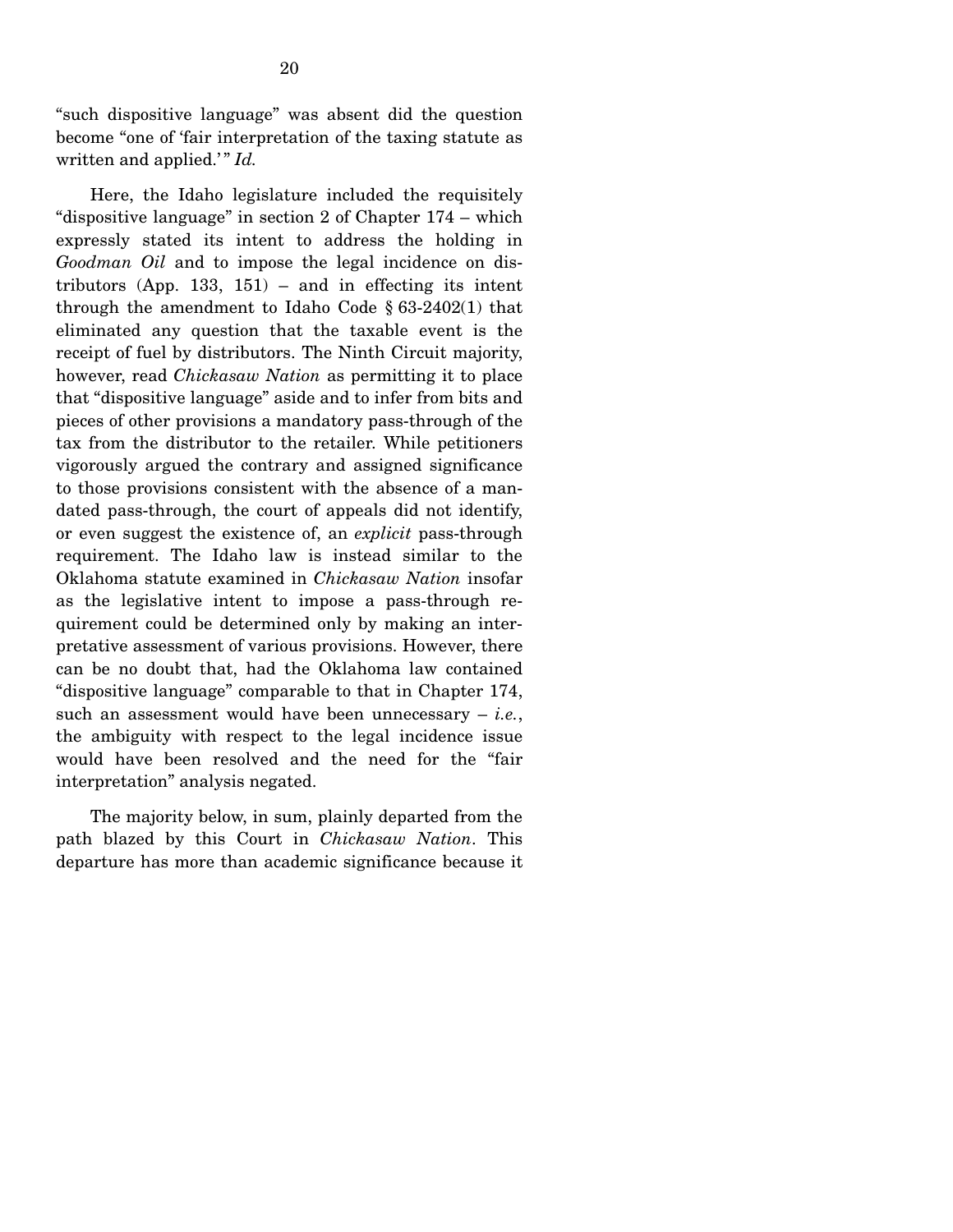means, in practical terms, that express state legislative determinations as to legal incidence will be meaningless, thereby vitiating the "bright-line'" accommodation struck by *Chickasaw Nation* in favor of tax administration predictability. The Ninth Circuit's application of *Chickasaw Nation*, in short, reflects a palpable "conflict in principle" with this Court's decision that warrants review. *Or. Dep't of Fish & Wildlife v. Klamath Tribe*, 473 U.S. 753,  $764$  (1985).<sup>7</sup>

 The Ninth Circuit's application of *Chickasaw Nation* also squarely conflicts with the decision in *Pourier*. There, the South Dakota Supreme Court was faced with the question whether the state motor fuel tax's legal incidence fell on marketers or consumers given the legislature's express allocation of such incidence to the latter. *See* S.D. Consol. Laws § 10-47B-42. Responding to the revenue department's reliance on *Chickasaw Nation*, the court remarked that "[a]lthough one may question the wisdom of permitting a state to determine the entity who bears the legal incidence of a tax by merely making cosmetic changes to a statute, that is what the Court in *Chickasaw* did." 658 N.W.2d at 405. It then held that "despite indications in the statute that it may be the marketer who is ultimately responsible to pay the tax, the legal incidence falls upon the consumer." *Id.* The *Pourier* court, in other words, recognized that the legislative declaration was

<sup>7</sup> Because the Idaho motor fuels tax statute does not contain an express pass-through provision, no need exists to resolve whether a legislature could declare legal incidence to fall on one class of market participants and simultaneously expressly require those participants to pass the tax through to another class. Nevertheless, under such an unlikely situation, the appropriate challenge by a tribe most logically would be to the mandatory pass-through provision, not to the tax itself.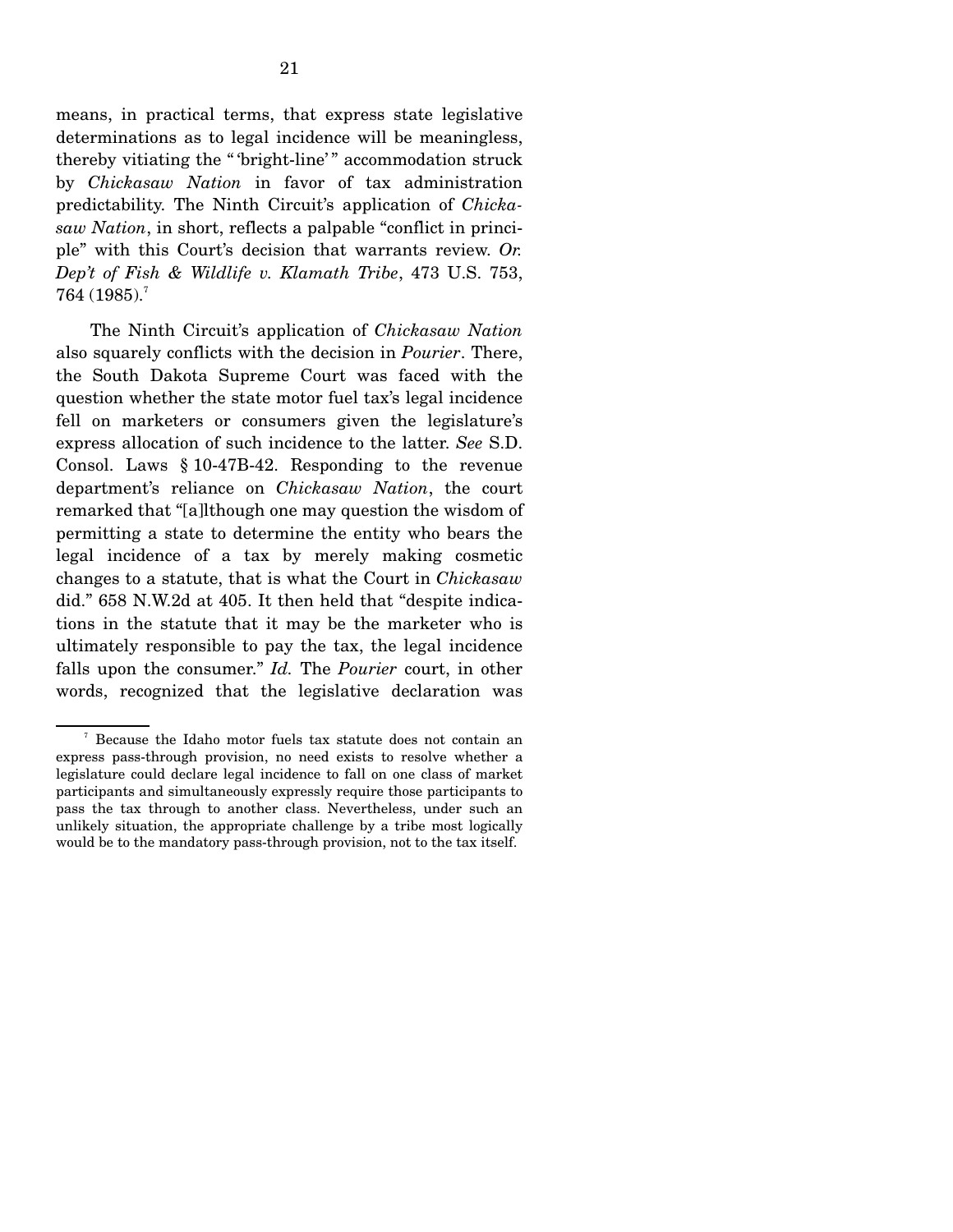conclusive and that it was foreclosed from doing precisely what the majority below did: Engaging in a "fair interpretation" analysis to reach a legal incidence allocation contrary to the legislature's determination.

### **II. THE NINTH CIRCUIT'S CONSTRUCTION OF THE HAYDEN-CARTWRIGHT ACT NOT ONLY IGNORES THE STATUTE'S EXPLICIT LAN-GUAGE AND PURPOSE BUT ALSO FUNDA-MENTALLY MISPERCEIVES THE REACH OF THE INDIAN CANONS.**

 A. In Idaho, motor fuel taxes are used to benefit the public highway and road system that accommodates vehicle use and the attendant fuel consumption. *See* Idaho Code § 63-2412 (Michie Supp. 2004) (App. 82). The same can be said for virtually all States. Fed. Highway Admin., Provisions Governing the Disposition of State Motor-Fuel Receipts (Jan. 1, 2001), *available at* http://www.fhwa.dot. gov/ohim/hwytaxes/2001/tab6\_toc.htm. Idaho, like other States, thus has a strong incentive to maximize collection of otherwise due fuel taxes because they are the lifeblood of state highway infrastructure. That infrastructure in Idaho includes an extensive road system on or through the reservations currently claimed by or set aside for respondents Nez Perce Tribe and Shoshone-Bannock Tribes as to which the State exercises jurisdiction under Public Law 83- 280, Act of Aug. 15, 1953, 67 Stat. 588, over the "[o]peration and management of motor vehicles" (Idaho Code § 67-5101G (Michie 2001)). CR 32 at ¶ 8 (CV-02-185-S-BLW); CR 60 at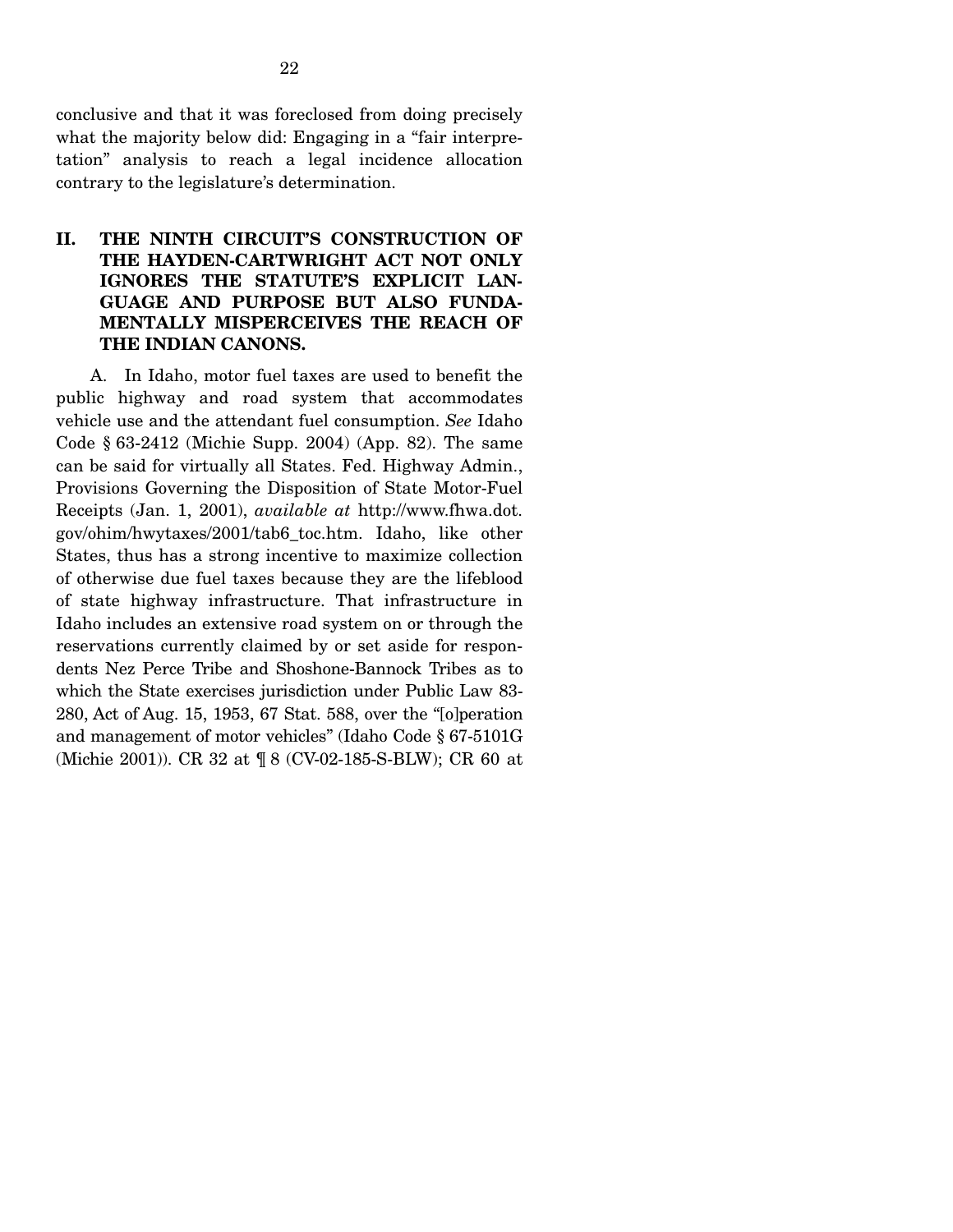23

 The dedication of motor fuel taxes to highway construction and maintenance is not a recent phenomenon and had taken root prior to the Hayden-Cartwright Act's adoption. *See In re Op. of Supreme Ct.*, 257 N.W.2d 442, 444 (S.D. 1977) (noting impact of antidiversion provision in section 12 of the 1934 Hayden-Cartwright Act, 48 Stat. 993, 995, that penalized States for using motor-vehicle revenue for non-highway purposes). Congress was therefore acutely aware of the importance of fuel taxes to upkeep and expansion of state road systems when it passed the Act in 1936. United States Dep't of Transp., *America's Highways: 1776-1976* 244-45 (1976) (describing the substantial growth in reliance on motor fuel taxes between 1921 and 1931 to finance highway and street expenditures). Indeed, the statute was passed in response to concerns raised by state tax administrators to this Court's decision in *Standard Oil*, which held the sale and delivery of fuel to a post exchange on a military reserve to be outside the scope of state tax authority because the involved State had "granted to the United States exclusive legislative jurisdiction" with respect to the reserve. 291 U.S. at 244; *see* 79 Cong. Rec. 4083 (1935); 80 Cong. Rec. 6913 (1936).

 The Hayden-Cartwright Act's objective was consequently to overturn *Standard Oil* by granting a specific

<sup>8</sup> Petitioners additionally submitted similar information with respect to respondent Coeur d'Alene Tribe (CR 32 at ¶ 7 (CV-02-185-S-BLW)) during the summary judgment proceedings below, but the Tribe disputed the showing under Fed. R. Civ. P. 56(f) because of insufficient opportunity to conduct discovery. CR 68 at ¶ 2 (CV-02-185-S-BLW).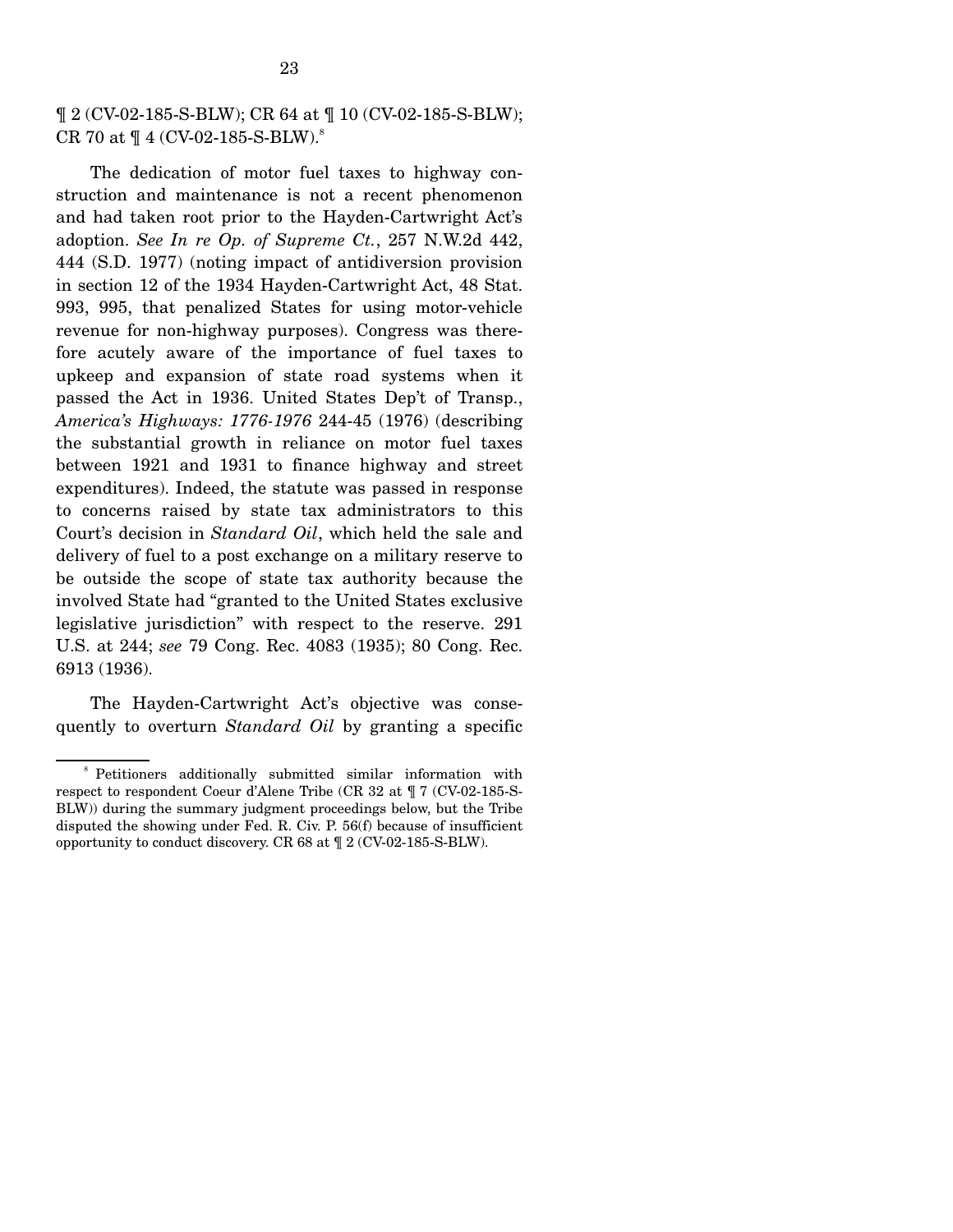form of taxing authority within federally reserved lands where the States otherwise lacked such power. Congress clearly had no thought of limiting the grant to military reserves, since it used the term "United States military or *other* reservations" (emphasis supplied) and listed instrumentalities of sale – *e.g.*, filling stations and licensed traders – found on federal reservations other than military ones. The presumably guiding principle in determining the scope of "other reservations" instead was the presence of land within a State that, by virtue of its federal status, affected state authority to tax motor fuel transactions. That this principle should animate the Act's construction is supported further by the congressional object of enhancing state motor fuel revenue through abolishing federal enclave tax-free zones.

 No dispute exists that Indian reservations fell within the commonly accepted meaning of the term "reservation" in 1936. *United States v. Celestine*, 215 U.S. 278, 285 (1909). State taxing authority, at least as to Indians and tribes, also had long been circumscribed within reservation lands. *E.g.*, *The Kansas Indians*, 72 U.S. (5 Wall.) 737, 757 (1866) ("[a]s long as the United States recognizes their national character [the Indians] are under the protection of treaties and the laws of Congress, and their property is withdrawn from the operation of State laws"); *The New York Indians*, 72 U.S. (5 Wall.) 761 (1866) (state lacked authority to tax reservation lands for purposes of funding road construction). The similarity of treatment between the United States and tribes for purposes of tax immunity became explicit through extension of the federal instrumentality doctrine to reservation lands (*United States v. Rickert*, 188 U.S. 432, 437 (1903)) and later to income of non-Indians from tribal leases (*e.g., Gillespie v. Oklahoma*,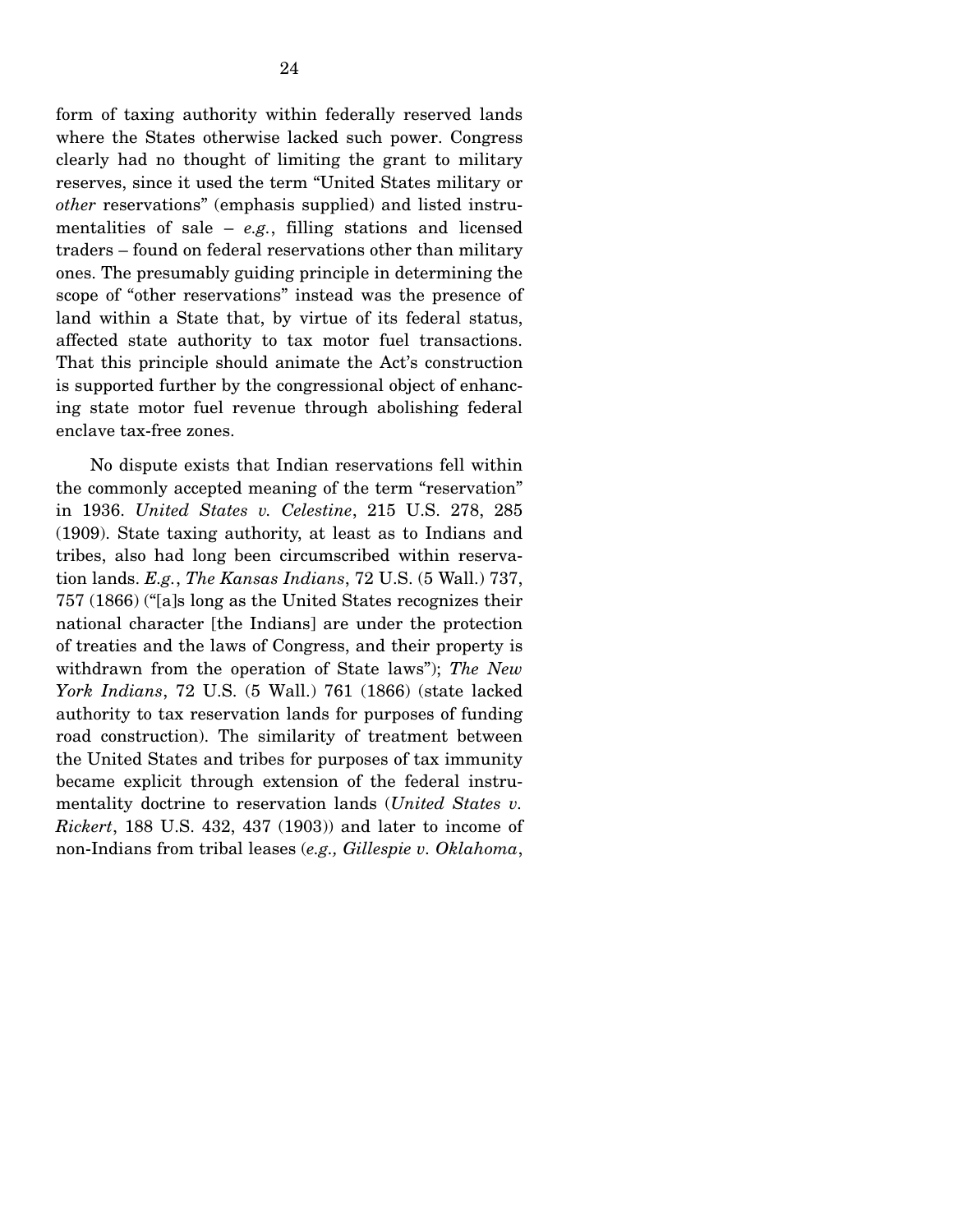257 U.S. 501, 505 (1922)). That doctrine remained in place until after the Hayden-Cartwright Act's passage. *Helvering v. Mountain Producers Corp.*, 303 U.S. 376, 383-86 (1938); *see Cotton Petroleum Co. v. New Mexico*, 490 U.S. 163, 173-74 (1989) (tracing application of federal instrumentality doctrine to tribal leasing activities). As Judge Kleinfeld argued in his dissent below, there is no reason why, given the Act's purpose and language, the term "other reservations" should be construed to exclude Indian reservations, particularly when Congress juxtaposed that term with another – licensed trader – that has unique significance to Indians and Indian reservations.<sup>9</sup>

 B. The Ninth Circuit majority maneuvered around the straightforward text of the Hayden-Cartwright Act only by invoking the Indian canons of construction. In so doing, it rejected petitioners' position not only that the canons may not be used to introduce ambiguity where none exists otherwise (*e.g.*, *South Carolina v. Catawba Indian Tribe, Inc.*, 476 U.S. 498, 506 (1986)) but also, that under *Tuscarora*, they do not apply because the statute is

<sup>&</sup>lt;sup>9</sup> The terms "reservation" and "licensed trader" appeared together in 14 reported federal decisions issued prior to 1936. All involved Indians. *Green v. Menominee Tribe*, 233 U.S. 558 (1914); *Tinker v. Midland Valley Mercantile Co.*, 231 U.S. 681 (1914); *United States v. Parkhurst-Davis Mercantile Co.*, 176 U.S. 317 (1900); *Eddy v. Lafayette*, 163 U.S. 456 (1896); *Kansas or Kaw Tribe v. United States*, 80 Ct. Cl. 264 (1934); *Medawakanton and Wahpakoota Bands of Sioux Indians v. United States*, 57 Ct. Cl. 357 (1922); *United States Express Co. v. Friedman*, 191 F. 673 (8th Cir. 1911); *United States v. Douglas*, 190 F. 482 (8th Cir. 1911); *Green v. Menominee Tribe*, 46 Ct. Cl. 68 (1911), *aff 'd*, 233 U.S. 558 (1914); *Eddy v. Lafayette*, 49 F. 807 (8th Cir. 1892), *aff 'd*, 163 U.S. 456 (1896); *Thayer v. United States*, 20 Ct. Cl. 137 (1885); *Stuart v. United States*, 1859 WL 5368 (Ct. Cl. 1859); *Mason v. Sims*, 5 F.2d 255 (W.D. Wash. 1925); *United States v. Inaba*, 291 F. 416 (E.D. Wash. 1923).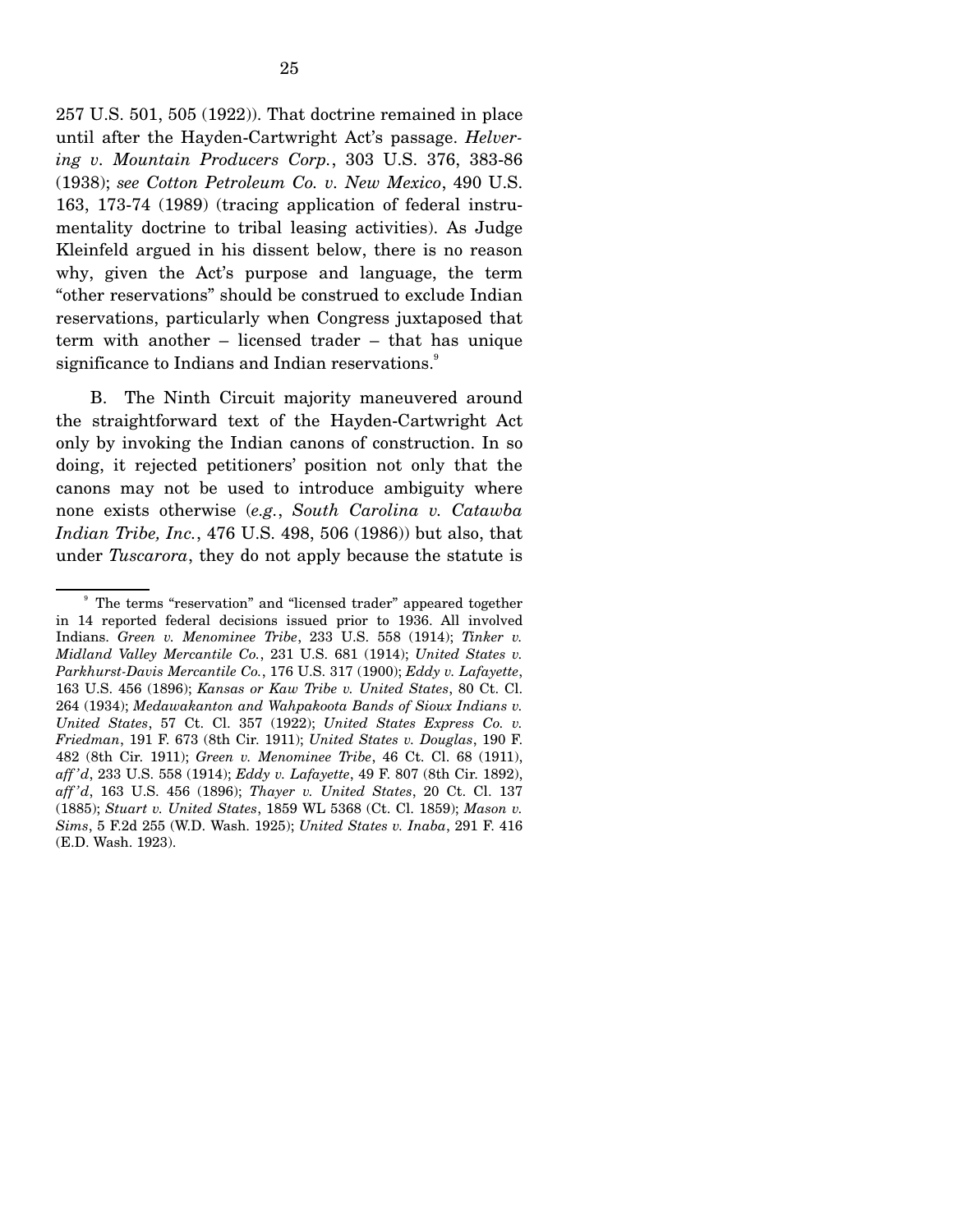a "general Act of Congress." *See Tuscarora*, 362 U.S. at 120 ("general Acts of Congress apply to Indians as well as to all others in the absence of a clear expression to the  $contrary$ ").<sup>10</sup> The court reasoned, in practical effect, that the Indian canons should be applied to resolve *whether* the Hayden-Cartwright Act is a "general Act." This anomalous approach, with its patent misreading of *Tuscarora*, warrants review and correction. $11$ 

 The issue in *Tuscarora* was whether certain tribal lands were part of a "reservation" as defined in Federal Power Act ("FPA") and, if not, whether they were subject

 $11$  It warrants emphasis that the Ninth Circuit is the first appellate court to address the question whether *Tuscarora* precludes application of the Indian canons to determining the geographical reach of the Hayden-Cartwright Act. Both the Idaho Supreme Court in *Goodman Oil* and the South Dakota Supreme Court in *Pourier* set about their interpretative analysis with the unexamined premise that the canons applied. *Goodman Oil*, 28 P.3d at 998; *Pourier*, 658 N.W.2d at 399.

<sup>&</sup>lt;sup>10</sup> Another canon of construction relevant to the "reservation" issue is the presumption that Congress is aware of an administrative interpretation of a statute and that it adopts that interpretation when re-enacting the law without change. *Lorillard v. Pons*, 434 U.S. 575, 580 (1978). Here, both the Attorney General and the Department of the Interior's Solicitor interpreted the Hayden-Cartwright Act as applicable to Indian reservations shortly after the statute's enactment and before any amendments to it. 38 Op. Att'y Gen. 522 (1936); 57 Interior Dec. 129 (1940). The Act was amended several times thereafter without any modification suggesting disapproval of the administrative construction. Pub. L. No. 76-819, § 7, 54 Stat. 1059, 1060 (1940); Pub. L. No. 80-279, § 104, 61 Stat. 641, 644 (1947); Pub. L. No. 84-876, 70 Stat. 799 (1956). The court of appeals gave the canon no weight because, in the majority's view, the administrative decisions "underscore[d] the ambiguity, not the clarity, of the executive branch's statements" and because "the United States no longer holds the position that the Commissioners contend the United States held in the 1930s and '40s." App. 36 n.28. The majority's first ground assumed applicability of the Indian canons, as did the Federal Government's litigating position in *Chickasaw Nation* that the court relied upon for the second ground.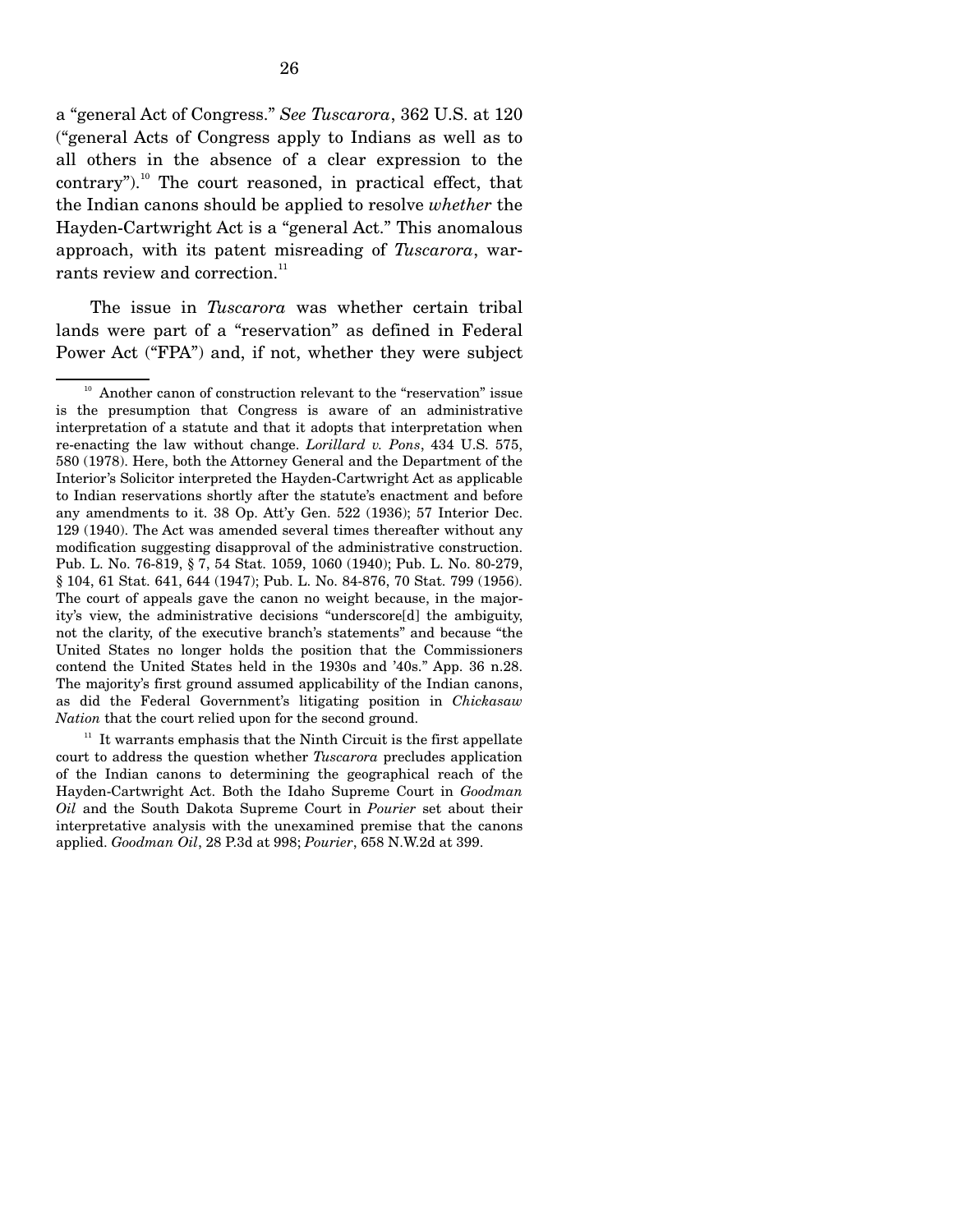to condemnation when necessary for the construction, maintenance, or operation of a federally-licensed project. This Court first held that the "artificial[]" definition of "reservation" in the FPA included only federally owned lands within Indian reservations. 362 U.S. at 111. It turned then to the tribe's contention that the FPA's condemnation provision was inapplicable to tribal fee lands. The Court stated that the statute "constitutes a complete and comprehensive plan for the development and improvement of navigation and for the development, transmission and utilization of electric power in any streams or other bodies of water over which Congress has jurisdiction under its commerce powers" and that the "[t]he Act gives every indication that, within its comprehensive plan, Congress intended to include lands owned or occupied by any person or persons, including Indians." *Id.* at 118. It, therefore, held that the FPA's general condemnation provision "applies to the[ ] lands owned in fee simple by the Tuscarora Indian Nation" (*id.*), since "it is now well settled by many decisions of this Court that a general statute in terms applying to all persons includes Indians and their property interests" (*id.* at 116).

 No question exists here that the Hayden-Cartwright Act applies to "United States military or other reservations" – a term that on its face makes no exception for Indian reservations – and to all taxes "upon, with respect to, or measured by, sales, purchases, storage, or use of gasoline other motor fuels" without reference to whether tribes or their members are involved in the transaction to which the tax relates. The court of appeals' misunderstanding of *Tuscarora* derives from failing to appreciate that, in a statutory context, the Indian canons apply only to " 'statutes passed for the benefit of dependent Indian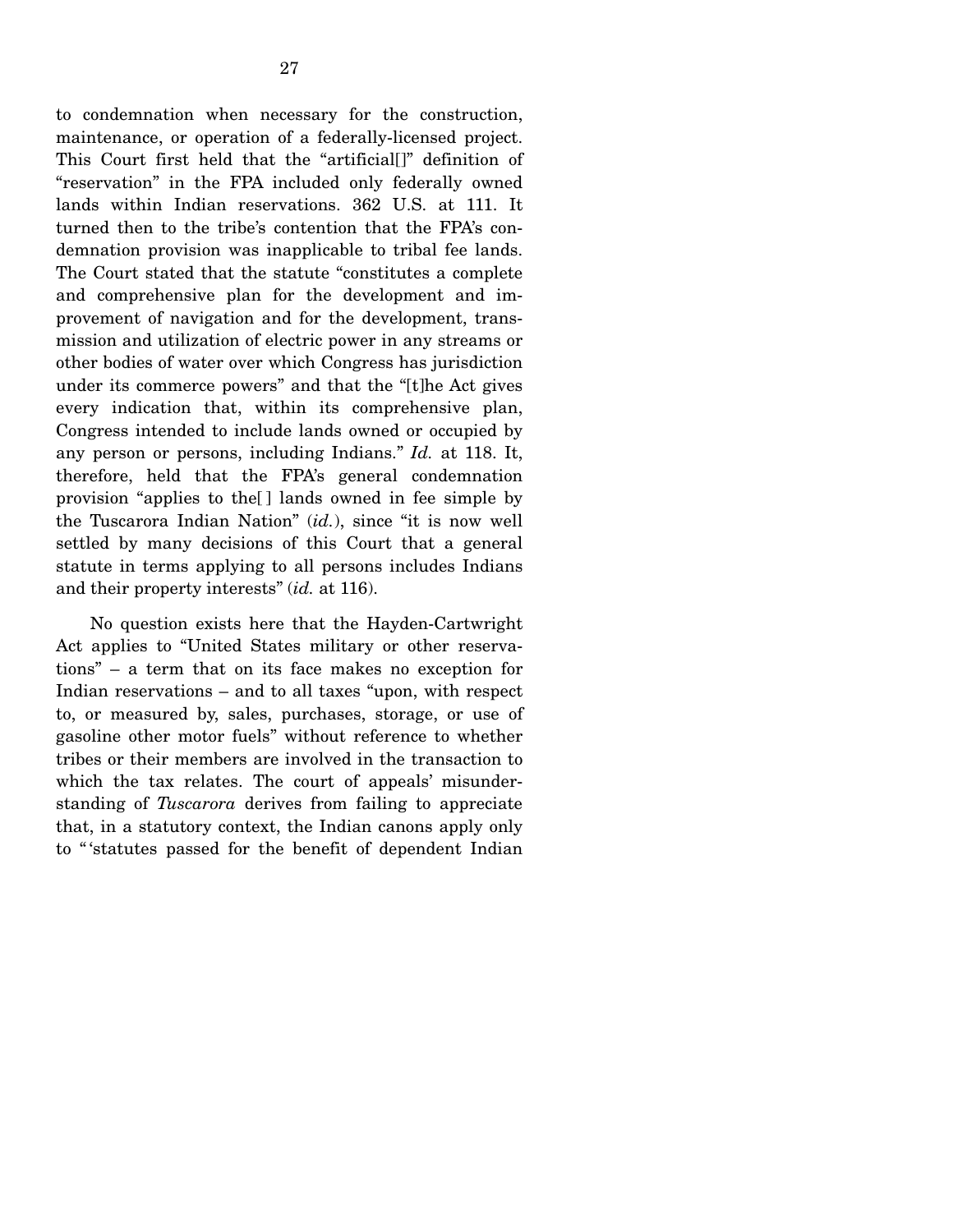tribes.' " *Bryan v. Itasca County*, 426 U.S. 373, 392 (1976) (quoting *Alaska Pacific Fisheries v. United States*, 248 U.S. 78, 89 (1918)); *see also Artichoke Joe's Cal. Grand Casino v. Norton*, 353 F.3d 712, 729 (9th Cir. 2003) ("the presumption [in *Montana v. Blackfeet Tribe*, 471 U.S. 759, 766 (1985), requiring ambiguities to be construed favorably to tribes] applies only to federal statutes that are 'passed for the benefit of dependent Indian tribes'"); *cf. DOI v. Klamath Water Users Protective Ass'n*, 532 U.S. 1 (2001) (declining to construe, without reference to Indian canons, Freedom of Information Act to include federal-tribal communications within intra-agency exception). The Hayden-Cartwright Act does not fall into that category of congressional action.<sup>12</sup>

--------------------------------- ♦ ---------------------------------

 $12$  Review of the Ninth Circuit's judgment also provides an opportunity to reiterate or clarify the *Tuscarora* holding on another point. The Tenth Circuit Court of Appeals has limited the holding to federal statutes that affect "property rights," but no such rights are at stake here. *NLRB v. Pueblo of San Juan*, 276 F.3d 1186, 1199 (10th Cir. 2002) (*en banc*) (section 8(a)(3) of the National Labor Relations Act does not preclude a tribe from adopting ordinance prohibiting union security agreements).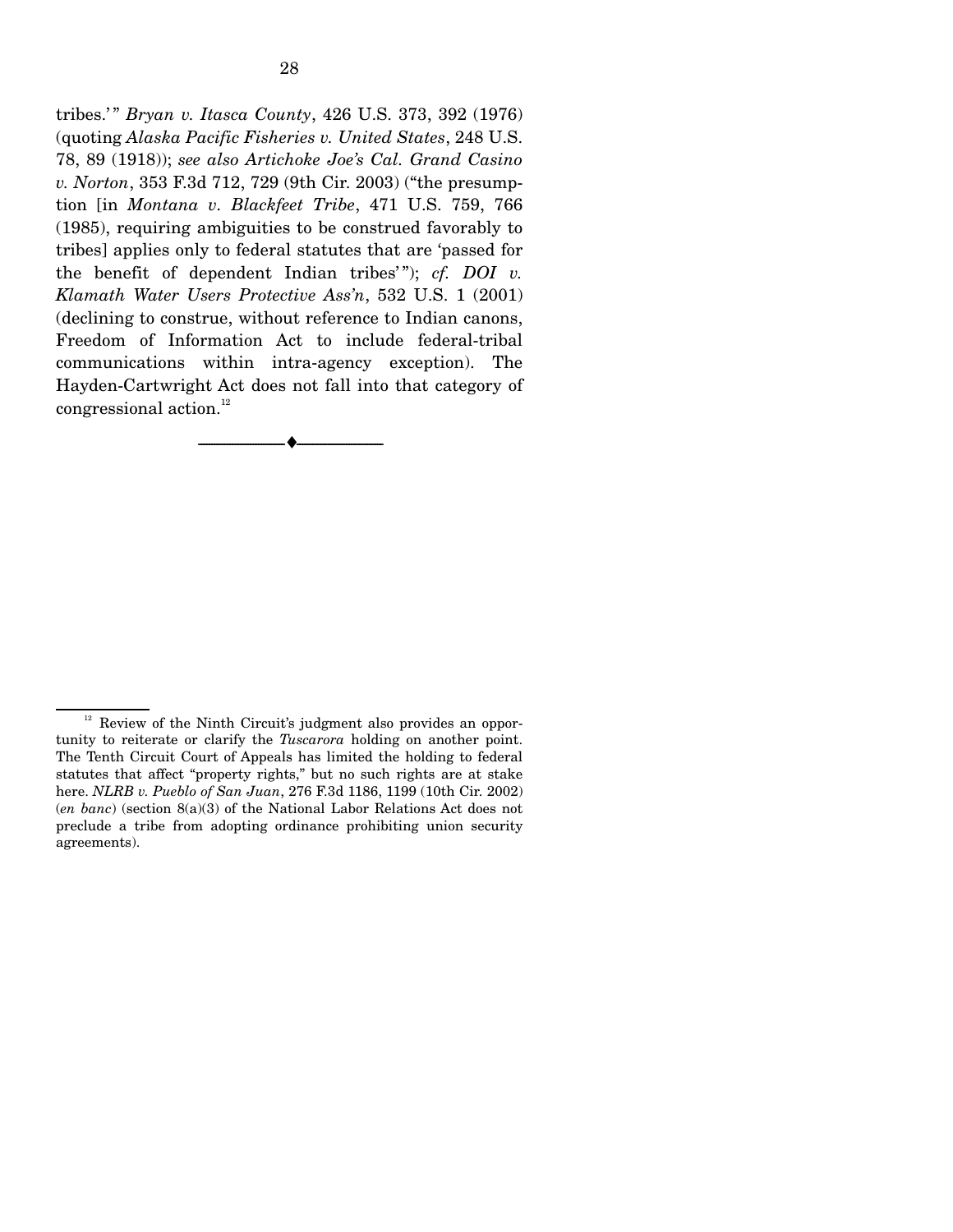29

# **CONCLUSION**

The petition for writ of certiorari should be granted.

Respectfully submitted,

LAWRENCE G. WASDEN State Of Idaho Attorney General CLIVE J. STRONG Deputy Attorney General Chief, Natural Resources Division CLAY R. SMITH Deputy Attorney General *Counsel of Record*  Natural Resources Division P.O. Box 83720 Boise, ID 83720-0010 (208) 334-2400

November 2004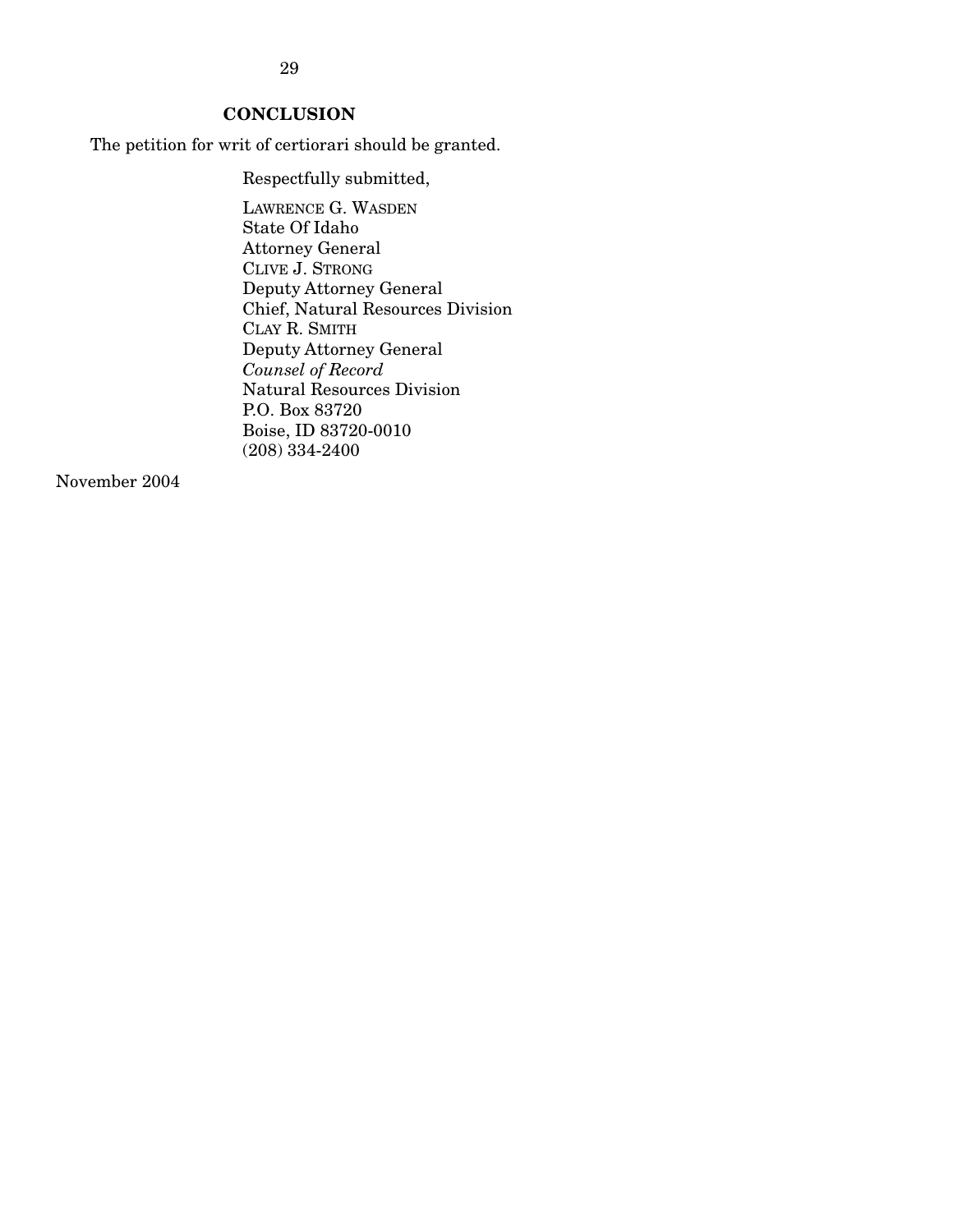## App. 1

# **FOR PUBLICATION**

## **UNITED STATES COURT OF APPEALS FOR THE NINTH CIRCUIT**

COEUR D'ALENE TRIBE OF IDAHO, NEZ PERCE TRIBE; SHOSHONE-BANNOCK TRIBES,

*Plaintiffs-Appellees*,

v.

No. 02-35965 D.C. No.

CV-02-00185-DOC

DUWAYNE D. HAMMOND, JR.; COLEEN GRANT; LARRY WATSON; SEVERINA SAM HAWS, in their official capacity as Commissioners of the Idaho State Tax Commission,

 *Defendants-Appellants.* 

COEUR D'ALENE TRIBE OF IDAHO, NEZ PERCE TRIBE,

 *Plaintiffs,*

and

SHOSHONE-BANNOCK TRIBES,

 *Plaintiff-Appellant*,

No. 02-35998

D.C. No. CV-02-00185-BLW

v.

DUWAYNE D. HAMMOND, JR.; COLEEN GRANT; LARRY WATSON; SEVERINA SAM HAWS, in their official capacity as Commissioners of the Idaho State Tax Commission,

 *Defendants-Appellees.*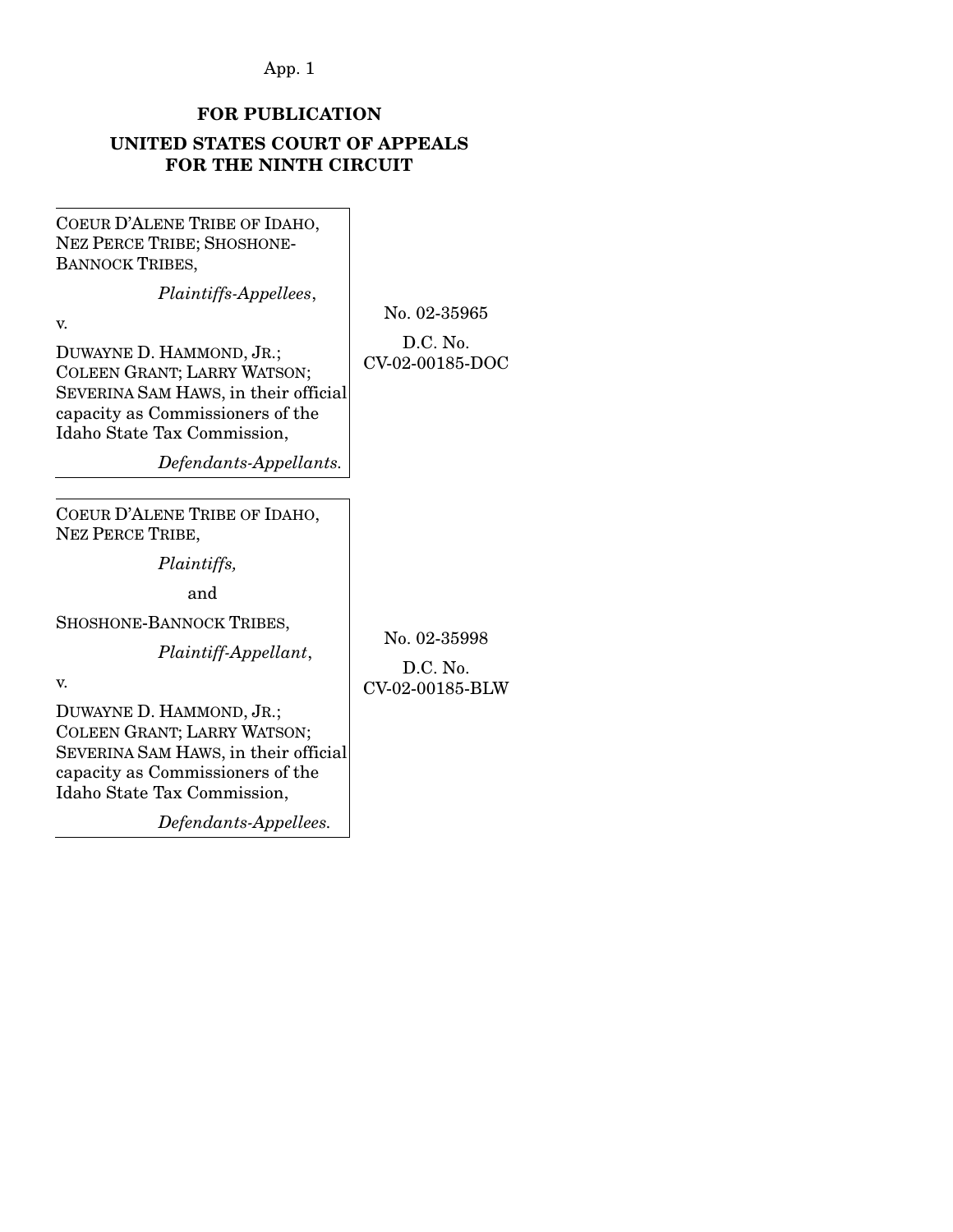App. 2

COEUR D'ALENE TRIBE OF IDAHO,  *Plaintiff-Appellant,* and SHOSHONE-BANNOCK TRIBES; NEZ PERCE TRIBE,  *Plaintiffs*,

No. 02-36020

D.C. No. CV-02-00185-DOC

v.

DUWAYNE D. HAMMOND, JR.; COLEEN GRANT; LARRY WATSON; SEVERINA SAM HAWS, in their official capacity as Commissioners of the Idaho State Tax Commission,

 *Defendants-Appellees.* 

Appeal from the United States District Court for the District of Idaho David O. Carter, District Judge, Presiding

Argued and Submitted December 2, 2003 – Seattle, Washington

Filed August 19, 2004

Before: Andrew J. Kleinfeld, Ronald M. Gould, and Richard C. Tallman, Circuit Judges.

> Opinion by Judge Gould; Dissent by Judge Kleinfeld

# **COUNSEL**

Clay Smith (argued), for defendants-appellants/appellees, Boise, ID.

Brian J. Cleary (argued) and Richard K. Eichstaedt, for the plaintiffs-appellees/appellants, Coeur D'Alene, ID.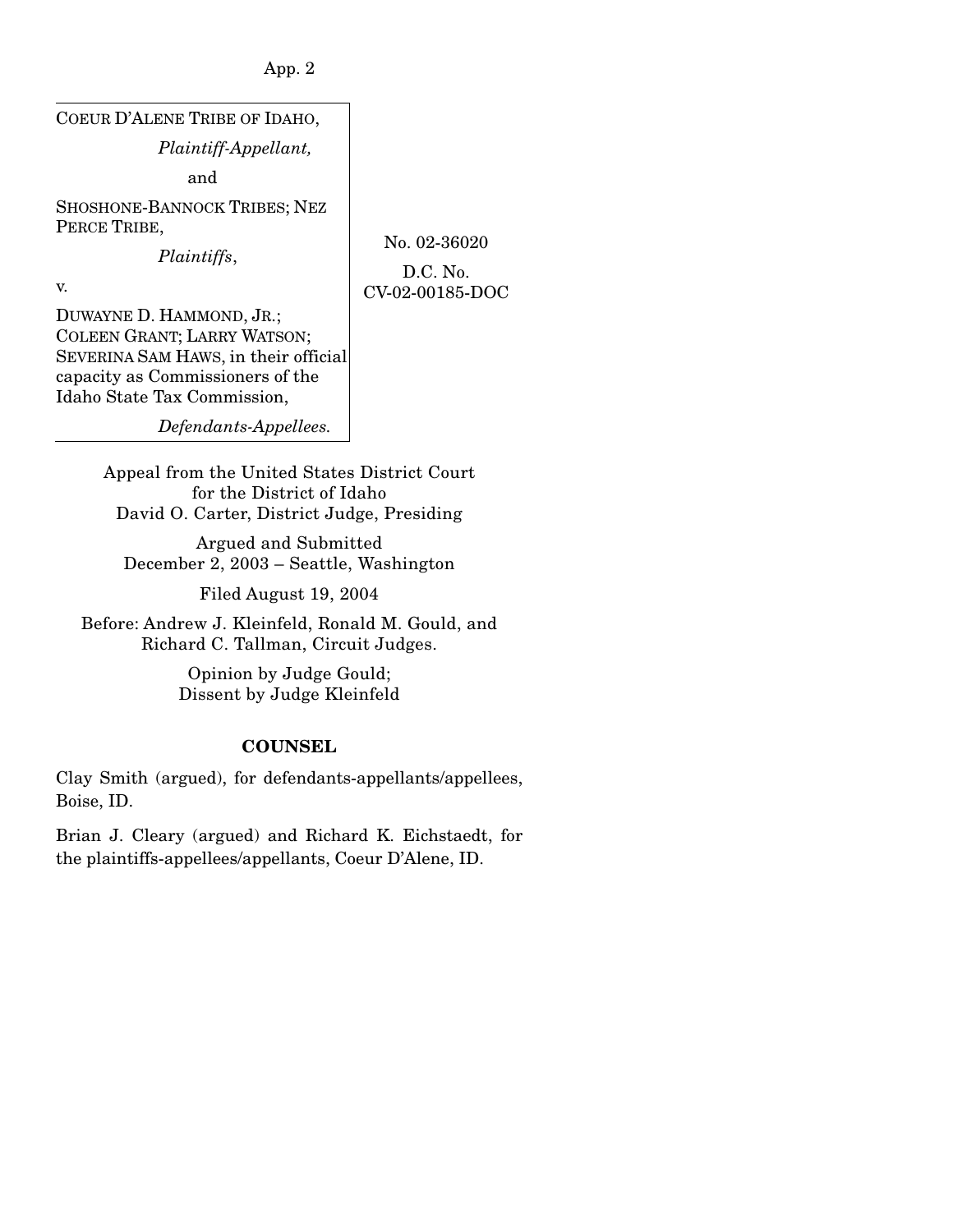William Bacon, for the plaintiffs-appellees/appellants, Fort Hall, ID.

Douglas B.L. Endreson (argued), for the intervenorappellant/appellee, Washington, D.C.

### **OPINION**

## GOULD, Circuit Judge:

 We must decide whether Indian tribes have sovereign immunity from an Idaho state tax on motor fuel delivered by non-tribal distributors to tribally-owned gas stations for sale on Indian reservations. The Supreme Court of Idaho ruled in 2001 that the incidence of essentially the same tax fell impermissibly on the Indian tribes, and that Congress had not through the Hayden-Cartwright Act authorized states to abrogate the Indian tribes' sovereign immunity from taxation on the fuel sold on their reservations. After this state court ruling became final, the Idaho legislature attempted to modify the impact of the state court ruling by amending the tax law to provide expressly that the incidence of the Idaho state tax falls on the nontribal distributors, not on the tribes who owned the retail gas stations located on the tribes' reservations. The tribes sued the Idaho State Tax Commissioners ("Commissioners") in federal district court to enjoin them from collecting the motor fuels tax. Notwithstanding the legislative amendment, the district court reached the same conclusion that the Supreme Court of Idaho had reached, that the incidence of the tax fell on the tribes and that sovereign immunity had not been waived. The district court accordingly granted summary judgment to the tribes and enjoined the Commissioners from enforcing the Idaho Motor Fuel Tax on "motor fuel delivered to, received by, or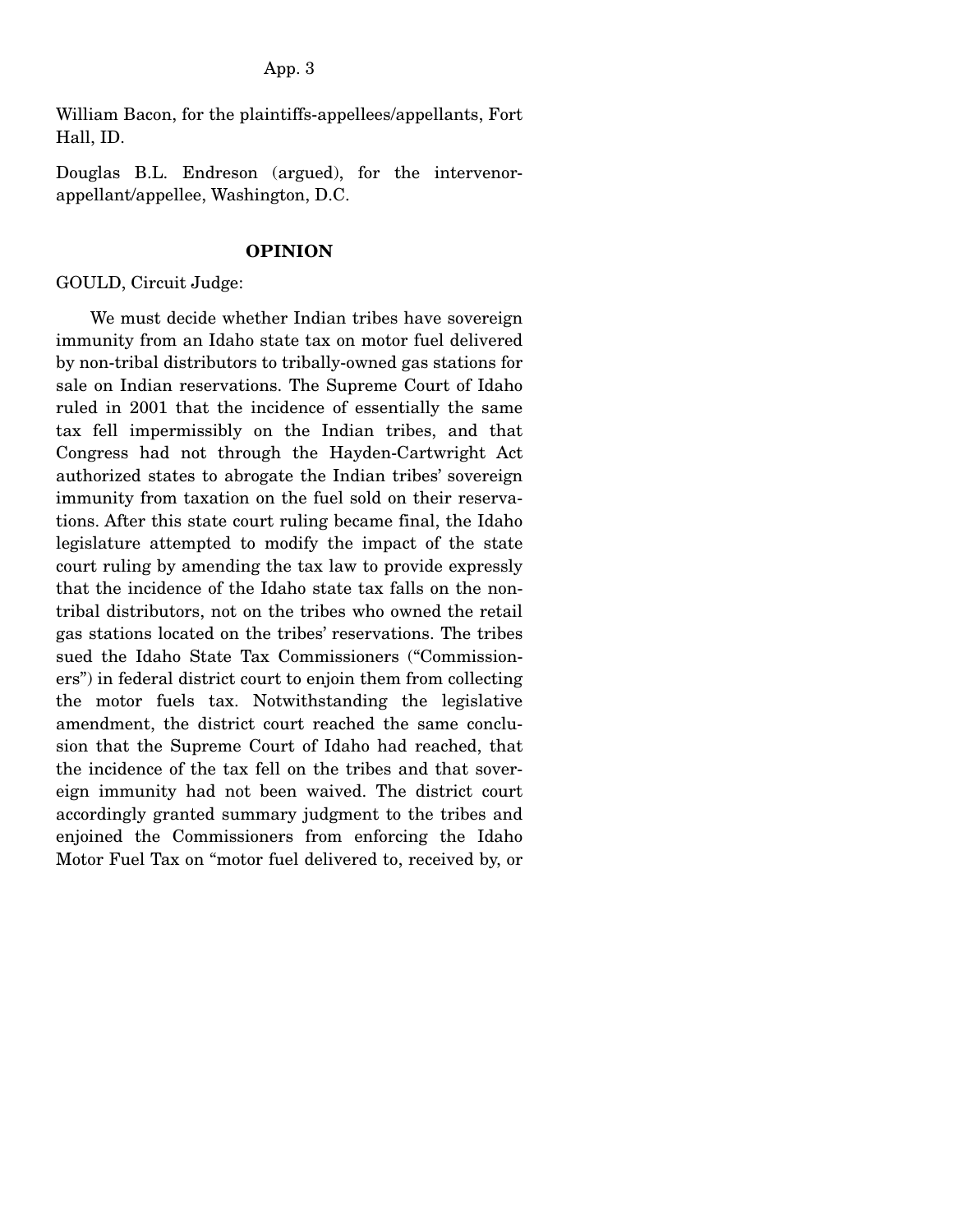sold by Tribal or Indian owned retail gasoline stations in the Coeur d'Alene, Nez Perce, or Shoshone Bannock Reservations."

 The Commissioners appeal the district court's decision and present two issues: Does the legal incidence of the tax fall impermissibly on Indian retailers, or permissibly on non-tribal distributors? If the incidence falls on the Indians, does the Hayden-Cartwright Act, which authorizes states to tax motor fuel sales on "United States military or other reservations," apply to Indian reservations? On the second of these issues, we must address the tribes' argument on cross-appeal that because the Supreme Court of Idaho has previously ruled on the applicability of the Hayden-Cartwright Act in this context, the state is barred from re-litigating the matter. We have jurisdiction under 28 U.S.C. § 1291, and we affirm.

## **I**

 The federally recognized tribes pursuing this litigation – the Coeur d'Alene Tribe, the Nez Perce Tribe, and the Shoshone-Bannock Tribes (collectively, "Tribes") – own and operate retail gas stations on their Idaho reservations. For several years, the Idaho State Tax Commission ("Commission") imposed a tax of twenty-five cents per gallon on all motor fuel delivered to the Tribes' retail gasoline centers within the borders of the Tribes' reservations. The Tribes' fuel distributor, pursuant to Idaho statute, collected the motor fuels tax and remitted it to the Commission. Substantially all proceeds from the state motor fuel tax are used for highway construction and maintenance.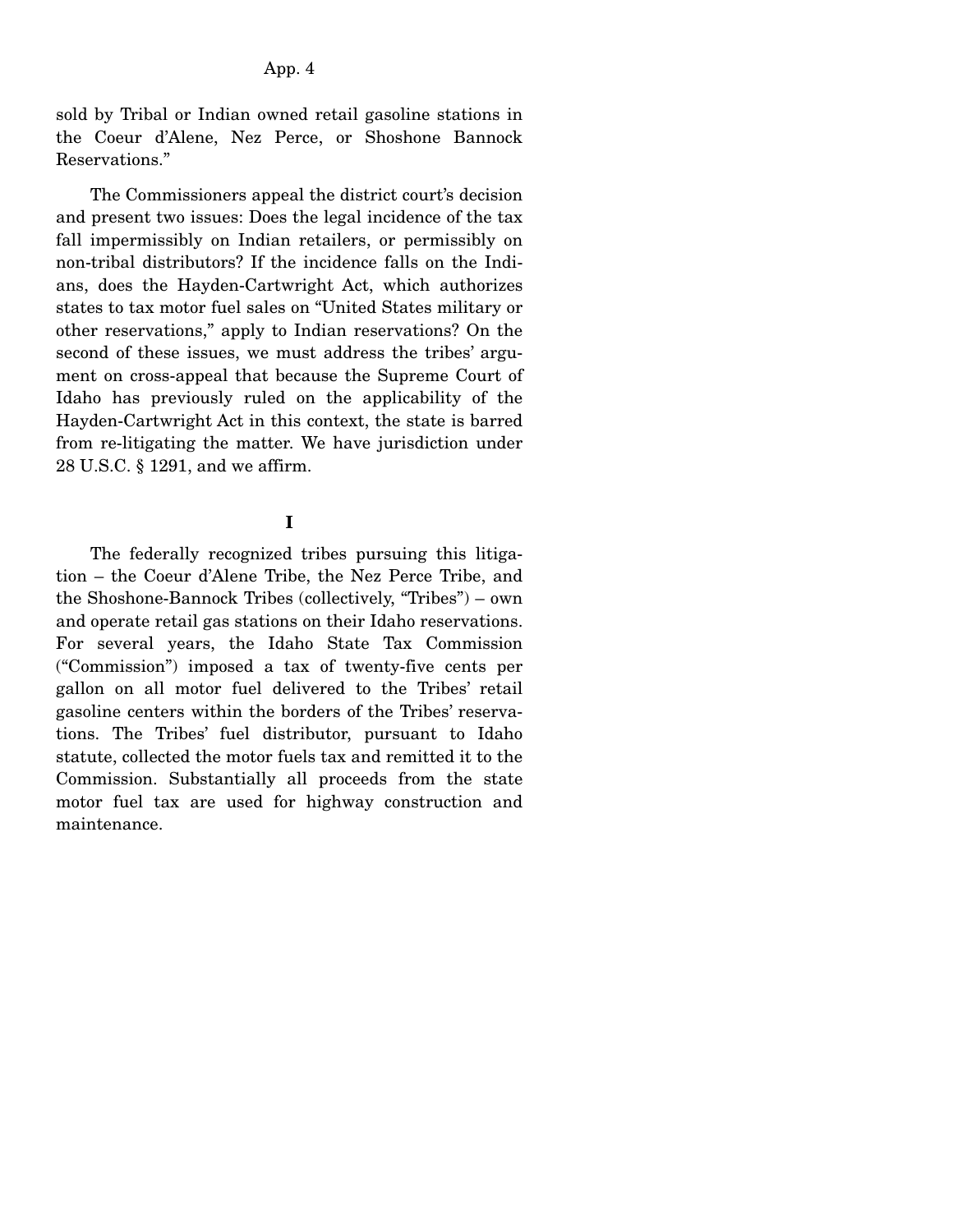In 2001, the Supreme Court of Idaho declared unlawful the State's taxation of the Indian reservations. *See Goodman Oil Co. v. Idaho State Tax Comm'n,* 136 Idaho 53, 28 P.3d 996 (Idaho 2001), *cert. denied,* 534 U.S. 1129, 122 S.Ct. 1068, 151 L.Ed.2d 971 (2002). In *Goodman Oil,* the Supreme Court of Idaho held that the legal incidence of the state fuel tax falls on the retailers, and that federal law bars the imposition of the tax on tribal retailers in the absence of clear congressional authorization. The state supreme court ruled, in turn, that section 10 of the Hayden-Cartwright Act, codified as amended at 4 U.S.C. § 104, does not provide the required authorization of the State to collect the fuel tax from distributors who sell fuel to tribal retailers on Indian reservations. Section 10 of the Act, in part, states:

Tax on motor fuel sold on *military or other reservation* [;] reports to State taxing authority

(a) All taxes levied by any State, Territory, or the District of Columbia upon, with respect to, or measured by, sales, purchases, storage, or use of gasoline or other motor vehicle fuels may be levied, in the same manner and to the same extent, with respect to such fuels when sold by or through post exchanges, ship stores, ship service stores, commissaries, filling stations, licensed traders, and other similar agencies, *located on United States military or other reservations,* when such fuels are not for the exclusive use of the United States.

(b) The officer in charge of such reservation shall, on or before the fifteenth day of each month, submit a written statement to the proper taxing authorities of the State, Territory, or the District of Columbia within whose borders the reservation is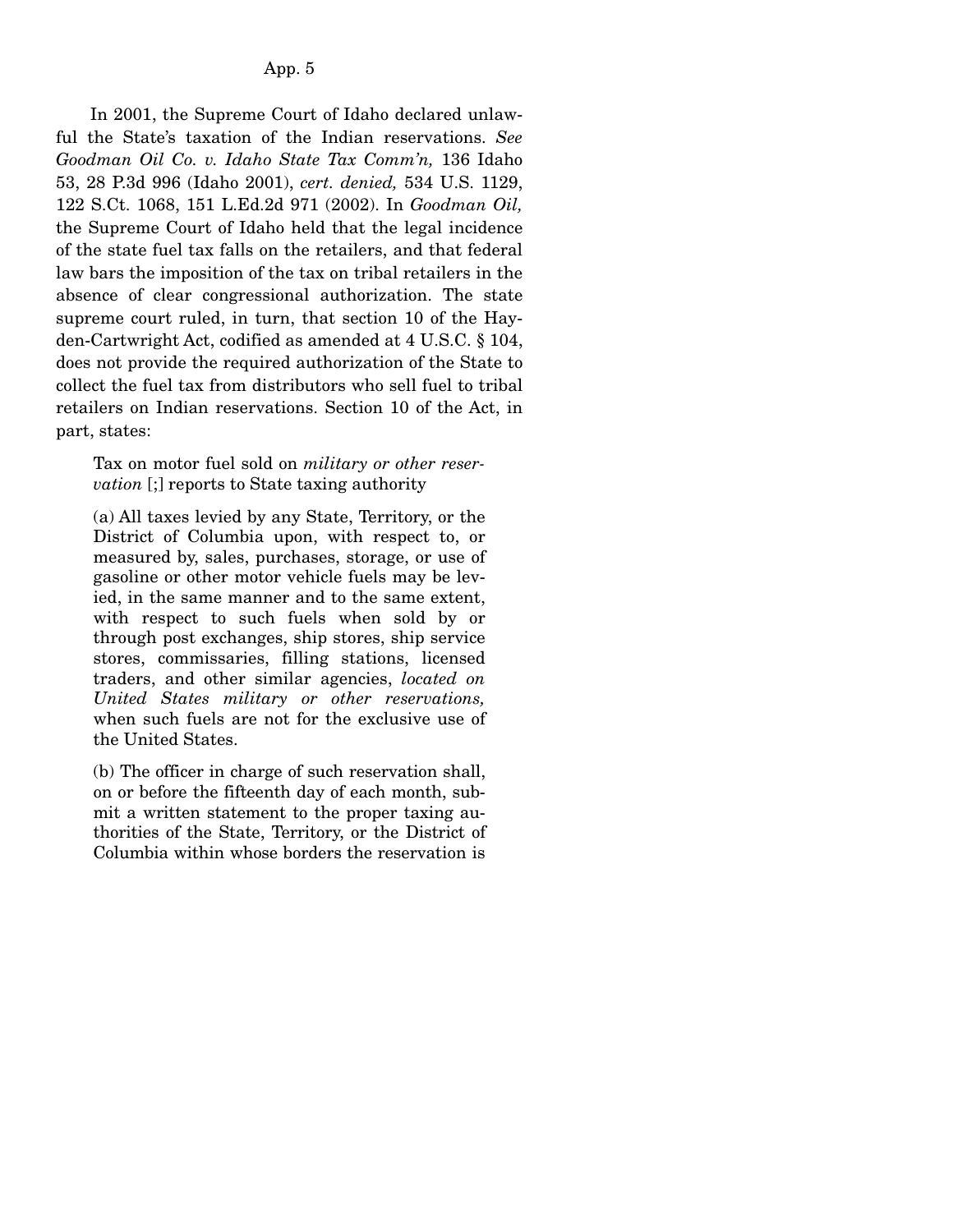located, showing the amount of such motor fuel with respect to which taxes are payable under subsection (a) for the preceding month.

### 4 U.S.C. § 104 (emphasis added).

 Following the decision in *Goodman Oil,* each Tribe enacted its own fuel tax for improving and maintaining roads on its reservations. The Idaho state legislature responded to the Supreme Court of Idaho's decision in *Goodman Oil* by amending the motor fuel tax on March 23, 2002. The amended law declared that the legal incidence of the tax was not on the retailer, but was on the distributor. 2002 Idaho Sess. Laws ch. 174 (H.B.732) ("Chapter 174"). The legislature declared explicitly in the law's uncodified "Statement of Intent" that:

The Legislature intends by this act to modify the holding of the Idaho Supreme Court in the case of *Goodman Oil*. . . . Specifically, the Legislature intends, by this act, to expressly impose the legal incidence of motor fuels taxes upon the motor fuel distributor who receives (as "receipt" is defined in Section 63-2403, Idaho Code) the fuel in [Idaho]

. . . .

Chapter 174, § 1. In addition to stating that the legal incidence of the tax is intended to fall on the fuel distributor, the legislature amended the statute to indicate that the Commission was no longer imposing the tax "for the privilege of using the public highways upon the use or possession for use of gasoline," but rather, was imposing the tax "upon the receipt of motor fuel in this state by any distributor receiving motor fuel upon which the tax imposed by this section has not previously been paid." Idaho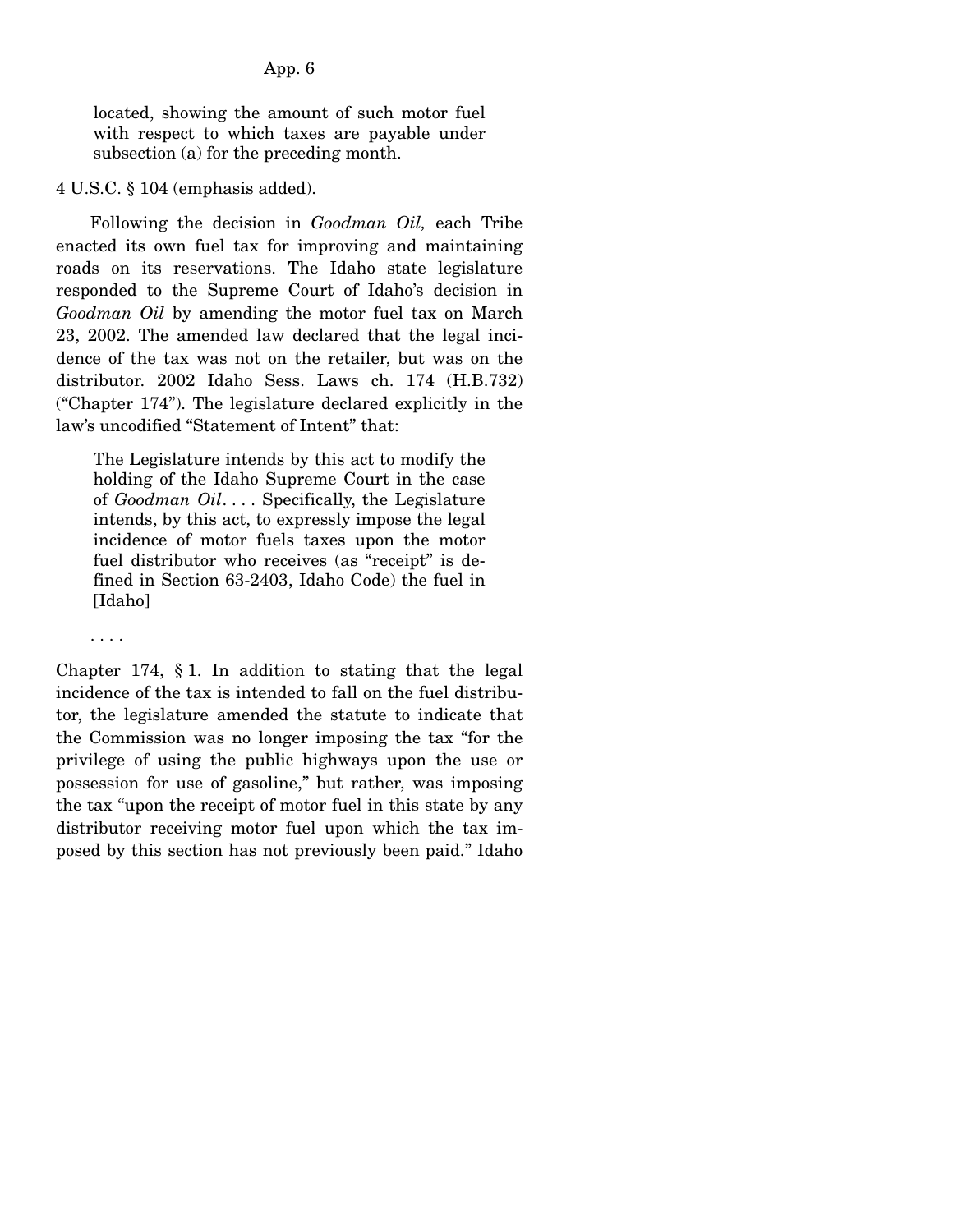Code § 63-2402(1). *See also id.* § 63-2405 (the tax "imposed by section 63-2402 . . . is to be paid by the distributor, and measured by the total number of gallons of motor fuel received by him").

 After the amendments of Chapter 174, which the legislature made retroactive to July 1,  $1996$ , the Indians' fuel distributor was required to collect and remit to the state the tax on fuel sold to the Tribes. After the amended law became effective, the Tribes went to federal district court to enjoin the Commissioners from collecting the motor fuels tax. The Tribes argued, *inter alia,* that the legal incidence of the fuel tax continued to fall unlawfully on the Indian retailers despite the legislative amendment, and that the tax was unenforceable because the United States Congress had not clearly authorized abrogation of the Indian tribes' sovereign immunity.

 The district court addressed whether the legal incidence of the tax, as modified by Chapter 174, fell on the distributor, and whether the Hayden-Cartwright Act authorized application of the motor fuels tax to fuel sold to the Indians on their reservations. Answering "no" to both questions, the district court granted the Tribes' motions for summary judgment, and enjoined the state "from enforcing the Idaho Motor Fuel Tax, I.C. § 36-2401, *et seq.* . . . with respect to motor fuel delivered to, received by, or sold by Tribal or Indian owned retail gasoline stations on the Coeur d'Alene, Nez Perce, or Shoshone Bannock Reservations." *Coeur D'Alene Tribe v. Hammond,* 224 F. Supp. 2d

<sup>&</sup>lt;sup>1</sup> The permissibility of the state legislature's designation of the amendments as retroactive is not at issue on this appeal.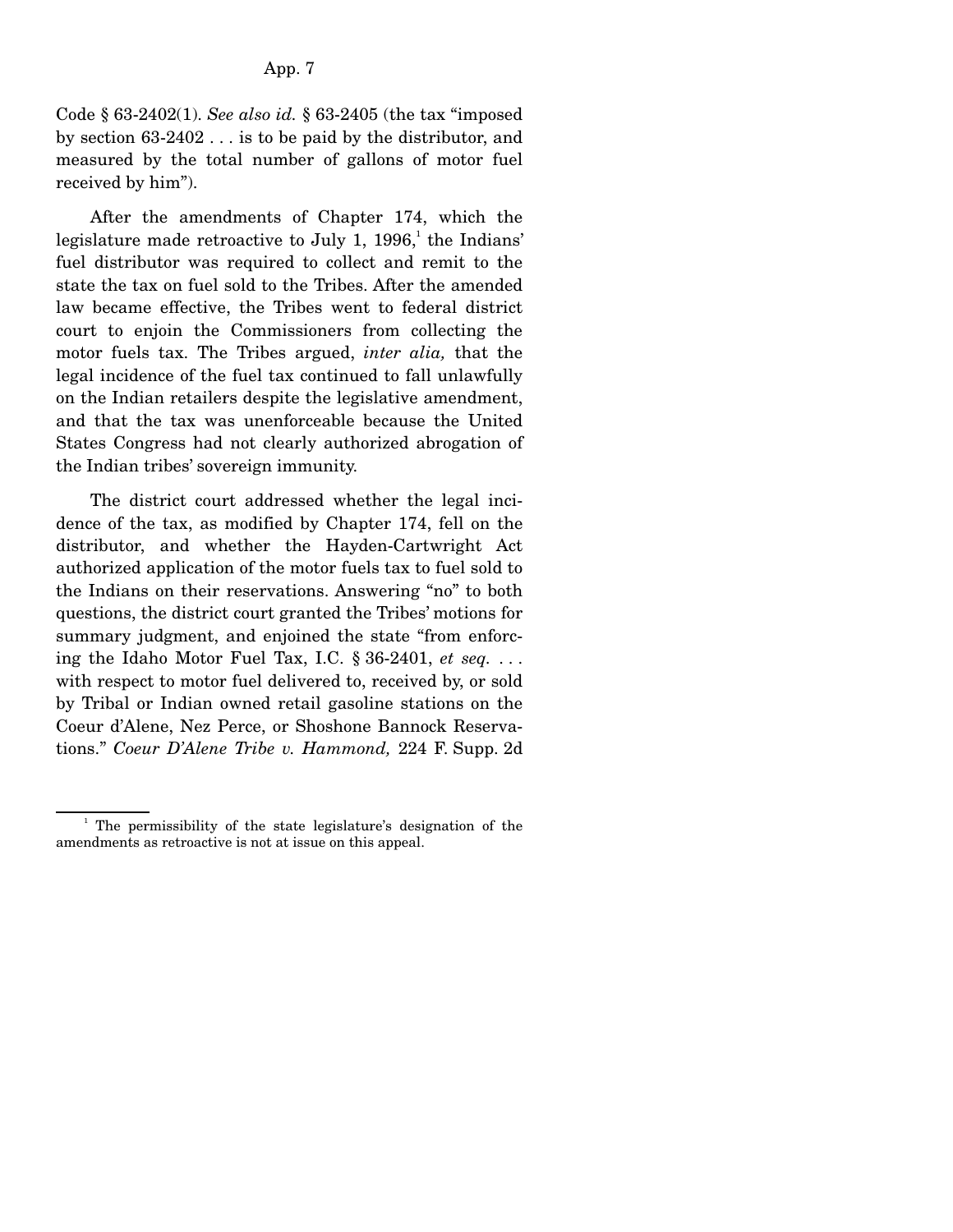### App. 8

1264, 1271 (D.Idaho 2002). The Commissioners appeal the summary judgment entered against them.<sup>2</sup>

 We first analyze where the legal incidence of the tax falls, considering both the legislative amendments to the statute and its operative provisions. Concluding that the tax incidence still falls on the Tribes, we next address the Tribes' cross-appeal urging that the Commissioners are barred from relitigating the question whether the Hayden-Cartwright Act provides clear congressional authorization for the state tax. Concluding that there is no bar to relitigation by the Commissioners in this context, we resolve the question whether the Hayden-Cartwright Act, by authorizing state taxation of motor fuel delivered to "United States military or other reservations," permits the Commissioners to tax motor fuel delivered to and sold on the Tribes' Indian reservations.

### **II**

Whether the legal incidence of the Idaho motor fuel tax is borne by the non-tribal distributors, or by the Indian retailers to whom the distributors sell the motor fuel, is a "frequently dispositive question in Indian tax cases," because "[i]f the legal incidence of an excise tax rests on a tribe or on tribal members for sales made inside Indian country, the tax cannot be enforced absent clear congressional authorization." *Oklahoma Tax Comm'n v. Chickasaw Nation,* 515 U.S. 450, 458-59, 115 S.Ct. 2214, 132 L.Ed.2d 400 (1995). Stated simply, if the state tax's incidence falls on the Indians, it is unlawful absent a

<sup>2</sup> Our review of the summary judgment is de novo. *SEC v. Dain Rauscher, Inc.,* 254 F.3d 852, 855 (9th Cir. 2001).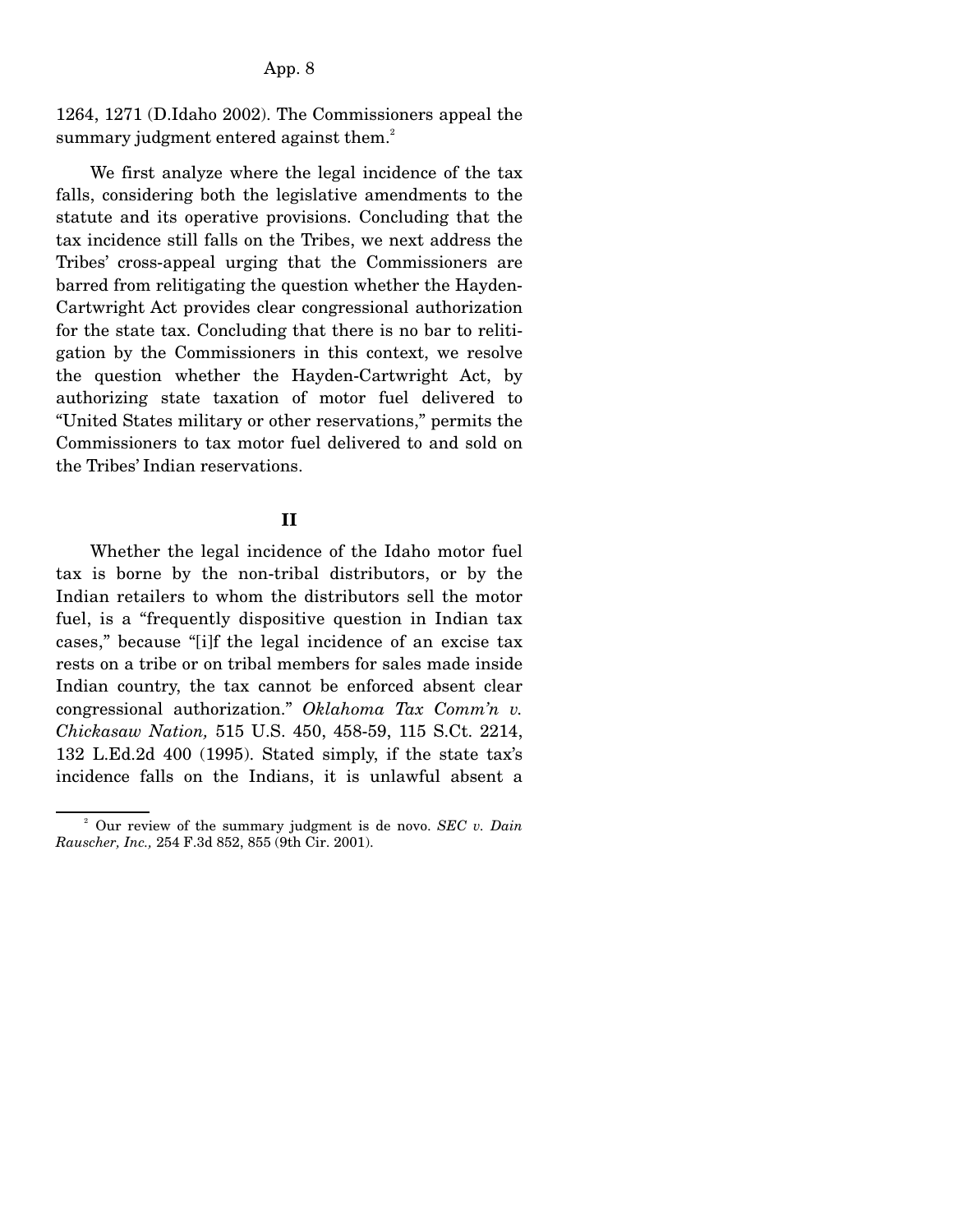"clear congressional authorization" to the contrary.<sup>3</sup> Id. at 459.

 The question of where the legal incidence of a tax lies is decided by federal law. *See Kern-Limerick, Inc. v. Scurlock,* 347 U.S. 110, 121, 74 S.Ct. 403, 98 L.Ed. 546 (1954). As a general rule for deciphering legal incidence, the United States Supreme Court has instructed that we are to conduct "a fair interpretation of the taxing statute as written and applied." *Cal. State Bd. of Equalization v. Chemehuevi Indian Tribe,* 474 U.S. 9, 11, 106 S.Ct. 289, 88 L.Ed.2d 9 (1985) (per curiam). The person or entity bearing the legal incidence of the tax is not necessarily the one bearing the economic burden. *See Chickasaw Nation,* 515 U.S. at 460. Rather, to discern where the legal incidence lies, we "ascertain[ ] the legal obligations imposed upon the concerned parties," and this inquiry "does not extend to divining the legislature's 'true' economic object." *Crow Tribe of Indians v. Montana,* 650 F.2d 1104, 1111 (9th Cir. 1981). Further, a party does not bear the legal incidence of the tax if it is merely a transmittal agent for the state tax collector. *Chickasaw Nation,* 515 U.S. at 461-62; *see also United States v. Cal. State Bd. of Equalization,* 650 F.2d 1127, 1131 (9th Cir. 1981) ("[T]he legal incidence of a tax does not necessarily fall on the party who acts as conduit by forwarding collected taxes to the state.").

<sup>3</sup> If the incidence of the tax falls on the non-tribal distributors, we conduct a balancing test weighing federal, state, and tribal interests, in addition to considering any federal law to the contrary. *Chickasaw Nation*, 515 U.S. at 459.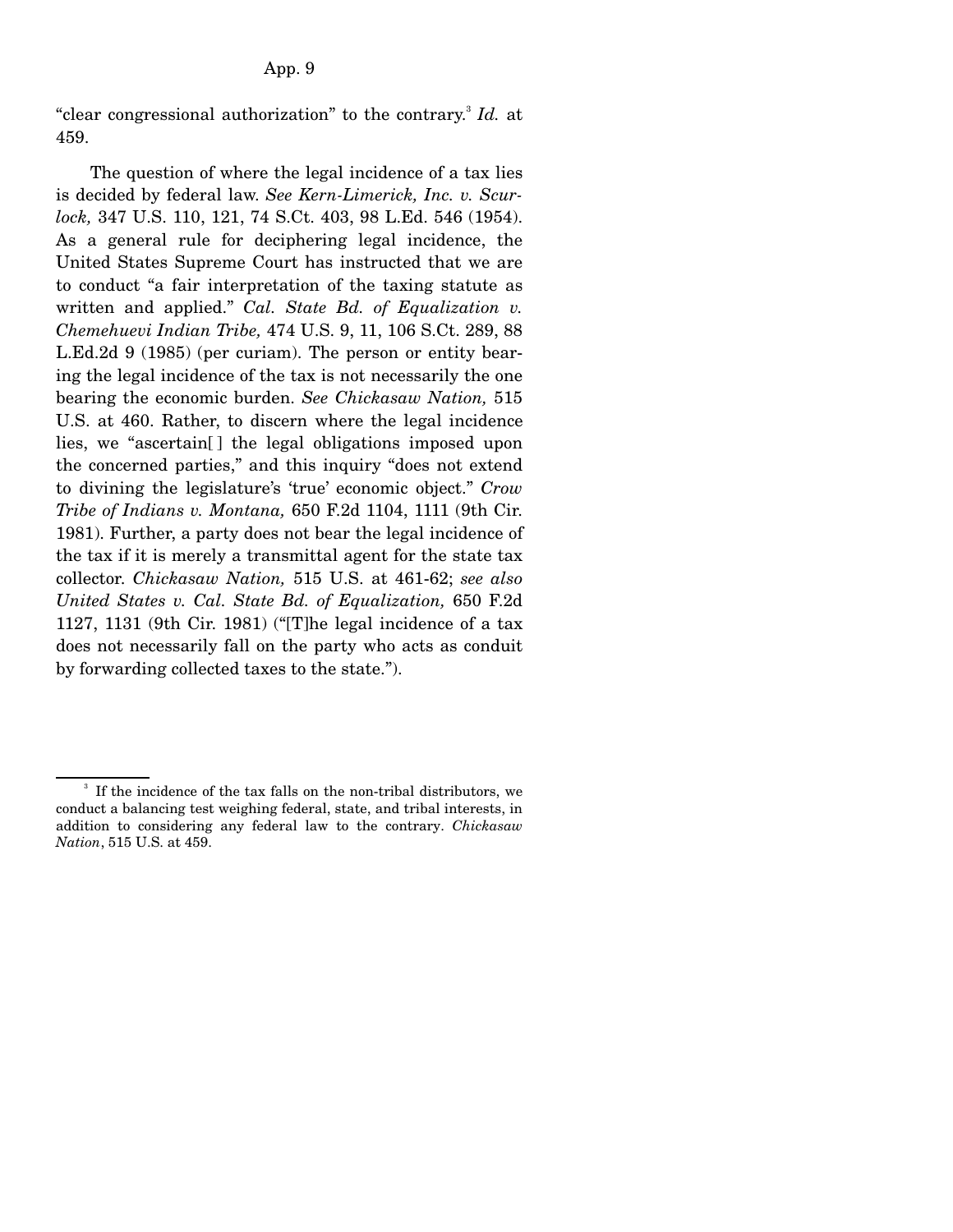**A** 

 As we have noted, before the Idaho legislature amended the tax statute to assert its explicit intention to have the legal incidence fall on the non-tribal distributors, the Supreme Court of Idaho had squarely held that the incidence of the Idaho state fuel tax lay impermissibly on the Indians. *Goodman Oil,* 28 P.3d at 1004. The district court here held that despite the subsequent legislative amendment to the state tax, which recited that the state legislature intended the tax's incidence to fall on the nontribal distributors, the incidence of the tax remained unchanged. The district court rejected the defendant Commissioners' argument that the "incantation by the legislature that the legal incidence falls on the distributor" is conclusive, *Hammond,* 224 F. Supp. 2d at 1270. The district court was not persuaded that conclusive legal effect had to be given the state legislature's statements. Defendants had relied upon the legislature's statement of intention in the amendment, and had urged as controlling the Supreme Court's reference in *Chickasaw Nation* to "dispositive language" from a state legislature. The district court rejected this argument, reasoning: "Certainly, the [Supreme] Court could not expect the state to make no changes in the substance of the tax and thereby allow it to avoid the constitutional prohibition of imposing taxes on Indians. Moreover, such a simplistic view would undo the nuanced application of law that the Court undertook in [*Chickasaw Nation*]." *Id.* at 1270-71.

 On the Commissioners' appeal of the district court's decision about legal incidence, we first address the Commissioners' reiterated argument that the legislature's amendment to the law is sufficient to settle the matter about where the incidence lies. The Commissioners continue to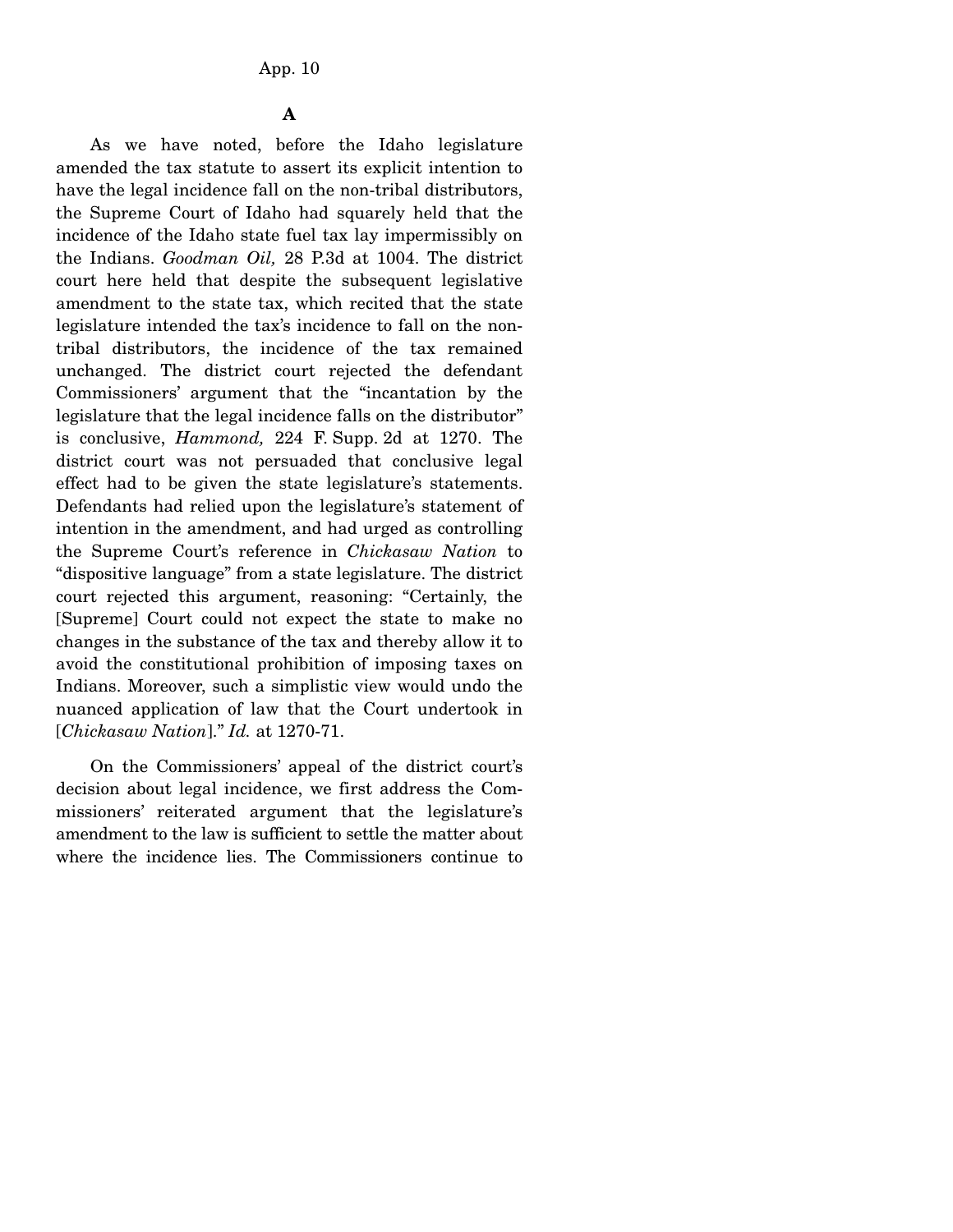rely on *Chickasaw Nation* for the proposition, advanced tenaciously, that the legislature's designation is "dispositive" to decide legal incidence. 515 U.S. at 461. In *Chickasaw Nation,* the Supreme Court held that an Oklahoma motor fuels tax was not applicable to fuel sold by Indian tribes on their reservations. In so holding, the Court noted that the statute in question did "not expressly identify who bears the tax's legal incidence," and that "[i]n the absence of such dispositive language, the question is one of fair interpretation of the taxing statute as written and applied." *Id.* at 461. The Commissioners read this to mean that our sole function as a reviewing court deciding the question of a tax's legal incidence is to determine the legislature's intent. The Commissioners contend that if the state legislative intent is clear, we must without more defer to the state legislature's interpretation of its own statute, and the analysis of incidence ends there.<sup>4</sup> We disagree.

 The incidence of a state tax on a sovereign Indian nation inescapably is a question of federal law that cannot be conclusively resolved in and of itself by the state legislature's mere statement. The Supreme Court in *Chickasaw Nation* was not facing the case of an explicit legislative designation. *See* 515 U.S. at 461 ("The Oklahoma legislation does not expressly identify who bears the tax's legal

<sup>4</sup> The Commission also relies on *United States v. Cal. State Bd. of Equalization,* 650 F.2d 1127, 130-31 (9th Cir. 1981), for the proposition that "[t]he legal incidence of a tax falls on the party who the legislature intends will pay the tax." This is not the end of the story, however, for the legislature's statement of its own intention is not solely determinative of the legal incidence question. We went on to state in that case, "In determining who the legislature intends will pay the tax, the *entire state taxation scheme* and the context in which it operates *as well as the express words of the taxing statute must be considered.*" *Id.* at 1131 (emphasis added).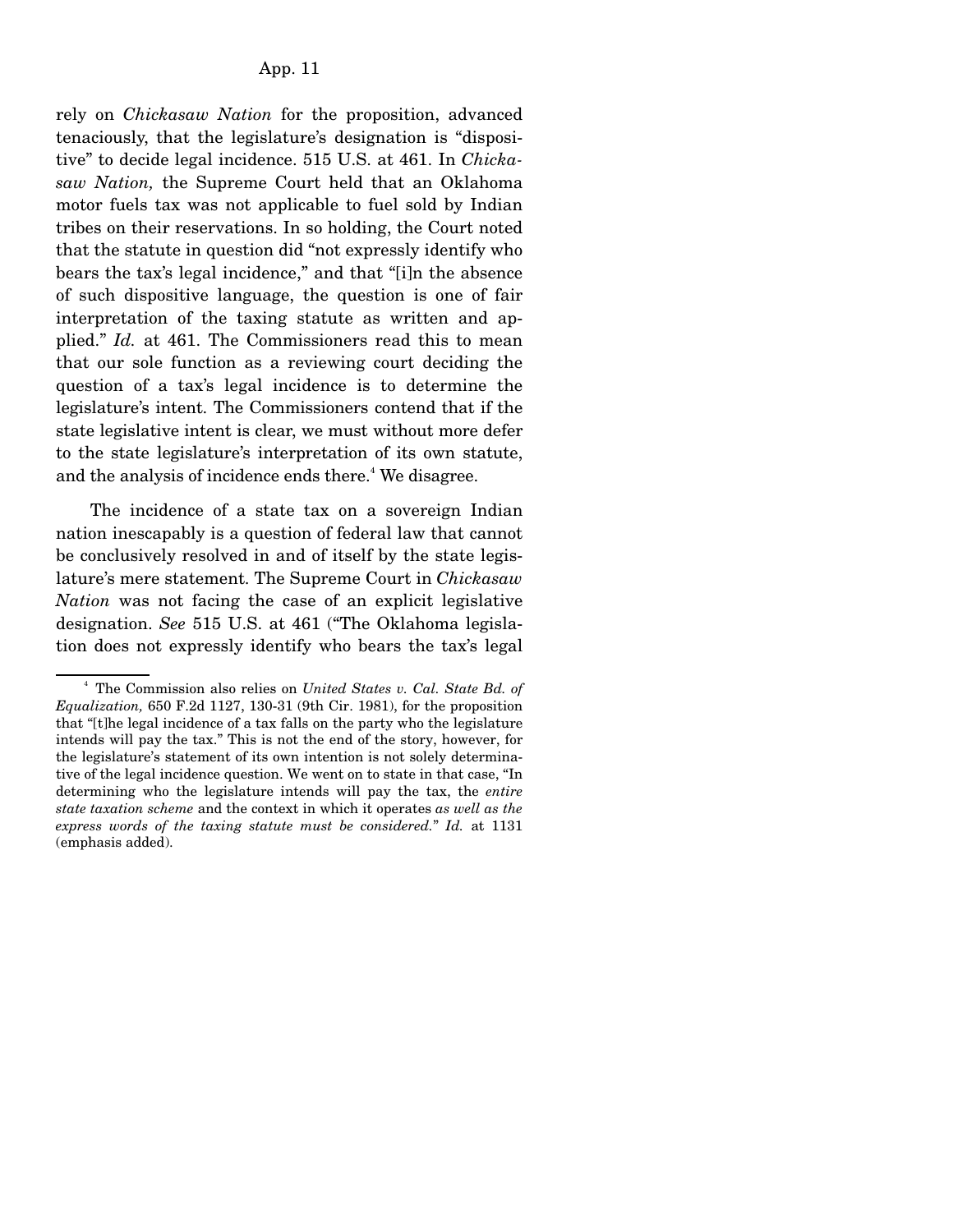incidence – distributors, retailers, or consumers[.]"). In that sense, one might view as dictum the sentence in *Chickasaw Nation* relating to explicit legislative designation of intent concerning incidence.<sup>5</sup> Even if it could be considered a dictum, however, that would be of little significance because our precedent requires that we give great weight to dicta of the Supreme Court. *See United States v. Montero-Camargo,* 208 F.3d 1122, 1132 n. 17 (9th Cir. 1998) ("Supreme Court dicta have a weight that is greater than ordinary judicial dicta as prophecy of what that Court might hold; accordingly, we do not blandly shrug them off because they were not a holding.") (internal quotation marks and citations omitted).

 Nonetheless, whether we view the statement in *Chickasaw Nation* as holding by which we are bound, or as a dictum that we must consider seriously, the Supreme Court's use of the term "dispositive" in context appears to us to relate to the legislature's *intent* about where the incidence of the tax lies, and not to the ultimate federal question of where the tax's legal incidence lies. If the legislature could indirectly tax Indian nations merely by reciting *ipso facto* that the incidence of the tax was on another party, it would wholly undermine the Supreme Court's precedent that taxing Indians is impermissible absent clear *congressional* authorization. *See Montana v. Blackfeet Tribe of Indians,* 471 U.S. 759, 765 (1985) (concluding that the Indians' exemption from state taxation is

<sup>&</sup>lt;sup>5</sup> The district court here characterized the statement from *Chickasaw Nation* relied upon by the Commissioners as "merely dicta," and went on to give its reasons why the state legislative declaration, without change of substance in the statute, could not be controlling. *Hammond,* 224 F. Supp. 2d at 1270-71.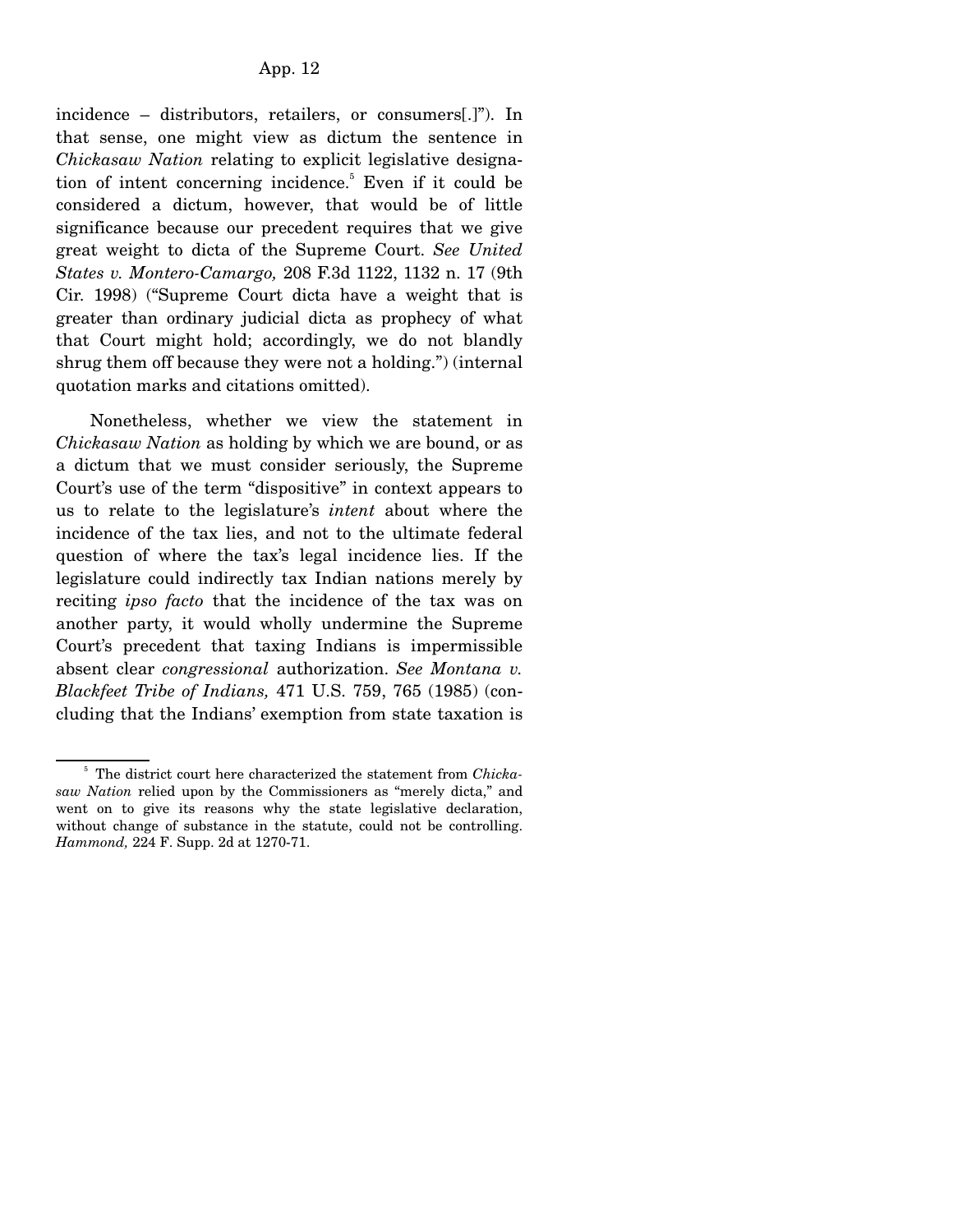lifted "only when Congress has made its intention to do so unmistakably clear."). Such a holding would permit states to set policy in a way that risks undermining the preserved sovereignty of Indian nations. We do not believe that the Supreme Court's precedent can properly be so construed.

 As we have already noted, the question of incidence has been explicitly held by the United States Supreme Court to be one of federal law. *Kern-Limerick, Inc.,* 347 U.S. at 121. *Chickasaw Nation,* though it did mention the notion of a "dispositive" legislative intent, did not overrule *Kern-Limerick.*<sup>6</sup> In *Kern-Limerick,* the Supreme Court squarely rejected the idea that "a state court might interpret its tax statute so as to throw tax liability where it chose, even though it arbitrarily eliminated an exempt sovereign," because "[s]uch a conclusion . . . would deny the long course of judicial construction which establishes

<sup>6</sup> Even if it could be argued that the sentence relied upon by the Commissioners from *Chickasaw Nation* to a degree undermines *Kern-Limerick,* we are not at liberty to disregard the holding of *Kern-Limerick* that federal law controls a determination of tax incidence. The courts of appeals may not hold that a subsequent Supreme Court case has rendered unsound an earlier Supreme Court case, for it is the Supreme Court's own prerogative to assess its cases. *See, e.g., Hoffman v. Arave,* 236 F.3d 523, 542 (9th Cir. 2001) ("[I]t is not our place to engage in anticipatory overruling. The Supreme Court has specifically directed lower courts to 'leav[e] to this Court the prerogative of overruling its own decisions.'" (citing Agostini v. Felton, 521 U.S. 203, 207 (1997)). However, the argument of inconsistency is not persuasive because the natural reading of *Chickasaw Nation's* text, for us, suggests that a legislative declaration is dispositive of the legislature's intent, not that it necessarily and conclusively answers the ultimate question of legal incidence of a state tax, at least where the tax would intrude on Indian sovereignty.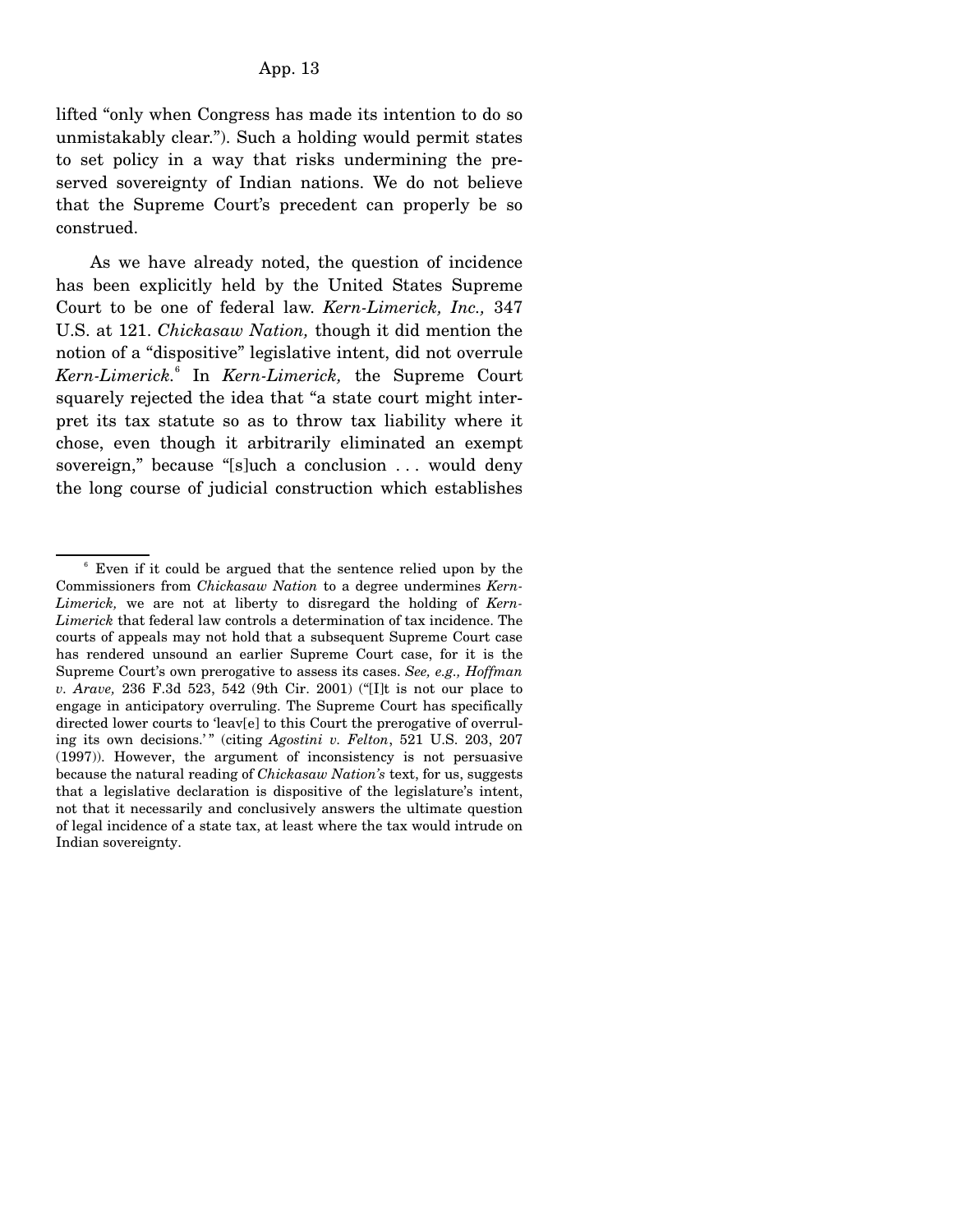as a principle that the duty rests on this Court to decide for itself facts or constructions upon which federal constitutional issues rest." *Id.* The district court elaborated persuasively on this point, stressing that there had been "no change in the substance of the tax [.]" *Hammond,* 224 F. Supp. 2d at 1270-71. *See also Lawrence v. State Tax Comm'n of Mississippi,* 286 U.S. 276, 280 (1932) ("The present tax has been defined by the Supreme Court of Mississippi as an excise and not a property tax, but in passing on its constitutionality we are concerned only with its practical operation, not its definition or the precise form of descriptive words which may be applied to it.") (internal citations omitted).

 We agree with the Tribes that if we determined legal incidence solely by looking at the legislature's stated intent, we would be permitting the state to name one party the taxpayer while requiring another to pay the tax, in the process avoiding tax immunities held by the second party. Thus we conclude that, while the legislative declaration is "dispositive" as to what the legislature *intended,* removing the need to predict the legislative aim from reports and legislative statements, it cannot be viewed as entirely "dispositive" of the legal issue that the federal courts are charged with determining as to the incidence of the tax. And this is not merely a technical tax issue: If state legislatures could tax Indian tribes merely on the assertion that the incidence of the tax lies elsewhere, it would permit states indirectly to threaten the very existence of the Tribes. It has long been understood in our nation that, in the adage coined by the great Chief Justice John Marshall, the unchecked power to tax is the power to destroy. *McCulloch v. Maryland,* 17 U.S. (4 Wheat.) 316, 431 (1819).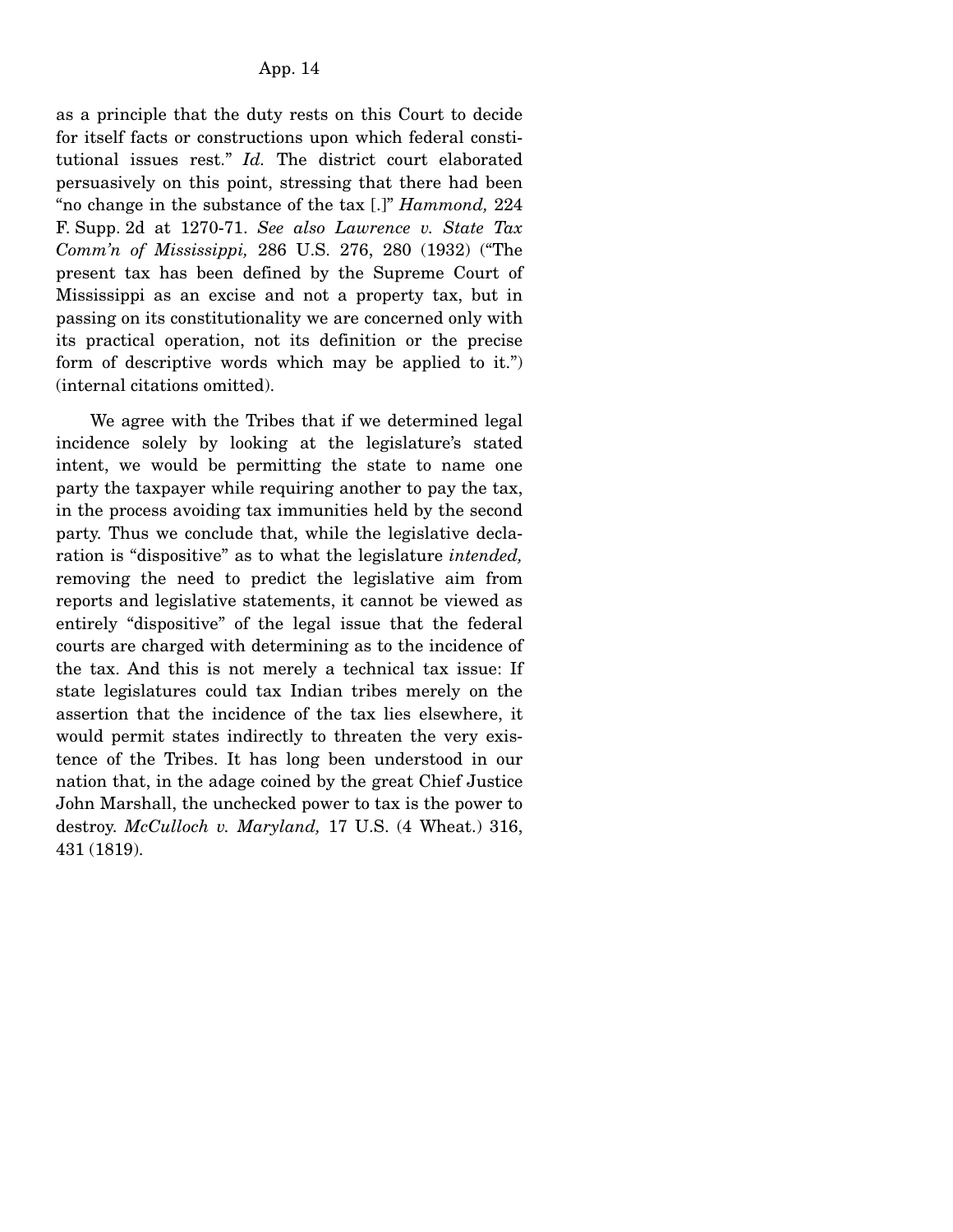Our conclusion is reinforced by the context here. The Supreme Court of Idaho had previously ruled in *Goodman Oil* that the incidence of the tax was on the Indians under the pre-existing statutory scheme. That state supreme court decision is entitled to weight on how we assess the legal incidence of the tax from its operation. *See American Oil Co. v. Neill,* 380 U.S. 451, 455-56 (1965) ("When a state court has made its own definitive determination as to the operating incidence [of a tax], our task is simplified. We give this finding great weight in determining the natural effect of a statute, and if it is consistent with the statute's reasonable interpretation it will be deemed conclusive."). The Commissioners urge us to accord little weight to the Supreme Court of Idaho's determination, pointing out that the state supreme court's analysis was predicated on the statute *before* the law was amended by the legislature. That is true so far as it goes, but the more important point, as the district court reasoned, is that the operative tax provisions on which *Goodman Oil* was based, as previously analyzed by the state's highest court, remained in substance unchanged by the state legislative efforts to circumvent *Goodman Oil.<sup>7</sup>* Aside from adding a legislative purpose statement to the tax statute, the legislature made only minimal and cosmetic changes to the tax law, and did

<sup>7</sup> The Commissioners' reliance on *Chickasaw Nation*, 515 U.S. at 460 for the proposition that "if a State is unable to enforce a tax because the legal incidence of the impost is on Indians or Indian tribes, the State generally is free to amend its law to shift the tax's legal incidence," is inapposite here. Such an amendment would accomplish the stated goal if the amendment shifted the *substance* of the legal burdens of the tax, instead of simply cosmetically re-assigning the incidence of the tax to suit the legislature's interests.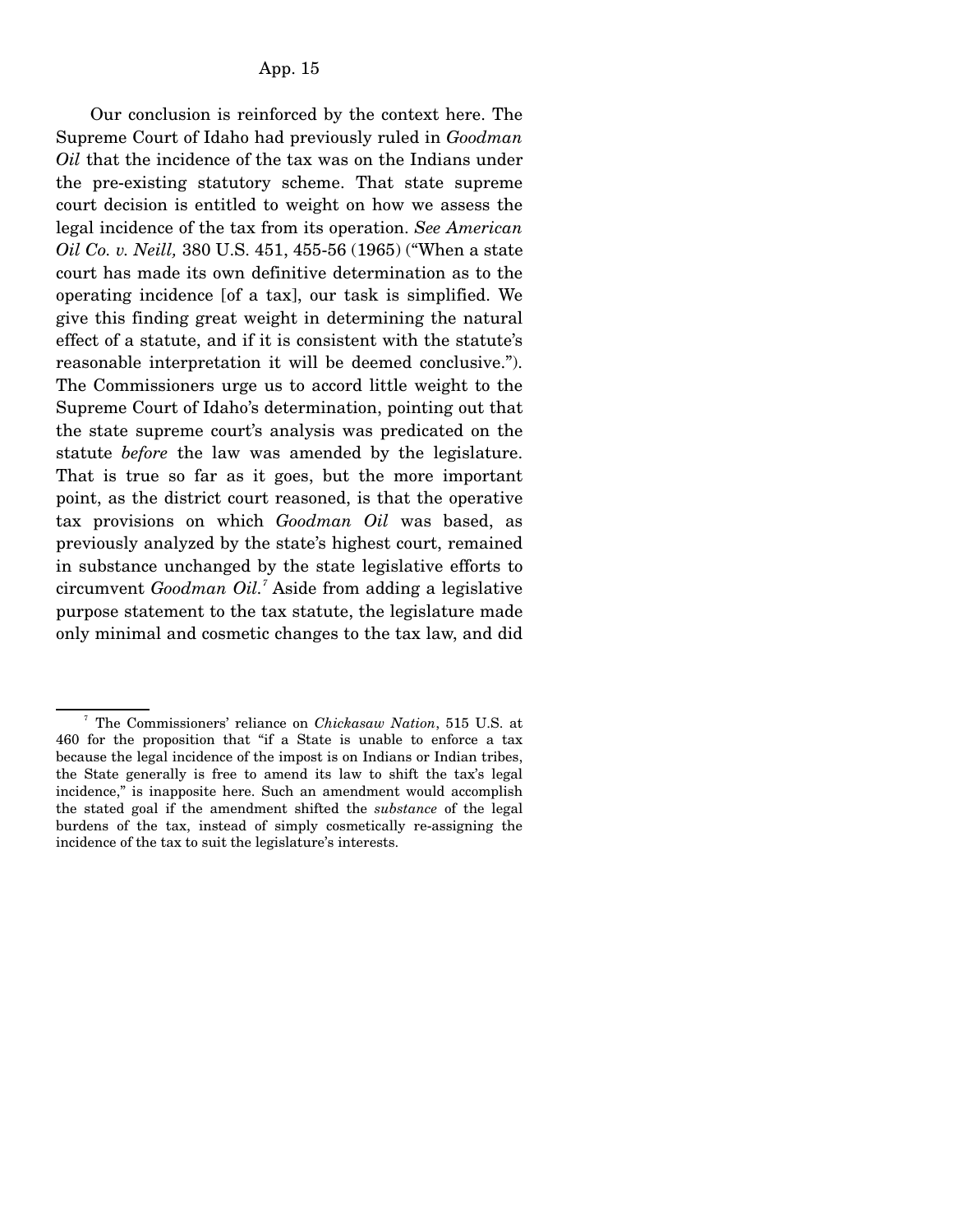App. 16

not alter the key substantive tax provisions that undergirded the state court's decision about legal incidence.<sup>8</sup>

 Under our view of the law as declared by the Supreme Court, we conclude that we should not, under the circumstances of this case, automatically defer to the Idaho state legislature's mere say-so about where the legal incidence of its motor fuels tax lies. We believe that automatic deference cannot follow where the incidence was previously determined to be on the Tribes by the Supreme Court of Idaho and the state legislature's subsequent amendments to the law, though adding a statement of legislative intent on incidence, did not materially alter the operation of the statute or its probable impact on the Tribes. A state legislature's declaration of intent cannot be viewed as alone controlling on the federal question whether the legal incidence of a state tax falls on a sovereign Indian nation.

### **B**

 We must evaluate the incidence of the Idaho Motor Fuels Tax in light of the state statutory scheme, an

<sup>8</sup> For example, Idaho Code § 63-2405 changed from denoting a tax "imposed on all gasoline received," to a tax "imposed upon the receipt of motor fuel in this state by any distributor." Despite the more specific language, about which the Commissioners make much ado, the *Goodman Oil* court had *already* interpreted the unamended statute as imposing a tax when the gasoline was received *by the fuel distributor, Goodman Oil,* 28 P.3d at 1002, so the legislative amendment offers no substantive shift in the analysis. Even more cosmetic are some of the remaining changes: In Idaho Code §§ 63-2401(1)-24, 63-2403, the words "gasoline" and "special fuels" were replaced by the more inclusive term, "motor fuel," and Idaho Code § 63-2405 and § 63-2406(3) were harmonized to indicate that the distributor no longer had to be "licensed" in order to be obligated to pay the tax and report it on the monthly distributor's report.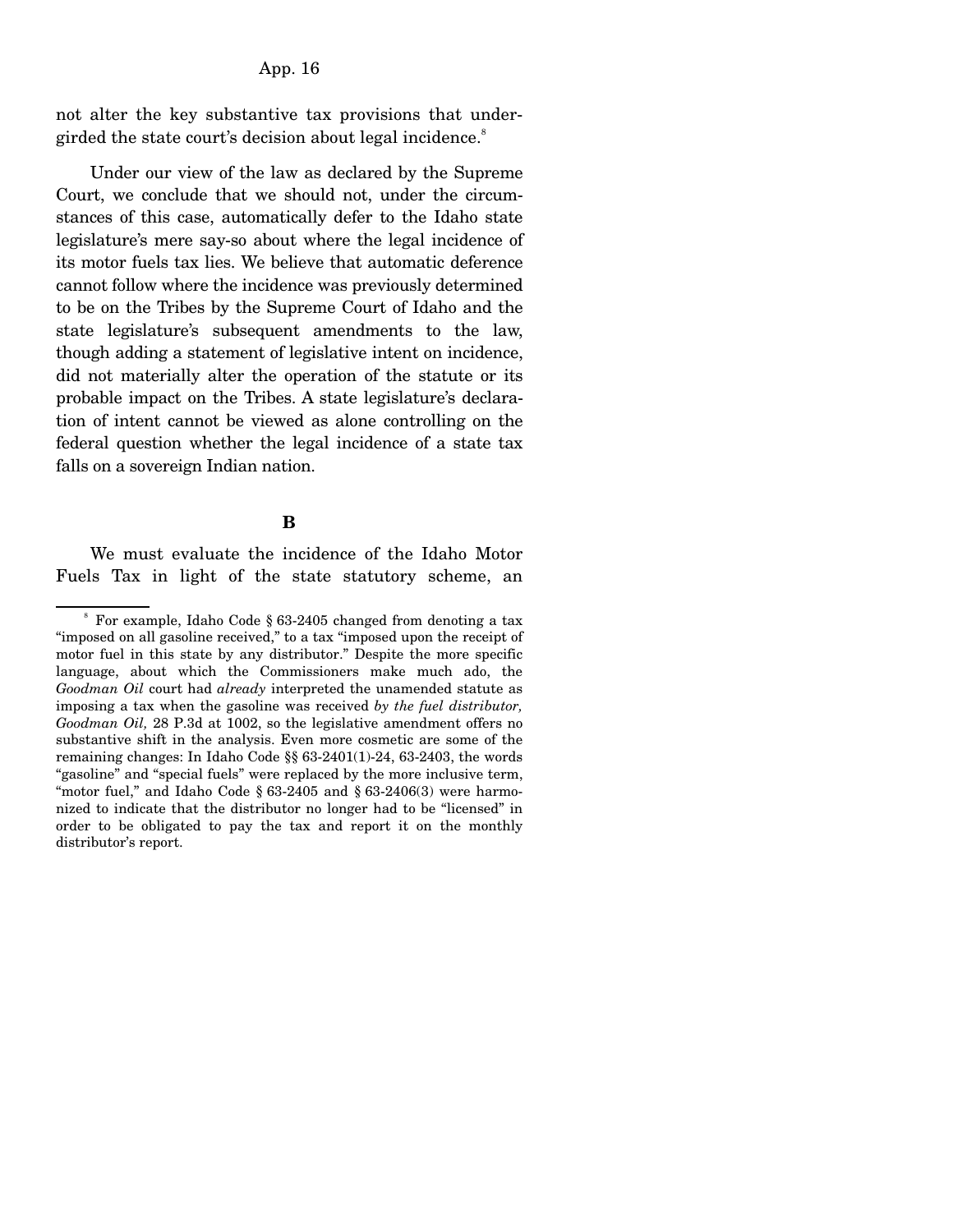assessment of its effects, and the total circumstances germane to incidence. To determine where the legal incidence of the fuel tax fell in the old statutory scheme, the Supreme Court of Idaho used as its guide the United States Supreme Court's analysis of a "strikingly similar" statute in *Chickasaw Nation. Goodman Oil,* 28 P.3d at 1003. Critical to our analysis is our conclusion that the relevant operative provisions of the fuel tax that the state supreme court analyzed have not changed. We review them below and we also stress the similar provisions analyzed in the *Chickasaw Nation* case.

 First, Idaho law still requires the non-tribal distributor who receives the motor fuel and sells it to the Indian tribes to pass on and to collect the tax from the retailer, and then to remit the taxes to the State.<sup>9</sup> Section 2435 declares that state fuel taxes are included in every taxable sale of gasoline made by a distributor and that upon receipt of payment by the distributor, an amount equal to the tax is money due the state, which the distributor holds in trust for payment to the state. Driving this point home,

<sup>9</sup> Idaho Code § 63-2406(4) provides, in part, that "[a]ny distributor required to pay the tax imposed by this chapter who fails to pay such tax shall be liable to the commission for the amount of tax not remitted plus any applicable penalty or interest." Idaho Code § 63-2435 provides:

When a distributor sells gasoline or aircraft engine fuel subject to tax under this chapter or a special fuels dealer sells special fuels subject to tax under this chapter, a portion of the receipts from those sales equal to the amount of tax required to be paid upon the fuels sold shall, immediately upon receipt by the distributor or special fuels dealer, be state money and shall be held in trust for the state of Idaho and for payment to the commission in the manner and at the times required by this chapter. This tax money shall not, for any purpose, be considered to be a part of the proceeds of the sale to which the tax relates. . . .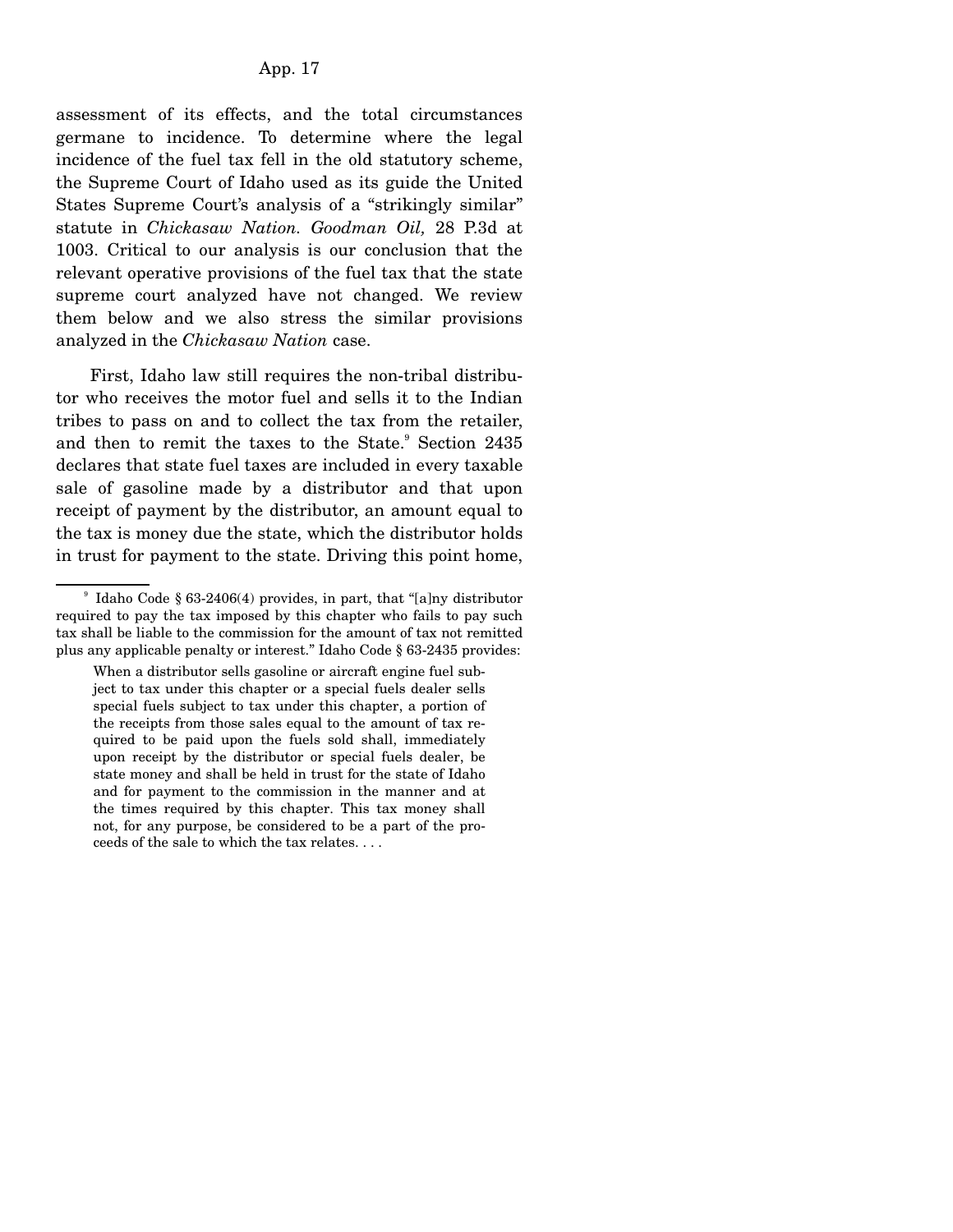all invoices for sales by distributors to retailers must show that the state fuel tax was charged to the retailer. Idaho Admin. Code § 35.01.05.150.g.10 Similarly, in *Chickasaw Nation* the Supreme Court noted that "Oklahoma's law requires fuel distributors to 'remit' the amount of tax due to the Tax Commission," 515 U.S. at 461, and held that where "[t]he import of the language and the structure of the fuel tax statutes is that the distributor collects the tax from the retail purchaser of the fuel, the motor fuel taxes are legally imposed on the retailer rather than on the distributor or the consumer." *Id* at 462. (internal quotation marks omitted). $^{11}$ 

<sup>10</sup> Idaho Admin. Code § 35.01.05.150.01.g. provides:

i. The amount of Idaho state fuels tax;

ii. The rate of Idaho state fuels tax; or

iii. A statement that the Idaho state fuels tax is included in the price.

The Commissioners urge us to disregard this administrative rule, on the theory that its function is to safeguard customers who seek a refund and wish to prove that they have paid a tax. Although this might be an added benefit of the rule, we are persuaded that the rule lends support to the idea that distributors are required to pass on the tax to retailers.

 11 This unambiguous language from *Chickasaw Nation* defeats the Commissioners' argument that the provision describing the tax and remit scheme "says nothing relevant to who bears the tax's legal incidence." Further, although the Commissioners argue that the provision's purpose is only to protect the state's interest against judicial proceedings directed at the distributor's assets, the source of the funds the distributor collects – which are placed in trust for the state – is the tax that is assessed on and collected from the *retailers.* That is, the distributor never receives title to the state's share of the retailer's funds.

Price per gallon and total amount charged. When taxable motor fuels products are sold, at least one (1) of the following must be used to establish that the Idaho state fuel tax has been charged: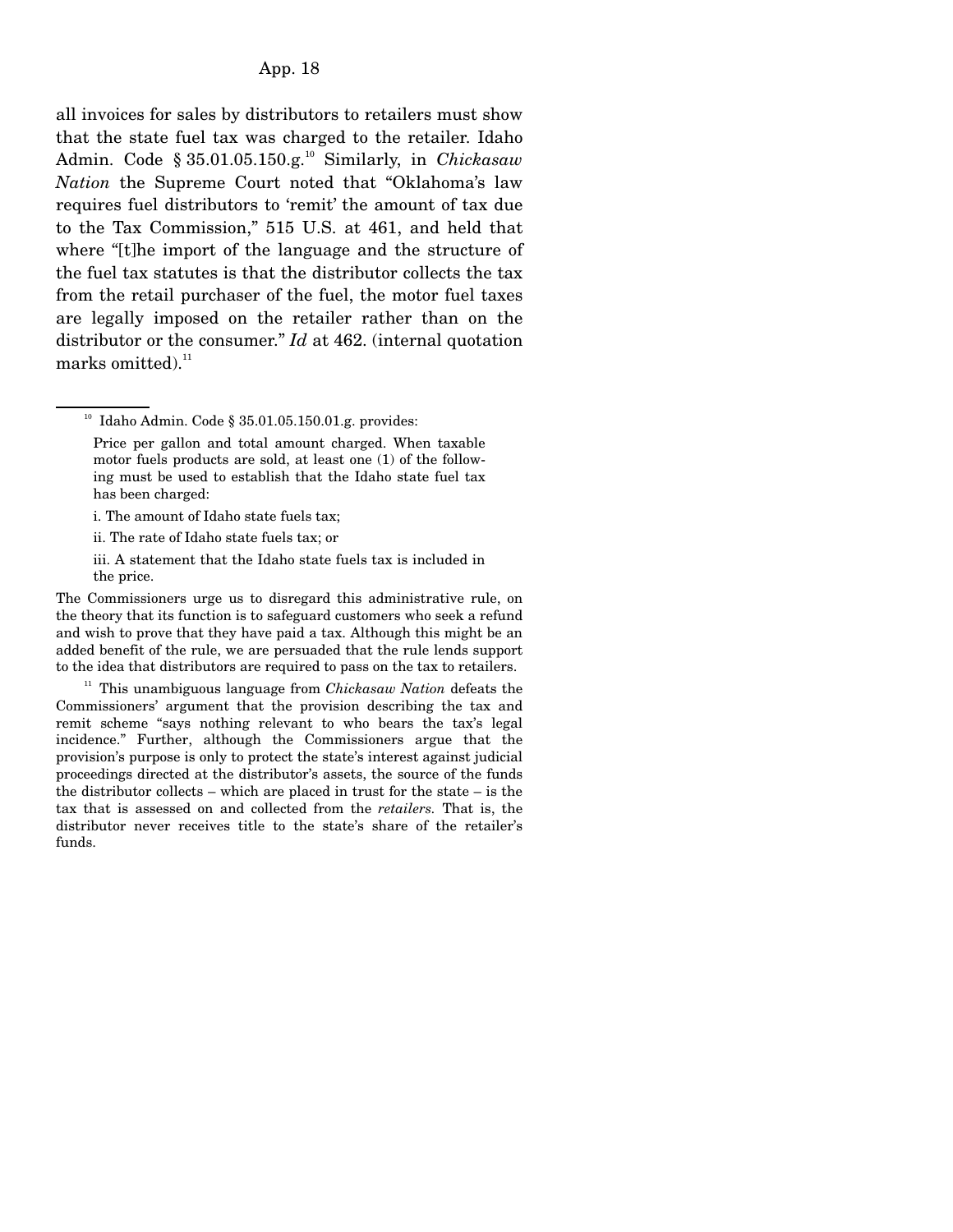Second, as in *Chickasaw Nation,* the state statute in this case provides tax credits to the distributor for "collecting and remitting" the tax on behalf of the State. Idaho Code § 63-2407(4).12 *See Chickasaw Nation,* 515 U.S. at 462 ("[F]or their services as agent of the state for [tax] collection, distributors retain a small portion of the taxes they collect.") (internal quotation marks and citations omitted). The Commissioners argue that getting a credit for the administrative costs attendant to collection and remittance of the motor fuels tax does not transform the statute into a "collect and remit scheme." The Commissioners argue that the provision accommodates the commercial reality that the tax will be passed through the distribution chain and embodies a legislative conclusion that public policy is furthered by allowing distributors to recover a portion of their administrative costs. We are not persuaded that the provision, by reflecting an economic reality, ceases to carry weight in our determination that the essence of the distributor's role is to collect from the tribal retailers on behalf of the state, and to remit the motor fuel tax moneys to the state. The Commissioners

(emphasis added).

 $12$  Idaho Code § 63-2407(4) states, in relevant part:

The number of gallons which would be equal to one percent (1%) of the total number of gallons received during the reporting period, less the total number of gallons deducted under subsections (1) through (3) of this section, *which credit is granted to the licensed distributor to reimburse him for the expense incurred on behalf of the state of Idaho in collecting and remitting motor fuel tax moneys,* maintaining necessary records for the state, preparing necessary reports and remittances in compliance with this chapter, and for loss from evaporation, handling, spillage and shrinkage, except losses caused by casualty as provided in subsection (3) of this section.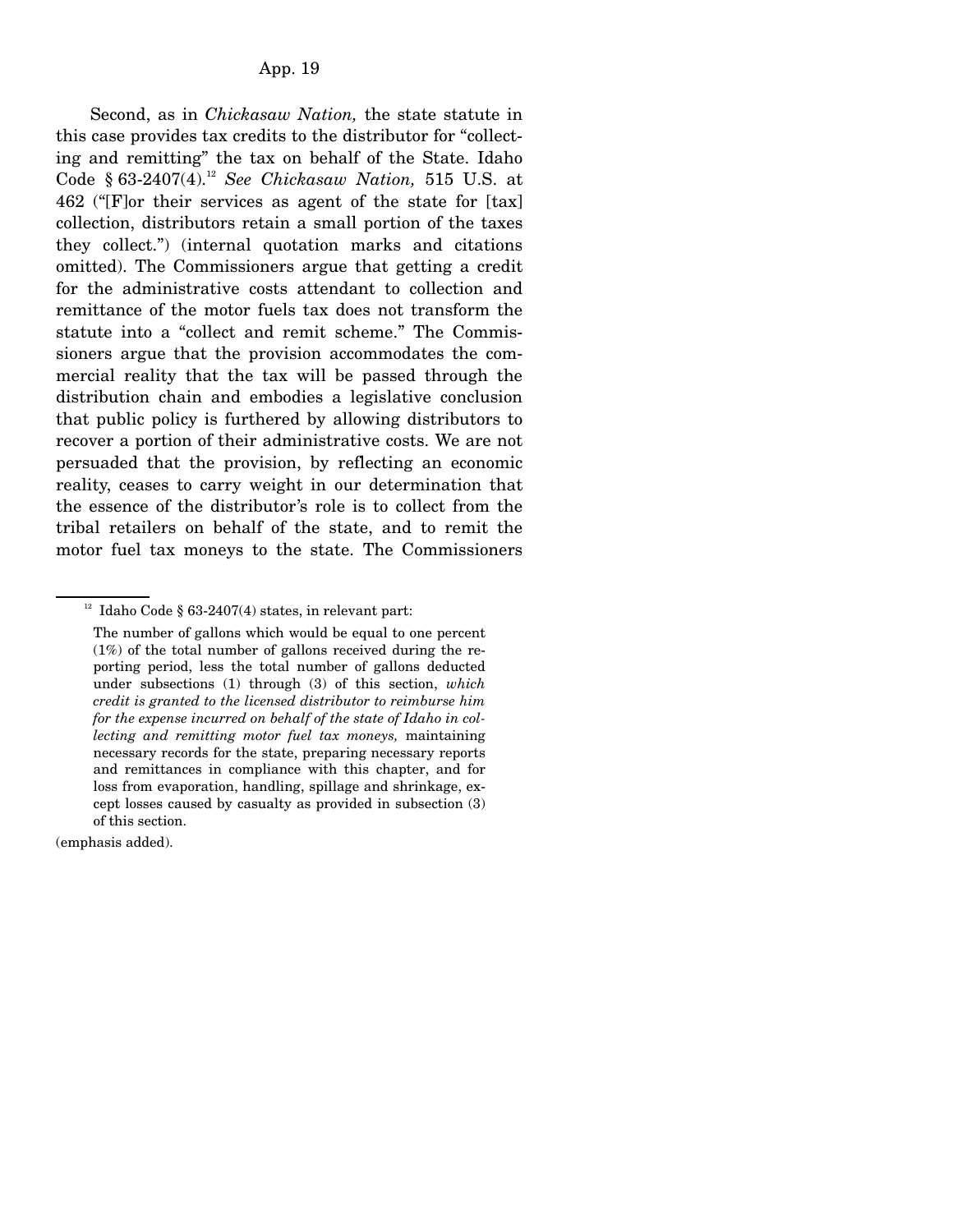cite to no cases holding to the contrary. Further, the Supreme Court in *Chickasaw Nation* did not purport to ignore the economic reality of the deduction when it considered the deduction a factor supporting that the tax incidence lay impermissibly on the tribal retailers.

 Third, Idaho gives tax credits to the distributor for fuel taxes that the distributor has paid but cannot then collect from the retailer.<sup>13</sup> For example, if the distributor receives one hundred gallons of motor fuel and sells only seventy gallons, the distributor receives a tax credit for the thirty unsold gallons. This squares with *Chickasaw Nation:* "[I]f the distributor remits the taxes it subsequently is unable to collect from the retailer, the distributor may deduct the uncollected amount from its future payments to the Tax Commission. The distributor, then, is no more than a transmittal agent for the taxes imposed on the retailer." *Chickasaw Nation,* 515 U.S. at 461-62 (internal quotation marks and citations omitted). The Commissioners urge us not to rely on this statutory provision. The Commissioners argue that the statutory provision giving the credit merely recognizes the economic reality that fuel taxes are passed through the commercial chain, and the credit mitigates the injury suffered by a distributor when it has paid taxes on fuel that it sells but

 $13$  Idaho Code § 63-2407(6) provides:

For sales made on or after July 1, 1995, taxes previously paid on gallons represented by accounts found to be worthless and actually charged-off for income tax purposes may be credited upon a subsequent payment of the tax provided in this chapter or, if no such tax is due, refunded. If such accounts are thereafter collected, the tax per gallon shall be paid based upon the amount actually received divided by the price per gallon of the original sale multiplied by the appropriate tax rate.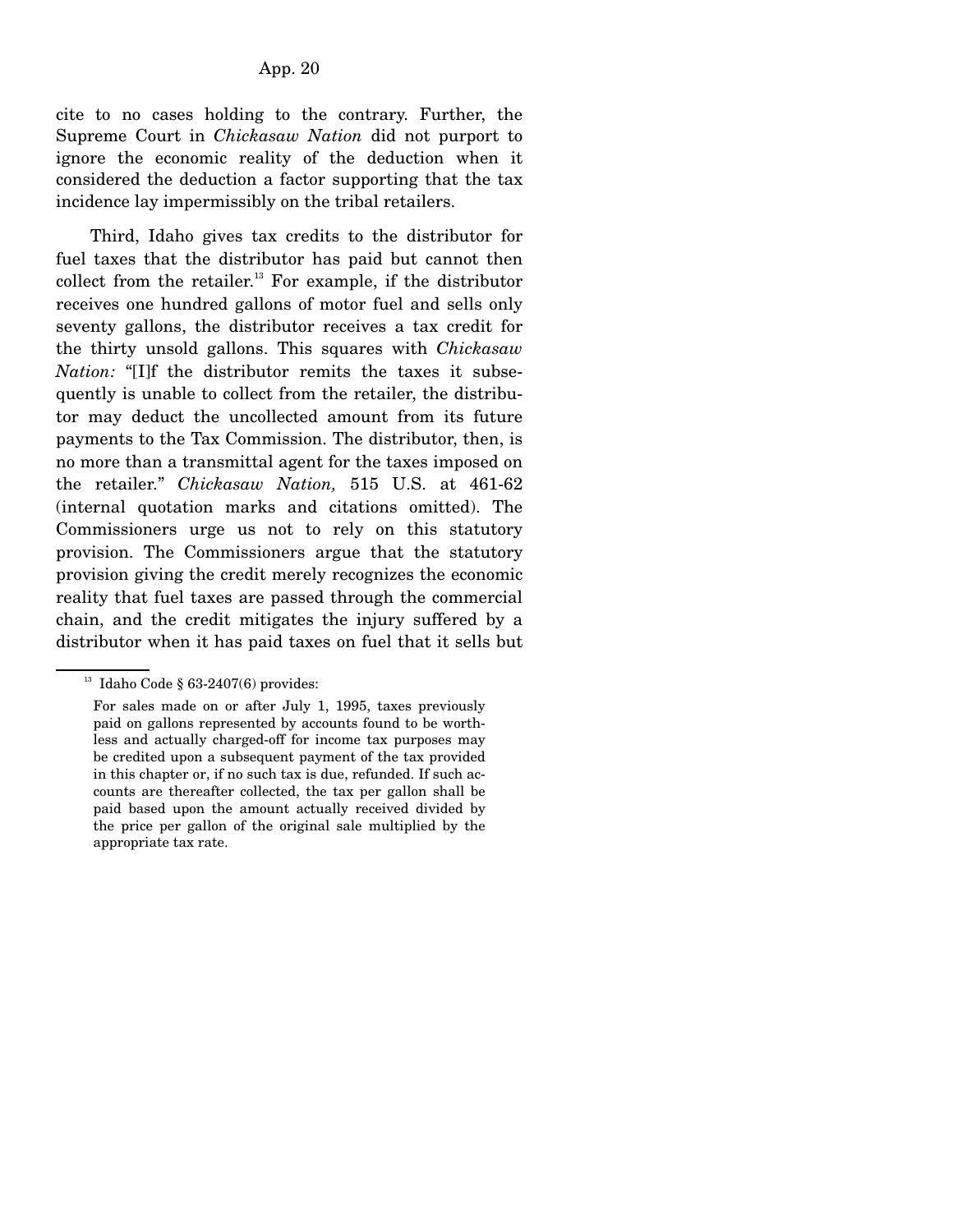for which it is not paid. But we consider that this argument is of no moment, considering that the United States Supreme Court held in *Chickasaw Nation,* despite administrative justifications for the credit, that "[t]he inference that the tax obligation is legally the retailer's, not the distributor's" is supported by the deduction provisions for uncollected payments. *Id* at 461. *See also Goodman Oil,* 28 P.3d at 1003. This provision, taken together with the ones previously discussed, further underscores the "tax and remit" feature of the statute, which places the legal incidence on the retailers, not the distributors.

 Fourth, Idaho law provides that the retailer has the right to any refund of fuel taxes sought by the distributor that the retailer has paid.<sup>14</sup> However, the retailers are neither allowed to set off their liability when *consumers* fail to make payments, nor are they compensated for their tax collection efforts. Further, the Idaho statute imposes the tax whether or not the fuel is ever sold to the Indian retailers' customers. So it is plain that the tax buck stops with the Indian tribal retailers. The Supreme Court in *Chickasaw Nation* noted similar points instructive to its conclusion that the incidence of the tax fell on the retailer: "No provision sets off the retailer's liability when consumers fail to make payments due; neither are retailers compensated for their tax collection efforts. And the tax imposed when a distributor sells fuel to a retailer applies

<sup>&</sup>lt;sup>14</sup> Idaho Admin. Code § 35.01.05.180.02 states, in relevant part, that a distributor's claim for a refund "must include a statement that the amount refunded to the licensed fuel distributor has been, or will be, refunded by the fuel distributor to the purchaser [retailer], or that such motor fuel tax or transfer fee have never been collected from the purchaser [retailer]."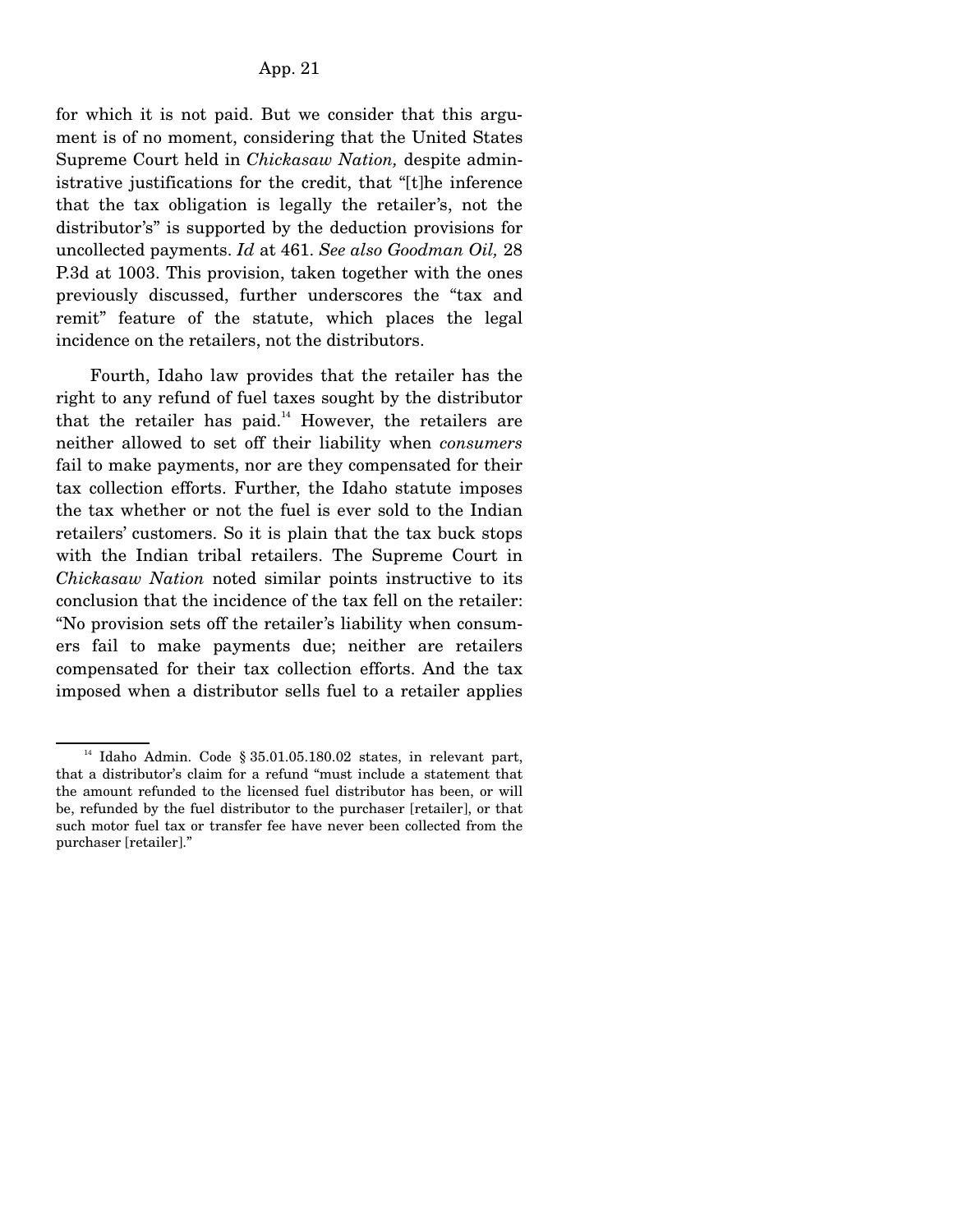App. 22

whether or not the fuel is ever purchased by a consumer." 515 U.S. at 462.

 Because the Idaho tax statute's provisions mirror several of those present in, or conspicuously absent from, the statute at issue in *Chickasaw Nation,* and in light of the probable operational effects of the Idaho Motor Fuels Tax in its context, we hold that the legal incidence of this tax falls on the tribal retailers. We agree with the district court that "the statute retains the 'pass through' quality of the prior statute," and that it is still a " 'collect and remit' scheme which places the incidence of the tax on the Indian retailers." *Hammond,* 224 F. Supp. 2d at 1270. Under federal law, it is unlawful to place the legal incidence of the tax on tribal retailers absent "clear congressional authorization" for the Idaho state taxation of the Tribes. *Chickasaw Nation,* 515 U.S. at 459.15

#### **III**

 Having determined that the legal incidence of the tax falls on the Indians, we must address whether clear congressional authorization exists for imposing the tax. Here, we meet a preliminary issue at the threshold. The

<sup>&</sup>lt;sup>15</sup> Might one argue to the contrary that the incidence of the tax falls on the distributor if the distributor "receives" fuel, stores rather than sells it, and then is required by law to remit taxes to the state? We think not. The distributors who receive fuel in almost all cases plan and act to sell it. Even if a distributor were to hold inventory for a time, say to speculate on a pending price increase, in the ordinary course the gas later will be sold and the tax passed on to the retailer. Moreover, even if the point has partial validity in a case where a distributor buys to hoard rather than to sell, it does not undercut our conclusion that the statute's overall scheme places the legal incidence of the tax on the retailers.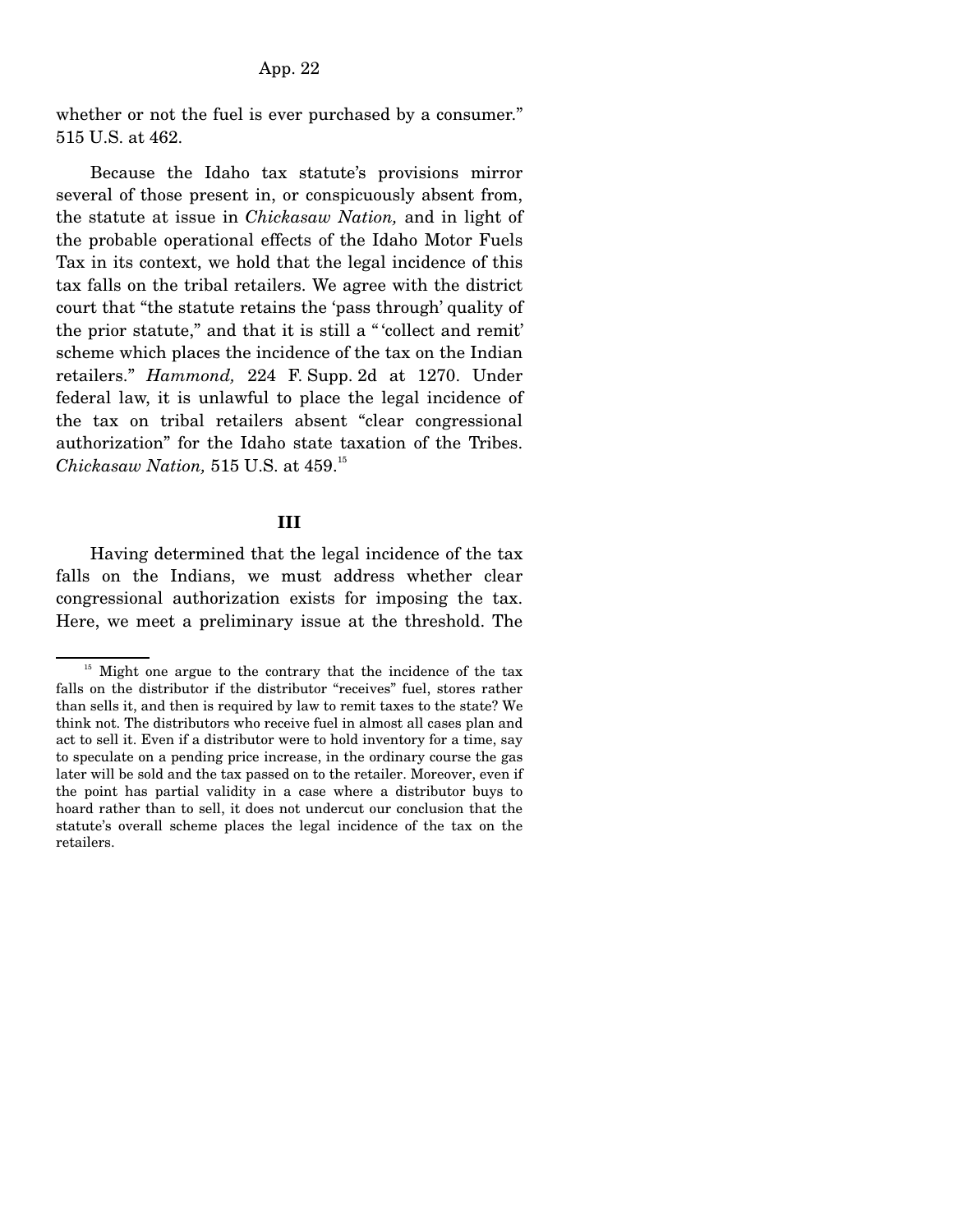Tribes argue in their cross-appeal that, in light of the Supreme Court of Idaho's ruling on the question in *Goodman Oil,* the Commissioners are collaterally estopped from re-litigating whether the Hayden-Cartwright Act abrogates tribal immunity from state taxation of motor fuel sales on Indian reservations.

 We "give to a state-court judgment the same preclusive effect as would be given that judgment under the law of the State in which the judgment was rendered." *Migra v. Warren City Sch. Dist.,* 465 U.S. 75, 81 (1984) (interpreting 28 U.S.C. § 1738). We ask whether the state of Idaho would give preclusive effect to the ruling against the Commission in *Goodman Oil.* The parties are not identical, but on the Idaho side they are closely related and in privity. In *Goodman Oil,* the defendant was the Idaho Tax Commission, and here the Defendants-Appellants are the Commissioners of that same commission. The Supreme Court of Idaho applies a five-factor test for assessing whether collateral estoppel bars re-litigation of an issue determined in a prior proceeding,<sup>16</sup> but it has abandoned the mutuality requirement as a prerequisite to the application of collateral estoppel. *See W. Indus. & Envtl. Servs., Inc. v. Kaldveer Assocs., Inc.,* 887 P.2d 1048, 1052 (Idaho

16 As set forth in *Rodriguez v. Dep't of Correction*, 29 P.3d 401, 404 (Idaho 2001), the factors are:

<sup>(1)</sup> the party against whom the earlier decision was asserted had a full and fair opportunity to litigate the issue decided in the earlier case; (2) the issue decided in the prior litigation was identical to the issue presented in the present action; (3) the issue sought to be precluded was actually decided in the prior litigation; (4) there was a final judgment on the merits in the prior litigation; and (5) the party against whom the issue is asserted was a party or in privity with a party to the litigation.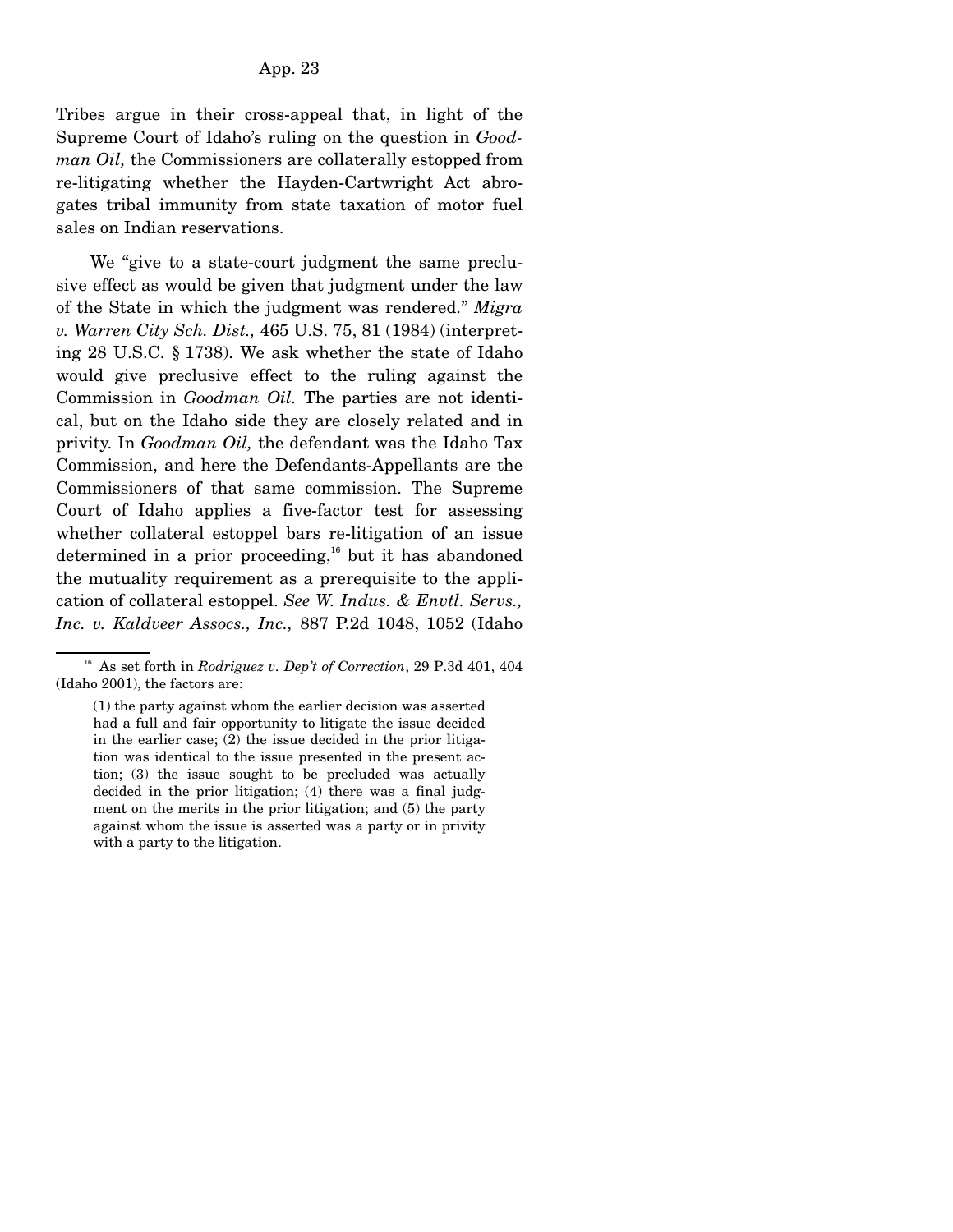1994) ("We have . . . confirmed that the lack of mutuality of parties is not a bar to the application of collateral estoppel."). However, the Supreme Court of Idaho has never applied nonmutual offensive collateral estoppel against a *state* party on a question of *law.* Here, the defendant Commissioners, sued in their official capacity, are in substance a state party.

 " 'Offensive' collateral estoppel refers to the situation where the plaintiff seeks to foreclose a defendant from relitigating an issue the defendant has previously litigated unsuccessfully in another action against the same or a different party." *Nat'l Med. Enters., Inc. v. Sullivan,* 916 F.2d 542, 545 n. 2 (9th Cir. 1990). Given the dearth of Idaho state precedent on the applicability of nonmutual offensive collateral estoppel against a state party, we look to general state law to divine the preclusive force of such judgments in this context, *see Matsushita Elec. Indus. Co. v. Epstein,* 516 U.S. 367, 375 (1996), and we look to the law as generally applied in other jurisdictions, *see Haring v. Prosise,* 462 U.S. 306, 314 (1983).

 Absent clearly applicable state law governing the preclusive effect against the Commissioners, we are guided by the general law recited in the *Restatement (Second) of Judgments*  $\S 29 (1982).$ <sup>17</sup> This section provides that the circumstances we consider include whether:

<sup>&</sup>lt;sup>17</sup> The Supreme Court of Idaho has declined to adopt the *Restatement* "categorically," but it "has consistently displayed its preference for selectively examining various sections and comments [of the *Restatement*] and thereafter adopting, citing favorably, or rejecting the provision, as the occasion warrants." *Diamond v. Farmers Group, Inc.,* 804 P.2d 319, 322 (Idaho 1990). Here, where we have found little state (Continued on following page)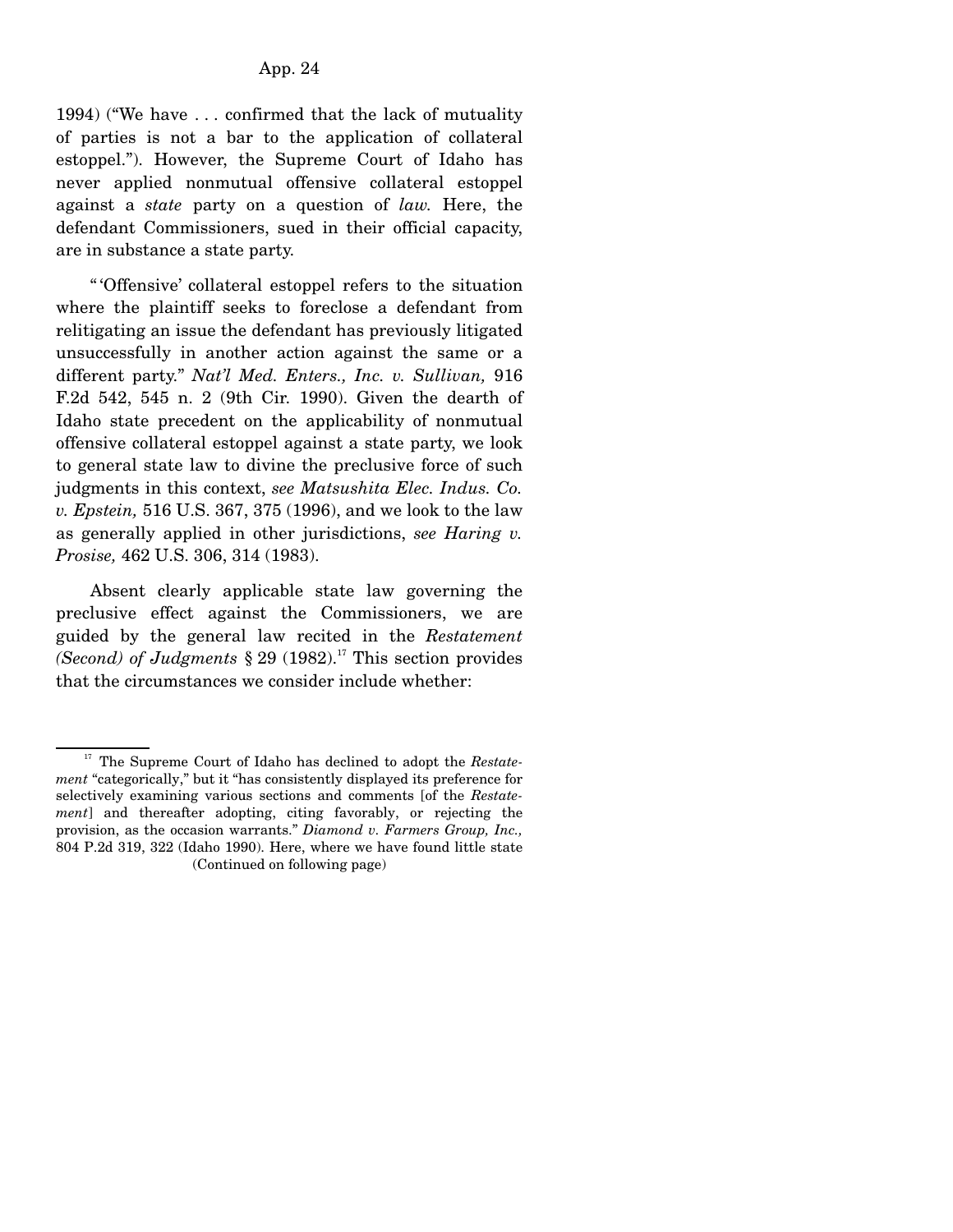(7) The issue is one of law and treating it as conclusively determined would inappropriately foreclose opportunity for obtaining reconsideration of the legal rule upon which it was based[.]

 Further, considering whether to grant preclusive effect to a legal question is constrained in a case, like this one, where the party against whom collateral estoppel would be imposed is a government agency:

[I]t is also pertinent that the party against whom the rule of preclusion is to be applied is a government agency responsible for continuing administration of a body of law applicable to many similarly situated persons. When any of these factors is present, the rule of preclusion should ordinarily be superseded by the less limiting principle of stare decisis.

*Restatement (Second) of Judgements* § 29 cmt. i, illus. 8 (1982).

 Here, the Tribes seek to foreclose the state Commissioners on a *legal* question regarding the applicability of a federal law. We hesitate to give preclusive effect to the previous litigation of a question of law by estoppel against a state party when no state law precedent compels that we do so. By analogy, in *United States v. Mendoza,* 464 U.S. 154 (1984), the Supreme Court rejected a claim of collateral estoppel against the government. There, a Filipino national asserted a claim for naturalization based on a due process challenge to the United States's administration of the Nationality Act. Neither the district court nor the

precedent on point, it is appropriate for us to assess the general state law, and on this the *Restatement* provision we cite is persuasive.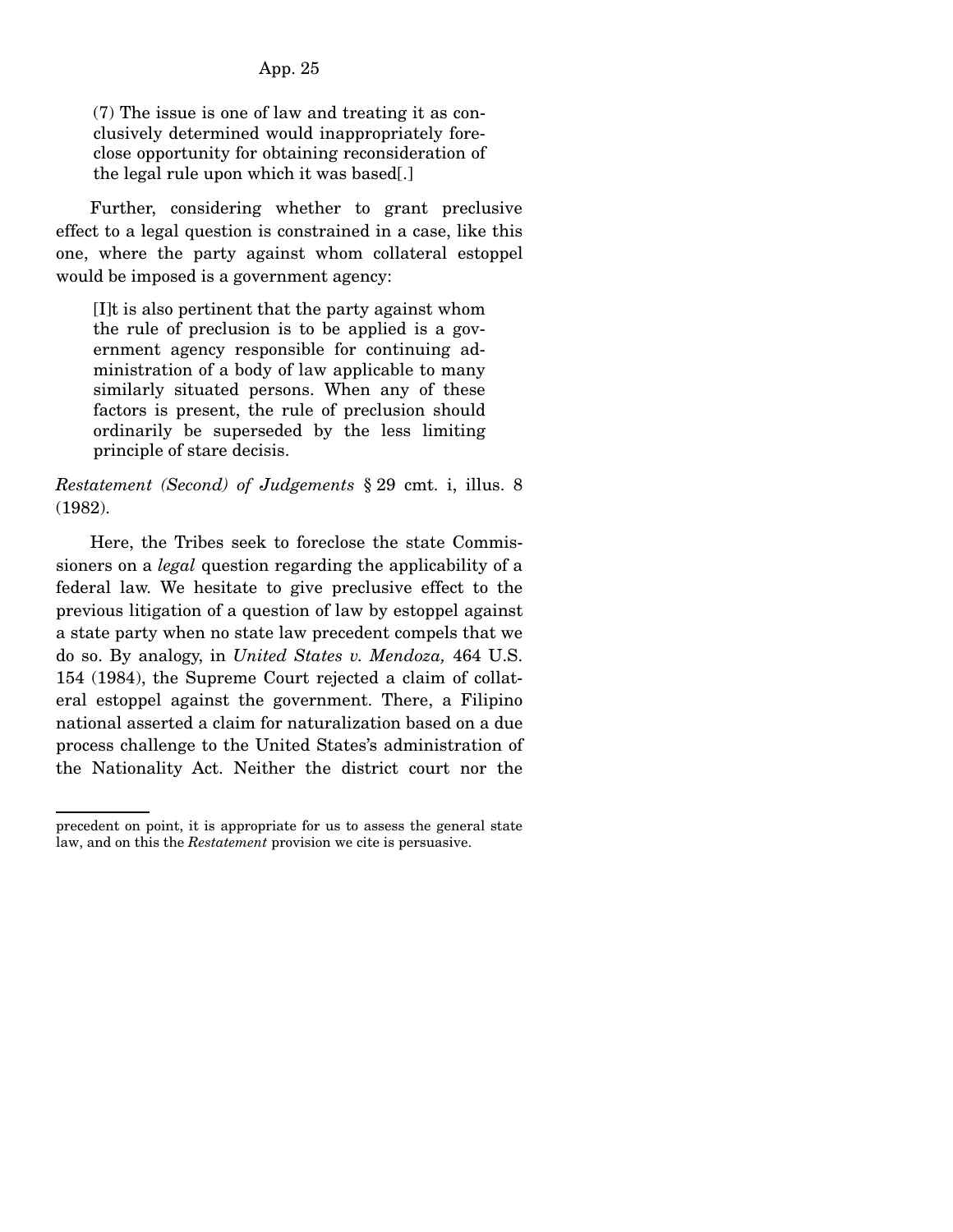court of appeals reached the merits of the litigant's claims, because the courts held that the government "was collaterally estopped from litigating that constitutional issue in view of an earlier decision against the Government in a case brought by other Filipino nationals" in a United States district court.<sup>18</sup> *Id.* at 155. The Supreme Court unanimously reversed, holding that the government was situated differently from private parties for issue preclusion purposes:

We have long recognized that the Government is not in a position identical to that of a private litigant, both because of the geographic breadth of government litigation and also, most importantly, because of the nature of the issues the government litigates . . . [T]he government is a party to a far greater number of cases on a nationwide basis than even the most litigious private entity. . . . Government litigation frequently involves legal questions of substantial public importance. . . . Because of those facts the government is more likely than any private party to be involved in lawsuits against different parties which nonetheless involve the same legal issues.

*Id.* at 159-60 (internal quotation marks and citations omitted). The Supreme Court expressed concern that by estoppel against the government the development of the law would be stunted: "A rule allowing nonmutual collateral estoppel against the government in such cases would substantially thwart the development of important questions of law by freezing the first final decision rendered on a particular legal issue." *Id.* at 160. *Accord Sullivan,* 916

 $18$  The government had not appealed the adverse ruling.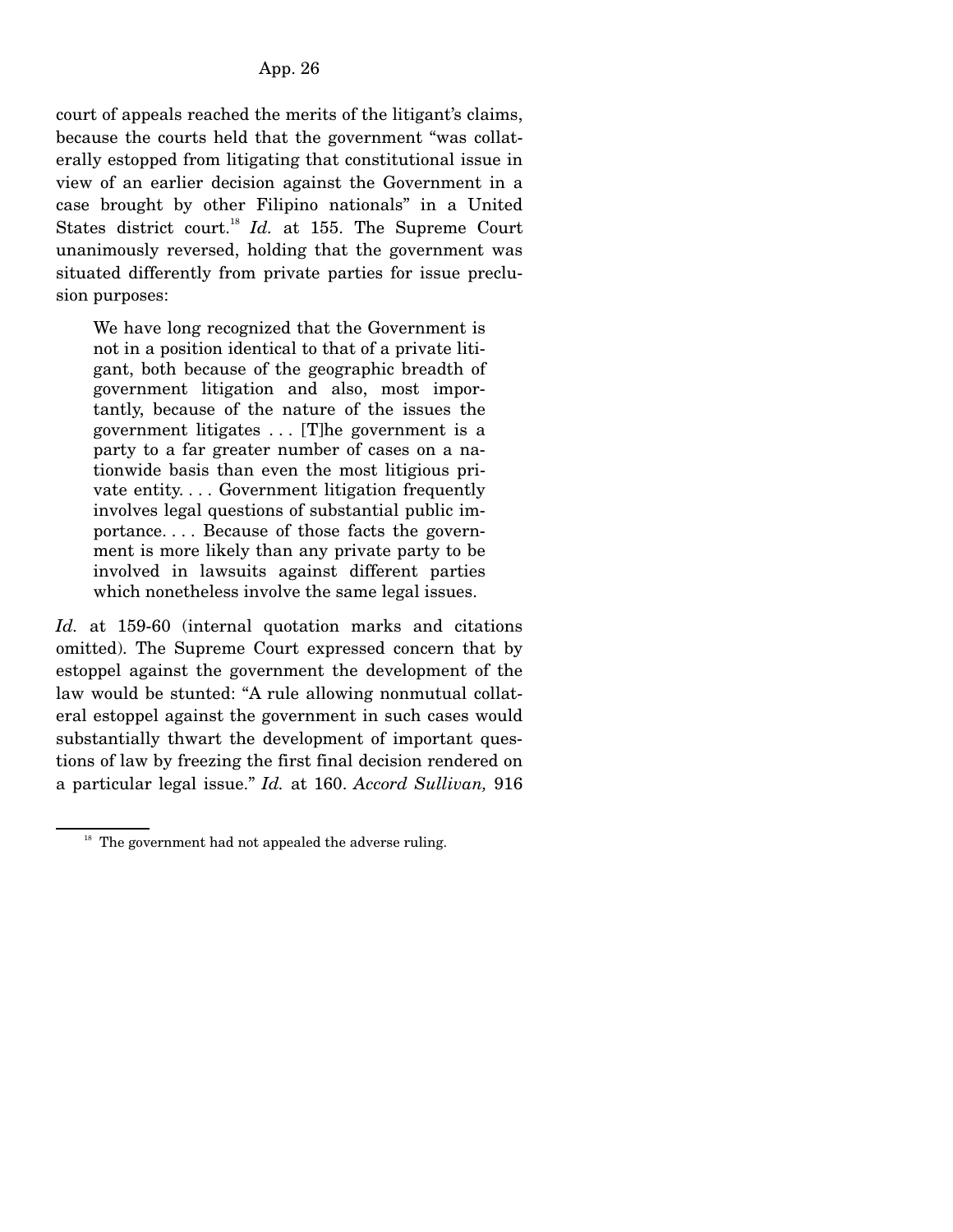F.2d at 545 (noting "the well-established rule that nonmutual offensive collateral estoppel cannot be asserted against the government.").

 The same considerations that counsel against applying nonmutual offensive collateral estoppel against the United States government on questions of law apply to precluding the Idaho Tax Commission from re-litigating the issue whether the Hayden-Cartwright Act applies to Indian reservations. This state agency might be called on to litigate often and in multiple fora against diverse litigants about questions of law with broad import. Rather than risk that an important legal issue is inadequately considered because of the "freezing effect" against which the *Mendoza* court warned, we consider anew the question whether the Hayden-Cartwright Act has authorized the state of Idaho to tax tribal retailers on the motor fuel delivered to the Tribes' reservations.

#### **IV**

 The Commissioners contend that if we determine that the legal incidence of the tax fall on the Indians, as we have now held, the Tribes cannot challenge the tax because Congress, by enacting the Hayden-Cartwright Act, has authorized states to impose the motor fuel tax on Indians. However, we cannot hold that Congress has authorized state taxation of Indians or Indian reservations unless we determine that Congress has "made its intention to do so unmistakably clear." *Blackfeet,* 471 U.S. at 765; *see also Chickasaw Nation,* 515 U.S. 459 ("If the legal incidence of an excise tax rests on a tribe or on tribal members for sales made inside Indian country, the tax cannot be enforced absent clear congressional authorization."); *Prairie Band*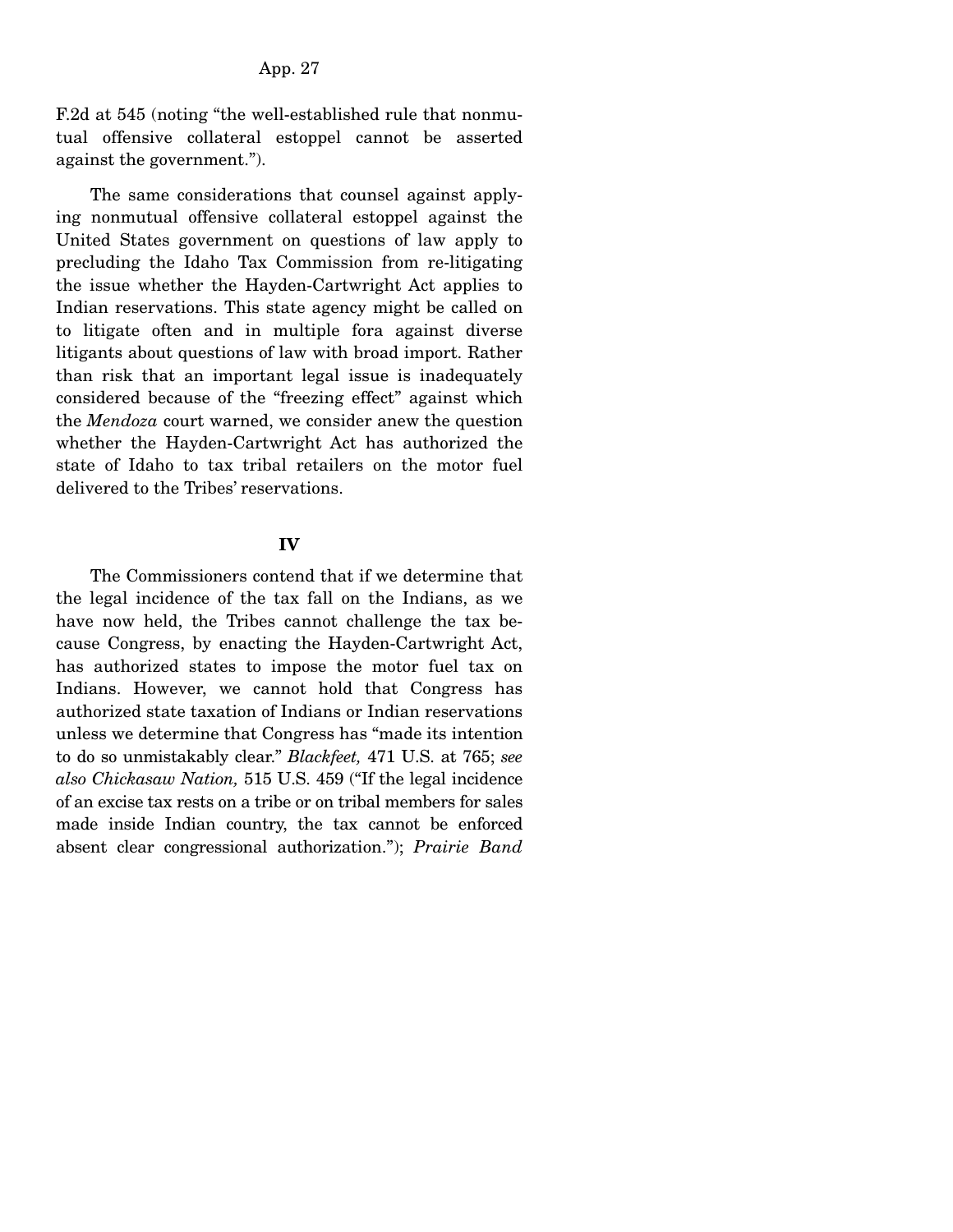App. 28

*Potawatomi Nation v. Richards,* 241 F. Supp. 2d 1295, 1304. (D. Kan. 2003) ("Unless Congress makes it abundantly clear that it intends to grant taxing authority to the states, [we] must construe the statute as not allowing the taxation of Indians.").<sup>19</sup> Stated another way, we cannot find an implied waiver of sovereign immunity if the language, structure, and legislative history of the statute are ambiguous as to the scope of Congress's intent.

### **A**

 The question whether the Hayden-Cartwright Act reaches Indian reservations is one of first impression for our Circuit. The Eighth Circuit, every federal district court, and every state court to address the issue thus far has held that clear congressional authorization under the Hayden-Cartwright Act is not present, rejecting states' attempts to tax Indians for motor fuel delivered and sold on their own reservations.<sup>20</sup> *See Marty Indian School Bd. v.* 

<sup>&</sup>lt;sup>19</sup> The "unmistakably clear" standard in this context mirrors that which the States enjoy in the Eleventh Amendment context. *See, e.g., Atascadero State Hosp. v. Scanlon,* 473 U.S. 234, 242 (1985) ("Congress must express its intention to abrogate the Eleventh Amendment in unmistakable language in the statute itself."); *Oregon v. Ashcroft,* 368 F.3d 1118, 1125 (9th Cir. 2004).

<sup>&</sup>lt;sup>20</sup> On two occasions, the Supreme Court has declined to address explicitly whether this is the correct interpretation of the Hayden-Cartwright Act. *See Chickasaw Nation,* 515 U.S. at 456-57 ("We decline to address this question of statutory interpretation" about whether "United States military or other reservations" includes "Indian reservations," because the government argued the point for the first time in its brief to the Supreme Court); *White Mountain Apache Tribe v. Bracker,* 448 U.S. 136, 151 n. 16 (1980) ("We need not reach the more general question whether the Hayden-Cartwright Act applies to Indian reservations at all."). Absent definitive guidance from the Supreme Court, we must decide this issue.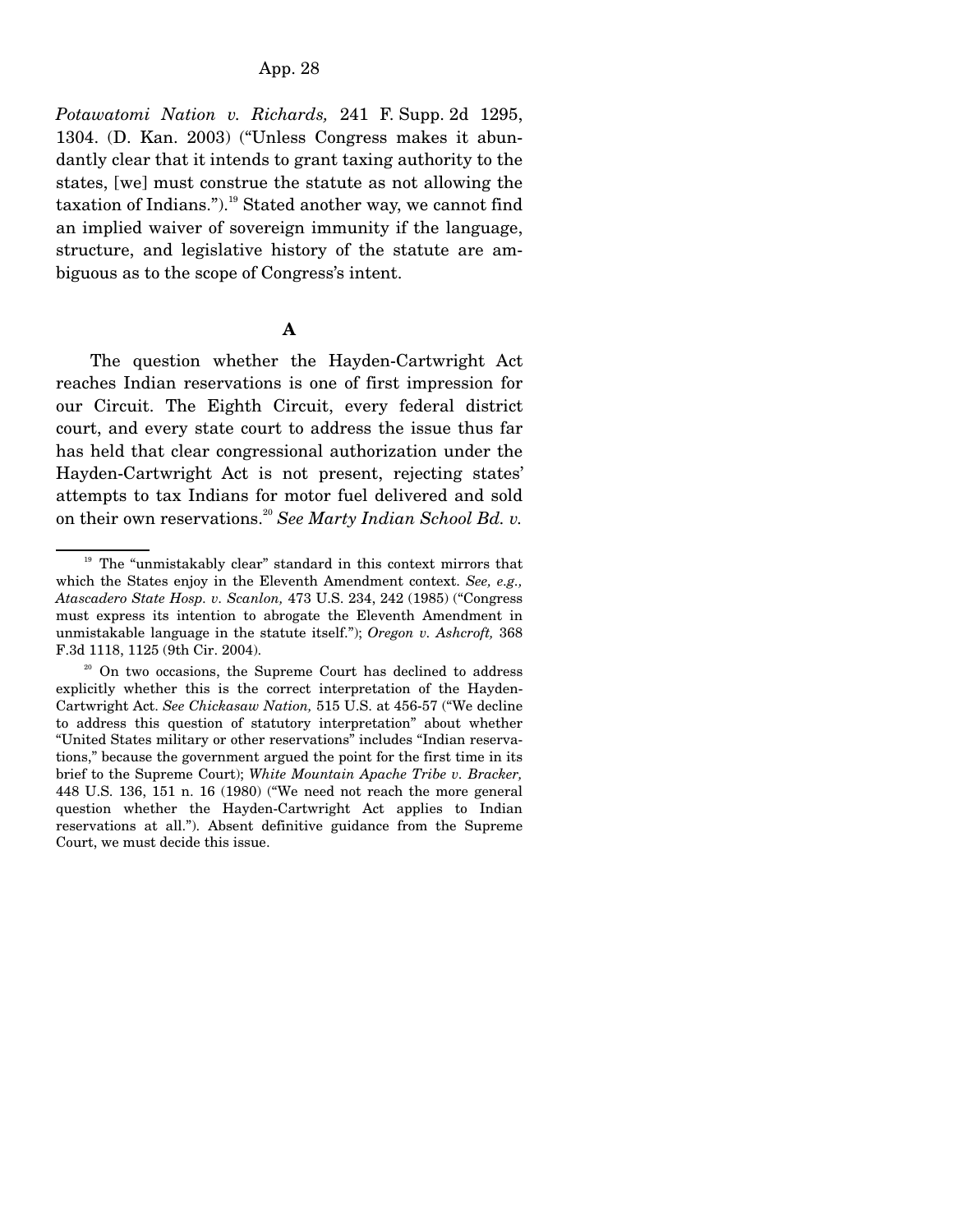*South Dakota,* 824 F.2d 684, 688 (8th Cir. 1987) ("[W]e agree with the district court's determination that section 104 [of the Hayden-Cartwright Act] does not support the imposition of the state's motor fuel tax on the Marty Indian School."); *Winnebago Tribe of Nebraska v. Kline,* 297 F. Supp. 2d 1291, 1304 (D. Kan. 2004) (noting the ambiguity of the Act's language, and holding that the Hayden-Cartwright Act does not bar plaintiff's request for relief from state collection of fuel taxes); *Richards,* 241 F. Supp. 2d at 1307 ("Interpreting ambiguities in the Act in favor of the Tribe, the Court finds that the language of the Act does not show that Congress consented to taxation of the Indian reservations. . . . Congress must be explicit if it intends to grant states the power to tax within Indian country, and . . . the Court finds Hayden-Cartwright does not provide for an explicit grant of Congressional authority for state taxation of motor fuel delivered to Indian reservations[.]"); *Pourier v. South Dakota Dep't of Revenue,* 658 N.W. 2d 395, 399 (S.D. 2004), *cert. denied,* \_\_\_U.S.\_\_\_ (May 24, 2004) ("The language of the statute does not make Congress' intention to allow such taxation 'unmistakably clear.' "), *vacated, in part, on other grounds by* 674 N.W. 2d 314; *Goodman Oil,* 28 P.3d at 1001-02 (holding that the Hayden-Cartwright Act does not apply to Indian reservations, and that the state's tax was therefore unconstitutional as applied to Indians), *cert. denied,* 534 U.S.  $1129(2002).$ <sup>21</sup>

<sup>21</sup> *But see In re State Motor Fuel Tax Liab. of A.G.E. Corp.,* 273 N.W. 2d 737, 739 (S.D. 1978) (holding that an Indian reservation was a federal area subject to the Hayden-Cartwright Act, but analyzing the tax as levied on a *non-Indian* contractor doing work for the Bureau of Indian Affairs on tribal land.).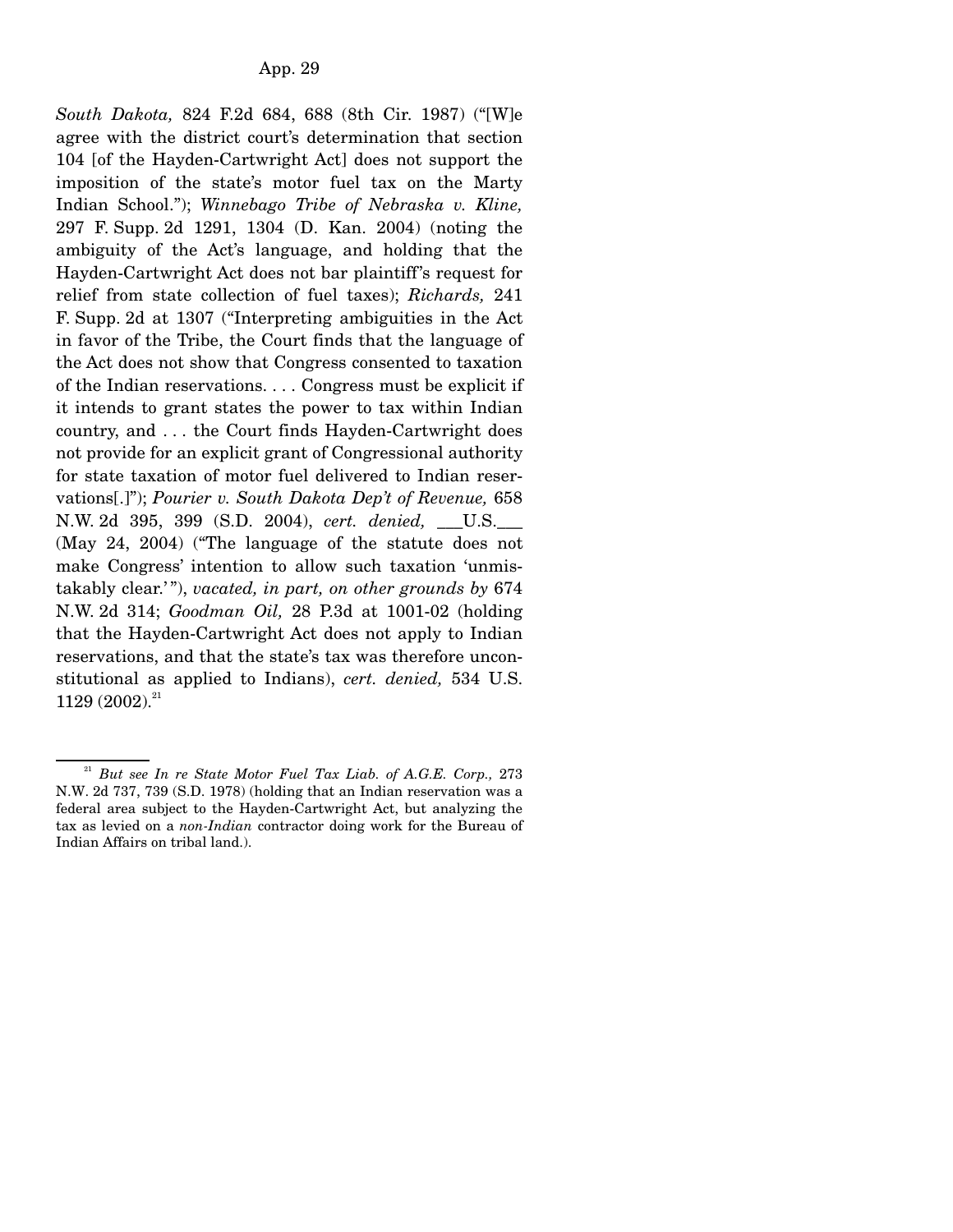We agree with these courts' conclusions. Because the Eighth Circuit is the only circuit to have decided this issue, and because its discussion did not address the arguments presented by the Commissioners to us, we will review and analyze the issue in more detail.

#### **B**

 We are mindful of the federal government's trust relationship with the Indian Nations, which generally is inconsistent with permitting state taxation of those sovereign Indian Nations where Congress has not so directed: "The Constitution vests the Federal Government with exclusive authority over relations with Indian tribes ..., and in recognition of the sovereignty retained by Indian tribes even after formation of the United States, Indian tribes and individuals generally are exempt from state taxation within their own territory." *Blackfeet,* 471 U.S. at 764 (internal citations omitted).<sup>22</sup> As the Supreme Court held in *County of Yakima v. Confederated Tribes and Bands of the Yakima Indian Nation,* "[a]bsent cession of jurisdiction or other federal statutes permitting its . . . a State is without power to tax reservation lands and reservation Indians." 502 U.S. 251, 258 (1992) (internal quotation marks omitted). The United States Supreme Court has held that Congress cannot be said to have abrogated tribes' sovereignty, giving exception to the rule

 $22$  Our nation's aversion to state taxation of Indians is deep-rooted. As Judge William C. Canby explains in his helpful and scholarly book on Indian law, Congress required that several western states include in their constitutions, as a condition of their admission into the Union, a prohibition against taxing Indian trust lands. William C. Canby, Jr., *American Indian Law in a Nutshell* 264 (4th ed. 2004).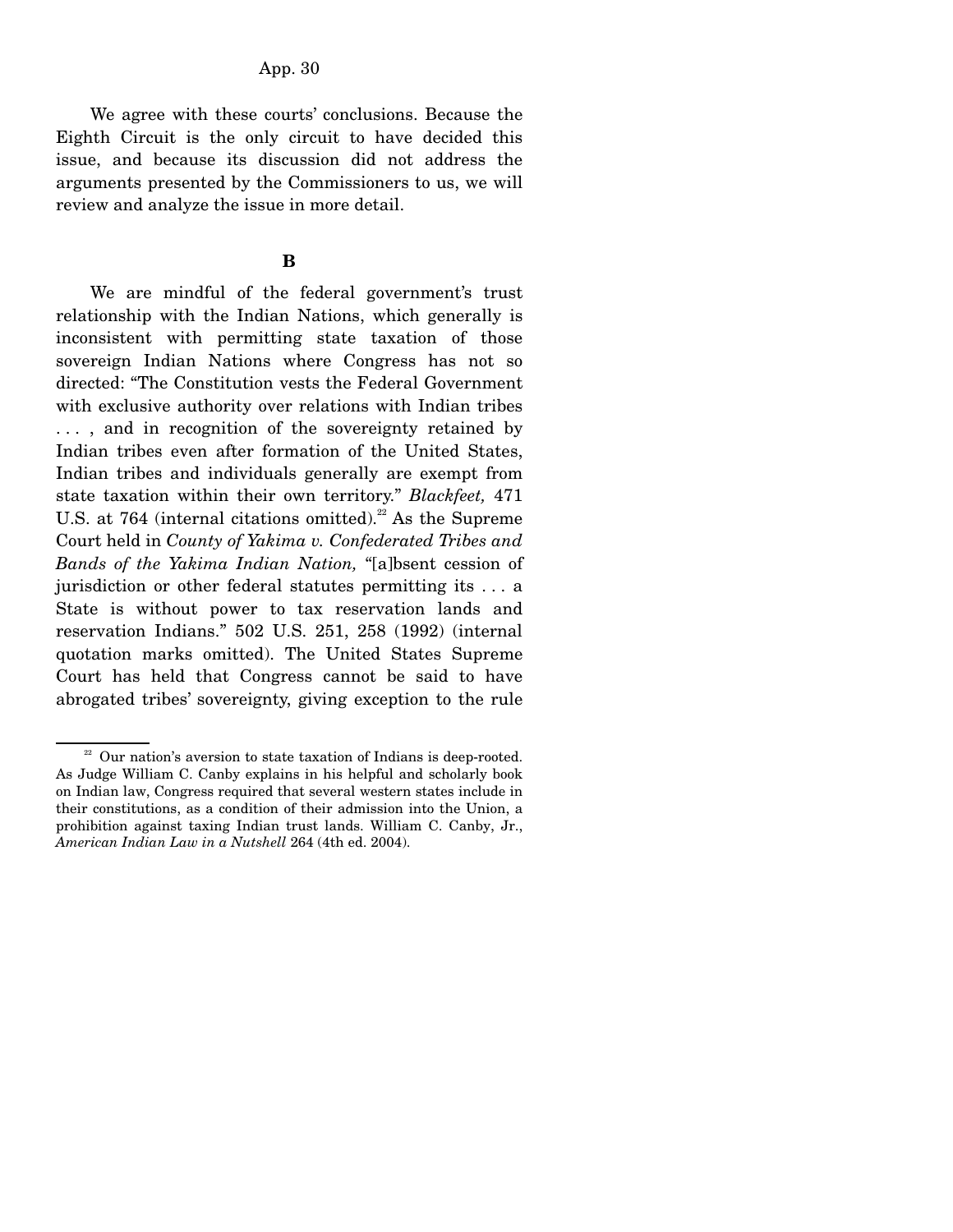that "Indian tribes and individuals generally are exempt from state taxation within their own territory," unless Congress has "made its intention to do so unmistakably clear." *Blackfeet,* 471 U.S. at 764-65.

 The Commissioners argue that this canon of statutory construction from the Indian context does not apply to this case, because the Hayden-Cartwright Act is a law of general, not specific, applicability. To aid its argument, the Commissioners cite *Fed. Power Comm'n v. Tuscarora Indian Nation,* 362 U.S. 99, 116 (1960), which stated that "a general statute in terms applying to all persons [such as the Federal Power Act] includes Indians and their property interests." But this argument misses the preliminary point of statutory interpretation; we must decide whether Section 10 of the Hayden-Cartwright Act gives a general command permitting state taxation of motor fuel sold to filling stations on Indian reservations.

### **C**

 We begin our analysis of the Hayden-Cartwright Act by examining the plain meaning of the statute's language.23 *Wilderness Soc'y v. United States Fish & Wildlife Servs.,* 353 F.3d 1051, 1060 (9th Cir. 2003), amended by 360 F.3d 1374 (9th Cir. 2004). We also analyze the structure of the statute to inform our contextual analysis of its key words. *Castillo v. United States,* 530 U.S. 120, 124 (2000). Finally, because we conclude that the language of the Hayden-Cartwright Act is ambiguous, we determine

23 The text is set out in Section I, *infra.*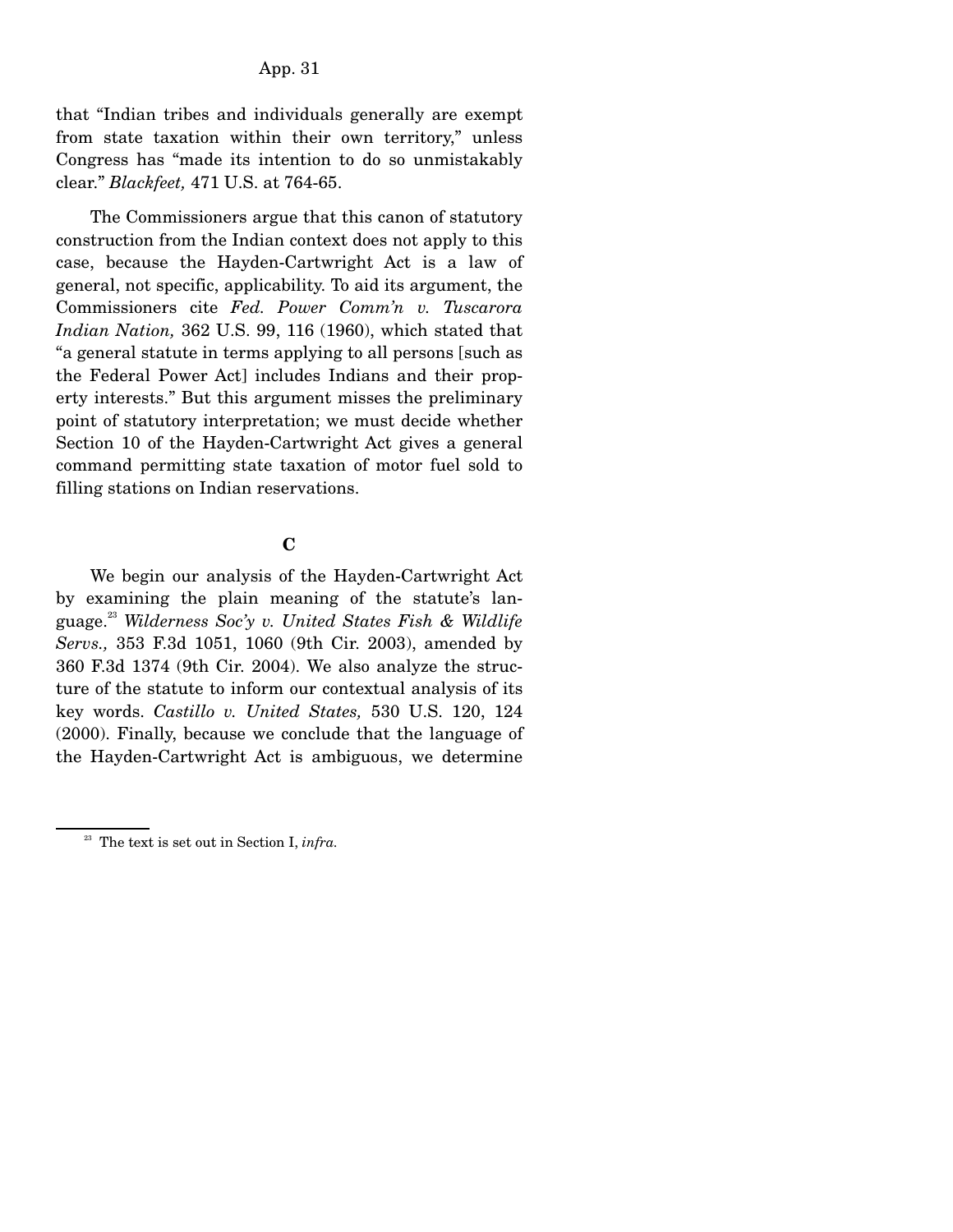its scope with reference to its legislative history. *Rosebud Sioux Tribe v. Kneip,* 430 U.S. 584, 587 (1977).

 The Commissioners argue that the words of the Hayden-Cartwright Act, which allow states to impose a motor fuels tax when the fuel is sold on "United States military or other reservations, when such fuels are not for the exclusive use of the United States," 4 U.S.C. § 104, include Indian reservations. The Tribes, on the other hand, contend that the Hayden-Cartwright Act's language is not specific enough to extend to Indians. We agree with the Tribes.

 Although the term "reservation" is commonly used when referring to Indian reservations, the word has a broader reach and is ambiguous in this context. As the district court noted, reservations include "military bases, national parks and monuments, wildlife refuges, and federal property." *Hammond,* 224 F. Supp. 2d at 1269. The Supreme Court similarly observed in *United States v. Celestine,* 215 U.S. 278, 285 (1909), that "[t]he word [reservation] is used in the land law to describe any body of land, large or small, which Congress has reserved from sale for any purpose."<sup>24</sup> The intent of Congress in authorizing taxes on fuel delivered to United States "reservations, in a statutory section that does not refer at all to Indians, Indian tribes, or Indian reservations," cannot be said to mean that states have been unmistakably authorized to impose taxes on deliveries to tribal gas stations within

<sup>&</sup>lt;sup>24</sup> The Commissioners make much of the *Celestine* court's observation that the term "reservation" may include "Indian reservation," but we do not find this a determinative statement in light of the Supreme Court's acknowledgment, in the same case, that "a reservation is not necessarily 'Indian Country.' " *Celestine,* 215 U.S. at 285.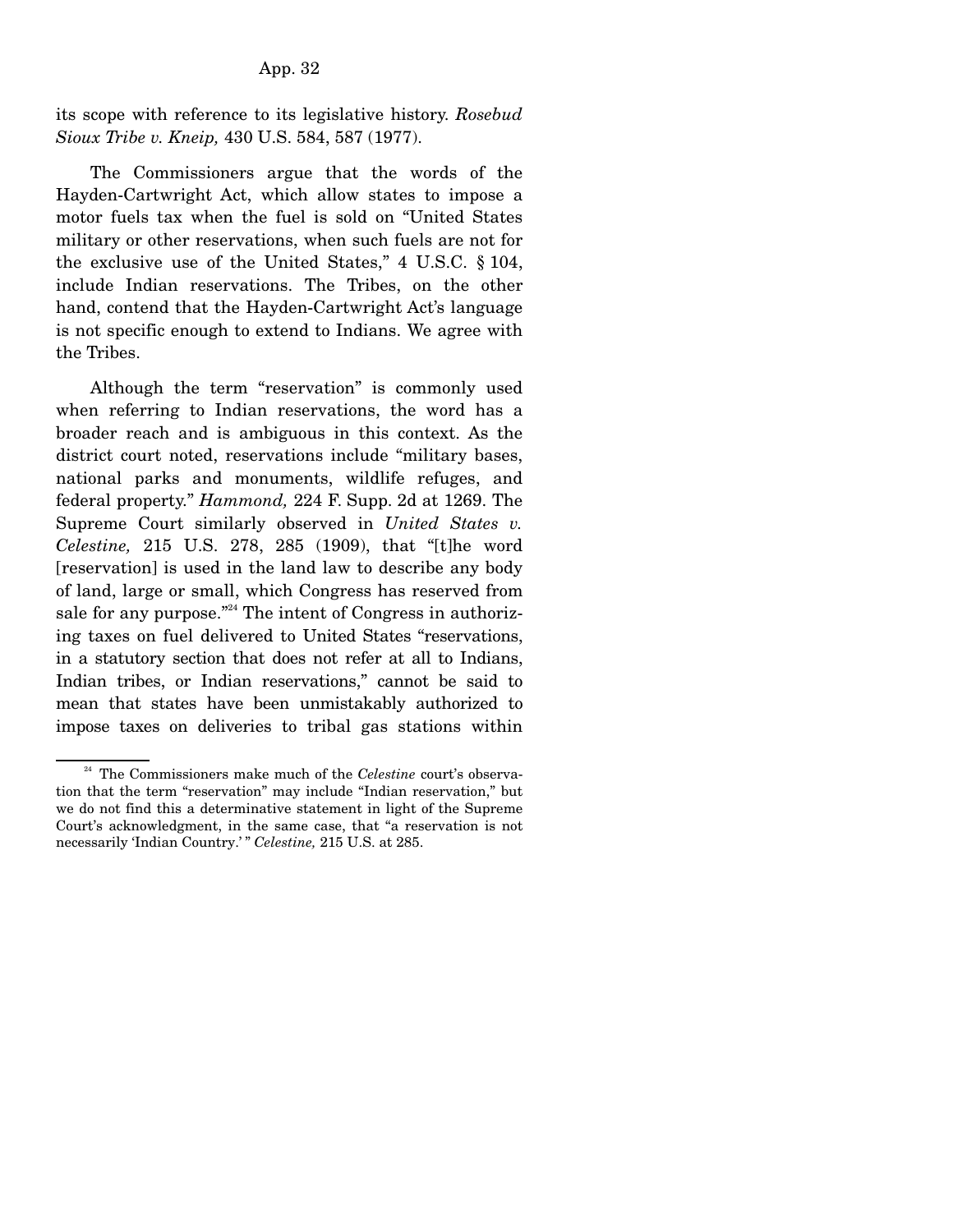Indian reservations. There is no unmistakably clear congressional authorization for such a tax. *See Chickasaw Nation,* 515 U.S. at 459; *Blackfeet,* 471 U.S. at 765.

 The Commissioners argue to the contrary, relying upon the Hayden-Cartwright Act's specification that the tax authority may levy the tax only when sold "by or through post exchanges, ship stores, ship service stores, commissaries, filling stations, *licensed traders,* and other similar agencies." 4 U.S.C. § 104(a) (emphasis added). The Commissioners contend that the term "licensed trader" has been used to refer to traders subject to licensure under the Indian trader statutes. *See, e.g., Warren Trading Post Co. v. Arizona State Tax Comm'n,* 380 U.S. 685, 688 (1965). The Commissioners urge that "[i]t makes no sense to conclude that Congress used the terms 'reservations' and 'licensed trader' in the same statutory provision without recognition of their reach into Indian country."

 We are not persuaded. Congress, in using the term "licensed trader," could have meant that the state tax may be assessed on non-Indian traders licensed to conduct business on *any* federal reservation subject to the Hayden-Cartwright Act. Even if to a degree, "licensed traders" may be associated with Indian reservations, the Act does not necessarily suggest that the tax could be imposed on Indian tribes, as opposed to on non-Indian traders licensed to do business on Indian reservations. For example, in *In re State Motor Fuel Tax Liab. of A.G.E. Corp.,* 273 N.W. 2d 737 (S.D. 1978), the Supreme Court of South Dakota held that the Hayden-Cartwright Act granted states "limited jurisdiction" to tax a non-Indian corporation engaged in highway construction on an Indian reservation. The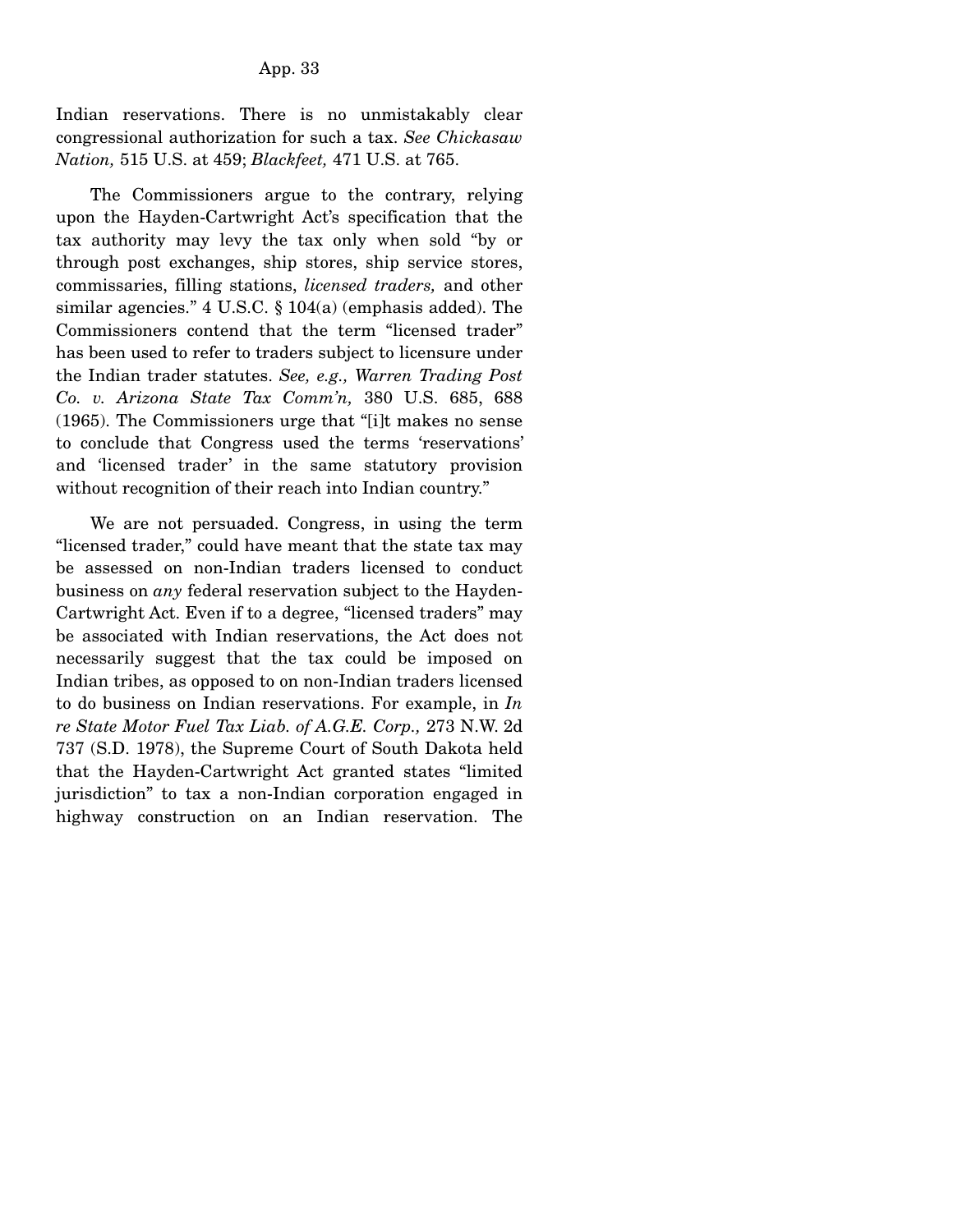phrase "licensed trader" does not make unmistakably clear a congressional intent to authorize states to tax deliveries to tribal entities on Indian reservations.

 Our assessment of the structure of the Hayden-Cartwright Act also leads us to reject the Commissioners' arguments. "[I]t is also a fundamental canon [of statutory construction] that the words of a statute must be read in their context and with a view to their place in the overall statutory scheme." *Wilderness Soc'y,* 353 F.3d at 1060 (internal quotation marks omitted). The Hayden-Cartwright Act was first enacted in 1936 to amend the Federal Highway Act (Act of June 16, 1936, ch. 582, § 10, 49 Stat. 1519, Pub. L. No. 74-686).<sup>25</sup> The word "reservation" appears four times in the Hayden-Cartwright Act: (1) section three designates monies for the construction and maintenance of "main roads through unappropriated or unreserved public lands, non-taxable Indian lands, or other Federal reservations other than the forest reservations." *Id.* § 3; (2) section five applies to funds used to construct and maintain roads through "public lands, national forests, or other Federal reservations" to access national parks and monuments. *Id.* § 5; (3) section six allocates funds for construction and improvement of "Indian reservation roads." *Id.* § 6; and (4) section ten, at issue in this case, refers to "United States military or other reservations." *Id.* § 10. Had Congress intended in § 10 that "United States military or other reservations"

<sup>&</sup>lt;sup>25</sup> *See infra* for further discussion of the legislative history of the Act.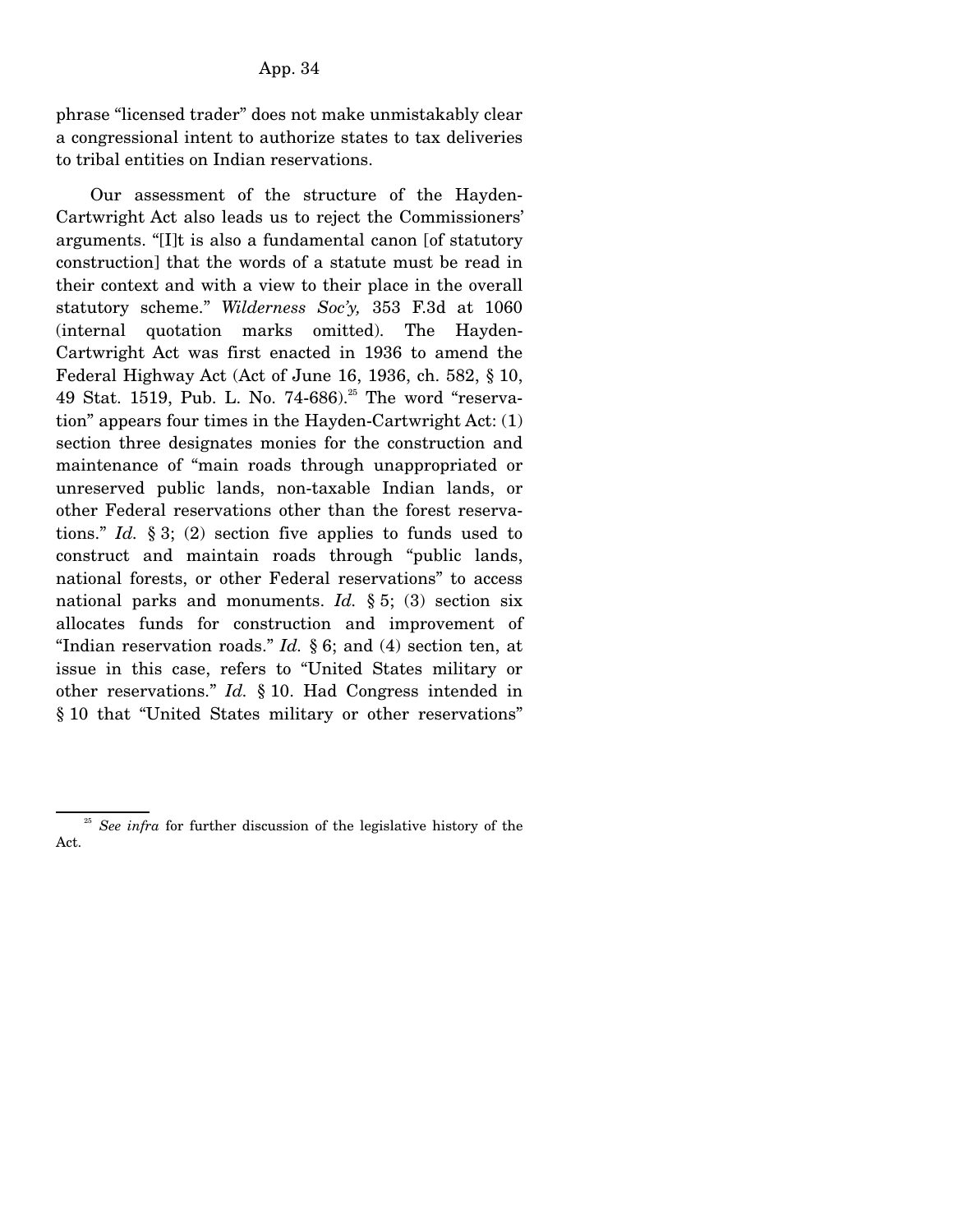include Indian reservations, it could have made it clear. But Congress did not do so.<sup>26</sup>

 Because the statute's terms are ambiguous in their context, it is not inappropriate to also consider legislative history. Congress passed the Hayden-Cartwright Act in 1936 as a floor amendment to the Federal Highway Act of 1936, which was designed to fund the extension of highway construction and maintenance. *Pourier,* 658 N.W. 2d at 402. The Act was in part a response to a Supreme Court decision, *Standard Oil Co. v. California,* 291 U.S. 242 (1934), which had invalidated a state license tax on a company distributing gasoline to a post exchange within the Presidio of San Francisco, a military reservation. The purpose of the Act was to stop motorists from avoiding state taxes by buying gas at such locations; it resulted from a "complaint in many parts of the country about the inability of the States to collect revenue on gasoline sold on Government reservations not for governmental use." 80 Cong. Rec. 6913 (May 8, 1936) (statement by Sen. Hayden). As the *Potawatomi* court observed, "The legislative history discussing the purpose of the Act never specifically refers to Indian reservations." 241 F. Supp. 2d at 1306.

26 As one commentator familiar with the *Goodman Oil* litigation has said:

The intentional use of the modifier "Indian" in two of the four references to the word "reservation" shows that Congress was aware of the potential applicability of the Act to Indian reservations. If Congress wanted to override the tribal exemption, it had the awareness and ability to do so by specifically designating Indian reservations within the language of section 10.

Karen Spinola, *The Road Less Traveled – Implications of the Goodman Oil Decision,* 38 Idaho L. Rev. 637, 648 (2002).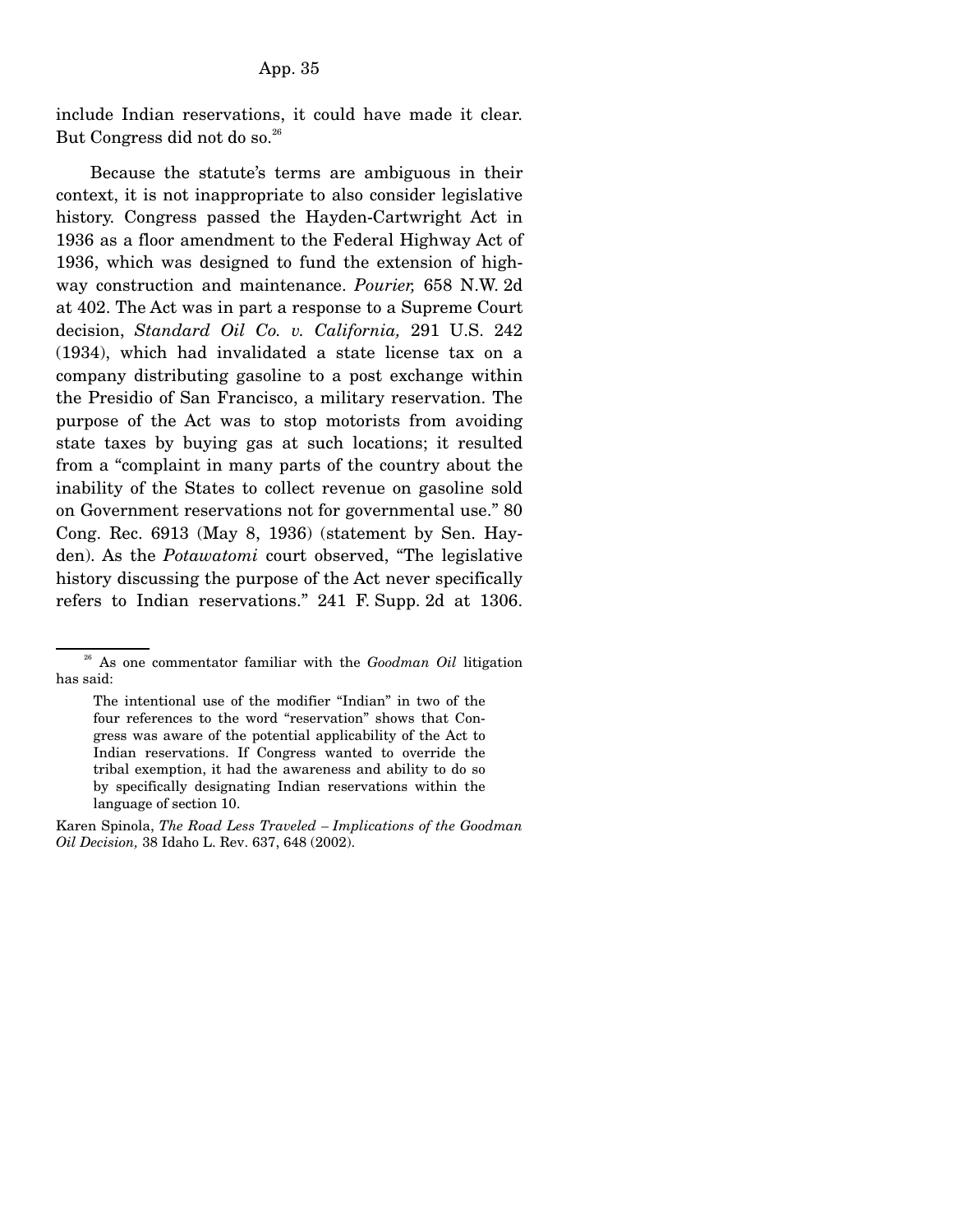Nowhere in the legislative history is it made clear that Congress intended the Act to apply to Indians or that Congress made manifest its unmistakably clear intent to abrogate Indian sovereign immunity. *See Pourier,* 658 N.W. 2d at 402-403.<sup>27</sup>

 The Commissioners argue that the Act was passed to allow states to earn needed revenues to build and maintain roads throughout the state, including on Indian reservations. However, we share the *Goodman Oil* court's skepticism of assigning this legislative purpose to Indian reservation roads, in light of the fact that "Congress had already passed legislation authorizing appropriation of funds for survey, improvement, construction, and maintenance of Indian reservation roads." 28 P.3d at 1000.<sup>28</sup>

 Relying on *Lorillard v. Pons,* 434 U.S. 575, 580 (1978), the Commissioners argue that because Congress did not amend the statute in light of these two opinions, we can assume that Congress agreed with the interpretations about the abrogation of Indian tax immunity. (Continued on following page)

 $27$  Section 10 of the Act was not even part of the original legislation, and it passed without any debate as to its language. 38 Idaho L. Rev. at 650-51.

<sup>&</sup>lt;sup>28</sup> The Commissioners urge that we defer to two early executive branch interpretations of the Hayden-Cartwright Act that the Commissioners argue construed "United States military or other reservations" to include Indian reservations. *See Application of Federal and State Sales Taxes to Activities of Menominee Indian Mills,* 57 I.D. 129, 138-39 (1940) (concluding that "United States military or other reservations" were meant to include Indian reservations, but still maintaining that "[i]t is not clear . . . whether the Government agencies specified [in the Act] are intended to include such a Federal agency as the Menominee tribal enterprise *and whether the reference to reservations includes Indian reservations.*") (emphasis added); *Taxation by States of Motor-Vehicle Fuel Sold in National Parks,* 38 Op. Att'y Gen. 522, 524 (1936) ("It is true that some of the agencies which are expressly designated in Section 10 *apparently* are such as usually pertain to military, naval, or Indian reservations[.]") (emphasis added).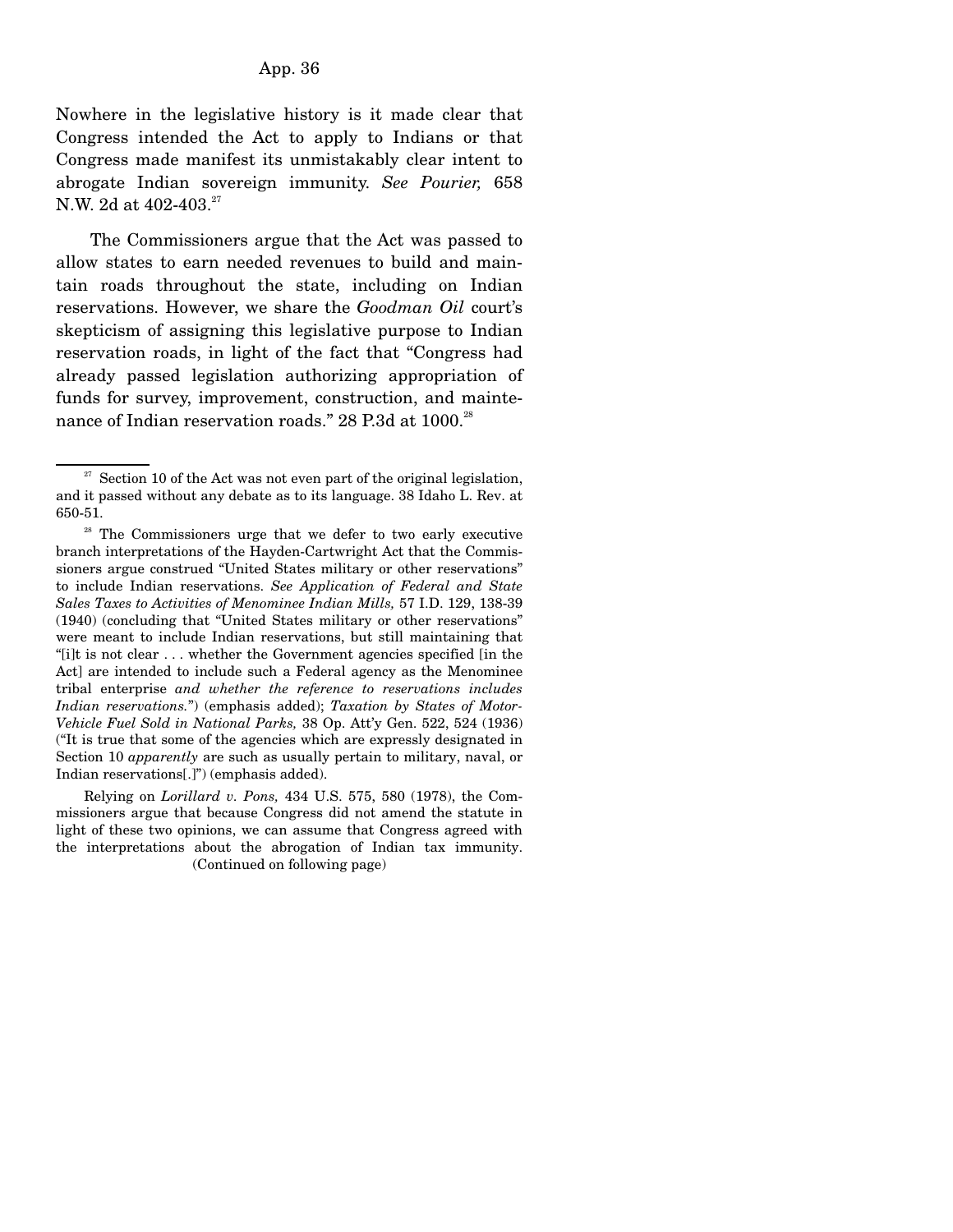Were we to hold that Congress intended Indians to be subject to the Hayden-Cartwright Act, we would be required to make two leaps: first, that Congress meant "United States military or other reservations" to apply to Indian reservations without stating so specifically, and second, that Congress meant without saying so to abrogate the *Tribes'* sovereign immunity from taxation. *Bryan v. Itasca County,* 426 U.S. 373, 381 (1976) ("[S]ome mention [of the abrogation of tribal immunity] would normally be expected if such a sweeping change in the statute of tribal government and reservation Indians had been contemplated by Congress."). In passing the Hayden-Cartwright Act, Congress effectively waived the *federal* government's sovereign immunity from state tax collection. We cannot conclude that Congress's explicit concession permitting states to tax federal government reservations on motor fuel deliveries *also* embodied an implied vitiation of Indians' sovereignty. Given the standard for finding that Congress has authorized states by taxation to intrude on the sovereignty of Indian tribes, which requires that the showing of congressional intent be "unmistakably clear," and analyzing the Hayden-Cartwright Act's text, structure, and legislative history in this light, we conclude that Congress did not abrogate the Tribes' immunity from state

However, the agency interpretations underscore the ambiguity, not the clarity, of the executive branch's statements insofar as they speak to the applicability of the Act to Indian reservations. Also, the United States today no longer holds the position that the Commissioners contend the United States held in the 1930s and '40s. *See* Brief for the United States as Amicus Curiae Supporting Respondent at 20-24, *Oklahoma Tax Comm'n v. Chickasaw Nation,* 515 U.S. 450 (1995) (No. 94-771).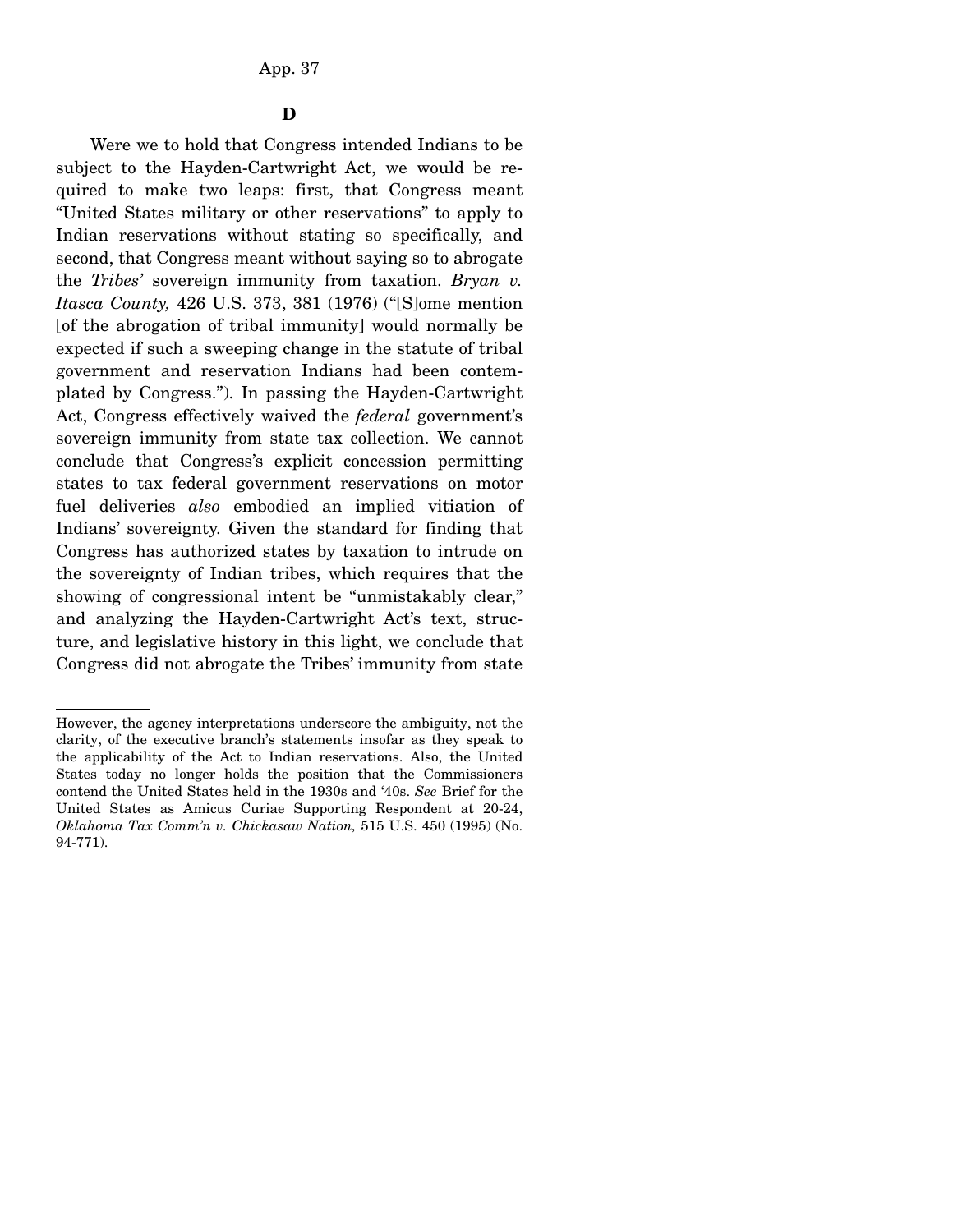taxation of fuels delivered to and sold on their reservations.

#### **V**

 We determine as a matter of federal law that notwithstanding the Idaho legislature's attempt to assign the legal incidence of the motor fuels tax to the distributors, the tax's legal incidence falls on tribal retailers, not on the non-tribal distributors who act as transmittal agents for the state. Moreover, this tax is impermissible because Congress did not, in enacting the Hayden-Cartwright Act in 1936, provide the "unmistakably clear" authorization necessary to abrogate Indian tax immunities on the Tribes' reservations. *Blackfeet,* 471 U.S. at 765.

# **AFFIRMED.**

KLEINFELD, Circuit Judge, dissenting:

I respectfully dissent.

 In my view, the Hayden-Cartwright Act expressly authorizes the tax at issue because it permits the state to impose the tax regardless of its incidence. The Act renders unnecessary the majority's highly indeterminate analysis of where the incidence of the tax falls.

 That Act generally enables states to tax sales of fuel by or through "filling stations [and] licensed traders . . . located on United States military or other reservations."

<sup>&</sup>lt;sup>1</sup> "All taxes levied by any State, Territory, or the District of Columbia upon, with respect to, or measured by, sales, purchases, (Continued on following page)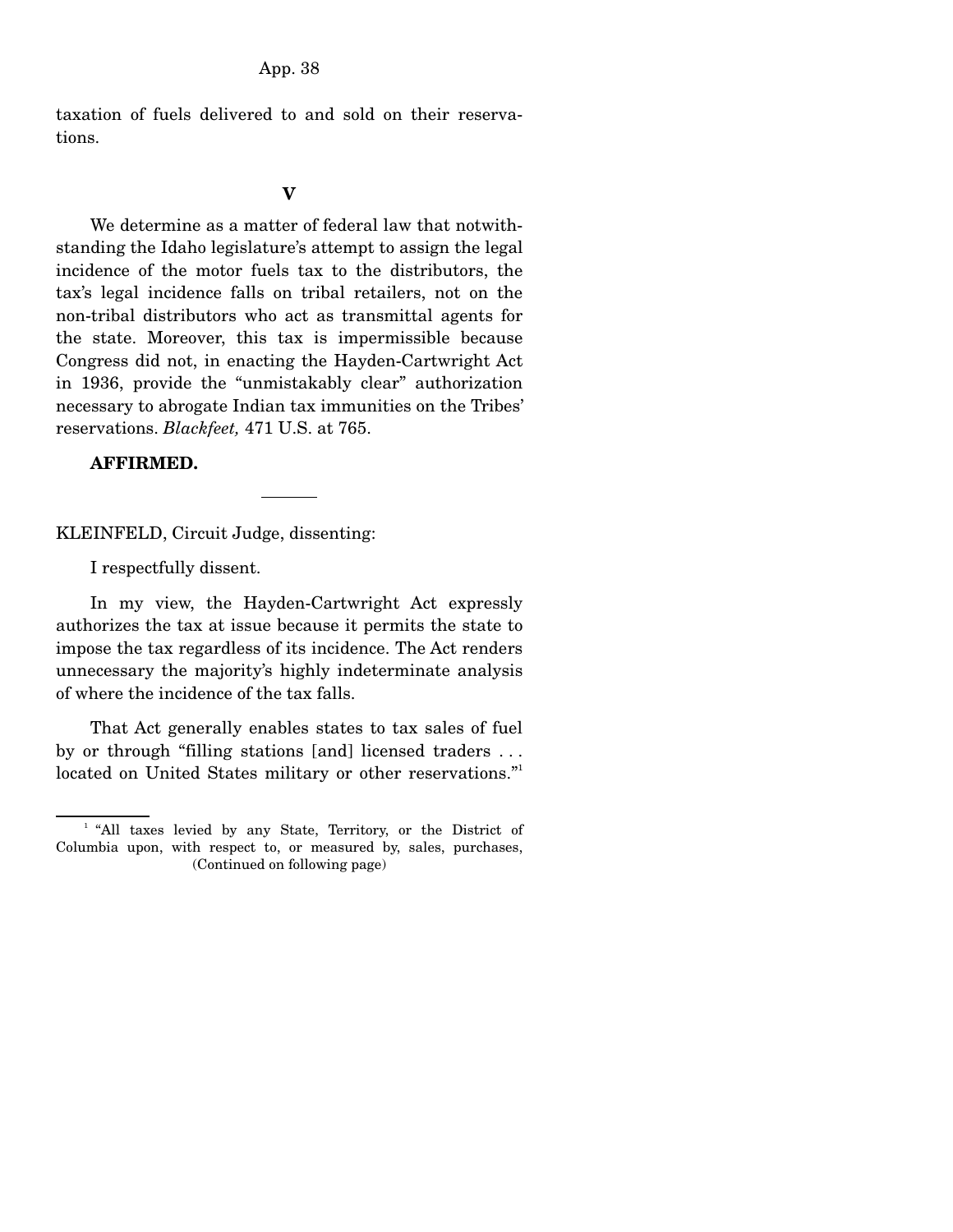If "military or other reservations" includes Indian reservations, the Act authorizes the tax. The Supreme Court identified the precise issue of whether "reservations" includes Indian reservations, and expressly avoided resolving it.<sup>2</sup> I would now answer that question in the affirmative.

 There are two reasons that Indian reservations are "reservations" for purposes of the statute. First, it says so. It explicitly covers "reservations" and does not limit its coverage to military reservations. Black's Law Dictionary defines "reservation" as "[a] tract of public land set aside for a special purpose; esp., a tract of land set aside for use by an American Indian tribe."<sup>3</sup> The Supreme Court says that "[t]he word is used in the land law to describe any body of land, large or small, which Congress has reserved from sale for any purpose," such as "a military reservation, or an Indian reservation."4 Except for lawyers, few people

storage, or use of gasoline or other motor vehicle fuels may be levied, in the same manner and to the same extent, with respect to such fuels when sold by or through post exchanges, ship stores, ship service stores, commissaries, filling stations, licensed traders, and other similar agencies, located on United States military or other reservations, when such fuels are not for the exclusive use of the United States. Such taxes, so levied, shall be paid to the proper taxing authorities of the State, Territory, or the District of Columbia, within whose borders the reservation affected may be located." 4 U.S.C. § 104(a).

<sup>2</sup> *White Mountain Apache Tribe v. Bracker,* 448 U.S. 136, 151 n. 16 (1980). *White Mountain* also points out that the special position of tribes, under current jurisprudence, is "not as nations." *Id.* at 142. The majority opinion nevertheless denotes the tribes as "Nations," perhaps intending to accord the tribes a sovereign status less defeasible by Congress than current jurisprudence allows.

<sup>3</sup> Black's Law Dictionary 1309 (7th ed. 1999).

<sup>4</sup> *United States v. Celestine,* 215 U.S. 278, 285 (1909).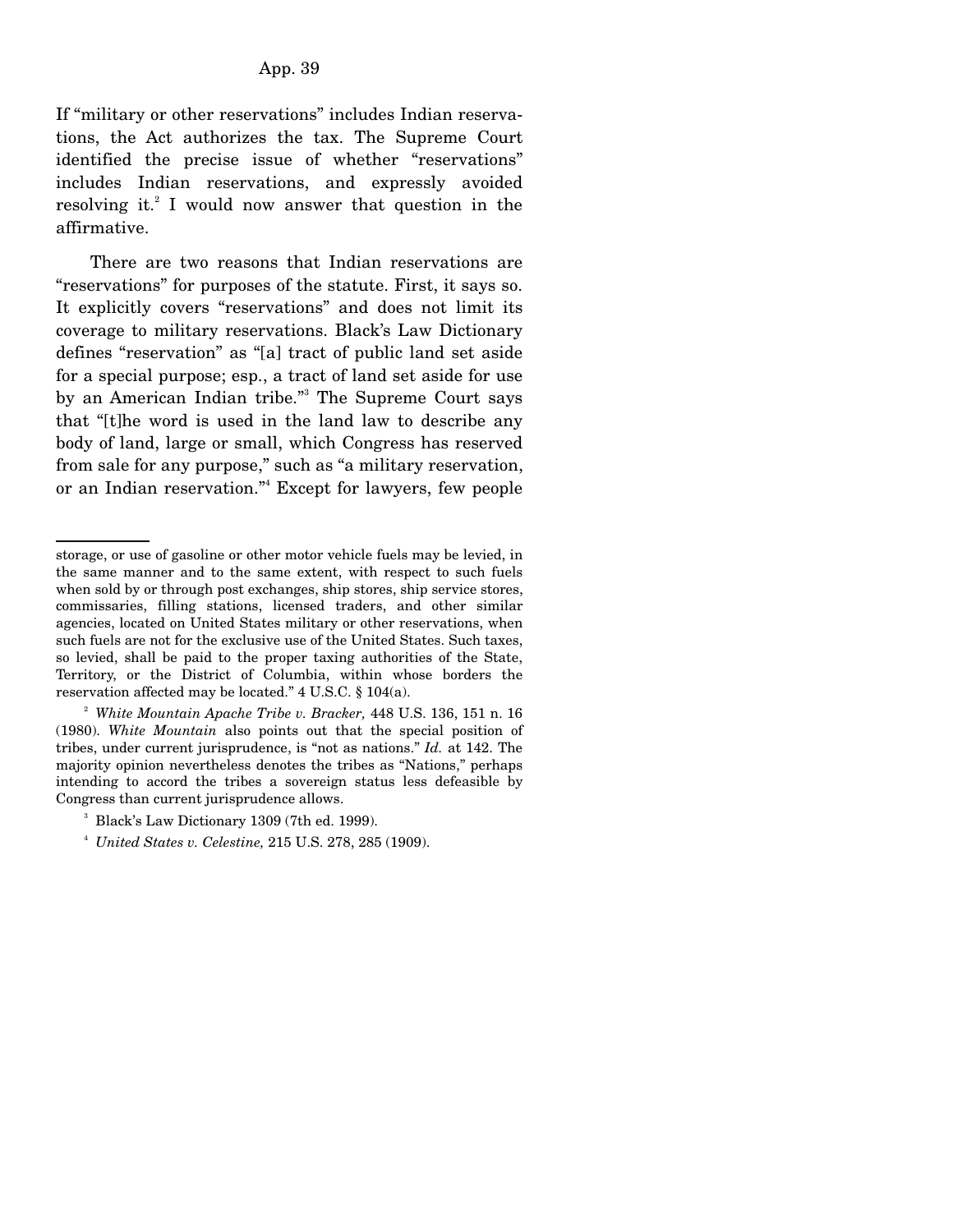even know that what they call military "bases" are called military "reservations" in federal land law parlance. The word "reservation" ordinarily means and is most often used to mean Indian reservations. If the statute meant to make an exception to its "reservations" coverage for Indian reservations, it would have said "except for Indian reservations." The Justice Department since 1936, and the Interior Department since 1940, have understood the Hayden-Cartwright Act to apply to Indian reservations.<sup>5</sup> This settled administrative interpretation ought to be given some deference.

 Second, if anyone were to have any question whether Congress was speaking about, and considered, Indian reservations, the question would be answered by its express coverage of "licensed traders." Ordinarily one can operate a grocery store or a hardware store, or engage in other trades, without a license. The term "licensed trader" in federal statutes means one and only one thing: a person with a federal license to trade on an Indian reservation. Thus, it is "unmistakably clear"<sup>6</sup> that the Hayden-Cartwright Act expressly allows states to levy taxes on fuel sold on Indian reservations.

 That is not to say that sales of gasoline to Indian tribes can be taxed under the statute. That may be a different question, one not raised by the parties in this case. Sales on reservations are not necessarily the same thing as sales to Indians or Indian tribes. Sales on

<sup>&</sup>lt;sup>5</sup> See Taxation by States of Motor-vehicle Fuels Sold in National *Parks,* 38 U.S. Op. Att'y Gen. 522 (1936); *Application of Federal and State Sales Taxes to Activities of Menominee Indian Mills,* 57 Interior Dec. 129 (1940).

<sup>6</sup> *Montana v. Blackfeet Tribe of Indians*, 471 U.S. 759, 765 (1985).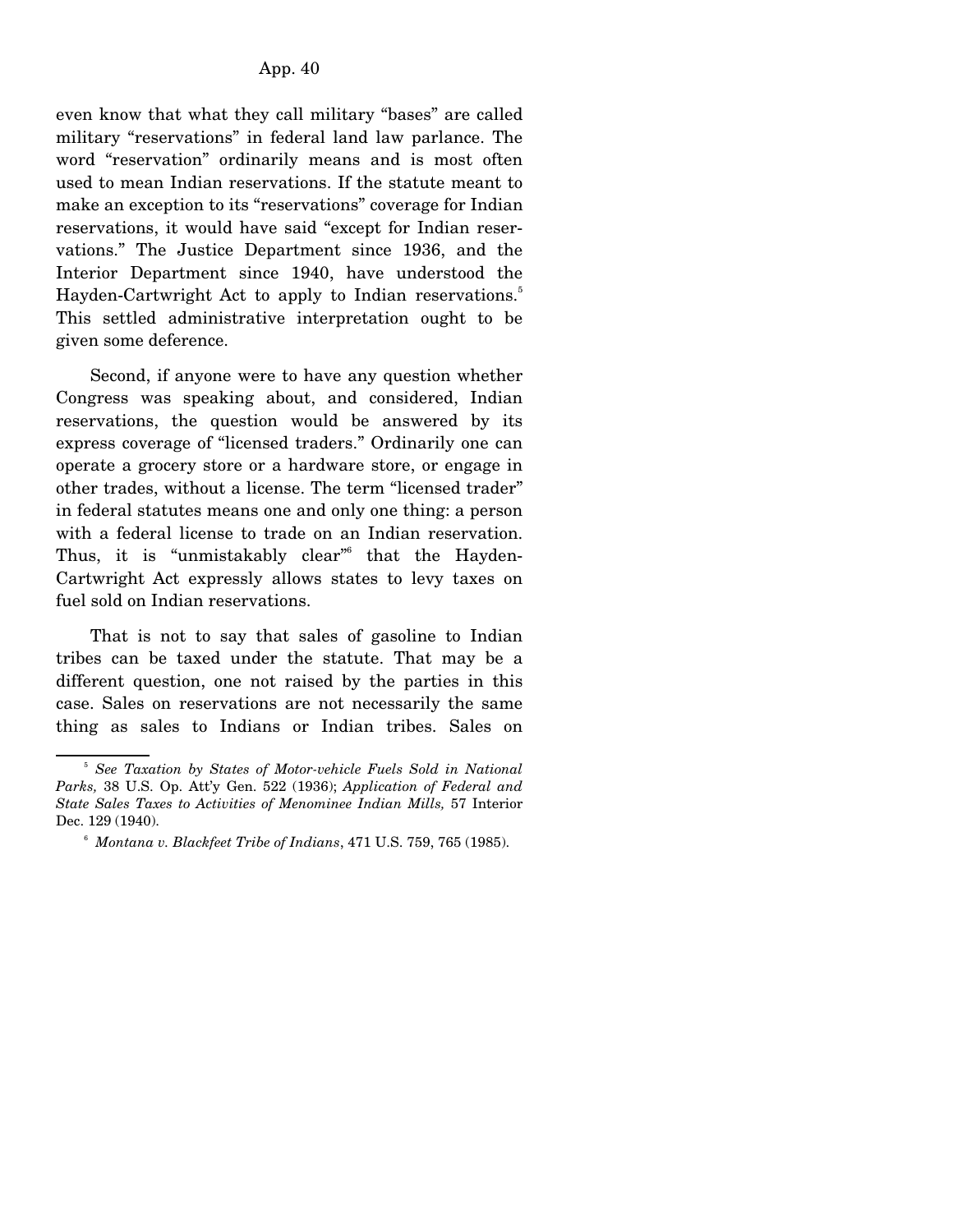reservations, but not to Indians, may be sales to non-Indians who drive to the reservation to get a bargain on untaxed gasoline. Whether Congress ought to provide for revenue and jobs to Indians on reservations by enabling them to sell untaxed gasoline, or whether it should provide for protection of state revenue from gasoline taxes by preventing Indian tribes from operating untaxed islands within states, are policy questions that may be answered either way. Congress has answered them and can change its answer. We have no say. The only question for us is whether the policy question was resolved by the Hayden-Cartwright Act. The words of the Act clearly do resolve it, in favor of the states.

 A little reflection on why Indian reservations are called "reservations" would help to avoid confusion. From the 1780s, when the Articles of Confederation government enacted the Northwest Ordinance and its predecessors, $7$  to 1986, when the Homestead Act repeal became effective in Alaska,<sup>8</sup> national policy on federally owned lands was to sell them cheap or give them away, rather than to hold on to them or charter them to great companies as England and Spain had. Once the southern states seceded, thereby losing control over the Senate (the South had traditionally opposed free land for ordinary farmers in the territories, because the small parcels would be incompatible with the economics of slavery), Republicans were able to enact the

<sup>7</sup> *See* Robert E. Reigel & Robert G. Athearn, *America Moves West* 81, 88-89 (1964).

<sup>8</sup> Federal Land Policy and Management Act of 1976, Pub. L. No. 94-579, § 702 (repealing laws related to homesteading, with the exception of those that applied to public lands in Alaska, which were to sunset ten years later).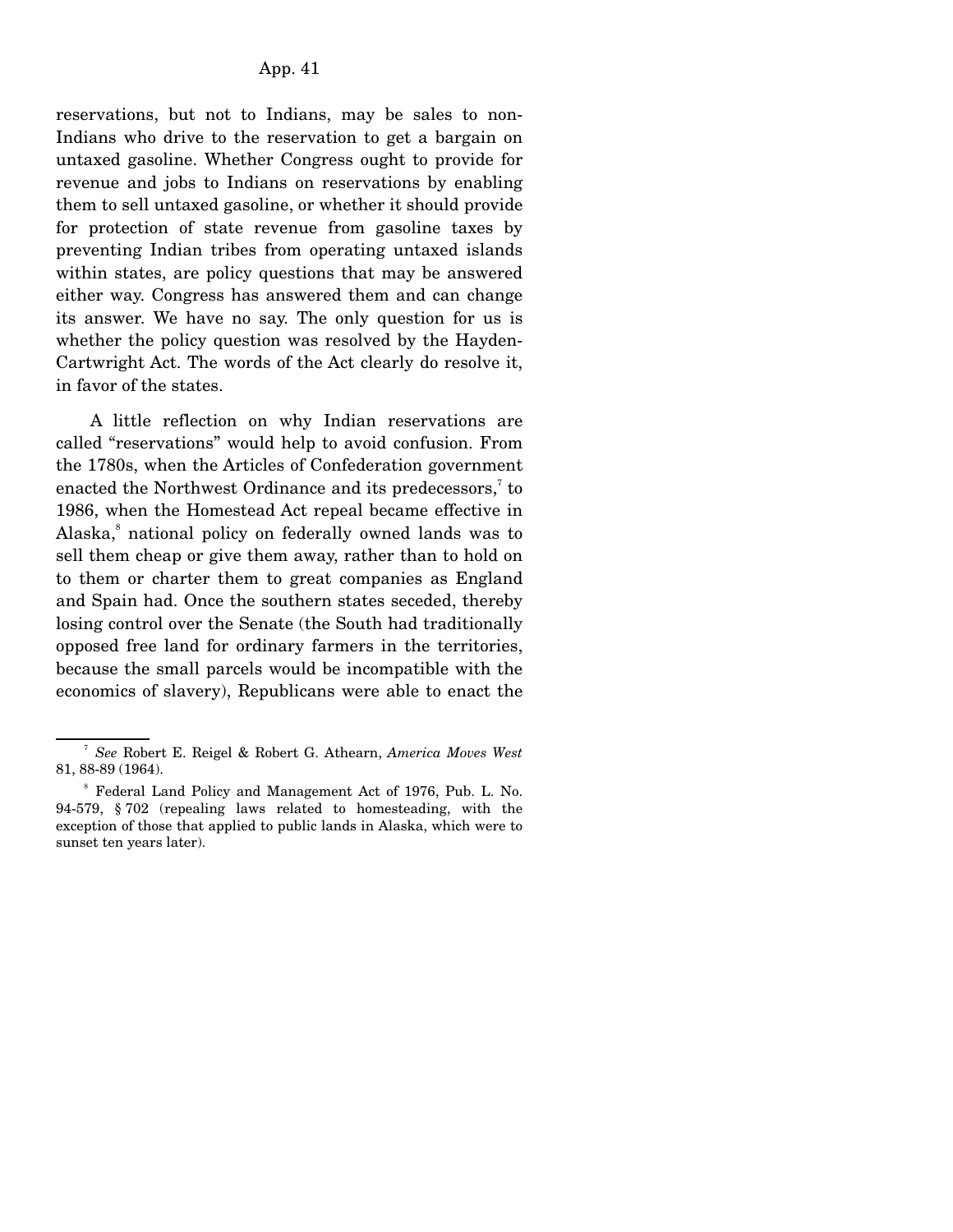Homestead Act of 1862, turning squatters into landowners.<sup>9</sup> Though free land doubtless contributed to democracy, it was democracy that caused the government to adopt a policy of free land.

About all one had to do to get title to 160 acres of land under the Homestead Act was to occupy the land and improve it.<sup>10</sup> With so liberal a policy of giving away the public domain, the government needed a means to mark out some portions that would not be turned into farms, mines, homesites, trade sites, and all the other categories of private ownership. Under the Northwest Ordinance and its Jeffersonian predecessor, land was to be reserved from sale (giving away land for free was Lincoln's subsequent innovation under the Homestead  $Act<sup>11</sup>$  for such purposes as schools and transfer to Revolutionary War veterans.<sup>12</sup> Likewise, under the Morrill Land-Grant Act of 1862, lands were reserved from entry for various public purposes, such as schools.13 Beginning in 1872 with Yellowstone, reservations from entry were made for parks. $14$ 

From the beginning of our nation, no public purpose for reserving lands from sale or entry was more important than reservations for the Indians, in the early days because of their military threat to the new republic, and

<sup>9</sup> Ray Allen Billington, *Westward Expansion: A History of the American Frontier* 611-12 (1967).

10 Reigel & Athearn, *supra* note 7, at 420-21.

11 Riegel & Athearn, *supra* note 7, at 420.

12 Billington, *supra* note 9, at 216.

<sup>13</sup> *Id.* at 702; Lawrence M. Friedman, *A History of American Law* 417 (1985).

<sup>&</sup>lt;sup>14</sup> Friedman, *supra* note 13, at 419.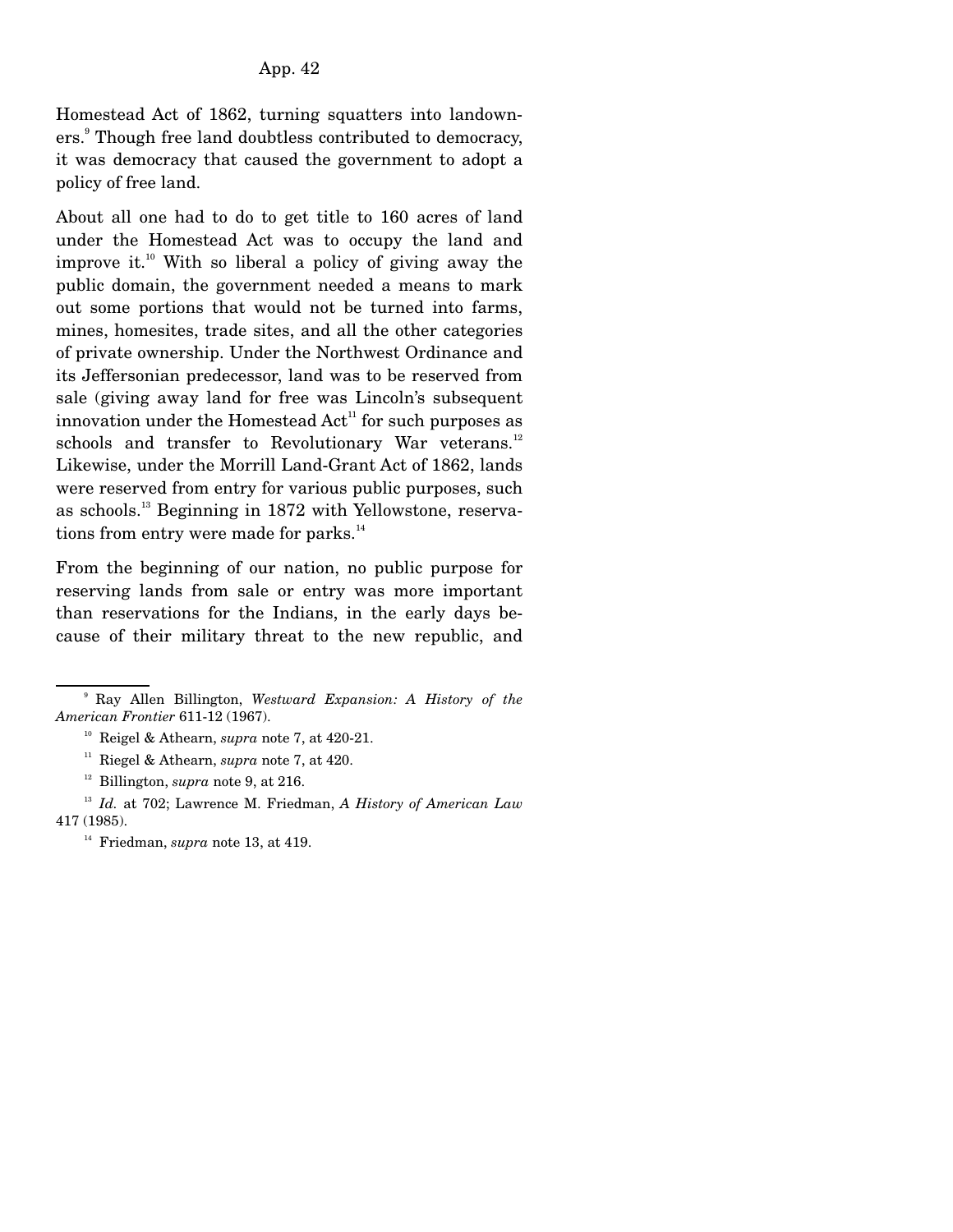subsequently as a matter of national honor.<sup>15</sup> As Felix Cohen put it, the most common Indian reservation legislation "is that which *reserves* a portion of the public domain from entry or sale and dedicates the reserved area to Indian use."<sup>16</sup> It would be highly inconvenient for the government as well as the Indians if squatters or purchasers took lands from the Indians. In the early days, that risked embroiling the government in Indian wars. Likewise it would be inconvenient if military bases could become squatters' homesteads. So both have been reserved from entry, and called "reservations" for that reason, since the earliest days of the Republic.

If there were any ambiguity in the Hayden-Cartwright Act reference to "reservations," which there is not, it would be cured decisively by the Act's reference to "licensed traders." The only federally "licensed traders" that exist, the only persons to whom the phrase applies, are those who trade with Indians in Indian country.17 The majority suggests that the phrase could refer to "non-Indian traders licensed to conduct business on *any* federal reservation,"<sup>18</sup> but there is no instance of the phrase "licensed trader" used in federal law outside of trade with Indians. Traders on Indian reservations have always needed federal licenses. Before we were even the United States, colonial governments licensed traders dealing with the Indian

15 Billington, *supra* note 9, at 703.

<sup>16</sup> *Felix Cohen's Book of Federal Indian Law* 296 (photo. reprint 1942) (1986) (emphasis in original).

 $17$  25 U.S.C. § 261 et seq.; 25 C.F.R. 140.1 – 140.26 (licensed Indian traders).

<sup>&</sup>lt;sup>18</sup> Maj. Op. at 11624.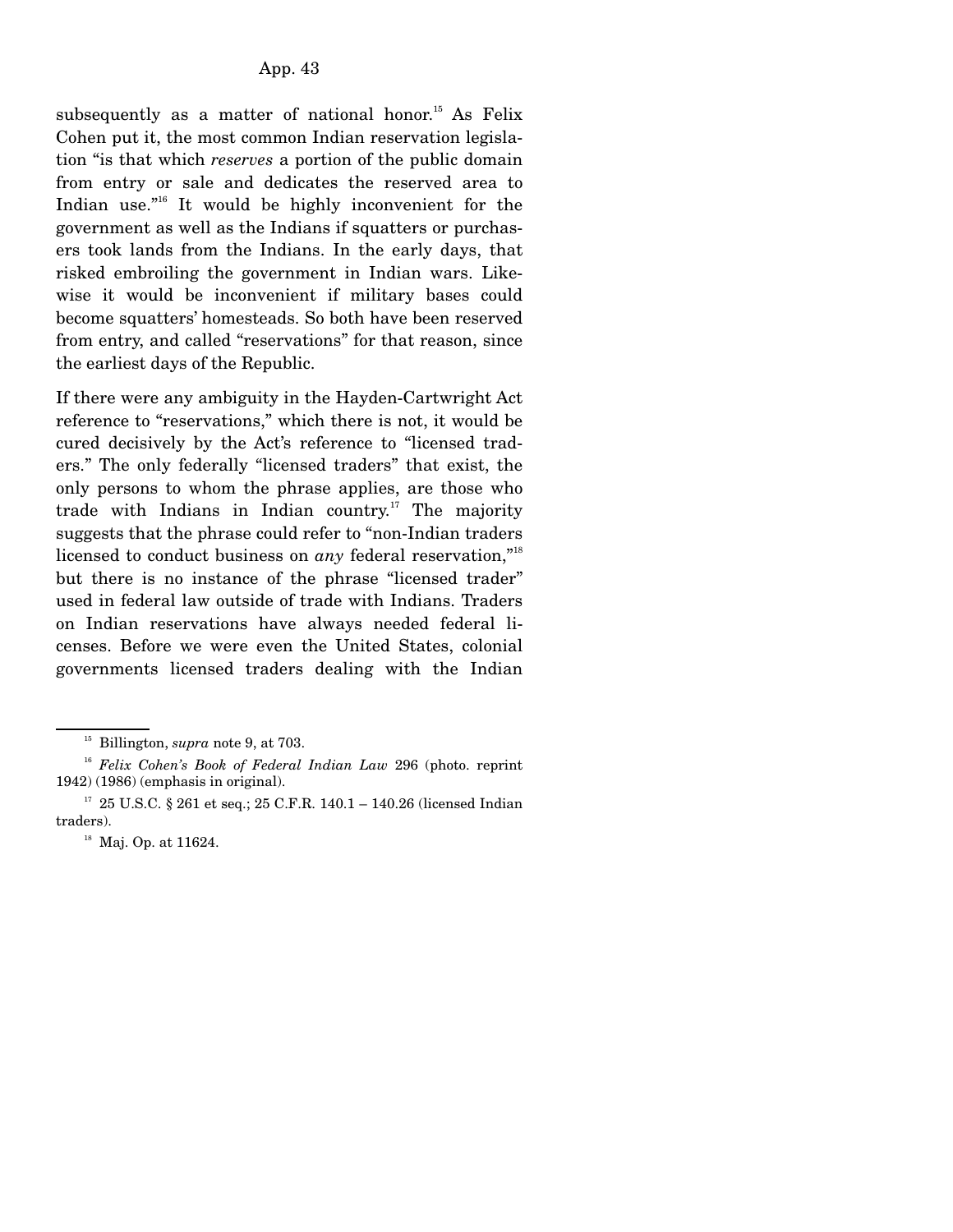tribes.<sup>19</sup> "In the very first volume of the federal statutes is found an Act, passed in 1790 by the first Congress, 'to regulate trade and intercourse with the Indian tribes,' requiring that Indian traders obtain a license from a federal official, and specifying in detail the conditions on which such licenses would be granted."<sup>20</sup>

 Generally, it has been illegal for anyone but an Indian to live in Indian country or on an Indian reservation as a trader without a license, on pain of fine and forfeiture of all trade goods. $21$  The purposes of licensing Indian traders have been obvious from the legal restrictions imposed from time to time on their trade: preventing sales to Indians in Indian country of whiskey and of means for making war, and protecting the Indians from exploitation.<sup>22</sup> Federal law still provides, with various exceptions and limitations, that "[a]ny person other than an Indian of the full blood who shall attempt to reside in the Indian country, or to trade therein, or on any Indian reservation as a trader, or to introduce goods, or to trade therein, without such license, shall forfeit all merchandise offered for sale to the Indians, or found in his possession, and shall moreover be liable to a penalty of \$500." 25 U.S.C. § 264.

 Without federal legislation to the contrary, such as the Act we are construing, these licensed traders cannot be taxed by the states.<sup>24</sup> "[F]rom the very first days of our

19 Cohen, *supra* note 16, at 348.

<sup>20</sup> *Warren Trading Post Co. v. Ariz. State Tax Comm'n,* 380 U.S. 685, 688 (1965) (quoting Act of July 22, 1790, 1 Stat. 137).

 $21$  Cohen, *supra* note 16, at 349.

<sup>22</sup> *Id.* at 349-50.

<sup>24</sup> *Warren Trading Post*, 380 U.S. at 690.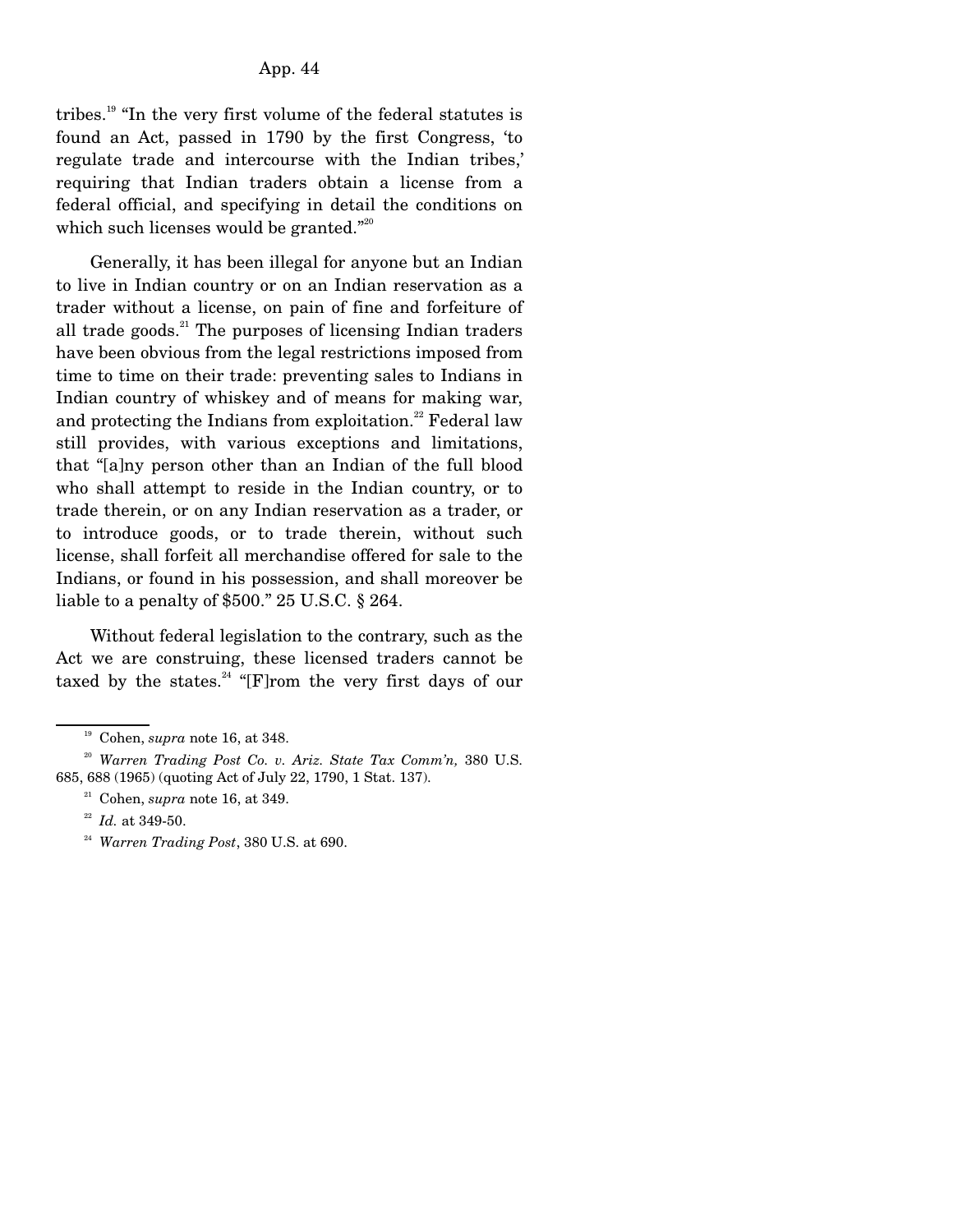government, the Federal Government had been permitting the Indians largely to govern themselves, free from state interference, and had exercised through statutes and treaties a sweeping and dominant control over persons who wished to trade with Indians and Indian tribes."<sup>25</sup> *Warren Trading Post* holds that assessment and collection of a state tax on gross proceeds of the Indian trader "would to a substantial extent frustrate the evident congressional purpose of ensuring that no burden shall be imposed upon Indian traders for trading with Indians on reservations except as authorized by Acts of Congress."<sup>26</sup>

 The Hayden-Cartwright Act is just such an act of Congress, and its inclusion of "licensed traders" can mean only one thing, that Congress was acting pursuant to the "as authorized by Acts of Congress" language under *Warren Trading Post.* Since "licensed traders" is a phrase with only one meaning, persons licensed to trade on Indian reservations, Congress necessarily meant the unambiguous word "reservations" to apply, as it ordinarily does, to Indian reservations.

 The only circuit authority the majority cites, *Marty Indian School Board v. South Dakota*, 27 is not on point. There the tax was on fuel purchased by an Indian school, and the Eighth Circuit decided the issue on preemption grounds, primarily relying on *White Mountain Apache Tribe.*28 The Hayden-Cartwright Act was distinguished in

<sup>25</sup> *Id.* at 686-87.

<sup>26</sup> *Id.* at 691.

<sup>27</sup> *Marty Indian Sch. Bd. v. South Dakota*, 824 F.2d 684 (8th Cir. 1987)*.*

<sup>28</sup> *Id.* at 686-88 (citing *White Mountain Apache Tribe v. Bracker,* 448 U.S. 136 (1979) (holding that federal regulation of timber (Continued on following page)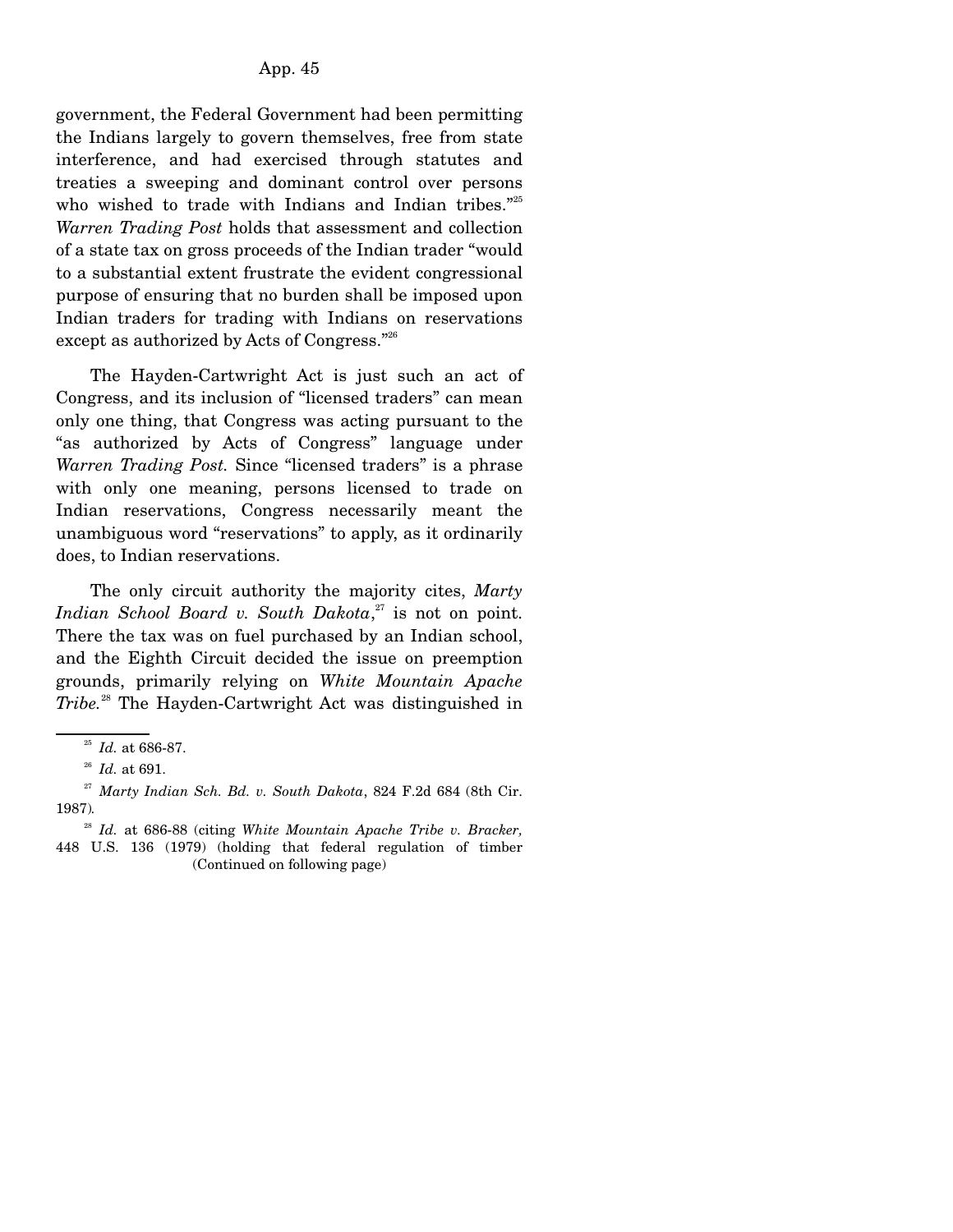an offhand remark at the end of the decision.<sup>29</sup> Marty *Indian School Board* would be relevant authority if the question before us were state tax on fuel sold to an Indian school or tribe, but it is not.

 The language of the Hayden-Cartwright Act is "unmistakably clear," to the effect that "reservations" includes Indian reservations. The express application of the Act to "licensed traders," which is to say, Indian traders on Indian reservations, eliminates any room for argument about what Congress said. About the only argument I can think for the Act not being "unmistakably clear" is that the majority today makes a mistake. That logical amusement is not a sufficient reason to set aside the plain and express decision of Congress.

preempted a state tax that would fall on the tribe and interfere with the congressional purpose of funding tribal government with timber sales)).

<sup>29</sup> *Id.* at 688.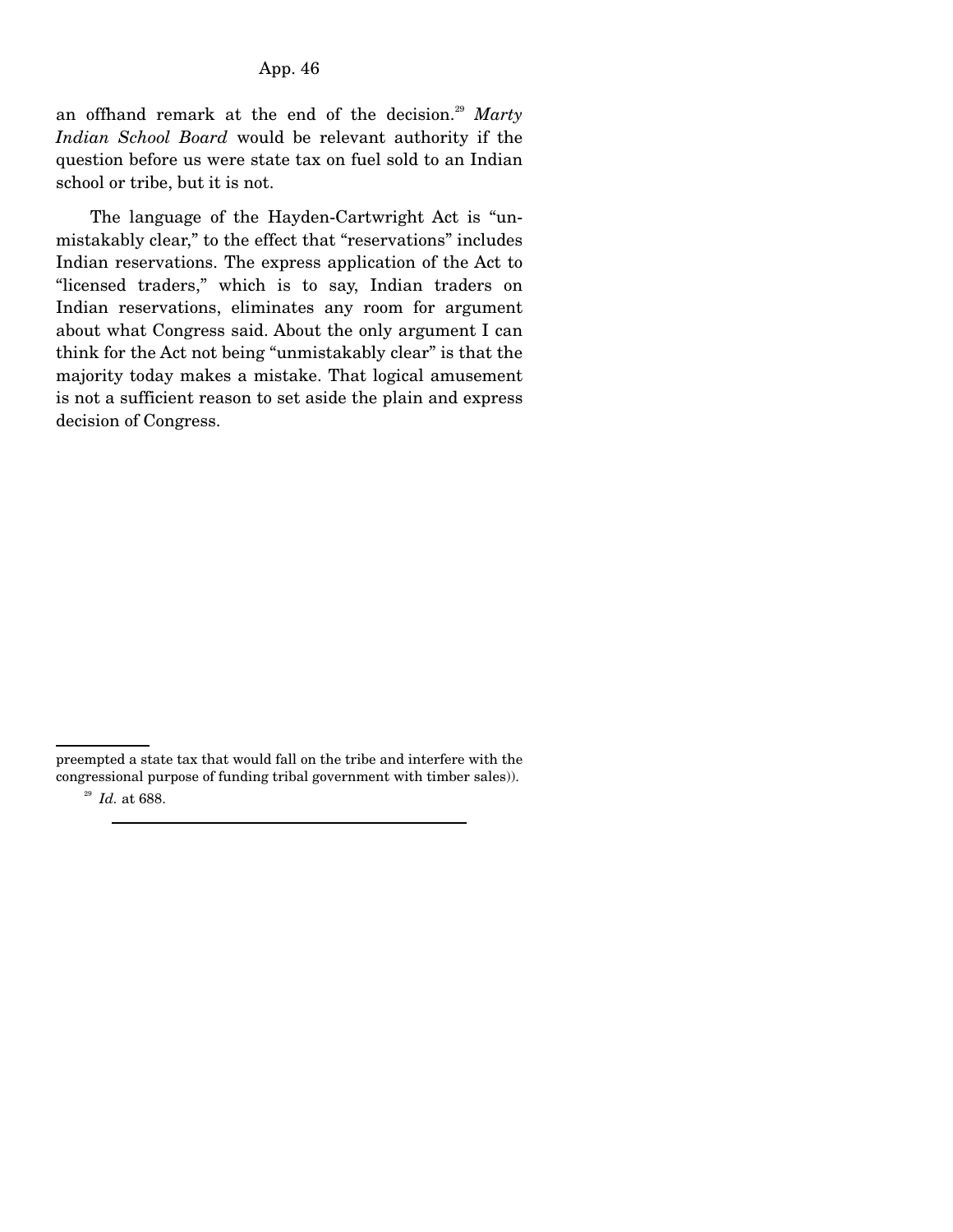App. 47

# UNITED STATES DISTRICT COURT FOR THE DISTRICT OF IDAHO

# COEUR D'ALENE TRIBE, ) CASE NO. CIV 02-185-S-BLW

| Plaintiff,                                                                                                                              | AMENDED ORDER                                                                                                                                                                                                                    |
|-----------------------------------------------------------------------------------------------------------------------------------------|----------------------------------------------------------------------------------------------------------------------------------------------------------------------------------------------------------------------------------|
| v.                                                                                                                                      | <b>GRANTING PLAINTIFFS'</b><br>MOTIONS FOR SUMMARY                                                                                                                                                                               |
| DUWAYNE D. HAMMOND,<br>JR.; COLEEN GRANT;<br>LARRY WATSON;<br>SEVERINA SAM HAWS,<br>Defendants.<br><b>NEZ PERCE TRIBE</b><br>Plaintiff, | <b>JUDGMENT AND A PER-</b><br>MANENT INJUNCTION<br>AND DENYING DEFEN-<br><b>DANTS' MOTIONS TO</b><br><b>DISMISS AND FOR</b><br><b>SUMMARY JUDGMENT</b><br>) [Amended as to page 11, line $5$ ]<br><b>(Filed August 23, 2002)</b> |
| V.                                                                                                                                      |                                                                                                                                                                                                                                  |
| DUWAYNE D. HAMMOND,<br>JR.; COLEEN GRANT;<br><b>LARRY WATSON;</b><br>SEVERINA SAM HAWS,                                                 |                                                                                                                                                                                                                                  |
| Defendants.                                                                                                                             |                                                                                                                                                                                                                                  |
| SHOSHONE BANNOCK,                                                                                                                       |                                                                                                                                                                                                                                  |
| Plaintiff,                                                                                                                              |                                                                                                                                                                                                                                  |
| V.                                                                                                                                      |                                                                                                                                                                                                                                  |
| DUWAYNE D. HAMMOND, )<br>JR.; COLEEN GRANT;<br><b>LARRY WATSON;</b><br>SEVERINA SAM HAWS,                                               |                                                                                                                                                                                                                                  |
| Defendants.                                                                                                                             |                                                                                                                                                                                                                                  |

 Before the Court is Plaintiff Coeur D'Alene Tribe's motions for partial summary judgment and preliminary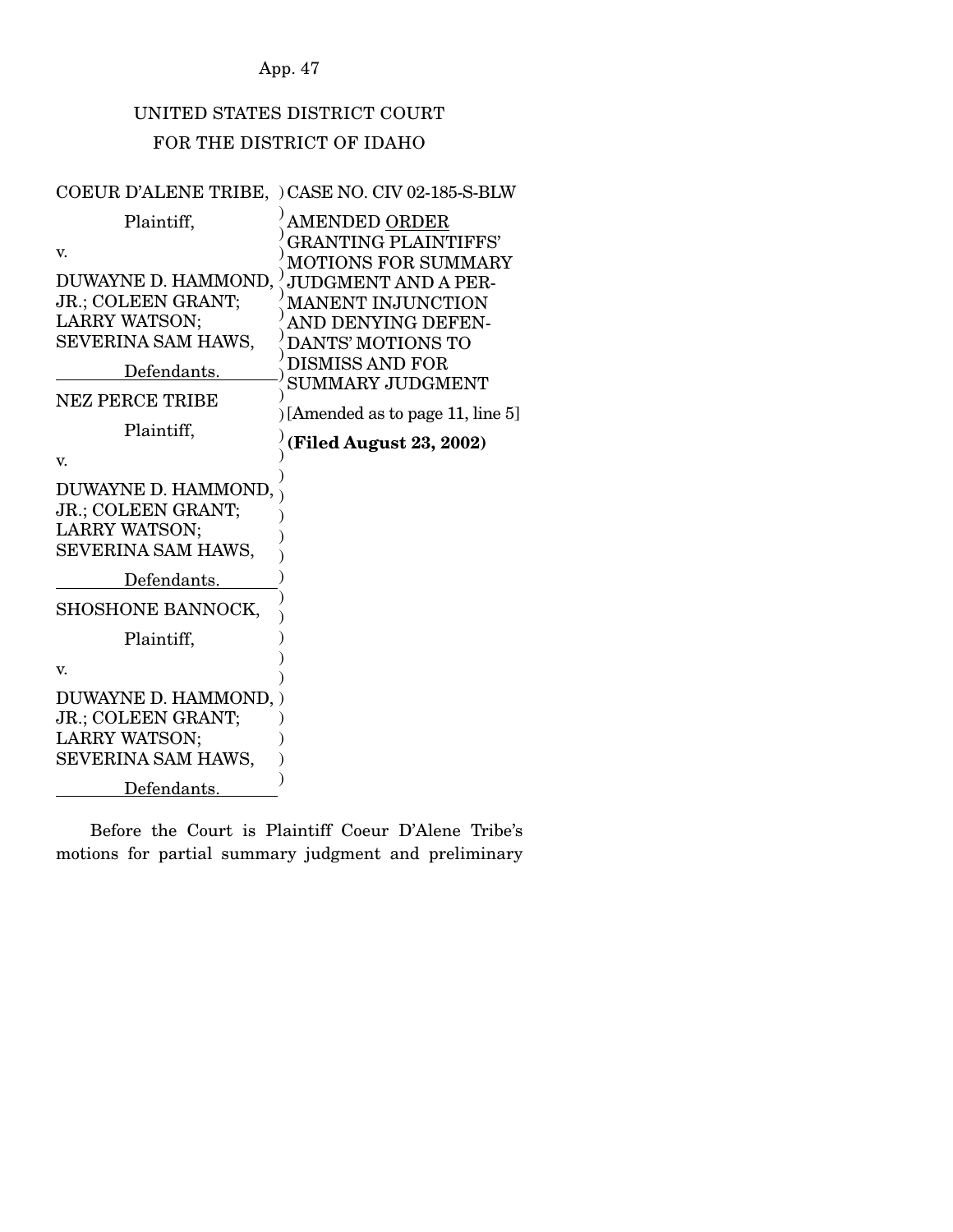and permanent injunctions, Plaintiff Nez Perce Tribe's motions for summary judgment and permanent injunctions, and Defendants motions to dismiss and for summary judgment. After reviewing the moving, opposing, and replying papers, after oral argument on June 28, 2002, and for the reasons set forth below, the Court GRANTS Plaintiffs' motions and DENIES Defendants' motions.

# **I.**

#### **BACKGROUND**

 Plaintiffs in these consolidated cases are Indian Tribes, each with a governing body recognized by the Secretary of the Interior. The tribes are authorized to impose taxes on property within the tribes' jurisdiction. As part of their governmental and entrepreneurial activities, the tribes own various retail gasoline stations on tribal reservations located within the state of Idaho. Additionally, there are at least two gas stations owned by tribal members on the Coeur D'Alene reservation.

 The primary distributor of gasoline to the tribes was originally Goodman Oil Co. For several years, the state of Idaho imposed a 25 cent motor fuels tax on all motor fuel delivered to the tribes' retail gasoline stations within the borders of the tribes' reservations. The tribes' fuel distributor collected the motor fuels tax and remitted it to the Idaho State Tax Commission (Commission). On August 26, 1999, the Idaho District Court held that the Commission lacked the authority to collect the state motor fuel tax from distributors selling fuel to Indian reservations. On June 8, 2001, the Idaho Supreme Court affirmed that decision. *Goodman Oil Co. v. Idaho State Tax Comm'n,* 28 P.2d 996 (Idaho 2001), *cert. denied,* 122 S. Ct. 1068 (2002).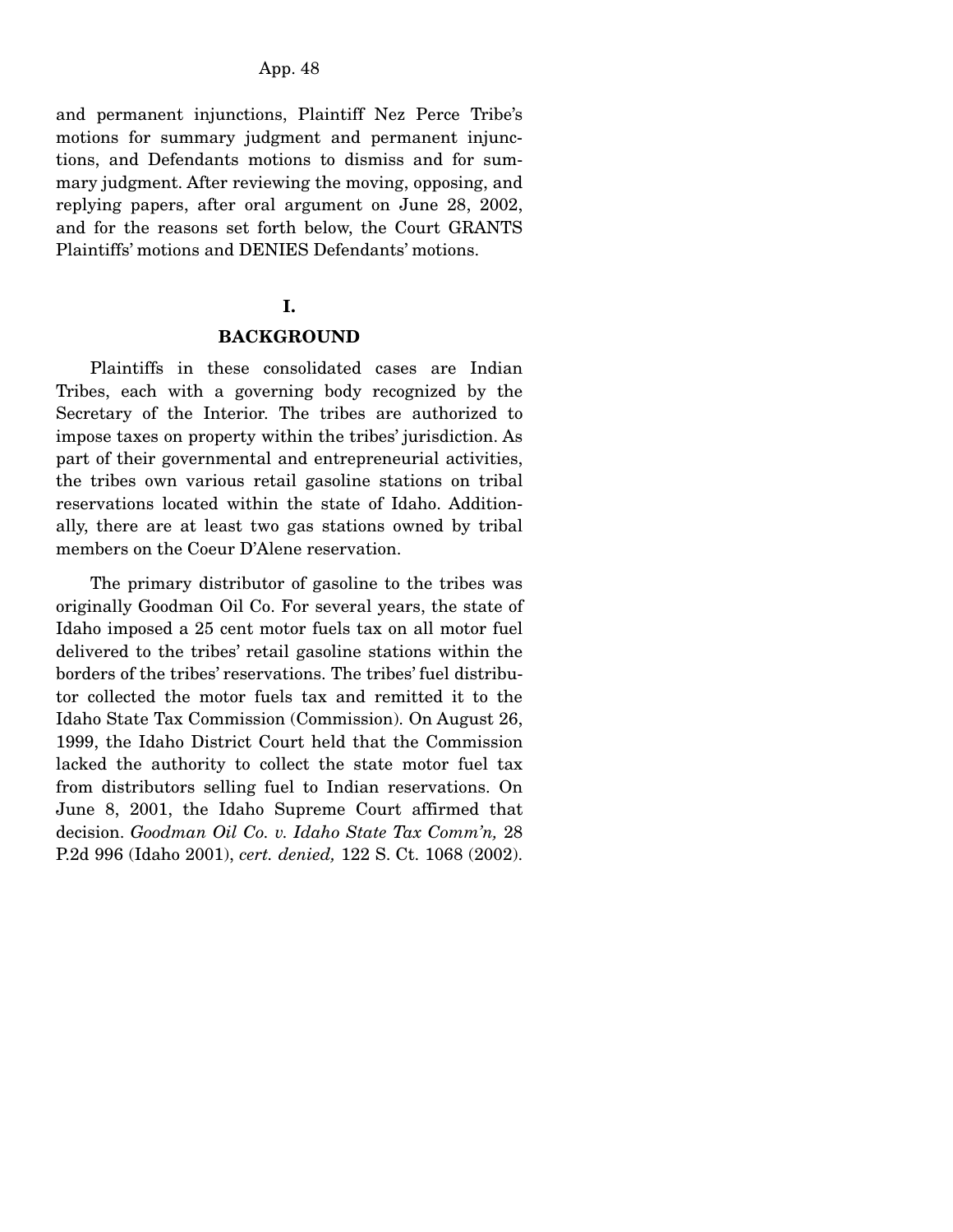The Idaho Supreme Court reached two critical conclusions in that case. First, the Hayden-Cartwright Act, 4 U.S.C.  $\S 104$ ,<sup>1</sup> did not confer on the state the authority to impose a gasoline tax on gasoline sold on Indian tribes. *Goodman,* 28 P.2d at 1002. Second, the incidence of the state motor fuels tax, Idaho Code §§ 63-2401 *et seq.* and 41-4901 *et seq.,* fell on the Indian tribes.

 After the Idaho Supreme Court's ruling, the tribes enacted fuel taxes on gas sold on the tribal reservations for use to improve and maintain roads on the tribal reservations.2 On March 22, 2002, the Idaho state legislature passed a new motor fuel tax, which the Governor signed on March 23, 2002. The legislature declared that the purpose of the new law was to place the incidence of the tax on the fuel distributors, not the tribes, so as to circumvent the ruling in *Goodman.* The Commission then began requiring City Service, Inc. of Kalispell (City Service), the tribes' new gasoline distributor, to collect and remit the gasoline tax.

<sup>&</sup>lt;sup>1</sup> The Hayden-Cartwright Act provides, in part:

All taxes levied by any State, Territory, or the District of Columbia upon, with respect to, or measured by, sales, purchases, storage, or use of gasoline or other motor vehicle fuels may be levied, in the same manner and to the same extent, with respect to such fuels when sold by or through post exchanges, ship stores, ship services stores, commissaries, filling stations, licensed traders, and other similar agencies, located on United States military or other reservations, when such fuels are not for the exclusive use of the United States.

<sup>4</sup> U.S.C. § 104.

<sup>&</sup>lt;sup>2</sup> The Coeur D'Alene tribe imposed a 25 cent per gallon tax, the same as the Idaho state fuel tax. The Nez Perce Tribe imposed a 15 cent tax.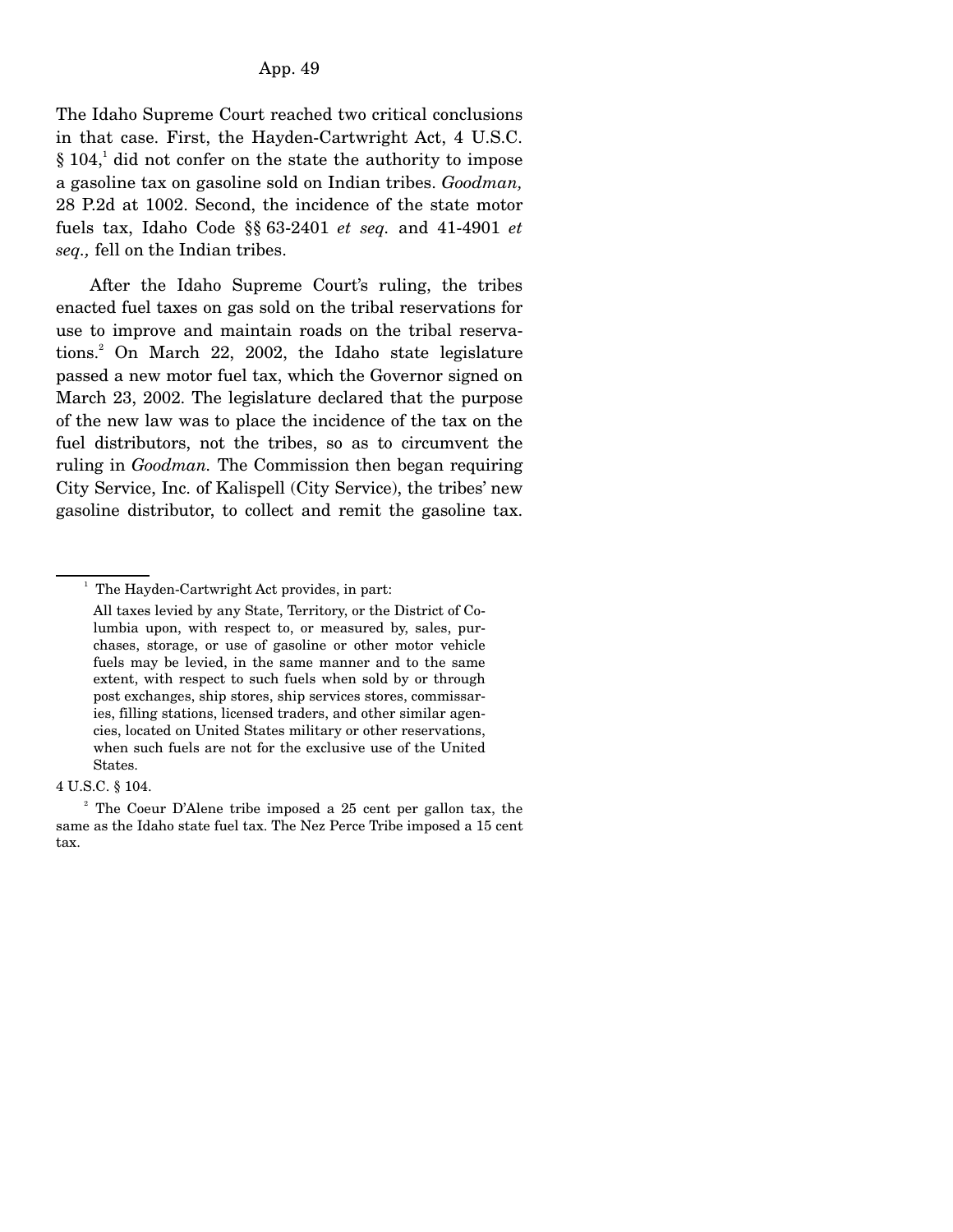The tribes brought this suit to enjoin Defendants, as members of the Commission, from collecting the motor fuel tax. Because of the identity of the issues, the Court consolidated these cases. Plaintiffs now move for partial summary judgment and for a permanent injunction. Defendants bring counter-motions to dismiss and for summary judgment. The entire case is now before the Court.

#### **II.**

#### **LEGAL STANDARDS**

#### **A. Summary Judgment**

 Summary judgment is proper if "the pleadings, depositions, answers to interrogatories, and admissions on file, together with the affidavits, if any, show that there is no genuine issue as to any material fact and that the moving party is entitled to judgment as a matter of law." Fed.R.Civ.P. 56(c).

 The Court must view the facts and draw inferences in the manner most favorable to the non-moving party. *United States v. Diebold, Inc.,* 369 U.S. 654, 655, 82 S. Ct. 993, 994 (1962). However, the existence of some alleged factual dispute between the parties will not defeat an otherwise properly supported motion for summary judgment; to defeat the motion, the non-moving party must affirmatively set forth facts showing there is a genuine issue for trial. *Anderson v. Liberty Lobby, Inc.,* 477 U.S. 242, 248-49, 106 S. Ct. 2505, 2510 (1986). The moving party bears the initial burden of demonstrating the absence of a genuine issue of material fact for trial. *Id.* at 256, 106 S. Ct. at 2514. When the non-moving party bears the burden of proving the claim or defense, the moving party can meet its burden by pointing out the absence of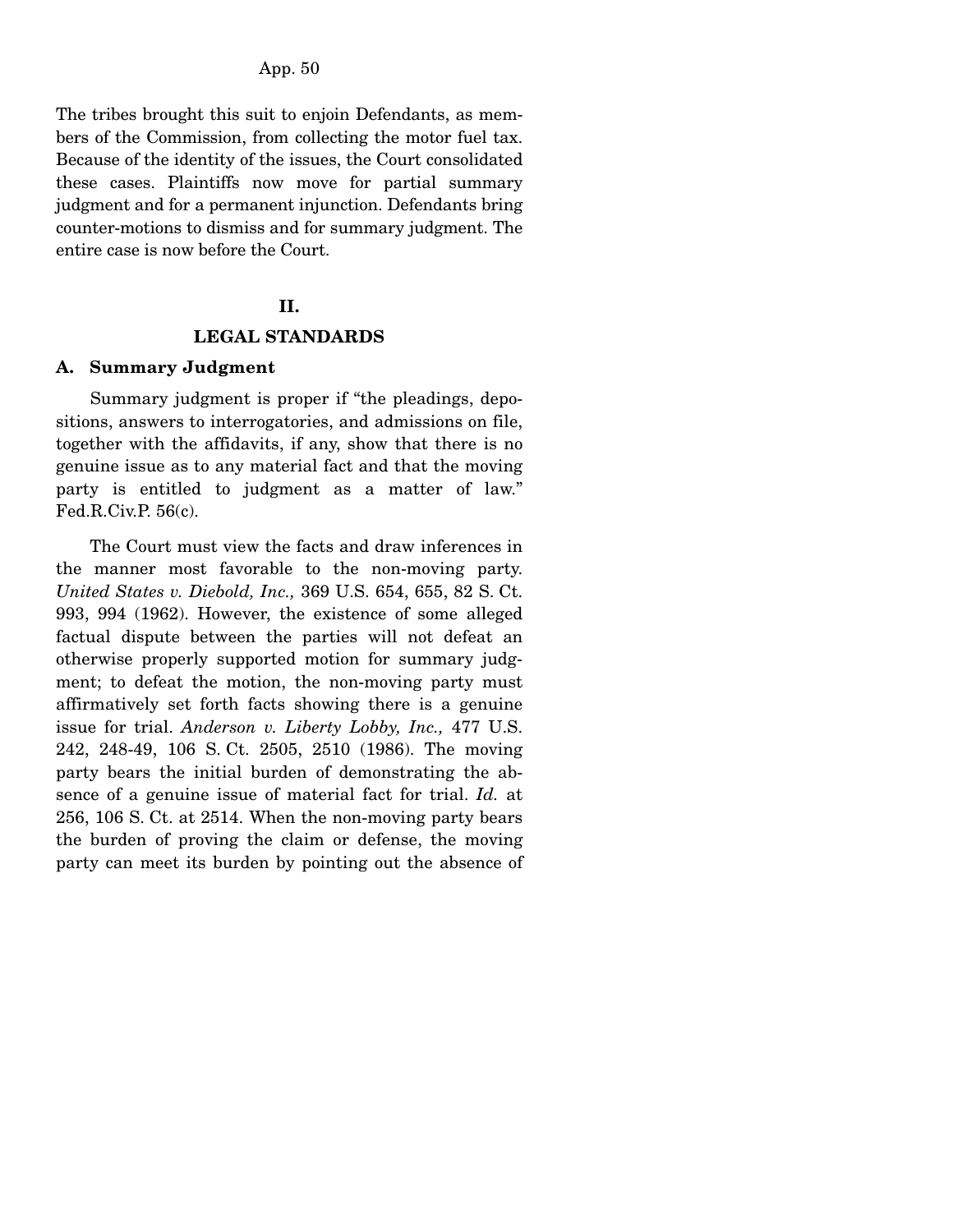evidence of a genuine issue of material fact from the nonmoving party. *Musick v. Burke,* 913 F.2d 1390, 1394 (9th Cir. 1990). The moving party need not disprove the other party's case. *Celotex Corp. v. Catrett,* 477 U.S. 317, 323-25, 106 S. Ct. 2548, 2553-54 (1986).

 When the moving party meets its burden, the "adverse party may not rest upon the mere allegations or denials of the adverse party's pleading, but the adverse party's response, by affidavits or as otherwise provided in this rule, must set forth specific facts showing that there is a genuine issue for trial. If the adverse party does not so respond, summary judgment, if appropriate, shall be entered against the adverse party." Fed. R. Civ. P. 56(e). "The mere existence of a scintilla of evidence . . . will be insufficient; there must be evidence on which the jury could reasonably find for [the opposing party]." *Anderson,* 477 U.S. at 252, 106 S. Ct. at 2512.

# **B. Permanent Injunction**

 Generally, courts grant equitable relief in the event of irreparable injury and the inadequacy of legal remedies. *See Stanley v. Univ. of S. Cal.,* 13 F.3d 1313, 1320 (9th Cir. 1994). When a plaintiff 's constitutional rights are violated, there is a presumption of irreparable harm. An injunction is therefore the appropriate remedy for a constitutional violation.

# **III.**

# **DISCUSSION**

 "The Constitution vests the Federal Government with exclusive authority over relations with Indian tribes . . . ,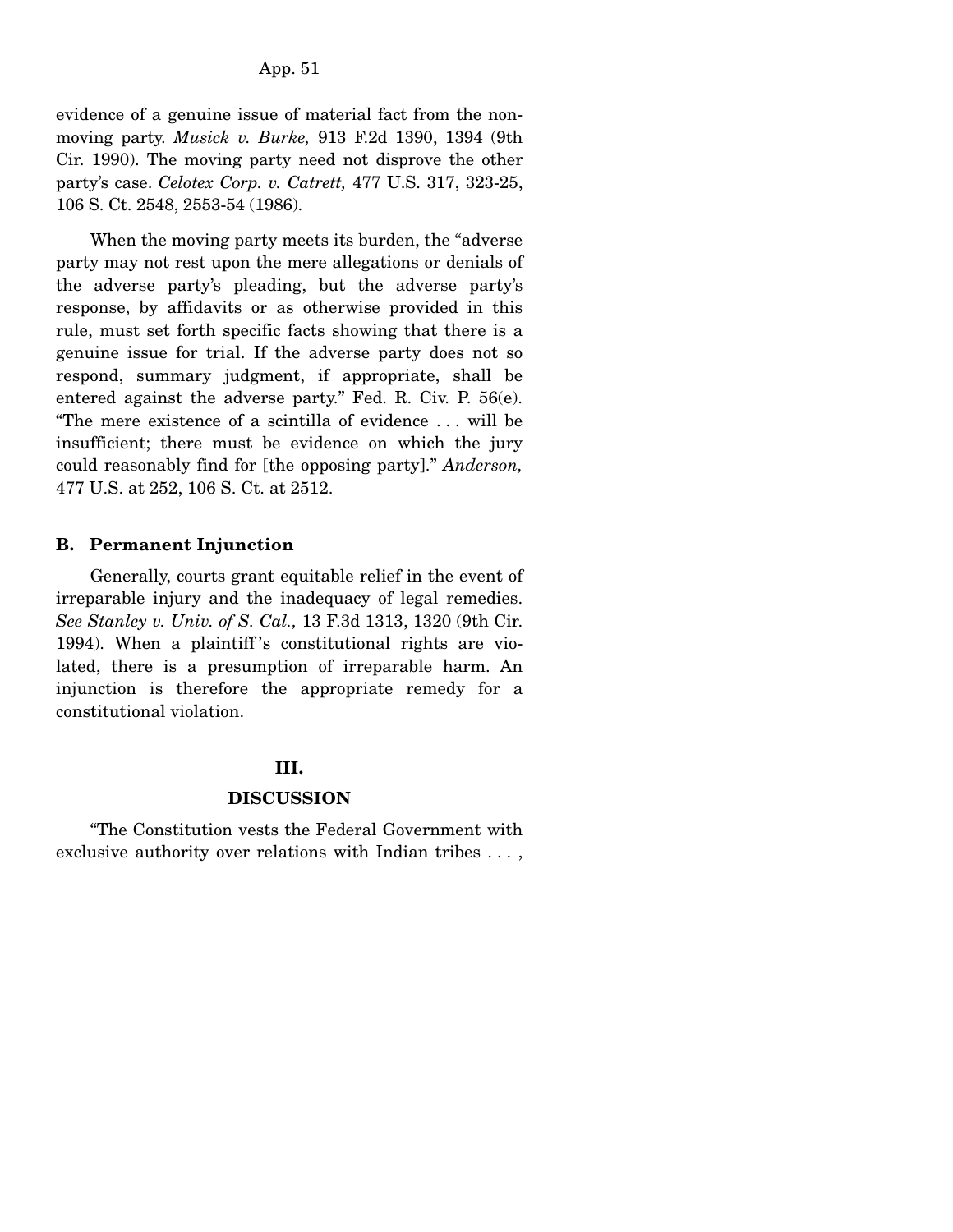and in recognition of the sovereignty retained by Indian tribes even after formation of the United States, Indian tribes and individuals generally are exempt from state taxation within their own territory." *Montana v. Blackfeet Tribe,* 471 U.S. 759, 764 105 S. Ct. 2399, 2402 (1985). A state may not levy a tax on an Indian tribe or on members of a tribe inside Indian country without express approval of Congress. *Oklahoma Tax Comm'n v. Chickasaw Nation,* 515 U.S. 450, 458, 115 S. Ct. 2214, 2220 (1995). The critical question is therefore who bears the legal incidence of the tax. *Id.* "If the legal incidence of an excise tax rests on a tribe or tribal members for sales made inside Indian country, the tax cannot be enforced absent clear congressional authorization." *Id.*

 The critical questions for the Court is whether there is a congressional authorization to impose a tax on Indians and whether Idaho's amended motor fuel tax places the incidence of the tax on the tribes.

# **A. Congressional Authority to Tax**

 Defendants argue that the Hayden-Cartwright Act provides authority for the state to impose a motor fuel tax on Indians. The United States Supreme Court has twice explicitly refused to address this question. In *Oklahoma Tax Commission,* 515 U.S. at 456-57, 115 S. Ct. at 2219, the Supreme Court was faced with the question of whether the state of Oklahoma could impose its motor fuels tax on Indians. Oklahoma asserted that the tax was specifically authorized by Congress in the Hayden-Cartwright Act. *Id.* The Supreme Court refused to entertain the argument because the state raised the issue for the first time in its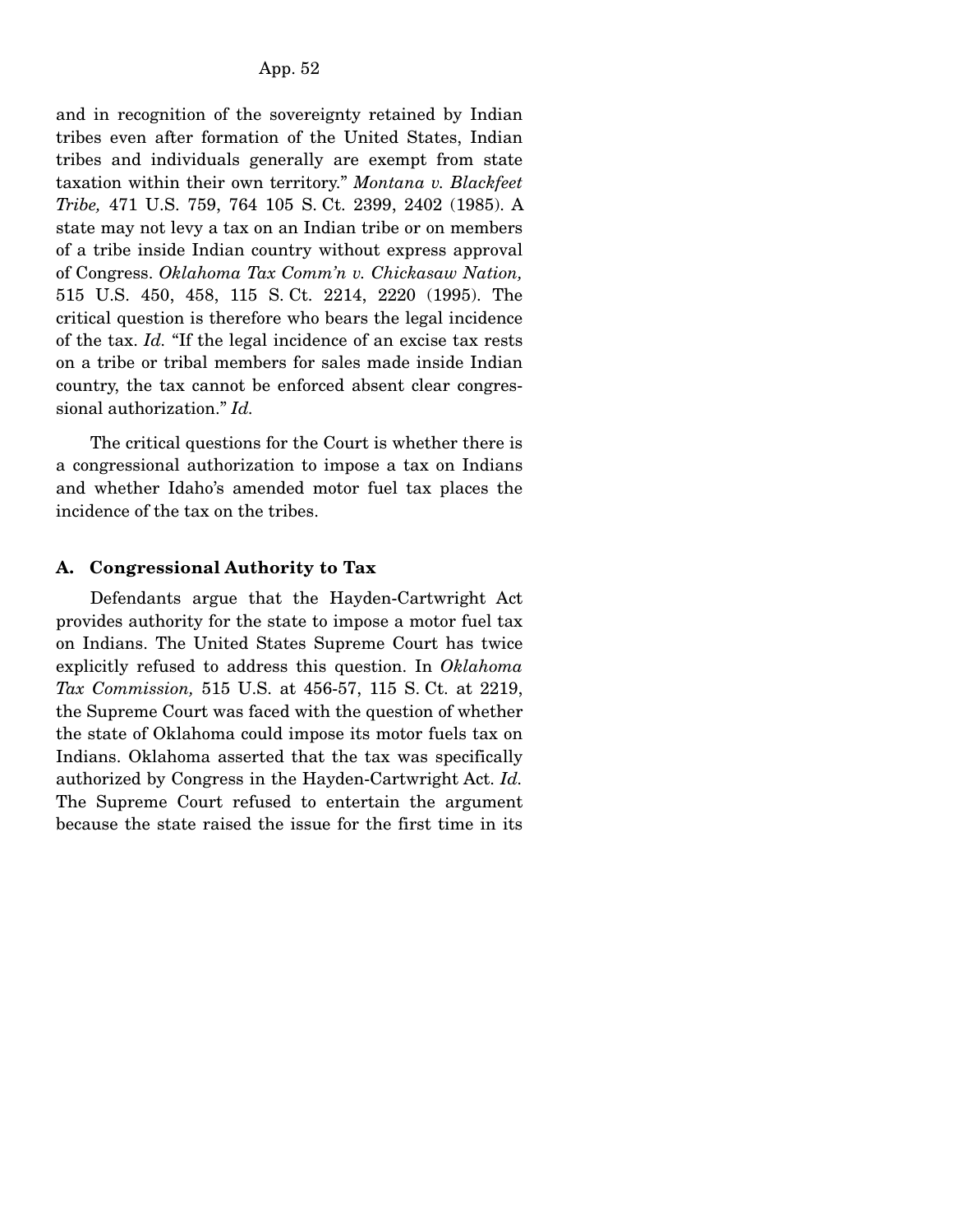brief on the merits. *Id.* The Supreme Court then went on to hold that the incidence of the Oklahoma tax fell on the Indians and it was therefore barred. *Id.* at 467, 115 S. Ct. at 2224.

 In *Goodman Oil,* the issue was placed squarely before the Idaho Supreme Court, which determined that the Idaho tax was not authorized by the Hayden-Cartwright Act, and the state motor fuels tax which placed the incidence of the tax on Indians was barred by the federal Constitution. 28 P.2d at 996. The state sought a writ of certiorari from the United States Supreme Court, which the Court denied. *Idaho State Tax Comm'n v. Goodman Oil Co.,* 122 S. Ct. 1068 (2002). Thus, even though the issue was squarely before the Court, it declined to resolve the question. It therefore let stand the Idaho Supreme Court's decision that the state tax was unconstitutional as applied to Indians.

 Because neither of these rulings bind this Court on the issue of whether the Hayden-Cartwright Act allows states to impose a motor fuels tax on Indians, the Court must examine the merits of the issue independently.<sup>3</sup> Nevertheless, the Court holds that the Hayden-Cartwright Act is not a congressional authorization to impose a motor fuels tax on Indians.

 Initially, the Court must recognize the unique trust relationship that exists between the United States and the Indian Nations. *Oneida County v. Oneida Indian Nation,*

<sup>&</sup>lt;sup>3</sup> Plaintiffs contend that the Commissioners are collaterally estopped from arguing the Hayden-Cartwright Act allows states to impose a motor fuels tax on Indians. This, however, is a question of law, and collateral estoppel applies only to questions of fact.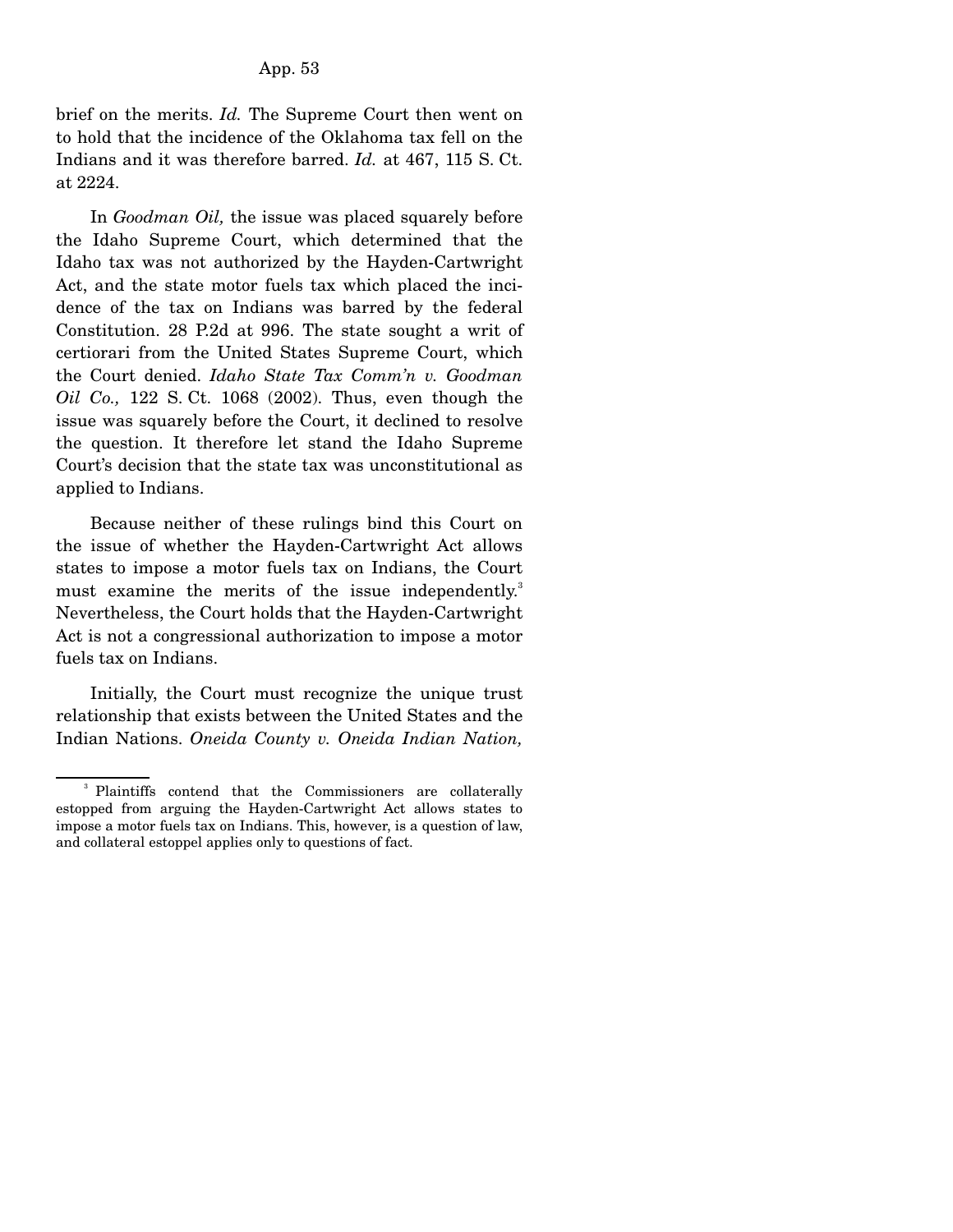470 U.S. 226, 247, 105 S. Ct. 1245, 1258 (1985). Statutes affecting Indians are therefore to be construed broadly, with any ambiguous provision to be interpreted to their benefit. *McClanahan v. Arizona State Tax Comm'n,* 411 U.S. 164, 174, 93 S. Ct. 1257, 1263 (1973). Thus, unless Congress has been explicit in granting states authority to tax Indians, the Court should construe the statute as not allowing the taxation. Defendants, however, argue that these cannons of interpretation do not apply to laws of general applicability. In *McClanahan,* 411 U.S. at 174, 93 S. Ct. at 1263, however, the Court applied these same cannons in holding that Indians living and working on Indian reservations were not subject to state income taxes.

 The Hayden-Cartwright Act is not specific enough to authorize a motor fuels tax on Indian gas stations located in Indian Country. Defendants contend that the Act's language, which allows the imposition of a state motor fuels tax when the fuel is sold on "United States military or other reservations, when such fuels are not for the exclusive use of the United States," 4 U.S.C. § 104, includes Indian Reservations. Although Indian Reservations might come to mind when discussing reservations, the term "reservation" has a much broader meaning. "The word is used in the land law to describe any body of land, large or small, which Congress has reserved from sale for any purpose." *United States v. Celestine,* 215 U.S. 278, 285, 30 S. Ct. 93, 95 (1909). A reservation includes military bases, national parks and monuments, wildlife refuges, and federal property. Although Indian country might be included in that, given the trust relationship that exists between the United States and Indian nations, Congress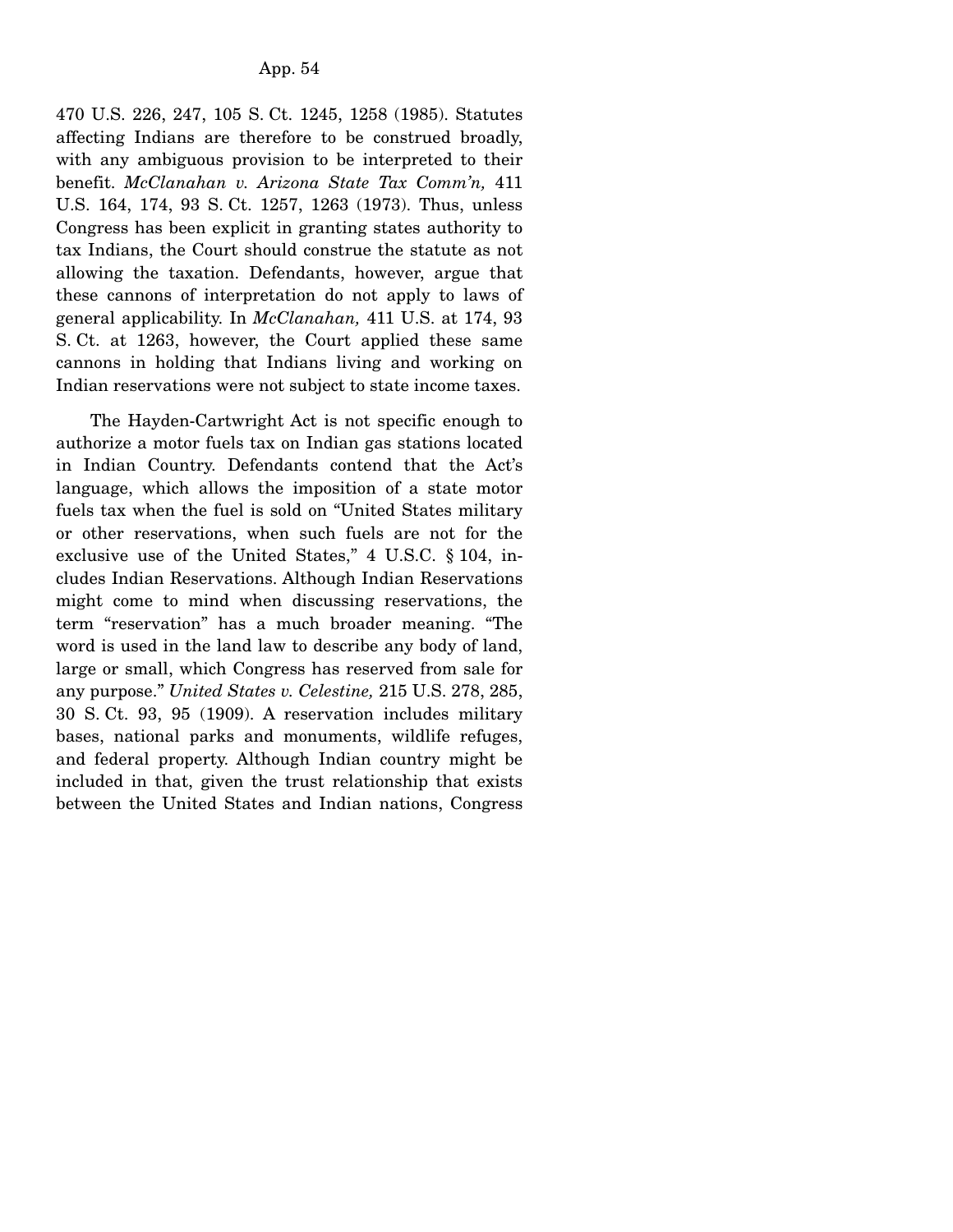must be more explicit if it intends to allow states to tax Indians.

 Furthermore, the types of reservations referred to in the Hayden-Cartwright Act do not appear to be the same as Indian Reservations. By allowing states to impose motor fuels taxes on gas sold on United States Military Reservations, Congress was waiving the federal government's sovereign immunity to tax collections by state agencies. *Cf. M'Culloch v. Maryland,* 17 U.S. (4 Wheat) 316, 328 (1819) ("An unlimited power to tax involves, necessarily, a power to destroy.") But simply because Congress was willing to give up (to a limited extent) the federal government's exemption from state motor fuels taxes does not mean that Congress was willing to do the same for Indians.<sup>4</sup>

 Members of Congress appear to recognize that more explicit language is required. Congress has had before it two bills in recent years to allow state taxation of fuel sales on Indian reservations. *See* H.R. 3966, 105th Cong. (1998); S. 550, 106th Cong. (1999). Even in face of the Idaho Supreme Court's decision in *Goodman Oil,* Congress has not created a specific authorization for states to tax motor fuels sold on Indian Reservations.

 The Court therefore agrees with the Idaho Supreme Court's decision in *Goodman Oil,* 28 P.2d at 1002, that the Hayden-Cartwright Act does not authorize states to tax motor fuel sales on Indian Reservations.

 $\sim$   $\frac{4}{3}$  It would be odd indeed had Congress done that, because although it carved out an exception for fuels "for the exclusive use of the United States," it did not make the same exception for fuels that are for the exclusive use of Indian tribes.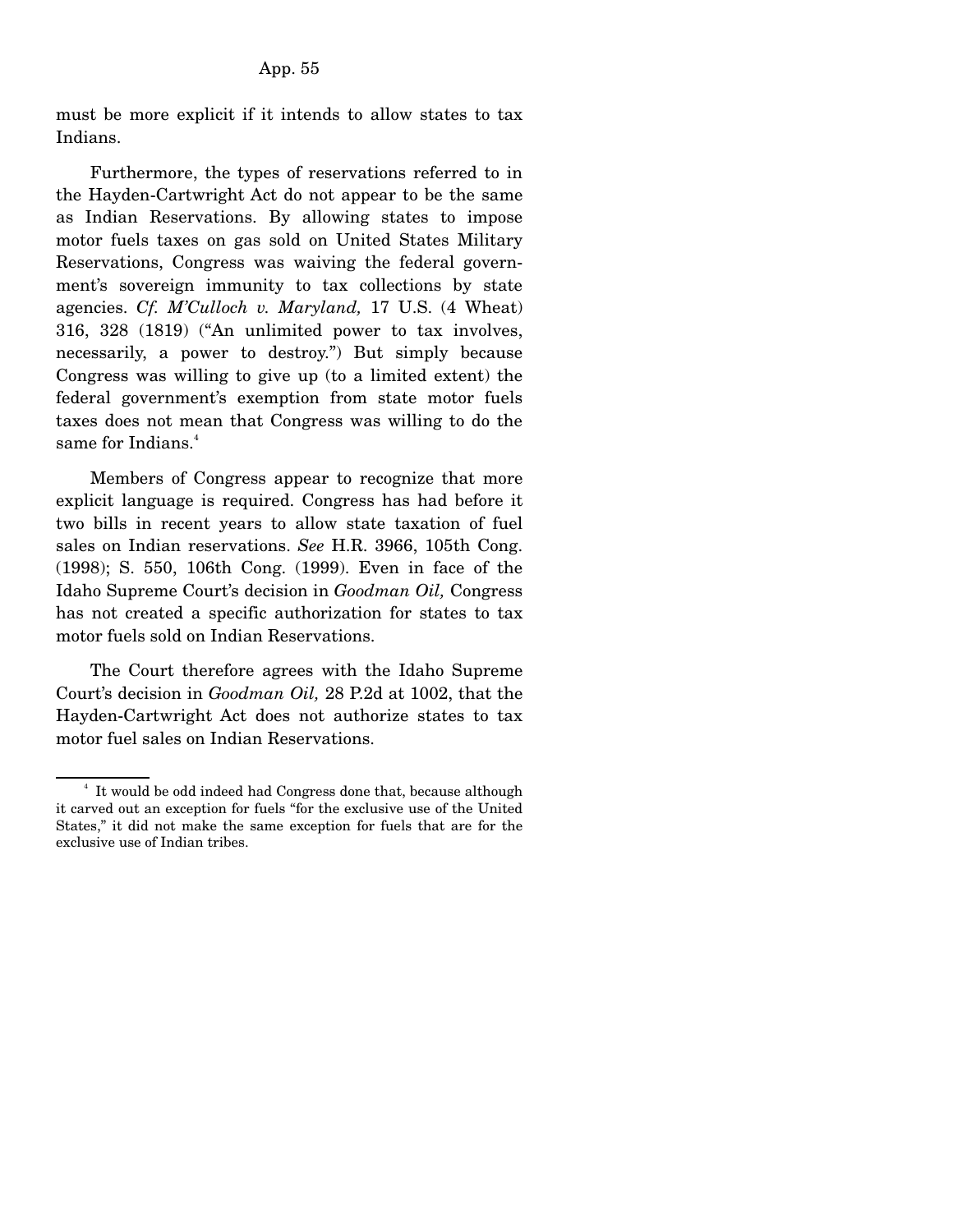# **B. Incidence of the Tax**

 Because there is no congressional authorization of the tax at issue here, the question is whether the incidence of the tax falls on the Indians. *Oklahoma Tax Comm'n,* 515 U.S. at 458, 115 S. Ct. at 2220 ("The initial and frequently dispositive question in Indian tax cases, therefore, is who bears the legal incidence of a tax."). Determination of whom the legal incidence falls on is one of "fair interpretation of the taxing statute as written and applied." *Cal. Bd. of Equalization v. Chemehuevi Tribe,* 474 U.S. 9, 11, 106 S. Ct. 289, 290 (1985) (per curiam). The question, is in part, on whom the law places the obligation to pay the tax. A party does not bear the legal incidence of the tax if it is merely a transmittal agent for the state tax collector. *Oklahoma Tax Comm'n,* 515 U.S. at 461-62, 115 S. Ct. at 2222. Under such a "collect and remit" scheme, the state enlists one party in a commercial transaction to collect the tax from the other party. For instance, Plaintiffs here contend that the Idaho tax scheme is just such a "collect and remit" scheme, with the distributors merely collecting from the Indian retailers on whom the legal incidence falls.

 At oral argument, counsel for Defendants stated that "everyone understands that the economic incidence of this tax will be borne by the consumer. That's just the way the market works." Indeed, the motor fuel tax is a relatively transparent tax. The amount of state and federal taxes is often posted for consumers to see on the pumps at filling stations. As Defense counsel here notes, it is generally accepted that motor fuel taxes are passed completely from the distributor to the retailer to the consumer without any serious market complications. The Supreme Court, however,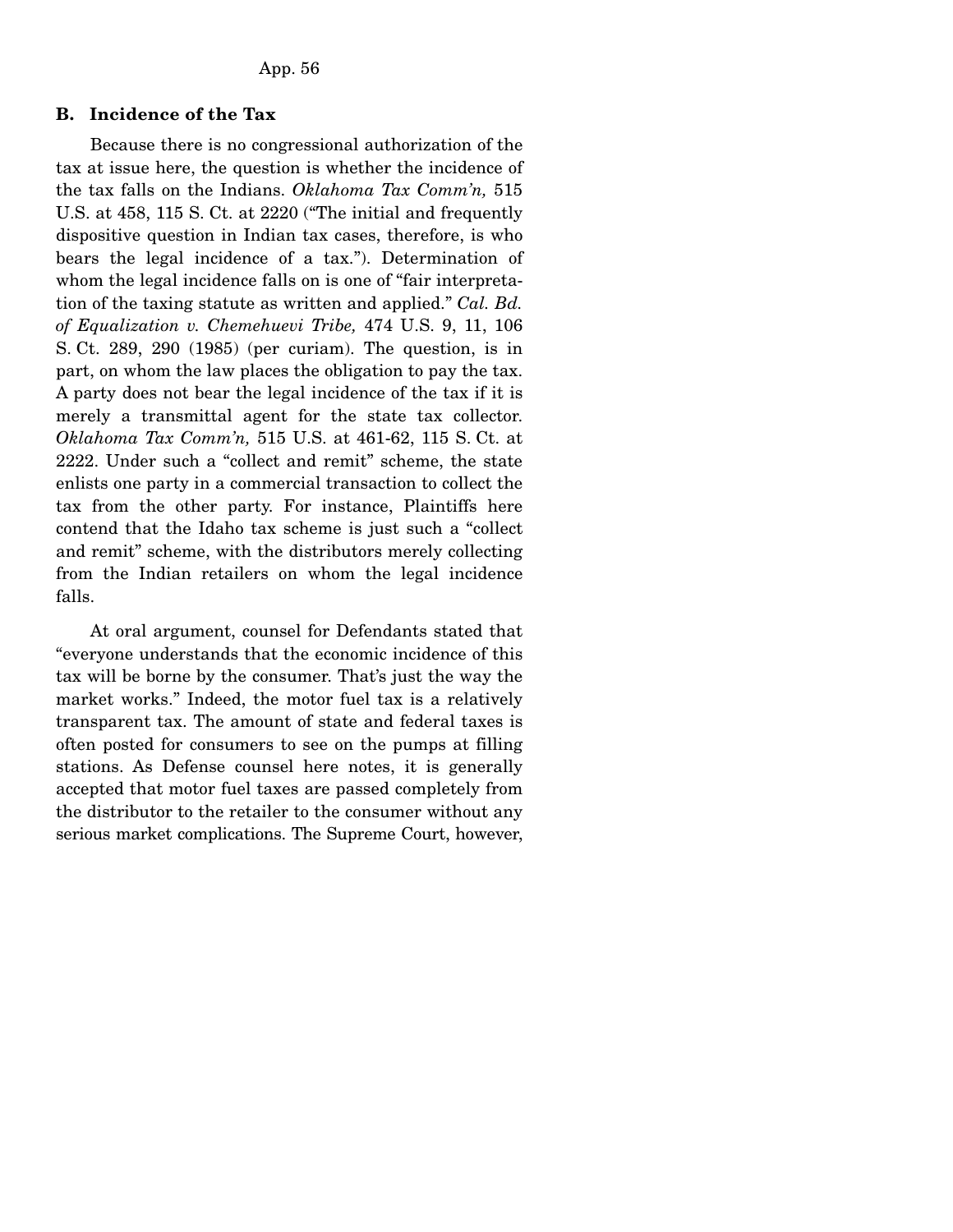has held that the economic incidence of the tax cannot be the basis for determining who bears the legal incidence of a tax. *Oklahoma Tax Comm'n,* 515 U.S. at 460, 115 S. Ct. at 2222. Instead, the Court must examine the detail of the statute.

 At the outset, the Court knows that the legal incidence of the Idaho motor fuel statute prior to the most recent amendments fell on the Indian retailers. *Goodman Oil,* 28 P.2d at 1002. Because the State Supreme Court is the final arbiter of state law, the determination by the Idaho Supreme Court is conclusive and binding as to the former statute. *See Erie R. Co. v. Tompkins,* 304 U.S. 64, 58 S. Ct. 817 (1938). The only question is whether the amendments to the statute change the legal incidence.

 In determining that the legal incidence of the old Idaho tax, the Idaho Supreme Court compared the Idaho statute to the Oklahoma statute at issue in *Oklahoma Tax Commission. Goodman Oil,* 28 P.2d at 1003. The Idaho Supreme Court found that the two statutes are "strikingly similar." *Id.* Both statutes allow the licensed distributor to deduct from future payments those taxes previously paid to the Commission that they are unable to collect from the retailer, but the retailers are neither allowed to set off their liability when consumers fail to make payments nor compensated for their tax collection efforts. *Id.* Finally, both statutes impose the tax once a distributor sells fuel to a reservation, and the tax applies whether or not the fuel is ever purchased by a consumer. *Id.*

 The changes made to the Idaho motor fuels tax were minimal. The Legislature specifically amended the motor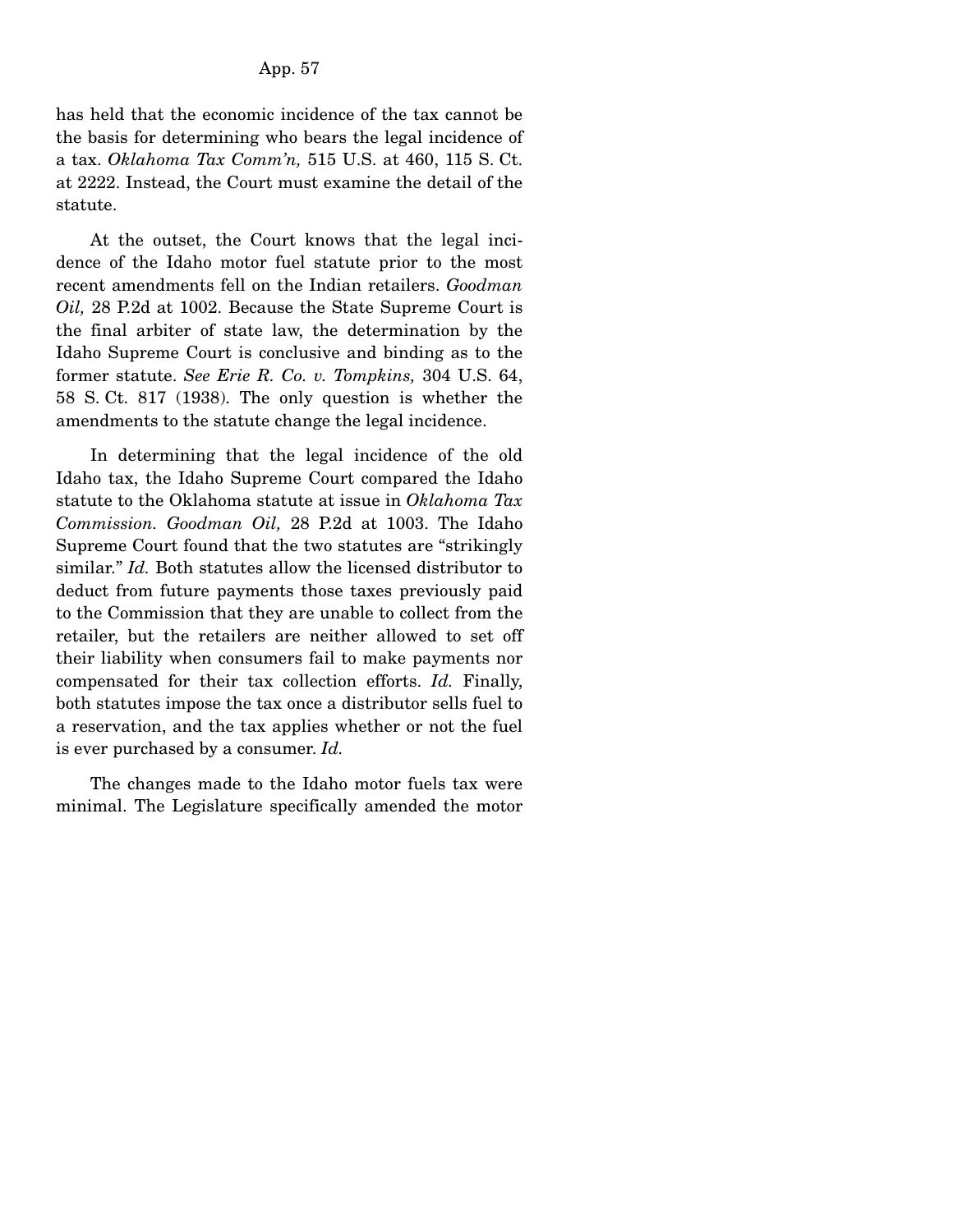fuels tax to express the intent of the legislature "to modify the holding of the Idaho Supreme Court in . . . *Goodman Oil* . . . to expressly impose the legal incidence of the motor fuels tax on the distributor who receives . . . the fuel in this state." 2002 Idaho Session Laws Chapter 174, § 1. According to the amended statute, the motor fuels tax is "imposed upon receipt of motor fuel in this state by any distributor receiving motor fuel upon which the tax imposed by this section has not been previously paid." Idaho Code § 63-2402. Importantly, Idaho's amended tax still provides the mechanism for the distributor to obtain a refund if the retailer does not pay the tax. Idaho Admin. Code § 35.01.05.180.02. Thus, even while declaring the distributor legally obligated to pay the tax, the legislature imposed no real burden on the distributor. Instead, the statute retains the "pass through" quality of the prior statute. No difference exists between the old statute and the new one. The amended statute must therefore still be a "collect and remit" scheme which places the incidence of the tax on the Indian retailers.

 Defendants argue that the mere incantation by the legislature that the legal incidence falls on the distributor is conclusive. They cite the Supreme Court's statement in *Oklahoma Tax Commission* that the state could simply declare who the incidence falls on. 515 U.S. at 460, 115 S. Ct. at 2221. That statement, however, was merely dicta. Certainly, the Court could not expect the state to make no changes in the substance of the tax and thereby allow it to avoid the constitutional prohibition of imposing taxes on Indians. Moreover, such a simplistic view would undo the nuanced application of the law that the Court undertook in *Oklahoma Tax Commission.*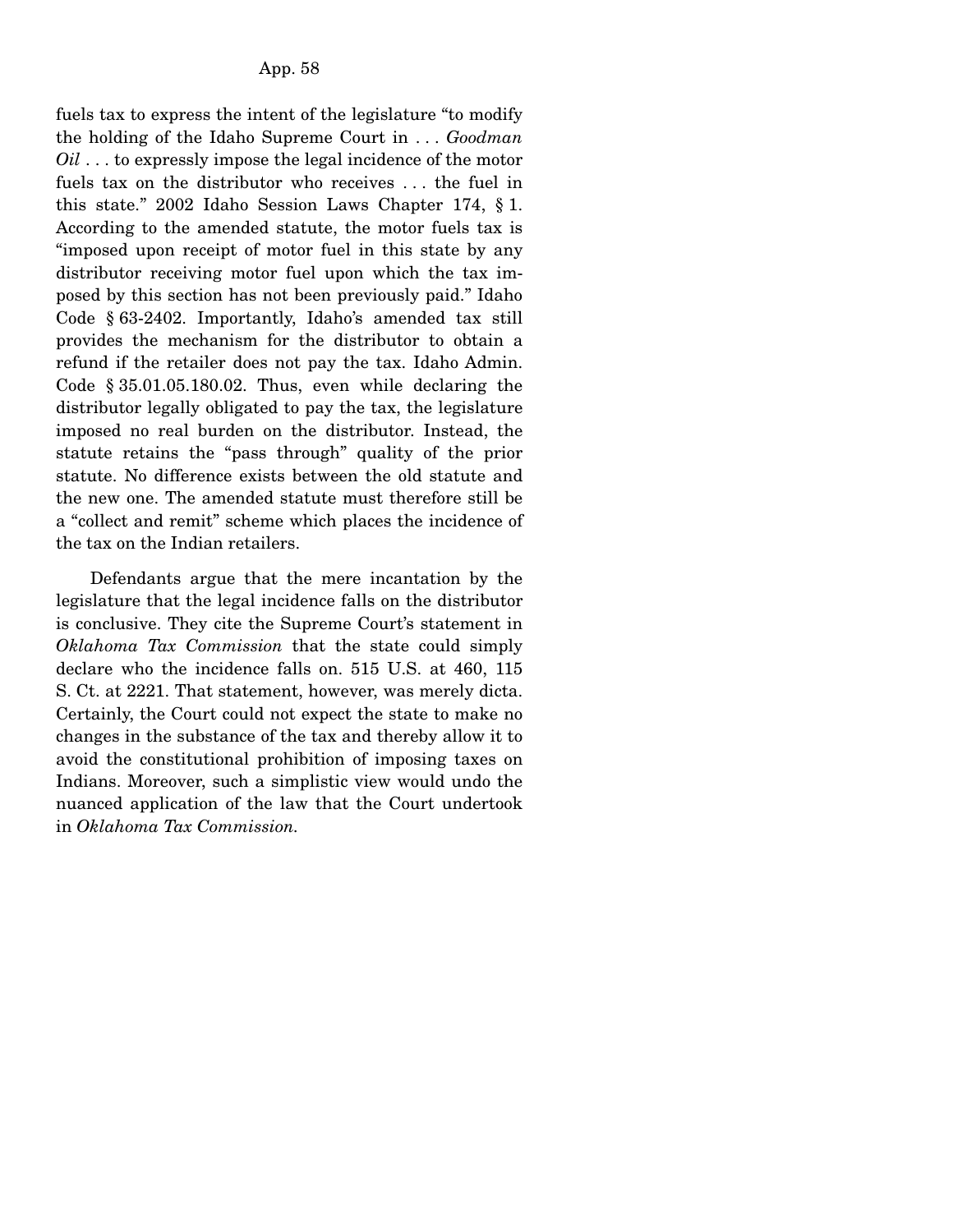The Court is also presented with a serious concern over the constitutionality of the amended statute the way Defendants seek to construe it. If the statute were to in fact place the incidence of the tax on the distributor, therefore making the taxable event the entry into the state, it might place an impermissible barrier on interstate commerce. *See* U.S. Const. art. I, § 8, cl. 3. If the incidence of the motor fuel tax falls on the distributors, and the distributors may in fact be held legally liable by the Commission for payment of the tax, then interstate distributors are faced with an extra burden in delivering the motor fuel into Idaho. This could burden interstate commerce. Moreover, if the taxable event is, as Defendants contend, the entry of the tax into the state, then the owner of the motor fuel would face a double tax if it decided that instead of selling it to Idaho consumers, it would re-sell the motor fuel to distributors in a neighboring state. The owner's price to the out-of-state retailer would increase 25 cents per gallon above the market price. This restriction in the ability to re-sell to other retailers in other states makes motor fuel less fungible in interstate commerce and may be an undue burden. Because the Court is required to construe statutes to avoid a constitutional question, this provides an alternative ground to determine that the incidence falls on the retailer, not the distributor.

#### **IV.**

#### **CONCLUSION**

 For the reasons set forth above, Defendants' motions to dismiss and for summary judgment are DENIED. Plaintiffs' motions for summary judgment and for a permanent injunction are GRANTED. Plaintiffs shall prepare and lodge a judgment within five (5) days of this order.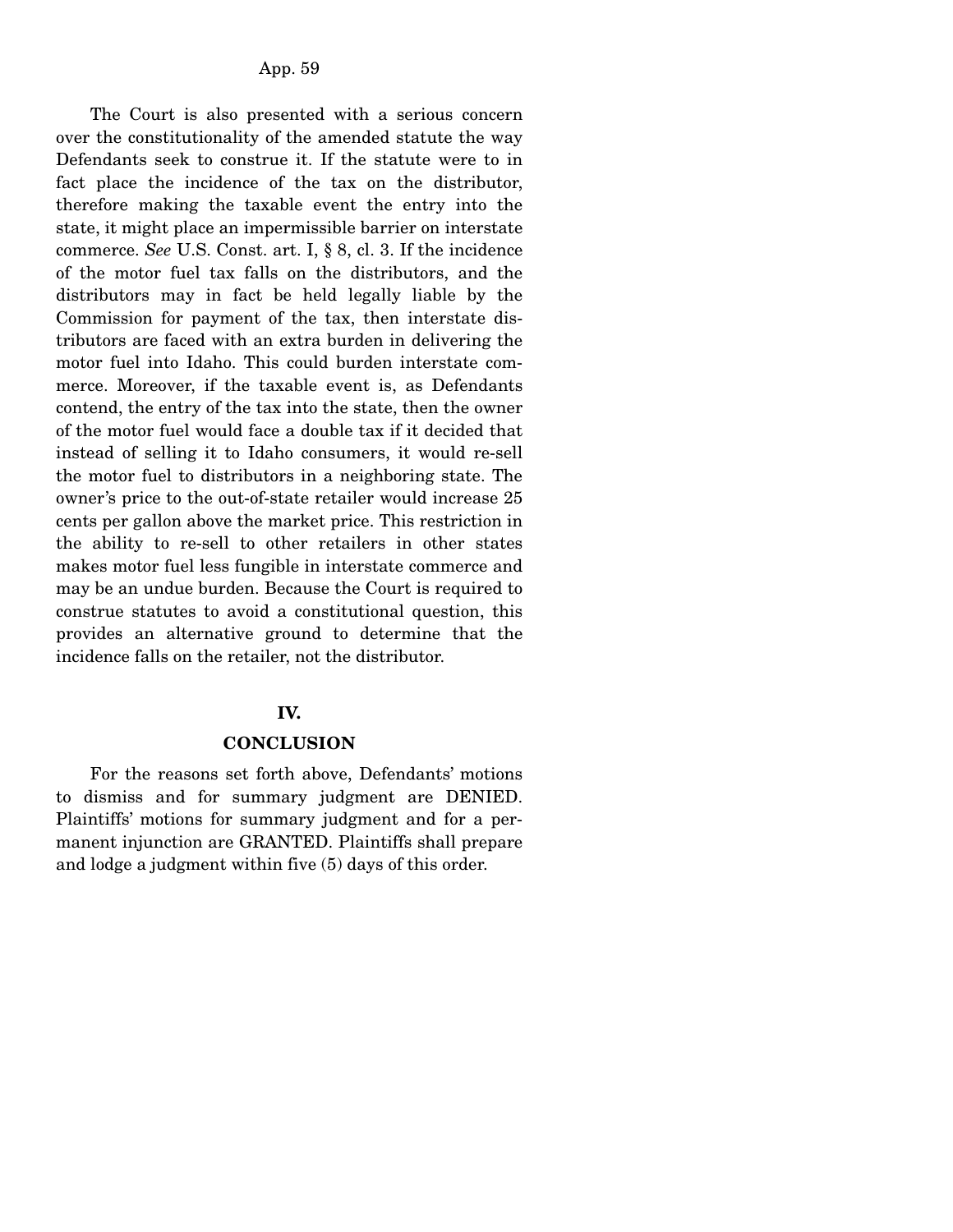IT IS FURTHER ORDERED, ADJUDGED, AND DECREED that Defendants and each of them are permanently enjoined from enforcing the Idaho Motor Fuel Tax Act, I.C. § 36-2401, *et seq.* as enacted on March 23, 2002, with respect to motor fuel delivered to, received by, or sold by Tribal or Indian owned retail gasoline stations on the Coeur D'Alene, Nez Pearce, or Shoshone Bannock Reservations; and

 IT IS FURTHER ORDERED that the funds deposited in escrow pursuant to the Temporary Restraining Order issued in this case on April 29, 2002, and extended from time to time thereafter, shall be released to Plaintiffs after time to appeal from this order has expired under the Federal Rules of Appellate Procedure; and

 IT IS FURTHER ORDERED that this order and the judgment of the Court may be stayed pending appeal without the posting of a bond upon the filing by Defendants of a notice of appeal within the time allowed for under the Federal Rules of Appellate Procedure; and

 IT IS FURTHER ORDERED that during the pendency of any appeal, Plaintiffs shall continue to have deposited in an escrow account all tribal fuel tax revenues received by Plaintiffs in the same manner as set forth in the Temporary Restraining Order issued in this case on April 29, 2002; and

 IT IS FURTHER ORDERED that this Injunction is binding upon the Defendants, their officers, agents, servants, employees, and attorneys, and upon those persons in active concert or participation with them who receive actual notice of this order by personal service or otherwise.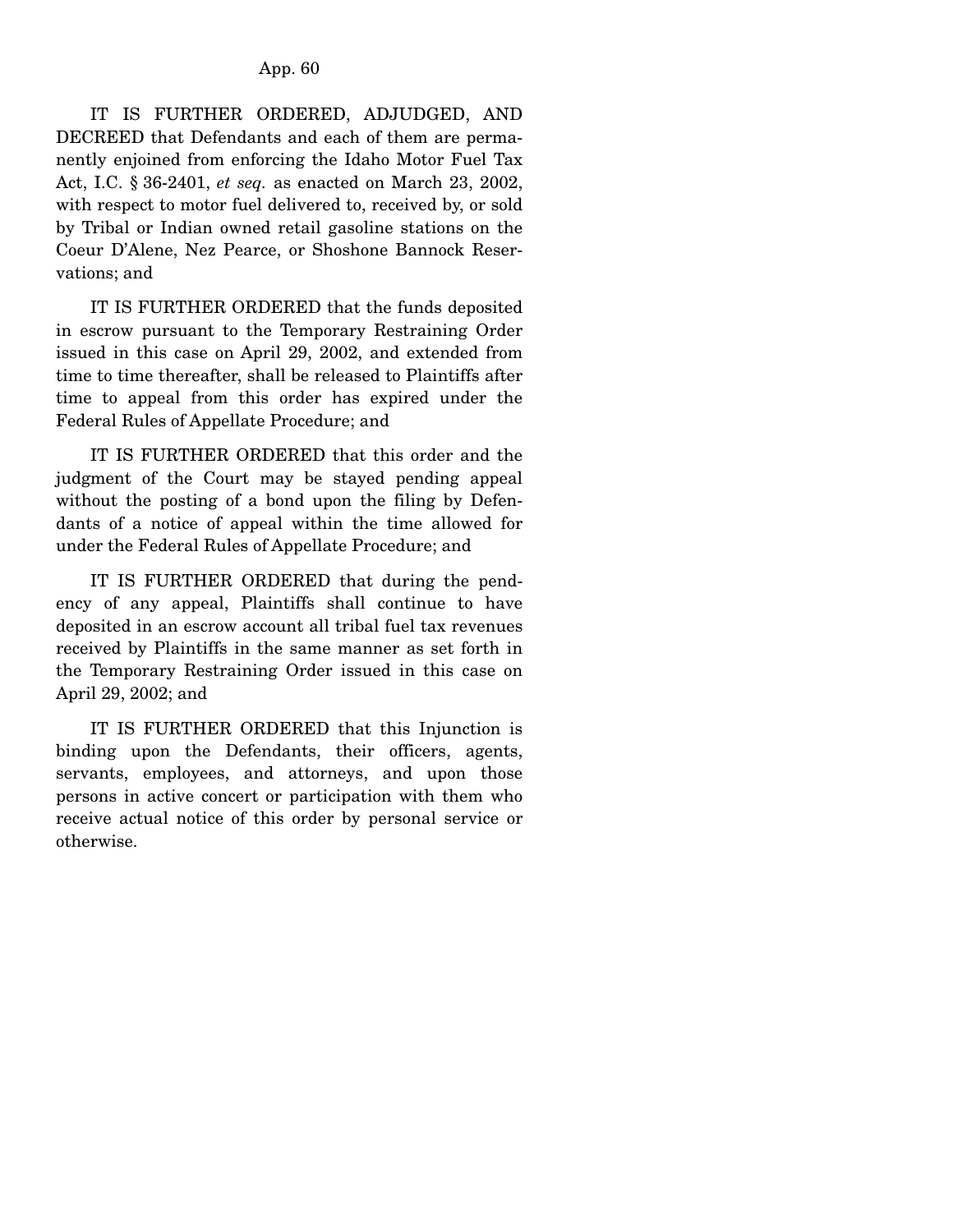App. 61

IT IS SO ORDERED.

DATED: AUGUST 16, 2002

/s/ DAVID O. CARTER DAVID O. CARTER United States District Judge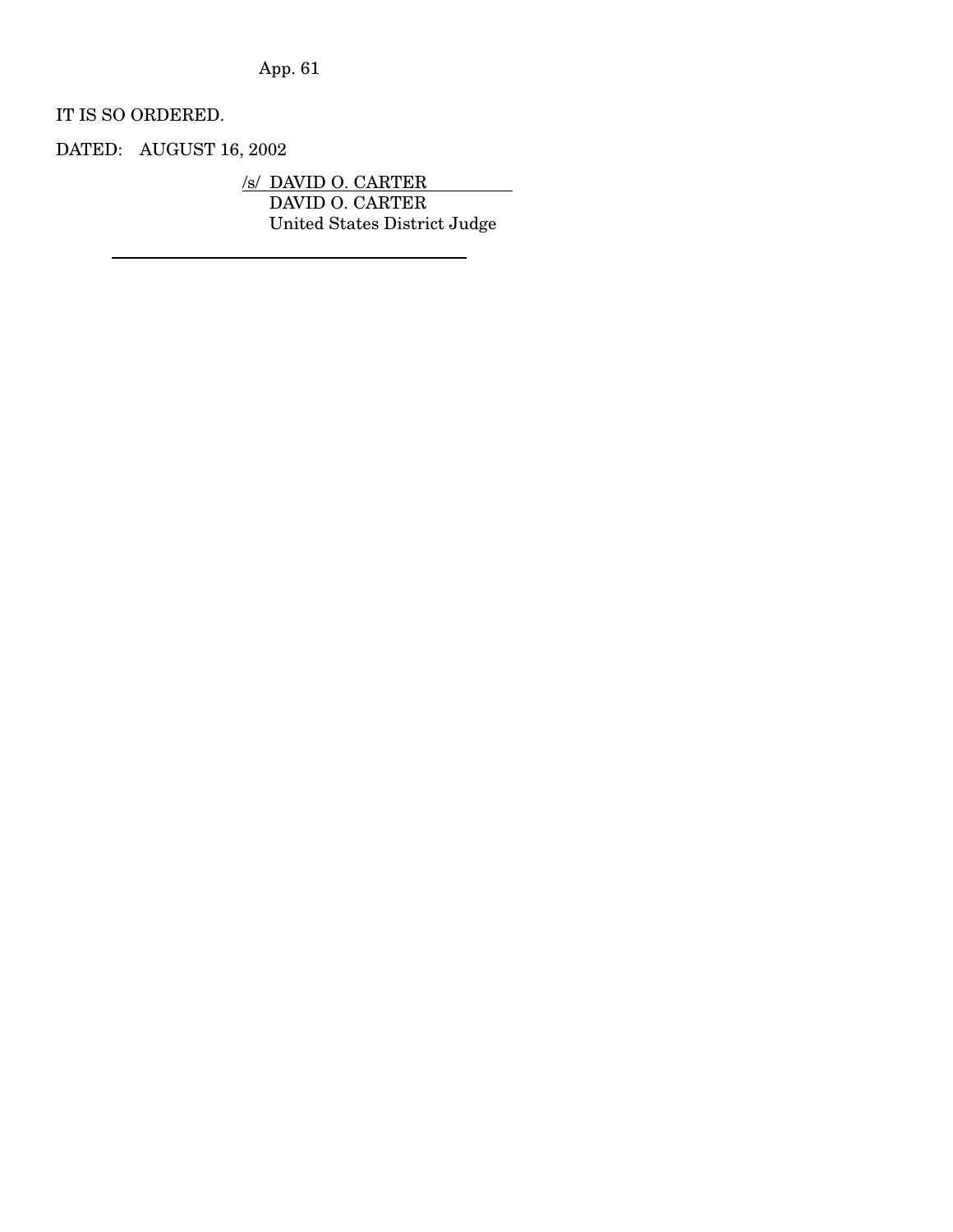# **SECTION 10 OF THE HAYDEN-CARTWRIGHT ACT AS AMENDED AND CODIFIED IN 4 U.S.C. § 104**

§ 104. Tax on motor fuel sold on military or other reservation reports to State taxing authority

(a) All taxes levied by any State, Territory, or the District of Columbia upon, with respect to, or measured by, sales, purchases, storage, or use of gasoline or other motor vehicle fuels may be levied, in the same manner and to the same extent, with respect to such fuels when sold by or through post exchanges, ship stores, ship service stores, commissaries, filling stations, licensed traders, and other similar agencies, located on United States military or other reservations, when such fuels are not for the exclusive use of the United States. Such taxes, so levied, shall be paid to the proper taxing authorities of the State, Territory, or the District of Columbia, within whose borders the reservation affected may be located.

(b) The officer in charge of such reservation shall, on or before the fifteenth day of each month, submit a written statement to the proper taxing authorities of the State, Territory, or the District of Columbia within whose borders the reservation is located, showing the amount of such motor fuel with respect to which taxes are payable under subsection (a) for the preceding month.

(c) As used in this section, the term "Territory" shall include Guam.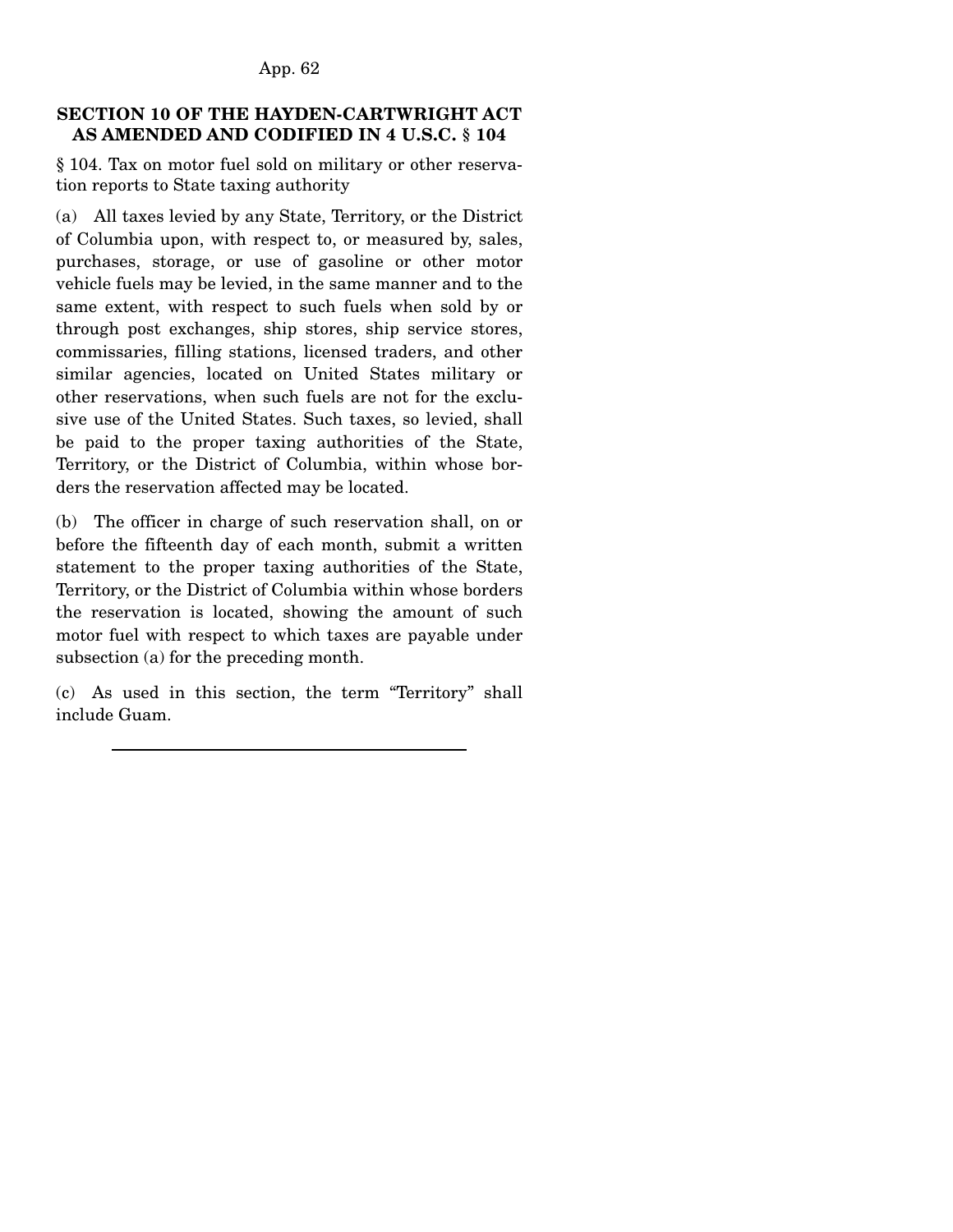App. 63

# **IDAHO MOTOR FUEL TAX: EXCERPTS IDAHO CODE TITLE 63 CHAPTER 24**

# **63-2401. Definitions.**

In this chapter:

(1) "Aircraft engine fuel" means:

 (a) Aviation gasoline, defined as any mixture of volatile hydrocarbons used in aircraft reciprocating engines; and

 (b) Jet fuel, defined as any mixture of volatile hydrocarbons used in aircraft turbojet and turboprop engines.

 (2) "Biodiesel" means any fuel or mixture of fuels that is:

 (a) Derived in whole or in part from agricultural products or animal fats or the wastes of such products; and

(b) Suitable for use as fuel in diesel engines.

(3) "Bond" means:

 (a) A surety bond, in an amount required by this chapter, duly executed by a surety company licensed and authorized to do business in this state conditioned upon faithful performance of all requirements of this chapter, including the payment of all taxes, penalties and other obligations arising out of the provisions of this chapter; or

 (b) A deposit with the commission by any person required to be licensed pursuant to this chapter under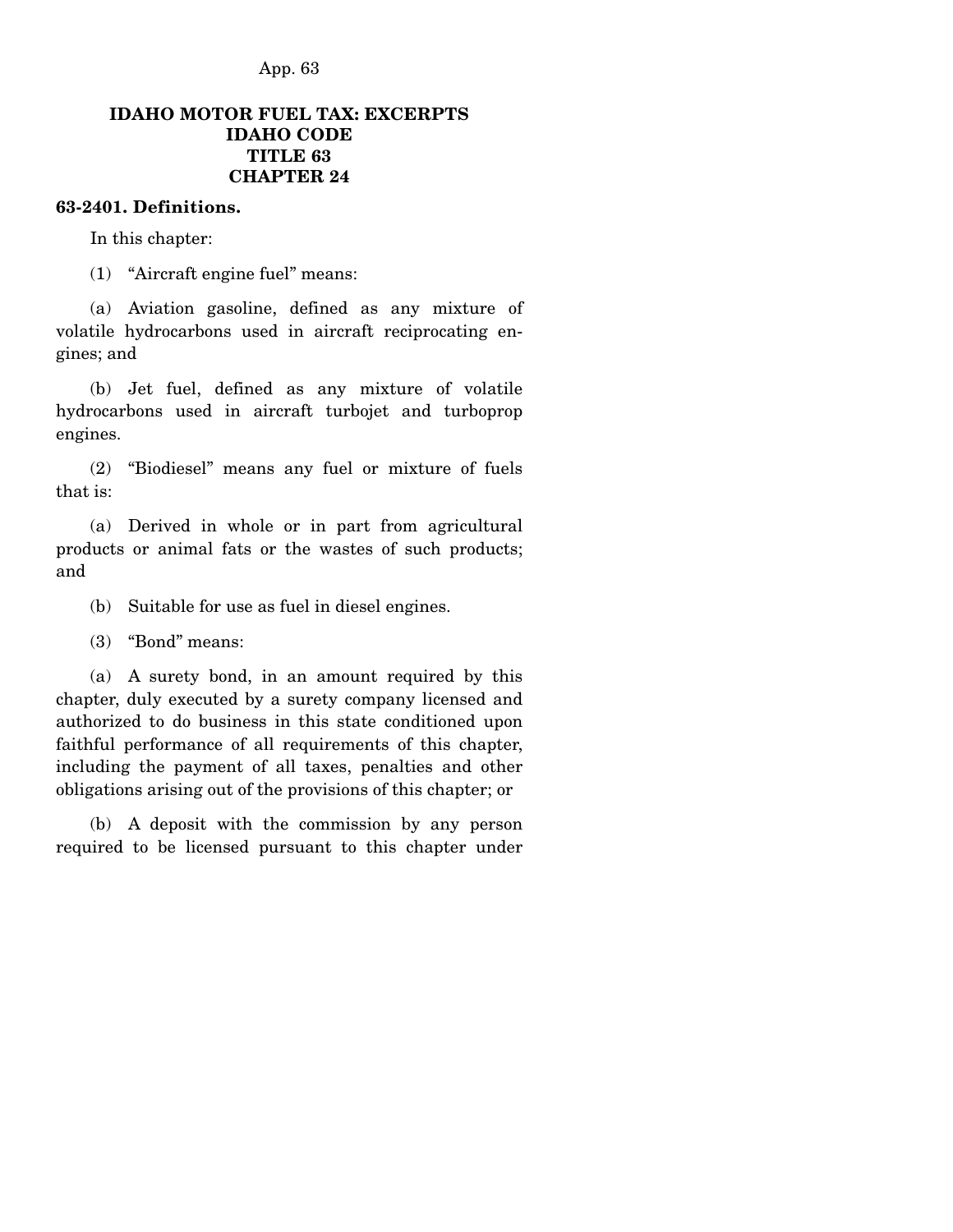## App. 64

terms and conditions as the commission may prescribe, of a like amount of lawful money of the United States or bonds or other obligations of the United States, the state of Idaho, or any county of the state; or

 (c) An irrevocable letter of credit issued to the commission by a bank doing business in this state payable to the state upon failure of the person on whose behalf it is issued to remit any payment due under the provisions of this chapter.

 (4) "Commercial motor boat" means any boat, equipped with a motor, which is wholly or partly used in a profit-making enterprise or in an enterprise conducted with the intent of making a profit.

 (5) "Commission" means the state tax commission of the state of Idaho.

 (6) "Distributor" means any person who receives motor fuel in this state, and includes a special fuels dealer. Any person who sells or receives gaseous fuels will not be considered a distributor unless the gaseous fuel is delivered into the fuel supply tank or tanks of a motor vehicle not then owned or controlled by him.

 (7) "Dyed fuel" means diesel fuel that is dyed pursuant to requirements of the internal revenue service, or the environmental protection agency.

 (8) "Exported" means delivered by truck or rail across the boundaries of this state by or for the seller or purchaser from a place of origin in this state.

 (9) "Gasohol" means gasoline containing a mixture of no more than ten percent (10%) blend anhydrous ethanol.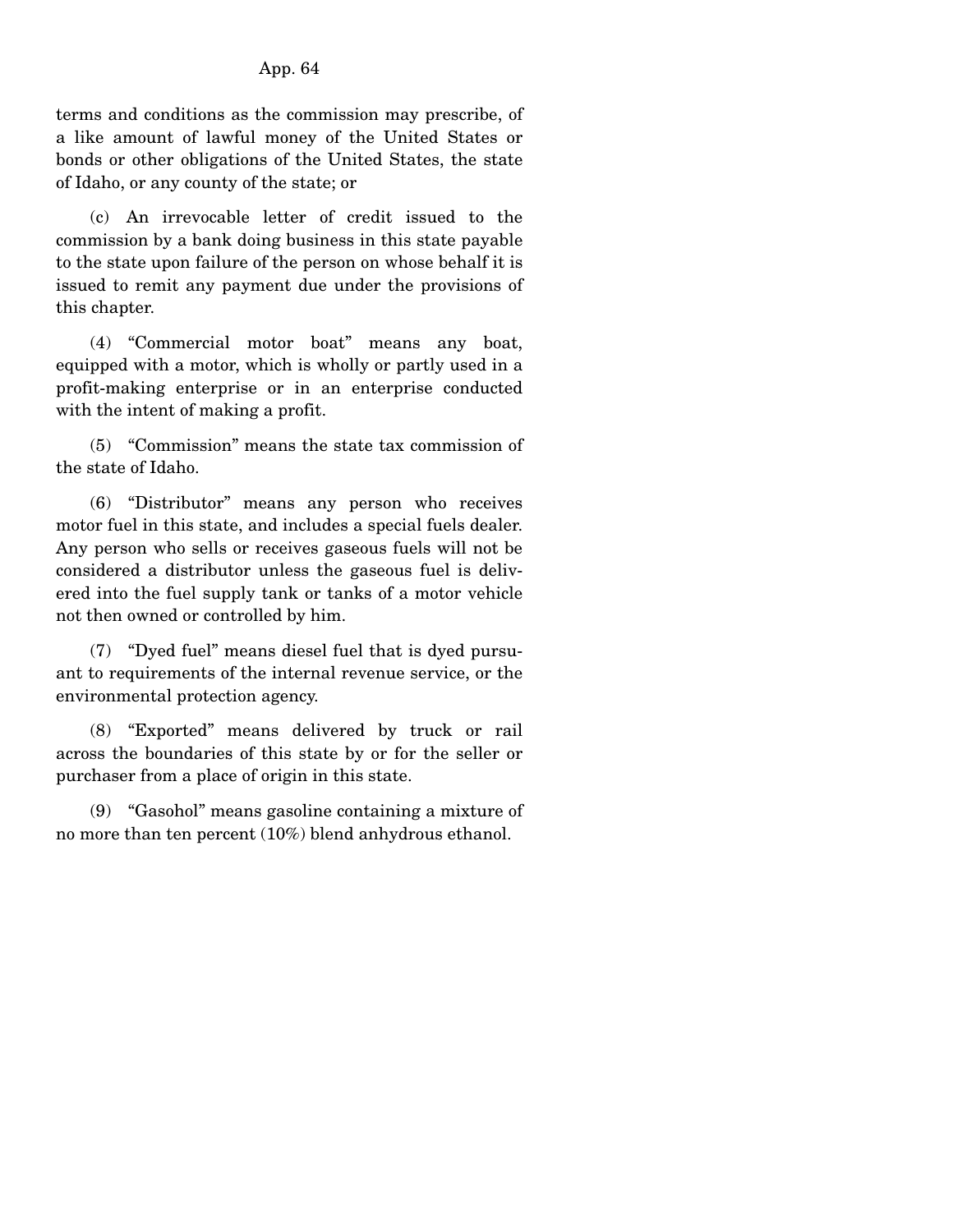(10) "Gasoline" means any mixture of volatile hydrocarbons suitable as a fuel for the propulsion of motor vehicles or motor boats. "Gasoline" also means aircraft engine fuels when used for the operation or propulsion of motor vehicles or motor boats and includes gasohol, but does not include special fuels.

 (11) "Highways" means every place of whatever nature open to the use of the public as a matter of right for the purpose of vehicular travel which is maintained by the state of Idaho or an agency or taxing subdivision or unit thereof or the federal government or an agency or instrumentality thereof. Provided, however, if the cost of maintaining a roadway is primarily borne by a special fuels user who operates motor vehicles on that roadway pursuant to a written contract during any period of time that a special fuels tax liability accrues to the user, such a roadway shall not be considered a "highway" for any purpose related to calculating that user's special fuels' tax liability or refund.

 (12) "Idling" means the period of time greater than twenty-five hundredths (.25) of an hour when a motor vehicle is stationary with the engine operating at less than one thousand two hundred (1,200) revolutions per minute (RPM), without the power take-off (PTO) unit engaged, with the transmission in the neutral or park position, and with the parking brake set.

 (13) "Imported" means delivered by truck or rail across the boundaries of this state by or for the seller or purchaser from a place of origin outside this state.

 (14) "International fuel tax agreement" and "IFTA" mean the international fuel tax agreement required by the intermodal surface transportation efficiency act of 1991,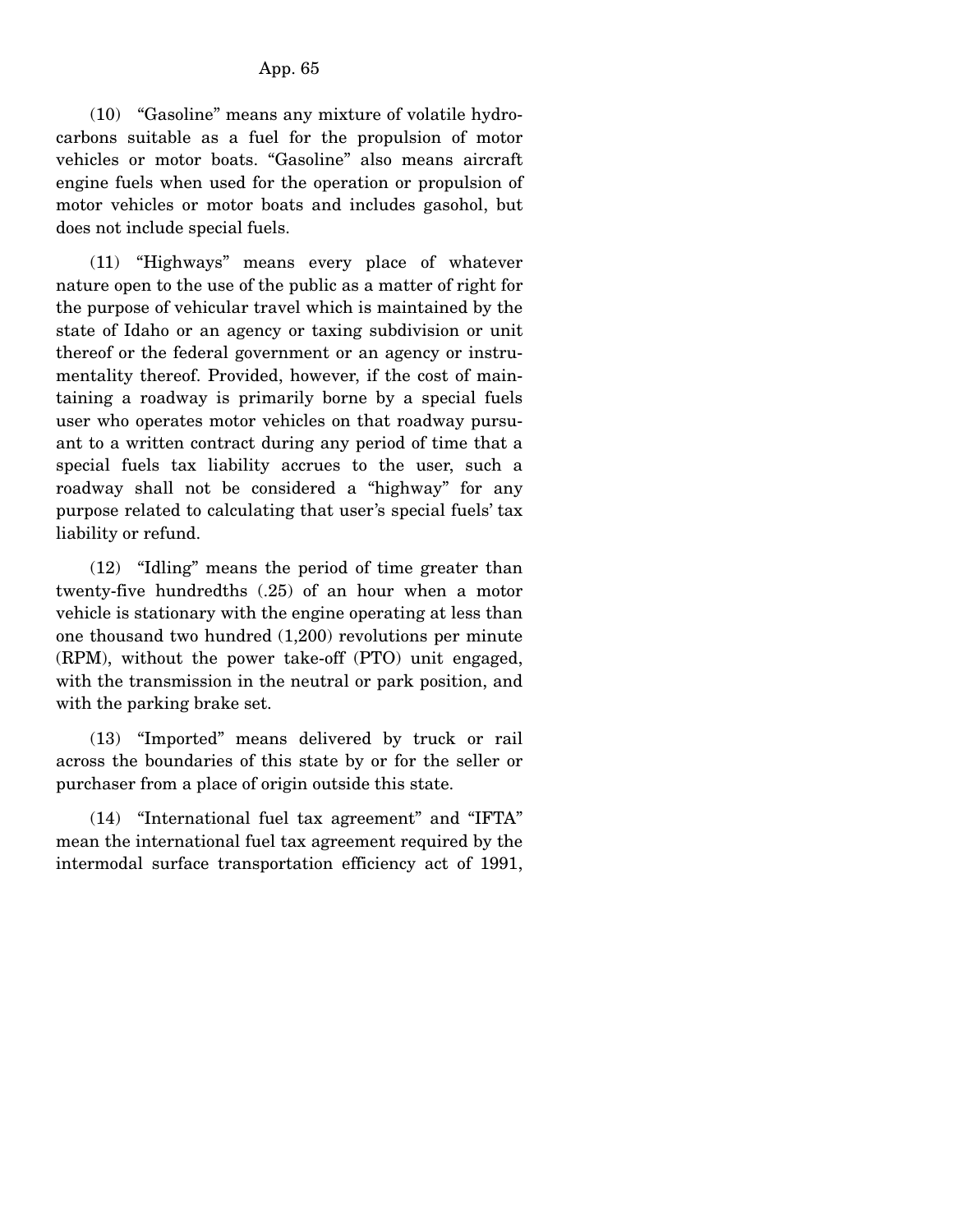Public Law 102-240, 105 Stat. 1914, and referred to in title 49, U.S.C., section 31701, including subsequent amendments to that agreement.

 (15) "Jurisdiction" means a state of the United States, the District of Columbia, a province or territory of Canada, or a state, territory or agency of Mexico in the event that the state, territory or agency participates in the international fuel tax agreement.

 (16) "Licensed distributor" means any distributor who has obtained a license under the provisions of section 63-2427A, Idaho Code.

 (17) "Motor fuel" means gasoline, special fuels, aircraft engine fuels or any other fuels suitable for the operation or propulsion of motor vehicles, motor boats or aircraft.

 (18) "Motor vehicle" means every self-propelled vehicle designed for operation, or required to be licensed for operation, upon a highway.

 (19) "Person" means any individual, firm, fiduciary, copartnership, association, limited liability company, corporation, governmental instrumentality including the state and all of its agencies and political subdivisions, or any other group or combination acting as a unit, and the plural as well as the singular number, unless the intent to give a more limited meaning is disclosed by the context. Whenever used in any clause prescribing and imposing a fine or imprisonment, or both, the term "person" as applied to an association means the partners or members, and as applied to corporations, the officers.

 (20) "Recreational vehicle" means a snowmobile as defined in section 67-7101, Idaho Code; a motor driven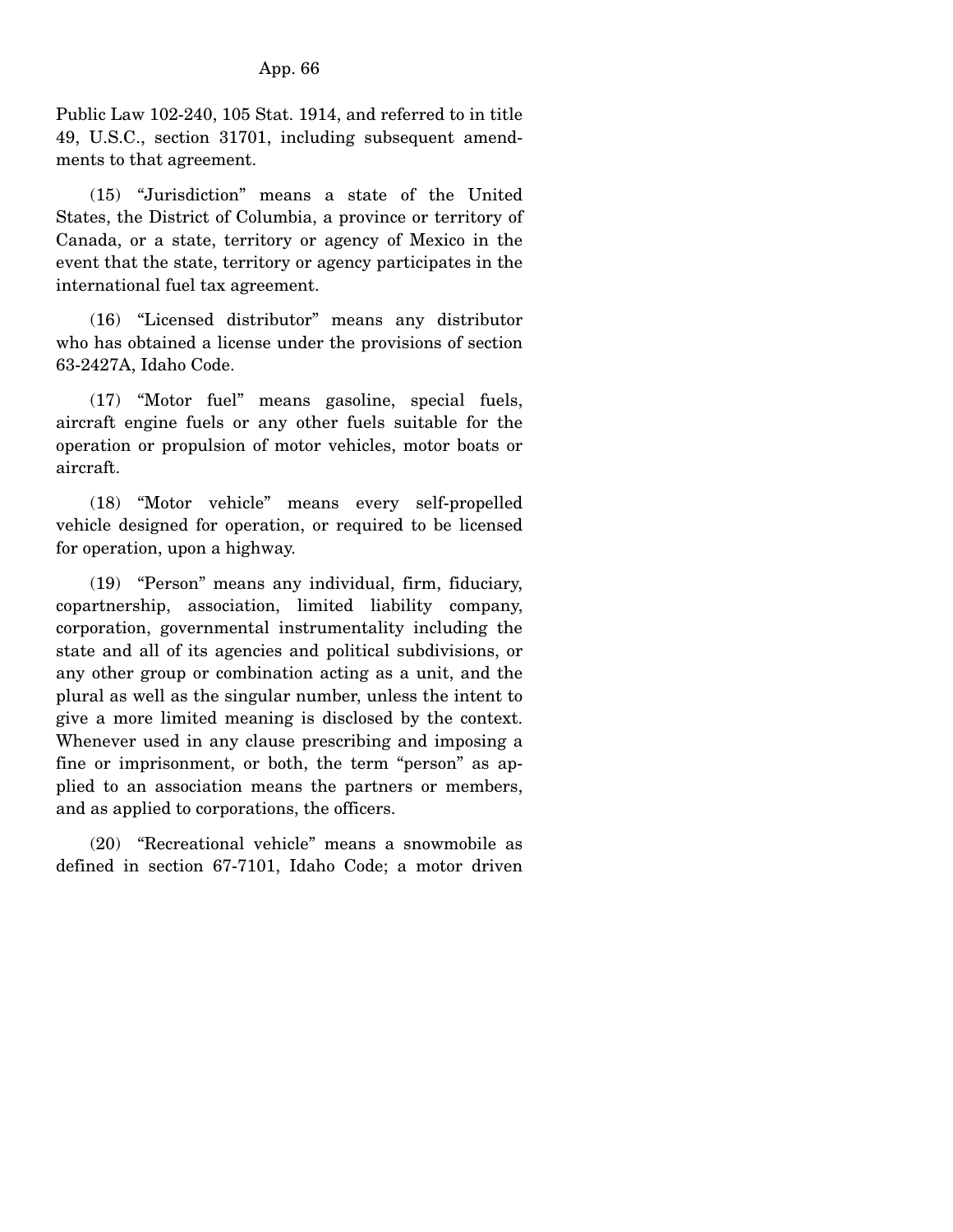cycle or motorcycle as defined in section 49-114, Idaho Code; any recreational vehicle as defined in section 49-119, Idaho Code; and an all-terrain vehicle as defined in section 67-7101, Idaho Code.

 (21) "Retail dealer" means any person engaged in the retail sale of motor fuels to the public or for use in the state.

(22) "Special fuels" means:

(a) All fuel suitable as fuel for diesel engines;

 (b) A compressed or liquified gas obtained as a byproduct in petroleum refining or natural gasoline manufacture, such as butane, isobutane, propane, propylene, butylenes, and their mixtures; and

 (c) Natural gas, either liquid or gas, and hydrogen, used for the generation of power for the operation or propulsion of motor vehicles.

 (23) "Special fuels dealer" means "distributor" under subsection (6) of this section.

 (24) "Special fuels user" means any person who uses or consumes special fuels for the operation or propulsion of motor vehicles owned or controlled by him upon the highways of this state.

(25) "Use" means either:

 (a) The receipt, delivery or placing of fuels by a licensed distributor or a special fuels dealer into the fuel supply tank or tanks of any motor vehicle not owned or controlled by him while the vehicle is within this state; or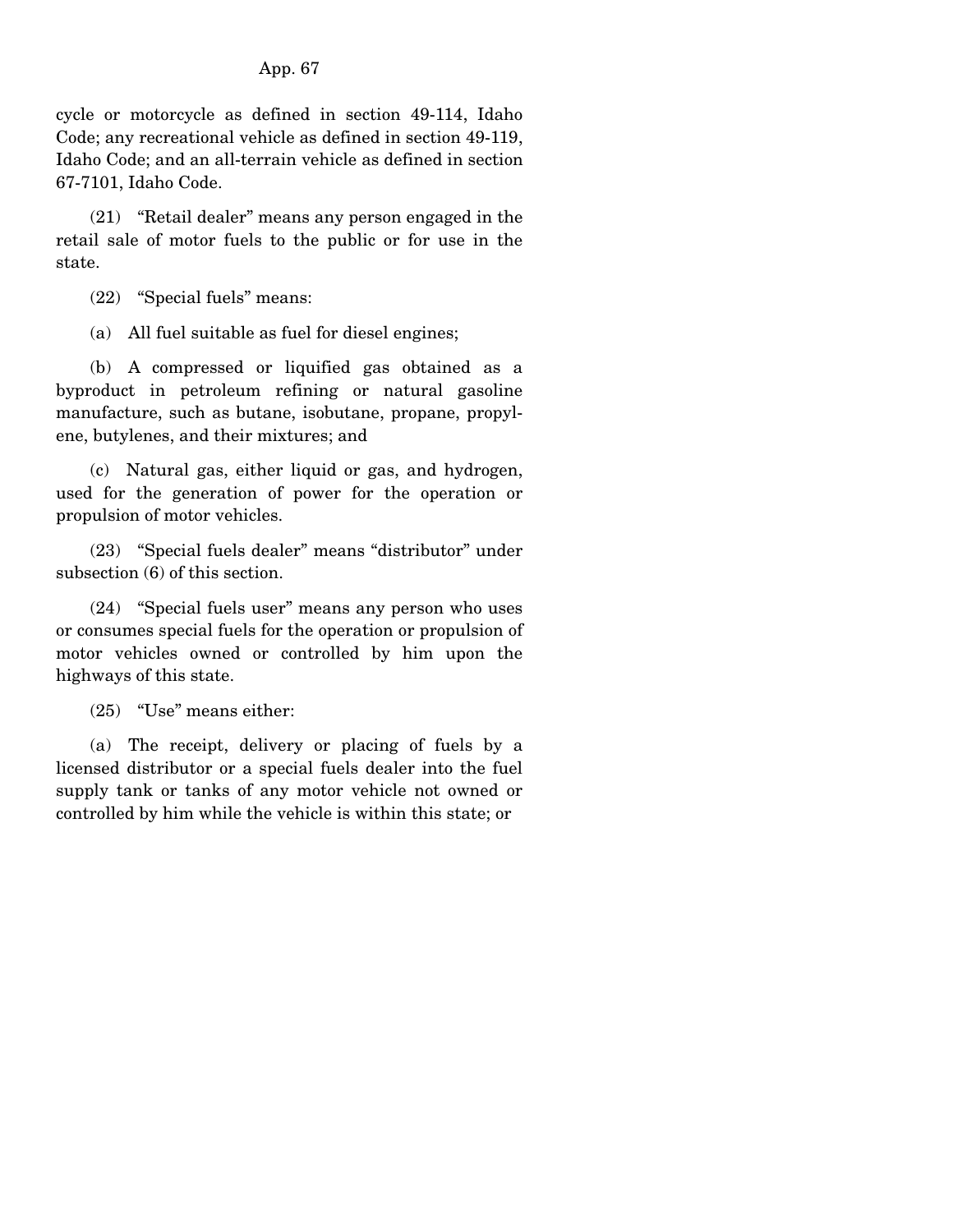(b) The consumption of fuels in the operation or propulsion of a motor vehicle on the highways of this state.

 [I.C., § 63-2401, as added by 1983, ch. 158, § 4, p. 436; am. 1984, ch. 87, § 1, p. 169; am. 1985, ch. 40, § 1, p. 81; am. 1985, ch. 242, § 1, p. 570; am. 1986, ch. 315, § 1, p. 777; am. 1987, ch. 82, § 1, p. 155; am. 1988, ch. 265, § 578, p. 549; am. 1991, ch. 306, § 1, p. 802; am. 1991, ch. 307, § 1, p. 805; am. 1992, ch. 106, § 1, p. 327; am. 1994, ch. 344, § 1, p. 1080; am. 1995, ch. 132, § 1, p. 565; am. 1995, ch. 348, § 1, p. 1142; am. 1996, ch. 223, § 1, p. 731; am. 1997, ch. 86, § 1, p. 205; am. 2001, ch. 104, § 1, p. 343; am. 2002, ch. 30, § 1, p. 37; am. 2002, ch. 174, § 3, p. 508; am. 2002, ch. 345, § 35, p. 963; am. 2004, ch. 235, § 1, p. 693; am. 2004, ch. 265, § 1, p. 745.]

#### **63-2402. Imposition of tax upon motor fuel.**

 (1) A tax is hereby imposed upon the receipt of motor fuel in this state by any distributor receiving motor fuel upon which the tax imposed by this section has not previously been paid. The tax shall be imposed without regard to whether use is on a governmental basis or otherwise, unless exempted by this chapter.

 (2) The tax imposed in this section shall be at the rate of twenty-five cents (25) per gallon of motor fuel received. This tax shall be subject to the exemptions, deductions and refunds set forth in this chapter. The tax shall be paid by distributors upon the distributor's receipt of the motor fuel in this state.

 (3) Any person coming into this state in a motor vehicle may transport in the manufacturer's original tank of that vehicle, for his own use only, not more than thirty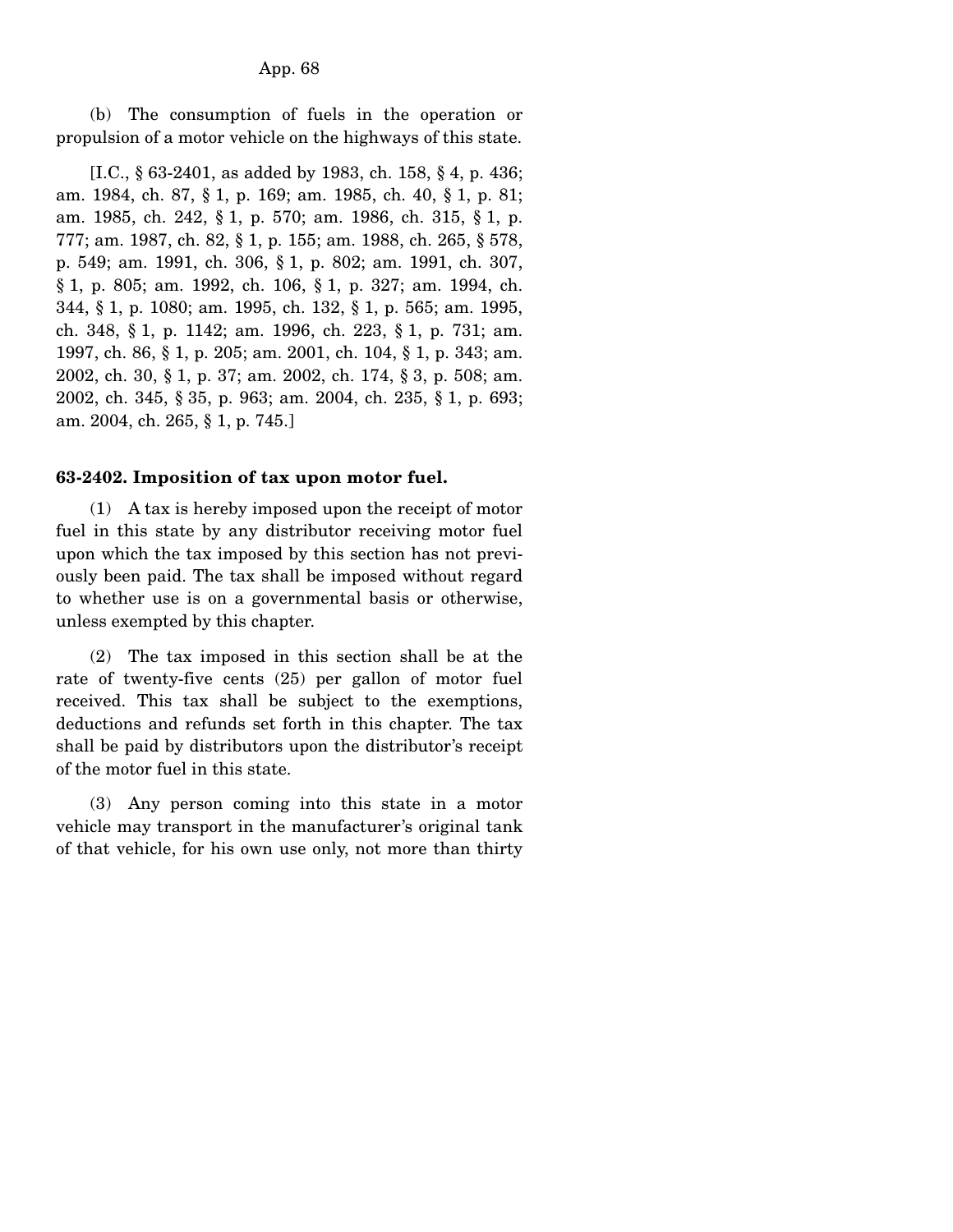(30) gallons of motor fuel for the purpose of operating that motor vehicle, without complying with the provisions of this chapter.

 (4) The tax imposed in subsection (1) of this section does not apply to:

 (a) Special fuels that have been dyed at a refinery or terminal under the provisions of 26 U.S.C. section 4082 and regulations adopted thereunder, or under the clean air act and regulations adopted thereunder except as provided in section 63-2425, Idaho Code; or

 (b) Special fuel dispensed into a motor vehicle which uses gaseous special fuels and which displays a valid gaseous special fuels permit under section 63-2424, Idaho Code; or

 (c) Special fuels that are gaseous special fuels, as defined in section 63-2401, Idaho Code, except that part thereof that is delivered into the fuel supply tank or tanks of a motor vehicle; or

 (d) Aircraft engine fuel subject to tax under section 63-2408, Idaho Code.

 [I.C., § 63-2402, as added by 1983, ch. 158, § 4, p. 436; am. 2002, ch. 174, § 2, p. 508.]

# **63-2403. Receipt of motor fuel – Determination.**

Motor fuel is received as follows:

 (1)(a) Motor fuel produced, refined, manufactured, blended or compounded by any person or stored at a pipeline terminal in this state by any person is received by that person when it is loaded into tank cars, tank trucks,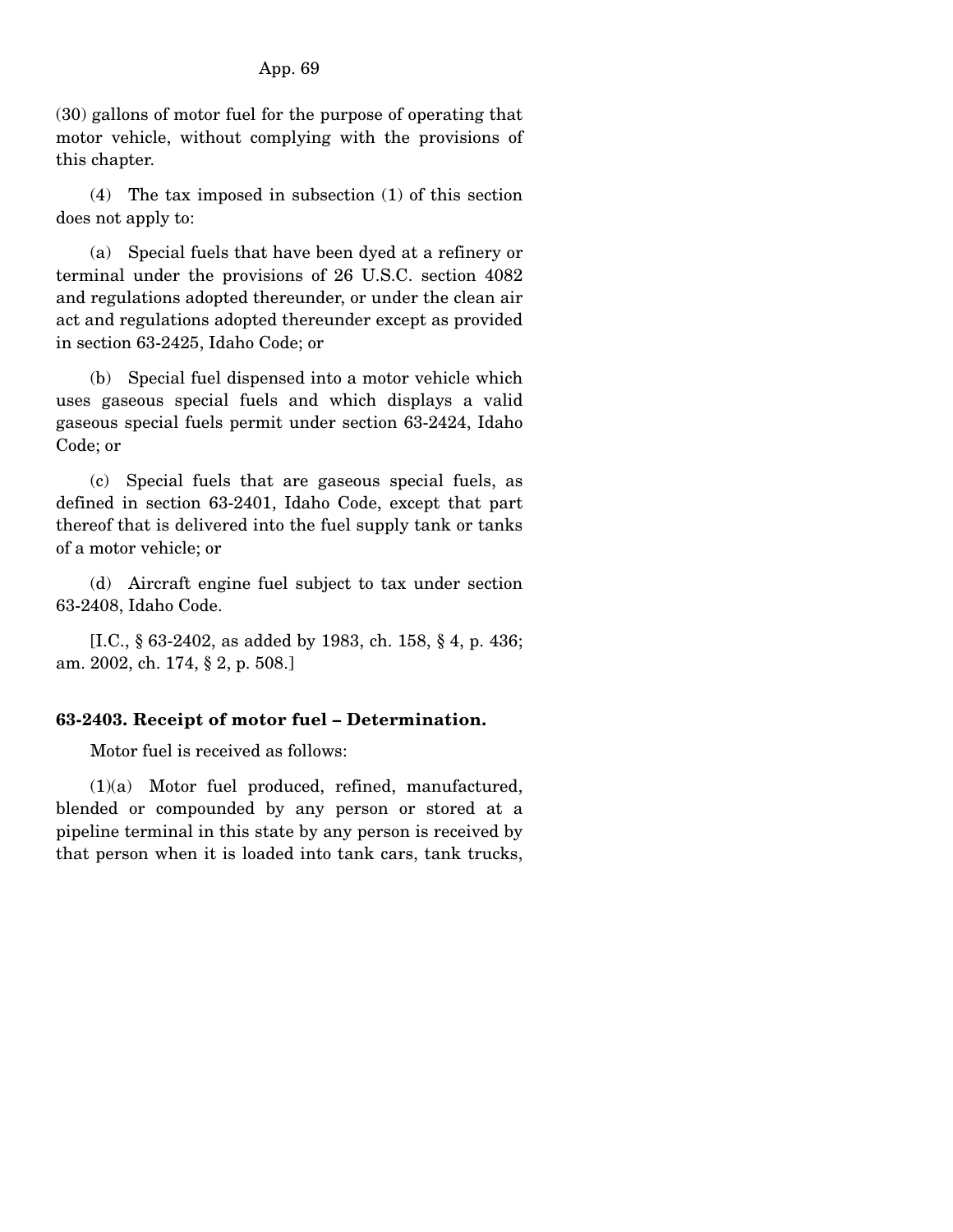tank wagons or other types of transportation equipment or when it is placed into any tank or other container from which sales or deliveries not involving transportation are made.

 (b) Motor fuel is received by a person other than the person designated in subsection  $(1)(a)$  of this section in the following circumstances:

 (i) Motor fuel delivered from a pipeline terminal in this state to a licensed distributor is received by the licensed distributor to whom it is first delivered.

 (ii) Motor fuel delivered to a person who is not a licensed distributor for the account of a person that is so licensed, is received by the licensed distributor for whose account it is shipped.

 (2) Notwithstanding the provisions of subsection (1) above, motor fuel shipped or delivered from a refinery or pipeline terminal to another refinery or pipeline terminal, is not received by reason of that shipment or delivery.

 (3) Any product other than motor fuel that is blended to produce motor fuel other than at a refinery or pipeline terminal in this state is received by the person who is the owner of the blended fuel after the blending is completed.

 $(4)(a)$  Motor fuel imported into this state, other than fuel placed in storage at a refinery or pipeline terminal in this state, is received at the time the fuel arrives in this state by the person who is, at the time of arrival, the owner of the fuel.

 (b) Motor fuel imported into this state by a licensed distributor and delivered directly to a person not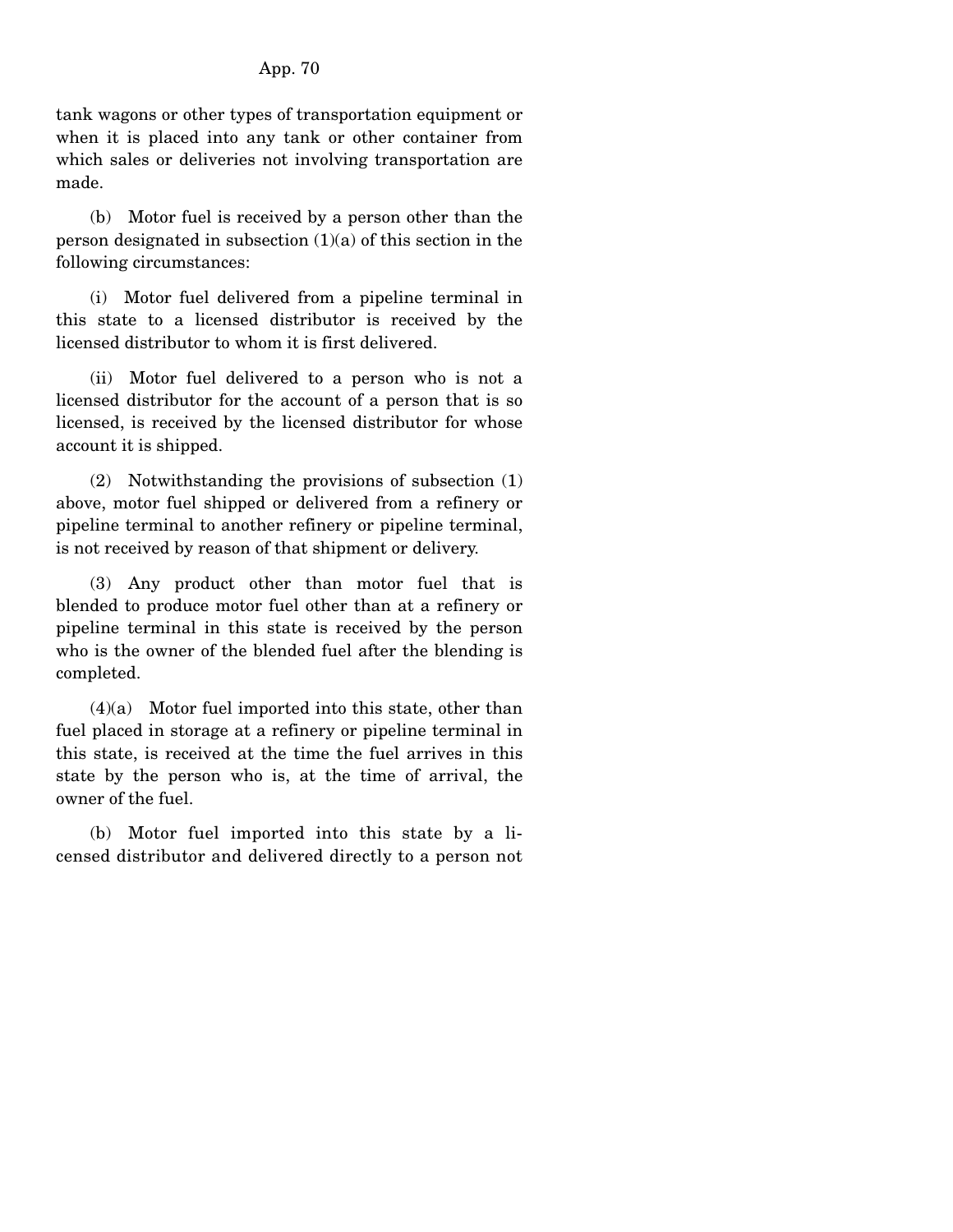App. 71

a licensed distributor is received by the licensed distributor importing that fuel into this state at the time the fuel arrives in this state.

 (c) Fuel arrives in this state at the time it crosses the border of this state.

 [I.C, § 63-2403, as added by 1983, ch. 158, § 4, p. 436; am. 1997, ch. 85, § 1, p. 203; am. 2002, ch. 174, § 4, p. 508.]

# **63-2404. Method of measurement of gallons received.**

 Gasoline and/or aircraft engine fuel received by distributors shall be reported under rules and regulations prescribed by the commission, and be based upon consistent methods, generally recognized and accepted for gasoline and/or aircraft engine fuel tax accounting purposes, in respect to gallonage, stock transfers and stock accounting records.

 [I.C., § 63-2404, as added by 1983, ch. 158, § 4, p. 436; am. 1983, ch. 242, § 2, p. 650.]

#### **63-2405. Payment of tax.**

 The excise tax imposed by section 63-2402, Idaho Code, is to be paid by the distributor, and measured by the total number of gallons of motor fuel received by him, at the rate specified in section 63-2402, Idaho Code. That tax, together with any penalty and/or interest due, shall be remitted with the monthly distributor's report required in section 63-2406, Idaho Code.

 [I.C., § 63-2405, as added by 1983, ch. 158, § 4, p. 436; am. 1983, ch. 242, § 2, p. 650; am. 1983 (Ex. Sess.), ch. 1, § 5, p. 3; am. 1984, ch. 87, § 2, p. 169; am. 1984, ch. 195,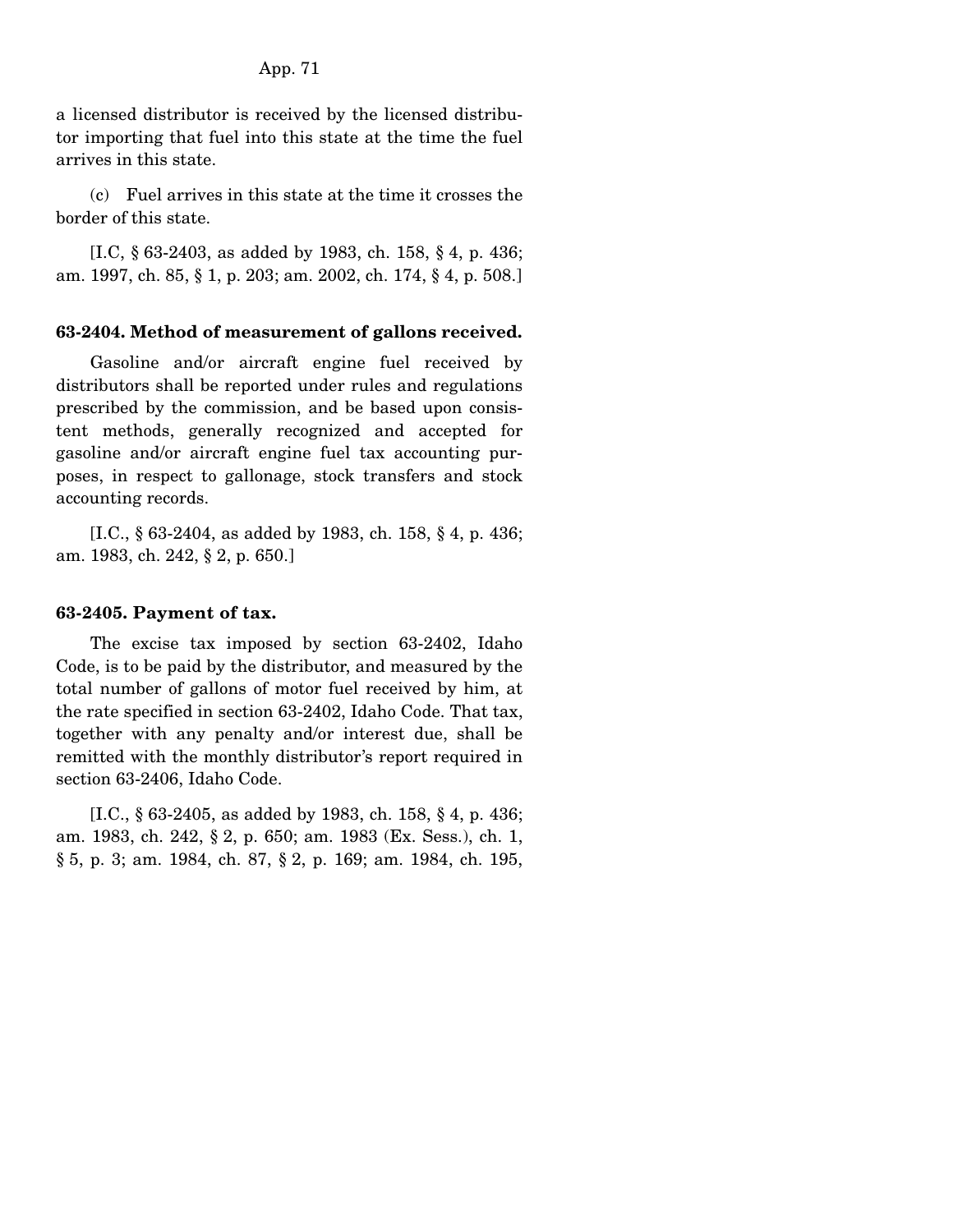§ 34, p. 445; am. 1986, ch. 344, § 2, p. 851; am. 1988, ch. 198, § 1, p. 376; am. 1991, ch. 120, § 1, p. 259; am. 1994, ch. 166, § 1, p. 373; am. 1996, ch. 343, § 4, p. 1149; am. 1998, ch. 103, § 2, p. 353; am. 2002, ch. 30, § 2, p. 37; am. 2002, ch. 174, § 5, p. 508.]

## **63-2406. Distributor reports.**

 (1) Each distributor shall, not later than the last day of each calendar month or for such other reporting period as the commission may authorize, render to the commission an accurate report of all motor fuel received by him in this state during the preceding reporting period. The report shall be made in the manner and on forms required by the commission.

(2) The distributor's report shall include:

 (a) An itemized statement of the total number of gallons of motor fuel received during the preceding calendar month; and

 (b) Other information as the commission may require for the proper administration of this chapter.

 (3) The report shall be accompanied by a remittance of the tax shown to be due on the report together with any applicable interest and penalty, unless the amounts due are paid by electronic funds transfer in the manner provided by section 67-2026, Idaho Code.

 (4) Any distributor required to pay the tax imposed by this chapter who fails to pay such tax shall be liable to the commission for the amount of tax not remitted plus any applicable penalty or interest. The commission may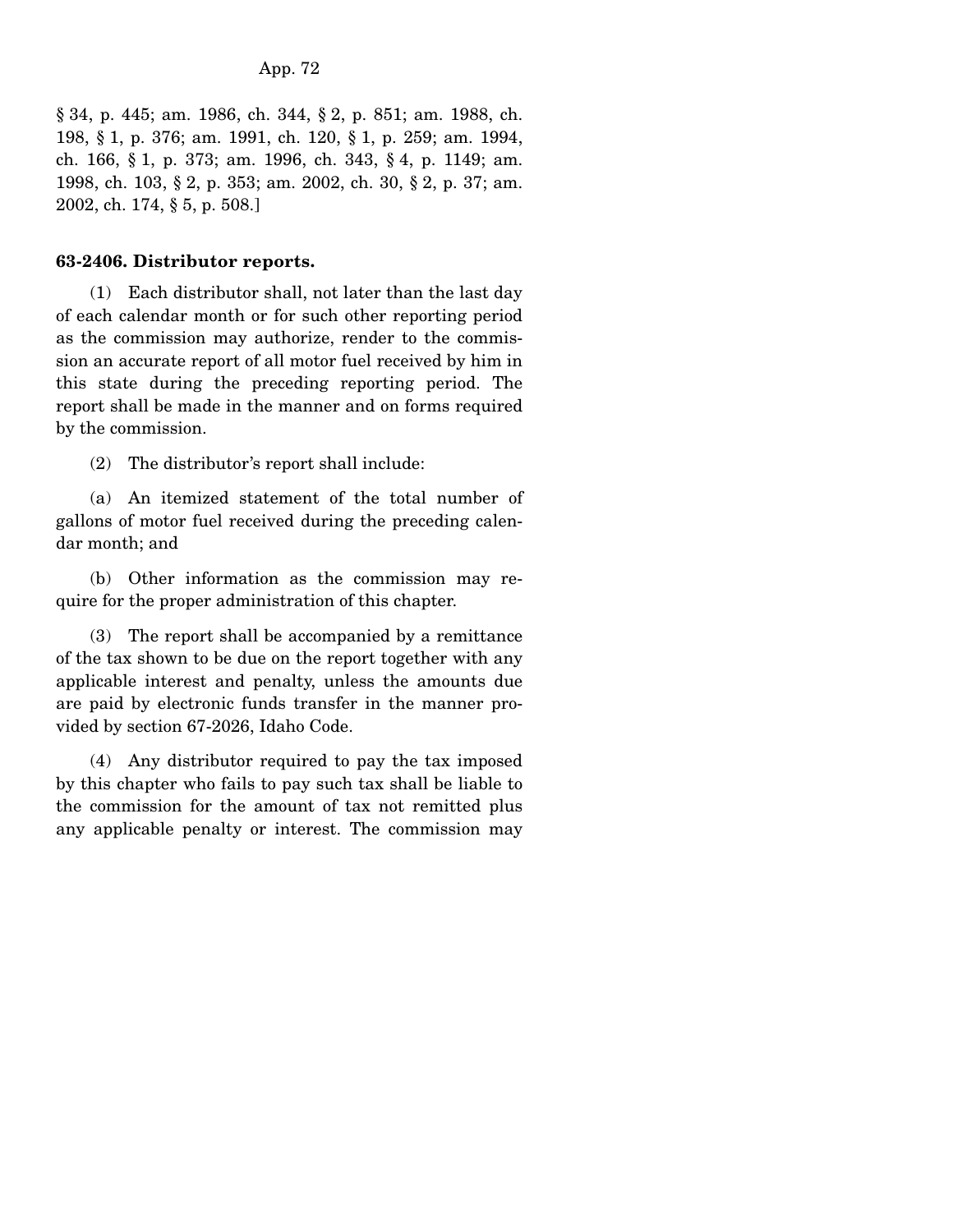collect such amounts in the manner provided in section 63- 2434, Idaho Code.

 [I.C., § 63-2406, as added by 1983, ch. 158, § 4, p. 436; am. 1998, ch. 103, § 3, p. 353; am. 2000, ch. 155, § 1, p. 392.]

# **63-2406A. Incentive for electronic filing of distributor's reports and payment of taxes.**

 (1) A qualified licensed distributor who, on or before December 31, 2003, receives approval from the commission to file electronically the reports required by section 63- 2406, Idaho Code, and who pays taxes due under this chapter by electronic funds transfer, whether or not required to use electronic funds transfer, shall be entitled to a one-time, nonrefundable credit in the amount of two thousand five hundred dollars (\$2,500).

 (2) A "qualified licensed distributor" is a licensed distributor who, over the six (6) months immediately preceding the month in which the distributor may claim the credit provided in this section averaged in excess of fifty thousand (50,000) gallons each month of:

(a) Motor fuel received, plus

 (b) Motor fuel shipped or delivered within a refinery or pipeline terminal or from a refinery or pipeline terminal to another refinery or pipeline terminal.

 (3) The credit may be claimed on the first motor fuel distributor's report filed entirely by an electronic filing media approved by the commission if all associated amounts due are remitted by electronic funds transfer. In the case of a motor fuel distributor who, prior to the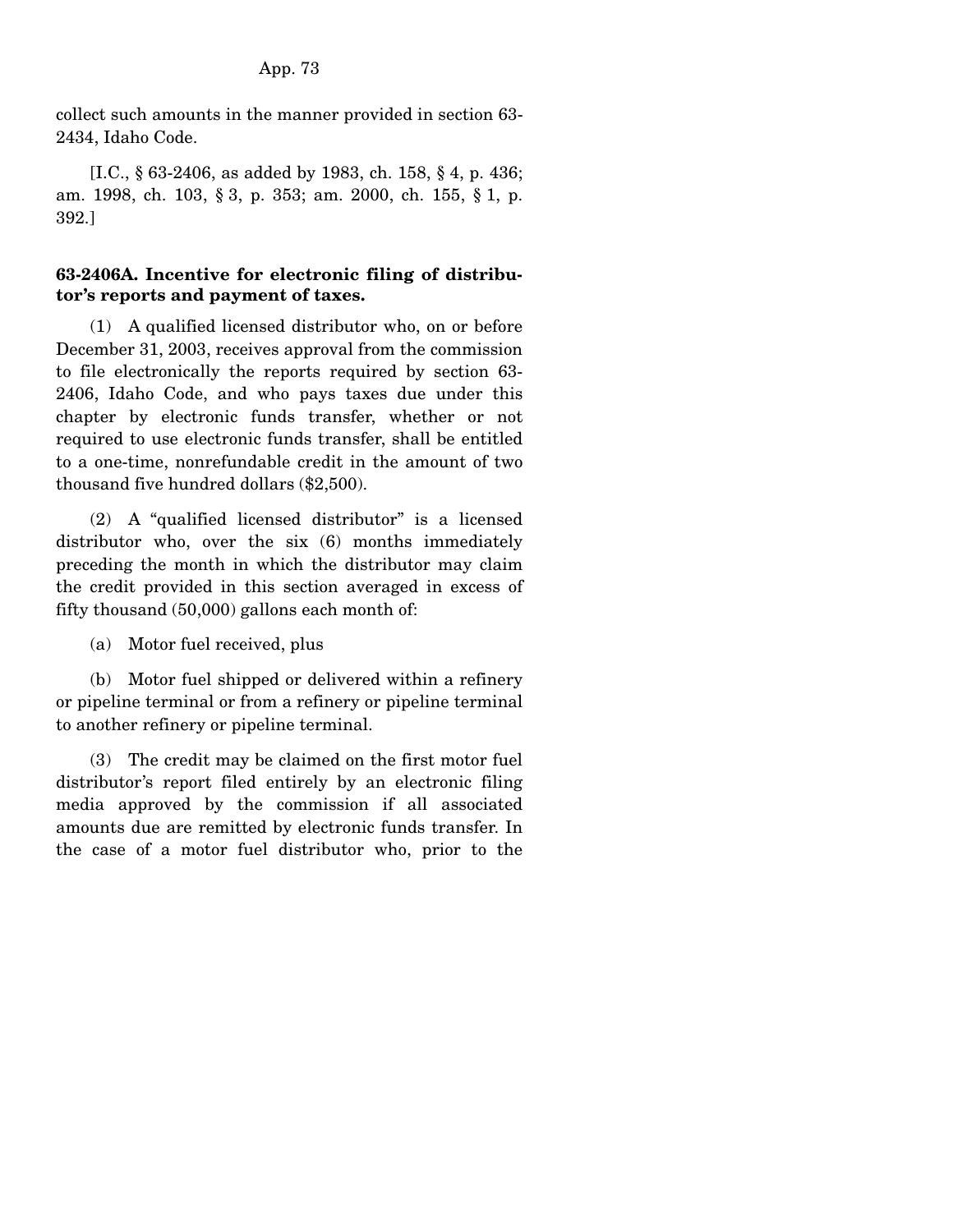effective date of this act, began filing its motor fuel distributor's reports entirely by an electronic filing media approved by the commission and paid all associated amounts due remitted by electronic funds transfer, the credit may be claimed on the first motor fuel distributor's report filed after the effective date of this act. Unused credit may be carried over to succeeding returns until fully applied against taxes due.

 (4) If a distributor who has received all or part of the credit permitted by this section fails to file its distributor's report electronically or fails to remit any amount due by electronic funds transfer for three (3) or more months in any twelve (12) month period without due cause, the commission shall recapture the previously allowed credit. The commission may, within the time permitted for adjustment of the return on which the credit was claimed, collect the recaptured credit in the same manner as a deficiency in tax.

 [I.C., § 63-2406A, as added by 2000, ch. 302, § 2, p. 1033.]

## **63-2407. Deductions authorized.**

 Each licensed distributor shall deduct from his monthly report:

 (1) Motor fuel exported from this state other than in the supply tanks of motor vehicles, motor boats or aircraft when supported by a shipping document, an invoice signed by the purchaser, or other proper documents approved by the commission but only if: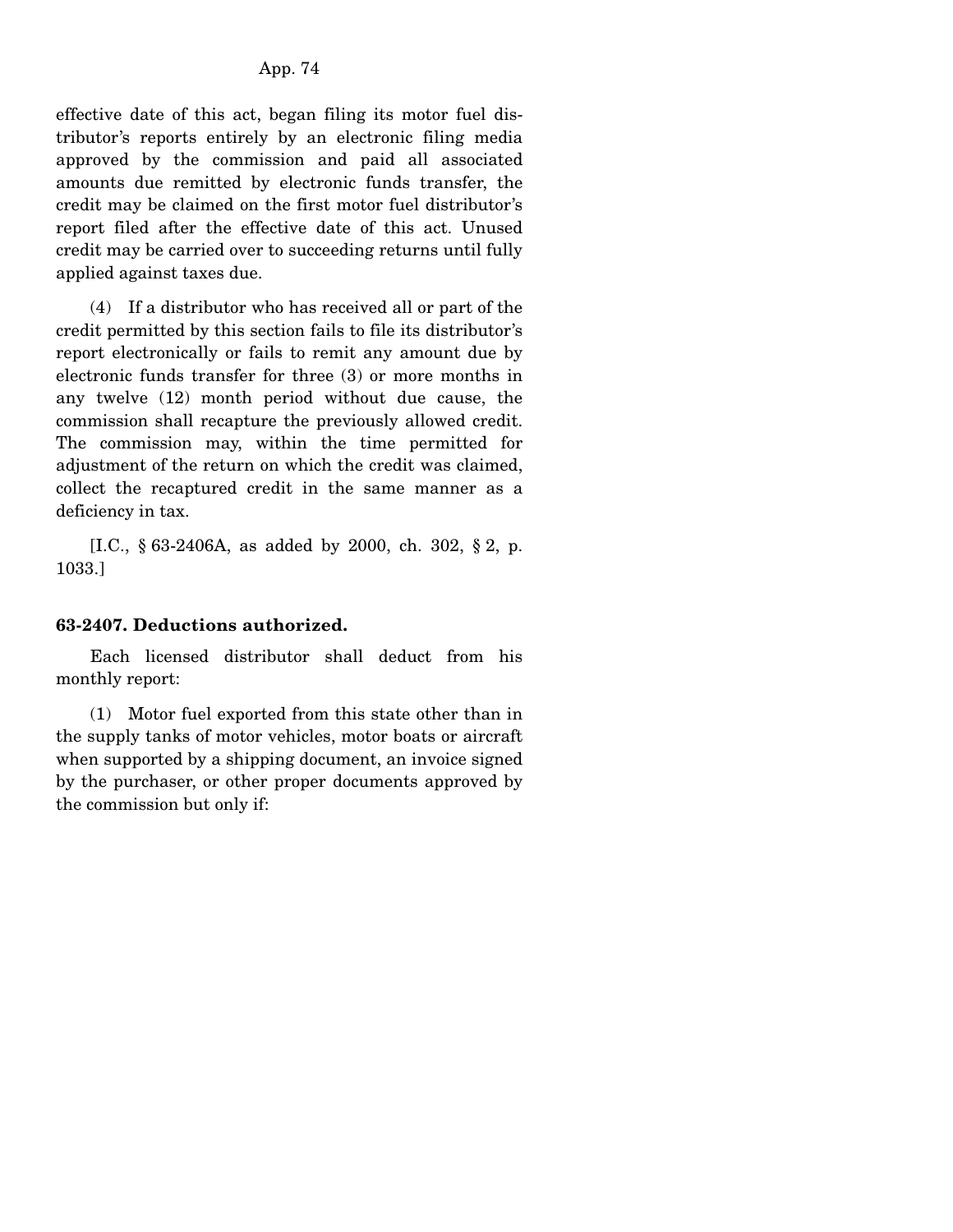### App. 75

 (a) The purchaser is not a licensed distributor and the seller can establish that any tax due in the jurisdiction to which the motor fuel is destined is paid; or

 (b) The purchaser is a licensed distributor in the jurisdiction to which the motor fuel is destined.

 (2) Motor fuel returned to a licensed distributor's refinery or pipeline terminal storage when supported by proper documents approved by the commission.

 (3) Motor fuel lost or destroyed by fire, lightning, flood, tornado, windstorm, explosion, or other accidental casualty, after presenting to the commission satisfactory proof of loss.

 (4) The number of gallons which would be equal to one percent  $(1%)$  of the total number of gallons received during the reporting period, less the total number of gallons deducted under subsections (1) through (3) of this section, which credit is granted to the licensed distributor to reimburse him for the expense incurred on behalf of the state of Idaho in collecting and remitting motor fuel tax moneys, maintaining necessary records for the state, preparing necessary reports and remittances in compliance with this chapter, and for loss from evaporation, handling, spillage and shrinkage, except losses caused by casualty as provided in subsection (3) of this section. The licensed distributor may, in addition to the above, deduct the number of gallons equal to one percent  $(1%)$  of the total number of gallons received during the preceding calendar month, less the total number of gallons deducted under subsections (1) through (3) of this section, to cover shrinkage, evaporation, spillage and handling losses of a retail dealer. The latter deductions are to be allowed only upon filing with the commission satisfactory evidence as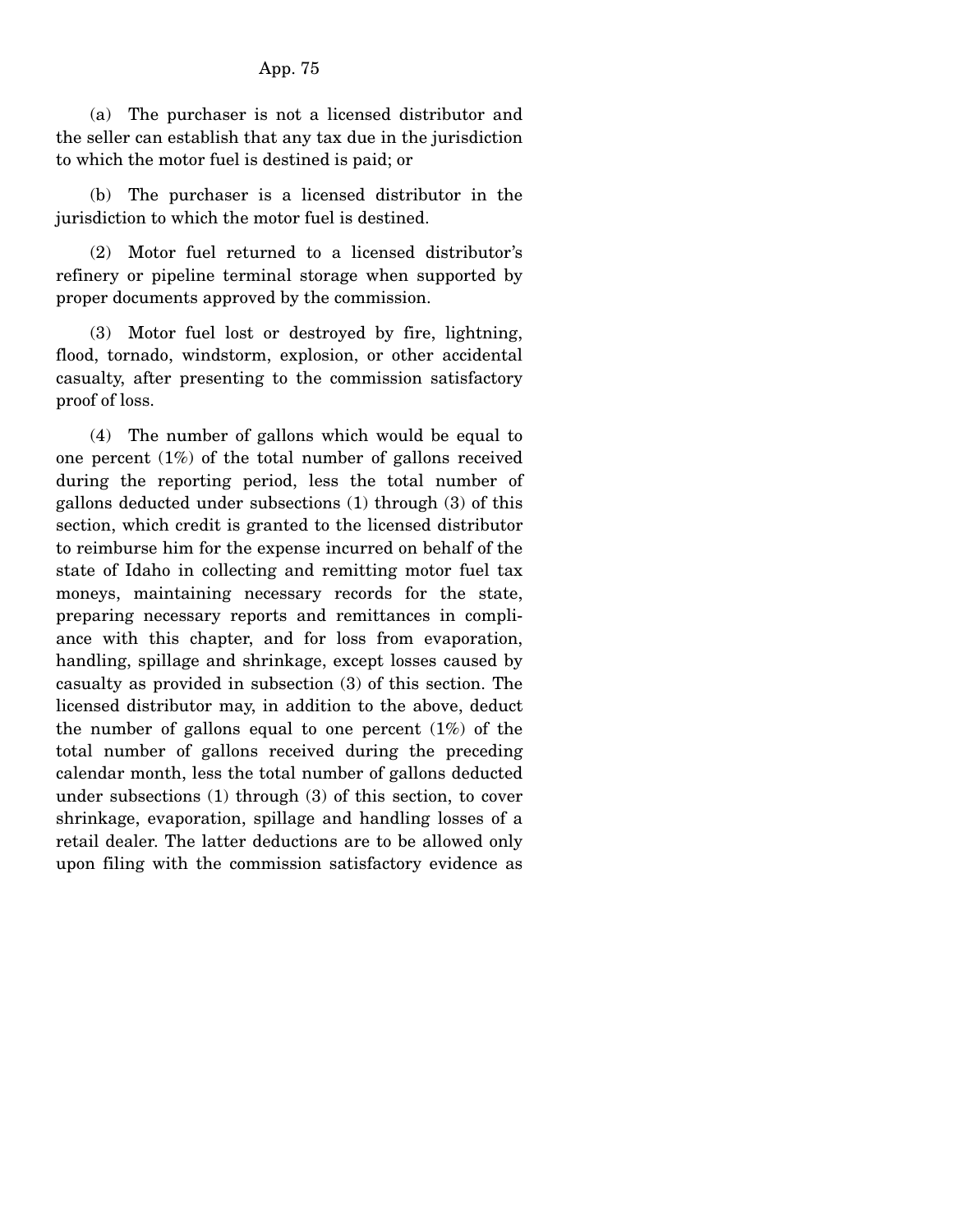may be prescribed by it indicating the credit allowance has been made in favor of the retail dealer or paid to him. The evidence shall be submitted together with the report wherein this portion of the deduction is claimed. A licensed distributor who sells and delivers motor fuel directly to the consumer and not for resale shall, with respect to those sales, be deemed a retail dealer for the purposes of this section.

 (5) Motor fuel sold to the Idaho national guard for use in aircraft and in vehicles used off public highways provided, however, such deduction is supported by an exemption certificate signed by an authorized officer of the Idaho national guard.

 (6) For sales made on or after July 1, 1995, taxes previously paid on gallons represented by accounts found to be worthless and actually charged-off for income tax purposes may be credited upon a subsequent payment of the tax provided in this chapter or, if no such tax is due, refunded. If such accounts are thereafter collected, the tax per gallon shall be paid based upon the amount actually received divided by the price per gallon of the original sale multiplied by the appropriate tax rate.

 (7) In the case of motor fuel received during the reporting period and included in the report that is:

 (a) Gasohol, deduct the number of gallons of denatured anhydrous ethanol contained in the gasohol.

 (b) Biodiesel, in whole or in part, deduct the number of gallons of agricultural products or animal fats or the wastes of such products contained in the fuel.

 The deduction provided in this subsection shall not exceed ten percent (10%) of (i) the volume of gasohol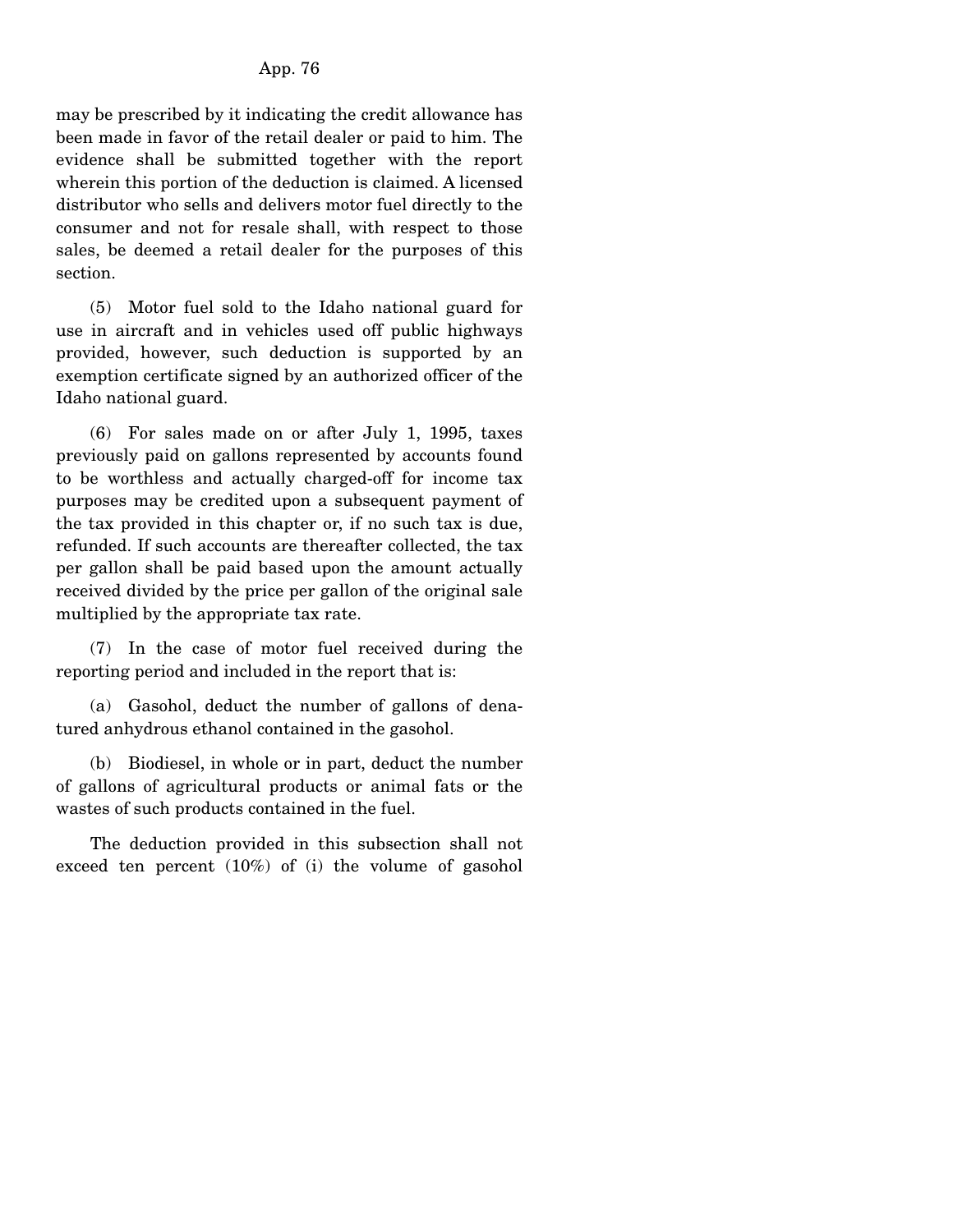reported on the report or (ii) the special fuel which is or contains biodiesel.

 [I.C., § 63-2407, as added by 1983, ch. 158, § 4, p. 436; am. 1987, ch. 209, § 1, p. 442; am. 1989, ch. 406, § 1, p. 993; am. 1995, ch. 132, § 2, p. 565; am. 1995, ch. 303, § 1, p. 1051; am. 1996, ch. 223, § 2, p. 731; am. 1998, ch. 103, § 4, p. 353; am. 2002, ch. 30, § 3, p. 37.]

### **63-2410. Refund of gasoline tax procedure.**

 (1) Any person who shall purchase fifty (50) gallons or more, and use the gasoline in motor vehicles operated on highways outside of the state of Idaho where a duplicate tax is assessed for the same gasoline, shall be entitled to refund when a claim is presented to the commission in the manner required in subsection  $(5)(c)$  of this section. Claimant shall present to the commission a statement accompanied by a verification of the use determined by an audit of his operations conducted as prescribed by the tax commission; or his claim may be verified by the filing of a receipt or proof showing the payment of tax on the gasoline used in any other state.

 (2) Any person who shall purchase within any one (1) calendar year fifty (50) gallons or more of gasoline used for the purposes described in this subsection shall be entitled to be refunded the amount of gasoline tax previously paid on that gasoline. Exempt uses are:

(a) Operating stationary gasoline engines;

 (b) Propelling equipment or vehicles which are not licensed to be operated on a highway;

(c) Operating commercial motor boats; and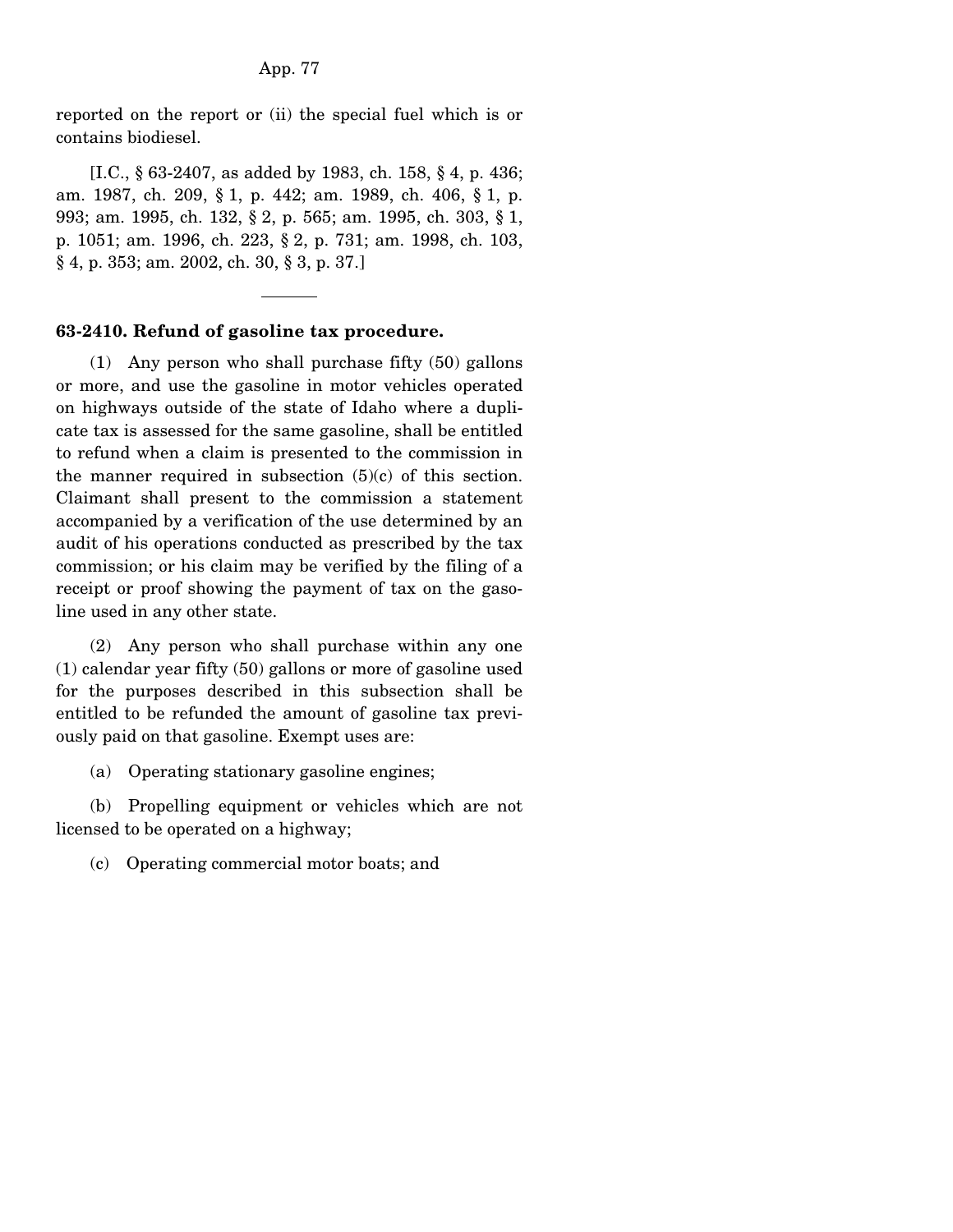### App. 78

 (d) Propelling an all-terrain vehicle that is not required to be registered pursuant to chapter 4, title 49, Idaho Code, or chapter 71, title 67, Idaho Code.

 (3) No refund of gasoline tax shall be allowed for any gasoline which is:

 (a) Used in motor vehicles required to be licensed or used in any motor vehicle exempt from registration by reason of the ownership or residence; or

 (b) Aircraft engine fuel placed in aircraft, provided however, if tax has been paid at the rate provided in section 63-2405, Idaho Code, on any motor fuel placed in the fuel supply tank of an aircraft the user of the fuel may apply for a refund of the difference between the tax paid on the fuel and the tax imposed in section 63-2408, Idaho Code; or

 (c) Used in recreational vehicles except all-terrain vehicles exempted as provided in subsection  $(2)(d)$  of this section; or

 (d) Used in noncommercial motor boats or in boats operated by a governmental entity.

 (4) Any licensed distributor paying the gasoline tax and/or aircraft engine fuel tax to the state of Idaho erroneously shall be allowed a credit or refund of the amount of tax paid by him if a written claim for refund is filed with the commission within three (3) years after the date those taxes were paid. Such credit or refund shall include interest at the rate established in section 63-3045, Idaho Code, computed from the date taxes to be refunded or credited were paid to the commission.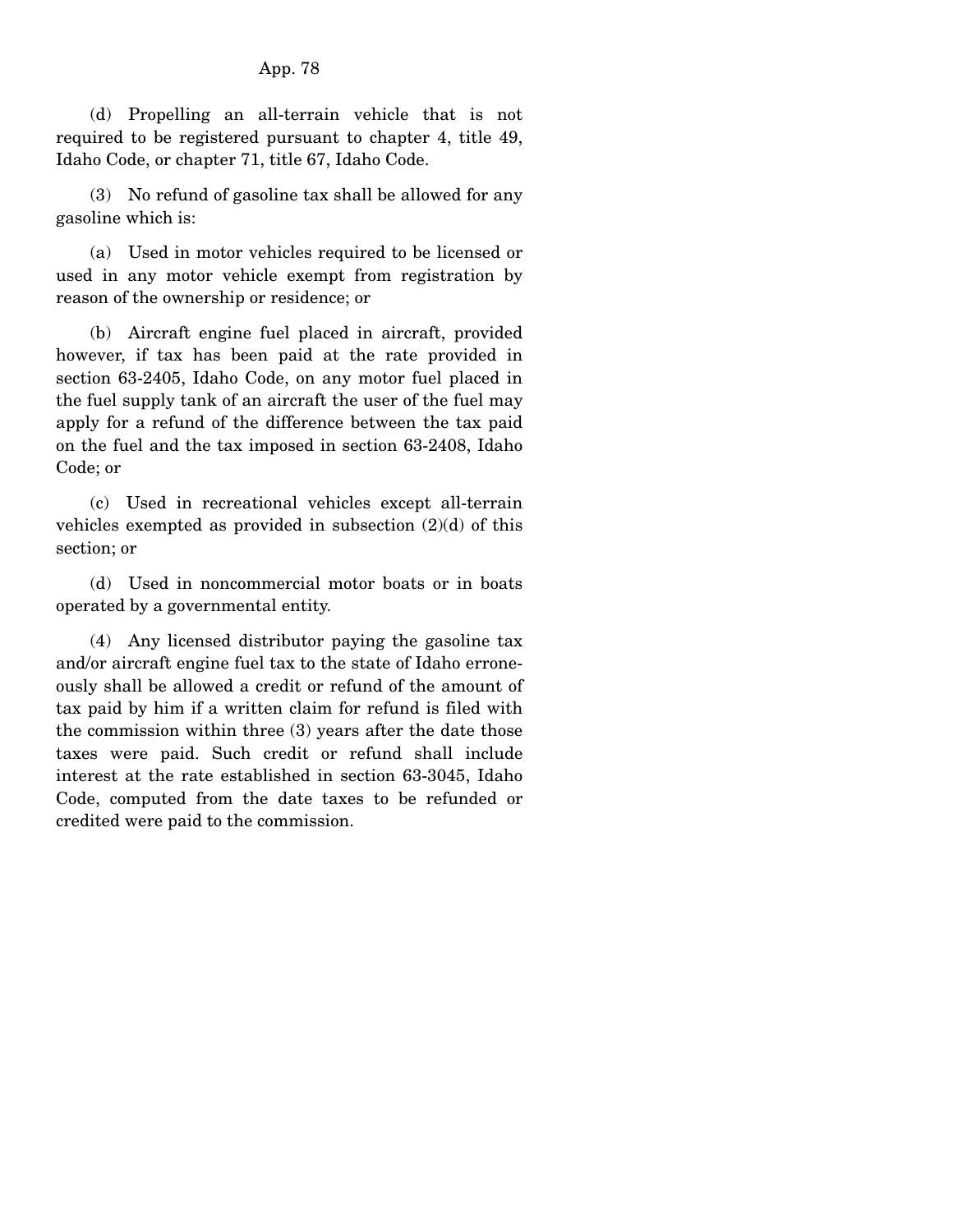$(5)(a)$  All claims for refund of gasoline taxes arising under subsection  $(1)$ ,  $(2)$  or  $(3)(b)$  of this section shall be filed in conjunction with the claimant's income tax return due pursuant to chapter 30, title 63, Idaho Code. The gasoline tax refund claimed shall be tax paid on gasoline actually purchased during the taxable year to which the income tax return relates. The gasoline tax refund due shall be offset against any other taxes, penalties or interest due before any balance is refunded by the commission to the claimant. Subject to a limitation as to the amount of refund to be claimed as the commission may provide by rule, refund claims may be submitted and paid on a monthly basis and reconciled on the income tax return when it is filed.

 (b) If a claimant is not required to file an income tax return, the refund claim shall be made on forms and in the manner as the commission may provide. The claim shall relate to taxes paid on gasoline actually purchased in the calendar year preceding the filing and the claim shall be due on or before April 15 following the close of the calendar year.

 (c) Claims for refunds under subsection (1) or (2) of this section shall be filed in the manner prescribed in section 63-3072, Idaho Code. Such credit or refund shall include interest at the rate established in section 63-3045, Idaho Code, computed from sixty (60) days following the later of the due date of the claimed refund under subsection  $(5)(a)$  or  $(5)(b)$  of this section or the filing of the claim. No refund shall be paid under this section unless a written claim for such refund has been filed with the commission within three (3) years after the due date, including extensions, of the income tax return in regard to which the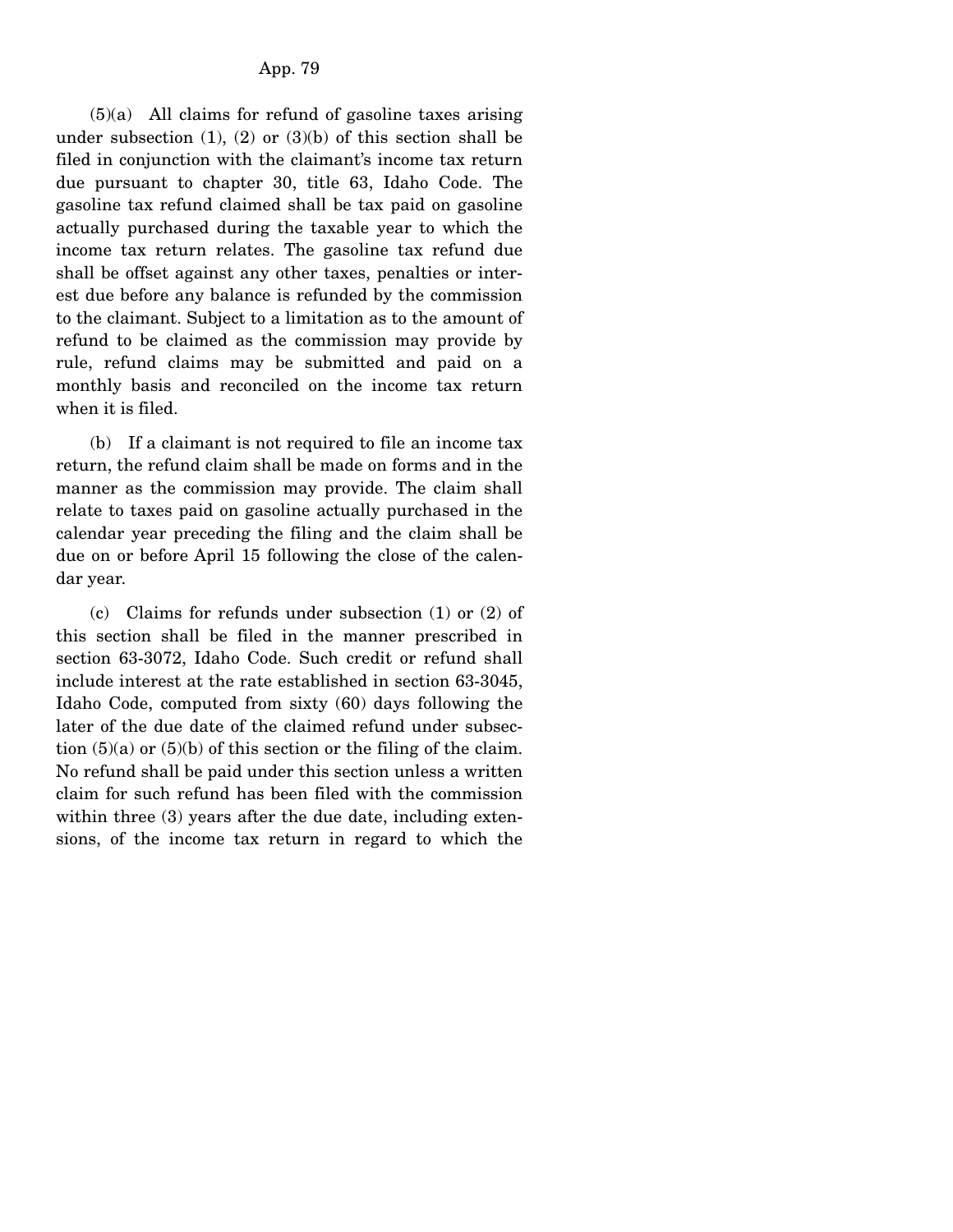claim relates or the due date of the claim established in paragraph (b) of this subsection (5).

 (d) The commission may require that all claims be accompanied by the original signed invoice or invoices issued to the claimant, showing the total amount of gasoline on which a refund is claimed and the reason, the amount of the tax and any additional information required by the commission. Each separate delivery shall constitute a purchase and a separate invoice shall be prepared, at least in duplicate, to cover the delivery. All invoices, except those prepared by a computer or similar machine, shall be prepared in ink or double-spaced carbon shall be used between the original and first duplicate.

 $(6)(a)$  Should the commission find that the claim contains errors, it may correct the claim and approve it as corrected, or the commission may require the claimant to file an amended claim. The commission may require any person who makes a claim for refund to furnish a statement under oath, giving his occupation, description of the machine or equipment in which the gasoline was used, the place where used and any other information as the commission may require. If the commission determines that any claim has been fraudulently presented, or is supported by an invoice or invoices fraudulently made or altered, or that any statement in the claim or affidavit is willfully false and made for the purpose of misleading, the commission may reject the claim in full. If the claim is rejected, the commission may suspend the claimant's right to any refund for purchases made during a period not to exceed one (1) year beginning with the date the rejected claim was filed, and it shall take all other action deemed appropriate.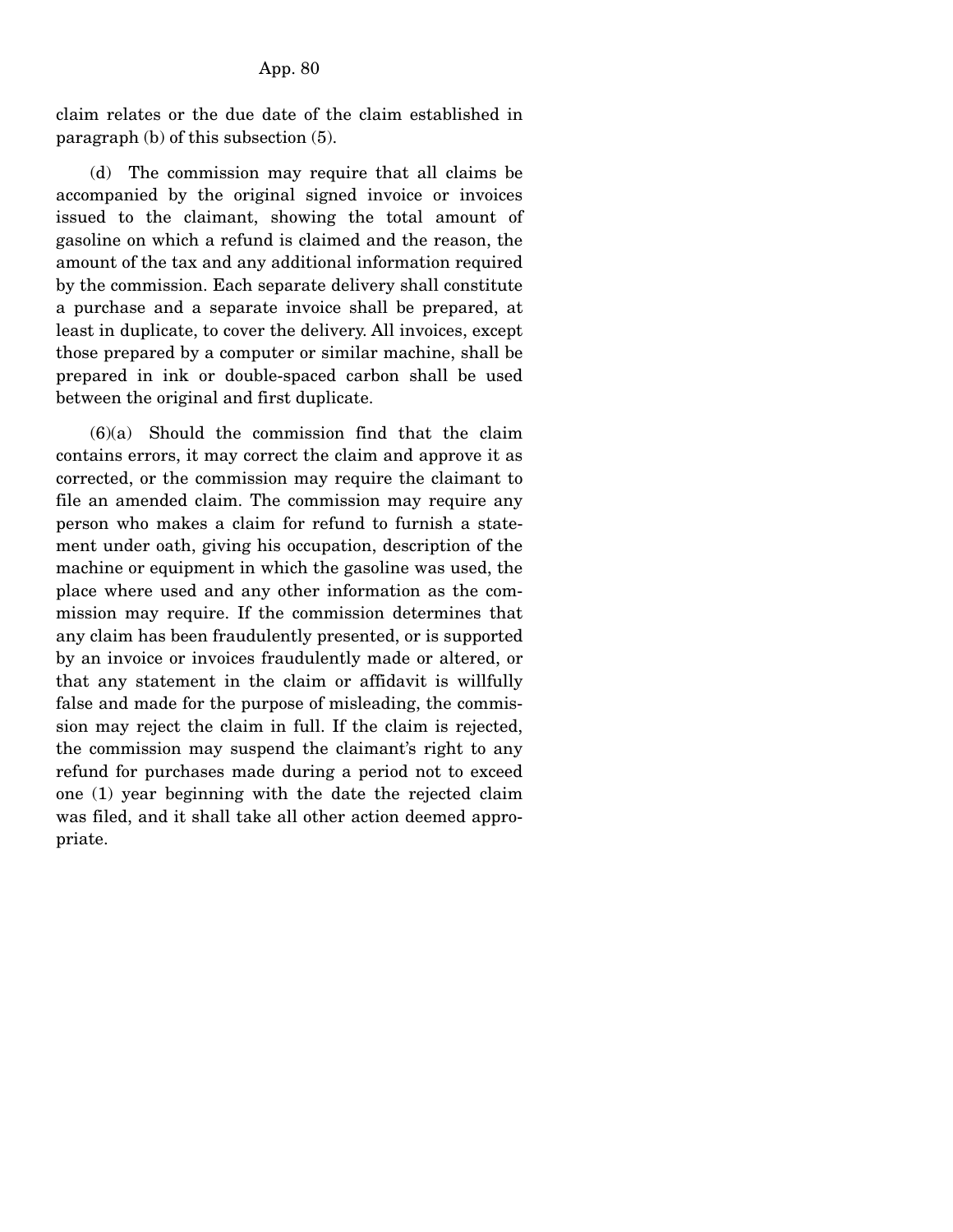### App. 81

 (b) The commission has authority, in order to establish the validity of any claim, to examine the books and records of the claimant for that purpose, and failure of the claimant to accede to the demand for the examination may constitute a waiver of all rights to the refund claimed.

 (7) In the event of the loss or destruction of the original invoice or invoices, the person claiming a refund may submit a duplicate copy of the invoice certified by the vendor, but payment based on the duplicate invoice shall not be made until one (1) year after the date on which the gasoline was purchased.

 [I.C., § 63-2410, as added by 1983, ch. 158, § 4, p. 436; am. 1986, ch. 175, § 1, p. 84; am. 1993, ch. 47, § 4, p. 119; am. 1995, ch. 132, § 5, p. 565; am. 1995, ch. 348, § 2, p. 1142; am. 1998, ch. 196, § 1, p. 707; am. 2001, ch. 104, § 2, p. 343; am. 2002, ch. 30, § 4, p. 37; am. 2004, ch. 235, § 2, p. 693.]

### **63-2411. Purchase of gasoline by retail dealers.**

 It shall be unlawful for any retail dealer in gasoline or aircraft engine fuel or for any person in the state of Idaho other than a licensed distributor to purchase, receive or accept any gasoline from any other person, unless that person is a licensed distributor. Any person in violation of these provisions shall be guilty of a misdemeanor.

[I.C., § 63-2411, as added by 1983, ch. 158, § 4, p. 436.]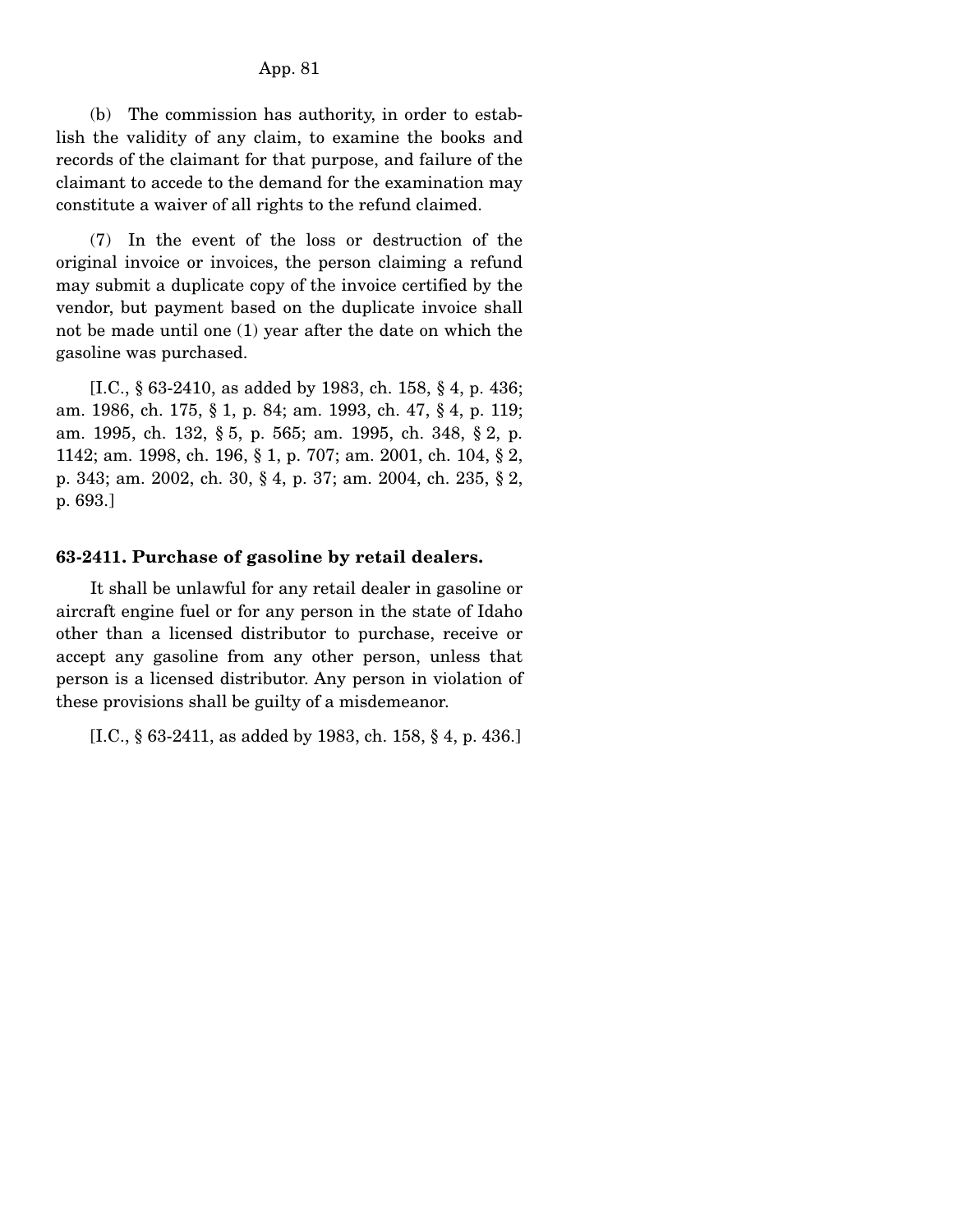## **63-2412. Distribution of tax revenues from tax on gasoline and aircraft engine fuel.**

 (1) The revenues received from the taxes imposed by sections 63-2402 and 63-2421, Idaho Code, upon the receipt or use of gasoline, and any penalties, interest, or deficiency additions, shall be distributed periodically as follows:

 (a) An amount of money equal to the actual cost of collecting, administering and enforcing the gasoline tax requirements by the commission, as determined by it shall be retained by the commission. The amount retained by the commission shall not exceed the amount authorized to be expended by appropriation by the legislature. Any unencumbered balance in excess of the actual cost of collecting, administering and enforcing the gasoline tax requirements by the commission at the end of each fiscal year shall be distributed as listed in paragraph (e) of this subsection.

 (b) An amount of money shall be distributed to the state refund account sufficient to pay current refund claims. All refunds authorized by the commission to be paid shall be paid from the state refund account and those moneys are hereby continuously appropriated for that purpose.

 (c) As soon as possible after the beginning of each fiscal year, the sum of two hundred fifty thousand dollars (\$250,000) shall be distributed to the railroad grade crossing protection account in the dedicated fund, to pay the amounts from the account pursuant to the provisions of section 62-304C, Idaho Code.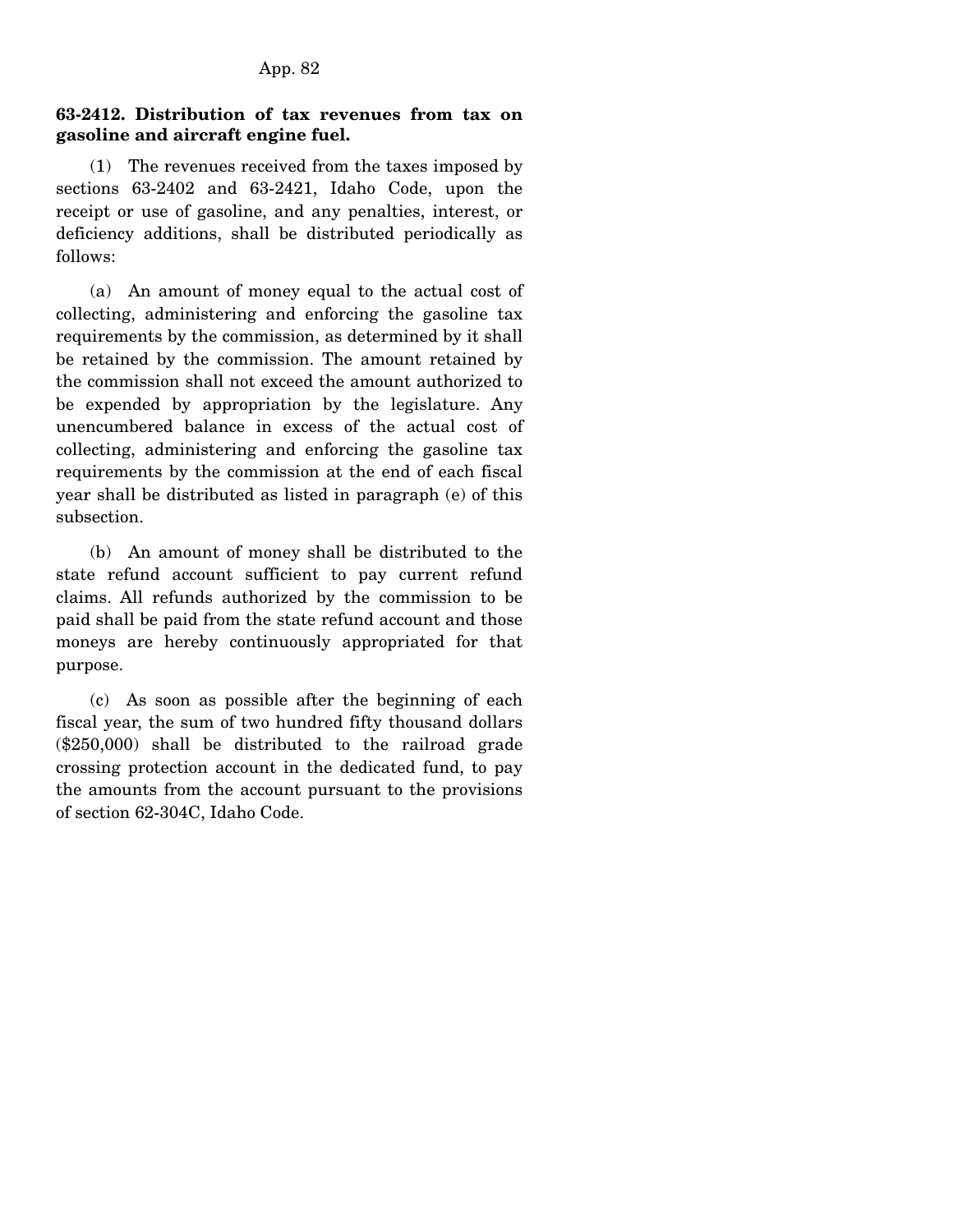(d) As soon as possible after the beginning of each fiscal year, the sum of one hundred thousand dollars (\$100,000) shall be distributed to the local bridge inspection account in the dedicated fund, to pay the amounts from the account pursuant to the provisions of section 40- 703, Idaho Code.

 (e) From the balance remaining with the commission after distributing the amounts in paragraphs (a) through (d) of subsection (1) of this section:

 1. One and twenty-eight hundredths percent (1.28%) shall be distributed as follows: sixty-six percent (66%) of the one and twenty-eight hundredths percent (1.28%) shall be distributed to the waterways improvement account, as created in chapter 15, title 57, Idaho Code. Up to twenty percent (20%) of the moneys distributed to the waterways improvement account under the provisions of this paragraph may be used by the department of parks and recreation to defray administrative costs. Any moneys unused at the end of the fiscal year by the department of parks and recreation shall be returned to the state treasurer for deposit in the waterways improvement account. Thirtythree percent (33%) of the one and twenty-eight hundredths percent (1.28%) shall be distributed into the park and recreation capital improvement account as created in section 57-1801, Idaho Code. One percent (1%) of the one and twenty-eight hundredths percent (1.28%) shall be distributed to the search and rescue fund created in section 67-2913, Idaho Code;

 2. One and twenty-eight hundredths percent (1.28%) shall be distributed as follows: sixty-six percent (66%) of the one and twenty-eight hundredths percent (1.28%) shall be distributed to the off-road motor vehicle account, as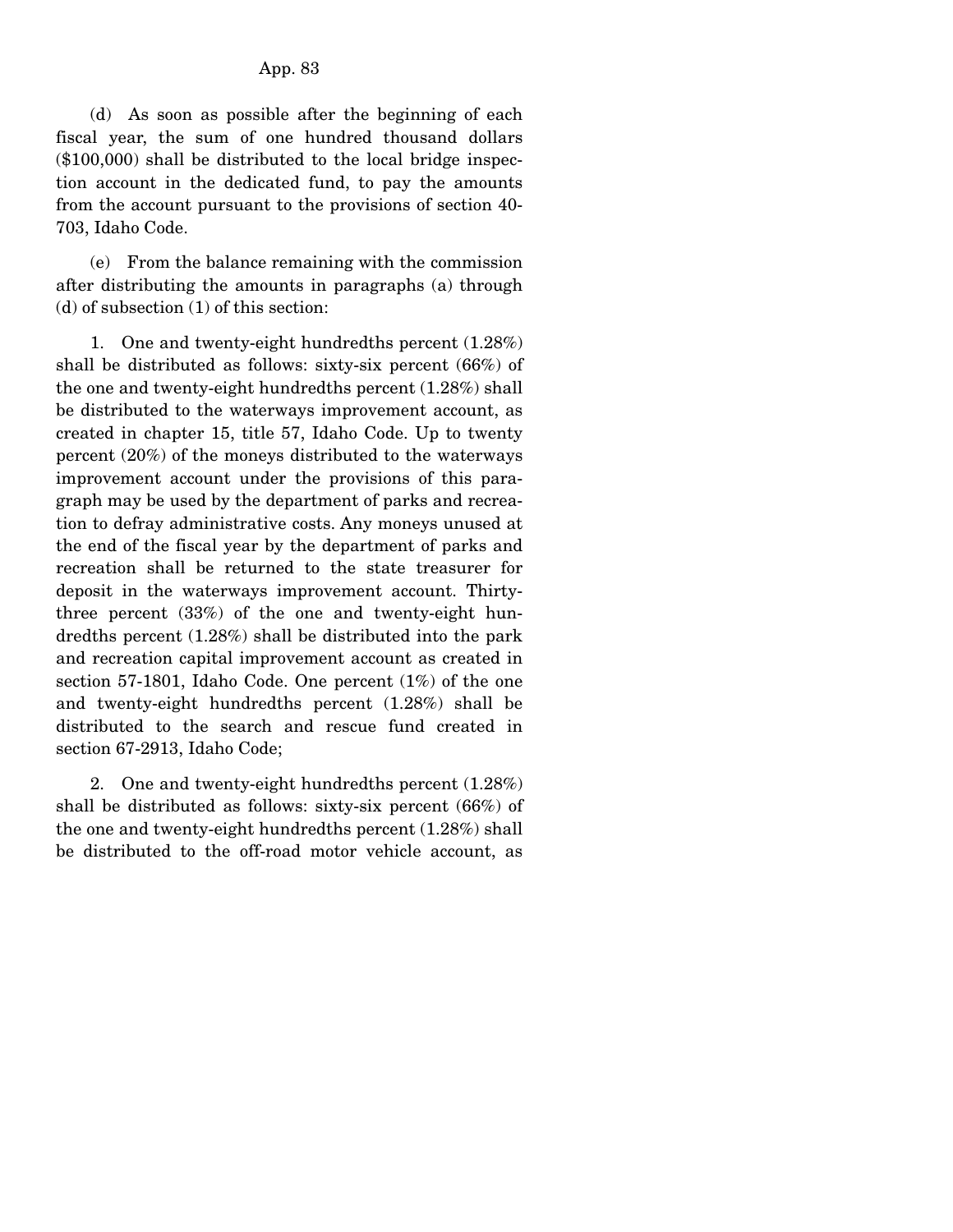created in section 57-1901, Idaho Code. Up to twenty percent (20%) of the moneys distributed to the off-road motor vehicle account by this subparagraph may be used by the department of parks and recreation to defray administrative costs. Any moneys unused at the end of the fiscal year by the department of parks and recreation shall be returned to the state treasurer for deposit in the offroad motor vehicle account. Thirty-three percent (33%) of the one and twenty-eight hundredths percent (1.28%) shall be distributed into the park and recreation capital improvement account as created in section 57-1801, Idaho Code. One percent  $(1%)$  of the one and twenty-eight hundredths percent (1.28%) shall be distributed to the search and rescue fund created in section 67-2913, Idaho Code; and

 3. Forty-four hundredths percent (.44%) shall be distributed to the park and recreation capital improvement account as created in section 57-1801, Idaho Code, to be used solely to develop, construct, maintain and repair roads, bridges and parking areas within and leading to parks and recreation areas of the state.

 4. The balance remaining shall be distributed to the highway distribution account created in section 40-701, Idaho Code.

 (2) The revenues received from the taxes imposed by section 63-2408, Idaho Code, and any penalties, interest, and deficiency amounts, shall be distributed as follows:

 (a) An amount of money shall be distributed to the state refund account sufficient to pay current refund claims. All refunds authorized by the commission to be paid shall be paid from the state refund account, and those moneys are hereby continuously appropriated.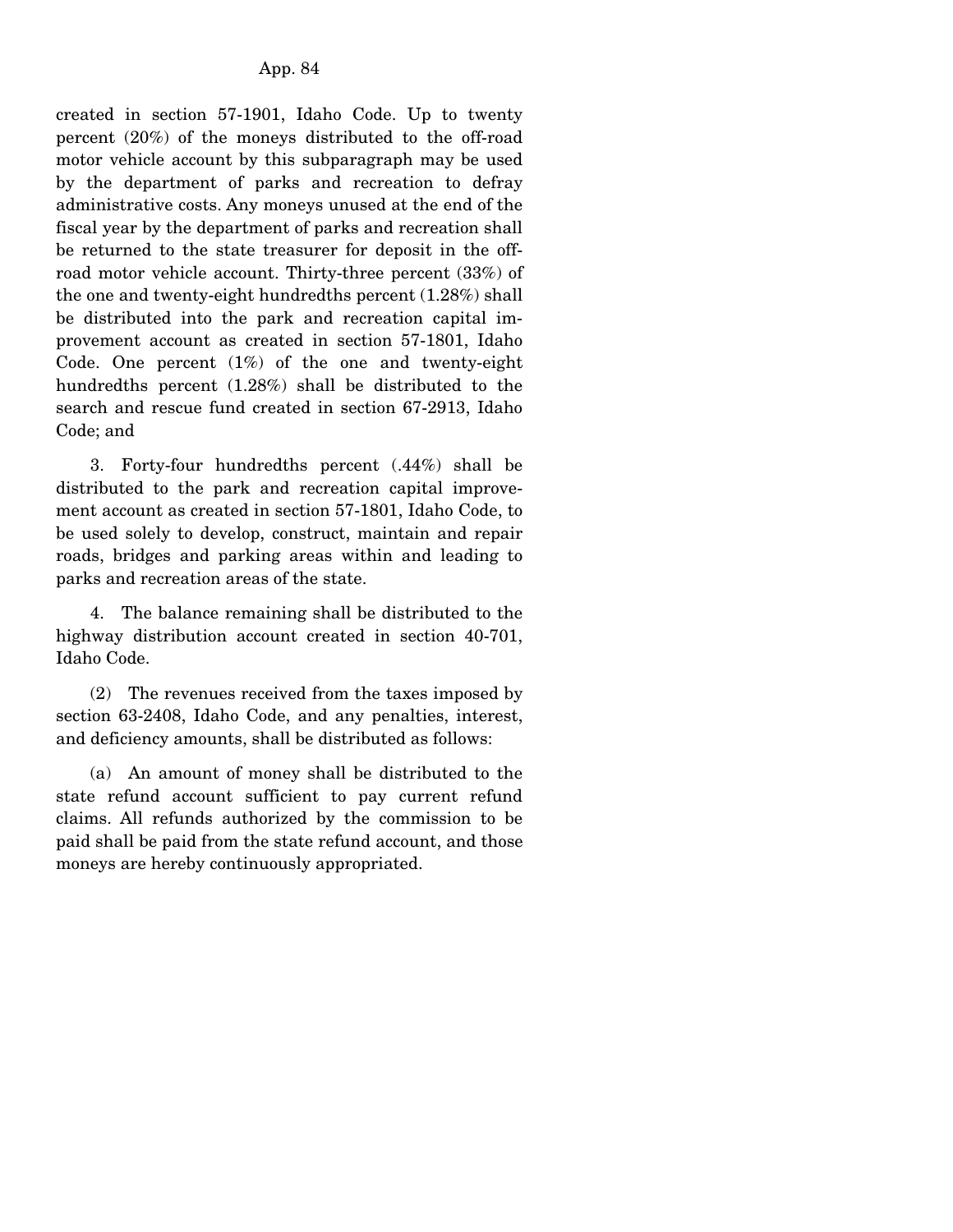(b) The balance remaining of all the taxes collected shall be distributed to the state aeronautics account, as provided in section 21-211, Idaho Code.

 [I.C., § 63-2412, as added by 1983, ch. 158, § 4, p. 436; am. 1984, ch. 87, § 4, p. 169; am. 1984, ch. 195, § 35, p. 445; am. 1985, ch. 33, § 1, p. 66; am. 1985, ch. 253, § 9, p. 586; am. 1986, ch. 73, § 8, p. 277; am. 1986, ch. 99, § 3, p. 277; am. 1988, ch. 253, § 1, p. 487; am. 1990, ch. 395, § 1, p. 1106; am. 1991, ch. 120, § 2, p. 259; am. 1993, ch. 301, § 1, p. 1116; am. 1994, ch. 280, § 6, p. 867; am. 1994, ch. 315, § 3, p. 1001; am. 1997, ch. 50, § 1, p. 84; am. 2000, ch. 100, § 1, p. 220; am. 2000, ch. 186, § 3, p. 456; am. 2002, ch. 174, § 6, p. 508.]

### **63-2418. Distribution of tax revenues from tax on special fuels.**

 The revenues received from the tax imposed by this chapter upon the receipt of special fuel and any penalties, interest, or deficiency additions, or from the fees imposed by the commission under the provisions of section 63-2424 or 63-2438, Idaho Code, shall be distributed as follows:

 (1) An amount of money equal to the actual cost of collecting, administering and enforcing the special fuels tax provisions by the commission, as determined by it shall be retained by the commission. The amount retained by the commission shall not exceed the amount authorized to be expended by appropriation by the legislature. Any unencumbered balance in excess of the actual cost of collecting, administering and enforcing the special fuels tax requirements by the commission at the end of each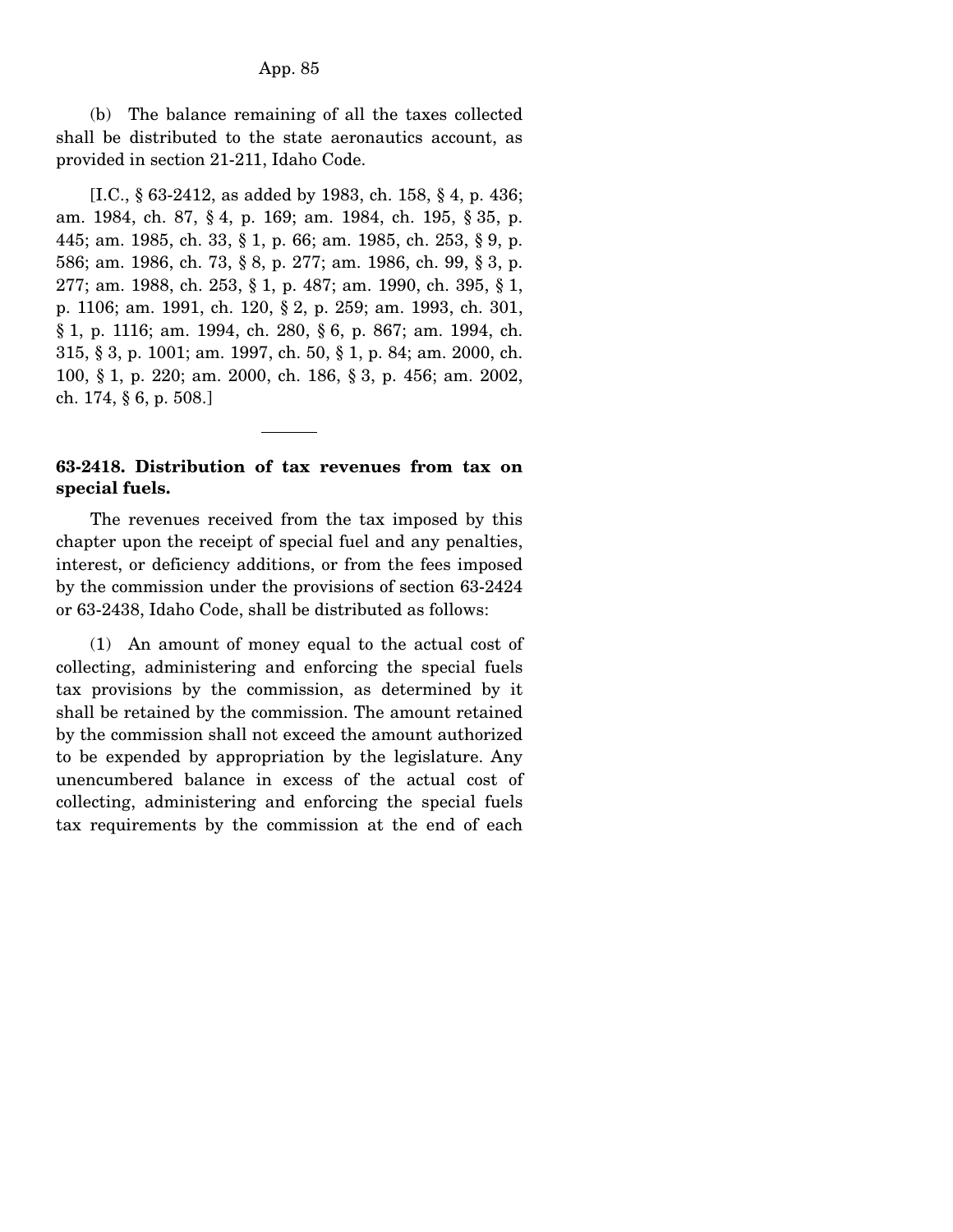fiscal year shall be distributed to the highway distribution account.

 (2) An amount of money shall be distributed to the state refund account sufficient to pay current refund claims. All refunds authorized by the commission to be paid under this chapter shall be paid from the state refund account, those moneys being hereby continuously appropriated.

 (3) The balance remaining with the commission after distributing the amounts specified in subsections (1) and (2) of this section shall be distributed to the highway distribution account, established in section 40-701, Idaho Code.

 [I.C., § 63-2418, as added by 1983, ch. 158, § 4, p. 436; am. 1984, ch. 87, § 7, p. 169; am. 1984, ch. 195, § 36, p. 445; am. 1985, ch. 33, § 2, p. 66; am. 1985, ch. 253, § 10, p. 586; am. 1986, ch. 73, § 9, p. 201; am. 2000, ch. 155, § 3, p. 392; am. 2002, ch. 174, § 8, p. 508.]

# **63-2421. Use tax – Returns and payment of use tax by consumers.**

 (1) For the privilege of using the highways of this state, any person who consumes motor fuels in a motor vehicle licensed or required to be licensed by the laws of this state, or which is required to be licensed under the laws of this state and is operated on the highways of this state upon which the tax imposed by section 63-2402, Idaho Code, has not been paid or is subject to credit or refund under IFTA and which fuel is not exempted from tax by this chapter, shall be liable for the tax.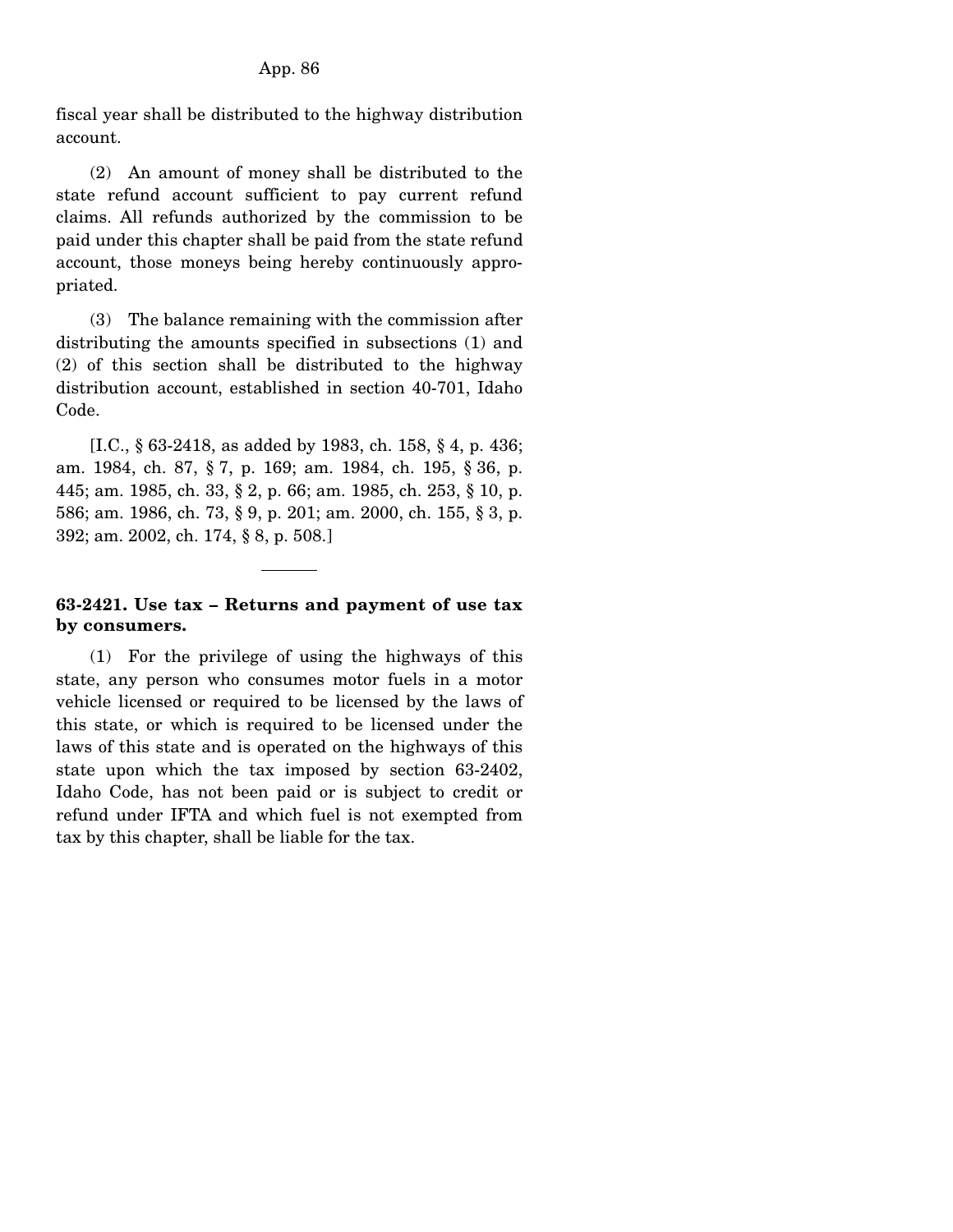(2) Except for motor vehicles licensed under IFTA or operating with a temporary permit under section 49-432, Idaho Code, persons liable under subsection (1) of this section shall report the amount of tax liability and pay the taxes due in conjunction with his income or franchise tax return due under the provisions of chapter 30, title 63, Idaho Code, in the manner and form prescribed by the commission. Payment of motor fuels taxes shall be made in conjunction with any other taxes due on that return and motor fuels taxes due may be offset against refunds of any other taxes shown on the return to be due the taxpayer.

 (3) In the case of a person liable under subsection (1) of this section other than one who consumes motor fuels in a motor vehicle described in the exception in subsection (2) of this section and not required to file a return under chapter 30, title 63, Idaho Code, the tax shall be paid annually, on a calendar year basis, in the manner and form required by the commission. The return and payment for each calendar year shall be due on or before April 15 of the immediately succeeding calendar year.

 (4) In the case of a person liable under subsection (1) of this section whose motor vehicles are licensed or required to be licensed under IFTA as provided in sections 63-2438 and 63-2439, Idaho Code, or operating with a temporary permit under section 49-432, Idaho Code, the tax shall be paid in the manner required by those provisions.

 [I.C., § 63-2421, as added by 1983, ch. 158, § 4, p. 436; am. 1992, ch. 106, § 5, p. 327; am. 1995, ch. 132, § 7, p. 565; am. 1997, ch. 86, § 2, p. 205; am. 2002, ch. 30, § 5, p. 37; am. 2002, ch. 174, § 9, p. 508.]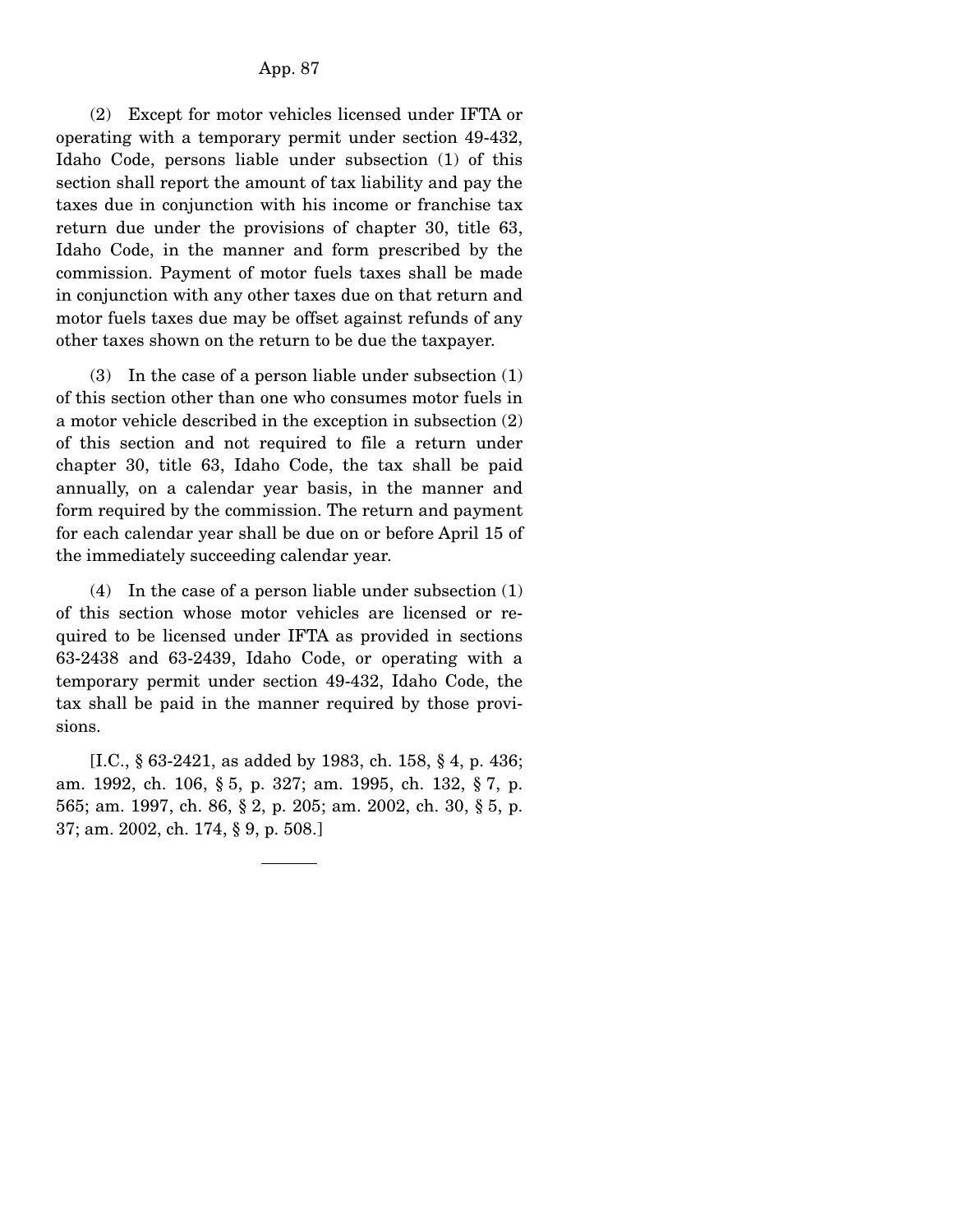## **63-2423. Credits and refunds to consumers.**

 (1) Any person who has paid his special fuels tax directly to the vendor from whom it was purchased shall be refunded the amount of:

 (a) Except as provided in subsection (2) of this section, any special fuels tax paid on special fuels used for purposes other than operation or propulsion of motor vehicles upon the highways in the state of Idaho;

 (b) Any tax paid on special fuels used in motor vehicles owned or leased and operated by an instrumentality of the federal government or of the state of Idaho, including the state and all of its political subdivisions;

 (c) Any tax paid on special fuels used in motor vehicles to which gaseous special fuel is delivered and which displays a valid gaseous special fuels permit under section 63-2424, Idaho Code;

 (d) Any special fuels tax paid on special fuels exported for use outside the state of Idaho. Special fuels carried from the state in the fuel tank of a motor vehicle will not be deemed to be exported from the state unless it is subject to a like or similar tax in the jurisdiction to which it is taken and that tax is actually paid to the other jurisdiction; and

 (e) Any tax, penalty or interest erroneously or illegally paid or collected.

(2) No refund of special fuels tax shall be paid on:

(a) Special fuels used in a recreational vehicle; or

 (b) Special fuels used in noncommercial motor boats or in motor boats operated by a governmental entity; or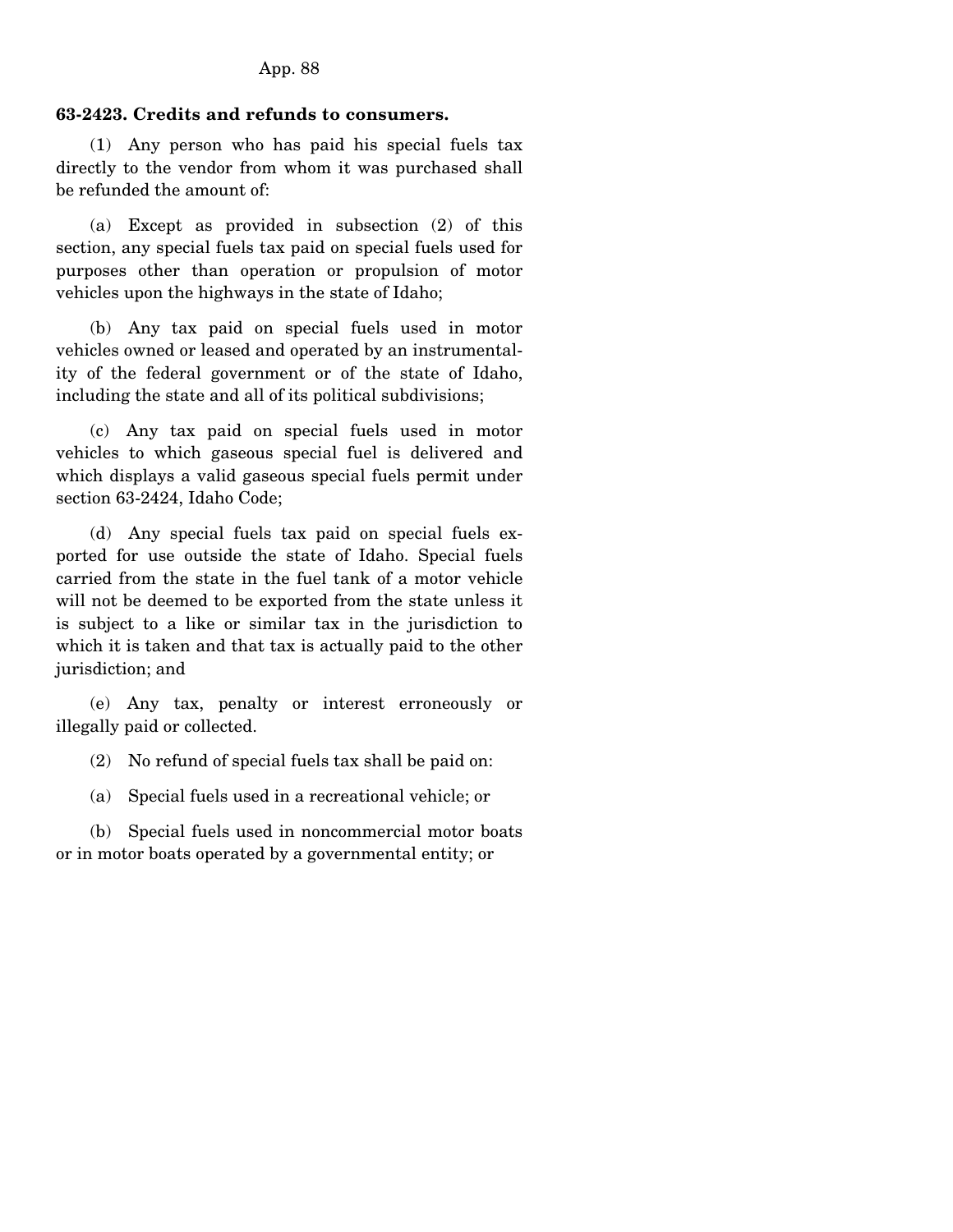(c) Special fuels used while idling a registered motor vehicle, pursuant to the definition of "idling" as provided in section 63-2401, Idaho Code.

 (3) Refunds authorized in this section shall be claimed in the same manner as applies to refunds of gasoline tax under section 63-2410, Idaho Code, and shall be subject to interest computed pursuant to subsection (5) of that section.

 [I.C., § 63-2423, as added by 1983, ch. 158, § 4, p. 436; am. 1995, ch. 348, § 4, p. 1142; am. 1997, ch. 375, § 1, p. 1205; am. 1998, ch. 103, § 6, p. 353; am. 1998, ch. 196, § 2, p. 707; am. 2004, ch. 265, § 2, p. 745.]

### **63-2427. Administration.**

 The commission shall enforce the provisions of this chapter and may prescribe, adopt, and enforce reasonable rules and regulations relating to the administration and enforcement of those provisions.

[I.C., § 63-2427, as added by 1983, ch. 158, § 4, p. 436.]

### **63-2427A. Distributor's license.**

 (1) It is unlawful for a person to act as a distributor without a license unless the person only purchases fuel which is either or both:

 (a) Motor fuel on which any tax due under this chapter has previously been imposed upon a licensed distributor; or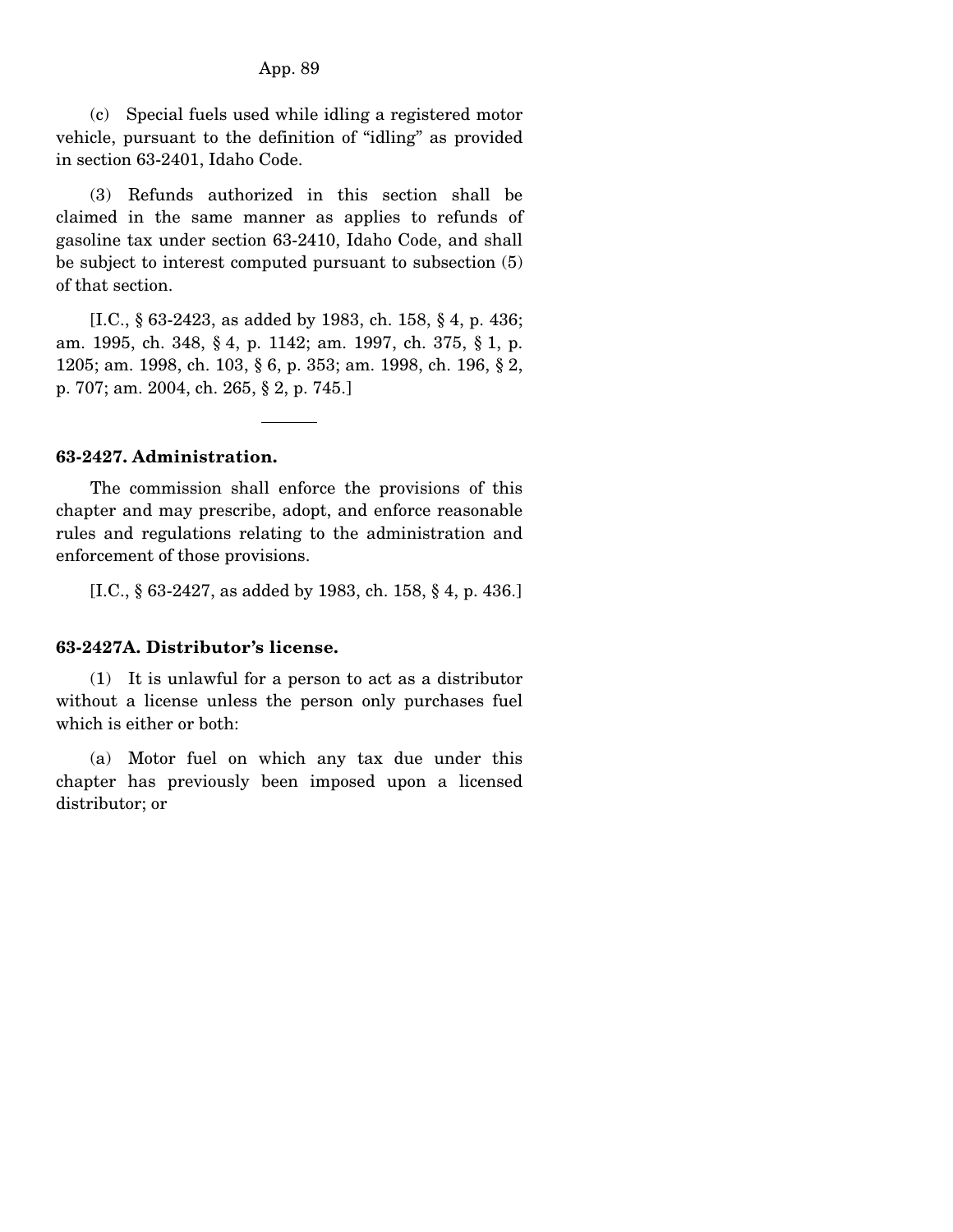(b) Dyed fuel upon which the transfer fee imposed in section 41-4909, Idaho Code, has been imposed upon a licensed distributor.

 (2) Application for a license shall be made upon forms furnished and in a manner prescribed by the commission and shall contain information as it deems necessary, and be accompanied by a bond in the amount required in section 63-2428, Idaho Code.

 (3) Upon receipt of the application and bond in proper form the commission shall issue the applicant a license to act as a distributor unless the applicant:

 (a) Is a person who formerly held a license under the provisions of this chapter, any predecessor statute, under the laws of any other jurisdiction, or under the laws of the United States which license, prior to the time of filing this application, had been revoked for cause within five (5) years from the date of such application; or

 (b) Is a person who has outstanding fuel tax liabilities to this state, any other jurisdiction or the United States government; or

 (c) Is a person who has been convicted, under the laws of the United States or any state or jurisdiction or subdivision thereof, of fraud, tax evasion, or a violation of the laws governing the reporting and payment of fees or taxes for petroleum products within five (5) years from the date of making such application; or

 (d) Is a person who has been convicted of a felony or been granted a withheld judgment following an adjudication of guilt of a felony within five (5) years from the date of such application; or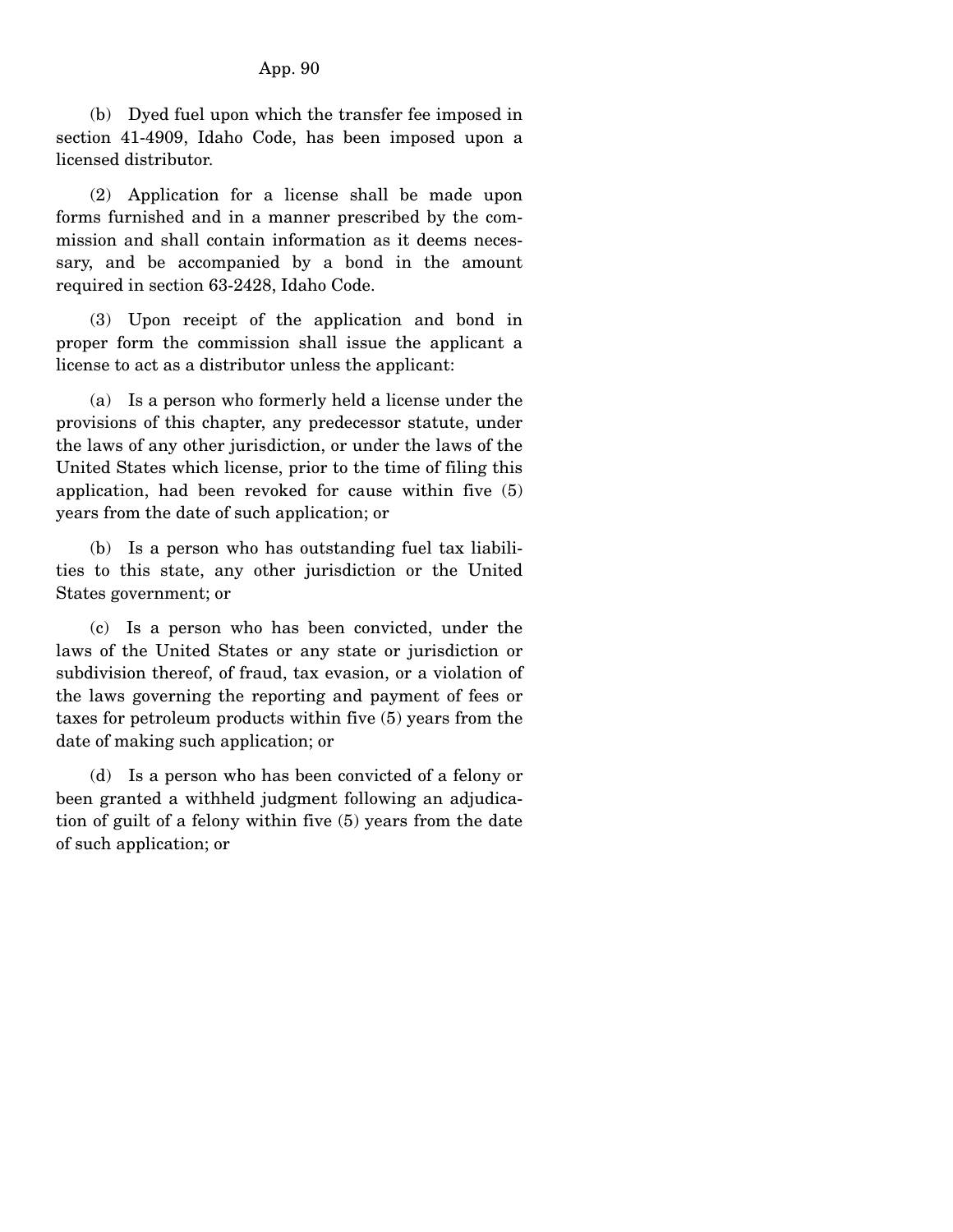### App. 91

 (e) Who is not the real party in interest and the real party in interest is a person described in subsection  $(3)(a)$ ,  $(3)(b)$ ,  $(3)(c)$  or  $(3)(d)$  of this section.

 (4) Upon approval of the application the distributor's license shall be valid until it is suspended or revoked for cause, for failure to maintain the bond required in section 63-2428, Idaho Code, for failure to file returns required in this chapter, for failure to pay all taxes and fees due with a return required in this chapter, or is otherwise canceled.

(5) No distributor's license shall be transferable.

 (6) The commission shall furnish each licensed distributor with a list of all distributors licensed pursuant to this section. The list shall be supplemented by the commission from time to time to reflect additions and deletions.

 [I.C., § 63-2427A, as added by 1995, ch. 132, § 9, p. 565; am. 2003, ch. 96, § 52, p. 281.]

### **63-2429. Required records.**

 (1) Every distributor and every special fuels dealer and every person reporting, manufacturing, refining, dealing, transporting or storing gasoline, aircraft engine fuel or special fuels in this state shall keep records, receipts, invoices and other pertinent records as the commission may require. Records required and all other relevant books and records shall be available for inspection by the commission at all times during regular record keeper's business hours.

 (2) Records required in subsection (1) of this section shall be kept for a period of three (3) years from the date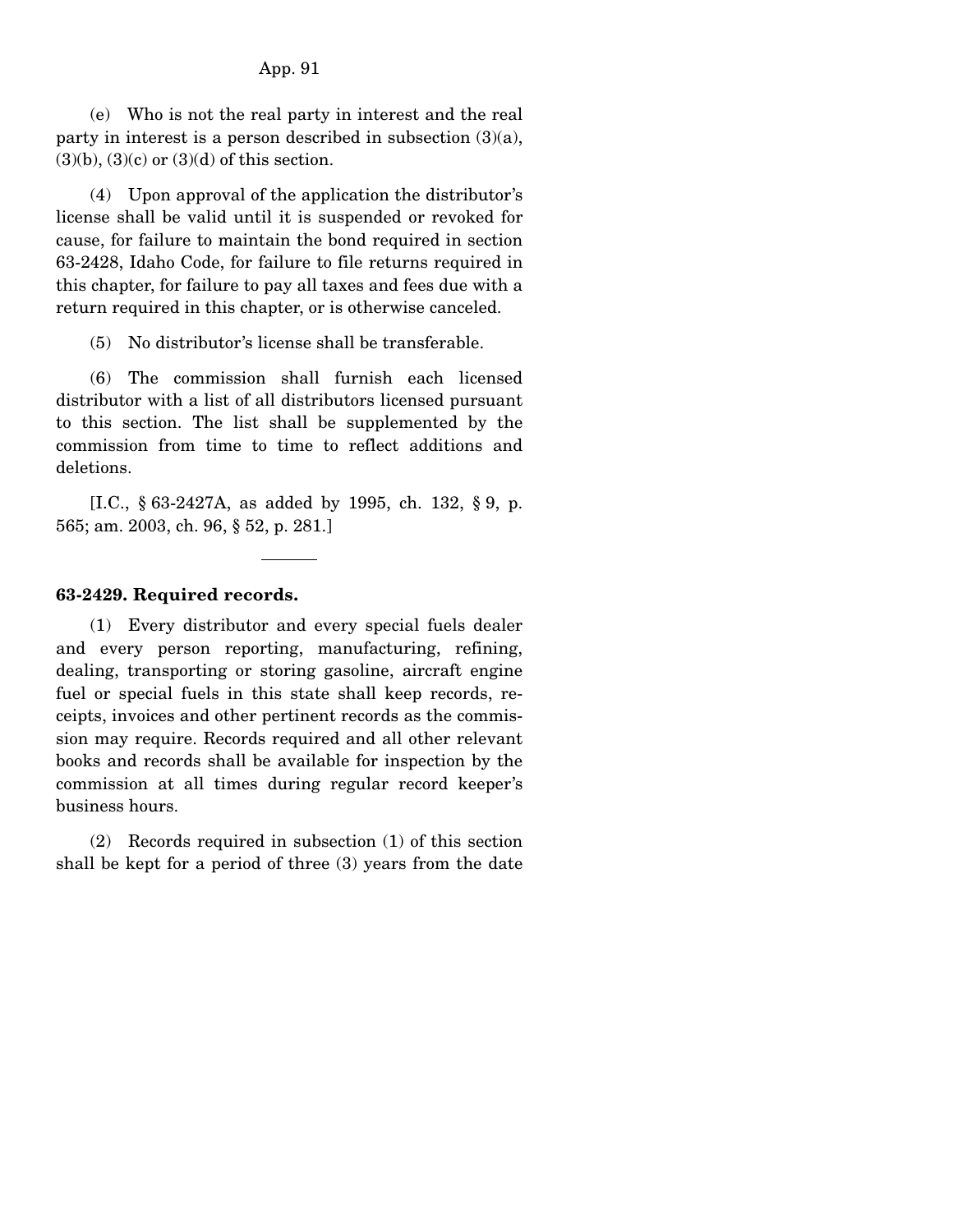on which the distributor's report or special fuels dealer's return to which they relate was required to be filed with the commission.

[I.C., § 63-2429, as added by 1983, ch. 158, § 4, p. 436.]

### **63-2430. Revocation or cancellation of license.**

 (1) The commission may revoke the license of a distributor or a carrier licensed in Idaho under the international fuel tax agreement in any of the following circumstances:

 (a) The licensee refuses or neglects to comply with the provisions of this chapter or rules of the commission promulgated pursuant to this chapter;

 (b) When, upon investigation, the commission ascertains or finds that the person to whom the license was issued is no longer engaged in business as a distributor or an Idaho IFTA carrier and has not been so engaged for a period of six (6) months prior to the cancellation; or

 (c) The licensee files a written request with the commission asking that the license be revoked and the commission determines upon investigation, that the licensee is no longer a person required to be a licensed distributor or required to have an IFTA license.

 (2) In the case of a cancellation under paragraph (c) of subsection (1) of this section, the cancellation shall not be effective nor shall the licensee's surety be discharged from any bond unless the licensee has paid to the state of Idaho all taxes imposed under this chapter together with all penalties, interest and additional amounts which have accrued.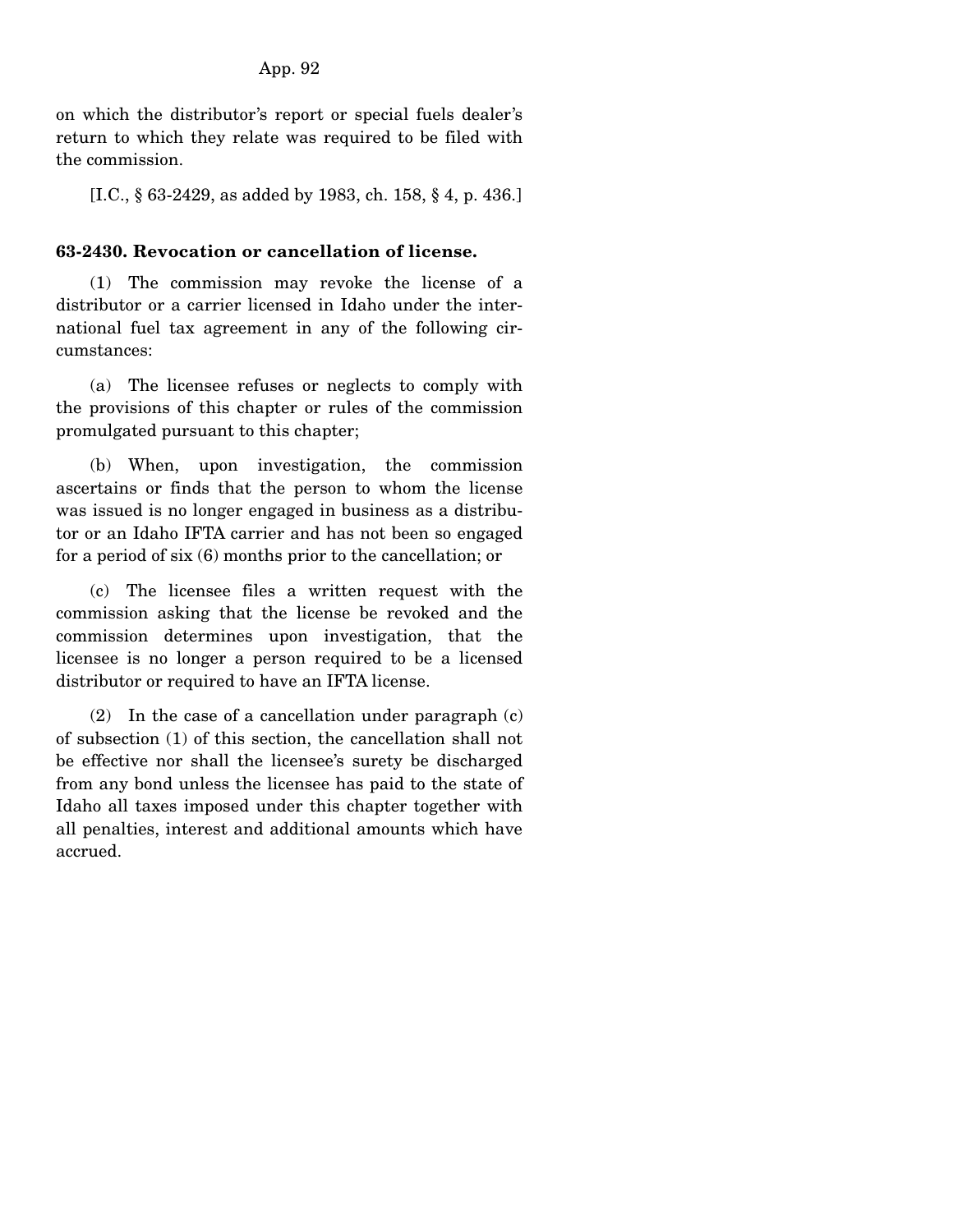(3) In the case of revocation of a license under paragraph (a) or (b) of subsection (1) of this section, prior to revoking the license the commission shall give notice of the proposed revocation to the licensee in the manner provided in section 63-3045, Idaho Code, which shall be subject to review as provided in section 63-3045, Idaho Code. If a petition for redetermination of the license revocation is not filed within the time period allowed, the determination becomes final as provided in section 63- 3045B, Idaho Code. The state tax commission shall not issue a new license after the revocation of a license unless the commission is satisfied that the former holder of the license has filed all returns and reported and paid all taxes, penalty and interest required by this chapter and corrected any other violations of this chapter upon which the revocation was based.

 [I.C., § 63-2430, as added by 1983, ch. 158, § 4, p. 436; am. 1997, ch. 86, § 3, p. 205.]

#### **63-2431. Tax in lieu of all other taxes imposed.**

 The taxes imposed by this chapter shall be in lieu of all other excise taxes, license fees or property taxes imposed upon gasoline, aircraft engine fuel or special fuels by this state or any political subdivision of this state.

[I.C., § 63-2431, as added by 1983, ch. 158, § 4, p. 436.]

## **63-2432. Civil action to prevent doing business without license – Injunction.**

 If the commission determines that any person is engaged in business as a distributor or special fuels dealer without holding a valid license, it may proceed by injunction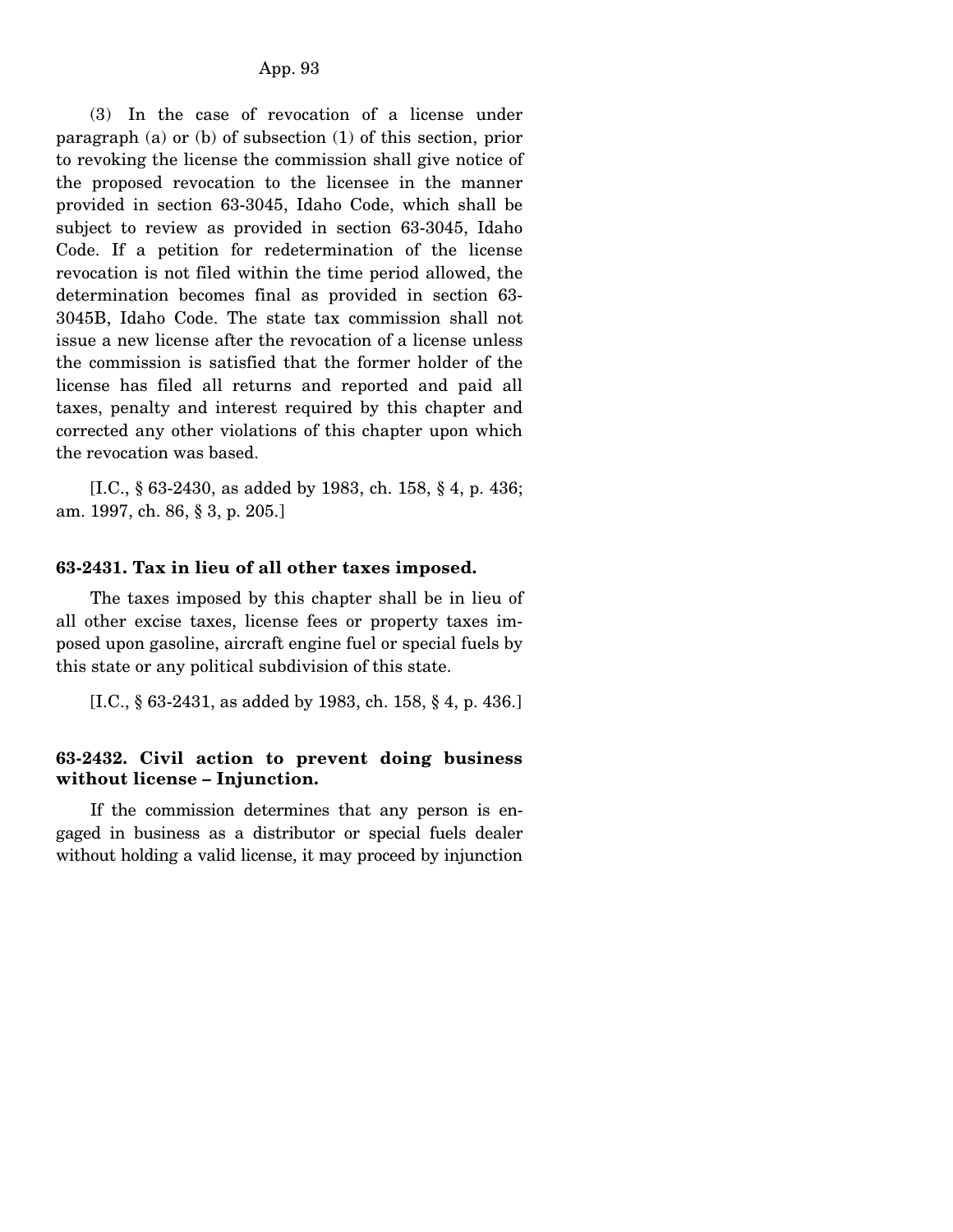or other legal process to prevent the continuance of the business, and an injunction enjoining the continuance of the business by any unlicensed person may be granted without bond by any court or judge authorized by law to grant injunctions.

[I.C., § 63-2432, as added by 1983, ch. 158, § 4, p. 436.]

## **63-2433. Doing business without a license – Penalties.**

 Any person who engages in the business as a distributor or a special fuels dealer without being the holder of a valid license shall be guilty of a misdemeanor. Each day of business without a valid license shall constitute a separate offense.

[I.C., § 63-2433, as added by 1983, ch. 158, § 4, p. 436.]

## **63-2434. Enforcement provisions.**

 For the purpose of carrying out its duties to enforce or administer the provisions of this chapter, the commission shall have the powers and duties provided by sections 63- 3038, 63-3039, 63-3042 through 63-3066, 63-3068, 63- 3071, 63-3074 through 63-3078, and 63-217, Idaho Code, which sections are incorporated by reference herein as though set out verbatim.

 [I.C., § 63-2434, as added by 1983, ch. 158, § 4, p. 436; am. 1994, ch. 344, § 6, p. 1080; am. 1996, ch. 322, § 62, p. 1029.]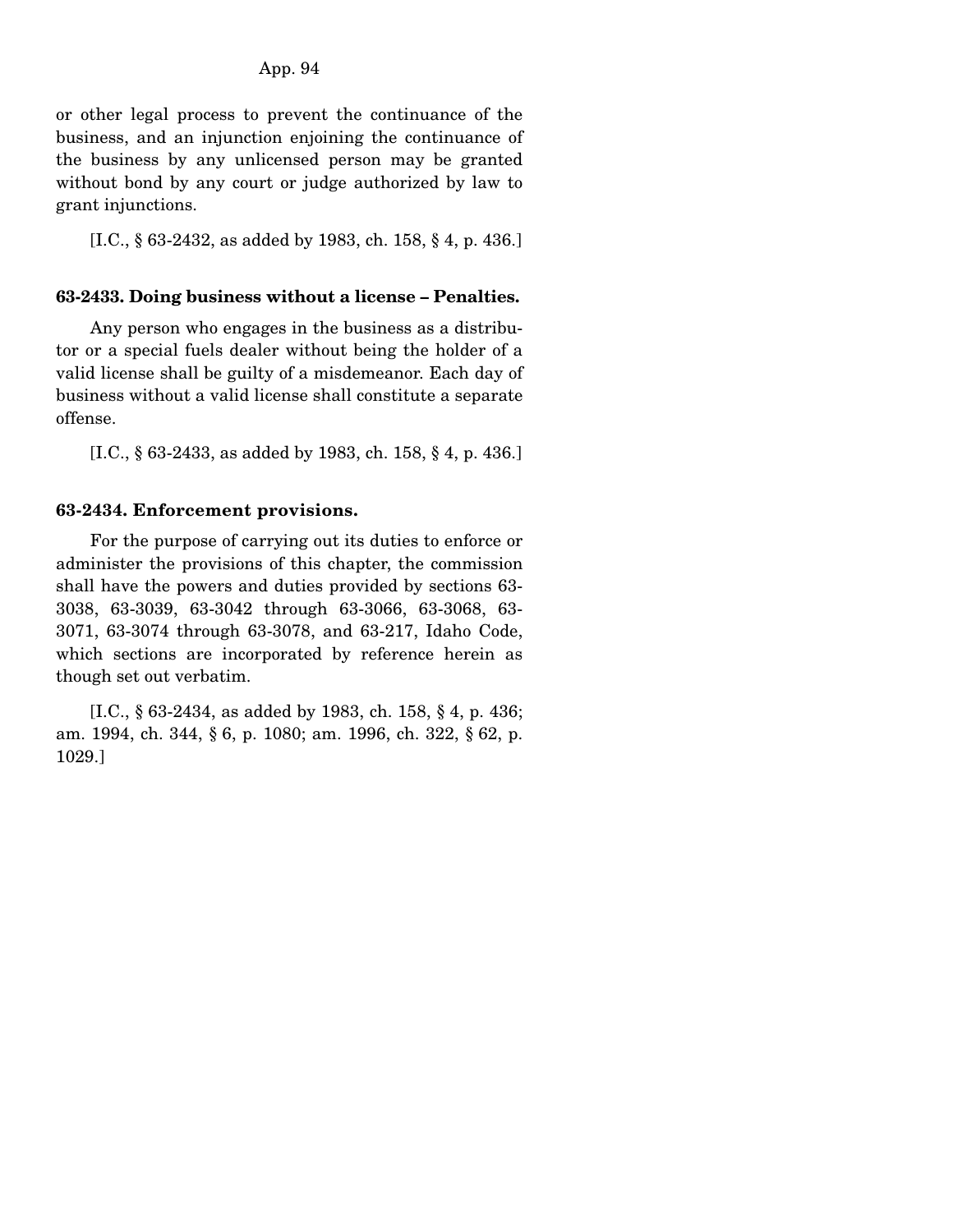### **63-2435. Taxes are state money.**

 When a distributor sells gasoline or aircraft engine fuel subject to tax under this chapter or a special fuels dealer sells special fuels subject to tax under this chapter, a portion of the receipts from those sales equal to the amount of tax required to be paid upon the fuels sold shall, immediately upon receipt by the distributor or special fuels dealer, be state money and shall be held in trust for the state of Idaho and for payment to the commission in the manner and at the times required by this chapter. This tax money shall not, for any purpose, be considered to be a part of the proceeds of the sale to which the tax relates and shall not be subject to encumbrance, security interest, execution of seizure on account of any debt owed by the distributor or the special fuels dealer to any creditor other than the commission.

[I.C., § 63-2435, as added by 1983, ch. 158, § 4, p. 436.]

### **63-2436. Reports of importations by carrier – Contents.**

 The commission may require any railroad or other common carrier, or contract carrier, or any person, other than a licensee, who makes delivery in this state of any gasoline, aircraft engine fuel or special fuels to report in writing to the commission, not later than the last day of each calendar month, all the deliveries for the preceding calendar month. The commission may require information in the reports to include the place of origin and place of destination of the gasoline, aircraft engine fuel or special fuels delivered, the names and addresses of consignors and consignees, loading ticket numbers, number of gallons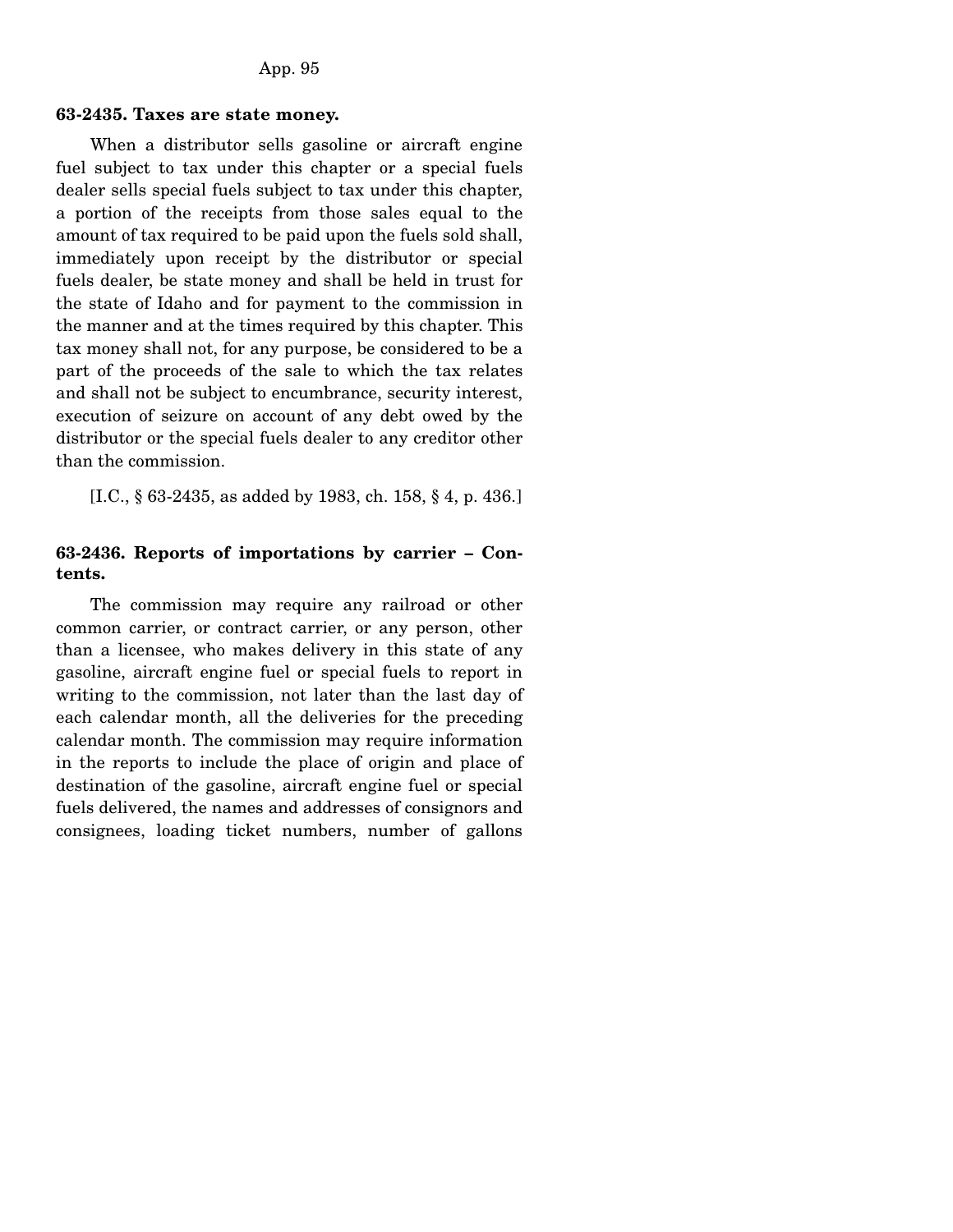delivered, and any other information the commission may require.

 [I.C., § 63-2436, as added by 1983, ch. 158, § 4, p. 436; am. 2001, ch. 104, § 3, p. 343.]

## **63-2443. Violations and penalties.**

 (a) Acts forbidden: It shall be unlawful for any person to:

 (1) Refuse, or knowingly and intentionally fail to make and file any statement required by this chapter in the manner or within the time required;

 (2) Wilfully fail to pay any tax due or any fee required by this chapter or any related penalties or interest;

 (3) Knowingly and with intent to evade or to aid in the evasion of the tax imposed by this chapter to make any false statement or conceal any material fact in any record, return, or affidavit provided for in this chapter;

 (4) Conduct any activities requiring a license under this chapter without a license or after a license has been surrendered, canceled, or revoked;

 (5) Fail to keep and maintain the books and records required by this chapter;

 (6) Use dyed or untaxed fuel in a manner prohibited in this chapter.

 (b) It shall be unlawful for any retail dealer in motor fuel who is not a licensed distributor or for any person in the state of Idaho other than a licensed distributor to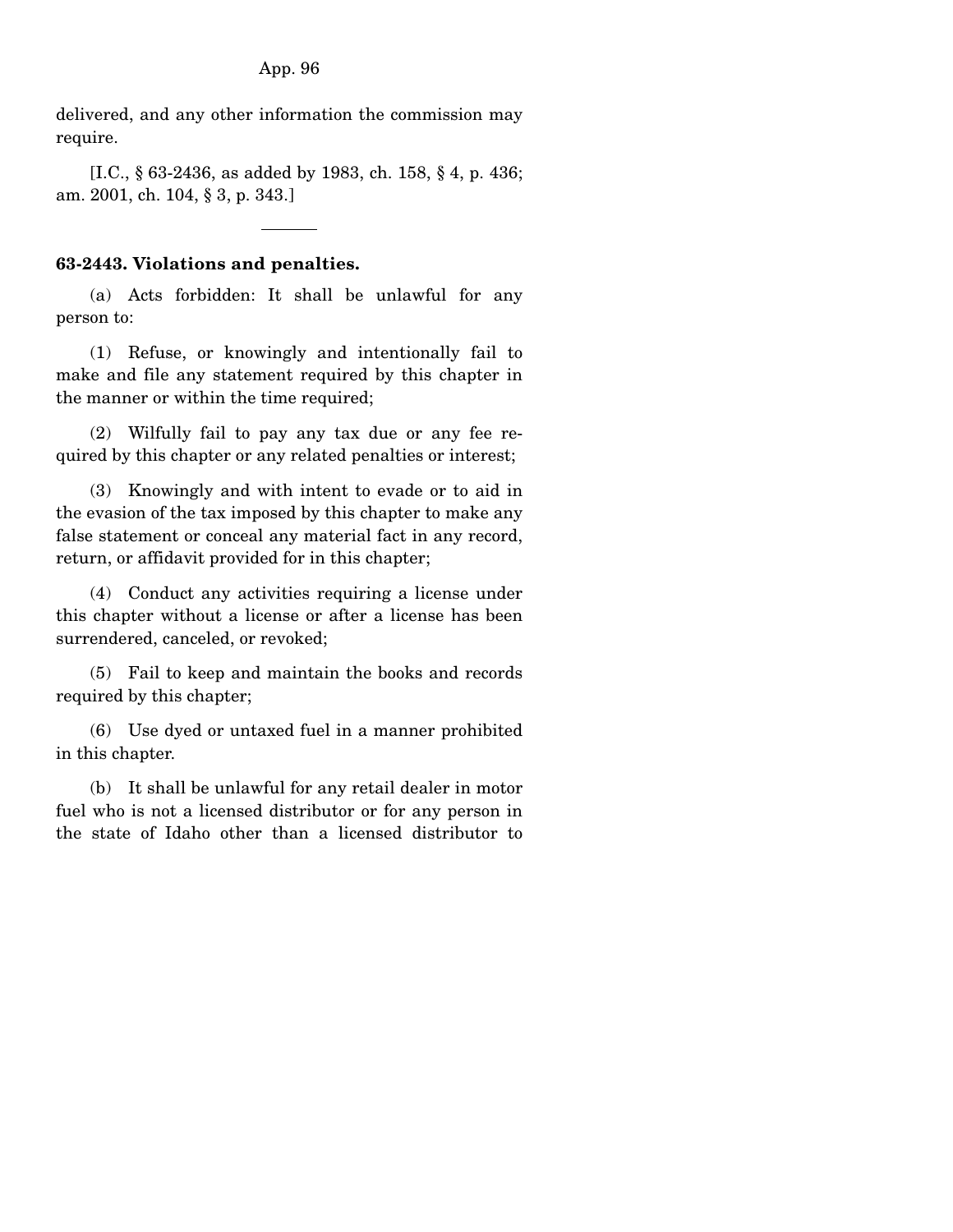purchase, receive or accept any motor fuel upon which tax imposed by this chapter has not been paid.

 (c) It shall be unlawful for any person, including a licensed distributor, to sell or transfer any fuel upon which tax required by this chapter has not been paid to any person unless such sale or transfer is authorized by this chapter.

 (d) Penalties and remedies: Any person violating any provision of this section is guilty of a misdemeanor, unless the act is by any other law of this state declared to be a felony, and upon conviction is punishable by a fine of not less than one hundred dollars (\$100) nor more than one thousand dollars (\$1,000).

 (e) Penalties are cumulative: The fine and imprisonment provided for in this section shall be in addition to any other penalty imposed by any other provision of this chapter.

 [I.C., § 63-2443, as added by 1984, ch. 87, § 13, p. 169; am. 1995, ch. 348, § 6, p. 1142; am. 2002, ch. 174, § 12, p. 508.]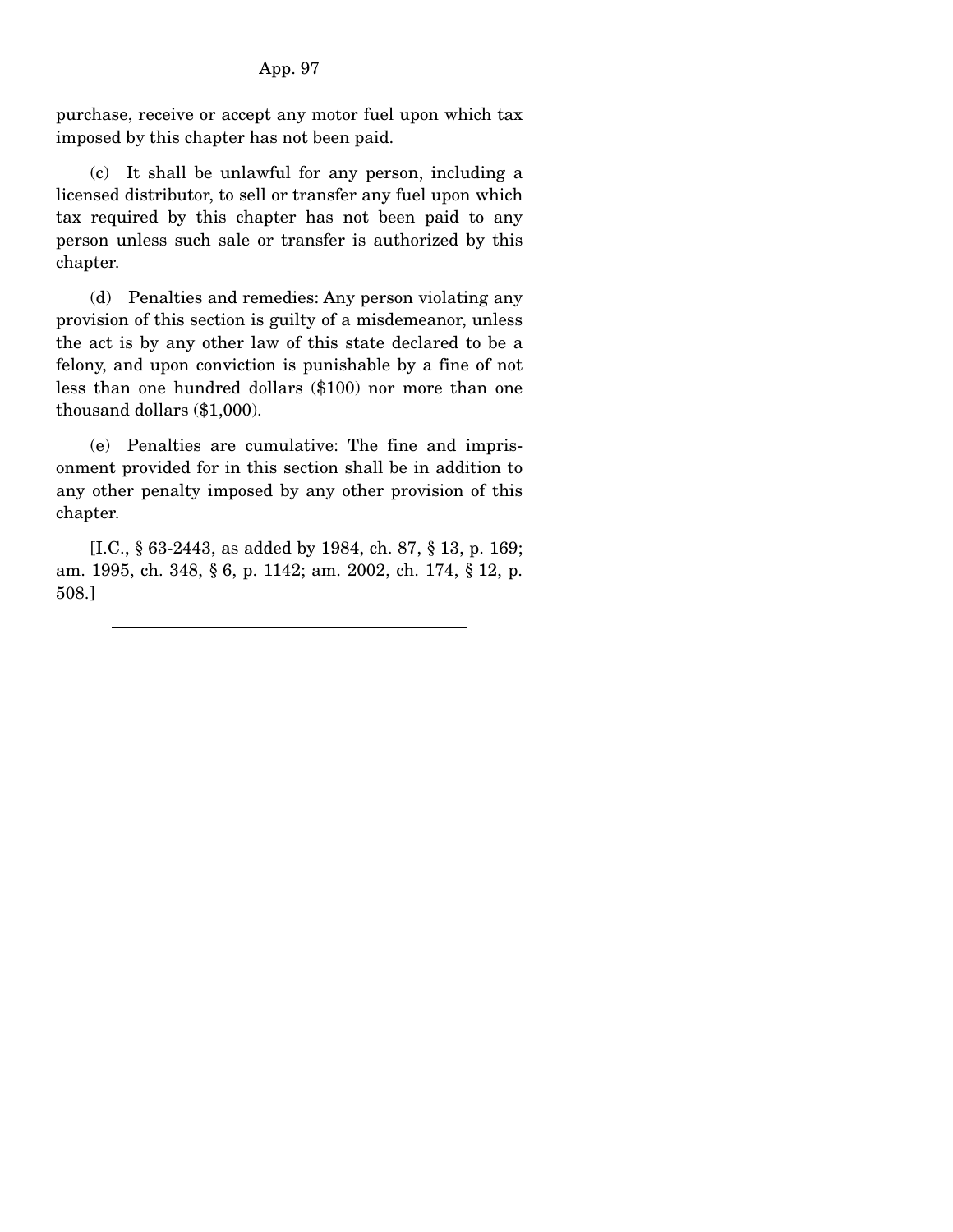App. 98

# **IDAHO MOTOR FUELS TAX ADMINISTRATIVE RULES: EXCERPTS IDAHO ADMINISTRATIVE CODE 35 TITLE 01 CHAPTER 06**

### **000. LEGAL AUTHORITY (Rule 000).**

According to sections 63-513, 63-2427 and 41-4908, Idaho Code, the Tax Commission promulgates rules implementing the provisions of the Idaho Motor Fuels Tax Act and the provisions of the Idaho Clean Water Trust Fund Act relating to the Idaho Clean Water Trust Fund Transfer Fee.  $(6-23-94)$ 

### **010. DEFINITIONS (Rule 010).**

The definitions provided by statute, including the definitions in Section 63-2401, Idaho Code, apply to these rules. Additionally, the following definitions shall apply. (6-23-94)

 **01. Bond**. A person required to post a bond may, instead of posting a surety bond, deposit with the State Tax Commission any of the following amounts equivalent to the amount of the bond required: (3-30-01)

 **a.** Lawful money. Lawful money of the United States. Cash bonds must be submitted as a cashier's check, money order or other certified funds that are payable to the Idaho State Tax Commission. A cash bond will not accrue interest. The State Tax Commission will cash the funds and hold the money for the duration the taxpayer holds a distributor license. (3-30-01)

 **b.** Letters of credit. Irrevocable standby letters of credit, not exceeding the federally insured amount, issued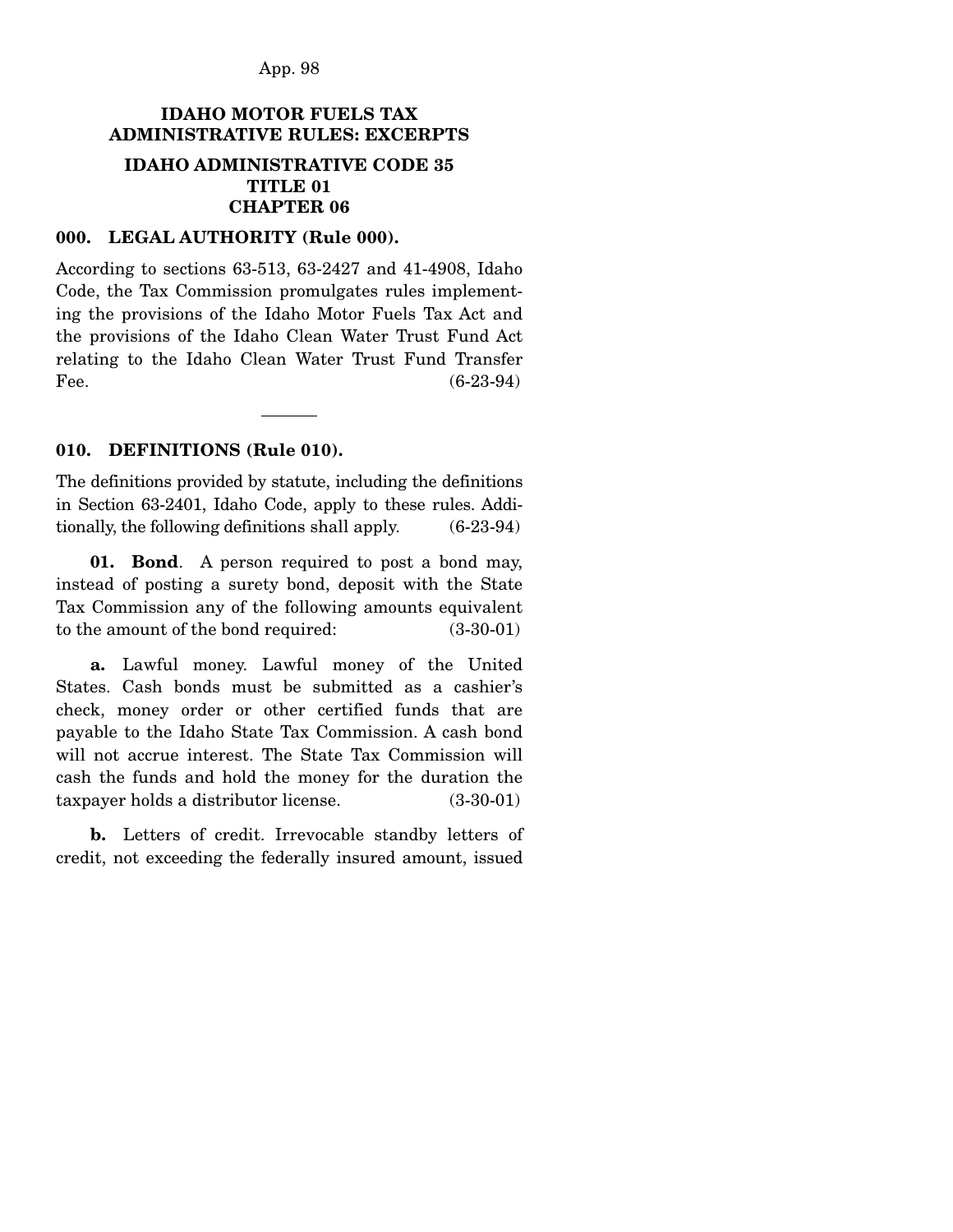by a bank doing business in Idaho, and insured by the Federal Deposit Insurance Corporation, made to the benefit of the Idaho State Tax Commission. The terms of the letter of credit must allow the State Tax Commission to make demand directly against the issuer of the letter of credit for any taxes, penalties, and interest due and unpaid, upon which the taxpayer's rights to appeal have expired, and for which the letter of credit was submitted to secure. The letter must include the following items: (3-30-01)

| <i>i.</i> Issuing institution;                             | $(3-30-01)$ |
|------------------------------------------------------------|-------------|
| ii. Taxpayer's name;                                       | $(3-30-01)$ |
| iii.<br>Effective date;                                    | $(3-30-01)$ |
| Expiration date and place;<br>IV.                          | $(3-30-01)$ |
| Idaho State Tax Commission as the payee;<br>$\mathbf{V}$ . | $(3-30-01)$ |
| vi. Dollar amount covered;                                 | $(3-30-01)$ |
| vii. Terms of letter;                                      | $(3-30-01)$ |
| viii. Letter number; and                                   | $(3-30-01)$ |
| ix. Authorized signatures.                                 | $(3-30-01)$ |

 **c.** Time Certificates of Deposit (CD). Automatically renewable time certificates of deposit, not exceeding the federally insured amount, issued by a financial institution doing business in Idaho and federally insured, made in the name of the depositor, payable to the "Idaho State Tax Commission" and containing the provisions that interest earned shall be payable to the depositor. The State Tax Commission will hold the CD. If the financial institution holds the actual CD or does not issue a certificate, a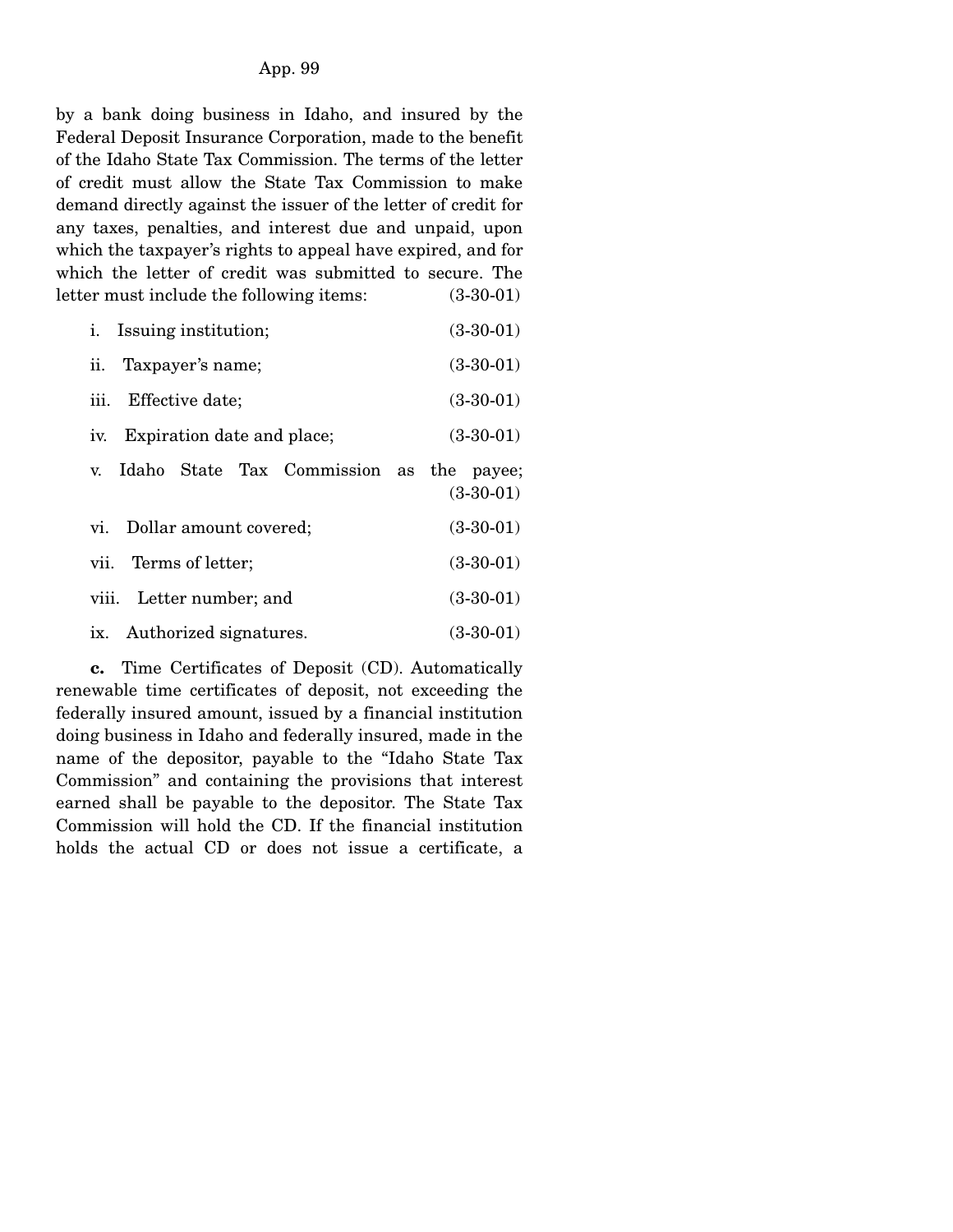verification form is required by the State Tax Commission confirming the CD. The form may be obtained from the State Tax Commission. (3-30-01)

 **d.** Joint Savings Account. Joint savings accounts, not exceeding the federally insured amount, at a financial institution doing business in Idaho and federally insured. The joint savings account should be issued in the name of the taxpayer and the "Idaho State Tax Commission." Evidence of the insured account must be delivered to the State Tax Commission. The taxpayer will be notified by the State Tax Commission of any increases in bonding when it becomes necessary. The taxpayer may send a check to cover the difference which will be deposited in the joint savings account. The interest accrued on the account is the taxpayer's. The terms of the joint savings account agreement must include the following: (3-30-01)

 i. No Automatic Teller Machine (ATM) card may be issued to the account; and (3-30-01)

 ii. Withdrawals require both signatures of the parties of the joint account or by the Idaho State Tax Commission alone. (3-30-01)

 **02. Commercial Motor Boat**. A commercial motor boat, as defined in Section 63-2401(4), Idaho Code, includes a motor boat used in a business that rents boats to others who use the boats for pleasure. (6-23-94)

 **03. IFTA**. Means the International Fuel Tax Agreement referred to in the Intermodal Surface Transportation Act of 1991, Public Law 102-240 section 4008, 105 Stat. 1414, codified as 49 USC Sections 31701 through 31708, and in section 63-2442A, Idaho Code. (3-30-01)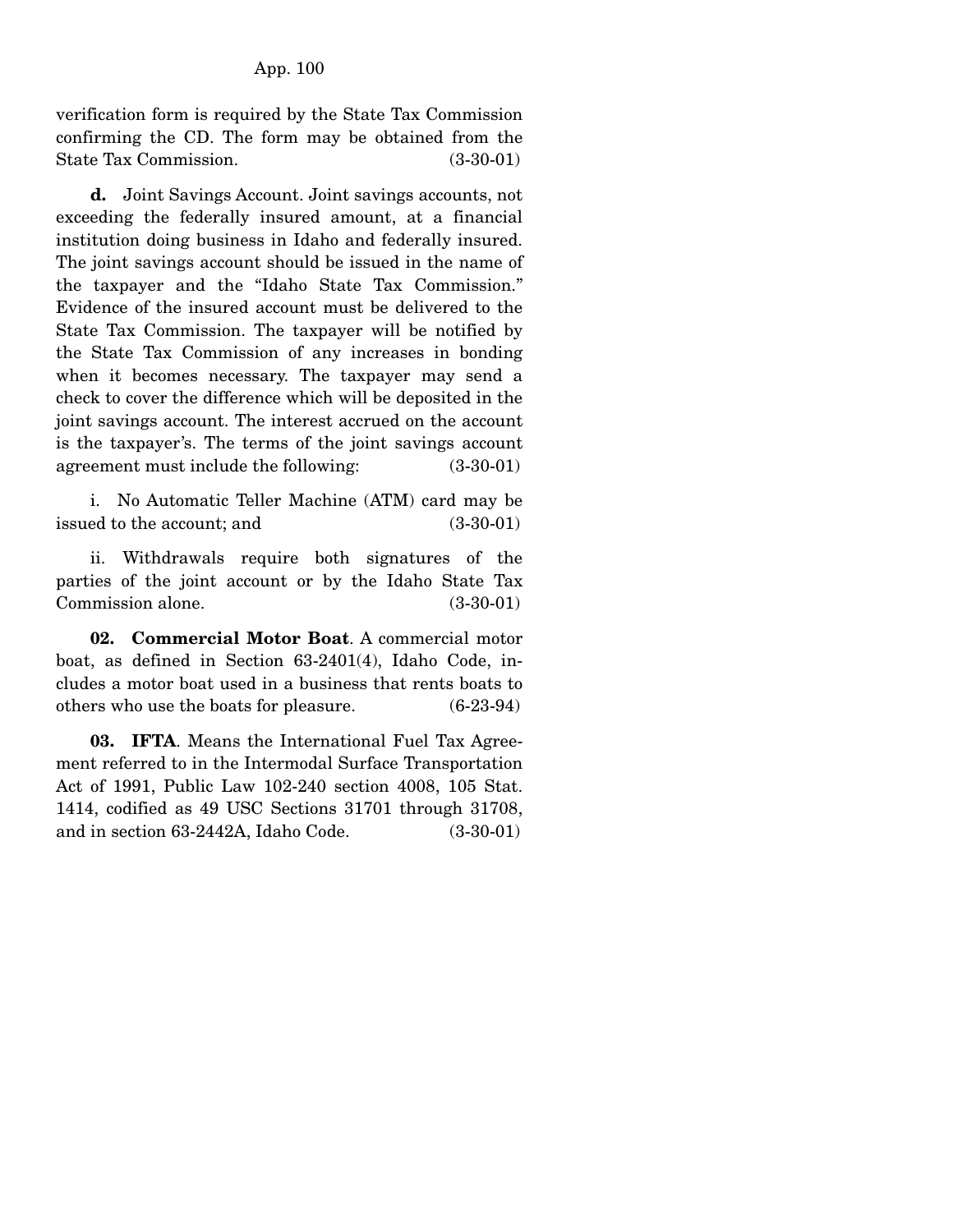**04. Pay, Paid, Payable Or Payment**. When used in reference to any amount of tax, penalty, interest, fee or other amount of money due to the State Tax Commission, the words pay, paid, payable, or payment mean an irrevocable tender to the Idaho State Tax Commission of lawful money of the United States. As used herein, lawful money of the United States means currency or coin of the United States at face value and negotiable checks that are payable in money of the United States; provided however, acceptance by the State Tax Commission of any check that is subsequently dishonored by the bank upon which it is drawn shall not constitute payment. Additionally, nothing herein shall limit the authority of the State Tax Commission to refuse to accept any check drawn upon the account of a taxpayer who has previously tendered any check that was dishonored by the bank upon which it was drawn. All amounts due the state must be paid by electronic funds transfer whenever the total amount of tax due plus any related fee, interest, penalty or other additional amount is one hundred thousand dollars (\$100,000) or more, according to rules promulgated by the Idaho State Board of Examiners. (3-30-01)

 **05. These Rules**. The term "these rules" refers to this chapter, IDAPA 35.01.05, of rules relating to the Idaho Motor Fuels Tax and the Idaho Petroleum Transfer Fee. (6-23-94)

## **105. LICENSED GASEOUS FUELS DISTRIBU-TOR'S REPORTS (Rule 105).**

 **01. Monthly Reports**. Every licensed gaseous fuels distributor shall file with the State Tax Commission a monthly tax report and supporting detailed schedules on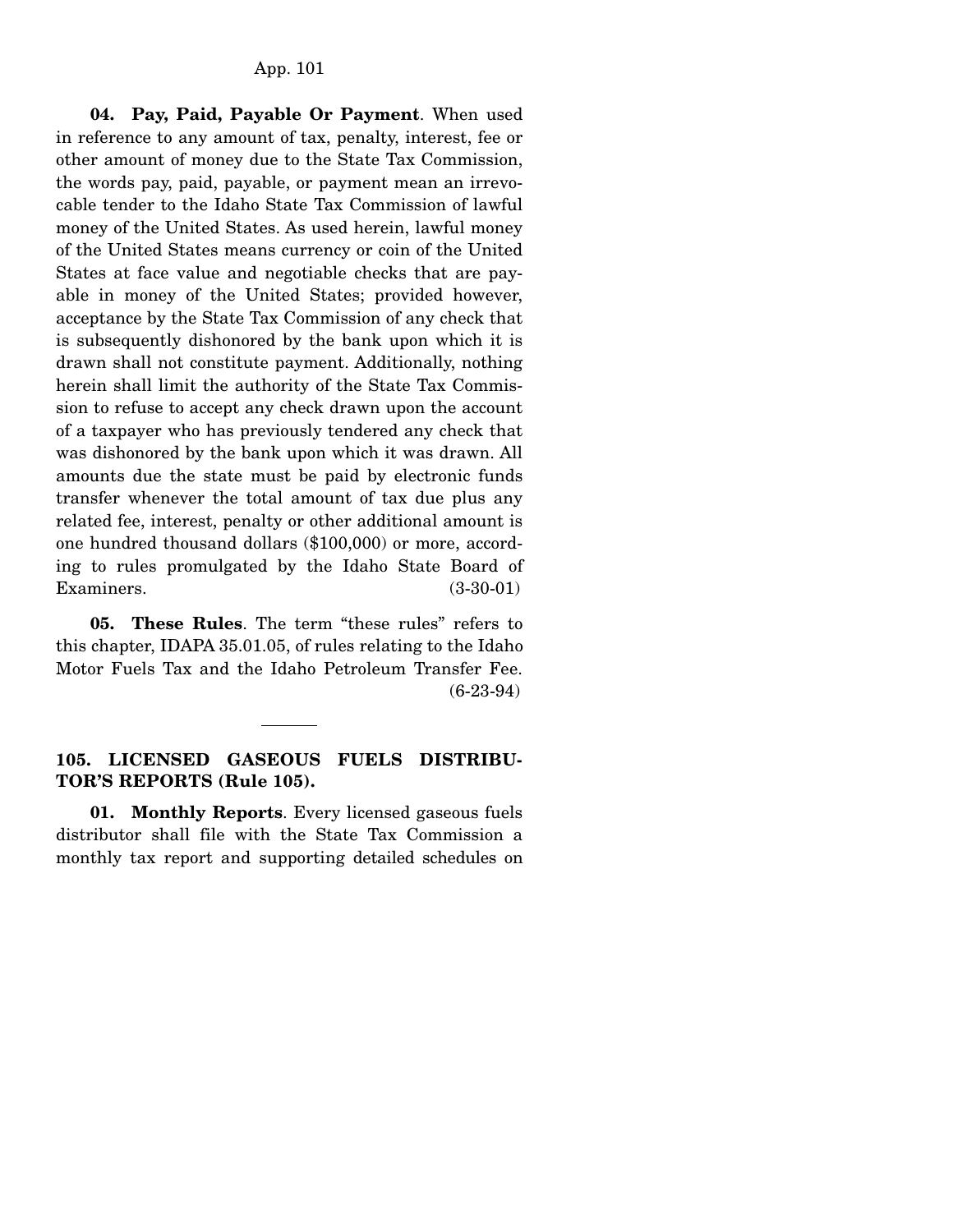### App. 102

forms prescribed by the State Tax Commission. Such reports shall contain a declaration by the person filing the report that the statements contained therein are true and are made under penalties of perjury. The report shall include the following information together with such other information as the State Tax Commission may require: (7-1-99)

 **a.** The total taxable gallons of gaseous fuels sold; (4-5-00)

 **b.** The taxable gallons after deduction of a two percent  $(2\%)$  allowance. See Rule 140 of these rules;  $(4-5-00)$ 

**c.** The tax computation; (7-1-99)

 **d.** The bad debt amount, if any. See Rule 140 of these rules;  $(4-5-00)$ 

 **e.** The gaseous fuels permit fees (Attach to the report the yellow copy of the receipt for each gaseous fuels permit sold during that month); and (4-5-00)

**f.** The net tax due; (4-5-00)

 **g.** A receipt schedule reporting the total number of taxable gallons of gaseous fuels sold must be attached to the distributor's report. (4-5-00)

 **02. Report Due And Payment Required**. The report shall be due on or before the last day of the month following the month to which the report relates together with the payment of any tax, annual gaseous fuels permit fees, penalty or interest due. See Rule 010 of these rules relating to method of payment and requirement for payments of one hundred thousand dollars (\$100,000) or more. (7-1-99)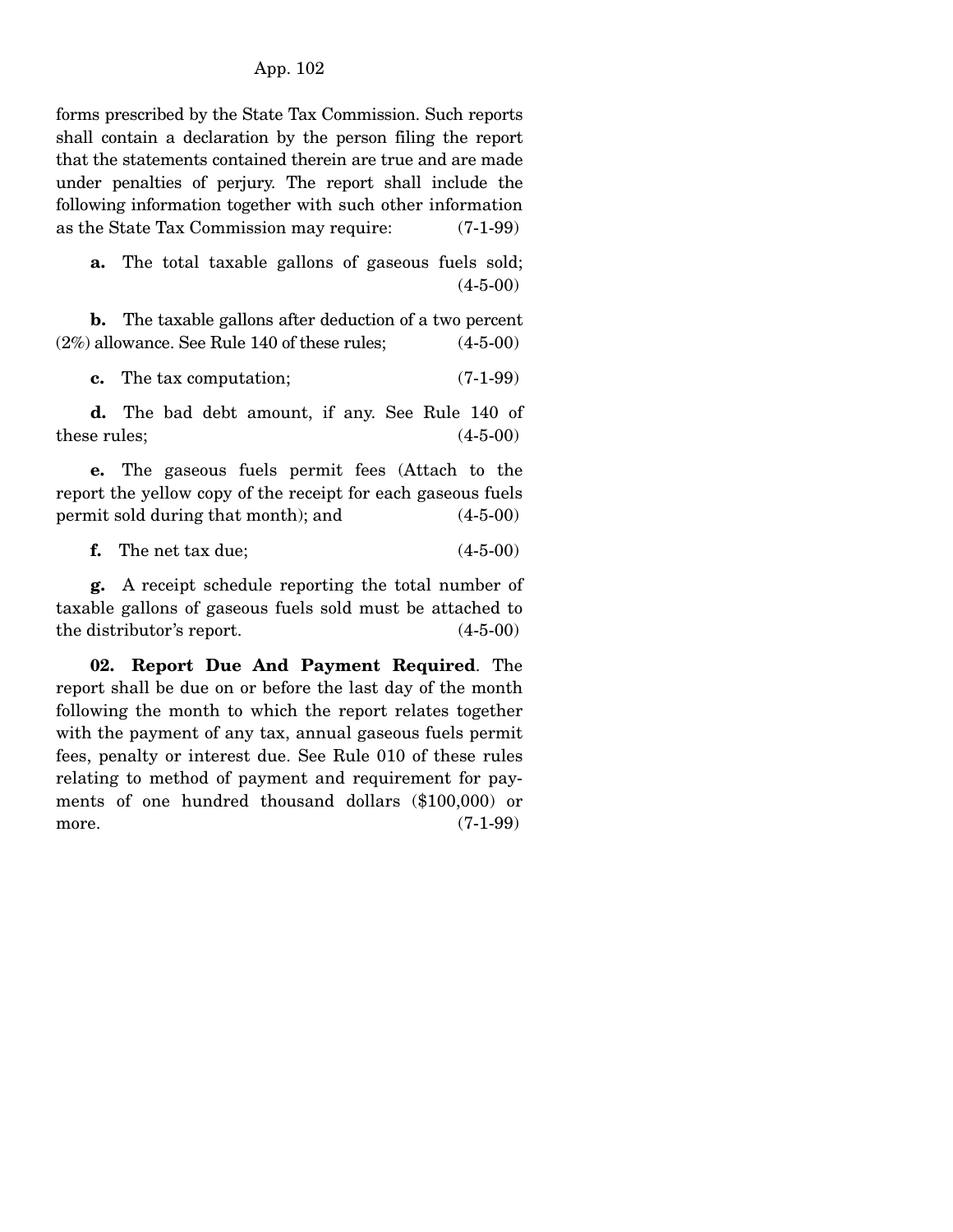**03. Failure To Collect And Remit Tax And Permit Fees**. Any gaseous fuels distributor required to collect the tax or permit fee imposed by Section 63-2424, Idaho Code, who fails to collect such tax or permit fee, or any gaseous fuels distributor required to remit the tax or permit fee pursuant to this section who fails to make such remittance shall be liable to the State Tax Commission for the amount of tax or permit fee not collected or remitted plus any applicable penalty or interest. The State Tax Commission may collect such amounts in the manner provided in Section 63-2434, Idaho Code. (7-1-99)

 **04. Receipt Of Gaseous Fuels**. The special fuels tax is not imposed on gaseous fuels when the fuels are received in Idaho. (4-5-00)

 **05. Gaseous Fuels**. Propane and natural gas are presumed to be tax-exempt fuels unless delivered into the supply tank of a licensed, or required to be licensed, motor  $v$ ehicle.  $(4-5-00)$ 

 **06. Annual Fees For Gaseous Fuels Permits**. Persons operating vehicles powered by gaseous fuels may pay an annual fee for a gaseous fuels permit instead of paying the special fuel taxes at the time propane or natural gas is purchased. Gaseous fuels distributors who sell these permits shall issue a permit that will be in the form of a decal to be displayed in a conspicuous spot visible from the outside of the permitted vehicle. The fees for gaseous fuels permits are based on the gross vehicle weight of the vehicles and are set by Rule 115 of these rules as is mandated by Section 63-2424(2), Idaho Code. The gaseous fuels permit is valid for the annual permit period of July 1 through June 30 of the following year. The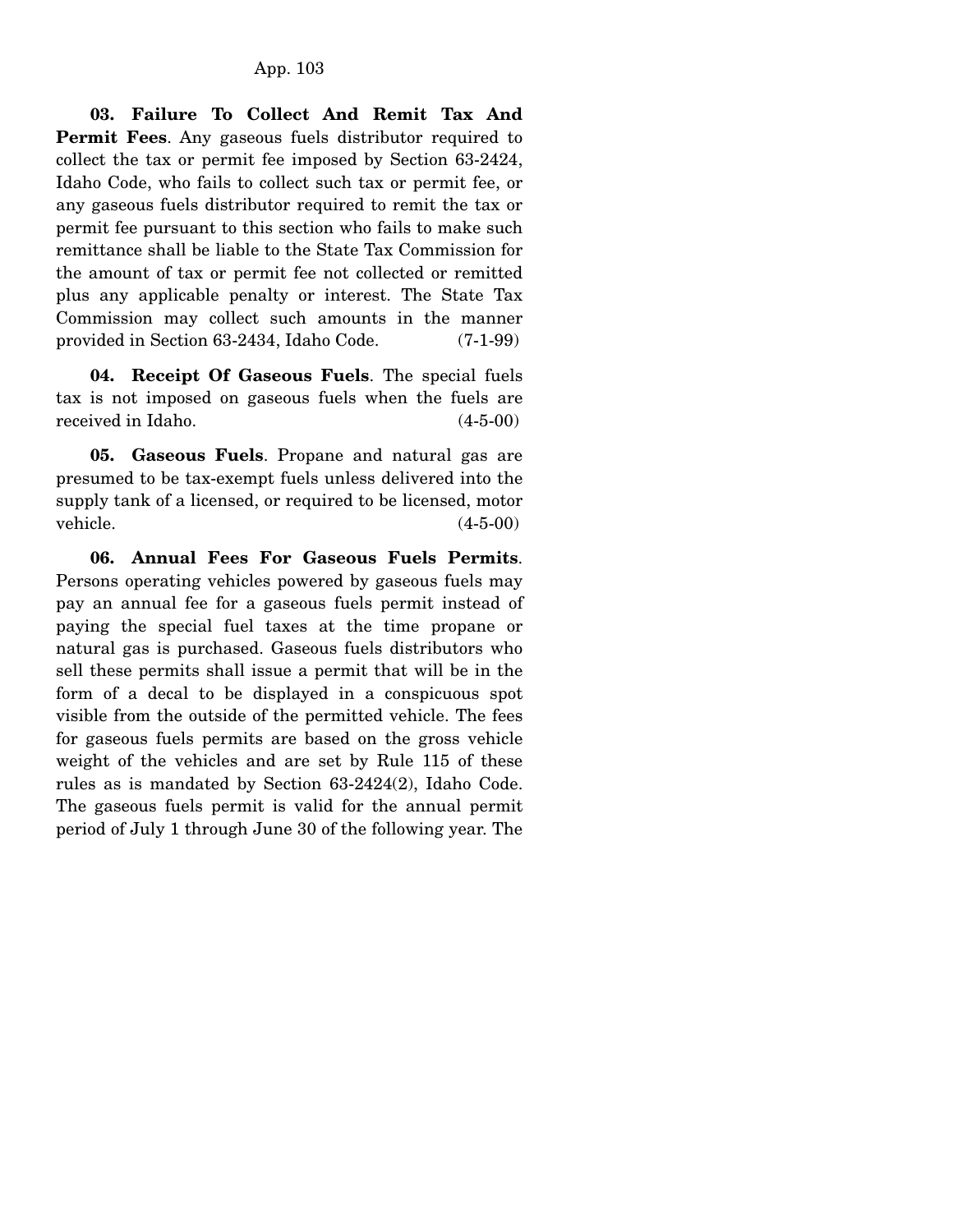annual permit period displayed on the decal will be the year in which the decal expires. (4-5-00)

 **07. Documentation Of Untaxed Sales Of Gaseous Fuels Into Motor Vehicles**. Gaseous fuels delivered into the fuel supply tank of a licensed, or required to be licensed, motor vehicle are taxable except for: (7-1-99)

 **a.** Government. Gaseous fuels used by vehicles owned or leased, and operated by the federal government, or by an instrumentality of the state of Idaho, including all of its political subdivisions, are exempt from the special fuels tax on gaseous fuels. In this case, the licensed distributor must record on the document of sale, the name of the governmental entity, the license or identification number, and the type of vehicle. (7-1-99)

 **b.** Gaseous Fuels Decal. Gaseous fuels dispensed into the fuel supply tank of a motor vehicle displaying a valid Gaseous Fuels Decal are exempt from tax. For the exempt status to be valid, the purchaser's name, address, vehicle license number, and the words "gaseous fuels decal" must be recorded on the sales document. (4-5-00)

 **08. Completion Of Gaseous Fuels Receipt Book(s)**. The following information is required to be recorded by a gaseous fuels distributor in his gaseous fuels receipt book for each gaseous fuels permit (decal) sold:  $(4 - 5 - 00)$ 

- **a.** The date; (4-5-00)
- **b.** The amount;  $(4-5-00)$
- **c.** One (1) of the following weight classes: (4-5-00)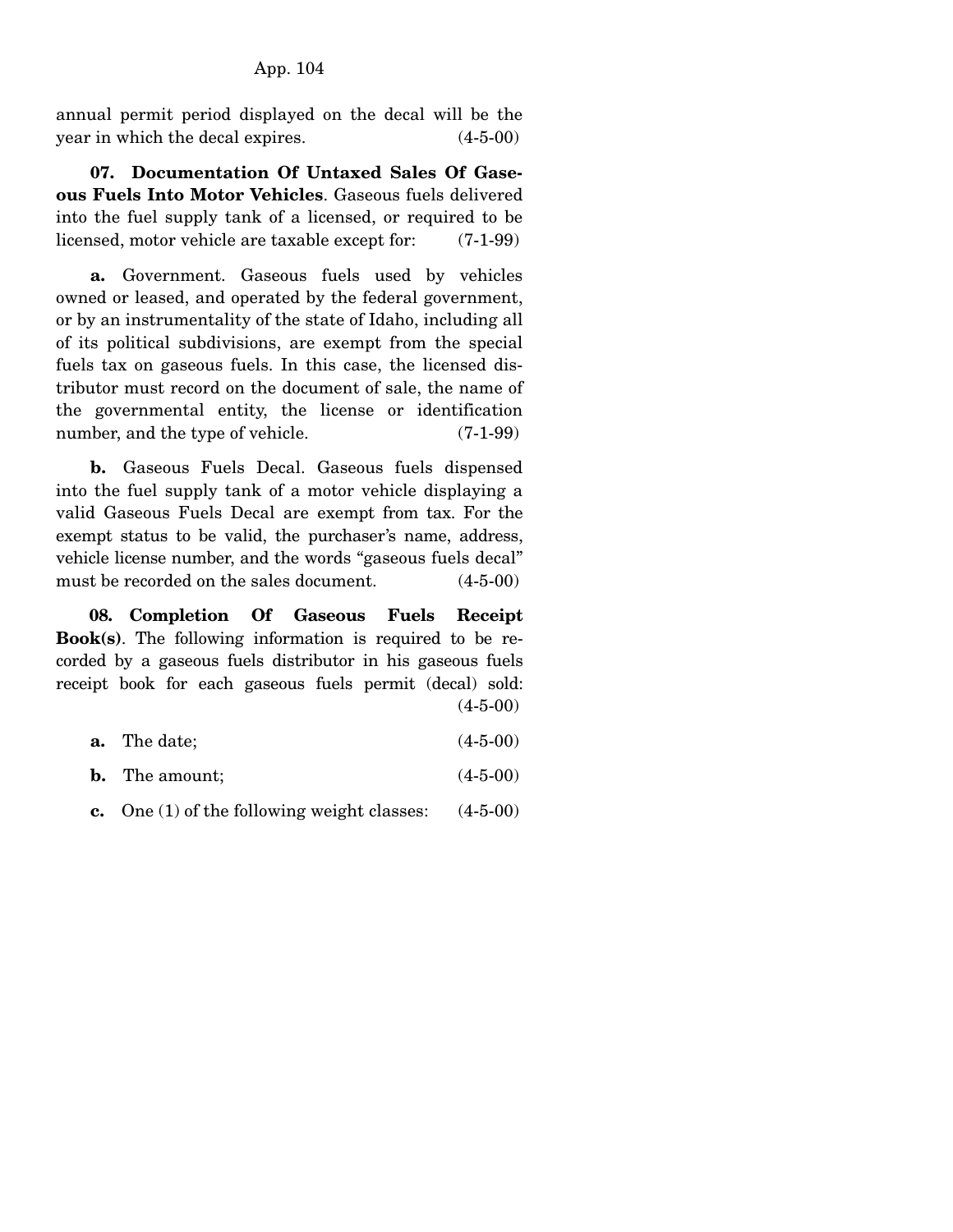i. Zero – eight thousand pounds  $(0 - 8,000)$  lbs.); or (4-5-00)

 ii. Eight thousand one – sixteen thousand pounds  $(8,001 - 16,000 \text{ lbs.}); \text{ or }$  (4-5-00)

 iii. Sixteen thousand one – twenty-six thousand pounds  $(16,001 - 26,000 \text{ lbs.})$ ; or  $(4-5-00)$ 

 iv. Twenty-six thousand one pounds (26,001 lbs.) and over.  $(4-5-00)$ 

**d.** The current month; (4-5-00)

**e.** The annual permit period;  $(4-5-00)$ 

 **f.** The customer's name and vehicle license plate number; (4-5-00)

 **g.** The name and license number of the gaseous fuels distributor who is selling the permit; and  $(4-5-00)$ 

**h.** The signature of the salesperson.  $(4-5-00)$ 

 **09. Annual Reconciliation Of Gaseous Fuels Receipt Books And Decals**. A distributor who sells gaseous fuels permits must reconcile its account with the State Tax Commission for the annual permit period ending June 30, by July 31, of the same year. Distributors may begin ordering decals and receipt books in May for the upcoming annual permit period. The following is required to be received by the State Tax Commission for reconcilia- $\frac{1}{4-5-00}$ 

**a.** All unused/unsold gaseous fuels decals; (4-5-00)

 **b.** All voided receipts (white and yellow copies) not previously submitted with the distributor report; (4-5-00)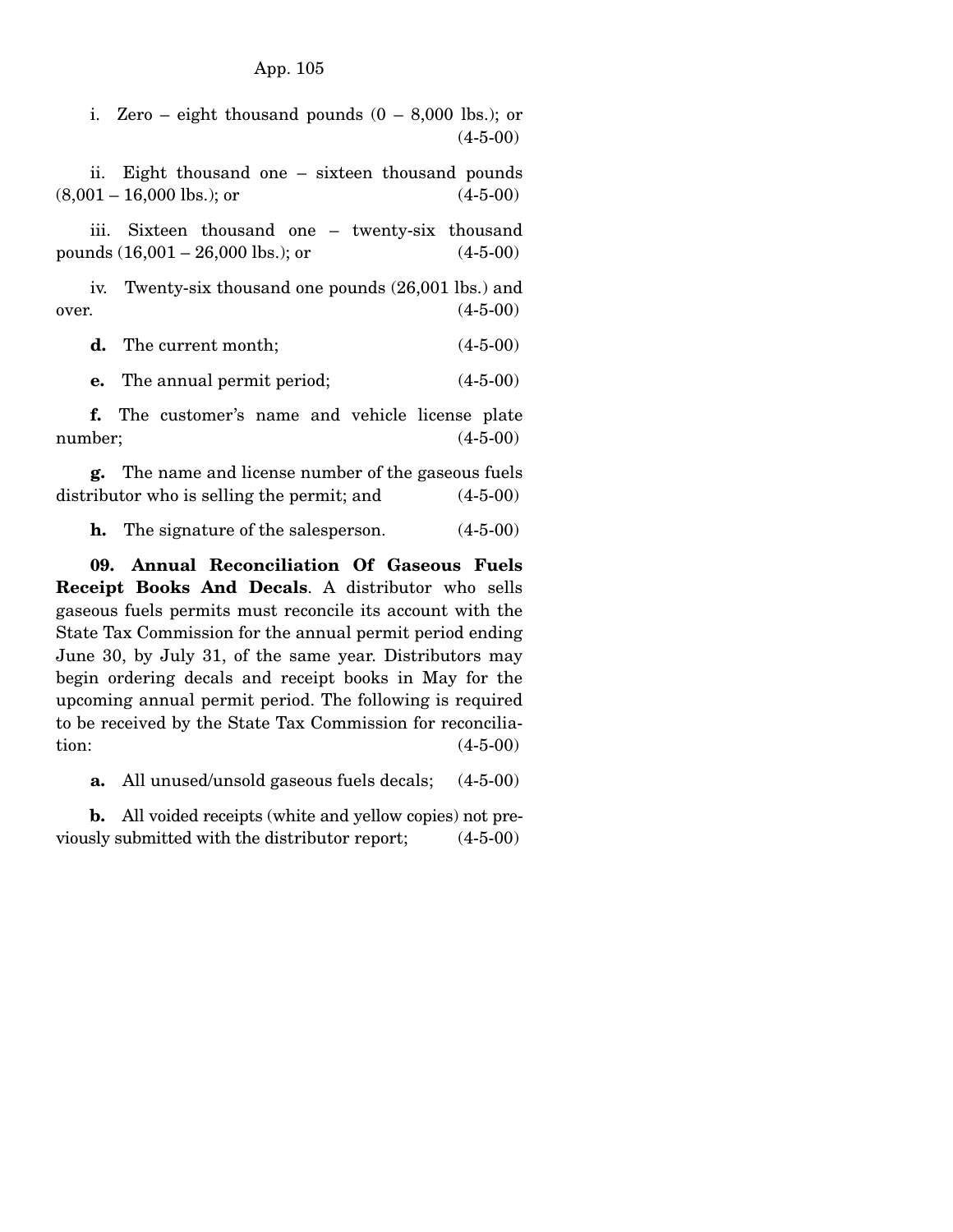**c.** All receipt books (pink copies must be intact); and (4-5-00)

 **d.** A completed gaseous fuels reconciliation form which includes:  $(4-5-00)$ 

 i. The number of decals ordered for the annual permit period; (4-5-00)

 ii. The number of decals sold for the annual permit  $period;$  (4-5-00)

 iii. The balance of decals at the end of the annual permit period; and (4-5-00)

 iv. The number, if any, of decals lost or destroyed. If decals are lost or destroyed, a statement describing the circumstances of the loss or destruction must accompany the distributor's gaseous fuels permit reconciliation.  $(4-5-00)$ 

 **10. Assessment For Unaccounted For Decals**. Two hundred and eight dollars (\$208) will be assessed for each decal not accounted for during the annual reconciliation, unless there is clear and convincing evidence the decal was destroyed or mutilated. (4-5-00)

# **110. CALCULATION OF TAX ON GASEOUS FUELS (Rule 110).**

 **01. In General**. In all cases in which any tax under Chapter 24, Title 63, Idaho Code, must be calculated for any special fuel that is a gaseous fuel, the following equivalency formulas shall be used to calculate the amount of tax due. (6-23-94)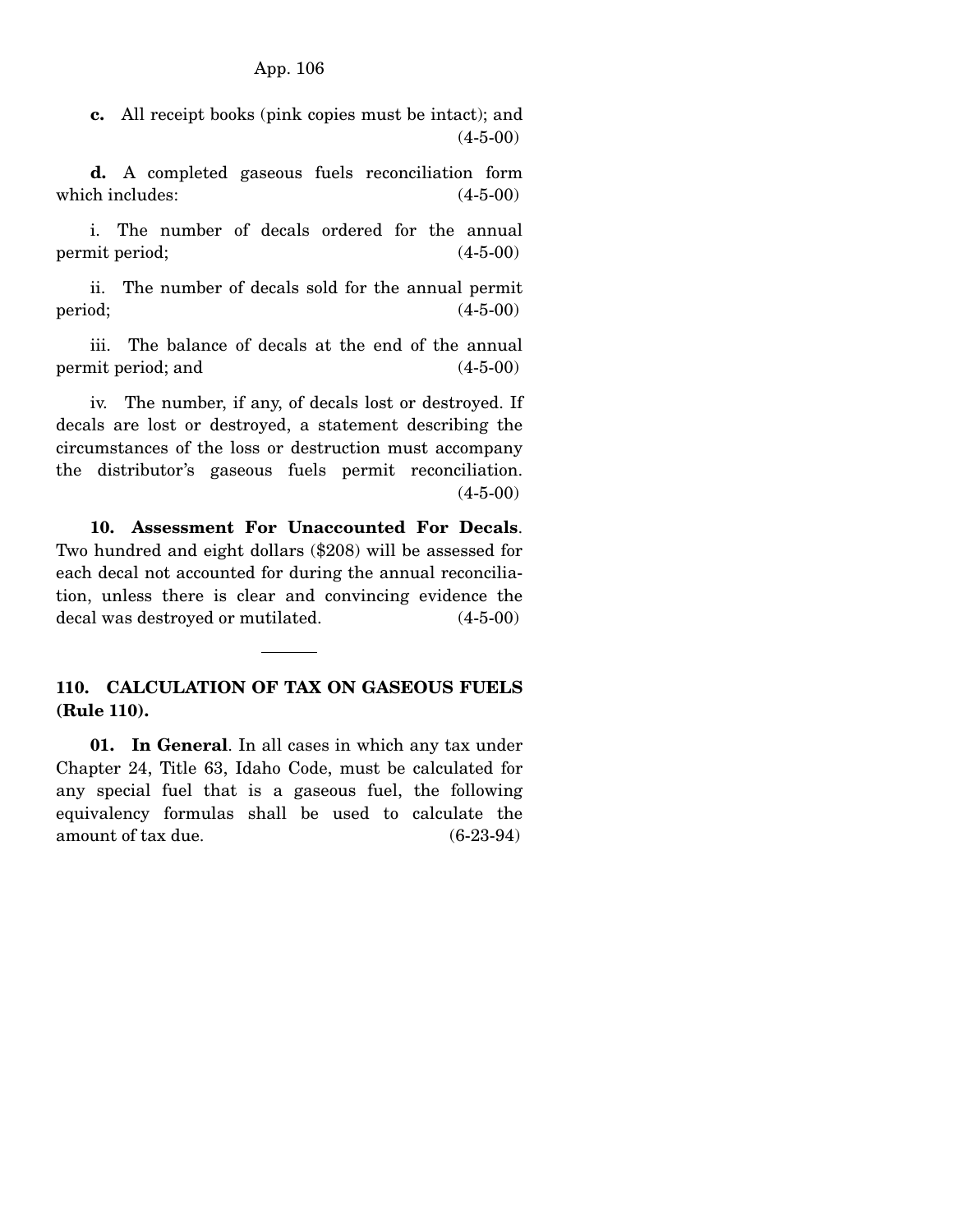**a.** One (1) therm of natural gas will be the equivalent of one  $(1)$  gallon of liquid.  $(6-23-94)$ 

 **b.** Four and one-fourth (4 1/4) pounds of propane will be the equivalent of one (1) gallon of liquid. (6-23-94)

 **02. Equivalent BTU's**. Special fuels tax on gaseous fuels will be computed based upon the equivalent BTU's per gallon of gaseous fuels. The following values will be used in a formula establishing the rate:

| Gasoline    | 127,000 | BTU's per gallon |
|-------------|---------|------------------|
| Propane     | 92,000  | BTU's per gallon |
| Natural Gas | 100,000 | BTU's per gallon |

(Natural gas 100,000 BTU x current tax rate) = tax per therm gasoline 127,000 BTU

(Propane 92,000 BTU x current tax rate) = tax per 4 1/4 pounds gasoline 127,000 BTU

(6-23-94)

## **130. DISTRIBUTOR'S FUEL TAX REPORTS (Rule 130).**

 **01. Monthly Reports**. Every licensed distributor shall file with the State Tax Commission a monthly tax report and supporting detailed schedules on forms prescribed by the State Tax Commission. The distributor must keep detailed inventory records. All reports which require the reporting of the number of gallons of motor fuels and other petroleum products shall be stated in gross gallons. With respect to the quantity of motor fuels and other petroleum products received during the month, the distributor shall include a listing of each person from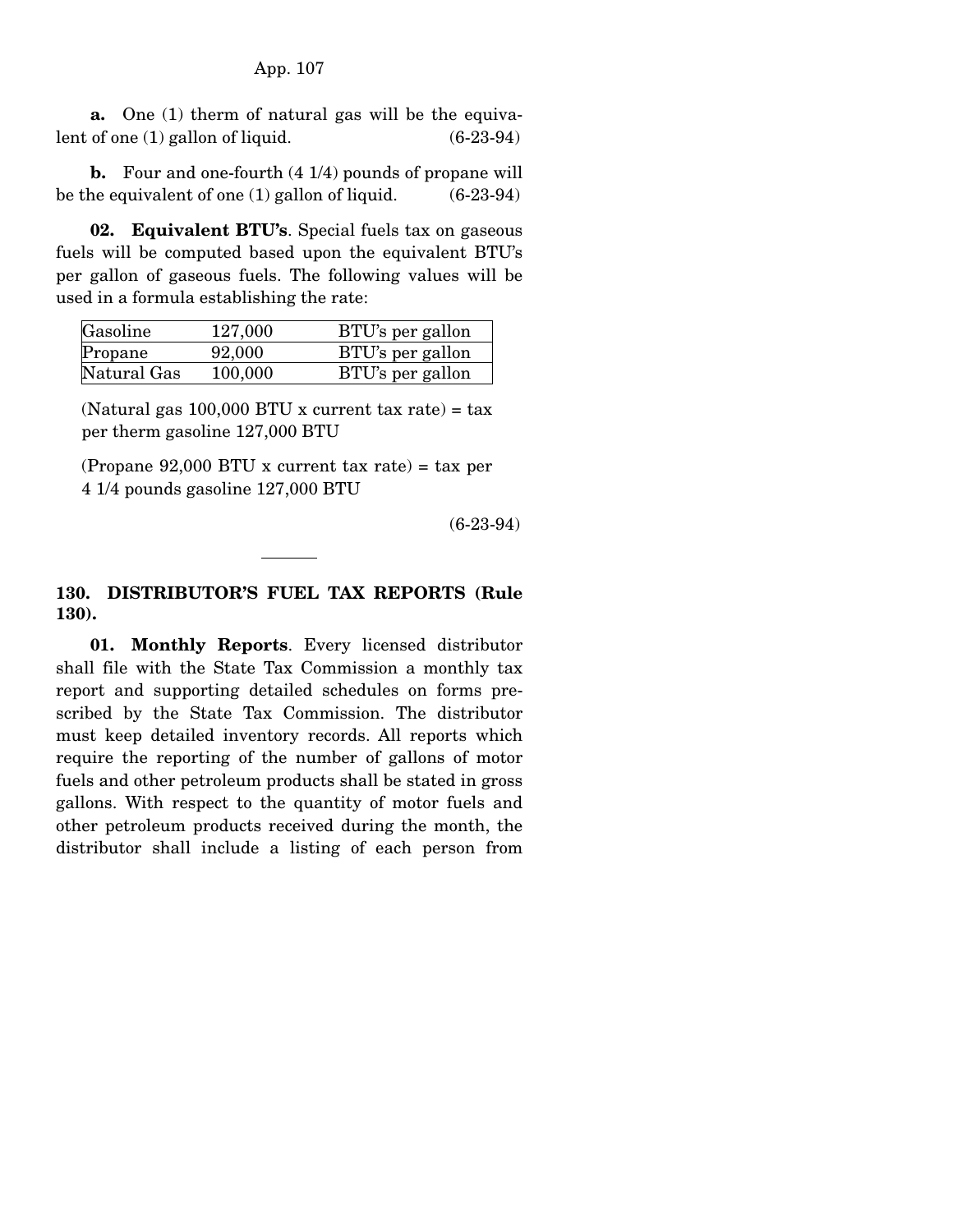inside and/or outside Idaho supplying motor fuels and petroleum products to the distributor during the month and the number of gallons supplied by each supplier, on a load by load basis. Such reports shall contain a declaration by the person filing the report that the statements contained therein are true and are made under penalties of perjury. The report shall include the following information together with such other information as the State Tax Commission may require:  $(3-30-01)$ 

 **a.** The beginning inventory of motor fuels and other petroleum products on the first day of the month; (7-1-98)

 **b.** The total quantity of motor fuels and other petroleum products received during the month;

 **c.** The total quantity of motor fuels and other petroleum products disbursed to licensed distributors tax not collected or exported, and motor fuel sold to the Idaho National Guard during the month; (3-30-01)

 **d.** The total quantity of motor fuels and other petroleum products transferred or relabeled from one (1) fuel type to another; (7-1-98)

 **e.** The casualty loss documented with satisfactory written explanation of proof of loss; (7-1-98)

 **f.** The ending inventory of motor fuels and other petroleum products on the last day of the month; (7-1-98)

 **g.** The gross taxable gallons of motor fuels and other petroleum products; (7-1-98)

|  | The tax-paid purchases; | $(7-1-98)$ |
|--|-------------------------|------------|
|--|-------------------------|------------|

**i.** The net taxable gallons; (7-1-98)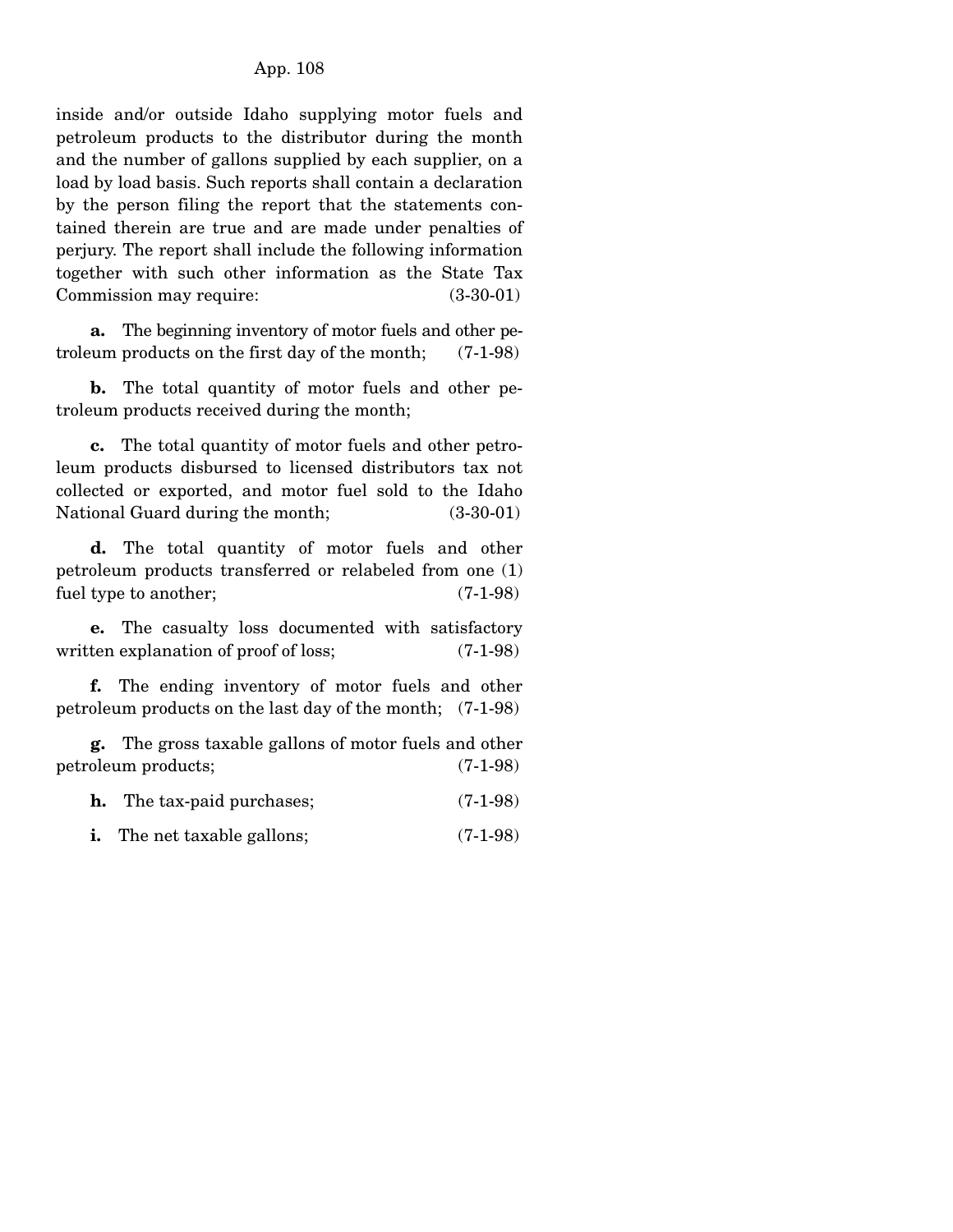**j.** The gallons of ethanol and biodiesel reported in ethanol and biodiesel blends. (5-3-03)

 **k.** The gallons after deduction of a one percent (1%) or two percent (2%) allowance, whichever is appropriate. See Rule 140 of these rules; (7-1-99)

**l.** The tax computation; (7-1-98)

 **m.** The bad debt amounts, refer to Rule 140 of these rules; (7-1-98)

| The gaseous fuels permit fees; | $(7-1-98)$ |
|--------------------------------|------------|
|                                |            |

**o.** The net tax due; (7-1-98)

 **02. Report Due And Payment Required**. The report shall be due on or before the last day of the month following the month to which the report relates. Supporting detailed schedules required by the State Tax Commission must accompany the report, together with all documentation and the payment of any tax, transfer fee, penalty or interest due. See Rule 010 of these rules relating to method of payment and requirement for payments of one hundred thousand dollars (\$100,000) or more. (7-1-99)

 **03. Machine Tabulated Data**. Machine tabulated data will be accepted in lieu of detailed schedules on State Tax Commission provided forms but only if the data is in the same format as shown on the required schedules. Before any other format may be used, the distributor must make a written request to the State Tax Commission with a copy of the format and must be granted written authorization to use that format. (7-1-98)

 **04. Supplemental Reports**. In addition to the monthly report, a supplemental report may be filed in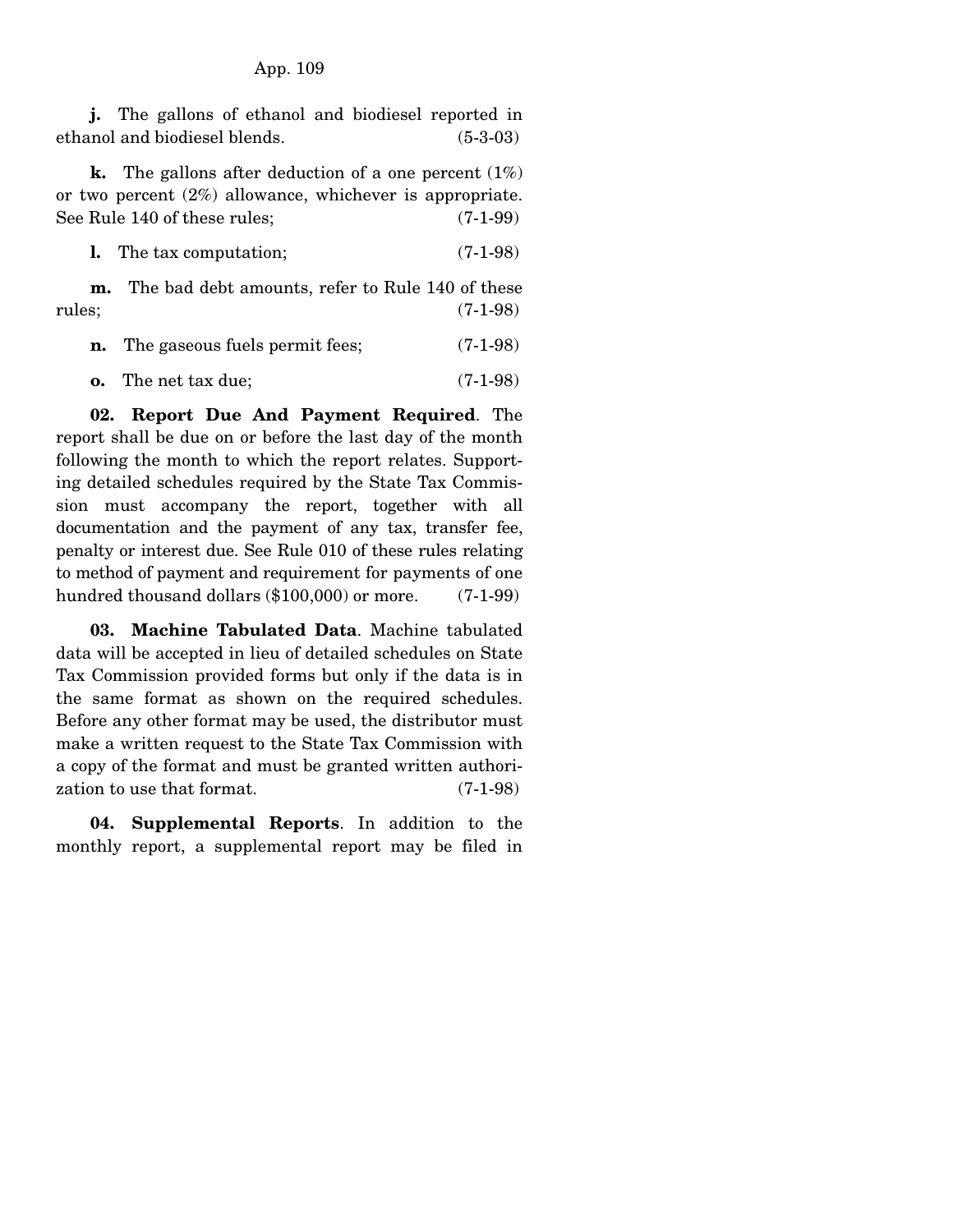those cases involving additional shipments of motor fuels and other petroleum products to the distributor. The supplemental report may be filed only when the distributor is diligent in reporting shipments in the monthly report. Only shipments received within the last five (5) days of the month may be reported in a supplemental report. Shipments received before that date will be subject to penalty if reported in the supplemental report. If a supplemental report is filed, the State Tax Commission will impose interest, but the report will not be subject to penalty. The supplemental report must be postmarked on or before the tenth day of the month following the month in which a report from which shipments were omitted was due. (7-1-98)

 **05. Timely Reporting**. Any petroleum product shipments that are:  $(7-1-98)$ 

 **a.** Reported on a timely supplemental report shall be subject to interest but are not subject to penalty. (7-1-98)

 **b.** Not reported on a timely monthly or supplemental report shall be subject to interest and may be subject to  $penalty.$  (7-1-99)

 **06. Motor Fuels-Receipts**. All gasoline, gasohol, aircraft engine fuel, and undyed diesel fuel received by a distributor are subject to the fuels tax and transfer fee. All receipts of dyed diesel fuel and other petroleum products that are not subject to the special fuels tax are subject to the transfer fee. The special fuels tax is not imposed on gaseous fuels when the fuels are received. Refer to Rule 105 of these rules for the taxation and reporting of gaseous fuels used in motor vehicles. (3-30-01)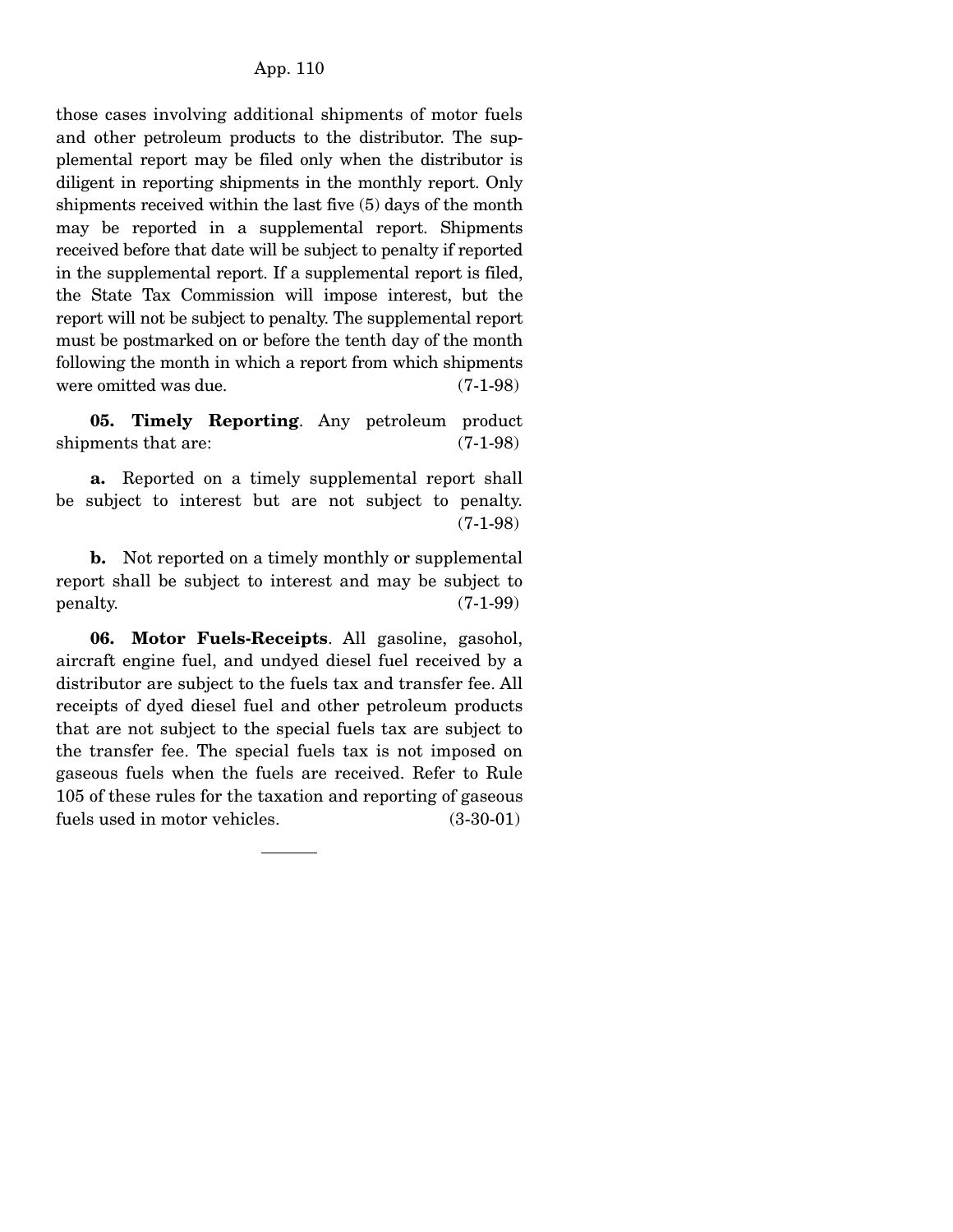#### **140. DEDUCTIONS (Rule 140).**

 **01. Motor Fuels And Petroleum Products Presumed To Be Distributed**. Unless the contrary is established, it shall be presumed that all motor fuels and other petroleum products imported into this state by a distributor, which are no longer in the possession of that distributor, have been distributed. If the licensed distributor has returned to the refinery or pipeline terminal motor fuels and other petroleum products on which the tax and/or transfer fee has been paid or has had an accidental loss, the licensed distributor has the burden of showing the petroleum products were returned to the refinery or pipeline terminal or documenting the accidental loss. No refund of the transfer fee will be allowed for accidental losses of motor fuels or other petroleum products.  $(7-1-98)$ 

 **02. Distributor's And Retail Dealer's Allowances For Motor Fuels**. (EFFECTIVE JULY 1, 1998) (Prior to July 1, 1998 this Subsection only applied to sales of gasoline and aircraft engine fuel.) The distributor shall certify on his report that the one percent (1%) credit allowance has been afforded the retail dealer to cover the dealer's shrinkage, evaporation, spillage or handling losses for motor fuel. The State Tax Commission shall then allow the additional one percent (1%) deduction unless a retail dealer claims that he did not receive the credit allowance. If such claim is made, the State Tax Commission shall require the licensed distributor to provide documentary proof that the one percent (1%) credit allowance has been afforded the retail dealer, and unless the distributor establishes that the credit has been afforded to the retail dealer, the deduction will be disallowed. In the case of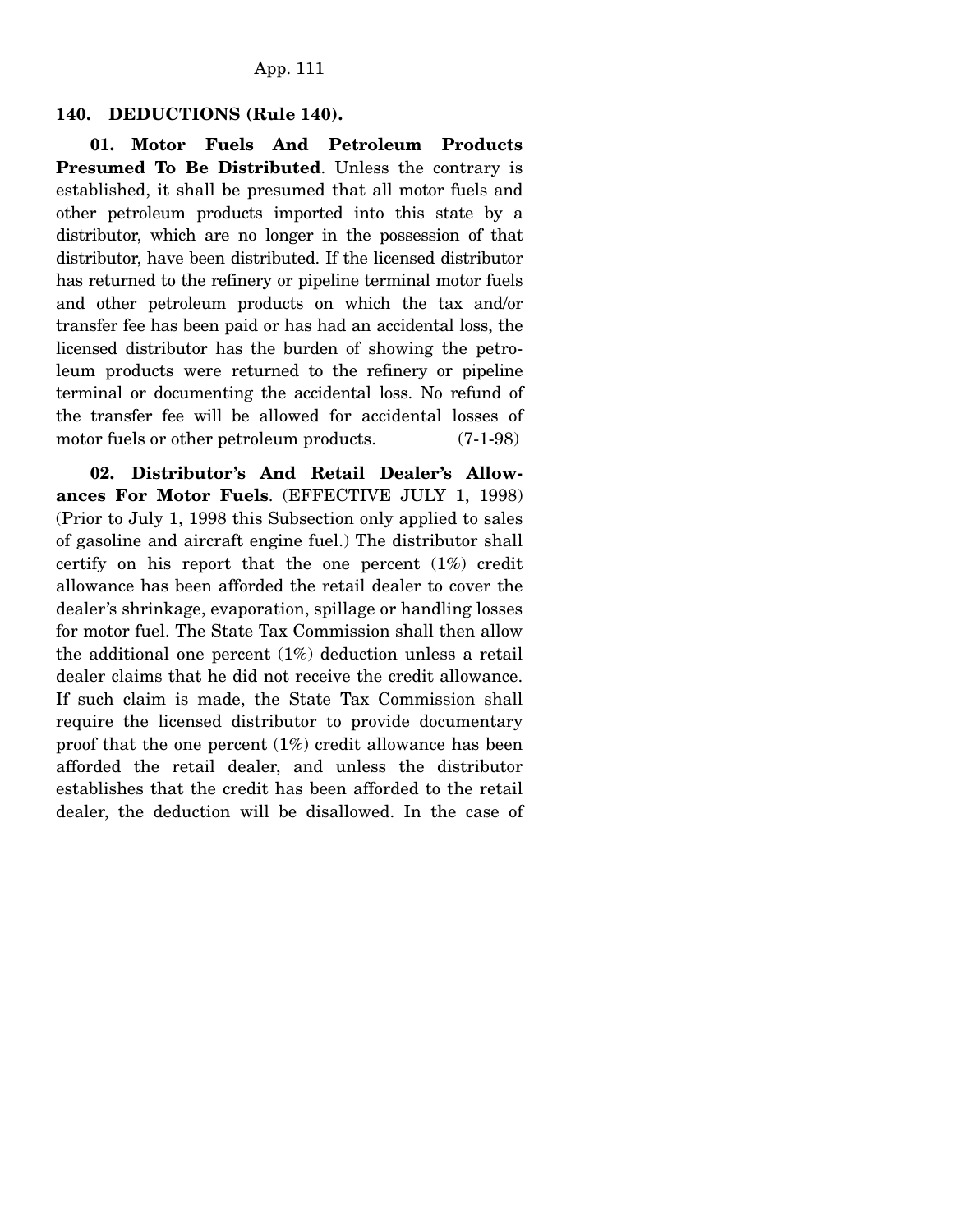sales of motor fuel to retail dealers, to establish that the allowance of one percent (1%) of the tax has been passed to the purchaser, the invoice must show either: (7-1-99)

 **a.** That the amount of the allowance has been passed on; or (7-1-98)

 **b.** A statement that the allowance has been deducted in determining the price. (7-1-98)

 **03. Distributor's Allowance For Special Fuels**. (EFFECTIVE UNTIL JULY 1, 1998) The distributor who reports and pays the special fuels tax retains all of the two percent (2%) allowance and is not required to pass down a portion of the allowance to the retail dealer. (7-1-99)

 **04. Exported Fuel**. Motor fuels or other petroleum products claimed as exported from Idaho must be supported by records. Records must include the following: (7-1-98)

 **a.** Tax reports or other evidence that will verify that the exported product was reported to and any tax due was paid to the jurisdiction into which the product was claimed to have been exported or evidence that the purchaser is a licensed distributor in the jurisdiction to which the exported product is destined; and (7-1-98)

 **b.** Common carrier shipping documents, bills of lading, manifests, and cost billings; or (7-1-98)

 **c.** Invoices, manifests, bills of lading or other documentation, signed by the receiving party to acknowledge receipt of the product; or  $(7-1-98)$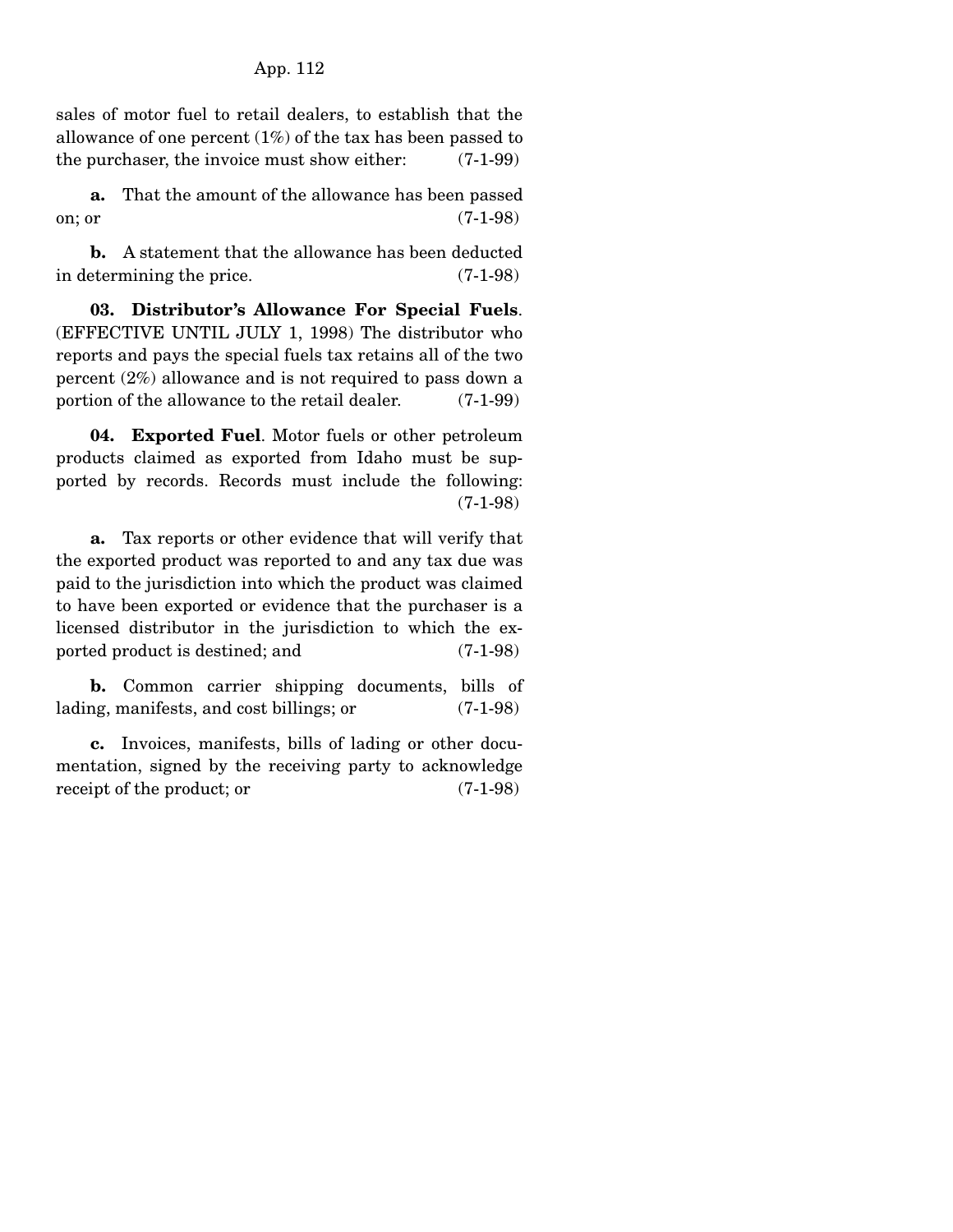**d.** Accounts payable or receivable information for verifying payments to common carriers or payment by outof-state parties to verify receipt of exported product. (7-1-98)

 **e.** In addition to the above, for a licensed distributor who maintains operations in Idaho, as well as other jurisdictions, evidence such as product inventory and transfer records must be retained to prove the transfer of product out of Idaho. (7-1-98)

 **05. Bad Debt Write-Off**. A tax credit may be taken on the distributor's fuel tax report for fuel taxes paid on sales made after July 1, 1995. The credit is claimed when the debt has been written off for income tax purposes in the business records of the distributor. The credit may be claimed on distributor's fuel tax report each month or at the end of the distributor's tax year after a debt has been written off. (7-1-98)

 **a.** First-in/first-out method for partial payments. When partial payments are received on a specific account that includes taxable fuel sales, non-taxable fuel sales, and/or other sales, the distributor must apply the payments to the unpaid sales on a first-in/first-out basis before claiming a bad debt credit. (7-1-98)

 **b.** Proration of partial payments. When partial payments are received on a specific account, before and/or after a bad debt credit has been claimed on the distributor's fuel tax report, the distributor must prorate the taxable fuel sales, nontaxable fuel sales, and/or other sales which occurred on the same day or on the same invoice for each such account. (7-1-98)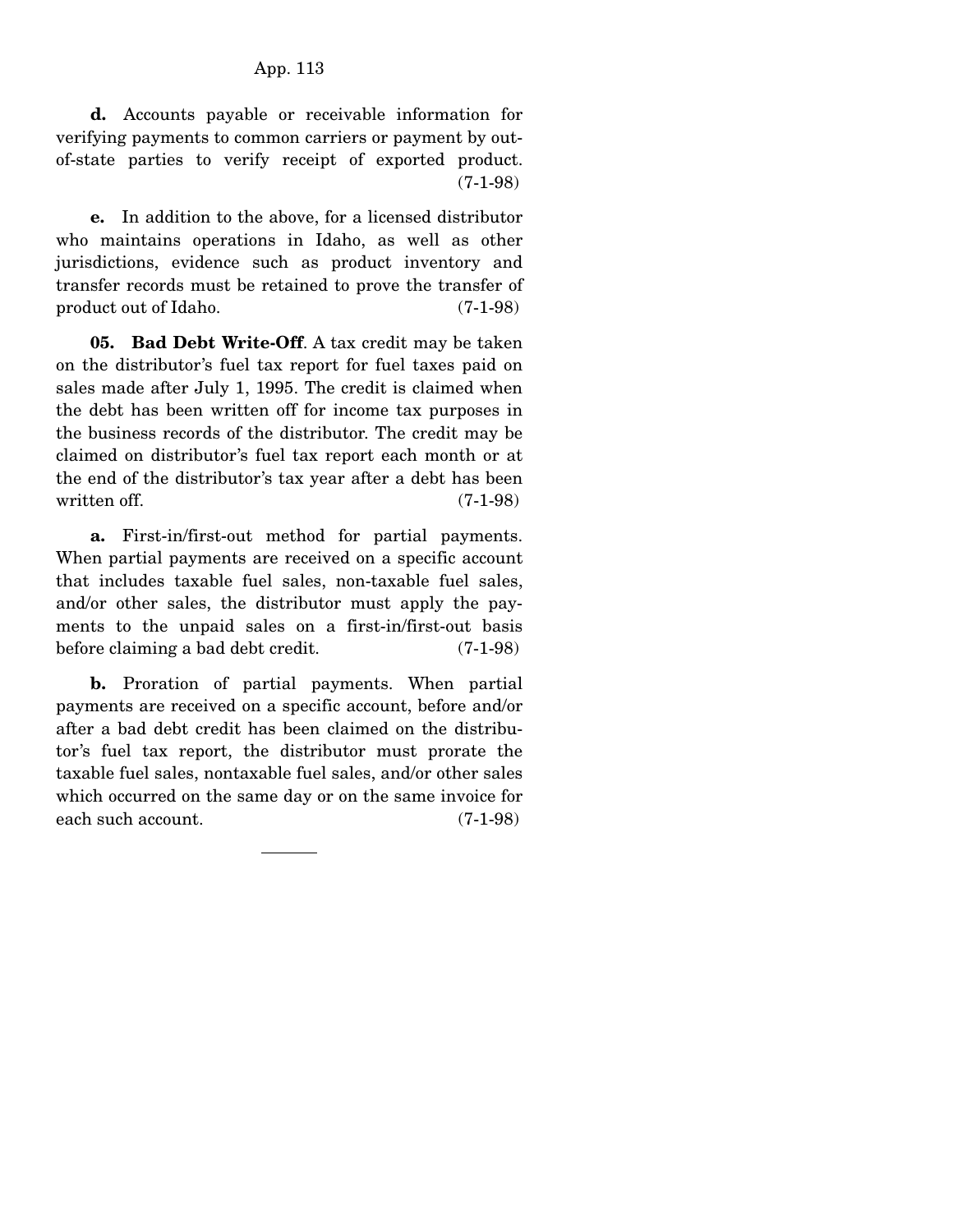#### **150. DOCUMENTATION REQUIRED (Rule 150).**

 **01. Retail Sales Invoices For Delivered, Bulk Plant, And Station Sales**. Any distributor who sells motor fuels and other petroleum products in this state must issue an original invoice to the purchaser; provided, however, that when sales are accounted for on a monthly basis the invoices may be issued to the purchaser at the time of billing. All sales invoices for motor fuels and other petroleum products sold at retail stations, bulk plants, or delivered to the customer's location must contain the following:  $(7-1-98)$ 

 **a.** A pre-printed serial number, except when invoices are automatically assigned a consecutive serial number by a computer or similar machine when issued; (7-1-98)

| Name and address of the distributor; | $(7-1-98)$ |
|--------------------------------------|------------|
| <b>c.</b> Name of the purchaser;     | $(7-1-98)$ |

**d.** Date of sale or delivery; (7-1-98)

**e.** Type of fuel; (7-1-98)

 **f.** Gallons invoiced – reported as required in Section 120 of these rules; (7-1-98)

 **g.** Price per gallon and total amount charged. When taxable motor fuels products are sold, at least one (1) of the following must be used to establish that the Idaho state fuel tax has been charged: (7-1-98)

i. The amount of Idaho state fuels tax; (7-1-98)

ii. The rate of Idaho state fuels tax; or (7-1-98)

 iii. A statement that the Idaho state fuels tax is included in the price. (7-1-98)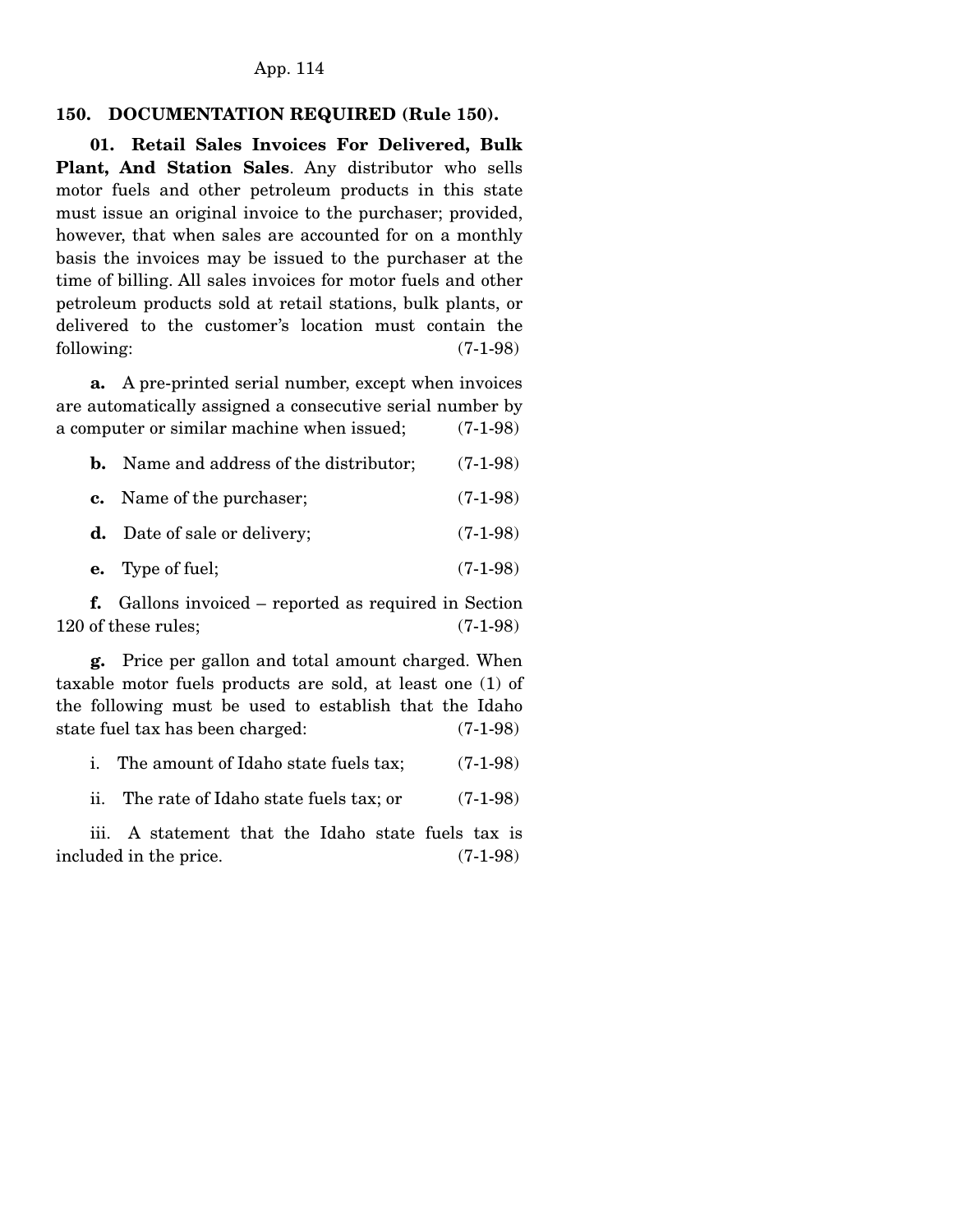**h.** Delivered sales invoices must also contain the purchaser's address along with the Origin and Destination of the motor fuels and other petroleum products. (7-1-98)

**i.** The sales invoice shall contain double-faced carbons on the original of the first copy, unless invoices are automatically prepared by a computer or similar machine when issued. (7-1-98)

 **02. Correcting Sales Invoice Errors**. When an original invoice is issued containing incorrect information, it may be canceled by a credit invoice and cross-referenced to all copies of the invoice covering the transaction being corrected. If a second sales invoice is issued, it shall show the date and serial number of the original invoice and that the second invoice is in replacement or correction thereof. (7-1-98)

 **03. Documentation Is Required**. Failure to include all the above documentation will result in an invalid sales invoice for a tax-paid fuel claim by the distributor's customer. (7-1-98)

 **04. Documentation Requirements For Dyed Diesel Fuel**. The state of Idaho is following the Internal Revenue Service requirements for sales of dyed diesel fuel. The Internal Revenue Code requires that a notice stating "DYED DIESEL FUEL, NONTAXABLE USE ONLY, PENALTY FOR TAXABLE USE" must be: (7-1-98)

 **a.** Provided by the terminal operator to any person who receives dyed diesel fuel at a terminal rack of that operator; and (7-1-98)

 **b.** Provided by any seller of dyed diesel fuel to the buyer if the fuel is located outside the bulk transfer/terminal system and is not sold from a posted retail  $pump;$  and  $(7-1-98)$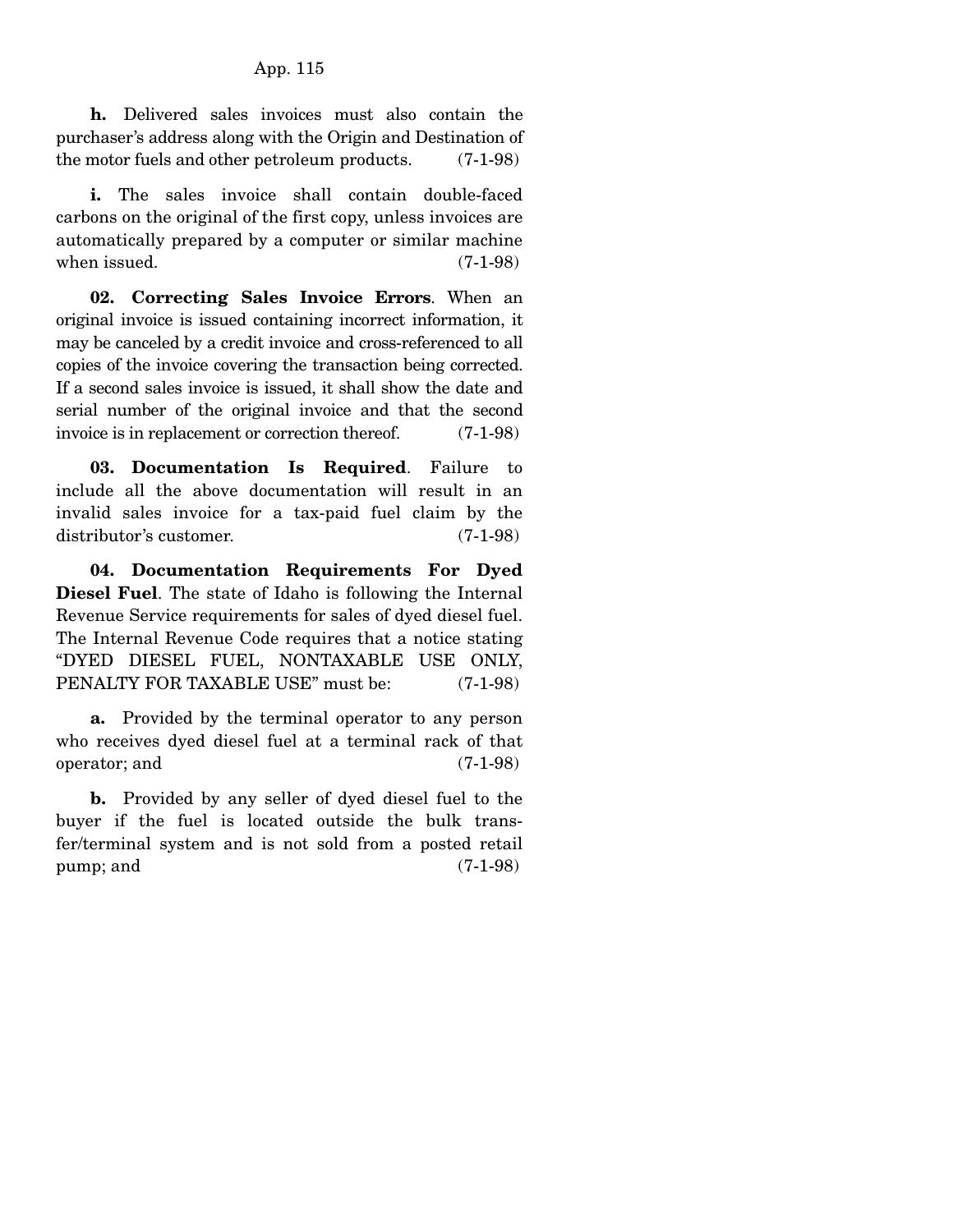**c.** Posted by a seller on any retail pump where the dyed diesel fuel is sold for use by the buyer. (7-1-98)

 **d.** The documentation notice found in this rule must be provided at the time of removal or sale and must appear on shipping papers, bills of lading, and sales invoices accompanying the sale or removal of the fuel. Any person who fails to provide or post the required notice is presumed to know that the fuel will be used for a taxable use and is subject to penalties imposed by the Internal Revenue Service. (7-1-98)

#### **180. REFUNDS TO LICENSED FUEL DISTRIBU-TORS (Rule 180).**

 **01. Refund Claim**. Any licensed fuel distributor believing that he has paid motor fuels taxes or transfer fees in any amount more than properly imposed may file a claim with the State Tax Commission for a refund of such excess motor fuels taxes or transfer fee on forms prescribed by the State Tax Commission. The claim for refund must conform with the requirements of this rule. (3-15-02)

 **02. Refund Claim Documentation**. The claim must be filed on a distributor's fuel tax report and must include the full name and address of the claimant and his fuel distributor's license number. If the claim is for a casualty loss, the claim must include a detailed statement of the reason the claimant believes a refund is due. The statement should include a description of the transactions, if any, to which the motor fuel tax relates and must be filed on a distributor's fuel tax report for the period for which the claimed excess motor fuel tax or transfer fee amount was paid. The claim for refund must include a statement that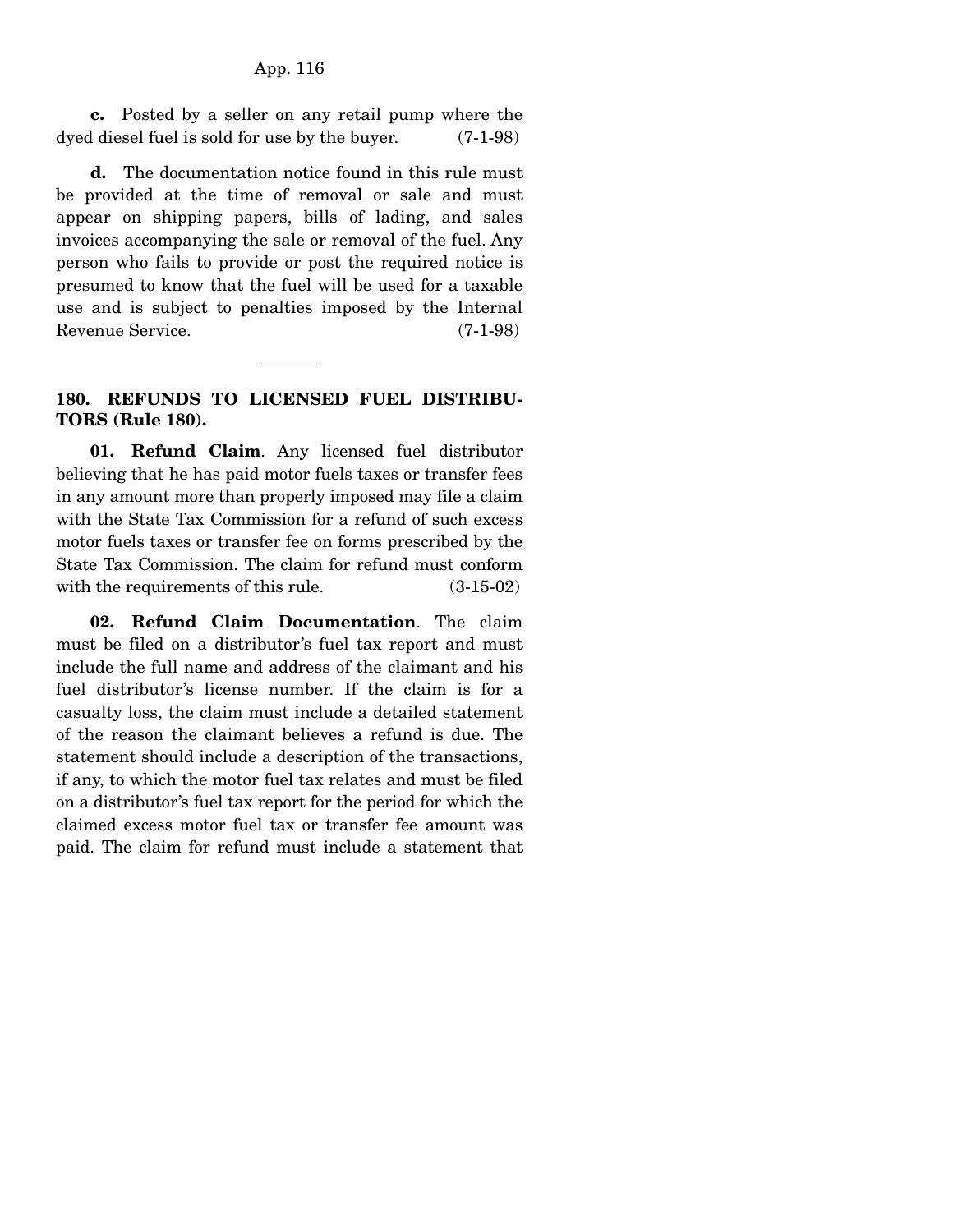the amount refunded to the licensed fuel distributor has been, or will be, refunded by the fuel distributor to the purchaser, or that such motor fuel tax or transfer fee have never been collected from the purchaser. (3-15-02)

 **03. Refund As A Credit**. A claimant may claim a bad debt credit for motor fuels taxes as a credit against motor fuels taxes or transfer fee due on the distributor's fuel tax report. (3-15-02)

 **04. Statute Of Limitation**. No claim for refund will be allowed by the State Tax Commission if it is filed more than three (3) years from the time the payment of the claimed excess motor fuels taxes or transfer fee was made. The time the payment was made is the date upon which the distributor's fuel tax report relating to the payment was filed or was required to be filed, whichever occurred first. (3-15-02)

 **05. Appeal Procedures**. No claim for refund may be filed relating to any motor fuels taxes or transfer fees that have been asserted by a Notice of Deficiency Determination. A taxpayer contending that motor fuels taxes or transfer fee have been erroneously or illegally collected by the State Tax Commission pursuant to a Notice of Deficiency Determination must seek a redetermination by using the appeal procedures required by law. (3-15-02)

 **06. Notice Of Denial**. All claims for refund or credit will be reviewed by the State Tax Commission's staff. If the staff concludes that all or any part of the claim should not be allowed to the claimant, notice of denial of the claim shall be mailed to the claimant by certified mail. The notice shall include a statement of the reasons for the denial. When seeking an appeal or redetermination of a denial of a claimed refund or credit, the notice of denial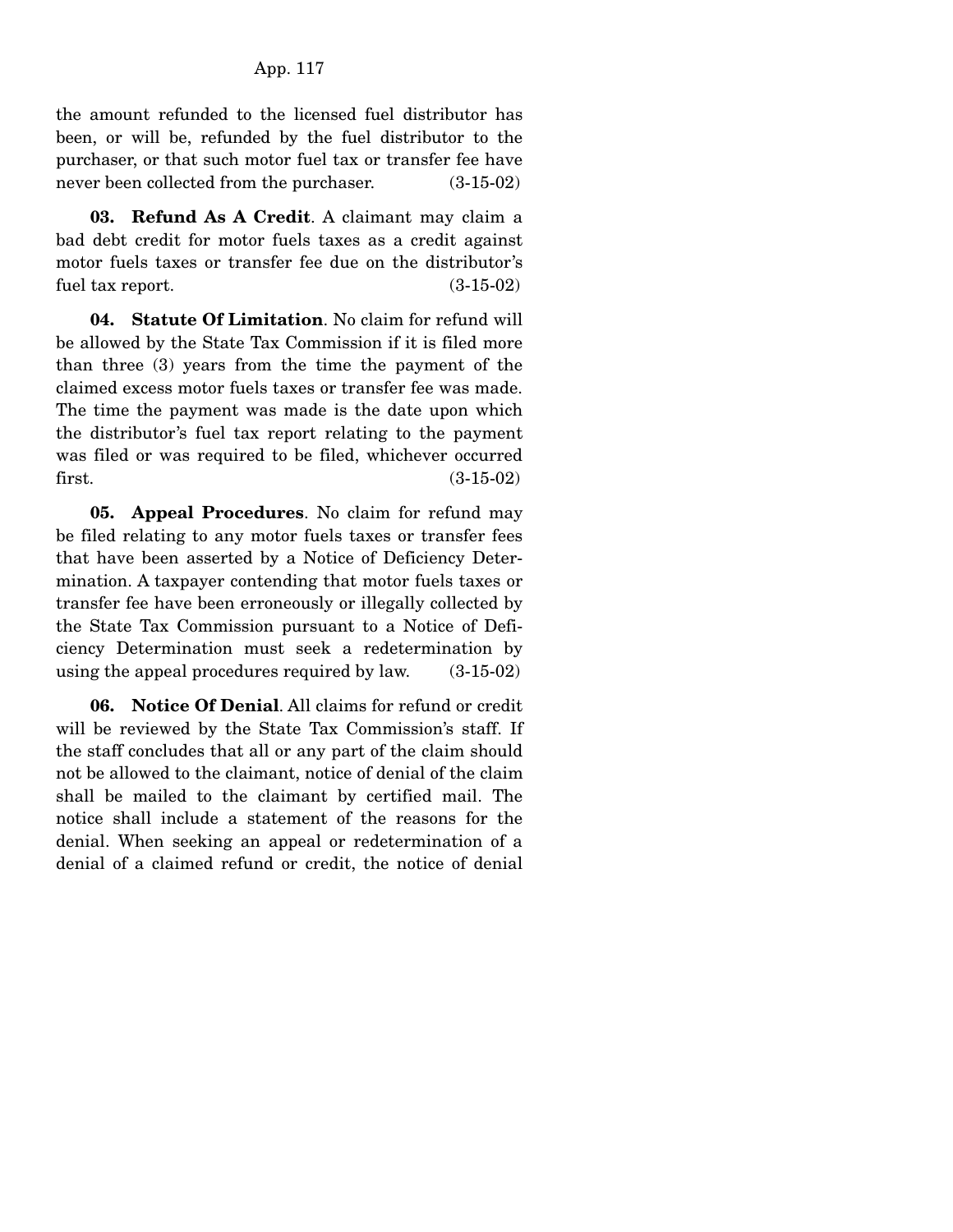shall be the equivalent of a Notice of Deficiency Determination. If the taxpayer wishes to seek a redetermination of the denial notice, he must do so by filing a petition for redetermination in the manner prescribed in Idaho Administration and Enforcement Rule 300, as incorporated herein by Rule 330 of these rules. Such a petition for redetermination must be filed no later than sixty-three (63) days from the date upon which the notice of denial is mailed to, or served upon, the claimant. (7-1-98)

#### **250. REFUND CLAIMS – REPORTING (Rule 250).**

 **01. Refund Claim**. Consumers claiming refunds of motor fuels taxes may file the claim together with their Idaho income tax return in the manner required for gasoline tax refunds, under Section 63-2410, Idaho Code, or in the case of claimants not required to file an income tax return, in the manner required by Section 63- 2410(5)(b), Idaho Code. (7-1-98)

 **02. Minimum Filing Period For Refund Claims**. Any taxpayer entitled to a refund of motor fuels taxes may file a refund claim which covers a time period of not less than one  $(1)$  month.  $(7-1-98)$ 

 **03. Refund May Be Claimed Only By Final Consumer**. Refunds of motor fuels taxes may be claimed on Form 75 by the person who purchased and used the motor fuels upon which the tax has been paid and for which a refund may be claimed. In the case of all partnerships and any corporations filing Idaho Form 41S, relating to S Corporations, any refund of motor fuels taxes paid by the partnership or S Corporation must be claimed by the partnership or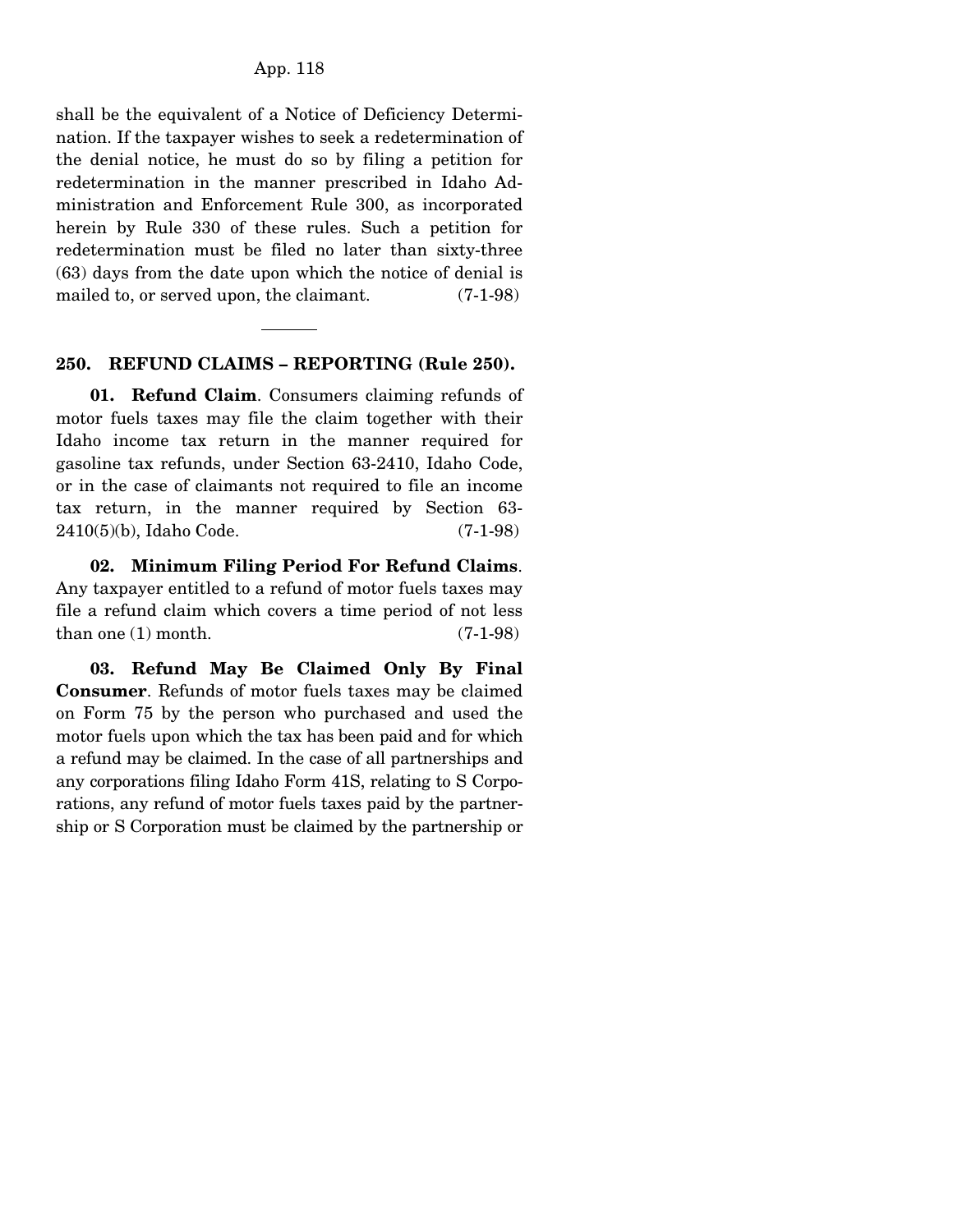corporation. The refund may not be applied to the individual returns filed by partners or shareholders. (7-1-98)

 **04. Statute Of Limitations.** For limitations of time for consumers to file refund claims for motor fuels taxes, see Section 63-2410(5)(c), Idaho Code. (5-3-03)

 **05. Refund May Be Filed Separately**. Refunds of motor fuels taxes are claimed using Form 75 and must be filed by the final purchaser and user of the motor fuels in conjunction with that person's Idaho income tax return or separately as a stand-alone refund claim. (7-1-98)

 **06. Refund Applied To Taxes Due**. Any refund due to a consumer will be applied first to any liability due under any law administered by the State Tax Commission, including any liability under IFTA, which is due and unpaid at the time the claim is filed. In addition, no refund will be paid if the claimant has failed to file any tax return required to be filed with the State Tax Commission. Any balance of the refund exceeding taxes due shall be paid as a refund to the entity filing the return. (7-1-98)

## **270. REFUND CLAIMS – DOCUMENTATION (Rule 270).**

 **01. Refunds To Consumers**. Any buyer of motor fuels, claiming a refund under Chapter 24, Title 63, Idaho Code, must retain in his records the original invoices from the seller, showing the number of gallons purchased. All invoices, except those prepared by a computer or similar machine, shall be prepared in ink or a double-faced carbon must be used between the original and first duplicate. Only one (1) original invoice may be issued for each delivery. In addition to the requirements outlined above,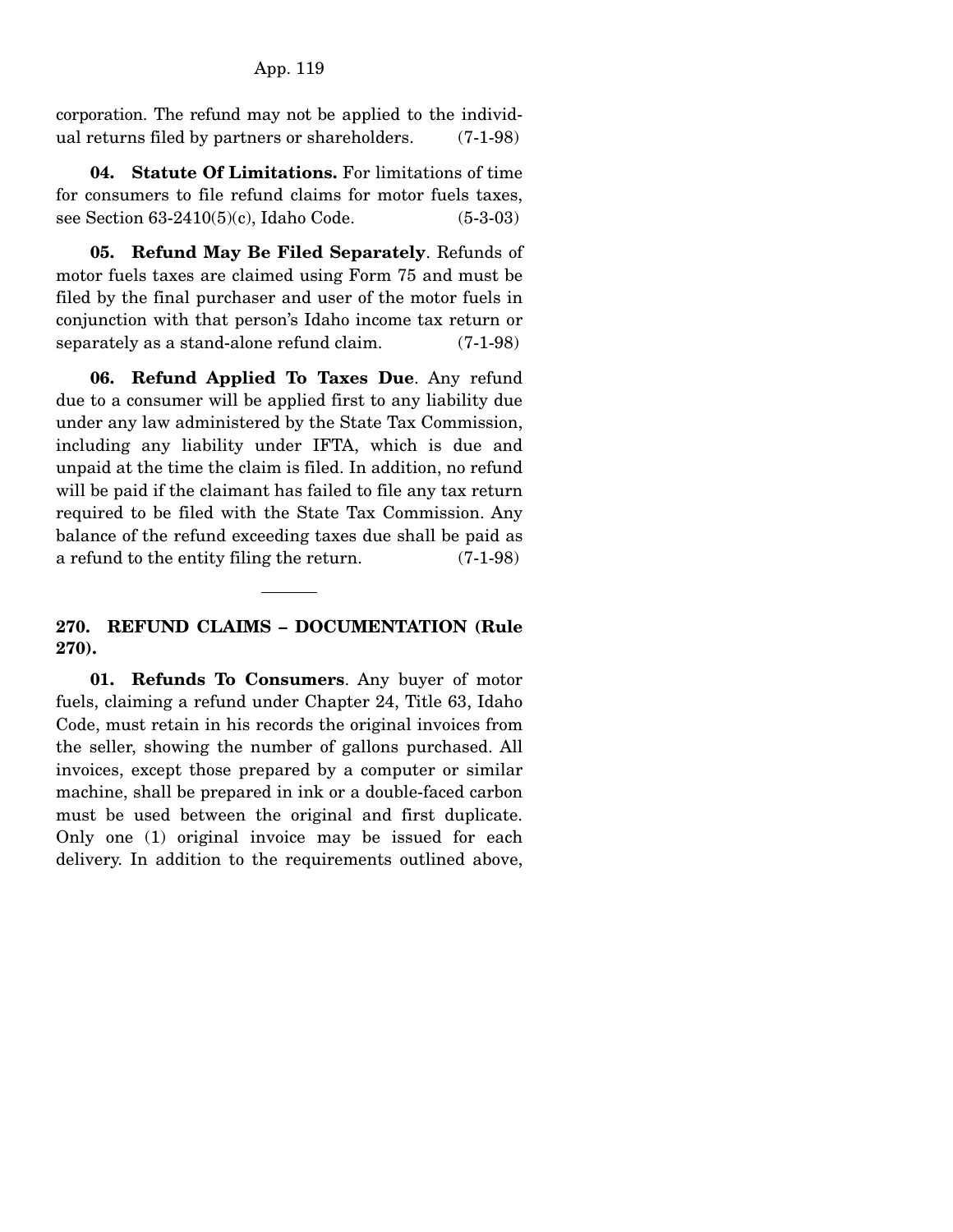#### App. 120

each invoice must contain or show the following:

|    |                                        | $(7-1-98)$ |
|----|----------------------------------------|------------|
|    | <b>a.</b> A pre-printed serial number; | $(7-1-98)$ |
|    | <b>b.</b> Name and address of seller;  | $(7-1-98)$ |
|    | <b>c.</b> Name of purchaser;           | $(7-1-98)$ |
| d. | Date of delivery;                      | $(7-1-98)$ |
|    | <b>e.</b> Type of motor fuel;          | $(7-1-98)$ |
|    | f. Gallons invoiced;                   | $(7-1-98)$ |
| g. | Price per gallon;                      | $(7-1-98)$ |

 **h.** At least one (1) of the following to establish that tax has been charged: (7-1-98)

|  | The amount of Idaho state fuels tax; | $(7-1-98)$ |
|--|--------------------------------------|------------|
|--|--------------------------------------|------------|

ii. The rate of Idaho state fuels tax; or (7-1-98)

 iii. A statement that the Idaho state fuels tax is included in the price. (7-1-98)

 **02. Corrected Invoices**. No altered or corrected invoice will be accepted for refund purposes. When errors occur, the original invoice must not be altered or corrected, but must be voided and a new original invoice issued. All altered or corrected invoices must be marked as voided and retained by the seller for at least three (3) years from the date issued. (7-1-98)

 **03. Invoice Retention**. The original invoices required by Subsection 270.01 of this rule shall be retained for the greater of either three (3) years or the time during which the taxpayer's Idaho income tax return is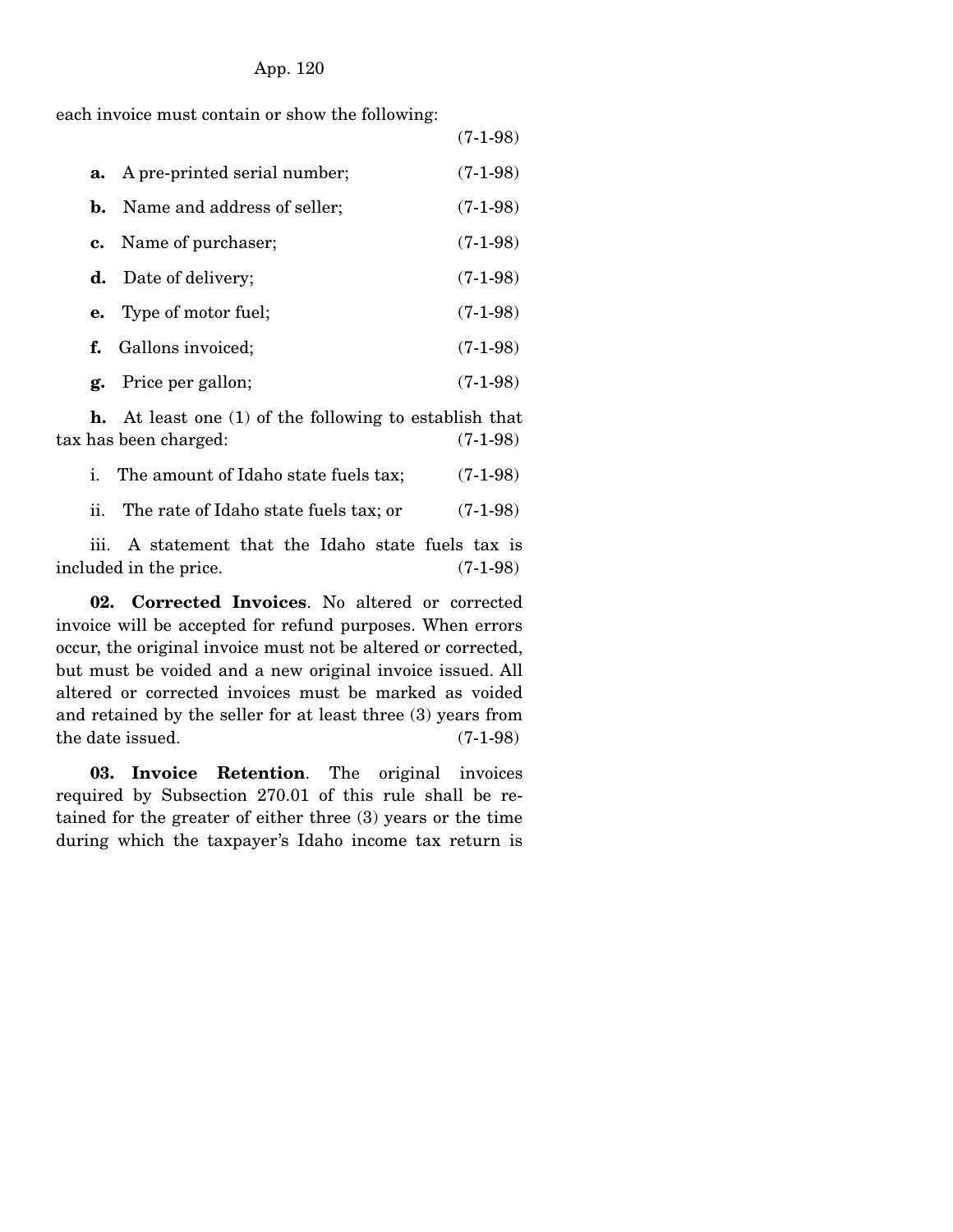subject to adjustment by either the State Tax Commission or by voluntary action of the taxpayer. (7-1-98)

 **04. Refund Documents**. For refund claims under Section 63-2410(5)(c), Idaho Code, an original invoice includes any duplicate of the original that is created with the same impression as the original, for example, with carbon paper or NCR paper, if the original is retained by the seller and only the duplicate is provided to the customer. An original invoice does not include any document produced by a copy machine or similar device capable of producing a copy of an existing document. (7-1-98)

 **05. Records Required For Motor Fuels Tax Refunds**. Each claimant shall maintain records that are sufficient to prove the accuracy of the fuels tax refund claim. Such records shall include all motor fuels receipts, the gallons of tax-paid fuel used in each type of equipment, both refundable and nonrefundable, and other uses. The records must show the date of receipt or disbursements and identify the equipment into which the tax-paid fuel is dispensed. Failure of the claimant to maintain the required records and to provide them for examination is a waiver of all rights to the refund. The following rules shall govern records maintained to support claims for refund. (7-1-98)

 **a.** Use of fuel from a single storage tank. Tax-paid fuel (other than fuel purchased by persons who operate motor vehicles that are over twenty-six thousand (26,000) pounds maximum gross weight) purchased and delivered into a single bulk storage tank and withdrawn for both nontaxable and taxable uses must be accounted for using either the proration provided by this paragraph or by records showing actual taxable and nontaxable usage. If the proration is used, sixty percent (60%) of all taxed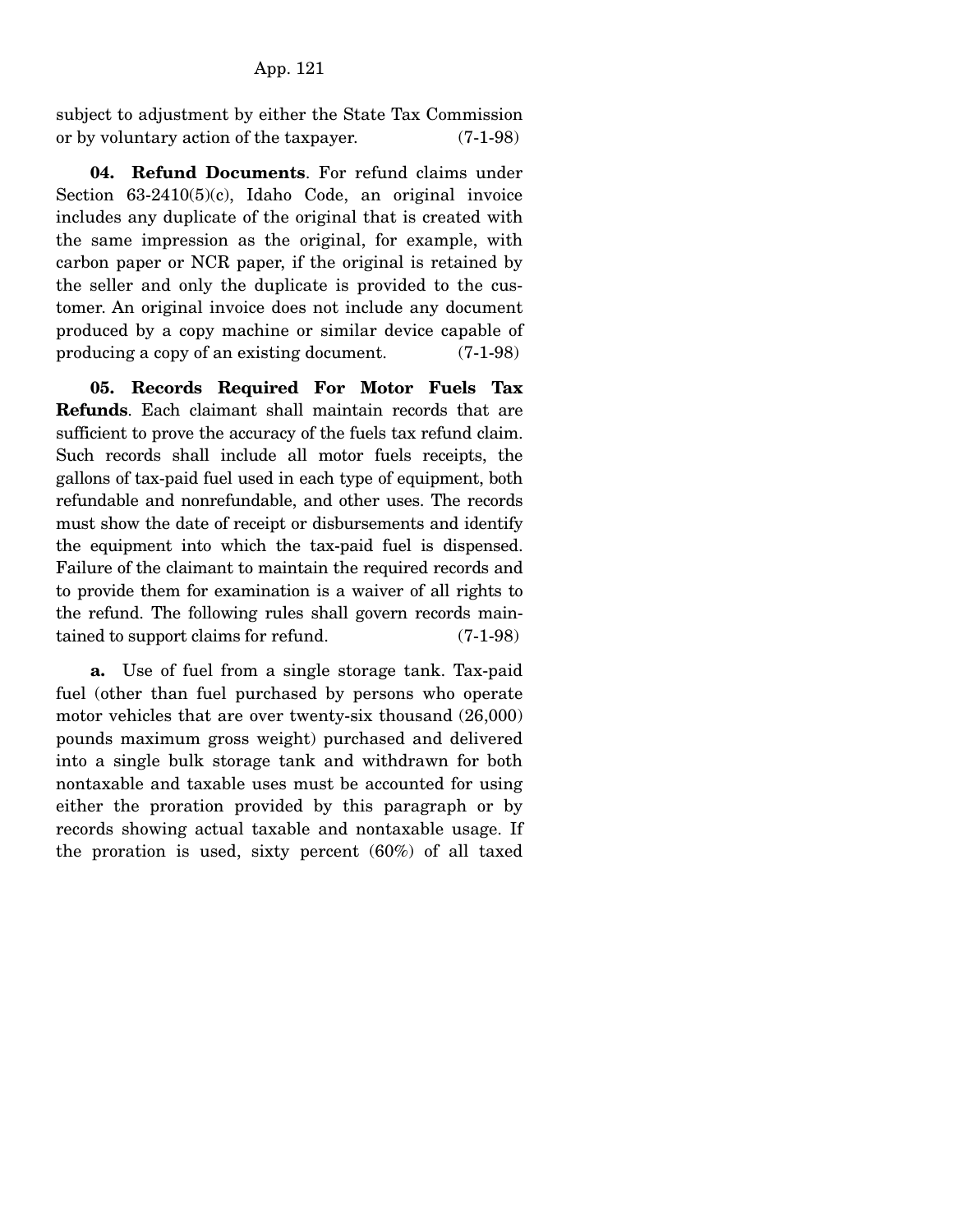diesel fuel or twenty-five percent (25%) of all taxed gasoline delivered into bulk storage shall be presumed to be for exempt uses unless another percentage is requested by the taxpayer and authorized by the State Tax Commission. The request shall itemize anticipated uses by type of equipment based on previously experienced use. The State Tax Commission will refund taxes paid on the percentage of taxed fuel presumed to be exempt. If refunds are claimed based on records of actual use, the records must be made available upon request. In either case, invoices showing the fuel purchases on which tax was paid must be retained to support each refund claim. (7-1-98)

**b.** Use of fuel from multiple storage tanks. When separate bulk storage tanks are maintained for both exempt and taxable uses, the seller must mark the invoices at the time of delivery, identifying the storage tanks into which the fuel was delivered. Detailed withdrawal records will only be required if fuel is used by motor vehicles licensed under IFTA. All fuel invoices must be retained as required by Subsection 270.03 of this rule. Exempt fuel may not be used in motor vehicles licensed or required to be licensed. (7-1-98)

 **c.** Use of fuel for other than bulk storage. Fuel dispensed into small containers for use in, or into the supply tank of, stationary engines, equipment, commercial motor boats, or vehicles other than licensed motor vehicles, must be identified on the purchase invoice. No other records will be required. (7-1-98)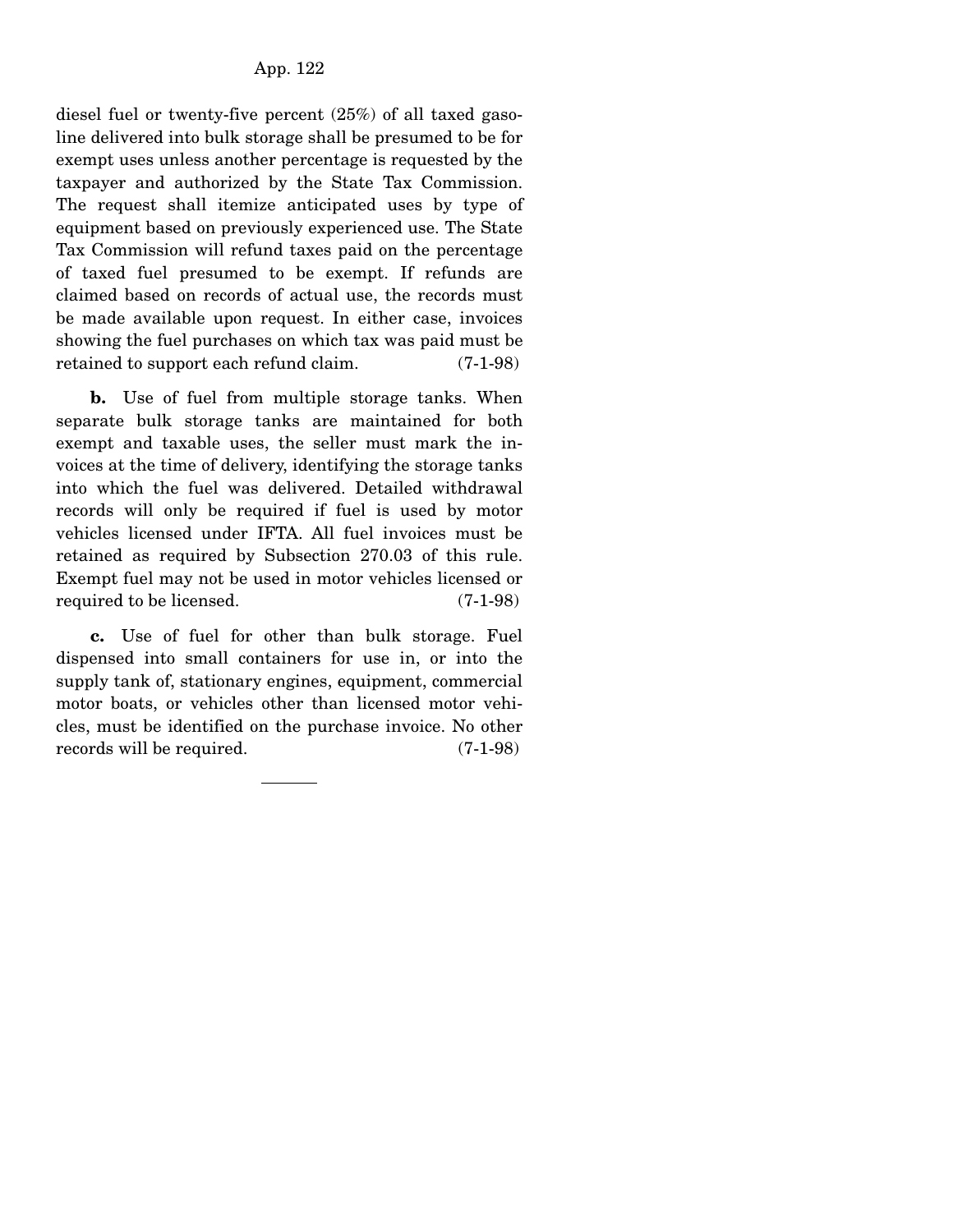# **280. REFUNDS TO CONSUMERS FOR NONTAX-ABLE USES OF MOTOR FUELS (Rule 280).**

The Idaho Form 75 must be used to claim a fuels tax refund for all nontaxable uses of Idaho tax-paid motor fuels, except for refunds claimed by IFTA licensees for nontaxable miles which must be claimed on the licensee's IFTA return. (5-3-03)

# **290. RECORDS REQUIRED FOR INTRASTATE SPECIAL FUELS USERS CLAIMING REFUNDS FOR NONTAXABLE SPECIAL FUELS USED IN MOTOR VEHICLES (Rule 290.)**

 **01. Refund Claims, Required Records**. Special fuel users, except IFTA licensees, must file a Form 75 with the relevant supplemental worksheet to claim a fuels tax refund. The following information is required to qualify for a refund except for claims based only on the power take-off allowances provided for in Rule 292 of these rules. (4-5-00)

 **a.** Total miles. The total miles traveled should be included for motor vehicles which have nontaxable uses of special fuels. Special fuel users who qualify to use one of the "Standard MPGs" found in Subsection 290.02 need only record and report Idaho taxable miles. (4-5-00)

**b.** Total fuel. The total number of gallons of fuel delivered into the supply tanks of the motor vehicles should be included for motor vehicles which have nontaxable uses of special fuels. The total miles figure and the total fuel figure must be for the same vehicles. (7-1-98)

 **c.** Actual miles per gallon. The miles per gallon shall be computed by dividing gallons determined according to Subsection 290.01.b. into the number of miles determined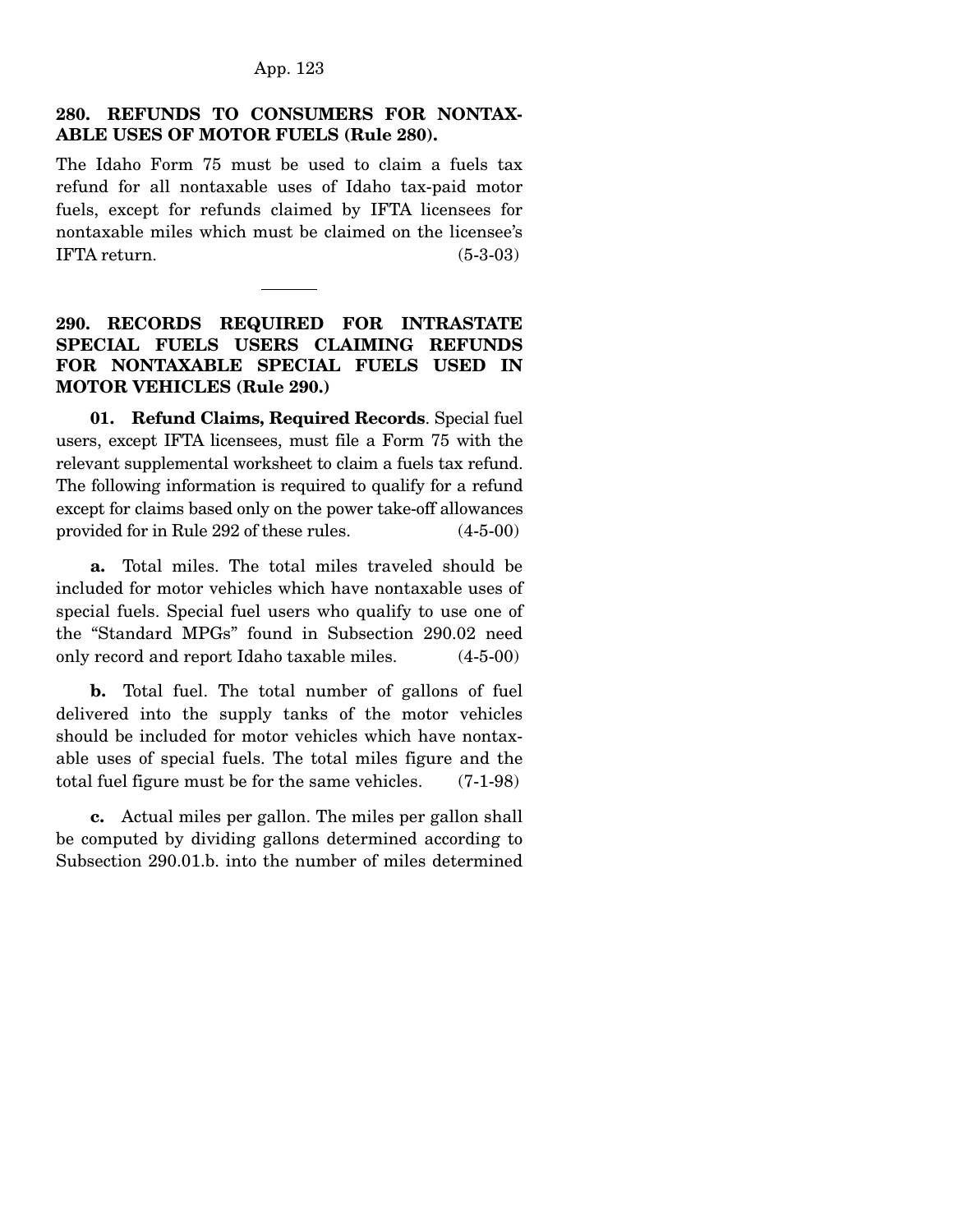according to Subsection 290.01.a. The computation of fleet miles per gallon should be carried to three (3) decimal places and rounded to two (2) decimal places. Example:  $4.514 = 4.51$  and  $4.515 = 4.52$ .  $(4-5-00)$ 

 **d.** Statutory miles per gallon. In the event that the claimant fails to keep sufficiently detailed records showing the number of miles actually operated per gallon of special fuel consumed, it shall be presumed that one (1) gallon of special fuel was consumed for every:  $(4-5-00)$ 

 i. Four (4) miles traveled by vehicles over forty thousand (40,000) pounds gross registered vehicle weight;  $or$  (7-1-98)

 ii. Five and one-half (5 1/2) miles traveled by vehicles from twenty-six thousand one (26,001) to forty thousand (40,000) pounds gross registered vehicle weight; or (7-1-98)

 iii. Seven (7) miles traveled by vehicles from twelve thousand one (12,001) to twenty-six thousand (26,000) pounds gross registered vehicle weight; or (7-1-98)

 iv. Ten (10) miles traveled by vehicles from six thousand one (6,001) to twelve thousand (12,000) pounds gross registered vehicle weight; or (7-1-98)

 v. Sixteen (16) miles traveled by vehicles six thousand (6,000) pounds or less gross registered vehicle weight. (7-1-98)

 **e.** The total taxable miles traveled in Idaho. Only taxable miles traveled in Idaho by the motor vehicles which have nontaxable uses of special fuels should be included. Taxable miles are miles driven on any road that is open to the use of the public and maintained by a governmental entity. Such roads may be constructed using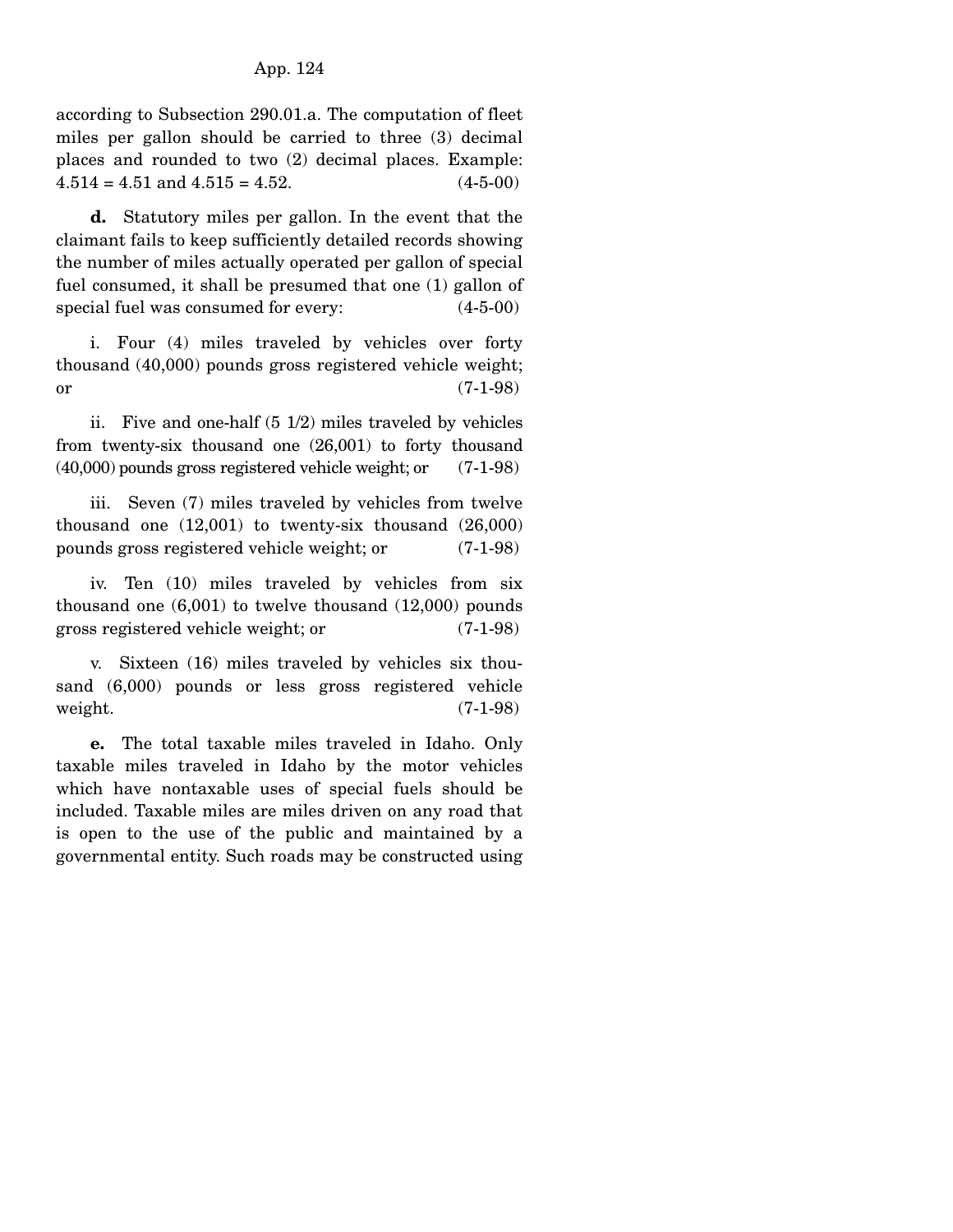concrete, asphalt, gravel, composition, dirt, or other surfaces. (7-1-98)

 **f.** The number of gallons of special fuels consumed in Idaho. The gallons consumed in Idaho shall be computed by dividing the miles per gallon determined according to Subsection 290.01.c. and 290.01.d. into the total taxable miles in Idaho according to Subsection 290.01.e. (4-5-00)

 **02. Alternative Refund Calculation For Special Fuels Users Engaged In Certain Industries**. A special rule may be applied for motor vehicles, except IFTA licensees, that use special fuels and accrue both taxable and nontaxable miles. Operators of motor vehicles that use special fuels, except those licensed under IFTA, may, instead of using the computations provided in Subsections 290.01.c. and 290.01.d., presume that when engaged in operations in the following industries and accruing taxable miles in Idaho, that such motor vehicles consume fuel at the following rates:

| Logging                               | $4.3 \text{ MPG}$ |
|---------------------------------------|-------------------|
| Agricultural                          | 4.5 MPG           |
| Sand, gravel $&$ rock hauling 4.0 MPG |                   |
| Construction                          | 4.4 MPG           |

(4-5-00)

 **03. Actual MPG Calculation**. If an operator has reason to believe the standard on-road miles per gallon (MPG) in Subsection 290.02. is not an accurate reflection of his specific operation, the operator can calculate an actual MPG using the computations provided in Subsection 290.01.c. or statutory MPG provided in Subsection 290.01.d. (4-5-00)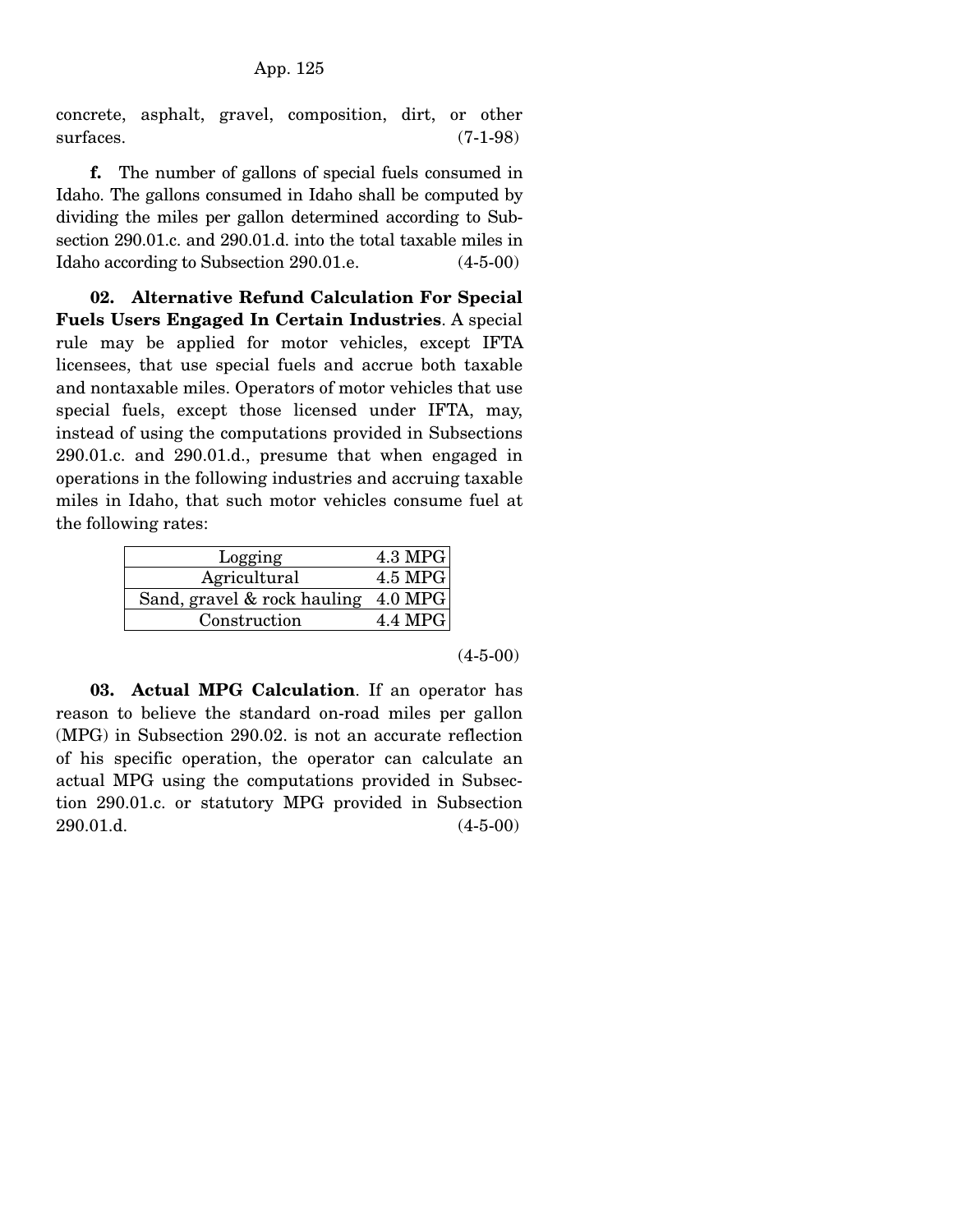**04. Claims Subject To Review Or Audit**. All fuels tax refund claims are subject to review or audit by the State Tax Commission. (4-5-00)

# **292. CALCULATION OF REFUNDS FOR NONTAX-ABLE USES OF MOTOR FUELS IN MOTOR VEHI-CLES. (RULE 292).**

 **01. Fuel Records Required For Refund Claims**. Special fuels users may be eligible for a fuels tax refund of tax-paid special fuels if their motor vehicles have accrued nontaxable miles or have power-take-off (PTO) equipment. Records must be kept as described in Subsection 290.01 of these rules.  $(4-5-00)$ 

 **02. Nontaxable Miles Defined**. Nontaxable miles are miles driven on roads which are not open to the public, not maintained by a governmental entity, located on private property that are maintained by the property owner, or defined in Subsection 292.03. Miles driven on a construction site would also be considered nontaxable miles and may be eligible for a special fuels tax refund. See Rule 130 of these rules regarding application of Idaho Sales and Use Taxes. (4-5-00)

 **03. Additional Nontaxable Roadways**. Roadways defined in Section 63-2401, Idaho Code, include those constructed and maintained by the United States Forest Service, the United States Bureau of Land Management, the Idaho Department of Lands, or forest protective associations with which the state of Idaho has contracted or become a member pursuant to Chapter 1, Title 38, Idaho Code. The special fuels user must maintain records documenting nontaxable miles traveled on roadways that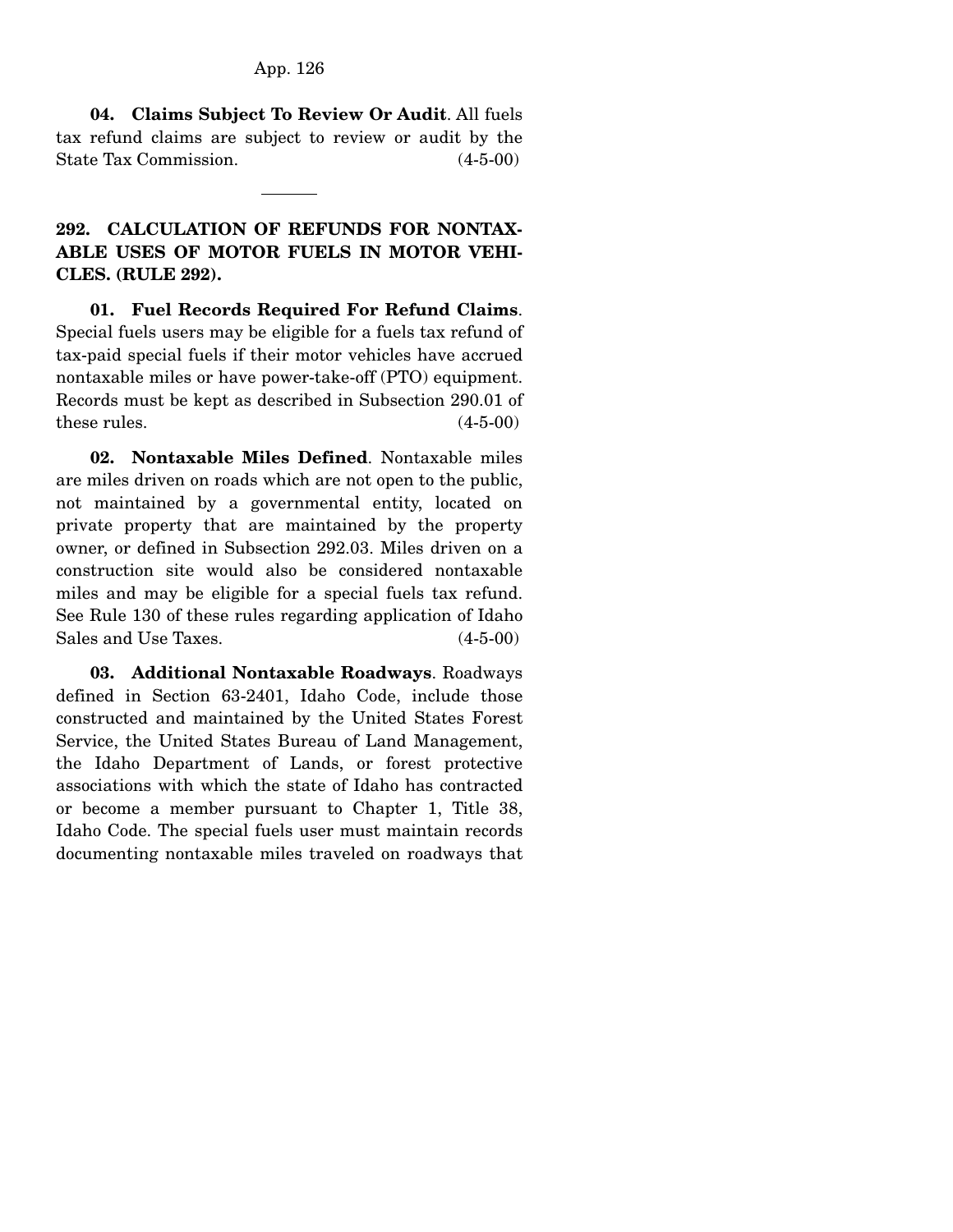qualify for exclusion under this provision, unless using the "standard MPG" for its industry found in Subsection 290.02 of these rules. When special fuels users compute their special fuels tax liability or refund, they may exclude from total taxable miles traveled in Idaho the miles traveled on these roadways if the cost of maintaining the roadway pursuant to a contract or permit is primarily borne by them or if the special fuel user is a subcontractor of a prime contractor required by contract to bear the primary cost of maintaining the roadway. (3-15-02)

 **04. Calculation**. Determine the number of taxable miles driven in Idaho following the procedure established in Subsection 290.01 of these rules. Divide this number by the actual MPG, the statutory MPG established by Subsection 290.01 of these rules, or the industry standard MPG provided by Subsection 290.02 of these rules. Subtract this number of gallons from the total Idaho tax-paid gallons purchased for the subject vehicles. (4-5-00)

 **05. Power-Take-Off And Auxiliary Engine Allowances (Allowances)**. Power take-off (PTO) allowances are available for special fuels powered vehicles. Auxiliary engine allowances are available for both special fuels and gasoline powered vehicles. (4-5-00)

 **a.** Standard Allowances For Special Fuels. Nontaxable gallons of special fuels may be claimed when special fuels are used for purposes other than to operate or propel a motor vehicle and the fuel is drawn from the main supply tank of the motor vehicle. Examples of uses that qualify for allowances are turning a vehicle-mounted cement mixer or off-loading product. (4-5-00)

 **b.** Standard Allowances For Gasoline. Nontaxable gallons of gasoline may be claimed when gasoline is used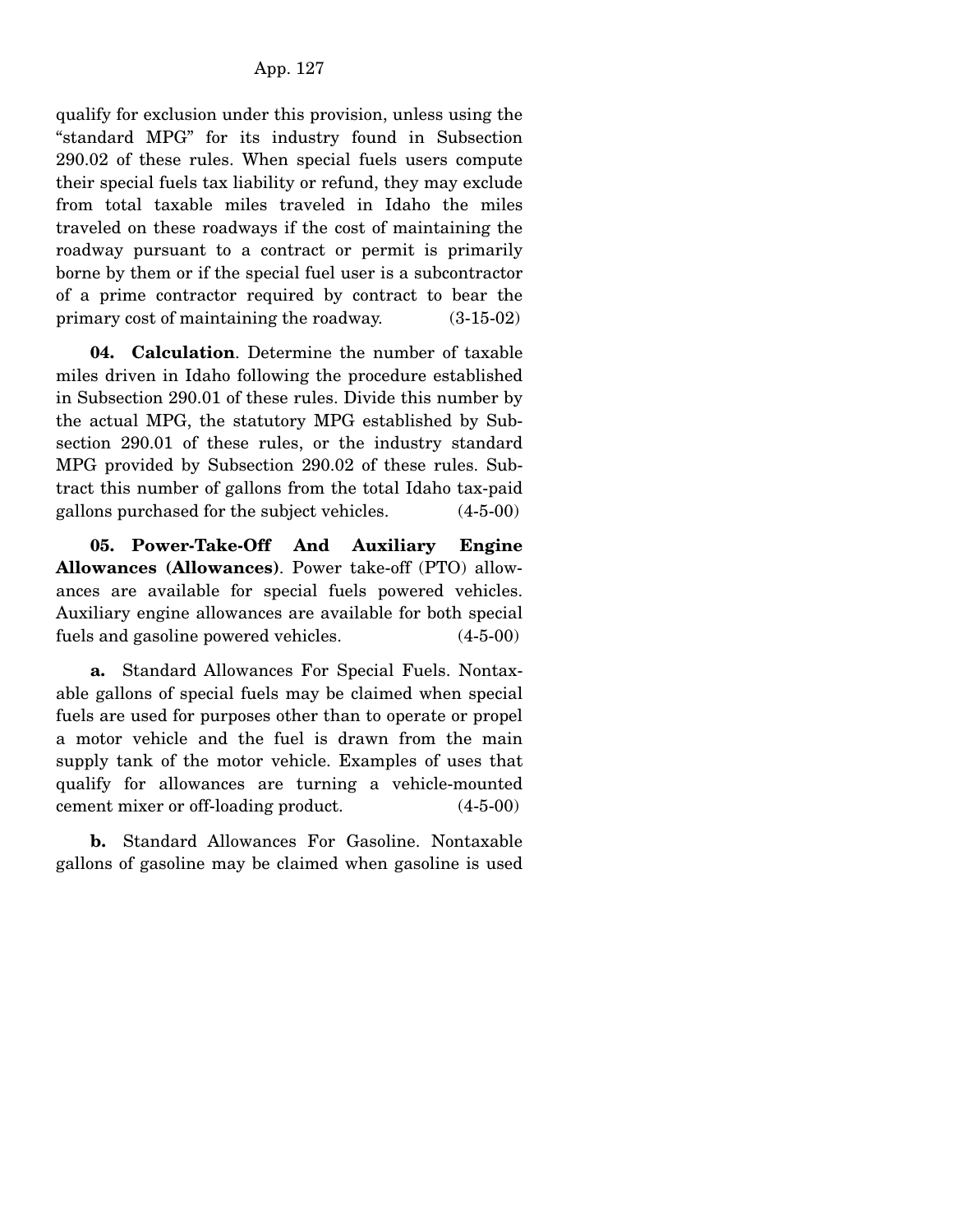in an auxiliary engine and the fuel is drawn from the main supply tank of the licensed motor vehicle. No claim for gasoline is allowed when gasoline is used by the licensed motor vehicle's main engine even to operate the motor vehicle's PTO unit.  $(3-15-02)$ 

 **c.** Rates For Standard Allowances. The number of gallons of fuel actually delivered into the fuel tank of the vehicle may be reduced by the following allowances:  $(4-5-00)$ 

i. Allowances based on unit quantities:

| <b>Allowance Type</b> | <b>Allowance</b>    | $\mathbf{x}$ | Unit              |
|-----------------------|---------------------|--------------|-------------------|
|                       | <b>Rates</b>        |              | <b>Quantities</b> |
| Gasoline/fuel oil     | $0.00015$ gallons x |              | Gallons pumped    |
| Bulk cement           | $0.1858$ gallons    | $\mathbf x$  | Tons pumped       |
| Refrigeration         | $0.75$ gallons      | $\mathbf x$  | Hours unit.       |
| unit/reefer           |                     |              | operated          |
| Tree length           | $0.0503$ gallons    | $\mathbf{X}$ | Tons Hauled       |
| timber/logs           |                     |              |                   |
| Tree length           | 3.46 gallons        | X            | Hours unit        |
| timber/logs           |                     |              | operated          |
| Carpet cleaning       | $0.75$ gallons      | X            | Hours unit        |
|                       |                     |              | operated          |
|                       |                     |              |                   |

(3-15-02)

ii. Allowances based on percentages:

| <b>Allowance Type</b> |        | Percentage x Gallons Consumed<br>Per Gallon |
|-----------------------|--------|---------------------------------------------|
| Concrete mixing       | $30\%$ | x Gallons consumed                          |
| Garbage compaction    | 25%    | x Gallons consumed                          |

(3-15-02)

 **06. Non-Standard Allowances**. A request for an allowance not listed in Subsection 292.05 or greater than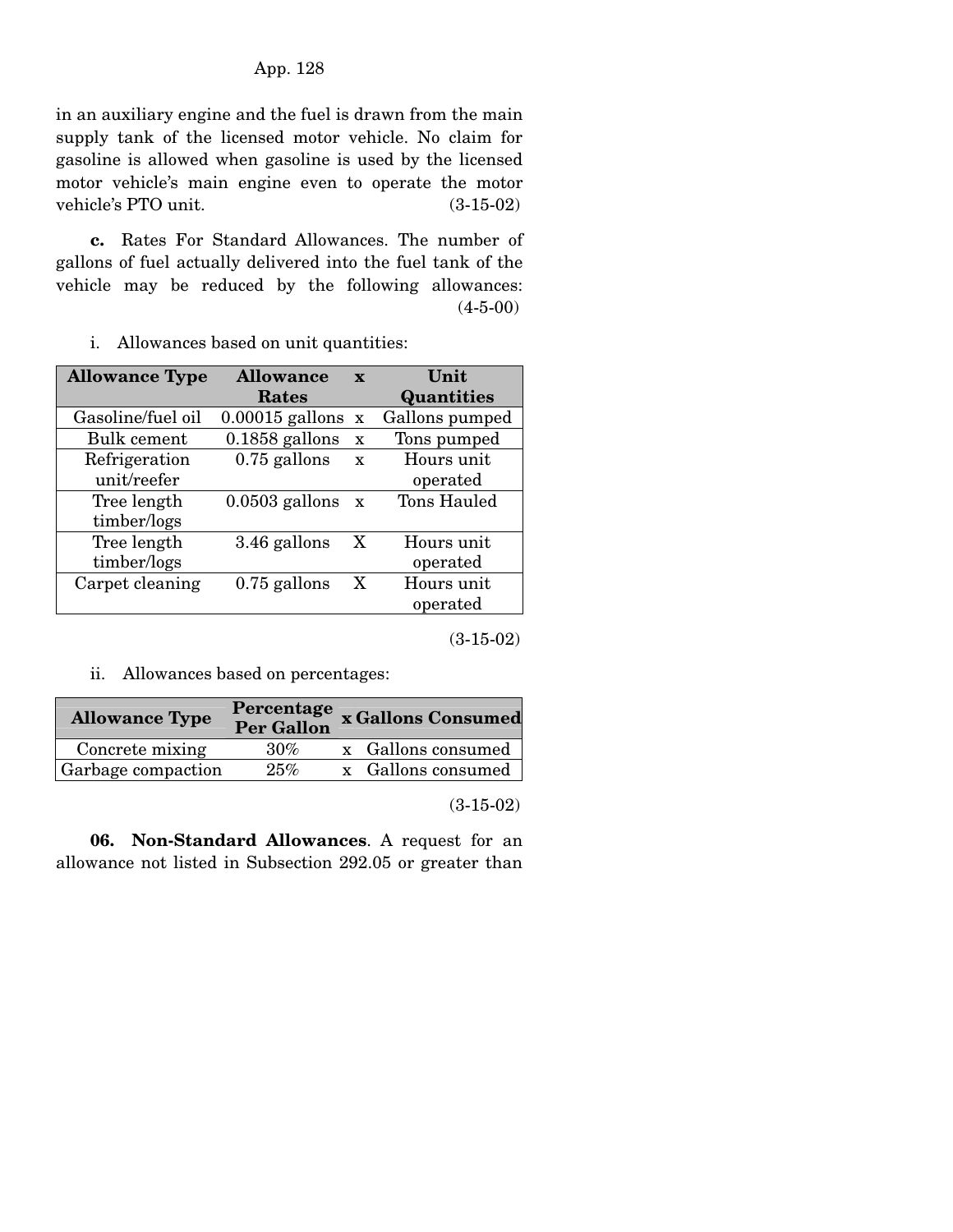those listed must be submitted by the taxpayer to the State Tax Commission for approval before being used. Taxpayers must request approval of the proposed allowance in writing with a copy of the supporting calculations used to compute the proposed allowance. Taxpayers must send requests for approval to:

FUELS TAX POLICY IDAHO STATE TAX COMMISSION P. O. BOX 36 BOISE, ID 83722-0036

The Idaho State Tax Commission may request additional information or documentation as needed in order to make a determination on the request. (4-5-00)

 **07. Nontaxable Gallons Of Fuel Claimed By Non-IFTA Licensees**. The nontaxable gallons of fuel claimed by non-IFTA licensees may be the allowance gallons listed in Subsections 292.05 and 292.06 and/or the gallons calculated under Subsection 292.04. Only actual MPGs, computed by adjusting total fuel as defined in Subsection 292.01 by the allowance gallons, may be used to calculate a fuels tax refund based on both nontaxable miles and allowances. Fuels tax refunds based solely on an allowance may be calculated without regard to mileage and fuel consumption (MPG) information. (4-5-00)

 **08. IFTA Licensees** Qualifying For Power Take-Off (PTO) And Auxiliary Engine Allowances (Allowances). Allowances listed in Subsection 292.05 or established as provided in Subsection 292.06 may be granted for IFTA licensees by recomputing the total gallons of fuel consumed in all jurisdictions. IFTA licensees claiming refunds of Idaho fuels tax resulting from the allowances established in Subsections 292.05 and 292.06, must file the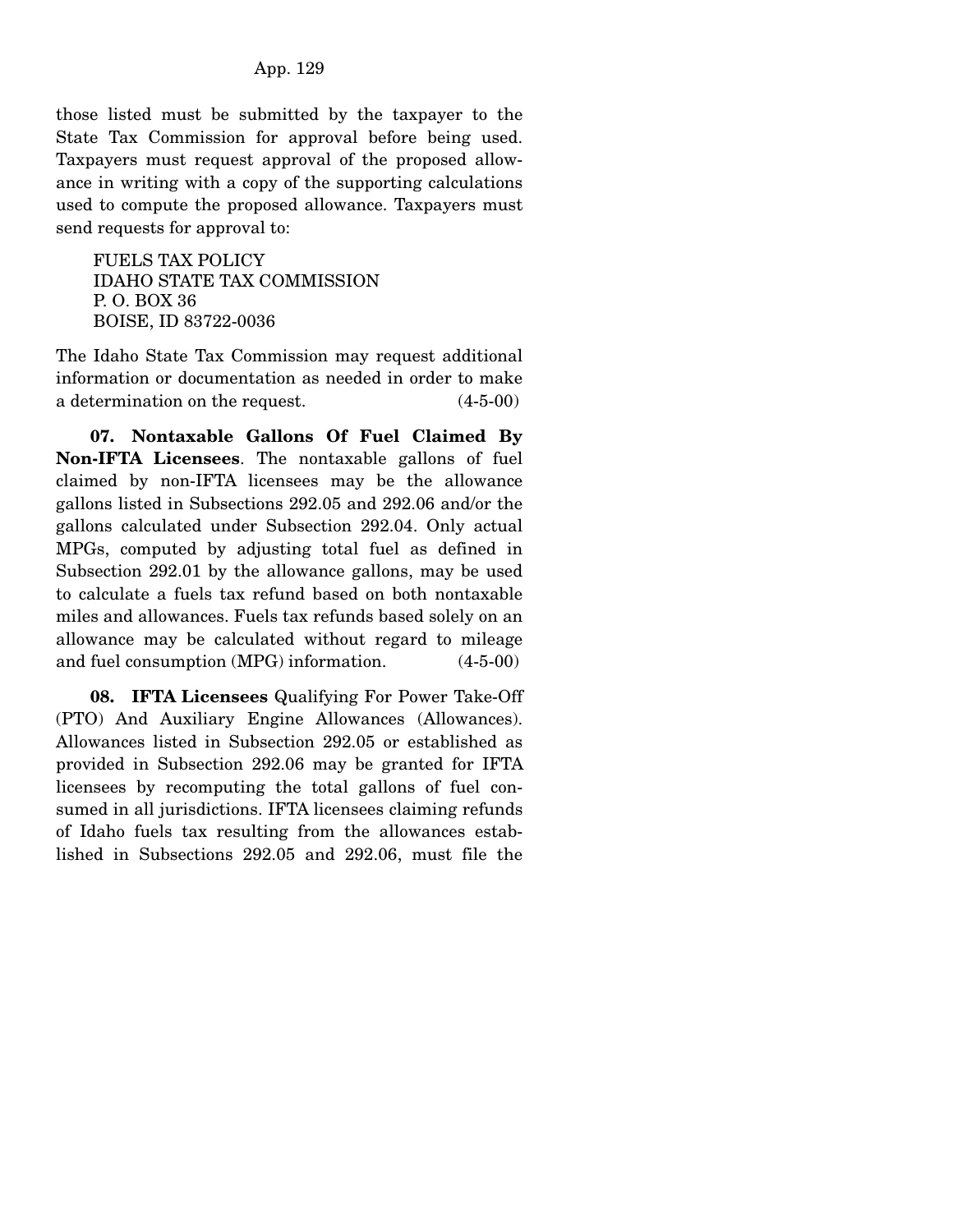claim on an Idaho Fuels Use Report Form 75 with the relevant supplemental worksheet. (4-5-00)

 **a.** The IFTA licensee must recompute the total taxable fuel for Idaho by deducting the gallons determined by the allowances in all jurisdictions from the total number of gallons of fleet fuel consumed that was reported on the IFTA return. Using the new net gallons consumed, recompute the fleet miles per gallon. Apply the new fleet miles per gallon to the reported Idaho taxable miles to calculate the corrected Idaho taxable gallons. To calculate the Idaho nontaxable gallons available for refund, the licensee must subtract the recomputed taxable gallons for Idaho from the original taxable gallons reported for Idaho. This nontaxable gallon figure is then entered on the line labeled nontaxable gallons on the Form 75. (4-5-00)

 **b.** Additionally, a copy of the IFTA tax return for the period subject to the refund claim and a statement or worksheet showing how allowance was calculated must be included as an attachment to the Form 75. All refund claims are subject to review and audit, therefore, adequate documentation must be retained by the licensee. (4-5-00)

 **c.** IFTA licensees that used an assumed MPG when preparing their original IFTA return may not claim any additional refund. (4-5-00)

# **300. ADMINISTRATION, RULES AND DELE-GATION OF AUTHORITY (Rule 300).**

 **01. Rules Do Not Stand Alone**. Where statutes appear to be clear and unambiguous without need for interpretation, expansion or construction, no rules have been promulgated. An effort has been made to prevent the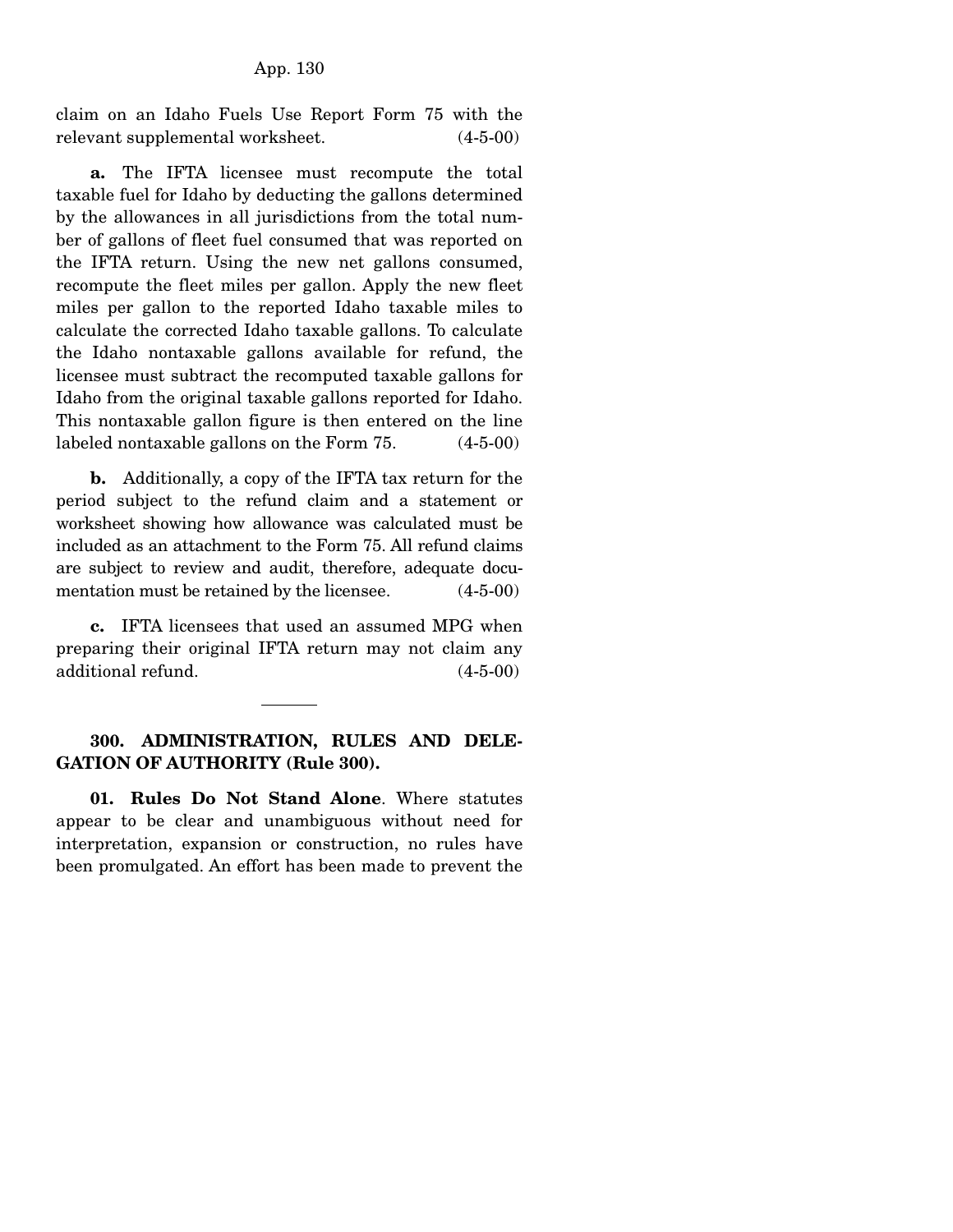rules from being merely repetitive of statutory provisions. Consequently, the rules do not stand alone as a statement of the motor fuels tax laws of this state. Instead, each rule must be read together with the statute to which it relates. The titles that introduce each rule are provided for the convenience of the reader and are not part of the rules. (6-23-94)

 **02. Transportation Department Personnel As Deputies Of The Commission**. Pursuant to the authority of Sections 63-2434 and 63-2442, Idaho Code, those individuals employed by the Idaho Transportation Department in the operation of stationary or mobile Ports of Entry are designated as deputies of the Commission for exercising the powers necessary to enforce the provisions of the special fuels tax laws. Such authority includes exercise of the powers described in Rule 400 of these rules. (6-23-94)

# **330. INCORPORATION BY REFERENCE OF RELE-VANT INCOME TAX RULES (Rule 330).**

Section 63-2434, Idaho Code, incorporates by reference various provisions of the Idaho Income Tax Act to apply to administering and enforcing the taxes on motor fuels. For applying and construing those sections as they apply to taxes on motor fuels, the administration and enforcement rules previously promulgated or to be promulgated or amended by the Commission are hereby adopted as part of these rules as if set out in full. In addition, Administration and Enforcement Rule 110 (IDAPA 35.02.01.110) is hereby adopted as part of these rules as if set out in full. (7-1-97)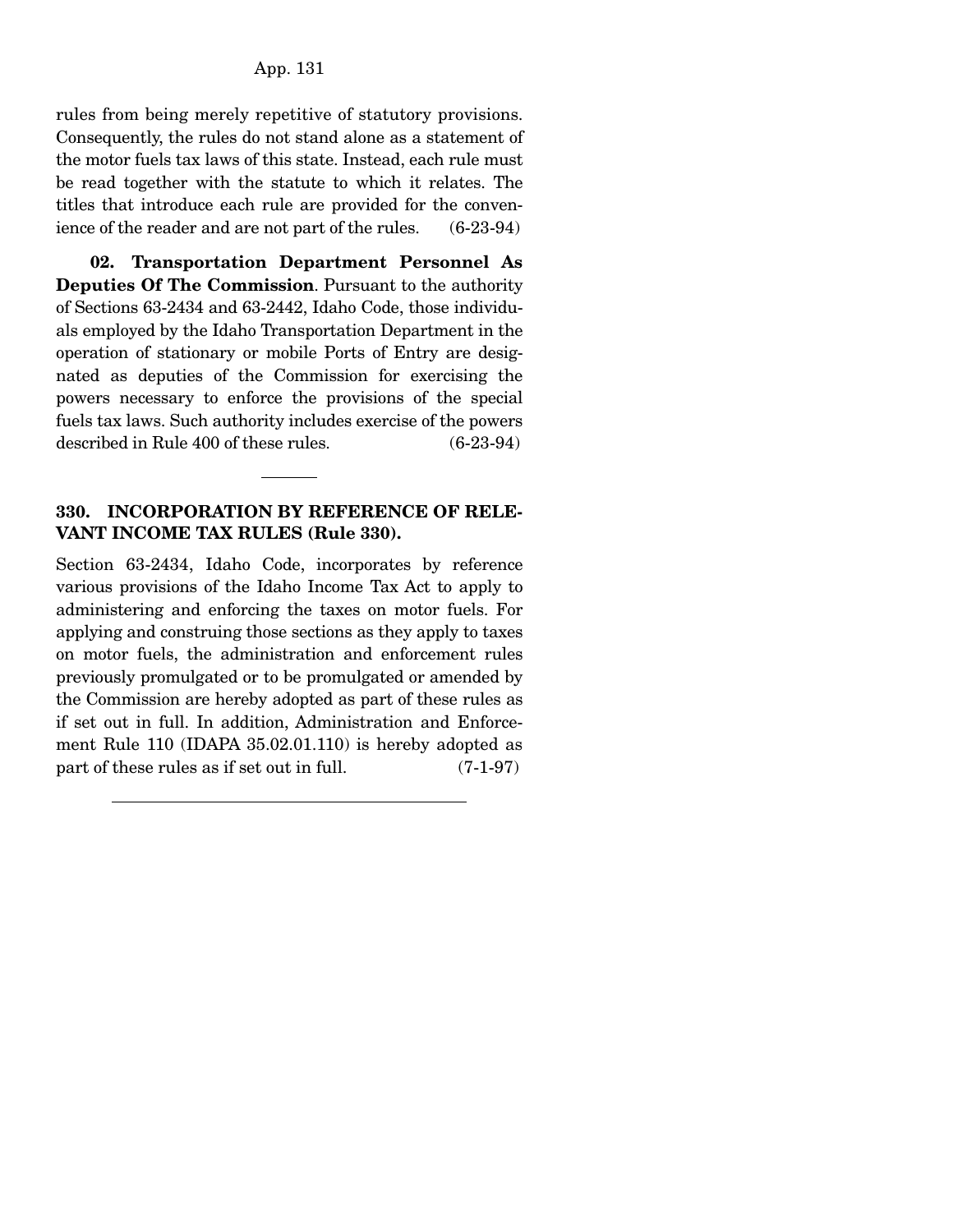#### App. 132

## LEGISLATURE OF THE STATE OF IDAHO Fifty-sixth Legislature Second Regular Session - 2002

# IN THE HOUSE OF REPRESENTATIVES HOUSE BILL NO. 732 BY WAYS AND MEANS COMMITTEE

# An Act Relating To Motor Fuels Taxes; Providing A Statement Of Legislative Intent; Amending Section 63-2402, Idaho Code, To Change The Legal Incidence Of Taxes On Gasoline And Special Fuels By Placing It On The Distributor Who First Receives The Fuel In Idaho And To Provide Exemptions; Amending Section 63-2401, Idaho Code, As Amended By Section 1, Chapter 30, Laws Of 2002, To Amend The Definition Of "Distributor"; Amending Section 63-2403, Idaho Code, To Clarify When Motor Fuel Is Received; Amending Section 63-2405, Idaho Code, As Amended By Section 2, Chapter 30, Laws Of 2002, To Clarify The Responsibility For Payment Of Motor Fuels Taxes; Amending Section 63-2412, Idaho Code, To Clarify The Distribution Of Revenues From Taxes On Gasoline; Repealing Section 63-2416, Idaho Code, Relating To The Imposition Of Tax On Special Fuel; Amending Section 63- 2418, Idaho Code, To Clarify The Distribution Of Revenues From Taxes On Special Fuel; Amending Section 63-2421, Idaho Code, As Amended By Section 5, Chapter 30, Laws Of 2002, To Impose Use Taxes On Untaxed Motor Fuel And To Clarify The Reporting And Payment Of Fuel Use Taxes; Amending Section 63-2424, Idaho Code, Relating To Gaseous Fuels And To Change A Cross Reference; Amending Section 63-2425, Idaho Code, Relating To Prohibiting Use Of Dyed Or Untaxed Fuel On A Highway And To Correct Cross References; Amending Section 63-2443, Idaho Code, To Provide Penalties For Certain Retail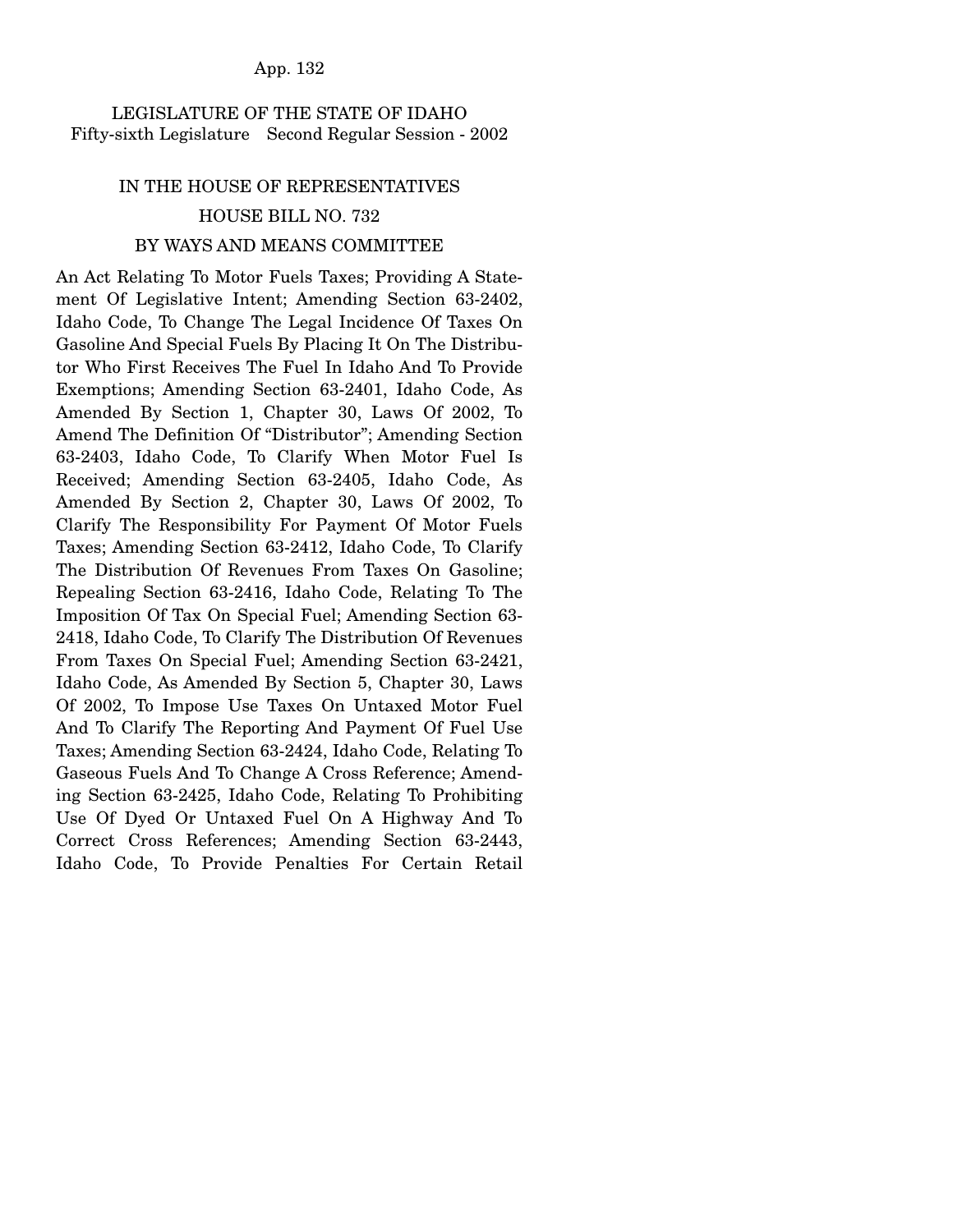Dealers Who Accept Or Receive Untaxed Motor Fuel And For Unauthorized Sale Of Untaxed Motor Fuel; Providing Severability; Declaring An Emergency And Providing A Retroactive Effecting Date.

Be It Enacted by the Legislature of the State of Idaho:

SECTION 1. STATEMENT OF INTENT. The Legislature intends by this act to modify the holding of the Idaho Supreme Court in the case of Goodman Oil Company of Lewiston, *et al* v. Idaho State Tax Commission, 136 Idaho 53, (June 8, 2001). Specifically the Legislature intends, by this act, to expressly impose the legal incidence of motor fuels taxes upon the motor fuel distributor who receives (as "receipt" is defined in Section 63-2403, Idaho Code) the fuel in this state and to make other coordinating and technical changes to the motor fuels tax laws.

SECTION 2. That Section 63-2402, Idaho Code, be, and the same is hereby amended to read as follows:

63-2402. IMPOSITION OF TAX UPON *USE* **MOTOR FUEL**.

 (1) A tax is hereby imposed *for the privilege of using the public highways upon the use or possession for use of gasoline, and* **upon the receipt of motor fuel in this state by any distributor receiving motor fuel upon which the tax imposed by this section has not previously been paid. T***t*he tax shall be imposed without regard to whether use is on a governmental basis or otherwise**, unless exempted by this chapter**.

 (2) The tax imposed in this section shall be at the *same* rate *as specified in section 63-2405, Idaho Code, upon each* **of twenty-five cents (25¢) per** gallon of *gasoline used or possessed for use* **motor fuel received**.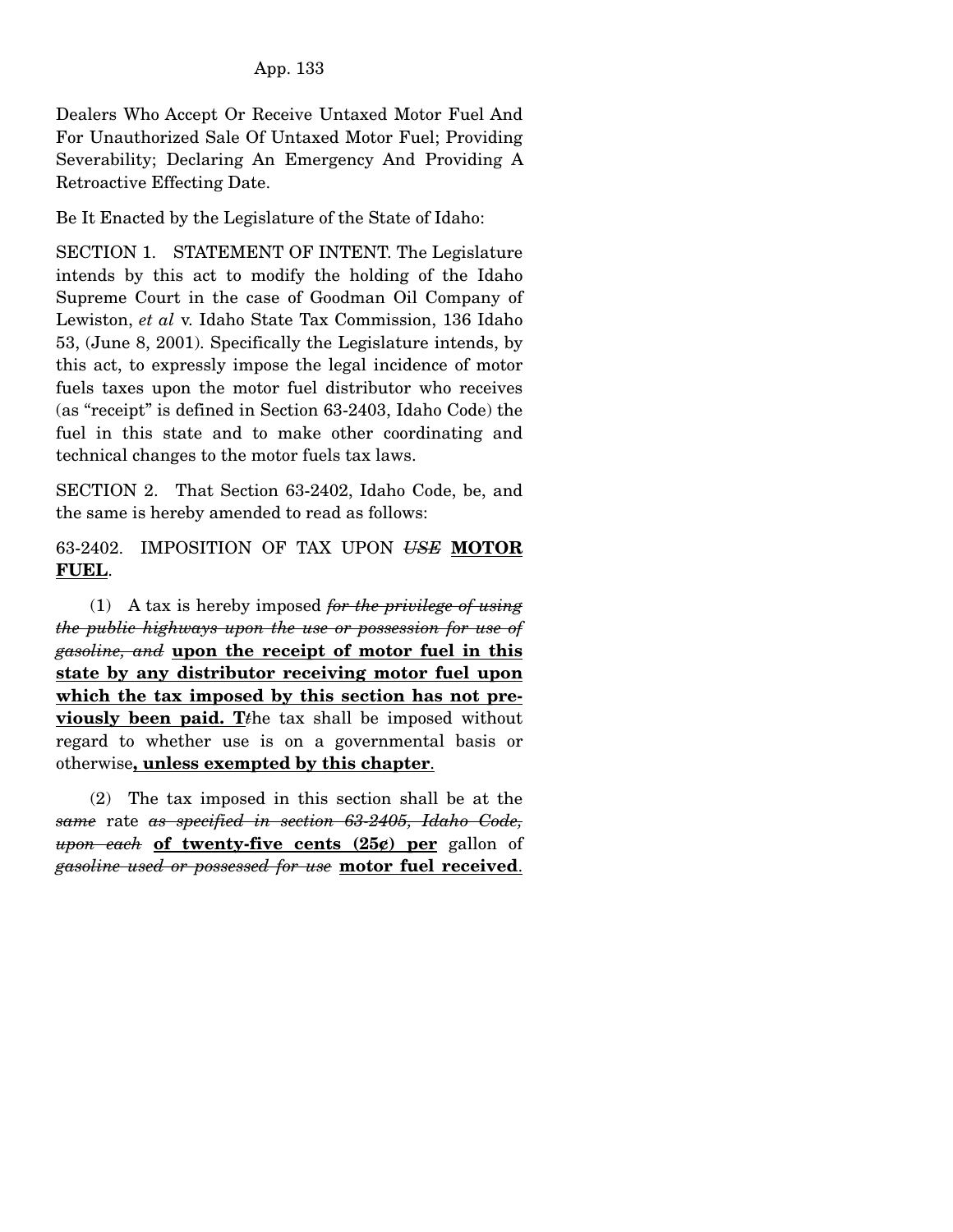This tax shall be subject to the **exemptions,** deductions and refunds set forth in this chapter. **The tax shall be paid by distributors upon the distributor's receipt of the motor fuel in this state.**

 (3) Any person coming into this state in a motor vehicle may transport in the manufacturer's original tank of that vehicle, for his own use only, not more than thirty (30) gallons of *gasoline* **motor fuel** for the purpose of operating that motor vehicle, without complying with the provisions of this chapter.

 (4) *This use tax shall be a debt owing from the user to the state of Idaho* **The tax imposed in subsection (1) of this section does not apply to:**

**(a) Special fuels that have been dyed at a refinery or terminal under the provisions of 26 U.S.C. section 4082 and regulations adopted thereunder, or under the clean air act and regulations adopted thereunder except as provided in section 63-2425, Idaho Code; or**

 **(b) Special fuel dispensed into a motor vehicle which uses gaseous special fuels and which displays a valid gaseous special fuels permit under section 63-2424, Idaho Code; or**

 **(c) Special fuels that are gaseous special fuels, as defined in section 63-2401, Idaho Code, except that part thereof that is delivered into the fuel supply tank or tanks of a motor vehicle; or**

 **(d) Aircraft engine fuel subject to tax under section 63-2408, Idaho Code**.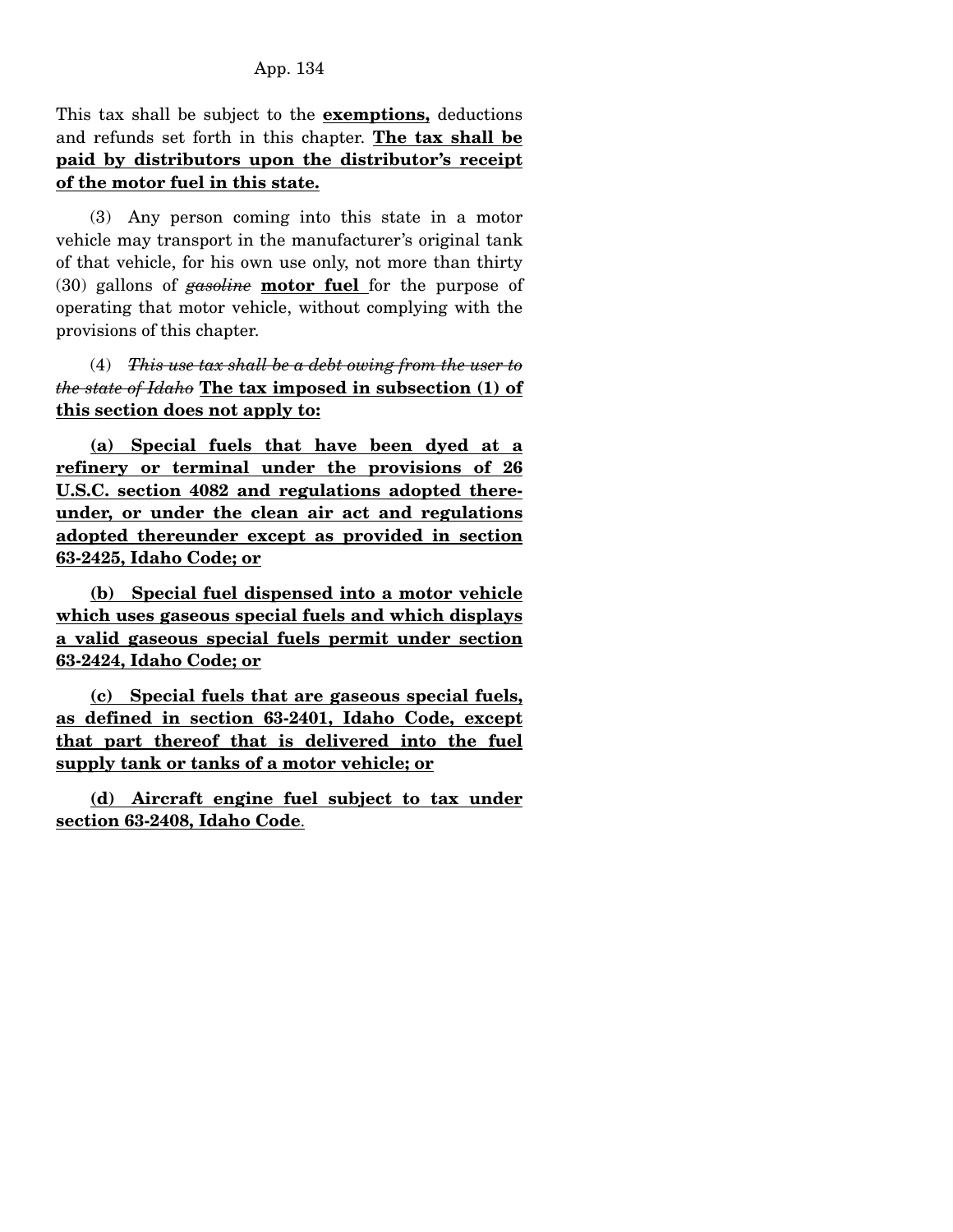SECTION 3. That Section 63-2401, Idaho Code, as amended by Section 1, Chapter 30, Laws of 2002, be, and the same is hereby amended to read as follows:

63-2401. DEFINITIONS. In this chapter:

(1) "Aircraft engine fuel" means:

 (a) Aviation gasoline, defined as any mixture of volatile hydrocarbons used in aircraft reciprocating engines; and

 (b) Jet fuel, defined as any mixture of volatile hydrocarbons used in aircraft turbojet and turboprop engines.

 (2) "Biodiesel" means any fuel or mixture of fuels that is:

 (a) Derived in whole or in part from agricultural products or animal fats or the wastes of such products; and

(b) Suitable for use as fuel in diesel engines.

(3) "Bond" means:

 (a) A surety bond, in an amount required by this chapter, duly executed by a surety company licensed and authorized to do business in this state conditioned upon faithful performance of all requirements of this chapter, including the payment of all taxes, penalties and other obligations arising out of the provisions of this chapter; or

 (b) A deposit with the commission by any person required to be licensed pursuant to this chapter under terms and conditions as the commission may prescribe, of a like amount of lawful money of the United States or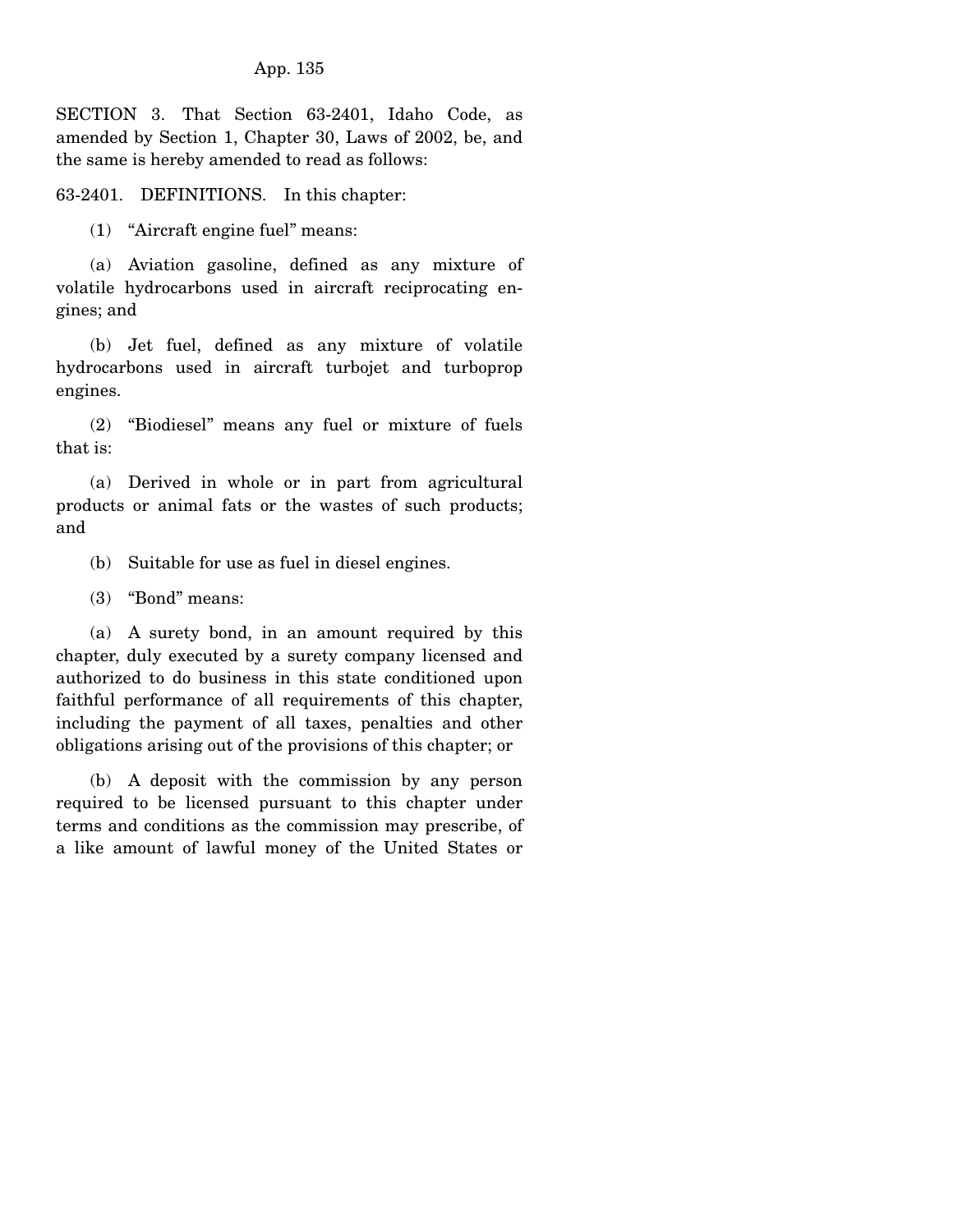bonds or other obligations of the United States, the state of Idaho, or any county of the state; or

 (c) An irrevocable letter of credit issued to the commission by a bank doing business in this state payable to the state upon failure of the person on whose behalf it is issued to remit any payment due under the provisions of this chapter.

 (4) "Commercial motor boat" means any boat, equipped with a motor, which is wholly or partly used in a profit-making enterprise or in an enterprise conducted with the intent of making a profit.

 (5) "Commission" means the state tax commission of the state of Idaho.

 (6) "Distributor" means any person who receives *gasoline, special fuels, and/or aircraft* **motor** fuel in this state, and includes a special fuels dealer. Any person who sells or receives gaseous fuels will not be considered a distributor unless the gaseous fuel is delivered into the fuel tank or tanks of a motor vehicle not then owned or controlled by him.

 (7) "Dyed fuel" means diesel fuel that is dyed pursuant to requirements of the internal revenue service, or the environmental protection agency.

 (8) "Exported" means delivered by truck or rail across the boundaries of this state by or for the seller or purchaser from a place of origin in this state.

 (9) "Gasohol" means gasoline containing a mixture of no more than ten percent (10%) blend anhydrous ethanol.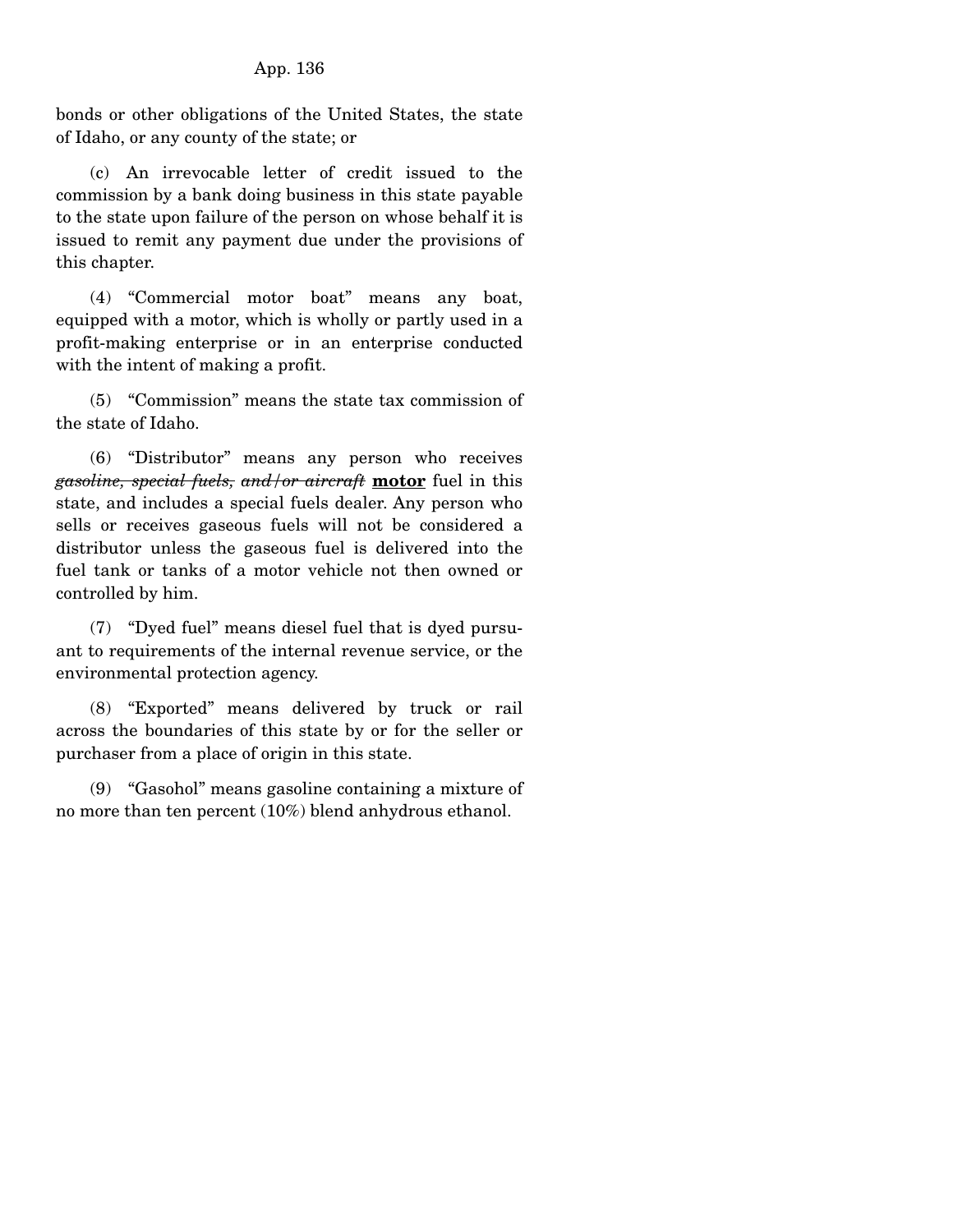(10) "Gasoline" means any mixture of volatile hydrocarbons suitable as a fuel for the propulsion of motor vehicles or motor boats. "Gasoline" also means aircraft engine fuels when used for the operation or propulsion of motor vehicles or motor boats and includes gasohol, but does not include special fuels.

 (11) "Highways" means every place of whatever nature open to the use of the public as a matter of right for the purpose of vehicular travel which is maintained by the state of Idaho or an agency or taxing subdivision or unit thereof or the federal government or an agency or instrumentality thereof. Provided, however, if the cost of maintaining a roadway is primarily borne by a special fuels user who operates motor vehicles on that roadway pursuant to a written contract during any period of time that a special fuels tax liability accrues to the user, such a roadway shall not be considered a "highway" for any purpose related to calculating that user's special fuel's tax liability or refund.

 (12) "Imported" means delivered by truck or rail across the boundaries of this state by or for the seller or purchaser from a place of origin outside this state.

 (13) "International fuel tax agreement" and "IFTA" mean the international fuel tax agreement required by the intermodal surface transportation efficiency act of 1991, Public Law 102-240, 105 Stat. 1914, and referred to in title 49, U.S.C., section 31701, including subsequent amendments to that agreement.

 (14) "Jurisdiction" means a state of the United States, the District of Columbia, a province or territory of Canada, or a state, territory or agency of Mexico in the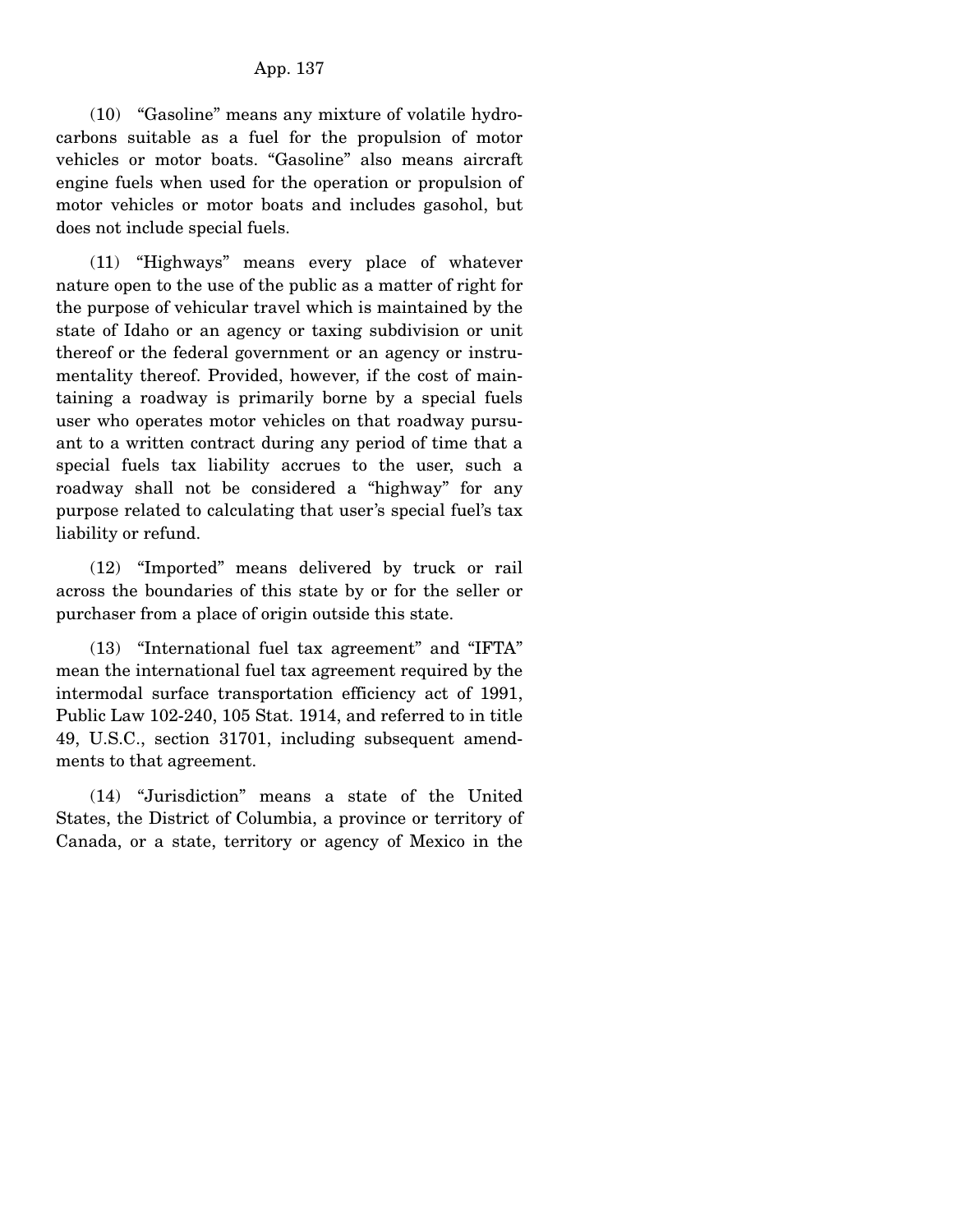event that the state, territory or agency participates in the international fuel tax agreement.

 (15) "Licensed distributor" means any distributor who has obtained a license under the provisions of section 63-2427A, Idaho Code.

 (16) "Motor fuel" means gasoline, special fuels, aircraft engine fuels or any other fuels suitable for the operation or propulsion of motor vehicles, motor boats or aircraft.

 (17) "Motor vehicle" means every self-propelled vehicle designed for operation, or required to be licensed for operation, upon a highway.

 (18) "Person" means any individual, firm, fiduciary, copartnership, association, limited liability company, corporation, governmental instrumentality including the state and all of its agencies and political subdivisions, or any other group or combination acting as a unit, and the plural as well as the singular number, unless the intent to give a more limited meaning is disclosed by the context. Whenever used in any clause prescribing and imposing a fine or imprisonment, or both, the term "person" as applied to an association means the partners or members, and as applied to corporations, the officers.

 (19) "Recreational vehicle" means a snowmobile as defined in section 67-7101, Idaho Code; a motor driven cycle or motorcycle as defined in section 49-114, Idaho Code; and any vehicular type unit either as an integral part of, or required for the movement of, units defined in section 39-4105(15), Idaho Code.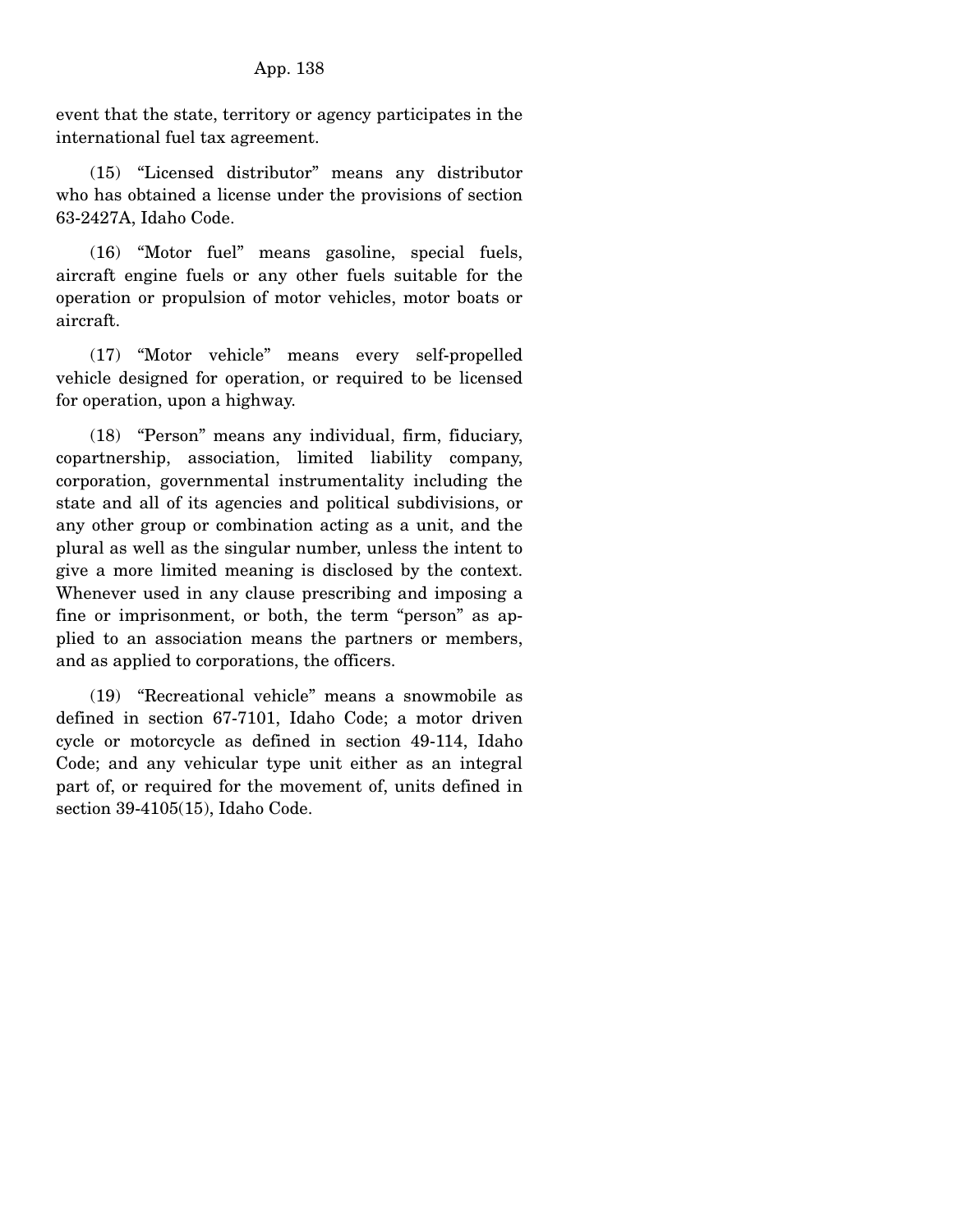(20) "Retail dealer" means any person engaged in the retail sale of motor fuels to the public or for use in the state.

(21) "Special fuels" means:

(a) All fuel suitable as fuel for diesel engines;

 (b) A compressed or liquified gas obtained as a byproduct in petroleum refining or natural gasoline manufacture, such as butane, isobutane, propane, propylene, butylenes, and their mixtures; and

 (c) Natural gas, either liquid or gas, and hydrogen, used for the generation of power for the operation or propulsion of motor vehicles.

 (22) "Special fuels dealer" means "distributor" under subsection (6) of this section.

 (23) "Special fuels user" means any person who uses or consumes special fuels for the operation or propulsion of motor vehicles owned or controlled by him upon the highways of this state.

(24) "Use" means either:

 (a) The receipt, delivery or placing of fuels by a licensed distributor or a special fuels dealer into the fuel supply tank or tanks of any motor vehicle not owned or controlled by him while the vehicle is within this state; or

 (b) The consumption of fuels in the operation or propulsion of a motor vehicle on the highways of this state.

SECTION 4. That Section 63-2403, Idaho Code, be, and the same is hereby amended to read as follows: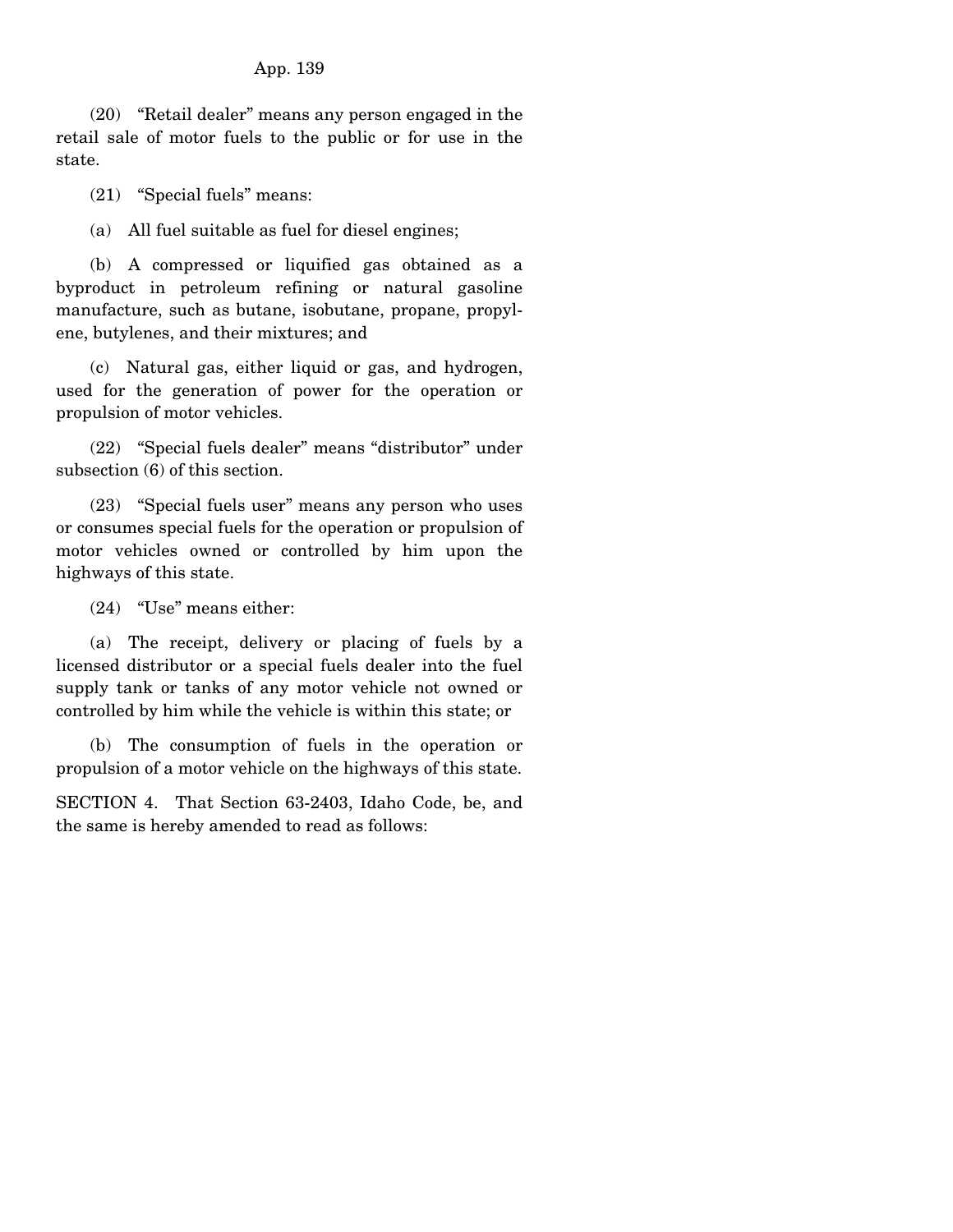63-2403. RECEIPT OF *GASOLINE, SPECIAL FUELS OR AIRCRAFT ENGINE* **MOTOR** FUEL – DETERMINATION. *Gasoline, special fuels or aircraft engine* **Motor** fuel is received as follows:

 (1) (a) *Gasoline, special fuels or aircraft engine* **Motor** fuel produced, refined, manufactured, blended or compounded by any person or stored at a pipeline terminal in this state by any person is received by that person when it is loaded into tank cars, tank trucks, tank wagons or other types of transportation equipment or when it is placed into any tank or other container from which sales or deliveries not involving transportation are made.

 (b) *Gasoline, special fuels or aircraft engine* **Motor** fuel is received by a person other than the person designated in subsection  $(1)(a)$  of this section in the following circumstances:

 (i) *Gasoline, special fuels or aircraft engine* **Motor** fuel delivered from a pipeline terminal in this state to a licensed distributor is received by the licensed distributor to whom it is first delivered.

 (ii) *Gasoline, special fuels or aircraft engine* **Motor** fuel delivered to a person who is not a licensed distributor for the account of a person that is so licensed, is received by the licensed distributor for whose account it is shipped.

 (2) Notwithstanding the provisions of subsection (1) above, *gasoline, special fuels or aircraft engine* **motor** fuel shipped or delivered from a refinery or pipeline terminal to another refinery or pipeline terminal, is not received by reason of that shipment or delivery.

 (3) Any product other than *gasoline, special fuels or aircraft engine* **motor** fuel that is blended to produce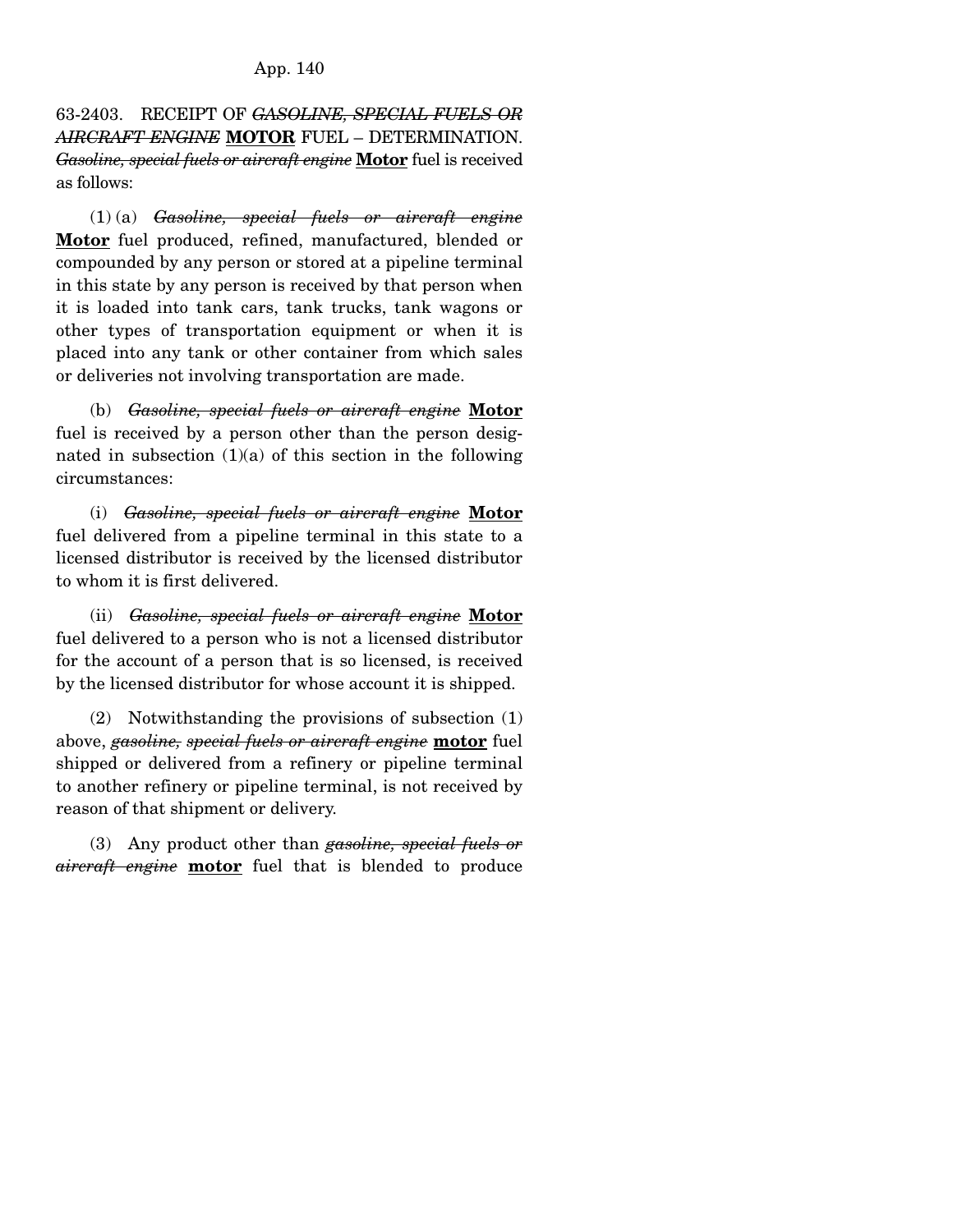# App. 141

*gasoline, special fuels or aircraft engine motor* fuel other than at a refinery or pipeline terminal in this state is received by the person who is the owner of the blended fuel after the blending is completed.

 (4) (a) *Gasoline, special fuels or aircraft engine* **Motor** fuel imported into this state, other than fuel placed in storage at a refinery or pipeline terminal in this state, is received at the time the fuel arrives in this state by the person who is, at the time of arrival, the owner of the fuel.

 (b) *Gasoline, special fuels or aircraft engine* **Motor** fuel imported into this state by a licensed distributor and delivered directly to a person not a licensed distributor is received by the licensed distributor importing that fuel into this state at the time the fuel arrives in this state.

 (c) Fuel arrives in this state at the time it crosses the border of this state.

SECTION 5. That Section 63-2405, Idaho Code, as amended by Section 2, Chapter 30, Laws of 2002, be, and the same is hereby amended to read as follows:

63-2405. *IMPOSITION* **PAYMENT** OF TAX. *An* **The** excise tax *is hereby* imposed *on all gasoline received. The tax* **by section 63-2402, Idaho Code,** is to be paid by the *licensed* distributor, and measured by the total number of gallons of *gasoline* **motor fuel** received by him, at the rate *of twenty-five cents (25¢) per gallon* **specified in section 63-2402, Idaho Code**. That tax, together with any penalty and/or interest due, shall be remitted with the monthly distributor's report required in section 63-2406, Idaho Code.

SECTION 6. That Section 63-2412, Idaho Code, be, and the same is hereby amended to read as follows: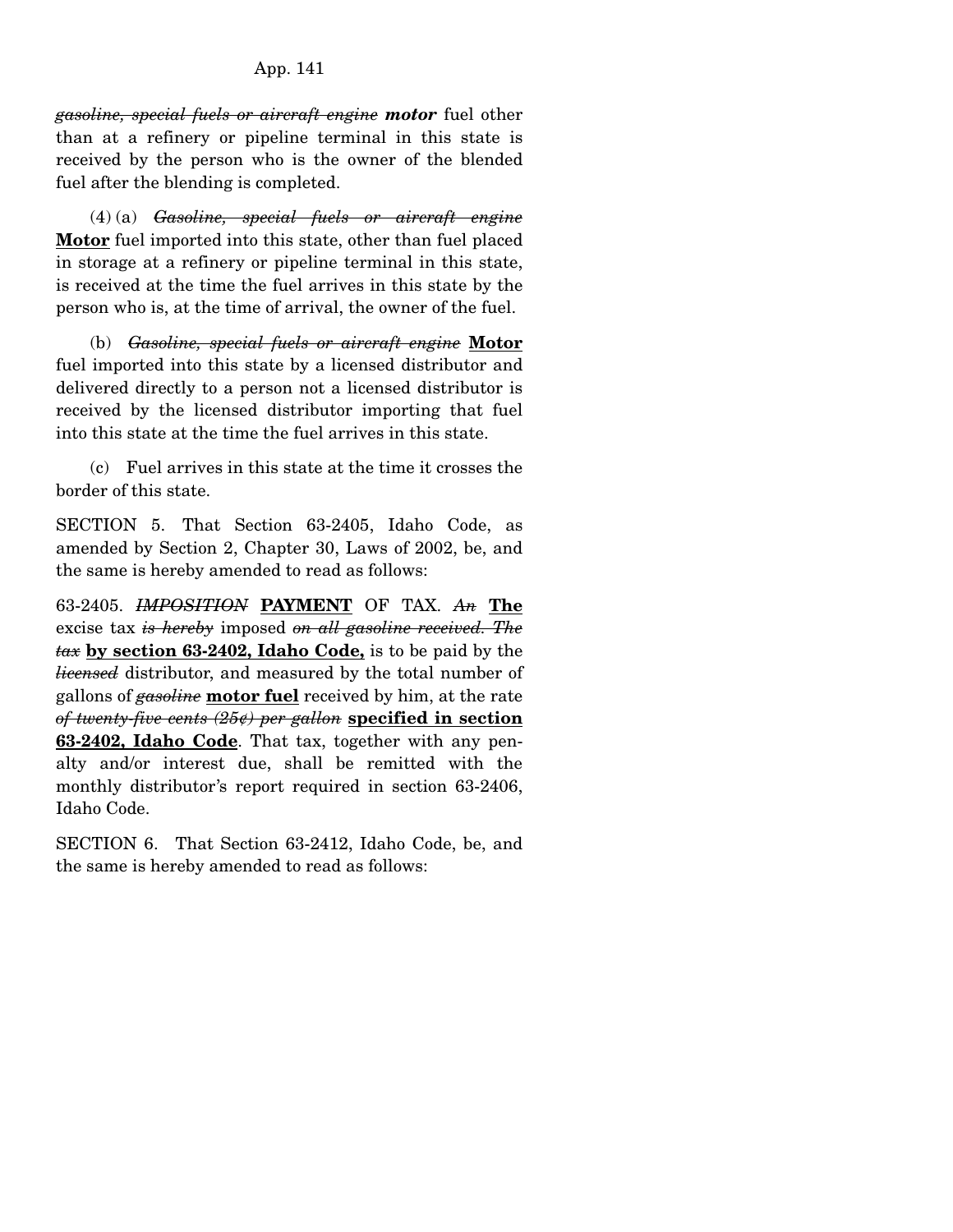#### App. 142

# 63-2412. DISTRIBUTION OF TAX REVENUES **FROM TAX ON GASOLINE AND AIRCRAFT ENGINE FUEL**.

 (1) The revenues received from the taxes imposed by sections 63-2402 and 63-24*05***21**, Idaho Code*,* **upon the receipt or use of gasoline**, and any penalties, interest, or deficiency additions, *or from the fees imposed by the commission under the provisions of section 63-2409, Idaho Code,* shall be distributed periodically as follows:

 (a) An amount of money equal to the actual cost of collecting, administering and enforcing the gasoline tax requirements by the commission, as determined by it shall be retained by the commission. The amount retained by the commission shall not exceed the amount authorized to be expended by appropriation by the legislature. Any unencumbered balance in excess of the actual cost of collecting, administering and enforcing the gasoline tax requirements by the commission at the end of each fiscal year shall be distributed as listed in paragraph (e) of this subsection.

 (b) An amount of money shall be distributed to the state refund account sufficient to pay current refund claims. All refunds authorized by the commission to be paid shall be paid from the state refund account and those moneys are hereby continuously appropriated for that purpose.

 (c) As soon as possible after the beginning of each fiscal year, the sum of two hundred fifty thousand dollars (\$250,000) shall be distributed to the railroad grade crossing protection account in the dedicated fund, to pay the amounts from the account pursuant to the provisions of section 62-304C, Idaho Code.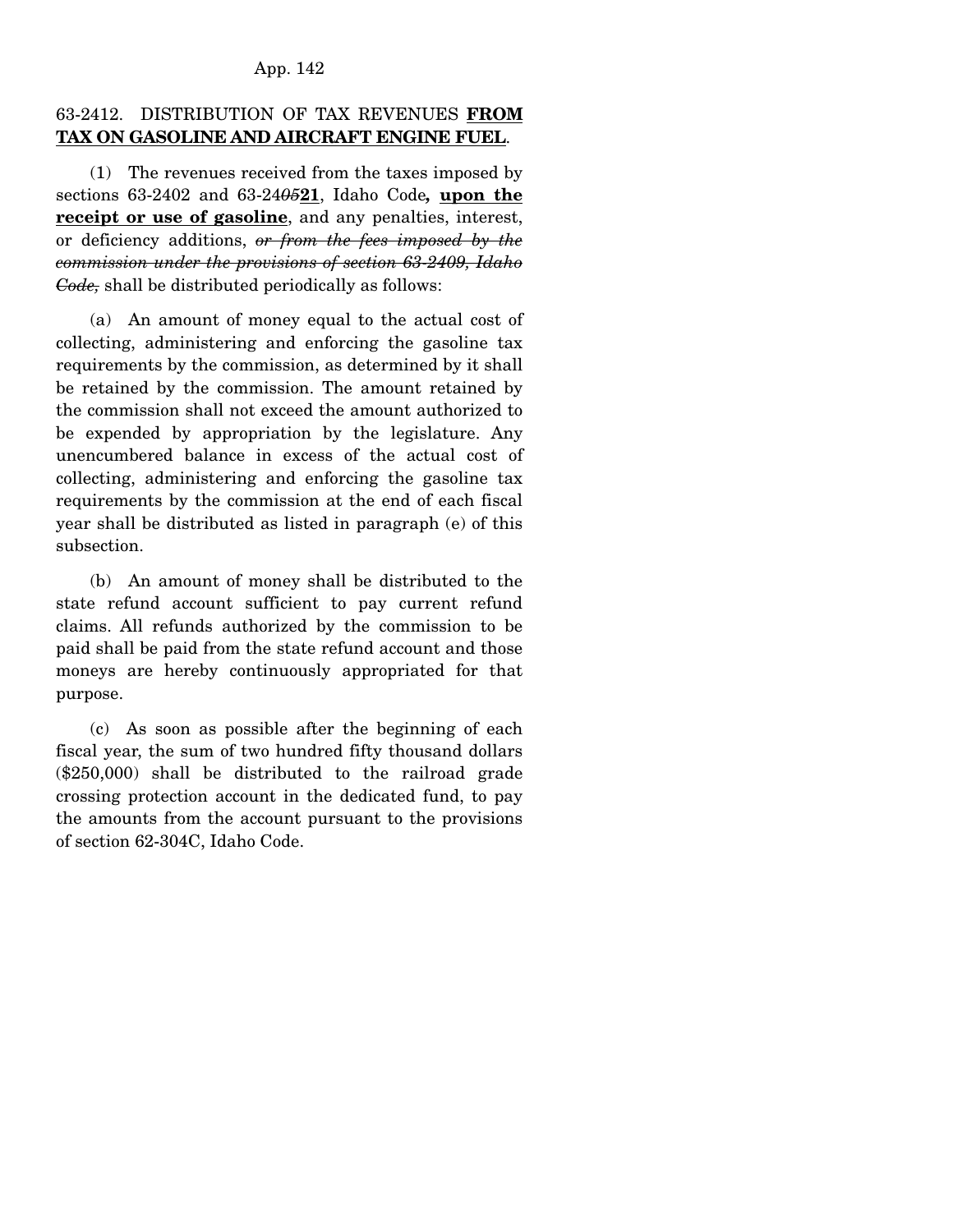(d) As soon as possible after the beginning of each fiscal year, the sum of one hundred thousand dollars (\$100,000) shall be distributed to the local bridge inspection account in the dedicated fund, to pay the amounts from the account pursuant to the provisions of section 40- 703, Idaho Code.

 (e) From the balance remaining with the commission after distributing the amounts in paragraphs (a) through (d) of subsection (1) of this section:

 1. One and twenty-eight hundredths percent (1.28%) shall be distributed as follows: sixty-six percent (66%) of the one and twenty-eight hundredths percent (1.28%) shall be distributed to the waterways improvement account, as created in chapter 15, title 57, Idaho Code. Up to twenty percent (20%) of the moneys distributed to the waterways improvement account under the provisions of this paragraph may be used by the department of parks and recreation to defray administrative costs. Any moneys unused at the end of the fiscal year by the department of parks and recreation shall be returned to the state treasurer for deposit in the waterways improvement account. Thirtythree percent (33%) of the one and twenty-eight hundredths percent (1.28%) shall be distributed into the park and recreation capital improvement account as created in section 57-1801, Idaho Code. One percent (1%) of the one and twenty-eight hundredths percent (1.28%) shall be distributed to the search and rescue fund created in section 67-2913, Idaho Code;

 2. One and twenty-eight hundredths percent (1.28%) shall be distributed as follows: sixty-six percent (66%) of the one and twenty-eight hundredths percent (1.28%) shall be distributed to the off-road motor vehicle account, as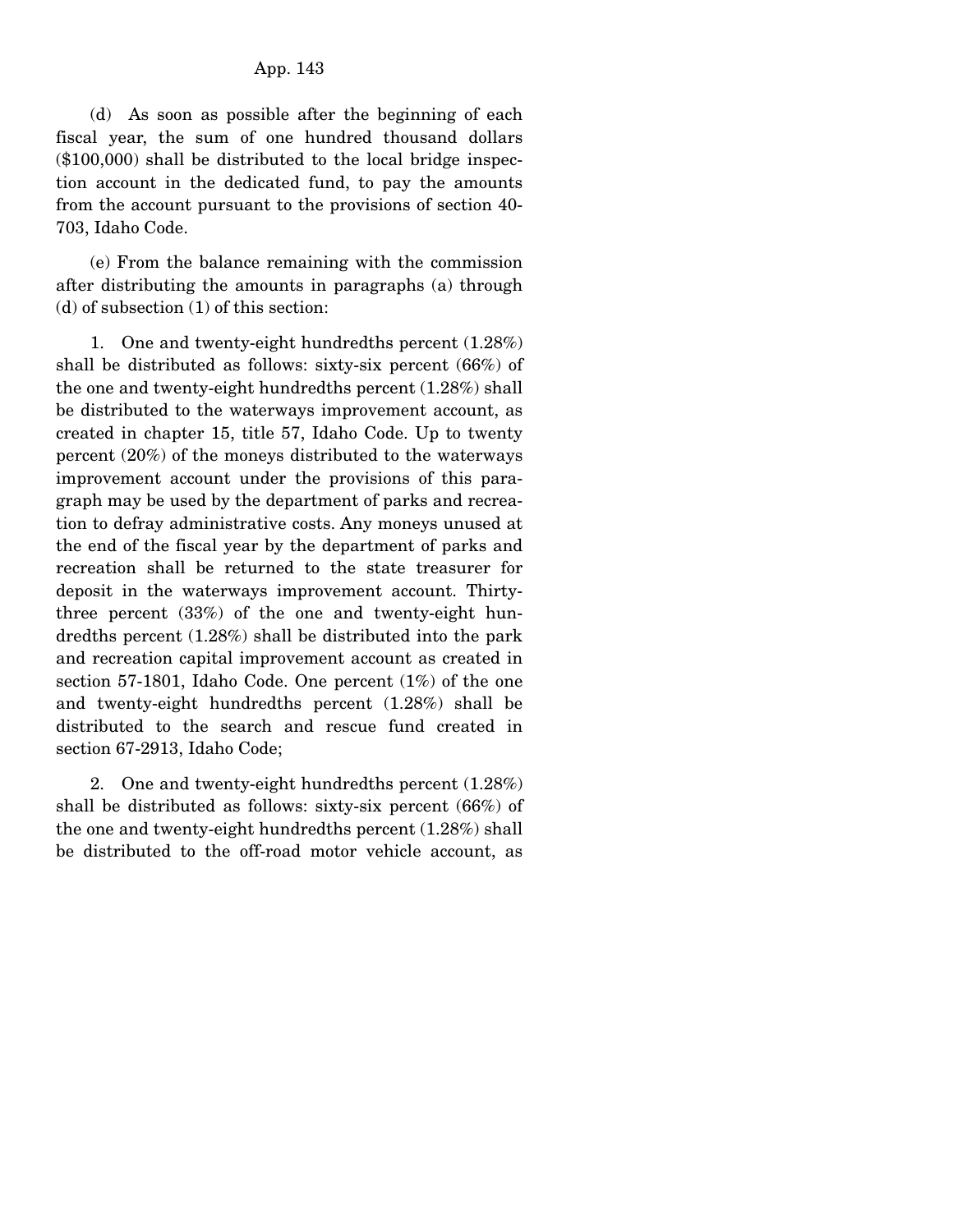created in section 57-1901, Idaho Code. Up to twenty percent (20%) of the moneys distributed to the off-road motor vehicle account by this subparagraph may be used by the department of parks and recreation to defray administrative costs. Any moneys unused at the end of the fiscal year by the department of parks and recreation shall be returned to the state treasurer for deposit in the offroad motor vehicle account. Thirty-three percent (33%) of the one and twenty-eight hundredths percent (1.28%) shall be distributed into the park and recreation capital improvement account as created in section 57-1801, Idaho Code. One percent  $(1%)$  of the one and twenty-eight hundredths percent (1.28%) shall be distributed to the search and rescue fund created in section 67-2913, Idaho Code; and

 3. Forty-four hundredths percent (.44%) shall be distributed to the park and recreation capital improvement account as created in section 57-1801, Idaho Code, to be used solely to develop, construct, maintain and repair roads, bridges and parking areas within and leading to parks and recreation areas of the state.

 4. The balance remaining shall be distributed to the highway distribution account created in section 40-701, Idaho Code.

 (2) The revenues received from the taxes imposed by section 63-2408, Idaho Code, and any penalties, interest, and deficiency amounts, shall be distributed as follows:

 (a) An amount of money shall be distributed to the state refund account sufficient to pay current refund claims. All refunds authorized by the commission to be paid shall be paid from the state refund account, and those moneys are hereby continuously appropriated.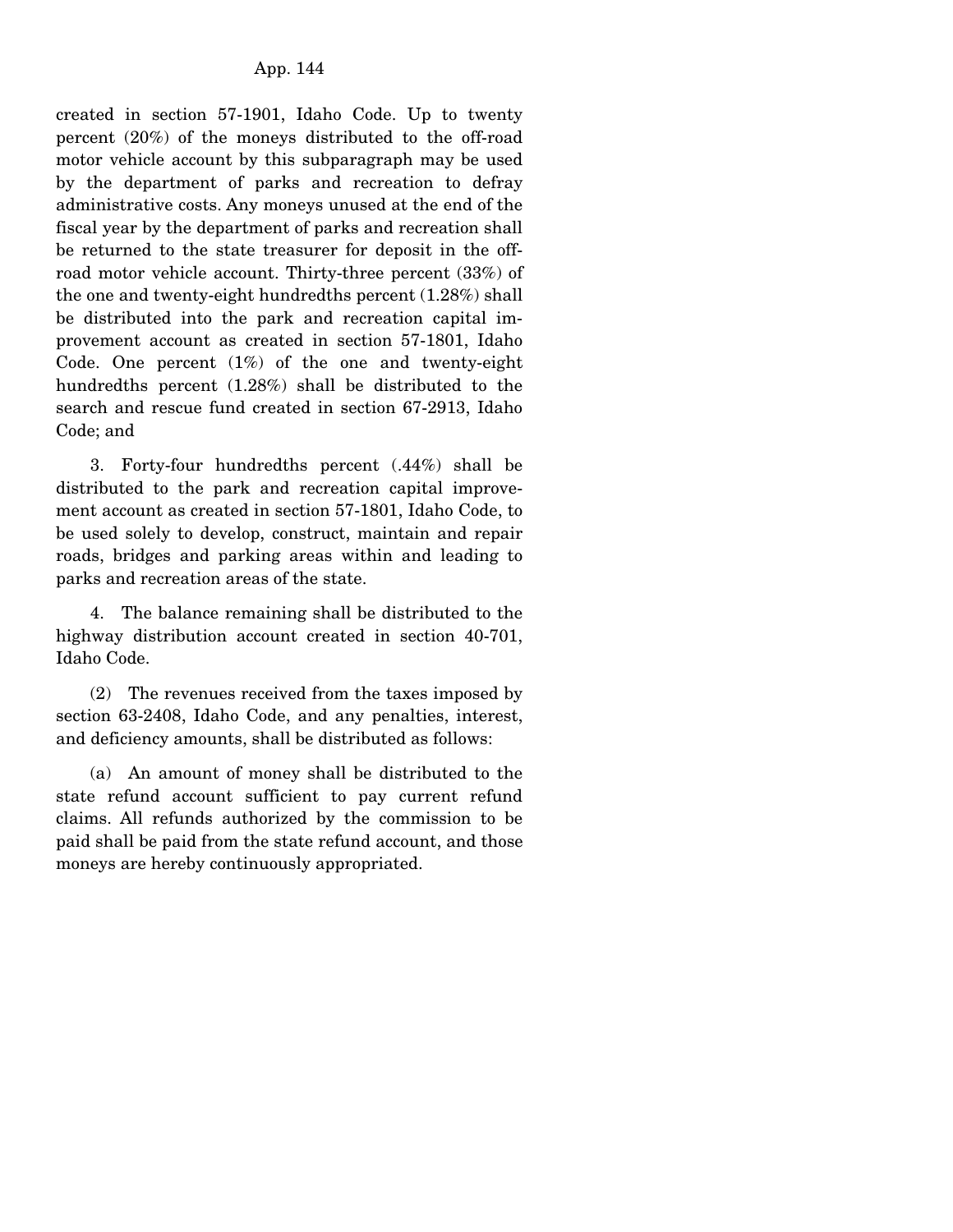(b) The balance remaining of all the taxes collected shall be distributed to the state aeronautics account, as provided in section 21-211, Idaho Code.

SECTION 7. That Section 63-2416, Idaho Code, be, and the same is hereby repealed.

SECTION 8. That Section 63-2418, Idaho Code, be, and the same is hereby amended to read as follows:

63-2418. DISTRIBUTION OF TAX REVENUES **FROM TAX ON SPECIAL FUELS**. The revenues received from the tax imposed by *section 63-2416, Idaho Code,* **this chapter upon the receipt of special fuel** and any penalties, interest, or deficiency additions, or from the fees imposed by the commission under the provisions of section **63-2424 or** 63-2438, Idaho Code, shall be distributed as follows:

 (1) An amount of money equal to the actual cost of collecting, administering and enforcing the special fuels tax provisions by the commission, as determined by it shall be retained by the commission. The amount retained by the commission shall not exceed the amount authorized to be expended by appropriation by the legislature. Any unencumbered balance in excess of the actual cost of collecting, administering and enforcing the special fuels tax requirements by the commission at the end of each fiscal year shall be distributed to the highway distribution account.

 (2) An amount of money shall be distributed to the state refund account sufficient to pay current refund claims. All refunds authorized by the commission to be paid under this chapter shall be paid from the state refund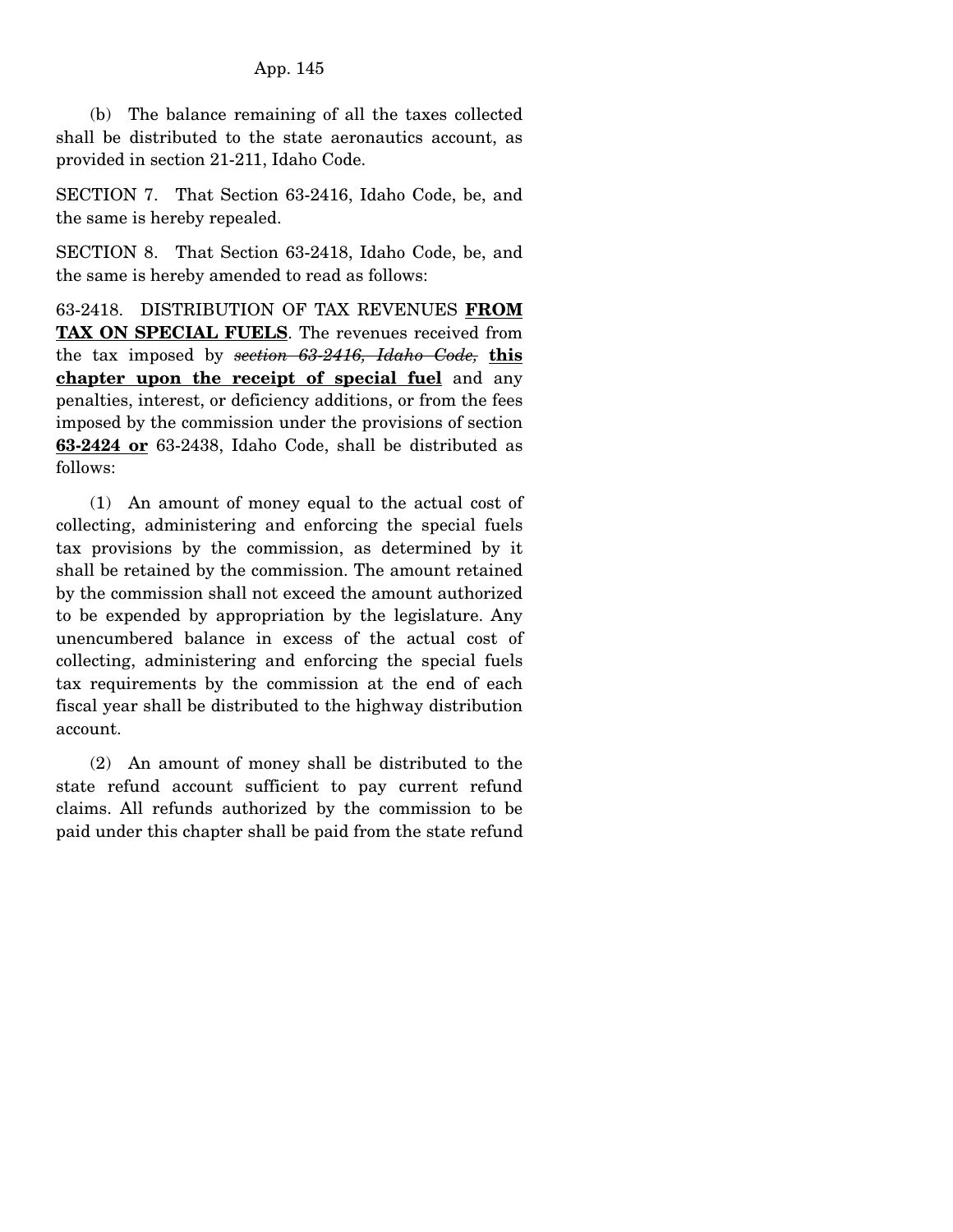account, those moneys being hereby continuously appropriated.

 (3) The balance remaining with the commission after distributing the amounts specified in subsections (1) and (2) of this section shall be distributed to the highway distribution account, established in section 40-701, Idaho Code.

SECTION 9. That Section 63-2421, Idaho Code, as amended by Section 5, Chapter 30, Laws of 2002, be, and the same is hereby amended to read as follows:

63-2421. **USE TAX –** RETURNS AND PAYMENT OF USE TAX BY CONSUMERS.

 (1) **For the privilege of using the highways of this state***,* **a***A*ny person who consumes *special* **motor** fuels in a motor vehicle licensed or required to be licensed by the laws of this state, **or which is required to be licensed under the laws of this state and is operated on the highways of this state upon which the tax imposed by section 63-2402, Idaho Code, has not been paid or is subject to credit or refund under IFTA and which fuel is not exempted from tax by this chapter, shall be liable for the tax.**

 **(2) E***e*xcept for motor vehicles licensed under IFTA or operating with a temporary permit under section 49- 432, Idaho Code, *which is subject to the tax imposed by section 63-2416, Idaho Code,* **persons liable under subsection (1) of this section** shall report the amount of tax liability and pay the taxes due in conjunction with his income or franchise tax return due under the provisions of chapter 30, title 63, Idaho Code, in the manner and form prescribed by the commission. Payment of *special* **motor**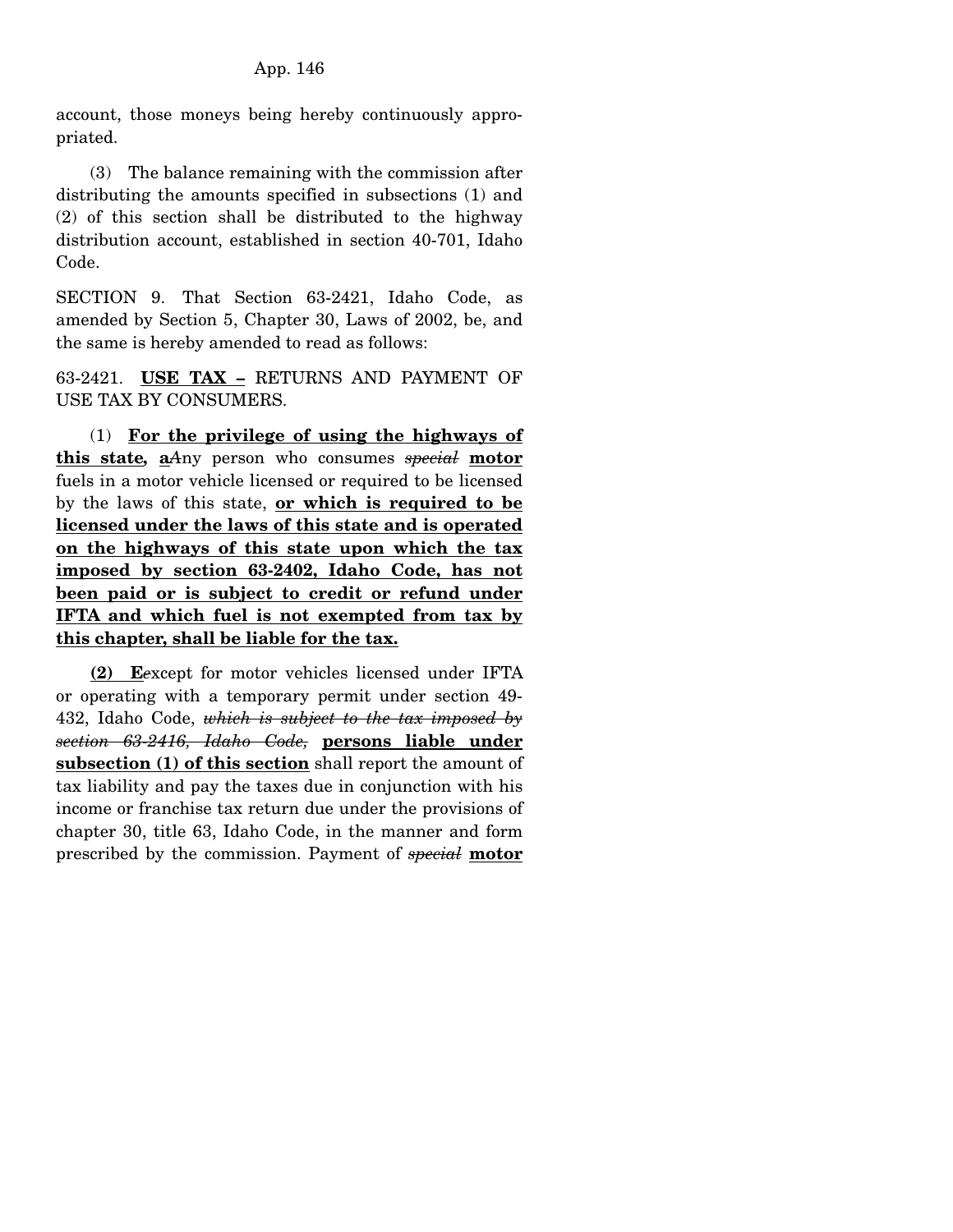fuels taxes shall be made in conjunction with any other taxes due on that return and *special* **motor** fuels taxes due may be offset against refunds of any other taxes shown on the return to be due the taxpayer.

(*2***3**) In the case of a person **liable under subsection (1) of this section** other than one who consumes *special* **motor** fuels in a motor vehicle described in the exception in subsection (*1***2**) of this section and not required to file a return under chapter 30, title 63, Idaho Code, *who is subject to the tax imposed by section 63-2416, Idaho Code,* the tax shall be paid annually, on a calendar year basis, in the manner and form required by the commission. The return and payment for each calendar year shall be due on or before April 15 of the immediately succeeding calendar year.

**(4) In the case of a person liable under subsection (1) of this section whose motor vehicles are licensed or required to be licensed under IFTA as provided in sections 63-2438 and 63-2439, Idaho Code, or operating with a temporary permit under section 49-432, Idaho Code, the tax shall be paid in the manner required by those provisions.**

SECTION 10. That Section 63-2424, Idaho Code, be, and the same is hereby amended to read as follows:

## 63-2424. GASEOUS FUELS.

 (1) In the case of special fuels which are in a gaseous form, the commission shall provide by rule the method to be used for converting the measurement of the fuel to the equivalent of gallons for the purpose of applying tax rates. The method provided shall cause the tax rate provided in section 63-240*5***2**, Idaho Code, to apply to an amount of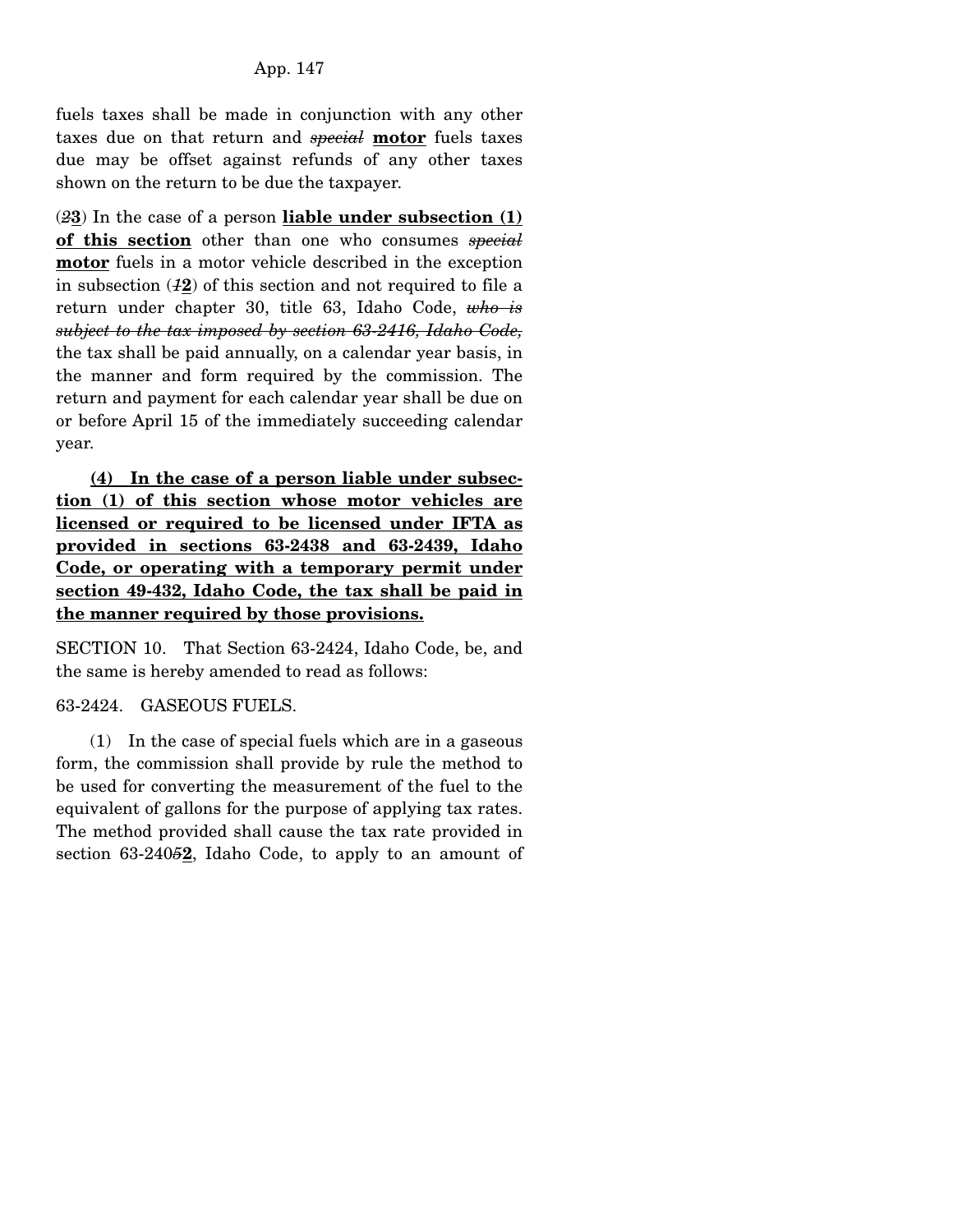gaseous fuels having energy equal to one (1) gallon of gasoline.

 (2) As an alternative to the provisions of subsection (1) of this section, an annual fee in lieu of the excise tax may be collected on a vehicle powered by gaseous fuels. The rate of the fee shall be based on the following schedule for all types of gaseous fuels as adjusted by the formula for proration set out below. The permits shall be sold by gaseous fuels vendors dispensing gaseous fuels into motor vehicles.

| VEHICLE TONNAGE (GVW) | FEE      |
|-----------------------|----------|
| $0 - 8,000$           | \$60.00  |
| $8,001 - 16,000$      | \$89.00  |
| $16,001 - 26,000$     | \$179.00 |
| 26,001 and above      | \$208.00 |

Permits for vehicles which are converted to gaseous fuels after the first of July in any year shall have the fee prorated for the appropriate number of months until renewal. The commission shall provide by rule the method to be used for converting the measurement of fuel to the equivalent of gallons for the purpose of applying increases in tax rates after this law becomes effective. A decal issued by the commission shall be displayed in any vehicle for which a permit is issued hereunder as evidence that the annual fee has been paid in lieu of the fuel tax. This decal shall be displayed in a conspicuous place.

SECTION 11. That Section 63-2425, Idaho Code, be, and the same is hereby amended to read as follows:

63-2425. DYED FUEL AND OTHER UNTAXED FUEL PROHIBITED FOR USE ON A HIGHWAY.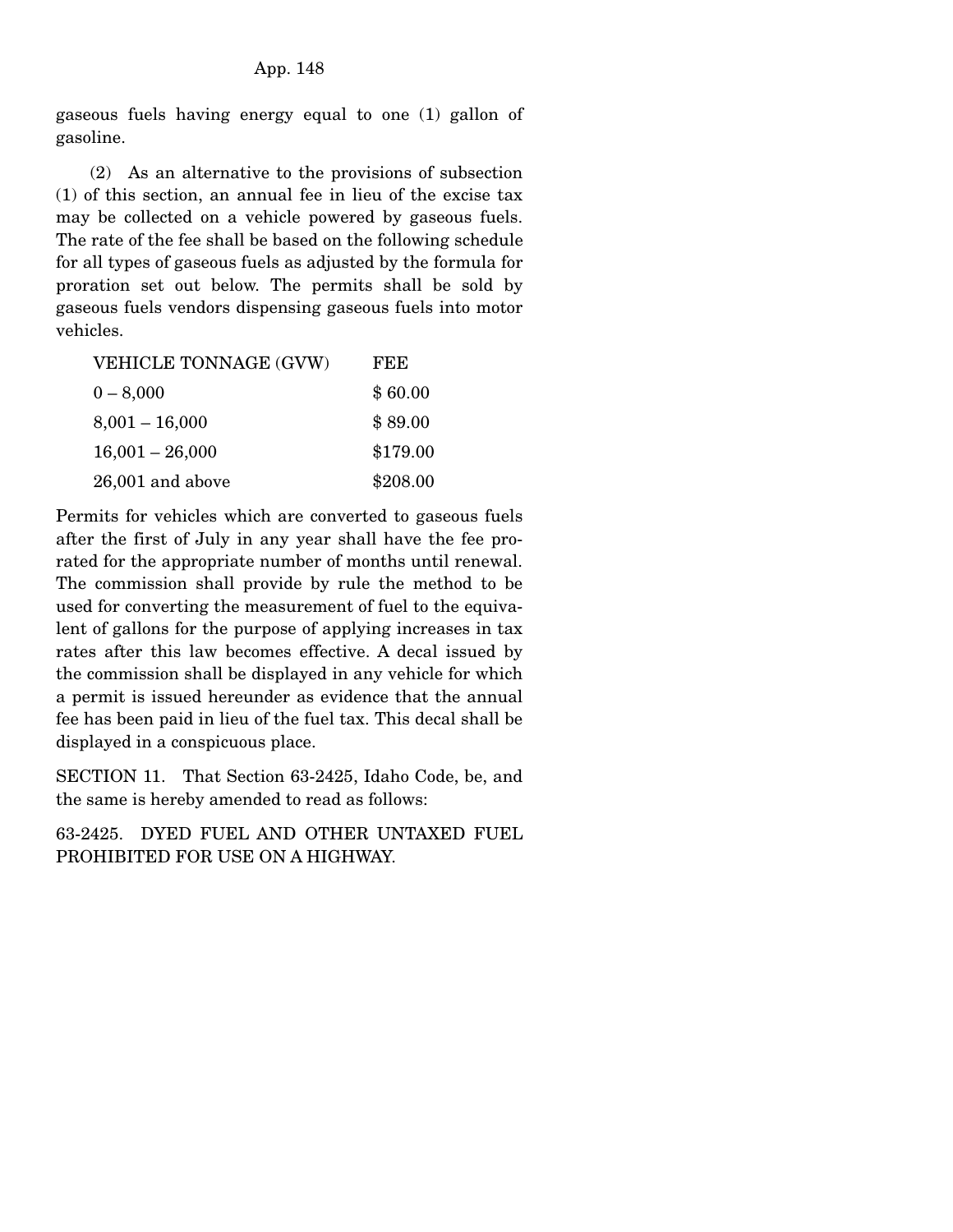(1) Except as provided in subsection (2) of this section, no person shall operate a motor vehicle on a highway in this state if the fuel supply tanks of the vehicle contain diesel fuel which has been dyed or marked under the provisions of 26 U.S.C. 4082 and regulations adopted thereunder, or under the clean air act and regulations adopted thereunder, or contain other **motor** fuel on which the tax under section 63-24*16***02**, Idaho Code, has not been paid.

 (2) The following vehicles may use dyed fuel on the highway but are subject to the tax under section 63- 24*16***02**, Idaho Code, unless exempt under other provisions of this chapter:

(a) State and local government vehicles;

 (b) Any vehicles which may use dyed fuel on the highway under the provisions of 26 U.S.C. 4082 or regulations adopted thereunder.

SECTION 12. That Section 63-2443, Idaho Code, be, and the same is hereby amended to read as follows:

63-2443. VIOLATIONS AND PENALTIES.

 (a) Acts forbidden: It shall be unlawful for any person to:

 (1) Refuse, or knowingly and intentionally fail to make and file any statement required by this chapter in the manner or within the time required;

 (2) Wilfully fail to pay any tax due or any fee required by this chapter or any related penalties or interest;

 (3) Knowingly and with intent to evade or to aid in the evasion of the tax imposed by this chapter to make any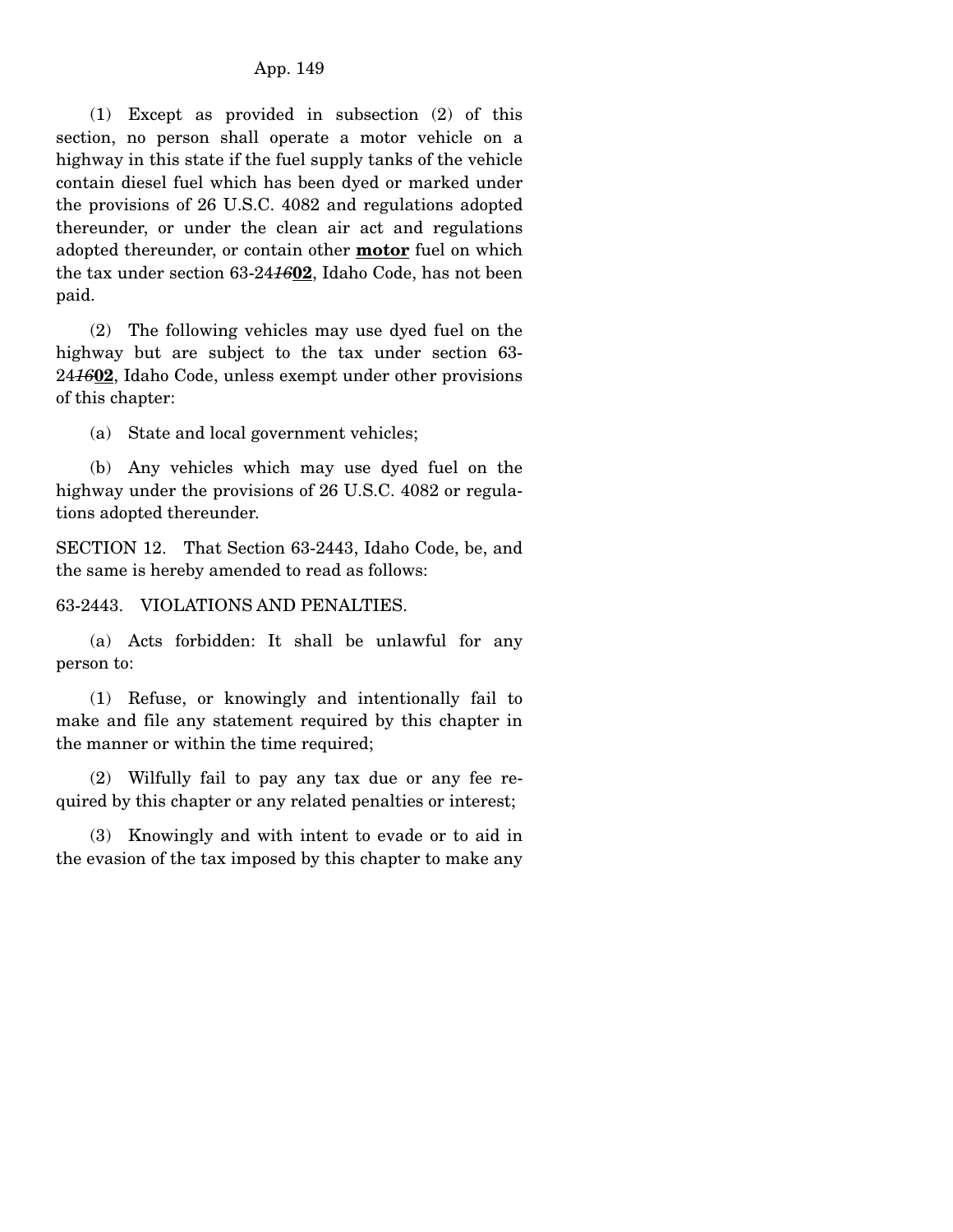false statement or conceal any material fact in any record, return, or affidavit provided for in this chapter;

 (4) Conduct any activities requiring a license under this chapter without a license or after a license has been surrendered, canceled, or revoked;

 (5) Fail to keep and maintain the books and records required by this chapter;

 (6) Use dyed or untaxed fuel in a manner prohibited in this chapter.

 (b) **It shall be unlawful for any retail dealer in motor fuel who is not a licensed distributor or for any person in the state of Idaho other than a licensed distributor to purchase, receive or accept any motor fuel upon which tax imposed by this chapter has not been paid.**

**(c) It shall be unlawful for any person, including a licensed distributor, to sell or transfer any fuel upon which tax required by this chapter has not been paid to any person unless such sale or transfer is authorized by this chapter.**

 **(d)** Penalties and remedies: Any person violating any provision of this section is guilty of a misdemeanor, unless the act is by any other law of this state declared to be a felony, and upon conviction is punishable by a fine of not less than one hundred dollars (\$100) nor more than one thousand dollars (\$1,000).

 (*c***e**) Penalties are cumulative: The fine and imprisonment provided for in this section shall be in addition to any other penalty imposed by any other provision of this chapter.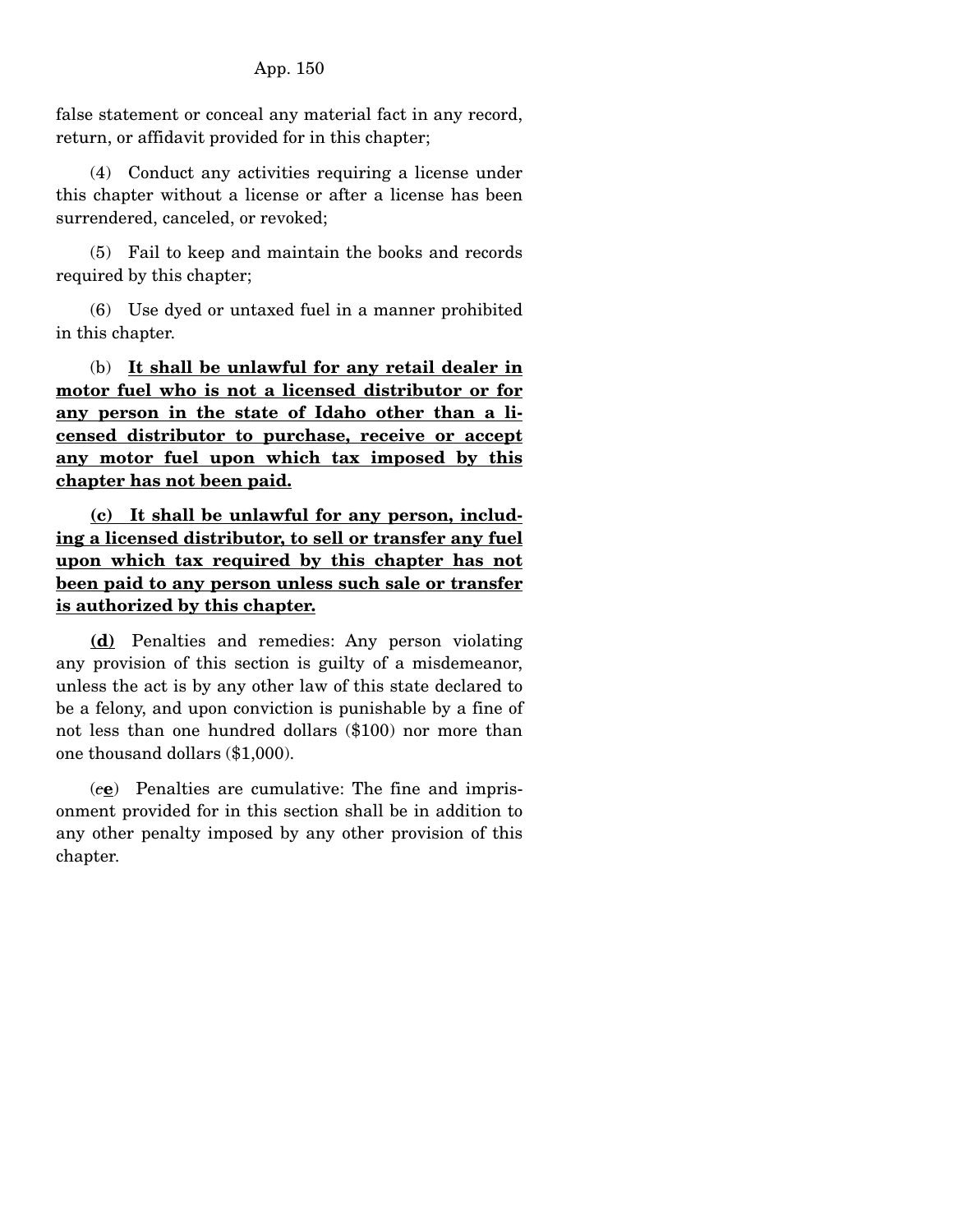SECTION 13. SEVERABILITY. The provisions of this act are hereby declared to be severable and if any provision of this act or the application of such provision to any person or circumstance is declared invalid for any reason, such declaration shall not affect the validity of the remaining portions of this act.

SECTION 14. An emergency existing therefor, which emergency is hereby declared to exist, this act shall be in full force and effect on and after its passage and approval, and retroactively to July 1, 1996.

Statement of Purpose/Fiscal Impact STATEMENT OF PURPOSE RS 12211

This bill establishes laws for the application of motor fuels taxes on Idaho's Indian reservations. It is designed to change the holding of the Idaho Supreme Court in the case of Goodman Oil Company of Lewiston, et al v. Idaho State Tax Commission, by expressly imposing the legal incidence of motor fuels taxes upon the motor fuel distributor who first receives the fuel in Idaho.

Section 1 is a statement of legislative intent. Section 2 imposes both the tax on gasoline and the tax on special fuel directly on the distributor. Sections 3 through 12 make several required conforming changes. Section 13 provides a retroactive effective date of July 1, 1996. Section 14 is a severability clause.

## FISCAL IMPACT

This bill is intended to stop the annual estimated revenue loss of \$1.6 million motor fuel tax revenue resulting from